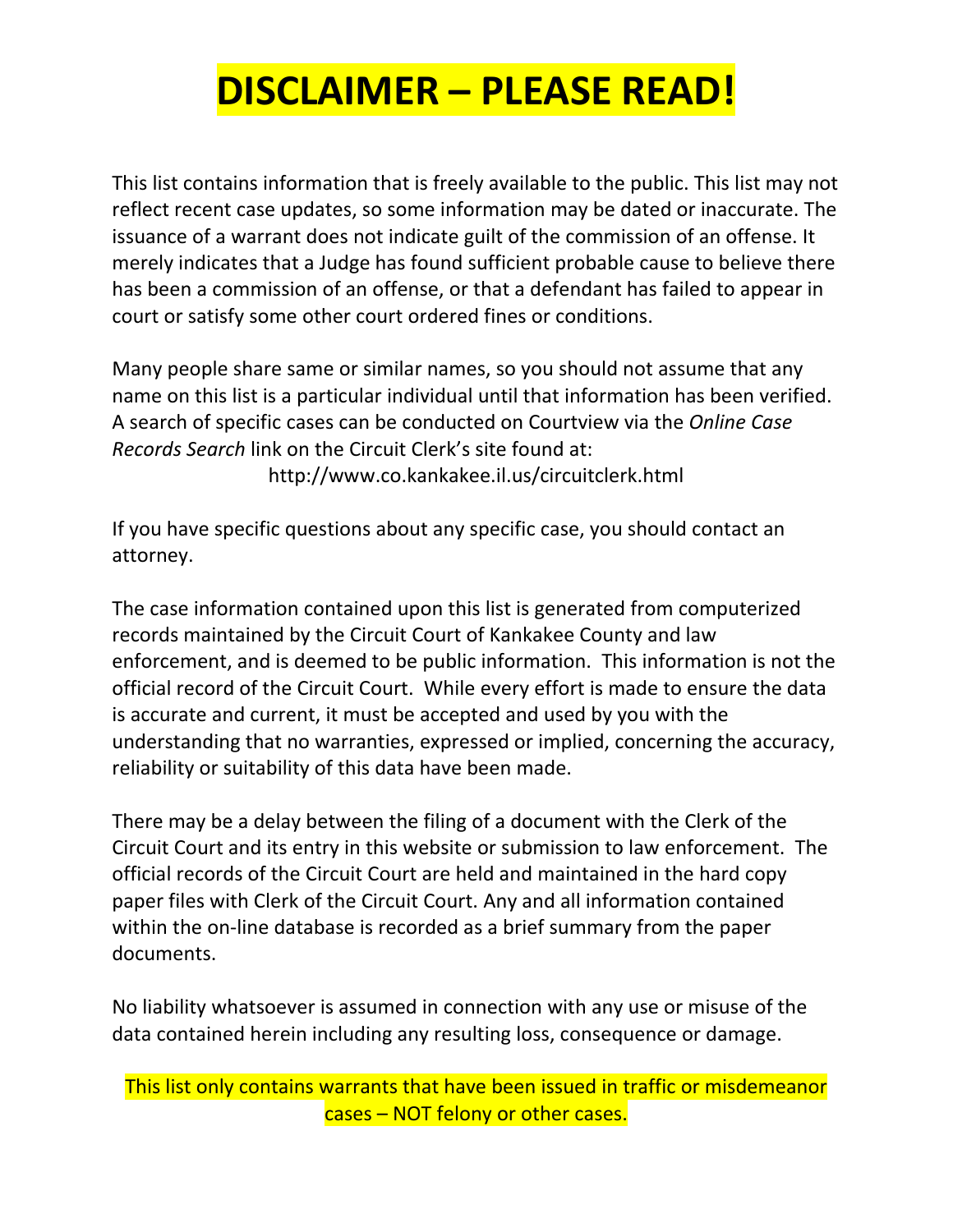| <b>Total</b>   | <b>Last Name</b> | <b>First Name</b> | <b>DOB</b> | <b>WX Date</b> | <b>WX#</b>     | <b>Warrant Type</b> |
|----------------|------------------|-------------------|------------|----------------|----------------|---------------------|
| $\mathbf{1}$   | Abelar           | Jorge             | 06/11/1979 | 01/13/2004     | 5              | <b>Traffic</b>      |
| $\overline{2}$ | Abernathy        | Santana           | 10/05/1984 | 07/27/2012     | 27221          | Misdemeanor         |
| 3              | Abney            | Jason             | 12/01/1979 | 08/20/2007     | 14501          | <b>Traffic</b>      |
| 4              | Abram            | Patrick           | 10/20/1963 | 11/16/2012     | 27653          | <b>Traffic</b>      |
| 5              | Abram            | Edwin             | 02/23/1981 | 10/24/2013     | 29166          | <b>Traffic</b>      |
| 6              | Abreu            | Jefte             | 03/11/1965 | 07/16/2001     | $\overline{7}$ | <b>Traffic</b>      |
| 7              | Abullah          | Maurice           | 12/22/1970 | 09/07/2001     | 17             | <b>Traffic</b>      |
| 8              | Acencio          | Veronica          | 04/02/1983 | 03/22/2005     | 19             | <b>Traffic</b>      |
| 9              | Acevedo          | Miguel            | 07/06/1981 | 02/09/2017     | 34222          | <b>Traffic</b>      |
| 10             | Acosta           | Carlos            | 11/04/1970 | 06/27/2012     | 26961          | <b>Traffic</b>      |
| 11             | Acosta           | Hilario           | 03/14/1980 | 09/22/2009     | 20974          | <b>Traffic</b>      |
| 12             | Acosta           | Fernando          | 10/13/1983 | 08/07/2009     | 20602          | <b>Traffic</b>      |
| 13             | Acosta           | Adolfo            | 06/14/1980 | 07/14/2006     | 9360           | <b>Traffic</b>      |
| 14             | Acosta           | Jesus             | 01/13/1981 | 03/14/2006     | 5789           | <b>Traffic</b>      |
| 15             | Acosta-Limas     | Emmanuel          | 01/07/1983 | 10/21/2009     | 21261          | <b>Traffic</b>      |
| 16             | Acosta-Ramirez   | Jose              | 02/18/1983 | 06/03/2009     | 20053          | Misdemeanor         |
| 17             | Acuas            | Luis              | 07/08/1982 | 12/17/2013     | 29347          | <b>Traffic</b>      |
| 18             | Acuas            | Luis              | 07/08/1982 | 02/24/2014     | 29629          | <b>Traffic</b>      |
| 19             | Adame            | Claudia           | 10/23/1983 | 03/31/2006     | 6128           | <b>Traffic</b>      |
| 20             | Adams            | Mario             | 08/03/1966 | 12/22/2005     | 4705           | <b>Traffic</b>      |
| 21             | Adams            | Anita             | 06/03/1961 | 10/12/2004     | 30             | <b>Traffic</b>      |
| 22             | Adams            | <b>Barbara</b>    | 01/29/1954 | 08/29/2003     | 37             | <b>Traffic</b>      |
| 23             | Adams            | Jasson            | 04/12/1976 | 06/28/2002     | 41             | <b>Traffic</b>      |
| 24             | Adams            | Kevon             | 07/23/1998 | 07/25/2017     | 35093          | <b>Traffic</b>      |
| 25             | Adams            | Joshua            | 11/09/1995 | 11/16/2017     | 35864          | Misdemeanor         |
| 26             | Adams            | Kiara             | 07/01/1992 | 11/13/2017     | 35667          | <b>Traffic</b>      |
| 27             | Adams            | Ryan              | 03/30/1982 | 10/15/2010     | 23726          | <b>Traffic</b>      |
| 28             | Adams            | Robert            | 12/20/1968 | 07/13/2010     | 23117          | <b>Traffic</b>      |
| 29             | Adams            | Marvin            | 10/06/1949 | 03/10/1995     | 95             | <b>Traffic</b>      |
| 30             | Adams            | Marvin            | 10/06/1949 | 11/28/1994     | 8471           | <b>Traffic</b>      |
| 31             | Adams            | Gregory           | 08/27/1961 | 06/10/1993     | 8469           | <b>Traffic</b>      |
| 32             | Adams-Cooper     | Trevon            | 07/19/1996 | 08/25/2016     | 33432          | Misdemeanor         |
| 33             | Agirre           | Francisco         | 03/26/1979 | 01/06/2005     | 135            | <b>Traffic</b>      |
| 34             | Aguado           | <b>Bobbie</b>     | 04/17/1973 | 03/29/2006     | 5985           | <b>Traffic</b>      |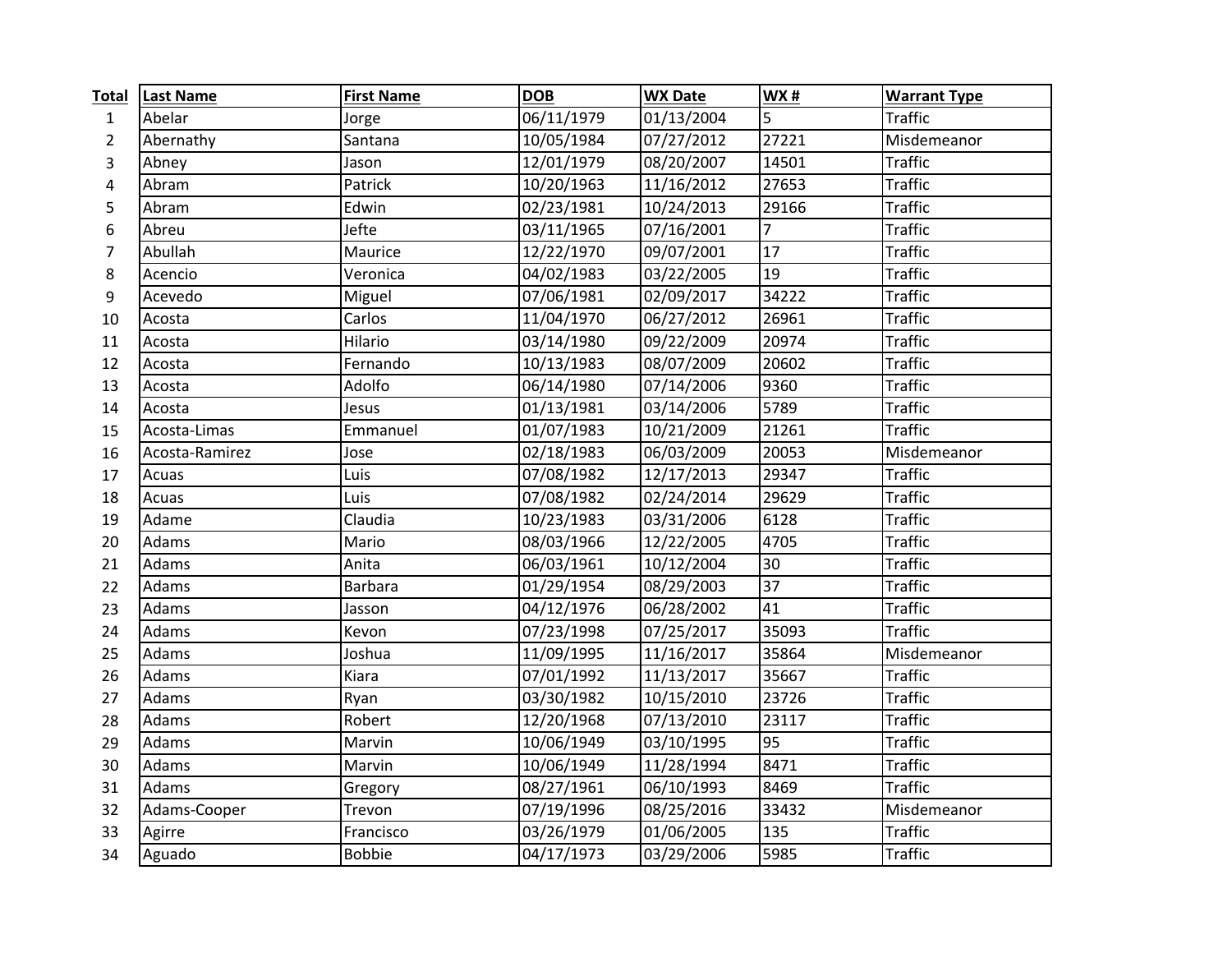| <b>Total</b> | <b>Last Name</b>  | <b>First Name</b> | <b>DOB</b> | <b>WX Date</b> | <b>WX#</b> | <b>Warrant Type</b> |
|--------------|-------------------|-------------------|------------|----------------|------------|---------------------|
| 35           | Aguero            | Juan              | 11/22/1964 | 08/23/2010     | 23402      | Misdemeanor         |
| 36           | Aguilar           | Hector            | 11/14/1987 | 08/26/2013     | 28859      | <b>Traffic</b>      |
| 37           | Aguilar           | Orlando           | 09/10/1978 | 05/20/2002     | 147        | <b>Traffic</b>      |
| 38           | Aguilar-Fernandez | Luis              | 10/10/1968 | 09/04/2009     | 20842      | <b>Traffic</b>      |
| 39           | Aguilera          | Michael           | 01/27/1990 | 07/15/2016     | 33248      | <b>Traffic</b>      |
| 40           | Aguinga           | Juan              | 02/07/1972 | 04/15/2013     | 28235      | <b>Traffic</b>      |
| 41           | Aidana            | Oscar             | 06/02/1982 | 02/06/2004     | 149        | <b>Traffic</b>      |
| 42           | Aiken             | James             | 10/07/1960 | 03/15/2002     | 150        | <b>Traffic</b>      |
| 43           | Aikens            | Carl              | 06/05/1962 | 08/13/2008     | 17837      | <b>Traffic</b>      |
| 44           | Ajayi             | Austin            | 07/13/1985 | 03/04/2008     | 16600      | <b>Traffic</b>      |
| 45           | Akhmedov          | Mamed             | 04/15/1989 | 04/01/2015     | 31318      | <b>Traffic</b>      |
| 46           | Akins             | Samuel            | 12/10/1970 | 11/15/2012     | 27654      | <b>Traffic</b>      |
| 47           | Alamin            | Abu               | 03/12/1950 | 05/04/2000     | 151        | <b>Traffic</b>      |
| 48           | Alba              | Anne              | 08/10/1990 | 05/26/2005     | 163        | Misdemeanor         |
| 49           | Albright          | Deandre           | 05/09/1972 | 12/19/2003     | 173        | <b>Traffic</b>      |
| 50           | Albright          | Crystal           | 12/16/1988 | 01/30/2017     | 34148      | Misdemeanor         |
| 51           | Albright          | Storm             | 11/28/1993 | 01/13/2017     | 34068      | <b>Traffic</b>      |
| 52           | Alcantar          | Rogelio           | 04/26/1979 | 08/26/2005     | 175        | <b>Traffic</b>      |
| 53           | Alcosta-ramirez   | Armando           | 02/22/1982 | 02/13/2007     | 12159      | <b>Traffic</b>      |
| 54           | Aldridge          | <b>Brandon</b>    | 01/25/1981 | 01/19/2011     | 24262      | Misdemeanor         |
| 55           | Aldridge          | Cody              | 08/08/1989 | 07/01/2009     | 20252      | <b>Traffic</b>      |
| 56           | Alexander         | Robert            | 02/28/1991 | 06/24/2014     | 30136      | <b>Traffic</b>      |
| 57           | Alexander         | Erica             | 10/13/1973 | 12/08/1998     | 187        | <b>Traffic</b>      |
| 58           | Alfaro            | Andrea            | 08/31/1989 | 10/08/2013     | 29050      | <b>Traffic</b>      |
| 59           | Allen             | Paige             | 03/15/1995 | 10/28/2014     | 30669      | Misdemeanor         |
| 60           | Allen             | Lateefa           | 11/19/1989 | 01/18/2017     | 34081      | <b>Traffic</b>      |
| 61           | Allen             | Raymon            | 04/08/1949 | 04/25/2017     | 34583      | <b>Traffic</b>      |
| 62           | Allen             | Anthony           | 04/04/1981 | 01/17/2018     | 35968      | Misdemeanor         |
| 63           | Allen             | Montez            | 07/05/1981 | 01/09/2018     | 35916      | <b>Traffic</b>      |
| 64           | Allen             | Sabrina           | 10/09/1982 | 03/15/2011     | 24569      | Misdemeanor         |
| 65           | Allen             | Robert            | 07/01/1947 | 06/16/1998     | 239        | <b>Traffic</b>      |
| 66           | Allen             | <b>Travis</b>     | 12/21/1969 | 05/23/1997     | 250        | <b>Traffic</b>      |
| 67           | Allen             | Laticha           | 12/05/1975 | 05/16/2007     | 13271      | <b>Traffic</b>      |
| 68           | Allen             | Samuel            | 01/07/1982 | 05/02/2007     | 13066      | Misdemeanor         |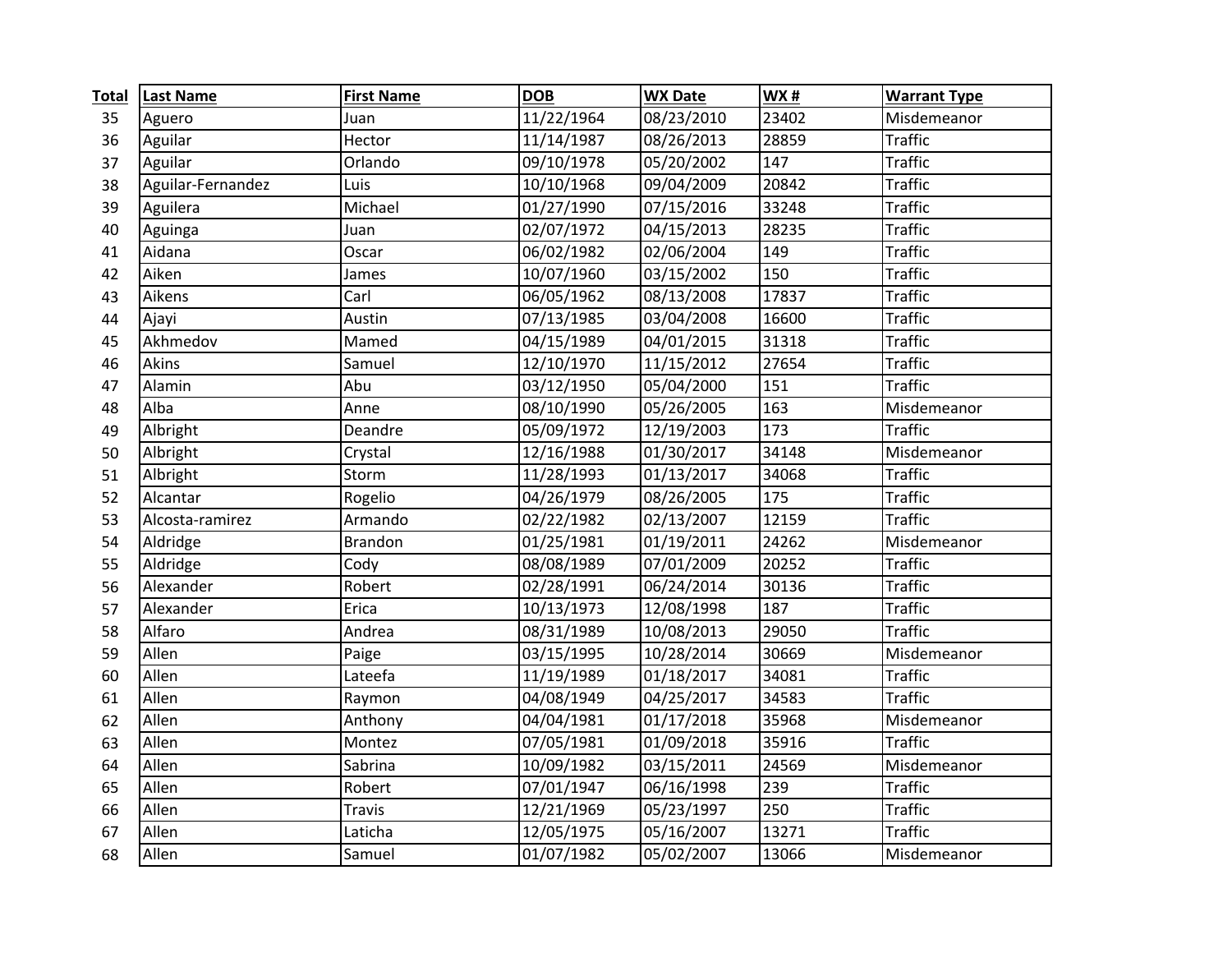| <b>Total</b> | <b>Last Name</b>  | <b>First Name</b> | <b>DOB</b> | <b>WX Date</b> | <b>WX#</b> | <b>Warrant Type</b> |
|--------------|-------------------|-------------------|------------|----------------|------------|---------------------|
| 69           | Allen             | Samuel            | 01/07/1982 | 07/11/2007     | 13882      | <b>Traffic</b>      |
| 70           | Almanza           | Ramiro            | 10/20/1984 | 11/15/2011     | 25914      | <b>Traffic</b>      |
| 71           | Almeraya          | Jorge             | 11/10/1987 | 08/19/2009     | 20682      | Misdemeanor         |
| 72           | Almeraya          | Roberto           | 04/10/1987 | 08/30/2007     | 14711      | <b>Traffic</b>      |
| 73           | Almquist          | Tyke              | 09/17/1961 | 12/05/2007     | 15727      | <b>Traffic</b>      |
| 74           | Alonzo            | Dany              | 08/24/1983 | 08/28/2009     | 20736      | <b>Traffic</b>      |
| 75           | Alonzo            | Rene              | 05/01/1988 | 03/22/2016     | 32761      | <b>Traffic</b>      |
| 76           | Alpers            | Alicia            | 07/09/1981 | 03/04/2004     | 256        | <b>Traffic</b>      |
| 77           | Alston            | Jonas             | 10/29/1972 | 03/07/2002     | 258        | <b>Traffic</b>      |
| 78           | Alston            | Georgetta         | 11/16/1984 | 04/17/2007     | 12931      | <b>Traffic</b>      |
| 79           | Alvarado          | Jorge             | 06/09/1988 | 04/09/2007     | 12837      | <b>Traffic</b>      |
| 80           | Alvarado          | <b>Beatrice</b>   | 11/22/1975 | 02/11/2002     | 261        | <b>Traffic</b>      |
| 81           | Alvarado          | Jesus             | 12/03/1979 | 08/14/2003     | 262        | <b>Traffic</b>      |
| 82           | Alvarado          | Marcelino         | 06/08/1973 | 05/08/2008     | 17125      | <b>Traffic</b>      |
| 83           | Alvarado-ambrosio | Jose              | 01/03/1983 | 12/13/2005     | 4313       | <b>Traffic</b>      |
| 84           | Alvarado-Camargo  | Jaime             | 08/20/1975 | 10/19/2006     | 10693      | <b>Traffic</b>      |
| 85           | Alvarado-Camargo  | Jaime             | 08/20/1975 | 10/03/2006     | 10555      | Misdemeanor         |
| 86           | Alvardo-Rosas     | Rodolfo           | 08/23/1984 | 07/28/2014     | 30283      | <b>Traffic</b>      |
| 87           | Alvarenga         | Miguel            | 08/30/1975 | 01/18/2011     | 24265      | <b>Traffic</b>      |
| 88           | Alvares           | Sergio            | 11/21/1969 | 07/18/2013     | 28675      | <b>Traffic</b>      |
| 89           | Alvarez           | Sergio            | 09/20/1980 | 12/12/2003     | 266        | <b>Traffic</b>      |
| 90           | Alverado          | Ochoa             | 12/22/1982 | 05/08/2006     | 6455       | <b>Traffic</b>      |
| 91           | Alverson          | Richard           | 08/25/1959 | 04/18/2017     | 34554      | <b>Traffic</b>      |
| 92           | Alvez             | Jaime             | 11/01/1971 | 09/07/2000     | 267        | <b>Traffic</b>      |
| 93           | Alvin             | Jose              | 05/26/1958 | 10/10/1996     | 268        | Misdemeanor         |
| 94           | Alviz             | Ricardo           | 04/01/1939 | 07/01/2003     | 269        | <b>Traffic</b>      |
| 95           | Amandio           | Andrew            | 09/29/1951 | 07/20/2007     | 14029      | Misdemeanor         |
| 96           | Amandio           | Andrew            | 09/29/1951 | 07/23/2007     | 14168      | <b>Traffic</b>      |
| 97           | Amandio           | Andrew            | 09/29/1951 | 06/19/2007     | 13725      | <b>Traffic</b>      |
| 98           | Amariel           | Rishon            | 12/09/1990 | 03/01/2012     | 26429      | <b>Traffic</b>      |
| 99           | Ambros            | <b>Nicolas</b>    | 05/09/1985 | 11/06/2009     | 21369      | Misdemeanor         |
| 100          | Ambrose           | George            | 09/10/1947 | 06/27/2006     | 9091       | Misdemeanor         |
| 101          | Amezquita         | Edwardo           | 10/13/1985 | 10/29/2008     | 18438      | <b>Traffic</b>      |
| 102          | Amos              | Michael           | 01/04/1964 | 12/18/1998     | 274        | <b>Traffic</b>      |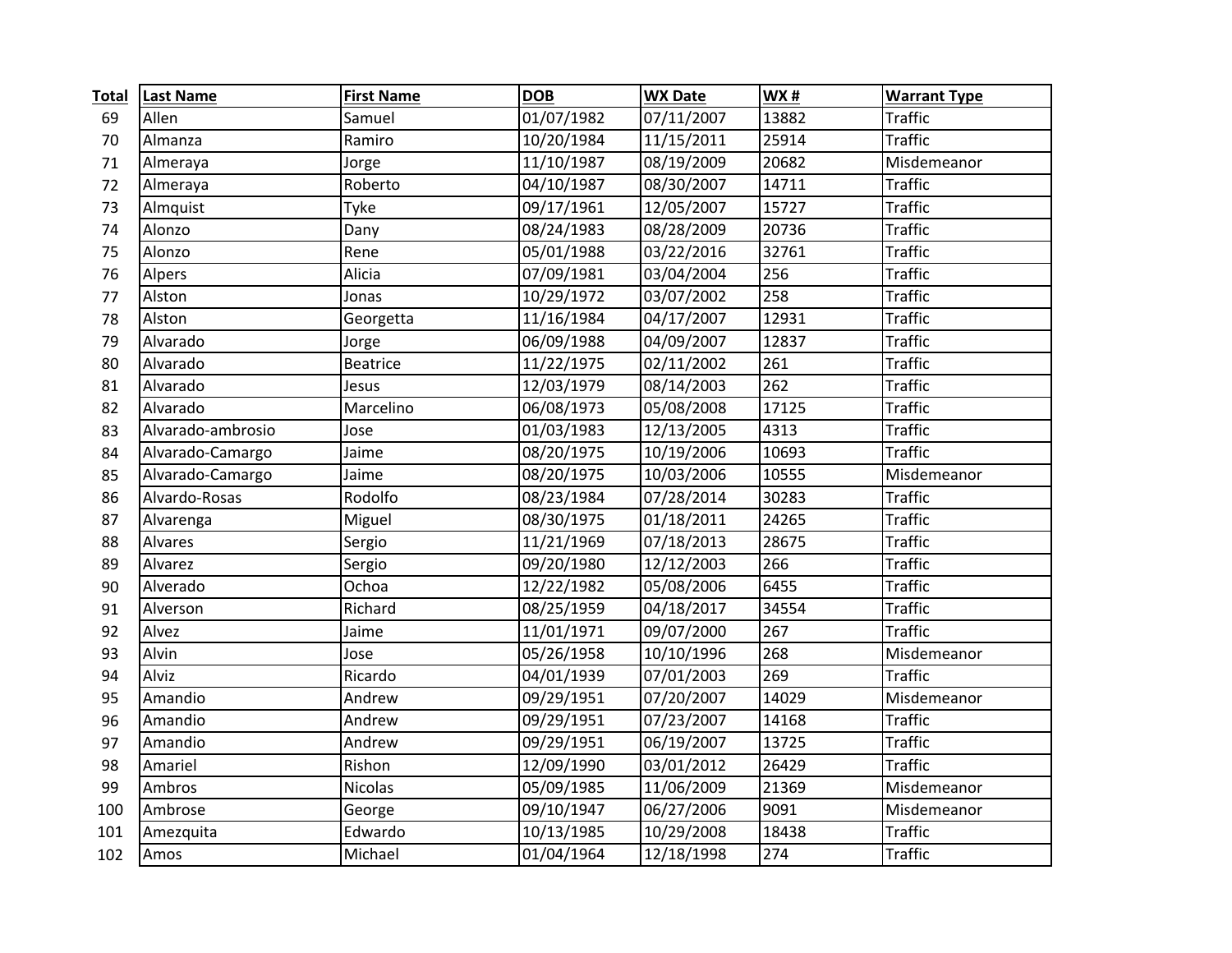| <b>Total</b> | <b>Last Name</b> | <b>First Name</b> | <b>DOB</b> | <b>WX Date</b> | WX#   | <b>Warrant Type</b> |
|--------------|------------------|-------------------|------------|----------------|-------|---------------------|
| 103          | Anderson         | Frank             | 01/30/1952 | 04/27/1998     | 12    | <b>Traffic</b>      |
| 104          | Anderson         | Ryan              | 03/23/1977 | 07/31/2003     | 29    | <b>Traffic</b>      |
| 105          | Anderson         | Jack              | 10/20/1958 | 07/21/2005     | 20    | <b>Traffic</b>      |
| 106          | Anderson         | Jesse             | 06/06/1982 | 12/29/2006     | 11602 | <b>Traffic</b>      |
| 107          | Anderson         | Rubin             | 07/14/1956 | 11/07/2008     | 18538 | Misdemeanor         |
| 108          | Anderson         | Yumurcus          | 09/03/1979 | 05/21/2009     | 19985 | <b>Traffic</b>      |
| 109          | Anderson         | Joseph            | 08/31/1955 | 11/04/2010     | 23877 | <b>Traffic</b>      |
| 110          | Anderson         | Charla            | 02/25/1993 | 03/19/2013     | 28142 | Misdemeanor         |
| 111          | Anderson         | Lynell            | 05/08/1971 | 11/01/2012     | 27552 | <b>Traffic</b>      |
| 112          | Anderson         | Ronald            | 02/09/1982 | 01/07/2016     | 32468 | <b>Traffic</b>      |
| 113          | Anderson         | Kennyth           | 08/15/1973 | 07/23/2015     | 31782 | <b>Traffic</b>      |
| 114          | Anderson         | Anthony           | 09/30/1968 | 02/10/1995     | 6     | <b>Traffic</b>      |
| 115          | Anderson         | Charlie           | 06/07/1930 | 08/25/1994     | 8473  | <b>Traffic</b>      |
| 116          | Anderson         | Dennis            | 05/02/1964 | 09/07/1995     | 10    | <b>Traffic</b>      |
| 117          | Andonaegoi       | Casimiro          | 08/05/1982 | 02/28/2005     | 36    | <b>Traffic</b>      |
| 118          | Andrade          | Jose              | 01/11/1977 | 12/15/2005     | 4709  | <b>Traffic</b>      |
| 119          | Andrade          | Miguel            | 11/24/1984 | 01/12/2006     | 5055  | <b>Traffic</b>      |
| 120          | Andrade          | Elias             | 01/22/1963 | 01/22/2007     | 11924 | <b>Traffic</b>      |
| 121          | Andrade          | Miguel            | 06/24/1983 | 07/27/2007     | 14301 | <b>Traffic</b>      |
| 122          | Andrade          | Arturo            | 11/16/1982 | 11/19/2007     | 15539 | <b>Traffic</b>      |
| 123          | Andrade          | Alejandro         | 06/08/1976 | 12/31/2007     | 15996 | <b>Traffic</b>      |
| 124          | Andrade          | Juan              | 03/05/1985 | 12/21/2007     | 15935 | <b>Traffic</b>      |
| 125          | Andrade          | Martin            | 06/07/1971 | 07/01/2003     | 42    | <b>Traffic</b>      |
| 126          | Andrade          | Juan              | 08/05/1982 | 11/14/2003     | 40    | <b>Traffic</b>      |
| 127          | Andrade          | Migel             | 03/15/1979 | 05/04/2004     | 43    | <b>Traffic</b>      |
| 128          | Andrade          | Reyes             | 07/17/1948 | 04/23/2004     | 49    | <b>Traffic</b>      |
| 129          | Andrade          | Nicholas          | 09/10/1961 | 06/16/1998     | 47    | <b>Traffic</b>      |
| 130          | Andrade          | Jose              | 03/09/1977 | 05/02/2008     | 17075 | <b>Traffic</b>      |
| 131          | Andrew           | Aaron             | 04/06/1992 | 06/28/2016     | 33178 | <b>Traffic</b>      |
| 132          | Andrews          | Donese            | 06/07/1982 | 09/09/2003     | 53    | <b>Traffic</b>      |
| 133          | Andrews          | Elona             | 06/24/1988 | 03/09/2007     | 12451 | Misdemeanor         |
| 134          | Andrews          | Michael           | 12/28/1986 | 09/26/2006     | 10347 | Misdemeanor         |
| 135          | Anello           | Reno              | 07/21/1975 | 12/22/2000     | 57    | <b>Traffic</b>      |
| 136          | Angel            | Migel             | 07/04/1979 | 10/13/2006     | 10648 | Misdemeanor         |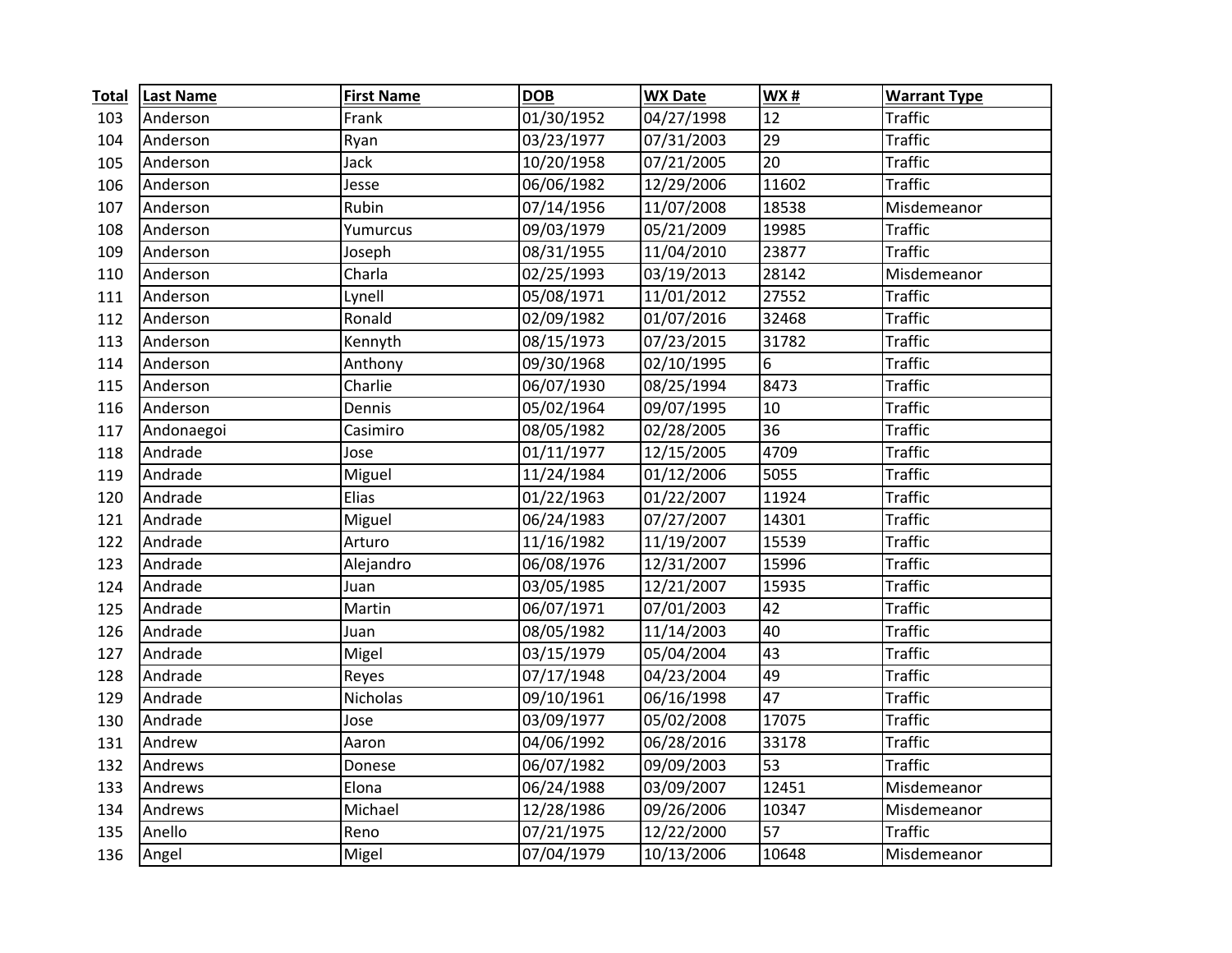| <b>Total</b> | <b>Last Name</b> | <b>First Name</b> | <b>DOB</b> | <b>WX Date</b> | <b>WX#</b>      | <b>Warrant Type</b> |
|--------------|------------------|-------------------|------------|----------------|-----------------|---------------------|
| 137          | Angeles          | Josue             | 12/14/1970 | 12/13/2004     | 58              | <b>Traffic</b>      |
| 138          | Anguh            | Martin            | 01/20/1965 | 05/31/2007     | 13455           | <b>Traffic</b>      |
| 139          | Anselmo          | Felix             | 01/22/1983 | 06/04/2012     | 26859           | <b>Traffic</b>      |
| 140          | Antonez          | Alberto           | 12/29/1983 | 12/05/2007     | 15774           | <b>Traffic</b>      |
| 141          | Antonio          | Jose              | 04/06/1984 | 04/28/2003     | 91              | <b>Traffic</b>      |
| 142          | Apolonio         | Falcon            | 02/09/1986 | 11/16/2009     | 21416           | <b>Traffic</b>      |
| 143          | Arbuthnot        | Vickie            | 05/09/1963 | 08/28/2002     | $\overline{93}$ | <b>Traffic</b>      |
| 144          | Arce             | Gerardo           | 04/13/1980 | 01/22/2016     | 32542           | <b>Traffic</b>      |
| 145          | Archer           | Jimmie            | 05/05/1966 | 10/25/2004     | 98              | Misdemeanor         |
| 146          | Ardila           | Edgar             | 08/27/1987 | 07/26/2006     | 9557            | Misdemeanor         |
| 147          | Arevalo          | Nicholas          | 12/08/1990 | 03/16/2011     | 24575           | <b>Traffic</b>      |
| 148          | Ariel            | Gus               | 10/01/1964 | 10/04/2012     | 27431           | <b>Traffic</b>      |
| 149          | Armaraz          | Pedro             | 07/24/1985 | 03/21/2008     | 16754           | <b>Traffic</b>      |
| 150          | Armenta          | Lewis             | 01/13/1986 | 11/03/2004     | 107             | <b>Traffic</b>      |
| 151          | Armstead         | Harold            | 03/03/1950 | 01/04/2018     | 35917           | <b>Traffic</b>      |
| 152          | Armstrong        | Simon             | 07/03/1983 | 04/13/2010     | 22338           | Misdemeanor         |
| 153          | Armstrong        | Aaron             | 05/22/1975 | 02/09/2009     | 19167           | Misdemeanor         |
| 154          | Armstrong        | April             | 06/12/1970 | 11/07/2006     | 10974           | <b>Traffic</b>      |
| 155          | Armwood          | Tyrone            | 05/23/1989 | 08/22/2011     | 25425           | <b>Traffic</b>      |
| 156          | Arnold           | Whitney           | 07/11/1990 | 03/12/2013     | 28108           | <b>Traffic</b>      |
| 157          | Arnold           | Edward            | 07/07/1948 | 06/14/2010     | 22845           | <b>Traffic</b>      |
| 158          | Arnold           | Rickey            | 07/28/1959 | 09/06/2002     | 127             | <b>Traffic</b>      |
| 159          | Arnold           | Dennis            | 09/20/1970 | 04/25/2000     | 119             | <b>Traffic</b>      |
| 160          | Arnold           | William           | 01/17/1962 | 11/14/1996     | 130             | Misdemeanor         |
| 161          | Arnold           | Donald            | 06/07/1939 | 02/04/1991     | 8474            | <b>Traffic</b>      |
| 162          | Arralleno        | Claudia           | 02/19/1982 | 05/14/2008     | 17151           | <b>Traffic</b>      |
| 163          | Arreola-Beltran  | Ricardo           | 02/24/1979 | 04/30/2014     | 29902           | <b>Traffic</b>      |
| 164          | Arribe           | Franciso          | 05/23/1979 | 05/09/2005     | 134             | <b>Traffic</b>      |
| 165          | Arrington        | Edward            | 04/08/1979 | 01/16/2015     | 30996           | <b>Traffic</b>      |
| 166          | Arriola          | Henry             | 07/08/1968 | 07/24/2007     | 14171           | <b>Traffic</b>      |
| 167          | Arroyo           | Lisa              | 06/26/1984 | 11/07/2007     | 15456           | <b>Traffic</b>      |
| 168          | Arroyo           | Diego             | 05/26/1986 | 04/04/2013     | 28210           | <b>Traffic</b>      |
| 169          | Arrterhi         | Angel             | 05/23/1983 | 03/31/2005     | 154             | <b>Traffic</b>      |
| 170          | Arseneau         | Shai              | 10/29/1996 | 12/06/2017     | 35790           | Misdemeanor         |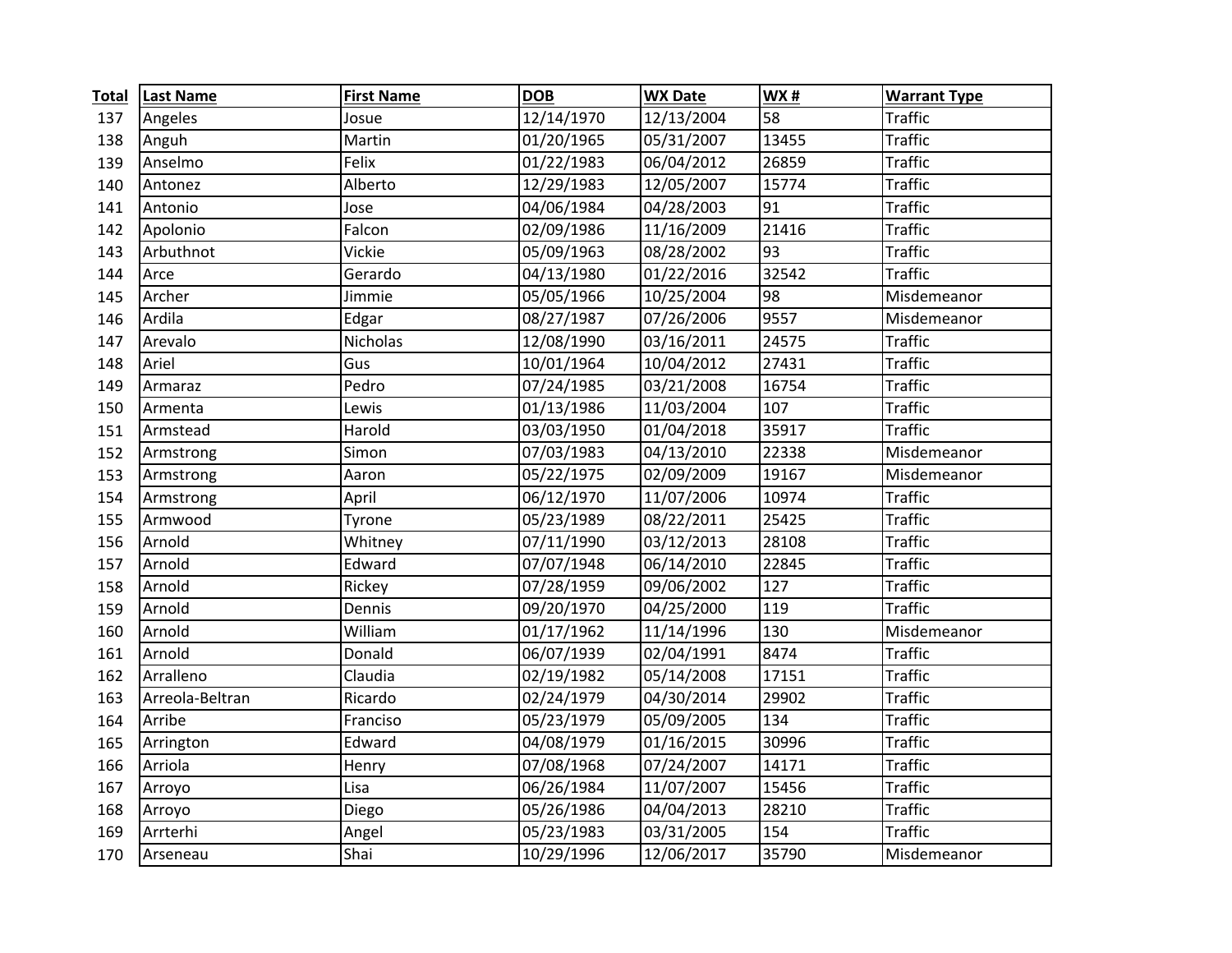| <b>Total</b> | <b>Last Name</b> | <b>First Name</b> | <b>DOB</b> | <b>WX Date</b> | <b>WX#</b> | <b>Warrant Type</b> |
|--------------|------------------|-------------------|------------|----------------|------------|---------------------|
| 171          | Arteaga          | Juan              | 12/08/1979 | 10/30/2003     | 157        | <b>Traffic</b>      |
| 172          | Arthur           | Kimberly          | 12/01/1985 | 12/04/2008     | 18736      | <b>Traffic</b>      |
| 173          | Arviso           | Victor            | 09/18/1989 | 02/15/2006     | 5371       | <b>Traffic</b>      |
| 174          | Arvizo           | Edwin             | 09/18/1989 | 12/05/2007     | 15728      | <b>Traffic</b>      |
| 175          | Asbury           | John              | 06/02/1966 | 03/07/2007     | 12443      | <b>Traffic</b>      |
| 176          | Ashburn          | Casey             | 03/15/1989 | 03/13/2007     | 12452      | Misdemeanor         |
| 177          | Ashley           | Darryl            | 10/21/1990 | 10/21/2016     | 33713      | Misdemeanor         |
| 178          | Ashley           | Danyell           | 11/28/1986 | 04/11/2016     | 32849      | <b>Traffic</b>      |
| 179          | Atilano          | Valentin          | 12/04/1975 | 09/07/2006     | 10110      | Misdemeanor         |
| 180          | <b>Atkins</b>    | Felicia           | 04/26/1976 | 01/06/2004     | 162        | <b>Traffic</b>      |
| 181          | <b>Atkins</b>    | Stanley           | 10/12/1965 | 06/25/2002     | 164        | <b>Traffic</b>      |
| 182          | <b>Atkins</b>    | Michael           | 02/08/1983 | 01/20/2015     | 31009      | <b>Traffic</b>      |
| 183          | Atteberry        | Gena              | 11/19/1973 | 07/20/2007     | 14073      | Misdemeanor         |
| 184          | Atteberry        | Gena              | 11/19/1973 | 07/24/2007     | 14169      | <b>Traffic</b>      |
| 185          | Aureoles         | Jose              | 10/22/1983 | 02/05/2007     | 12090      | <b>Traffic</b>      |
| 186          | Austin           | Derrick           | 11/30/1972 | 01/16/2007     | 11848      | <b>Traffic</b>      |
| 187          | Austin           | Tony              | 07/28/1967 | 06/28/2007     | 13788      | <b>Traffic</b>      |
| 188          | Austin           | George            | 03/13/1954 | 03/31/2008     | 16822      | <b>Traffic</b>      |
| 189          | Austin           | Steven            | 02/19/1970 | 01/02/2001     | 181        | <b>Traffic</b>      |
| 190          | Authony          | Eddie             | 07/16/1947 | 09/29/2010     | 23613      | <b>Traffic</b>      |
| 191          | Autman           | Marquis           | 10/28/1988 | 07/31/2007     | 14303      | Misdemeanor         |
| 192          | Autman           | Timothy           | 05/16/1966 | 10/08/2004     | 197        | <b>Traffic</b>      |
| 193          | Auxier           | Andrew            | 06/28/1967 | 06/02/1993     | 8479       | Misdemeanor         |
| 194          | Avalos           | Joel              | 03/03/1964 | 03/01/2005     | 205        | Misdemeanor         |
| 195          | Avalos           | Salomon           | 12/03/1983 | 12/18/2007     | 15936      | <b>Traffic</b>      |
| 196          | Avalos           | Miguel            | 09/07/1978 | 12/29/2006     | 11603      | <b>Traffic</b>      |
| 197          | Avalos           | Olga              | 06/23/1942 | 03/29/2002     | 214        | <b>Traffic</b>      |
| 198          | Avalos           | Nicolasa          | 03/23/1974 | 11/18/2002     | 211        | <b>Traffic</b>      |
| 199          | Avalos           | Nicolasa          | 03/23/1974 | 01/24/2003     | 207        | <b>Traffic</b>      |
| 200          | Avalos           | Cesar             | 05/02/1964 | 10/05/2011     | 25741      | <b>Traffic</b>      |
| 201          | Avant            | Willie            | 03/16/1950 | 03/11/1991     | 8481       | <b>Traffic</b>      |
| 202          | Avent            | Lakeisha          | 12/20/1989 | 05/13/2015     | 31488      | Misdemeanor         |
| 203          | Avila            | Aleshia           | 09/23/1991 | 10/30/2014     | 30679      | <b>Traffic</b>      |
| 204          | Avila            | Jose              | 02/15/1974 | 09/15/2003     | 238        | <b>Traffic</b>      |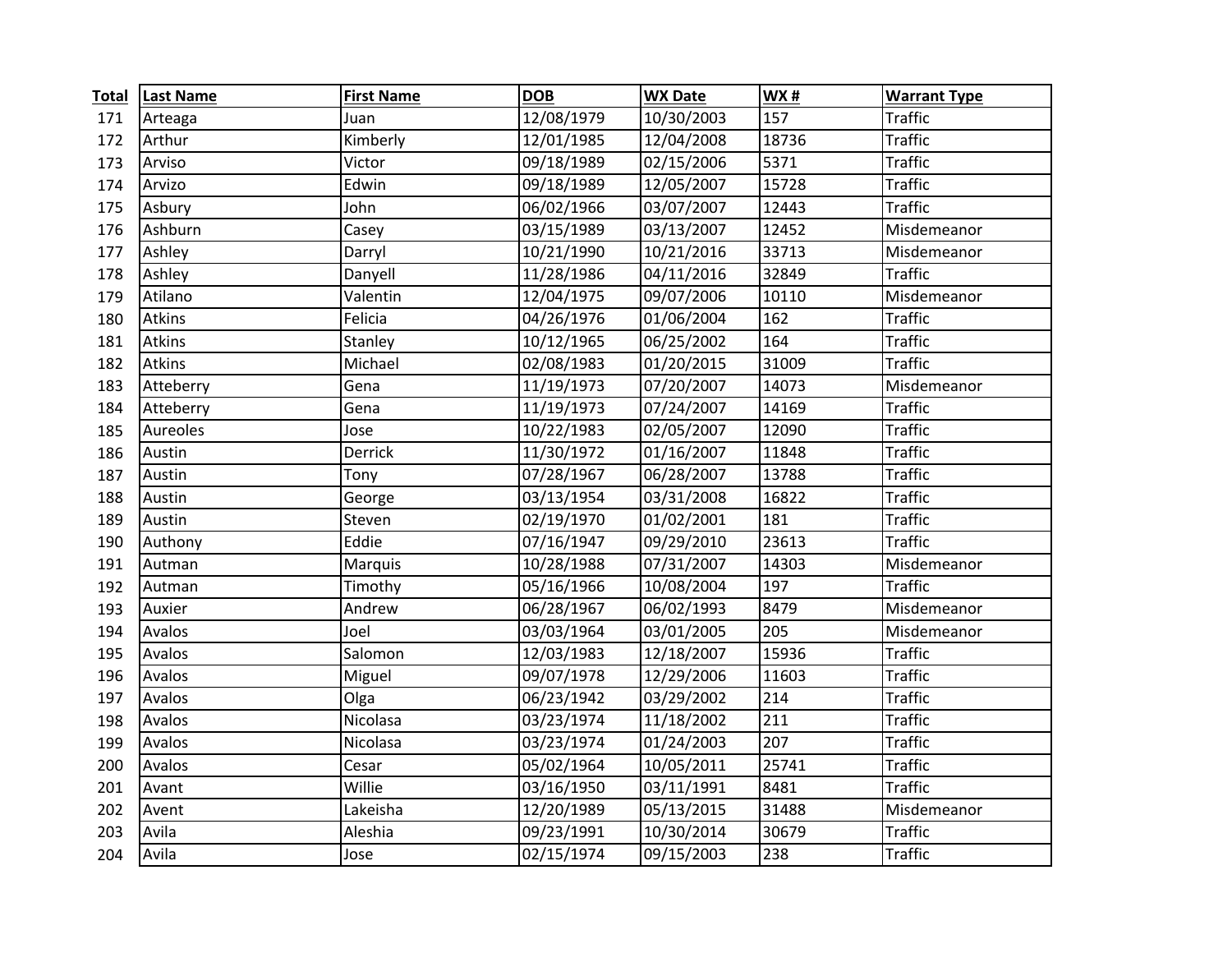| <b>Total</b> | <b>Last Name</b> | <b>First Name</b> | <b>DOB</b> | <b>WX Date</b> | <b>WX#</b> | <b>Warrant Type</b> |
|--------------|------------------|-------------------|------------|----------------|------------|---------------------|
| 205          | Avila            | Victor            | 04/14/1979 | 11/14/2000     | 242        | Misdemeanor         |
| 206          | Avila            | Alejandro         | 02/10/1977 | 12/06/2004     | 230        | <b>Traffic</b>      |
| 207          | Avila            | Filomeno          | 05/07/1980 | 06/12/2006     | 8230       | Misdemeanor         |
| 208          | Avila            | Rodrigo           | 12/12/1983 | 10/31/2005     | 3210       | <b>Traffic</b>      |
| 209          | Avila            | Rodrigo           | 12/20/1982 | 10/07/2005     | 2512       | <b>Traffic</b>      |
| 210          | Aviles           | Rene              | 12/14/1980 | 10/21/2004     | 245        | <b>Traffic</b>      |
| 211          | Aviles           | Humberto          | 12/23/1969 | 07/20/2004     | 243        | Misdemeanor         |
| 212          | Aviles           | Jose              | 09/07/1976 | 04/23/2003     | 244        | <b>Traffic</b>      |
| 213          | Aviles           | Rodrigo           | 02/28/1978 | 05/30/2002     | 248        | <b>Traffic</b>      |
| 214          | Aviles           | Reymundo          | 05/29/1967 | 03/20/1995     | 247        | <b>Traffic</b>      |
| 215          | Avondono         | Arturo            | 05/22/1985 | 07/23/2010     | 23163      | <b>Traffic</b>      |
| 216          | Ayala            | Ismael            | 12/03/1984 | 01/13/2010     | 21802      | <b>Traffic</b>      |
| 217          | Ayala            | Alejandro         | 12/23/1974 | 07/15/2009     | 20410      | <b>Traffic</b>      |
| 218          | Ayala            | Luis              | 02/18/1984 | 01/06/2009     | 18928      | <b>Traffic</b>      |
| 219          | Ayala            | Hugo              | 08/15/1981 | 12/17/2008     | 18764      | <b>Traffic</b>      |
| 220          | Ayala            | Alejandro         | 09/03/1985 | 06/10/2009     | 20112      | <b>Traffic</b>      |
| 221          | Ayala            | Carlos            | 03/10/1973 | 03/29/2013     | 28190      | <b>Traffic</b>      |
| 222          | Ayala            | Reynaldo          | 01/05/1977 | 08/18/2015     | 31891      | <b>Traffic</b>      |
| 223          | Ayala            | Mario             | 07/07/1976 | 04/10/2002     | 255        | <b>Traffic</b>      |
| 224          | Ayala            | Larry             | 06/03/1978 | 01/06/2004     | 251        | <b>Traffic</b>      |
| 225          | Ayala            | Anguelica         | 03/23/1979 | 12/05/2006     | 11318      | <b>Traffic</b>      |
| 226          | Ayala-Ramirez    | Jose              | 03/18/1989 | 02/19/2015     | 31150      | <b>Traffic</b>      |
| 227          | Ayers            | Devohn            | 11/12/1991 | 07/21/2015     | 31807      | <b>Traffic</b>      |
| 228          | Azamar           | Victor            | 07/15/1987 | 05/30/2013     | 28447      | <b>Traffic</b>      |
| 229          | Baasch           | Douglas           | 08/10/1956 | 05/01/1995     | 99         | <b>Traffic</b>      |
| 230          | <b>Baez</b>      | Hector            | 01/03/1988 | 08/02/2006     | 9714       | <b>Traffic</b>      |
| 231          | <b>Baez</b>      | Samuel            | 05/04/1979 | 01/22/2003     | 100        | <b>Traffic</b>      |
| 232          | Baeza            | Carmelo           | 02/03/1964 | 05/24/2006     | 6838       | <b>Traffic</b>      |
| 233          | Bagdon           | Patrick           | 09/10/1965 | 05/15/1997     | 105        | Misdemeanor         |
| 234          | <b>Bagley</b>    | Michael           | 02/18/1964 | 01/18/1995     | 106        | <b>Traffic</b>      |
| 235          | <b>Bailey</b>    | Jeriko            | 12/29/1976 | 09/30/1999     | 118        | <b>Traffic</b>      |
| 236          | Bailey           | Jeriko            | 12/29/1976 | 09/23/1999     | 110        | <b>Traffic</b>      |
| 237          | <b>Bailey</b>    | Jeriko            | 12/29/1976 | 09/09/1999     | 115        | <b>Traffic</b>      |
| 238          | <b>Bailey</b>    | Russell           | 03/11/1951 | 01/06/2004     | 121        | <b>Traffic</b>      |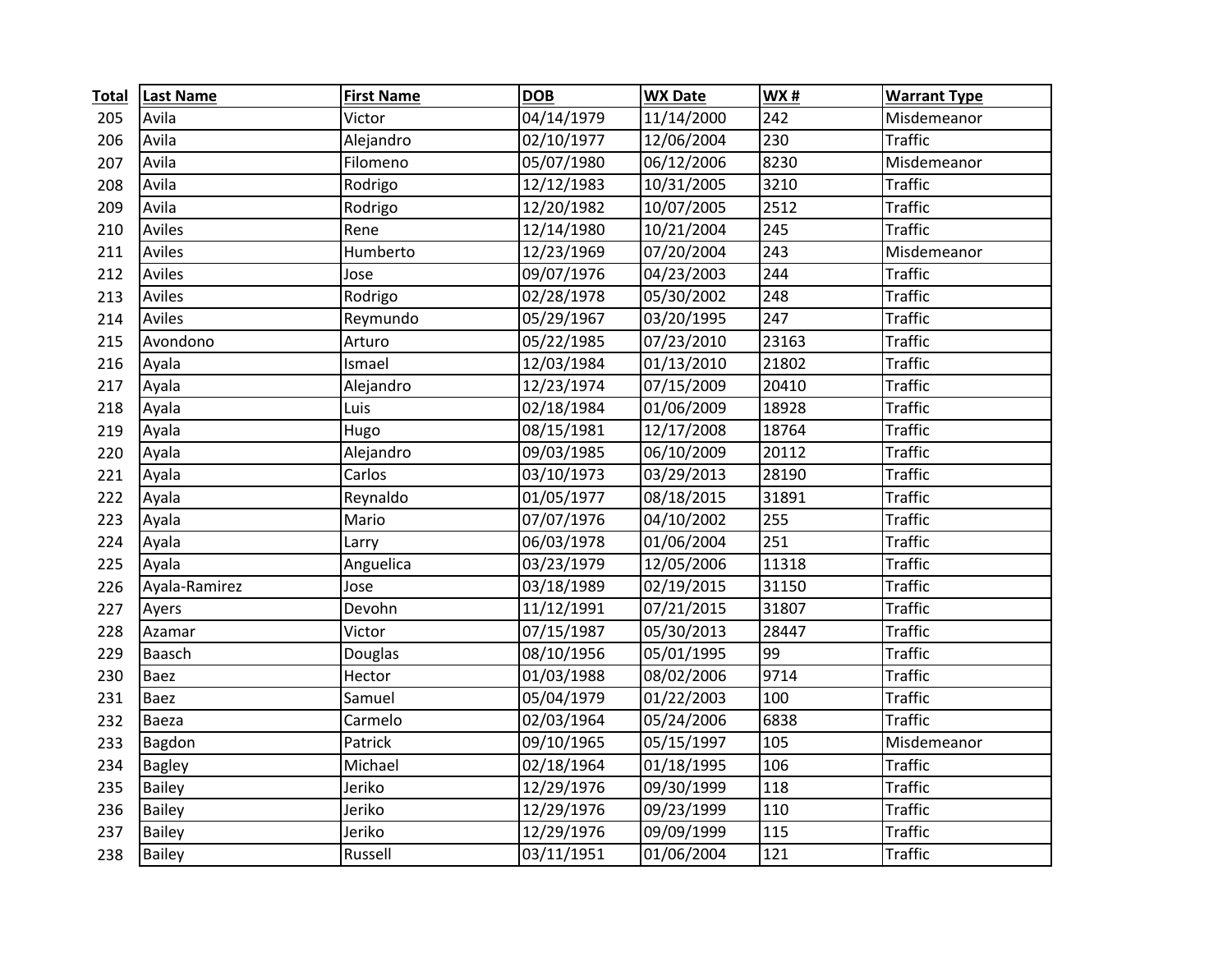| <b>Total</b> | <b>Last Name</b>      | <b>First Name</b> | <b>DOB</b> | <b>WX Date</b> | WX#              | <b>Warrant Type</b> |
|--------------|-----------------------|-------------------|------------|----------------|------------------|---------------------|
| 239          | <b>Bailey</b>         | Kelly             | 05/27/1973 | 03/06/2007     | 12344            | <b>Traffic</b>      |
| 240          | <b>Bailey</b>         | Leon              | 12/02/1984 | 08/18/2009     | 20656            | Misdemeanor         |
| 241          | <b>Bailey</b>         | Leon              | 12/02/1984 | 12/10/2009     | 21552            | <b>Traffic</b>      |
| 242          | Bailey                | Michael           | 09/02/1982 | 04/21/2014     | 29859            | <b>Traffic</b>      |
| 243          | <b>Baines</b>         | Kevin             | 02/26/1973 | 02/07/2017     | 34208            | <b>Traffic</b>      |
| 244          | Baisten               | Charles           | 02/25/1962 | 04/24/2013     | 28279            | <b>Traffic</b>      |
| 245          | <b>Baker</b>          | Charles           | 02/16/1953 | 07/29/2008     | 17732            | <b>Traffic</b>      |
| 246          | <b>Baker</b>          | Jason             | 04/21/1977 | 09/08/2008     | 18112            | Misdemeanor         |
| 247          | <b>Baker</b>          | Joseph            | 01/22/1977 | 09/20/2017     | 35373            | <b>Traffic</b>      |
| 248          | <b>Baker</b>          | Jerome            | 07/01/1991 | 11/03/2015     | 32256            | <b>Traffic</b>      |
| 249          | <b>Baker</b>          | Jason             | 04/21/1977 | 07/15/2002     | 139              | <b>Traffic</b>      |
| 250          | <b>Baker</b>          | Jason             | 04/21/1977 | 01/10/2002     | 144              | <b>Traffic</b>      |
| 251          | <b>Baker</b>          | Mark              | 11/27/1964 | 11/17/1999     | 178              | <b>Traffic</b>      |
| 252          | <b>Baker</b>          | Randy             | 08/07/1970 | 09/17/2001     | 183              | <b>Traffic</b>      |
| 253          | <b>Balderas</b>       | Raul              | 02/24/1972 | 05/23/2005     | 192              | <b>Traffic</b>      |
| 254          | <b>Balderas</b>       | Raul              | 02/24/1972 | 06/13/2005     | 191              | Misdemeanor         |
| 255          | Baldo-avelino         | Jesus             | 05/07/1969 | 10/13/2004     | 198              | <b>Traffic</b>      |
| 256          | Baldridge             | Paul              | 11/30/1956 | 02/16/1995     | 201              | <b>Traffic</b>      |
| 257          | Balfour               | Bobby             | 04/22/1935 | 12/19/2006     | 11534            | <b>Traffic</b>      |
| 258          | <b>Balfour</b>        | Bobby             | 04/22/1935 | 11/08/2006     | 10975            | <b>Traffic</b>      |
| 259          | Ballina               | Heber             | 05/16/1979 | 11/18/2014     | 30770            | <b>Traffic</b>      |
| 260          | Ballina               | Heber             | 05/16/1979 | 10/31/2014     | 30695            | <b>Traffic</b>      |
| 261          | <b>Balling-Warner</b> | Carrieann         | 04/14/1971 | 04/23/2013     | 28280            | <b>Traffic</b>      |
| 262          | <b>Banes</b>          | Christopher       | 01/23/1988 | 06/16/2004     | 219              | <b>Traffic</b>      |
| 263          | <b>Banks</b>          | Troy              | 02/21/1955 | 07/27/2007     | 14304            | <b>Traffic</b>      |
| 264          | <b>Banks</b>          | Austin            | 02/19/1960 | 08/25/1997     | 221              | <b>Traffic</b>      |
| 265          | <b>Banks</b>          | George            | 10/15/1976 | 09/26/1997     | $\overline{227}$ | <b>Traffic</b>      |
| 266          | <b>Banks</b>          | Leon              | 11/16/1970 | 04/02/1998     | $\overline{277}$ | <b>Traffic</b>      |
| 267          | <b>Banks</b>          | Leon              | 11/16/1970 | 04/02/1998     | 276              | <b>Traffic</b>      |
| 268          | <b>Banks</b>          | Leon              | 11/16/1970 | 01/27/1998     | 278              | <b>Traffic</b>      |
| 269          | <b>Banks</b>          | Orlando           | 04/07/1979 | 03/03/1999     | 282              | <b>Traffic</b>      |
| 270          | <b>Banks</b>          | Morris            | 03/25/1963 | 09/23/2002     | 281              | <b>Traffic</b>      |
| 271          | <b>Banks</b>          | Jason             | 05/24/1987 | 08/26/2011     | 25600            | Misdemeanor         |
| 272          | <b>Banks</b>          | Dwayne            | 07/18/1959 | 08/13/2008     | 17838            | <b>Traffic</b>      |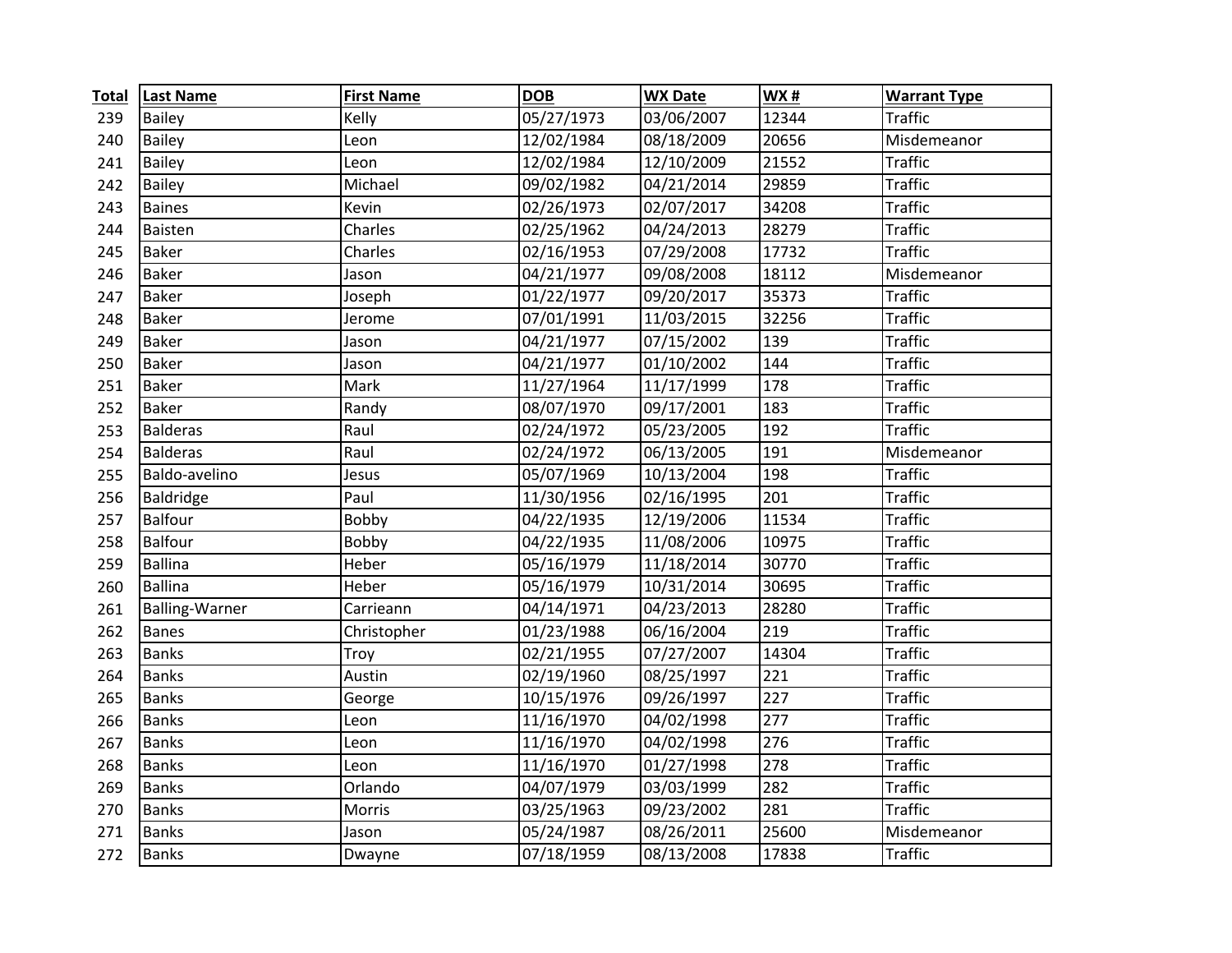| <b>Total</b> | <b>Last Name</b> | <b>First Name</b> | <b>DOB</b> | <b>WX Date</b> | WX#   | <b>Warrant Type</b> |
|--------------|------------------|-------------------|------------|----------------|-------|---------------------|
| 273          | <b>Banks</b>     | Aviyah            | 02/04/1992 | 09/12/2017     | 35322 | <b>Traffic</b>      |
| 274          | <b>Banks</b>     | Nathan            | 07/23/1987 | 03/02/2017     | 34300 | <b>Traffic</b>      |
| 275          | <b>Banks</b>     | Sandra            | 10/28/1960 | 09/15/1992     | 8493  | <b>Traffic</b>      |
| 276          | <b>Banks</b>     | Leonard           | 07/16/1954 | 08/23/1993     | 8491  | <b>Traffic</b>      |
| 277          | Bannister        | Darrell           | 02/03/1957 | 01/29/1996     | 285   | <b>Traffic</b>      |
| 278          | Bannister        | Darrell           | 04/11/1977 | 05/01/2017     | 34633 | <b>Traffic</b>      |
| 279          | Bannister        | Rodney            | 10/20/1973 | 02/03/2004     | 286   | <b>Traffic</b>      |
| 280          | Bannon           | Amanda            | 11/01/1991 | 05/02/2013     | 28331 | <b>Traffic</b>      |
| 281          | <b>Baptist</b>   | Sam               | 09/01/1948 | 04/06/1999     | 288   | <b>Traffic</b>      |
| 282          | <b>Barbee</b>    | Jessia            | 05/22/1981 | 11/14/2016     | 33829 | Misdemeanor         |
| 283          | <b>Barbee</b>    | Jessia            | 05/22/1981 | 12/12/2017     | 35811 | Misdemeanor         |
| 284          | <b>Barbee</b>    | David             | 08/06/1997 | 11/14/2017     | 35685 | <b>Traffic</b>      |
| 285          | Barber           | Tyler             | 02/19/1990 | 02/22/2010     | 22037 | Misdemeanor         |
| 286          | Barbosa          | <b>Bacilio</b>    | 07/17/1974 | 03/11/2002     | 290   | <b>Traffic</b>      |
| 287          | Barbosatores     | Jose              | 01/12/1978 | 01/16/2002     | 292   | <b>Traffic</b>      |
| 288          | Barco            | Delfido           | 08/16/1978 | 01/17/2006     | 5086  | <b>Traffic</b>      |
| 289          | Barker           | Timothy           | 08/09/1991 | 08/19/2016     | 33437 | <b>Traffic</b>      |
| 290          | Barker           | Timothy           | 08/09/1991 | 08/19/2016     | 33435 | <b>Traffic</b>      |
| 291          | Barker           | Timothy           | 08/09/1991 | 08/30/2016     | 33466 | <b>Traffic</b>      |
| 292          | <b>Barnes</b>    | Latolya           | 12/23/1987 | 05/10/2017     | 34671 | <b>Traffic</b>      |
| 293          | <b>Barnes</b>    | Larry             | 08/13/1952 | 03/21/2011     | 24600 | Misdemeanor         |
| 294          | <b>Barnes</b>    | Tyanna            | 06/29/1982 | 02/28/2005     | 310   | <b>Traffic</b>      |
| 295          | <b>Barnes</b>    | Roger             | 04/22/1951 | 01/07/2003     | 306   | <b>Traffic</b>      |
| 296          | <b>Barnes</b>    | Roger             | 04/22/1951 | 04/01/2003     | 305   | <b>Traffic</b>      |
| 297          | <b>Barnes</b>    | Tony              | 05/02/1975 | 01/07/2004     | 308   | Misdemeanor         |
| 298          | <b>Barnes</b>    | Terrence          | 10/01/1970 | 05/23/1997     | 307   | <b>Traffic</b>      |
| 299          | <b>Barnett</b>   | Alexis            | 08/16/1963 | 08/26/1999     | 311   | Misdemeanor         |
| 300          | <b>Barnett</b>   | Ronald            | 07/05/1969 | 10/13/2000     | 314   | <b>Traffic</b>      |
| 301          | <b>Barnett</b>   | Ronald            | 07/05/1969 | 07/26/2000     | 315   | <b>Traffic</b>      |
| 302          | <b>Barnett</b>   | Glenn             | 03/04/1945 | 06/21/2004     | 312   | <b>Traffic</b>      |
| 303          | <b>Barnett</b>   | Hubert            | 03/25/1974 | 02/05/2008     | 16359 | <b>Traffic</b>      |
| 304          | <b>Barnett</b>   | <b>Bobbie</b>     | 06/15/1967 | 01/11/2018     | 35986 | Misdemeanor         |
| 305          | <b>Barnett</b>   | Marshon           | 04/07/1973 | 04/21/1995     | 313   | <b>Traffic</b>      |
| 306          | <b>Barney</b>    | Monica            | 09/01/1981 | 12/06/2011     | 26026 | Misdemeanor         |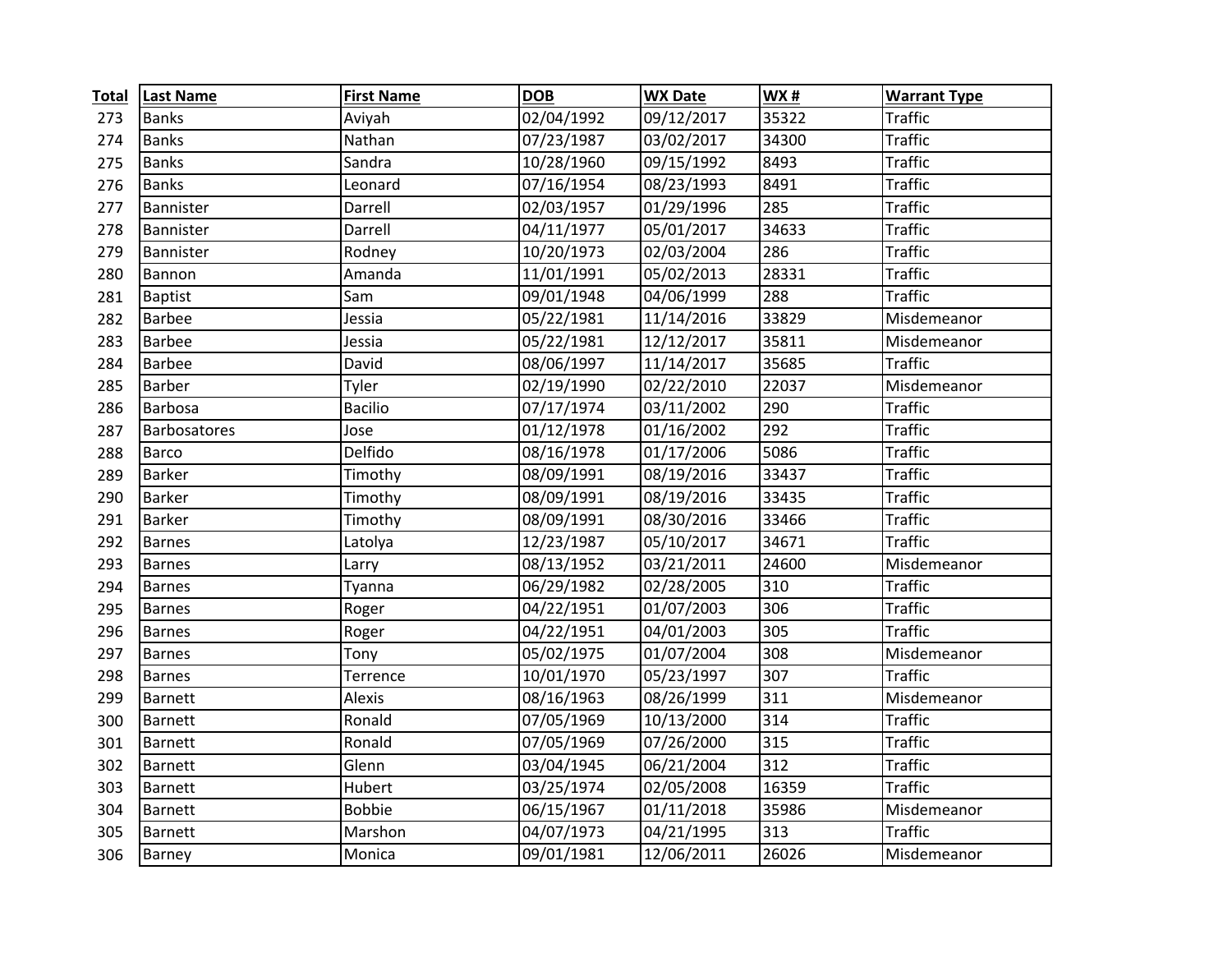| <b>Total</b> | <b>Last Name</b>   | <b>First Name</b> | <b>DOB</b> | <b>WX Date</b> | <b>WX#</b> | <b>Warrant Type</b> |
|--------------|--------------------|-------------------|------------|----------------|------------|---------------------|
| 307          | Barnslater         | William           | 06/06/1966 | 09/14/2001     | 320        | <b>Traffic</b>      |
| 308          | Barrbra            | Marco             | 11/04/1984 | 12/30/2004     | 322        | <b>Traffic</b>      |
| 309          | Barren             | Andre             | 06/30/1978 | 09/08/2008     | 18037      | <b>Traffic</b>      |
| 310          | Barrera            | Victor            | 03/25/1982 | 04/12/2011     | 24727      | <b>Traffic</b>      |
| 311          | Barrera            | Karen             | 09/01/1972 | 08/01/2016     | 33338      | <b>Traffic</b>      |
| 312          | Barrett-Washington | Arrika            | 04/01/1991 | 06/21/2017     | 34898      | <b>Traffic</b>      |
| 313          | Barron             | Miguel            | 06/01/1982 | 02/01/2010     | 21920      | <b>Traffic</b>      |
| 314          | Barroso            | Mauricio          | 12/12/1974 | 01/30/2009     | 19101      | <b>Traffic</b>      |
| 315          | <b>Barry</b>       | Lamont            | 11/20/1980 | 01/05/2015     | 30934      | Misdemeanor         |
| 316          | Bartolon           | Sermain           | 02/08/1981 | 09/09/2003     | 328        | <b>Traffic</b>      |
| 317          | <b>Barton</b>      | Anthony           | 03/03/1950 | 07/11/2007     | 13872      | Misdemeanor         |
| 318          | Barzantny          | Joseph            | 04/12/1944 | 09/11/2008     | 18120      | <b>Traffic</b>      |
| 319          | Basham             | Mitchell          | 07/04/1980 | 11/26/2008     | 18659      | <b>Traffic</b>      |
| 320          | <b>Baskin</b>      | Cortez            | 05/12/1972 | 03/09/1999     | 330        | <b>Traffic</b>      |
| 321          | <b>Baskin</b>      | Gregory           | 06/28/1957 | 10/30/1992     | 8495       | <b>Traffic</b>      |
| 322          | <b>Bass</b>        | Carlton           | 09/21/1944 | 03/17/1998     | 331        | <b>Traffic</b>      |
| 323          | <b>Batcheller</b>  | Richard           | 03/17/1972 | 08/18/2011     | 25409      | <b>Traffic</b>      |
| 324          | <b>Bates</b>       | Jeffrey           | 01/12/1988 | 07/25/2016     | 33318      | Misdemeanor         |
| 325          | <b>Bates</b>       | Alexia            | 06/19/1996 | 10/04/2017     | 35459      | Misdemeanor         |
| 326          | <b>Bates</b>       | Charles           | 07/06/1954 | 06/11/1993     | 8497       | <b>Traffic</b>      |
| 327          | <b>Bates</b>       | David             | 11/07/1973 | 08/09/1994     | 8498       | <b>Traffic</b>      |
| 328          | Batey              | Jasmine           | 07/19/1991 | 12/05/2017     | 35778      | Misdemeanor         |
| 329          | Batey              | Frank             | 06/06/1963 | 02/04/2009     | 19144      | <b>Traffic</b>      |
| 330          | <b>Batteast</b>    | Thomas            | 12/18/1941 | 07/31/2014     | 30299      | <b>Traffic</b>      |
| 331          | Battrell           | Curtis            | 04/02/1988 | 04/28/2015     | 31415      | <b>Traffic</b>      |
| 332          | <b>Bauer</b>       | Ashley            | 01/03/1987 | 07/24/2015     | 31797      | Misdemeanor         |
| 333          | <b>Bauer</b>       | Raymond           | 12/15/1969 | 08/19/2013     | 28796      | Misdemeanor         |
| 334          | Baumgarte          | Nicholas          | 04/20/1981 | 03/17/2015     | 31286      | <b>Traffic</b>      |
| 335          | Bayadsi            | Marwan            | 08/16/1981 | 12/06/2017     | 35803      | <b>Traffic</b>      |
| 336          | Baylor             | Johnathan         | 01/28/1982 | 05/15/2013     | 28376      | Misdemeanor         |
| 337          | Beach              | Eric              | 07/26/1991 | 02/11/2013     | 27986      | <b>Traffic</b>      |
| 338          | Bean               | Deanna            | 12/11/1970 | 04/04/2003     | 337        | <b>Traffic</b>      |
| 339          | Bean               | Thurmon           | 03/29/1949 | 02/04/1993     | 8499       | <b>Traffic</b>      |
| 340          | Bearden            | Anthony           | 06/18/1959 | 09/10/2008     | 18051      | <b>Traffic</b>      |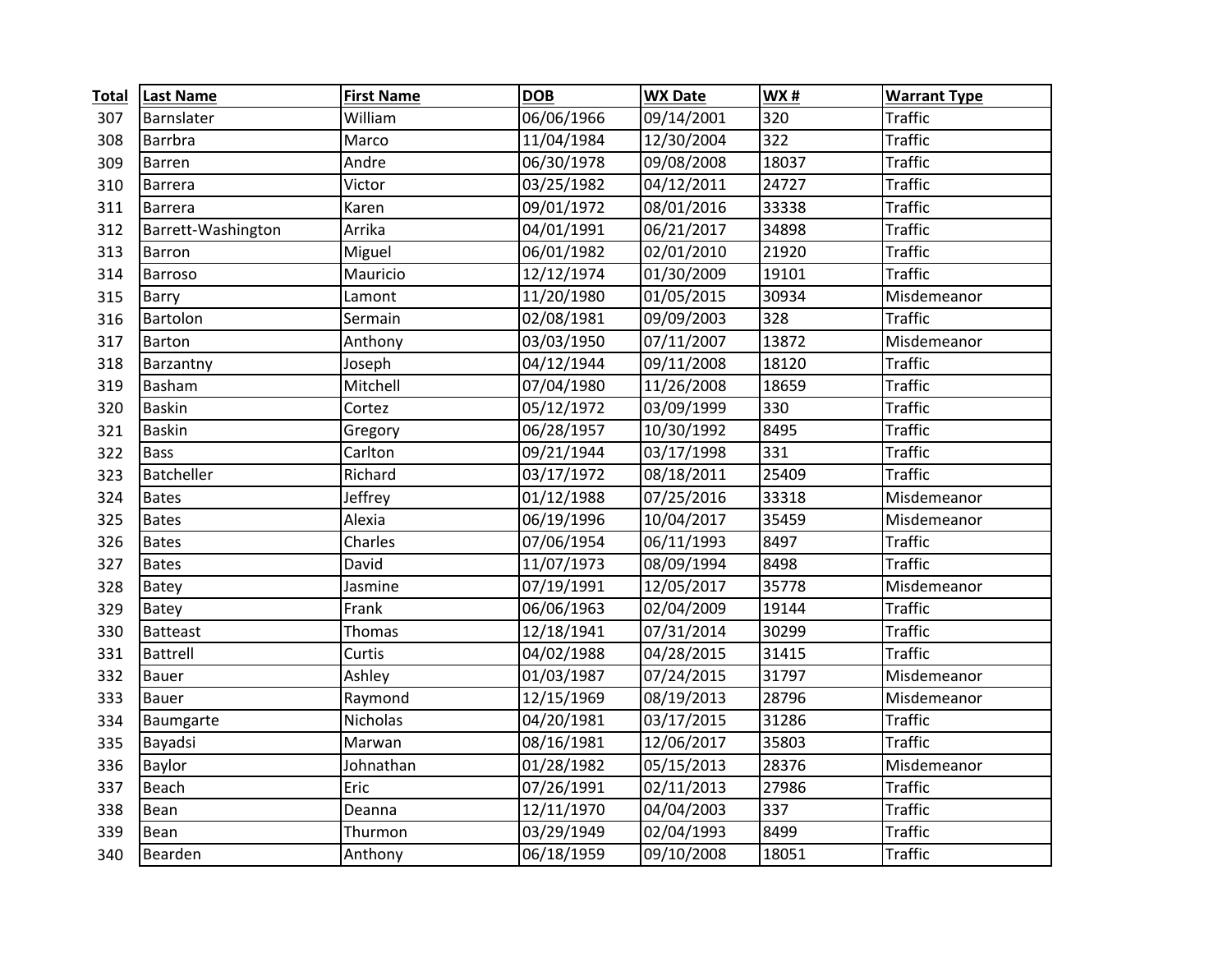| <b>Total</b> | <b>Last Name</b>        | <b>First Name</b> | <b>DOB</b> | <b>WX Date</b> | WX#   | <b>Warrant Type</b> |
|--------------|-------------------------|-------------------|------------|----------------|-------|---------------------|
| 341          | Becker                  | <b>Brian</b>      | 06/30/1977 | 06/30/2011     | 25172 | <b>Traffic</b>      |
| 342          | Beckner                 | Jonathan          | 02/12/1987 | 09/09/2004     | 348   | <b>Traffic</b>      |
| 343          | <b>Beckwith</b>         | Richard           | 02/18/1980 | 12/20/2001     | 349   | <b>Traffic</b>      |
| 344          | Bedello                 | Pedro             | 06/29/1974 | 09/19/2005     | 1467  | <b>Traffic</b>      |
| 345          | Bedolla                 | Javier            | 08/06/1971 | 11/15/2007     | 15524 | Misdemeanor         |
| 346          | Bedolla                 | Andres            | 08/04/1974 | 01/12/2001     | 351   | <b>Traffic</b>      |
| 347          | Bedolla                 | Salvador          | 09/08/1971 | 06/28/2010     | 22919 | <b>Traffic</b>      |
| 348          | Bedoya                  | David             | 11/22/1967 | 03/09/1999     | 354   | <b>Traffic</b>      |
| 349          | Beene                   | Catherine         | 12/04/1978 | 09/23/1999     | 355   | <b>Traffic</b>      |
| 350          | Beene                   | Christopher       | 03/18/1960 | 11/03/2008     | 18478 | Misdemeanor         |
| 351          | Beland                  | Ronald            | 08/27/1971 | 01/22/2002     | 356   | <b>Traffic</b>      |
| 352          | Beland                  | Carmen            | 04/18/1970 | 09/28/2007     | 15026 | Misdemeanor         |
| 353          | Beland                  | Carmen            | 04/18/1970 | 12/14/2006     | 11488 | Misdemeanor         |
| 354          | Bell                    | Michael           | 03/07/1981 | 02/20/2007     | 12237 | <b>Traffic</b>      |
| 355          | Bell                    | Lisa              | 09/11/1966 | 02/03/2006     | 5250  | Misdemeanor         |
| 356          | Bell                    | James             | 06/23/1965 | 05/20/1999     | 360   | <b>Traffic</b>      |
| 357          | Bell                    | Terry             | 09/09/1974 | 09/26/2008     | 18272 | <b>Traffic</b>      |
| 358          | Bell                    | Franchesca        | 06/09/1986 | 09/29/2010     | 23614 | <b>Traffic</b>      |
| 359          | Bell                    | Anthony           | 08/19/1981 | 11/16/2009     | 21418 | <b>Traffic</b>      |
| 360          | Bell                    | Michael           | 10/02/1982 | 05/19/2011     | 24923 | <b>Traffic</b>      |
| 361          | Bell                    | Larry             | 08/10/1953 | 12/04/2012     | 27721 | Misdemeanor         |
| 362          | Bell                    | Orson             | 04/16/1976 | 08/24/2012     | 27250 | <b>Traffic</b>      |
| 363          | Bell                    | Daquawn           | 08/25/1997 | 10/25/2017     | 35566 | Misdemeanor         |
| 364          | Bello                   | Lora              | 09/11/1972 | 03/23/1998     | 401   | <b>Traffic</b>      |
| 365          | <b>Bello</b>            | Benito            | 04/16/1977 | 06/15/2005     | 398   | <b>Traffic</b>      |
| 366          | <b>Beltran</b>          | Eduardo           | 08/24/1984 | 05/28/2009     | 20041 | <b>Traffic</b>      |
| 367          | <b>Beltran-Cortinas</b> | Carlos            | 06/30/1983 | 04/12/2013     | 28237 | <b>Traffic</b>      |
| 368          | Bement                  | Larry             | 04/29/1962 | 09/01/1998     | 406   | <b>Traffic</b>      |
| 369          | Benakovich              | Isaiah            | 08/02/1980 | 11/07/2007     | 15491 | Misdemeanor         |
| 370          | Bender                  | Danny             | 03/04/1964 | 03/24/1997     | 412   | Misdemeanor         |
| 371          | Benitez                 | Raul              | 07/23/1972 | 10/17/2007     | 15264 | <b>Traffic</b>      |
| 372          | Benitez                 | Artoro            | 04/18/1978 | 06/14/2004     | 418   | <b>Traffic</b>      |
| 373          | Benjamin                | Sharon            | 03/14/1980 | 07/07/2004     | 423   | <b>Traffic</b>      |
| 374          | Bennett                 | Shanna            | 05/20/1981 | 06/28/2007     | 13873 | Misdemeanor         |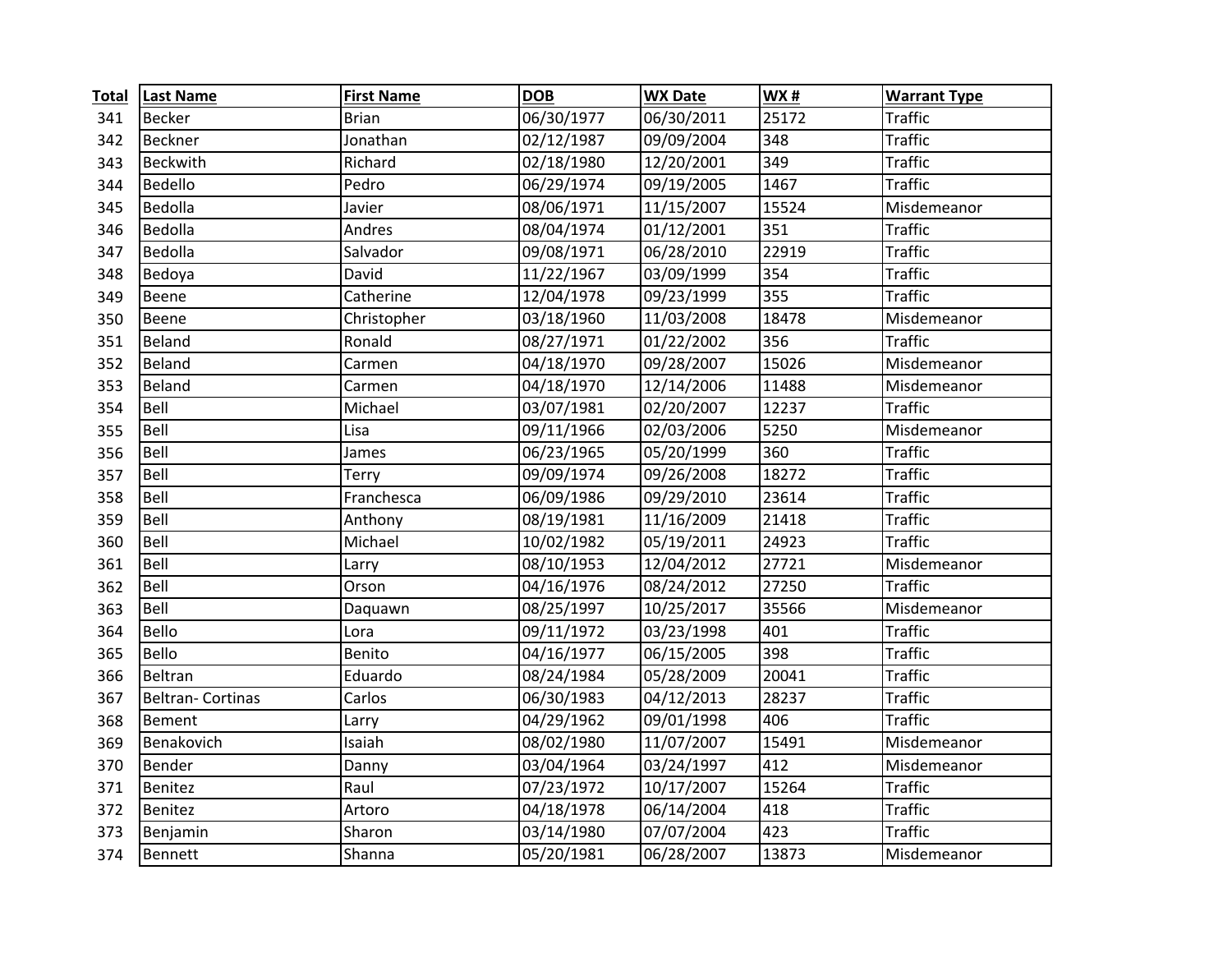| <b>Total</b> | <b>Last Name</b> | <b>First Name</b> | <b>DOB</b> | <b>WX Date</b> | WX#   | <b>Warrant Type</b> |
|--------------|------------------|-------------------|------------|----------------|-------|---------------------|
| 375          | Bennett          | Deangelo          | 06/10/1985 | 02/13/2008     | 16404 | <b>Traffic</b>      |
| 376          | Bennett          | Deangelo          | 06/10/1985 | 03/12/2008     | 16681 | <b>Traffic</b>      |
| 377          | Bennett          | Carey             | 08/20/1979 | 05/05/2003     | 433   | <b>Traffic</b>      |
| 378          | Bennett          | Carey             | 08/20/1979 | 01/27/2004     | 430   | <b>Traffic</b>      |
| 379          | Bennett          | Roger             | 06/02/1980 | 08/19/2009     | 20683 | Misdemeanor         |
| 380          | Bennett          | Desean            | 12/31/1991 | 09/05/2017     | 35292 | <b>Traffic</b>      |
| 381          | Bennett          | Quinn             | 04/07/1970 | 01/12/2018     | 35952 | <b>Traffic</b>      |
| 382          | Bennett          | Curtis            | 06/02/1965 | 07/21/2014     | 30234 | <b>Traffic</b>      |
| 383          | Bensen           | Virginia          | 12/28/1971 | 01/24/2007     | 11963 | <b>Traffic</b>      |
| 384          | Benson           | Edward            | 12/13/1974 | 10/18/2006     | 10703 | <b>Traffic</b>      |
| 385          | Benson           | Davion            | 11/08/1982 | 09/14/2015     | 32010 | Misdemeanor         |
| 386          | Benson           | Darren            | 07/29/1986 | 03/09/2016     | 32716 | <b>Traffic</b>      |
| 387          | Benson           | Darren            | 07/29/1986 | 03/07/2016     | 32701 | Misdemeanor         |
| 388          | Benson           | Albert            | 02/07/1952 | 03/09/2012     | 26474 | <b>Traffic</b>      |
| 389          | Berkley          | Jeffery           | 06/29/1956 | 02/21/1997     | 448   | <b>Traffic</b>      |
| 390          | Bernal           | Alexis            | 10/31/1996 | 02/21/2017     | 34279 | <b>Traffic</b>      |
| 391          | Berry            | Anthony           | 10/21/1966 | 05/11/2001     | 451   | <b>Traffic</b>      |
| 392          | Berry            | Anthony           | 10/21/1966 | 08/01/2001     | 450   | <b>Traffic</b>      |
| 393          | Berryhill        | Cedric            | 10/09/1970 | 01/25/2008     | 16291 | <b>Traffic</b>      |
| 394          | Besch            | Matthew           | 11/06/1982 | 05/25/2017     | 34742 | <b>Traffic</b>      |
| 395          | <b>Bess</b>      | Jason             | 03/01/1974 | 12/01/2017     | 35750 | Misdemeanor         |
| 396          | Bethea           | Aric              | 07/24/1976 | 09/14/2012     | 27338 | <b>Traffic</b>      |
| 397          | Bettenhausen     | Jenny             | 12/13/1972 | 08/07/2008     | 17786 | <b>Traffic</b>      |
| 398          | <b>Betts</b>     | Darius            | 11/13/1984 | 06/24/2011     | 25131 | <b>Traffic</b>      |
| 399          | <b>Bevelle</b>   | Angelica          | 08/15/1987 | 08/18/2006     | 9926  | Misdemeanor         |
| 400          | Bey              | Hamid             | 06/22/1971 | 11/14/2017     | 35706 | <b>Traffic</b>      |
| 401          | Beyna            | Alfredo           | 12/17/1971 | 10/01/2014     | 30632 | <b>Traffic</b>      |
| 402          | Biah             | Sylester          | 06/08/1966 | 01/16/2007     | 11849 | <b>Traffic</b>      |
| 403          | <b>Biah</b>      | Sylester          | 06/08/1966 | 01/16/2007     | 11852 | <b>Traffic</b>      |
| 404          | <b>Bicuto</b>    | Pedro             | 12/29/1986 | 09/07/2006     | 10113 | Misdemeanor         |
| 405          | <b>Biddle</b>    | Leon              | 02/12/1958 | 07/07/2008     | 17602 | <b>Traffic</b>      |
| 406          | Bilbrew          | Adrienne          | 06/21/1975 | 12/12/2017     | 35812 | Misdemeanor         |
| 407          | Bilbrew          | Adrienne          | 06/21/1975 | 08/18/2017     | 35268 | Misdemeanor         |
| 408          | <b>Biller</b>    | Norman            | 04/18/1953 | 12/12/2006     | 11434 | Misdemeanor         |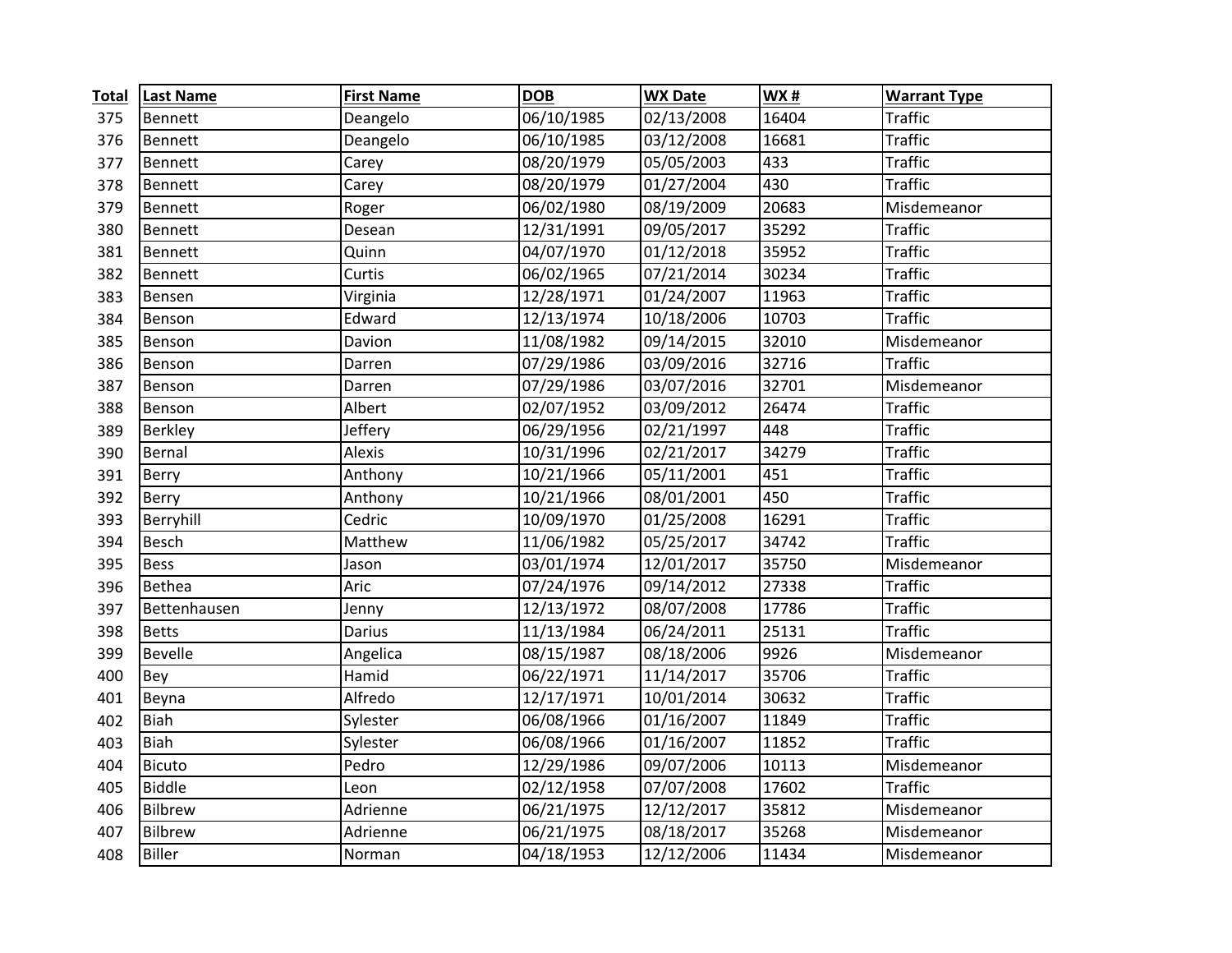| <b>Total</b> | <b>Last Name</b> | <b>First Name</b> | <b>DOB</b> | <b>WX Date</b> | <b>WX#</b> | <b>Warrant Type</b> |
|--------------|------------------|-------------------|------------|----------------|------------|---------------------|
| 409          | Billingsley      | Deante            | 01/20/1989 | 06/26/2013     | 28554      | <b>Traffic</b>      |
| 410          | Billy            | Jason             | 05/17/1976 | 12/16/2003     | 370        | <b>Traffic</b>      |
| 411          | <b>Birt</b>      | Robert            | 11/10/1962 | 03/09/1999     | 378        | <b>Traffic</b>      |
| 412          | <b>Black</b>     | Kathy             | 01/02/1969 | 03/21/2003     | 387        | <b>Traffic</b>      |
| 413          | <b>Black</b>     | France            | 06/17/1990 | 03/23/2010     | 22230      | <b>Traffic</b>      |
| 414          | <b>Black</b>     | Frank             | 07/30/1989 | 10/11/2017     | 35497      | Misdemeanor         |
| 415          | <b>Blair</b>     | Kenneth           | 08/31/1980 | 09/01/2000     | 389        | <b>Traffic</b>      |
| 416          | <b>Blake</b>     | Kathleen          | 03/24/1946 | 11/14/1991     | 8505       | Misdemeanor         |
| 417          | Blakeley         | Patty             | 01/24/1986 | 01/27/2012     | 26285      | <b>Traffic</b>      |
| 418          | Blakely          | Jerome            | 06/26/1953 | 08/20/2009     | 20660      | <b>Traffic</b>      |
| 419          | Blanchette       | Paul              | 01/27/1988 | 08/05/2013     | 28766      | <b>Traffic</b>      |
| 420          | Blanco           | Antonio           | 12/15/1981 | 03/13/2007     | 12556      | <b>Traffic</b>      |
| 421          | <b>Bland</b>     | Rosie             | 05/09/1967 | 10/29/2007     | 15338      | <b>Traffic</b>      |
| 422          | Blandford        | Thomas            | 07/16/1956 | 03/07/2012     | 26466      | <b>Traffic</b>      |
| 423          | Blankenship      | Troy              | 02/28/1963 | 02/26/2002     | 400        | Misdemeanor         |
| 424          | <b>Blanks</b>    | Edward            | 11/15/1945 | 03/13/2007     | 12557      | <b>Traffic</b>      |
| 425          | Blay             | Robert            | 09/12/1983 | 05/28/2008     | 17280      | <b>Traffic</b>      |
| 426          | Blay             | Stephanie         | 08/07/1988 | 02/19/2009     | 19270      | Misdemeanor         |
| 427          | Bledson          | Tonya             | 03/22/1969 | 10/19/2009     | 21201      | <b>Traffic</b>      |
| 428          | Bledson          | Delmond           | 11/24/1990 | 09/16/2015     | 32021      | <b>Traffic</b>      |
| 429          | <b>Bleise</b>    | Earl              | 11/09/1951 | 05/27/2008     | 17241      | <b>Traffic</b>      |
| 430          | <b>Blissitt</b>  | Parnell           | 03/12/1944 | 08/05/2003     | 407        | <b>Traffic</b>      |
| 431          | Blissmer         | Kristen           | 09/26/1983 | 10/12/2017     | 35513      | <b>Traffic</b>      |
| 432          | Blissmer         | Kristin           | 09/26/1983 | 10/25/2017     | 35583      | <b>Traffic</b>      |
| 433          | Blue             | <b>Marcus</b>     | 05/26/1966 | 01/06/2004     | 416        | <b>Traffic</b>      |
| 434          | <b>Bluitt</b>    | Megan             | 06/08/1990 | 01/20/2011     | 24340      | <b>Traffic</b>      |
| 435          | <b>Bobbitt</b>   | Joseph            | 01/18/1966 | 09/06/2002     | 421        | <b>Traffic</b>      |
| 436          | <b>Bobo</b>      | Jeremi            | 11/23/1987 | 10/26/2011     | 25810      | <b>Traffic</b>      |
| 437          | <b>Bobo</b>      | Spedo             | 05/29/1976 | 01/14/2009     | 18986      | <b>Traffic</b>      |
| 438          | Bogan            | Julian            | 03/05/1991 | 09/27/2017     | 35417      | Misdemeanor         |
| 439          | <b>Boice</b>     | Carrie            | 04/06/1982 | 08/08/2006     | 9773       | <b>Traffic</b>      |
| 440          | <b>Bojars</b>    | David             | 07/22/1978 | 07/20/2004     | 428        | <b>Traffic</b>      |
| 441          | Bolden           | Deborah           | 05/28/1955 | 08/16/2016     | 33480      | <b>Traffic</b>      |
| 442          | <b>Boler</b>     | Katrina           | 06/29/1982 | 01/26/2017     | 34141      | <b>Traffic</b>      |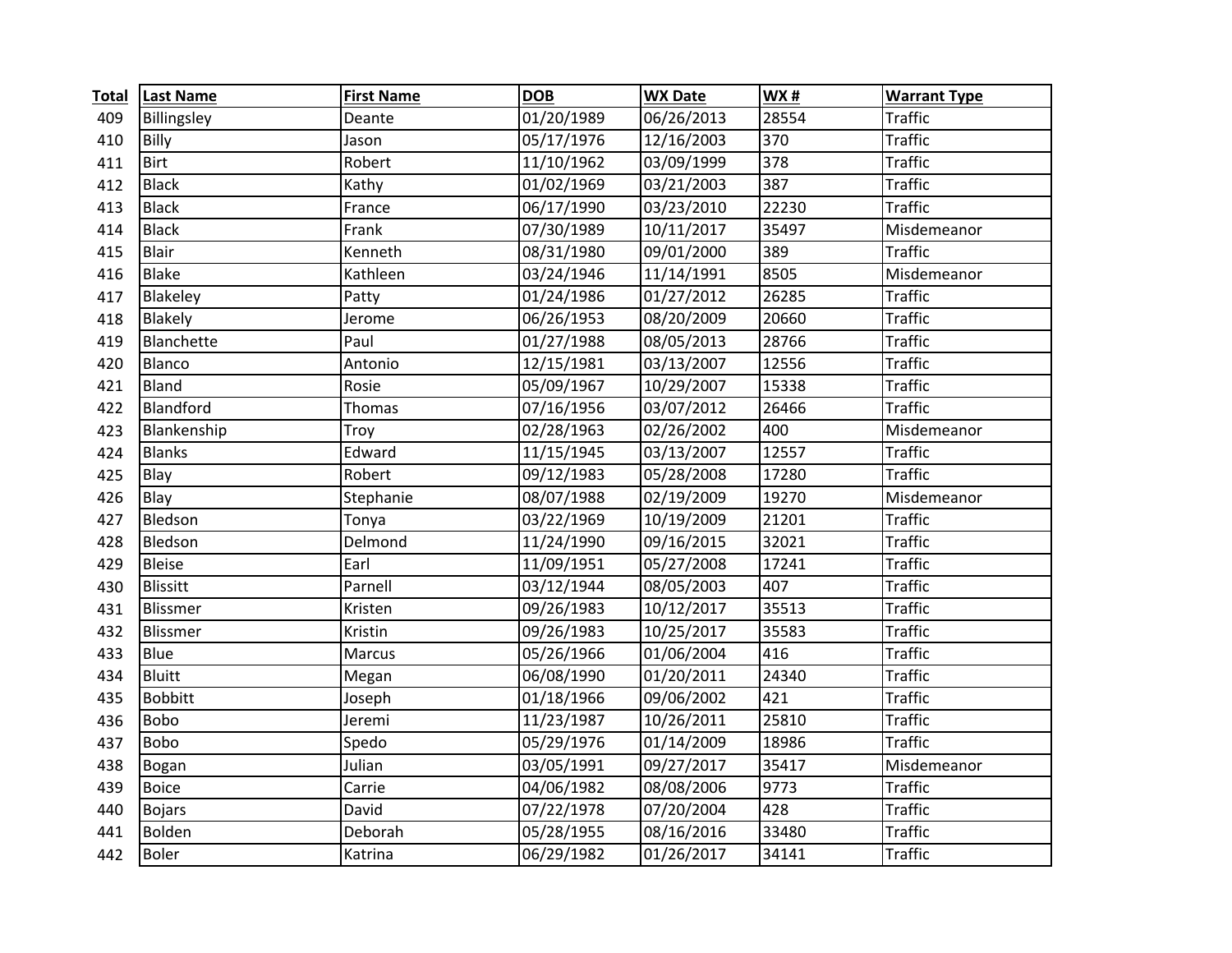| <b>Total</b> | <b>Last Name</b> | <b>First Name</b> | <b>DOB</b> | <b>WX Date</b> | <b>WX#</b> | <b>Warrant Type</b> |
|--------------|------------------|-------------------|------------|----------------|------------|---------------------|
| 443          | <b>Boler</b>     | Lucrisha          | 07/15/1955 | 02/04/2011     | 24371      | <b>Traffic</b>      |
| 444          | <b>Bolling</b>   | Donald            | 12/26/1959 | 06/29/2015     | 31689      | Misdemeanor         |
| 445          | Bonadona         | Matthew           | 05/12/1983 | 08/18/2009     | 20661      | <b>Traffic</b>      |
| 446          | Bonds-El         | Gail              | 08/11/1967 | 03/25/2014     | 29759      | <b>Traffic</b>      |
| 447          | Bonifacio        | Israel            | 11/11/1979 | 04/23/2004     | 473        | <b>Traffic</b>      |
| 448          | Bonilla-Mendoza  | Edwin             | 11/18/1987 | 11/08/2017     | 35648      | Misdemeanor         |
| 449          | Bonner           | Ronald            | 01/05/1971 | 11/19/2008     | 18602      | <b>Traffic</b>      |
| 450          | Bonner           | Bernard           | 03/19/1979 | 09/20/2007     | 14940      | <b>Traffic</b>      |
| 451          | Bonner           | Steven            | 02/13/1958 | 04/05/1994     | 8507       | <b>Traffic</b>      |
| 452          | <b>Booker</b>    | Edward            | 02/05/1968 | 01/31/2007     | 12020      | Misdemeanor         |
| 453          | Booker           | Hayward           | 08/23/1991 | 07/10/2017     | 34994      | <b>Traffic</b>      |
| 454          | Booker           | Hayward           | 08/23/1991 | 07/14/2017     | 35010      | <b>Traffic</b>      |
| 455          | <b>Booker</b>    | Francisca         | 06/12/1994 | 04/02/2015     | 31315      | <b>Traffic</b>      |
| 456          | Boone            | Sophia            | 03/19/1987 | 10/12/2016     | 33687      | <b>Traffic</b>      |
| 457          | Booth            | Nigel             | 09/09/1980 | 01/31/2002     | 475        | <b>Traffic</b>      |
| 458          | Borden           | Alonzo            | 07/27/1969 | 09/21/2001     | 479        | <b>Traffic</b>      |
| 459          | <b>Borders</b>   | Ali               | 11/01/1972 | 04/24/2001     | 480        | <b>Traffic</b>      |
| 460          | <b>Borders</b>   | Ali               | 11/01/1972 | 12/01/2000     | 486        | Misdemeanor         |
| 461          | <b>Borjas</b>    | Jilbarto          | 08/07/1981 | 05/05/2003     | 493        | <b>Traffic</b>      |
| 462          | Borjo            | Gonzalo           | 12/18/1979 | 11/18/2002     | 495        | <b>Traffic</b>      |
| 463          | <b>Borla</b>     | Kathleen          | 11/08/1956 | 11/03/1997     | 497        | <b>Traffic</b>      |
| 464          | Boron            | Paul              | 02/26/1979 | 03/26/2007     | 12688      | <b>Traffic</b>      |
| 465          | Borowski         | Kevin             | 10/28/1982 | 04/23/2007     | 12964      | <b>Traffic</b>      |
| 466          | Botello          | Miguel            | 08/25/1952 | 03/08/2011     | 24527      | <b>Traffic</b>      |
| 467          | <b>Bottari</b>   | Anthony           | 05/21/1967 | 05/24/2002     | 516        | Misdemeanor         |
| 468          | <b>Bottoms</b>   | Christopher       | 07/17/1972 | 06/10/2009     | 20095      | Misdemeanor         |
| 469          | Boudreau         | Edgar             | 04/20/1965 | 08/01/1997     | 520        | <b>Traffic</b>      |
| 470          | Boulden          | Darralyn          | 09/02/1962 | 03/12/2008     | 16665      | <b>Traffic</b>      |
| 471          | Boulden          | Preston           | 03/05/1991 | 08/06/2013     | 28767      | <b>Traffic</b>      |
| 472          | Boulden          | Presten           | 03/05/1991 | 07/09/2013     | 28628      | Misdemeanor         |
| 473          | Bowen            | Willard           | 02/24/1963 | 07/20/2010     | 23079      | Misdemeanor         |
| 474          | Bowen            | Charleton         | 09/16/1967 | 09/02/2014     | 30431      | <b>Traffic</b>      |
| 475          | <b>Bowens</b>    | John              | 09/16/1971 | 09/07/2006     | 10114      | Misdemeanor         |
| 476          | <b>Bower</b>     | Dwight            | 03/23/1955 | 03/17/1998     | 522        | <b>Traffic</b>      |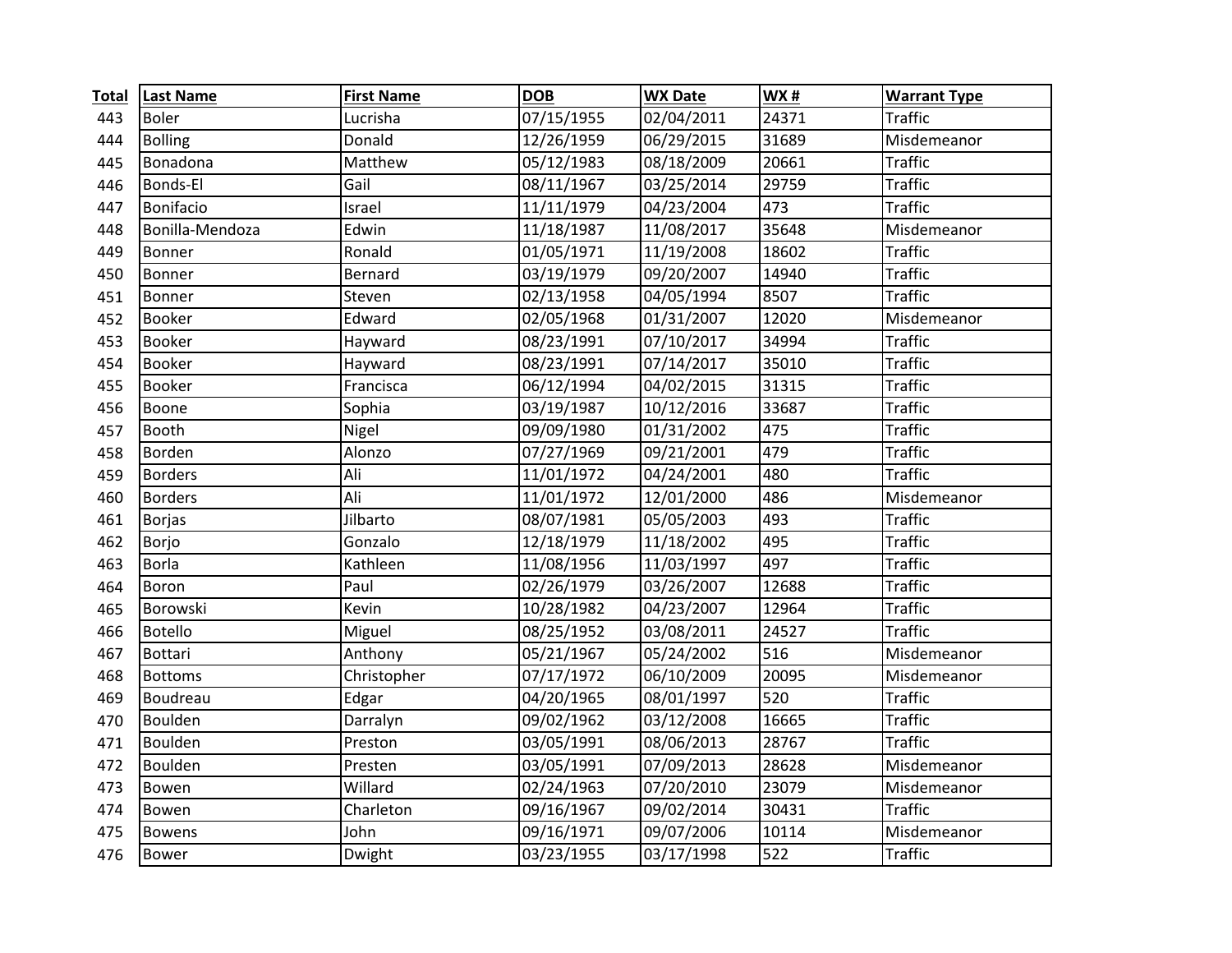| <b>Total</b> | <b>Last Name</b> | <b>First Name</b> | <b>DOB</b> | <b>WX Date</b> | <b>WX#</b> | <b>Warrant Type</b> |
|--------------|------------------|-------------------|------------|----------------|------------|---------------------|
| 477          | <b>Bowers</b>    | Ronald            | 02/01/1956 | 08/08/2006     | 9775       | <b>Traffic</b>      |
| 478          | <b>Bowers</b>    | Leigh             | 01/26/1988 | 07/17/2017     | 35020      | <b>Traffic</b>      |
| 479          | <b>Bowers</b>    | Marcus            | 07/11/1986 | 01/05/2018     | 35918      | <b>Traffic</b>      |
| 480          | <b>Bowers</b>    | Danielle          | 08/07/1986 | 09/29/2017     | 35430      | <b>Traffic</b>      |
| 481          | Boyce            | Robert            | 03/28/1960 | 10/19/2001     | 538        | Misdemeanor         |
| 482          | Boyce            | Raymond           | 09/15/1944 | 09/19/2002     | 531        | <b>Traffic</b>      |
| 483          | <b>Boyce</b>     | Robert            | 03/28/1960 | 04/08/2004     | 535        | Misdemeanor         |
| 484          | Boyd             | Whitney           | 04/15/1984 | 05/12/2006     | 6561       | Misdemeanor         |
| 485          | Boyd             | Anthony           | 12/12/1973 | 02/16/2017     | 34255      | <b>Traffic</b>      |
| 486          | Boyd             | Zobia             | 05/15/1989 | 08/11/2014     | 30332      | <b>Traffic</b>      |
| 487          | Boyd             | Lamont            | 10/07/1975 | 11/05/2013     | 29156      | Misdemeanor         |
| 488          | Boyd             | Maurice           | 12/15/1984 | 05/23/2016     | 33012      | <b>Traffic</b>      |
| 489          | Boyd-Edwards     | Kinika            | 08/09/1975 | 04/03/2017     | 34517      | <b>Traffic</b>      |
| 490          | <b>Boykin</b>    | Javonn            | 09/07/1991 | 03/06/2014     | 29677      | <b>Traffic</b>      |
| 491          | <b>Boykins</b>   | Gareth            | 05/05/1970 | 10/04/2006     | 10523      | Misdemeanor         |
| 492          | Boylan           | Jeremy            | 10/07/1973 | 12/29/2006     | 11608      | <b>Traffic</b>      |
| 493          | Boynton          | Howard            | 04/28/1969 | 11/18/2008     | 18557      | <b>Traffic</b>      |
| 494          | Boyson           | India             | 07/20/1989 | 08/04/2017     | 35154      | <b>Traffic</b>      |
| 495          | Bozarth          | Daniel            | 10/02/1978 | 04/02/1998     | 549        | <b>Traffic</b>      |
| 496          | <b>Brackins</b>  | Adolph            | 12/13/1938 | 09/17/2001     | 465        | <b>Traffic</b>      |
| 497          | Bradburn         | Ryan              | 03/04/1988 | 06/23/2011     | 25111      | <b>Traffic</b>      |
| 498          | <b>Bradford</b>  | Charles           | 05/06/1974 | 10/30/2003     | 469        | <b>Traffic</b>      |
| 499          | <b>Bradford</b>  | Rakeem            | 07/10/1983 | 03/17/2005     | 471        | <b>Traffic</b>      |
| 500          | <b>Bradley</b>   | Petrice           | 09/02/1982 | 05/20/2011     | 24953      | <b>Traffic</b>      |
| 501          | <b>Bradley</b>   | Bobby             | 04/26/1966 | 07/07/2008     | 17603      | <b>Traffic</b>      |
| 502          | <b>Bradley</b>   | June              | 11/14/1987 | 01/27/2010     | 21881      | <b>Traffic</b>      |
| 503          | <b>Bradley</b>   | Lynell            | 07/07/1993 | 03/26/2015     | 31307      | <b>Traffic</b>      |
| 504          | <b>Bradley</b>   | <b>Breanetter</b> | 02/24/1960 | 02/15/1996     | 478        | <b>Traffic</b>      |
| 505          | Bradshaw         | Anthony           | 08/14/1979 | 01/04/2008     | 16028      | <b>Traffic</b>      |
| 506          | <b>Brady</b>     | Jerry             | 09/03/1968 | 06/30/2000     | 485        | <b>Traffic</b>      |
| 507          | <b>Brady</b>     | Teresa            | 12/03/1968 | 10/23/2017     | 35567      | <b>Traffic</b>      |
| 508          | <b>Bramlett</b>  | Derrill           | 03/04/1991 | 08/13/2009     | 20623      | <b>Traffic</b>      |
| 509          | Brannon          | Gloria            | 10/22/1965 | 12/30/2004     | 496        | <b>Traffic</b>      |
| 510          | <b>Brantley</b>  | Joshua            | 07/13/1986 | 07/03/2007     | 13919      | <b>Traffic</b>      |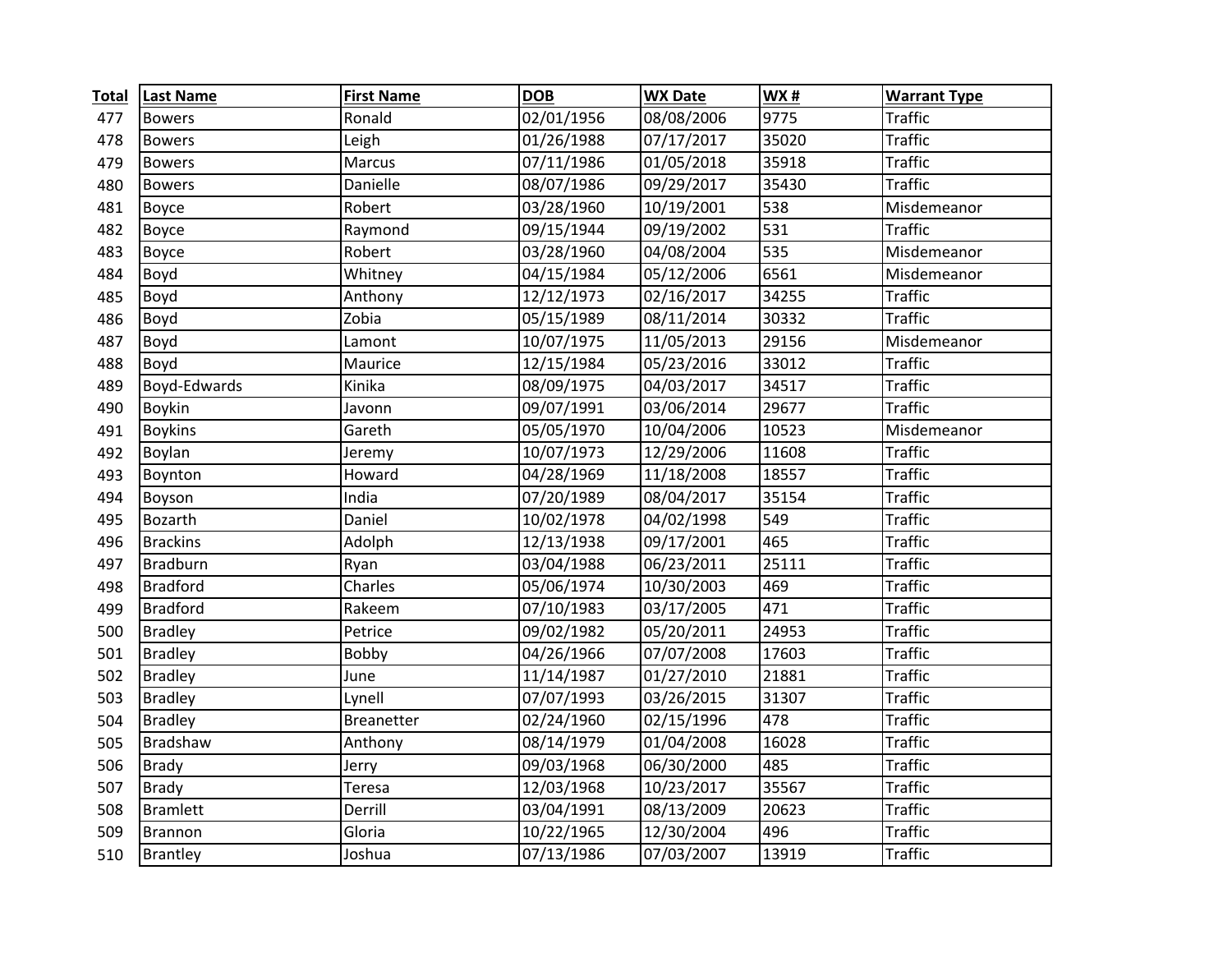| <b>Total</b> | <b>Last Name</b>      | <b>First Name</b> | <b>DOB</b> | <b>WX Date</b> | WX#                | <b>Warrant Type</b> |
|--------------|-----------------------|-------------------|------------|----------------|--------------------|---------------------|
| 511          | <b>Branum</b>         | Raymond           | 11/23/1950 | 03/20/1995     | 498                | <b>Traffic</b>      |
| 512          | <b>Bravo</b>          | Juan              | 03/04/1980 | 02/08/2000     | 500                | <b>Traffic</b>      |
| 513          | <b>Brazier</b>        | Monica            | 01/12/1980 | 02/03/2004     | 502                | <b>Traffic</b>      |
| 514          | <b>Brazzale</b>       | Carla             | 03/30/1947 | 03/13/1996     | 505                | <b>Traffic</b>      |
| 515          | Breckenridge          | Jamie             | 12/08/1981 | 02/23/2007     | 12271              | <b>Traffic</b>      |
| 516          | Breithaupt            | Sherwood          | 10/15/1968 | 09/28/2004     | 507                | Misdemeanor         |
| 517          | <b>Bremer-watkins</b> | Matilda           | 07/05/1972 | 05/14/2007     | $\overline{1}3242$ | Misdemeanor         |
| 518          | <b>Brescia</b>        | Timothy           | 05/31/1985 | 08/29/2012     | 27279              | <b>Traffic</b>      |
| 519          | <b>Brewer</b>         | Jacqueline        | 01/12/1967 | 03/01/2017     | 34302              | <b>Traffic</b>      |
| 520          | Brewington            | Johnnie           | 10/16/1951 | 01/10/1996     | 554                | <b>Traffic</b>      |
| 521          | <b>Briceno</b>        | Federico          | 03/02/1977 | 08/12/2005     | 558                | <b>Traffic</b>      |
| 522          | <b>Bridges</b>        | Andre             | 08/28/1972 | 12/08/2017     | 35828              | <b>Traffic</b>      |
| 523          | <b>Bridges</b>        | Jeffery           | 10/24/1961 | 07/30/2012     | 27114              | <b>Traffic</b>      |
| 524          | <b>Brigance</b>       | Dangela           | 10/03/1979 | 05/05/2003     | $\overline{563}$   | <b>Traffic</b>      |
| 525          | <b>Bright</b>         | Randy             | 09/09/1966 | 12/10/2010     | 24126              | Misdemeanor         |
| 526          | <b>Brinsfield</b>     | James             | 07/10/1976 | 08/20/2007     | 14504              | <b>Traffic</b>      |
| 527          | Brinsfield            | James             | 07/10/1976 | 08/08/2007     | 14398              | <b>Traffic</b>      |
| 528          | <b>Briody</b>         | Matthew           | 04/06/1969 | 06/06/2001     | 568                | <b>Traffic</b>      |
| 529          | <b>Briseno</b>        | Juan              | 11/03/1968 | 08/24/1999     | 574                | <b>Traffic</b>      |
| 530          | <b>Briseno</b>        | Jose              | 01/12/1988 | 11/23/2005     | 4189               | <b>Traffic</b>      |
| 531          | Broadway              | Margarette        | 03/19/1944 | 11/07/1997     | 581                | <b>Traffic</b>      |
| 532          | <b>Brocel</b>         | Alberto           | 08/17/1979 | 01/13/2005     | 585                | <b>Traffic</b>      |
| 533          | <b>Brock</b>          | Jason             | 02/22/1968 | 07/11/2006     | 9264               | Misdemeanor         |
| 534          | Bronaugh              | Oran              | 10/24/1974 | 05/14/2013     | 28357              | Misdemeanor         |
| 535          | Bronkala              | Jennifer          | 01/14/1971 | 07/11/2016     | 33231              | <b>Traffic</b>      |
| 536          | <b>Brook</b>          | Eric              | 05/03/1970 | 05/18/1994     | 8882               | Misdemeanor         |
| 537          | <b>Brooks</b>         | Byron             | 08/02/1981 | 01/15/2016     | 32512              | <b>Traffic</b>      |
| 538          | <b>Brooks</b>         | Bryon             | 08/02/1981 | 01/14/2016     | 32504              | <b>Traffic</b>      |
| 539          | <b>Brooks</b>         | Monroe            | 08/28/1954 | 01/05/2016     | 32452              | <b>Traffic</b>      |
| 540          | <b>Brooks</b>         | Tyviel            | 12/13/1992 | 02/06/2013     | 27976              | Misdemeanor         |
| 541          | <b>Brooks</b>         | Davis             | 06/01/1979 | 04/20/1998     | 603                | <b>Traffic</b>      |
| 542          | <b>Brooks</b>         | Jessie            | 02/26/1958 | 04/24/2001     | 606                | <b>Traffic</b>      |
| 543          | <b>Brooks</b>         | Prentiss          | 04/01/1974 | 02/01/2002     | 646                | <b>Traffic</b>      |
| 544          | Brookshaw             | Jilvon            | 11/16/1990 | 09/04/2013     | 28860              | <b>Traffic</b>      |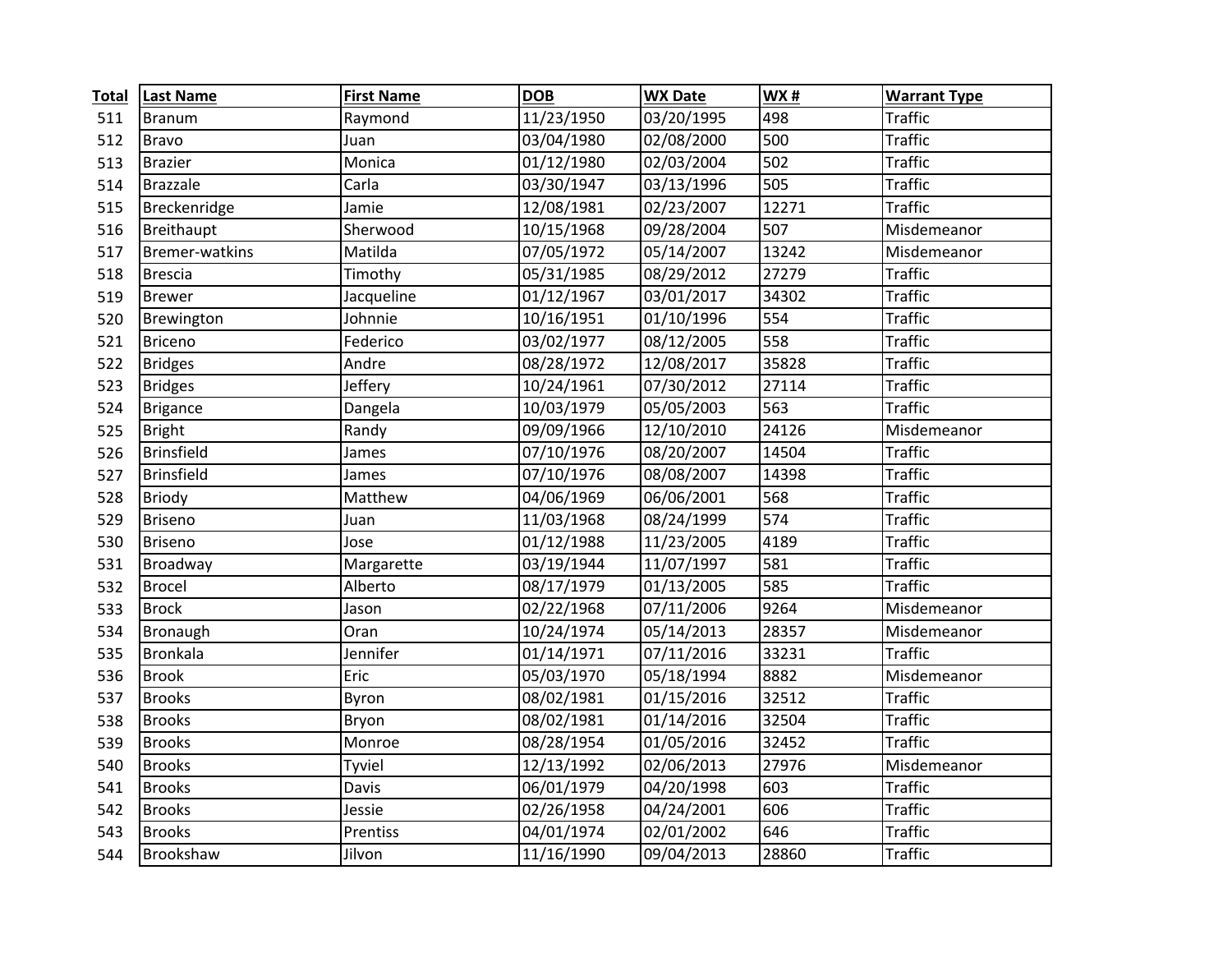| <b>Total</b> | <b>Last Name</b> | <b>First Name</b> | <b>DOB</b> | <b>WX Date</b>          | <b>WX#</b> | <b>Warrant Type</b> |
|--------------|------------------|-------------------|------------|-------------------------|------------|---------------------|
| 545          | Broughton        | Roy               | 02/02/1962 | 10/06/2014              | 30589      | <b>Traffic</b>      |
| 546          | <b>Brown</b>     | Terrance          | 12/01/1922 | 11/18/2014              | 30773      | Misdemeanor         |
| 547          | Brown            | Jatara            | 09/16/1986 | 03/25/2014              | 29760      | <b>Traffic</b>      |
| 548          | <b>Brown</b>     | Barton            | 03/02/1974 | 10/27/2015              | 32217      | <b>Traffic</b>      |
| 549          | <b>Brown</b>     | Robert            | 07/28/1956 | 03/04/2016              | 32683      | <b>Traffic</b>      |
| 550          | <b>Brown</b>     | Nathan            | 10/05/1977 | 03/15/2016              | 32718      | <b>Traffic</b>      |
| 551          | <b>Brown</b>     | Jerry             | 04/01/1992 | $\overline{07}/18/2016$ | 33273      | <b>Traffic</b>      |
| 552          | Brown            | Antwon            | 05/11/1993 | 06/02/2016              | 33086      | <b>Traffic</b>      |
| 553          | Brown            | Matthew           | 02/15/1990 | 10/13/2017              | 35514      | <b>Traffic</b>      |
| 554          | <b>Brown</b>     | Mary              | 11/11/1965 | 09/30/2016              | 33642      | <b>Traffic</b>      |
| 555          | <b>Brown</b>     | Tommy             | 10/19/1977 | 09/21/2016              | 33588      | Misdemeanor         |
| 556          | <b>Brown</b>     | Marvin            | 10/12/1966 | 10/26/2012              | 27536      | <b>Traffic</b>      |
| 557          | Brown            | Glen              | 01/07/1978 | 08/05/2009              | 20582      | <b>Traffic</b>      |
| 558          | Brown            | Ulysses           | 07/08/1964 | 04/30/2008              | 17058      | <b>Traffic</b>      |
| 559          | Brown            | Earl              | 11/02/1967 | 08/26/2008              | 17953      | <b>Traffic</b>      |
| 560          | Brown            | Ashley            | 09/04/1989 | 12/10/2008              | 18732      | Misdemeanor         |
| 561          | Brown            | Alex              | 06/22/1979 | 11/25/2008              | 18632      | Misdemeanor         |
| 562          | Brown            | Dwight            | 04/26/1955 | 02/01/2002              | 673        | <b>Traffic</b>      |
| 563          | Brown            | Robert            | 06/28/1957 | 01/24/2002              | 724        | <b>Traffic</b>      |
| 564          | Brown            | Terri             | 08/16/1959 | 09/06/2002              | 726        | <b>Traffic</b>      |
| 565          | <b>Brown</b>     | Lanetta           | 07/13/1974 | 03/26/2003              | 690        | <b>Traffic</b>      |
| 566          | Brown            | Charlie           | 05/02/1931 | 04/30/2003              | 665        | <b>Traffic</b>      |
| 567          | Brown            | Lashune           | 01/11/1969 | 06/18/2003              | 694        | <b>Traffic</b>      |
| 568          | Brown            | C                 | 05/08/1964 | 02/26/2004              | 663        | <b>Traffic</b>      |
| 569          | <b>Brown</b>     | Danyelle          | 05/06/1975 | 03/31/2004              | 668        | <b>Traffic</b>      |
| 570          | <b>Brown</b>     | Jesse             | 10/29/1948 | 09/14/1999              | 684        | <b>Traffic</b>      |
| 571          | <b>Brown</b>     | Thomas            | 08/22/1988 | 06/12/2006              | 8244       | Misdemeanor         |
| 572          | Brown            | Chontate          | 04/24/1971 | 11/16/2005              | 3846       | <b>Traffic</b>      |
| 573          | Brown            | Torrion           | 07/27/1979 | 09/06/2007              | 14740      | Misdemeanor         |
| 574          | <b>Brown</b>     | Reginald          | 06/03/1954 | 11/07/2007              | 15492      | Misdemeanor         |
| 575          | <b>Brown</b>     | Izayah            | 12/31/1975 | 12/03/2007              | 15714      | Misdemeanor         |
| 576          | Brown            | Shalysta          | 03/11/1985 | 05/02/2007              | 13094      | <b>Traffic</b>      |
| 577          | Brown            | Carlos            | 06/20/1983 | 01/16/2007              | 11850      | <b>Traffic</b>      |
| 578          | Brown            | Kenjuan           | 12/21/1973 | 12/29/2006              | 11611      | <b>Traffic</b>      |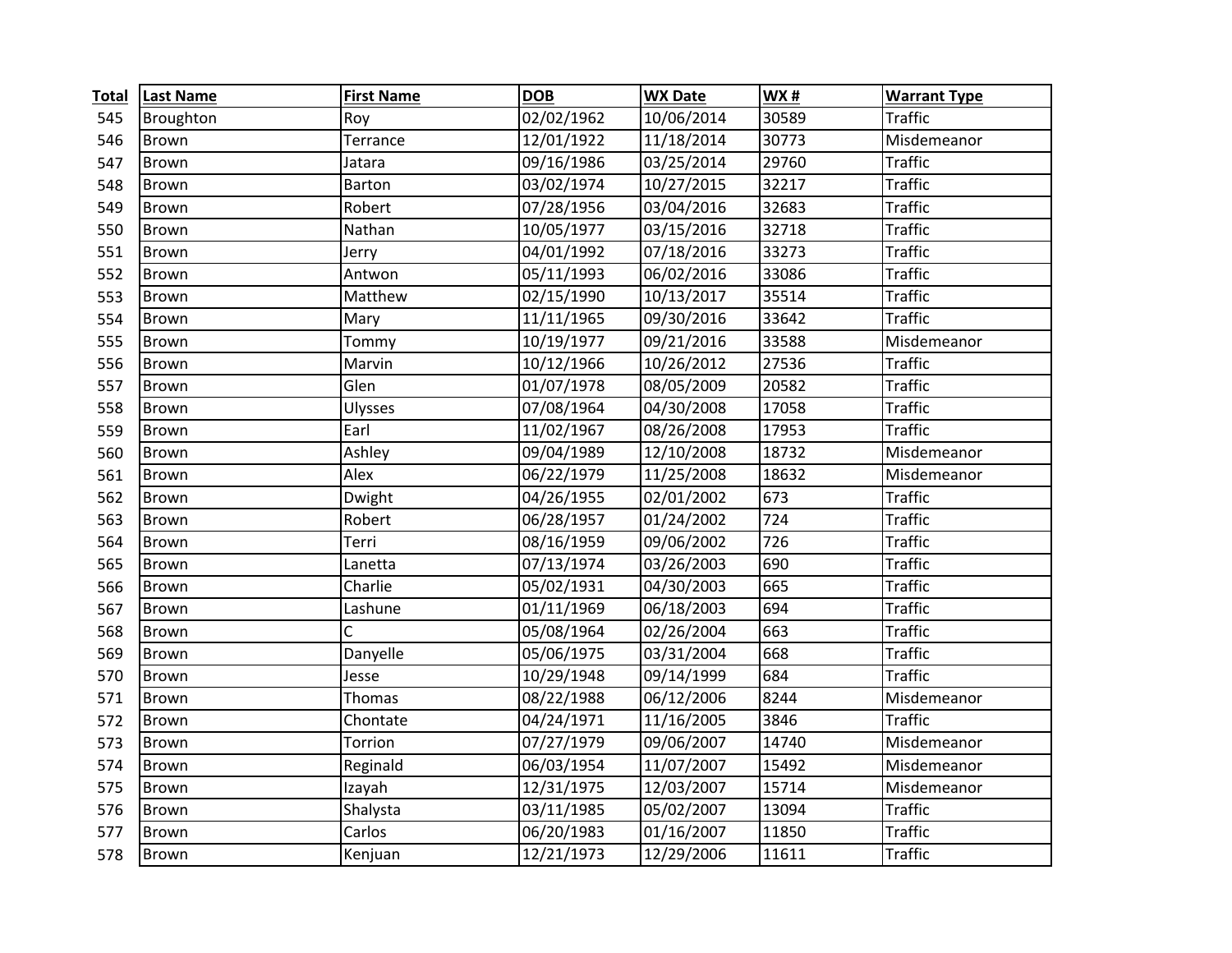| <b>Total</b> | <b>Last Name</b>     | <b>First Name</b> | <b>DOB</b> | <b>WX Date</b> | WX#   | <b>Warrant Type</b> |
|--------------|----------------------|-------------------|------------|----------------|-------|---------------------|
| 579          | Brown                | Vincent           | 04/20/1958 | 03/16/1994     | 8514  | <b>Traffic</b>      |
| 580          | Brown                | Karen             | 02/15/1968 | 03/13/1996     | 687   | <b>Traffic</b>      |
| 581          | <b>Brown</b>         | Donald            | 08/15/1974 | 04/11/1997     | 671   | <b>Traffic</b>      |
| 582          | <b>Brown</b>         | Larry             | 02/10/1950 | 01/14/1993     | 8512  | <b>Traffic</b>      |
| 583          | <b>Brown</b>         | Ernest            | 10/07/1944 | 06/28/1993     | 8510  | <b>Traffic</b>      |
| 584          | <b>Brown Gardner</b> | Joy               | 09/27/1980 | 08/03/2016     | 33359 | <b>Traffic</b>      |
| 585          | <b>Browning</b>      | James             | 09/21/1953 | 10/30/2003     | 729   | <b>Traffic</b>      |
| 586          | Brown-Smith          | Felicia           | 03/12/1971 | 03/20/2013     | 28150 | <b>Traffic</b>      |
| 587          | <b>Bruce</b>         | Randy             | 09/24/1971 | 04/28/1999     | 556   | <b>Traffic</b>      |
| 588          | <b>Bruce</b>         | Jesse             | 12/10/1980 | 09/30/2010     | 23693 | <b>Traffic</b>      |
| 589          | Bruessard            | Sigmund           | 03/28/1972 | 02/04/1999     | 559   | <b>Traffic</b>      |
| 590          | <b>Brundage</b>      | Divante           | 08/17/1992 | 04/15/2013     | 28264 | <b>Traffic</b>      |
| 591          | <b>Bruner</b>        | Joseph            | 04/14/1979 | 10/17/2000     | 562   | <b>Traffic</b>      |
| 592          | <b>Bryson</b>        | Michele           | 09/14/1964 | 02/29/2000     | 570   | <b>Traffic</b>      |
| 593          | Bryson               | Ida               | 02/22/1973 | 04/01/2004     | 569   | Misdemeanor         |
| 594          | Buchanon             | Vanessa           | 03/14/1961 | 03/23/2006     | 5998  | Misdemeanor         |
| 595          | <b>Bucher</b>        | Robert            | 06/27/1969 | 05/02/2002     | 579   | <b>Traffic</b>      |
| 596          | Buchman              | Zachary           | 04/03/1977 | 11/02/2012     | 27566 | Misdemeanor         |
| 597          | <b>Buckles</b>       | Lashone           | 02/20/1970 | 04/10/2007     | 12844 | <b>Traffic</b>      |
| 598          | <b>Buckner</b>       | Trenton           | 02/05/1989 | 04/11/2008     | 16912 | <b>Traffic</b>      |
| 599          | <b>Buckner</b>       | Richard           | 09/19/1952 | 09/22/2000     | 593   | <b>Traffic</b>      |
| 600          | <b>Buford</b>        | Antonio           | 02/14/1980 | 09/21/2001     | 596   | <b>Traffic</b>      |
| 601          | <b>Buhr</b>          | Larry             | 09/14/1973 | 06/30/1998     | 605   | <b>Traffic</b>      |
| 602          | Buhrmester           | Emily             | 07/13/1994 | 05/03/2017     | 34635 | Misdemeanor         |
| 603          | <b>Buie</b>          | Thomas            | 07/21/1980 | 07/15/2008     | 17668 | <b>Traffic</b>      |
| 604          | <b>Bukowski</b>      | Andrew            | 10/26/1947 | 10/16/2008     | 18377 | <b>Traffic</b>      |
| 605          | Bulchandani          | Kamlesh           | 10/04/1946 | 07/29/2005     | 608   | Misdemeanor         |
| 606          | <b>Bulger</b>        | Michelle          | 01/18/1964 | 01/12/2009     | 18956 | Misdemeanor         |
| 607          | <b>Bullard</b>       | <b>Tiara</b>      | 04/27/1990 | 07/31/2015     | 31834 | <b>Traffic</b>      |
| 608          | <b>Bullock</b>       | Karey             | 02/22/1939 | 03/31/1998     | 747   | <b>Traffic</b>      |
| 609          | <b>Bullock</b>       | Matthew           | 05/10/1972 | 09/24/2002     | 748   | <b>Traffic</b>      |
| 610          | <b>Bullock</b>       | Jason             | 09/11/1974 | 01/03/1997     | 746   | <b>Traffic</b>      |
| 611          | <b>Bully</b>         | Willie            | 06/07/1951 | 12/28/1999     | 749   | <b>Traffic</b>      |
| 612          | <b>Bulthuis</b>      | Brandon           | 02/08/1981 | 01/30/2007     | 12023 | <b>Traffic</b>      |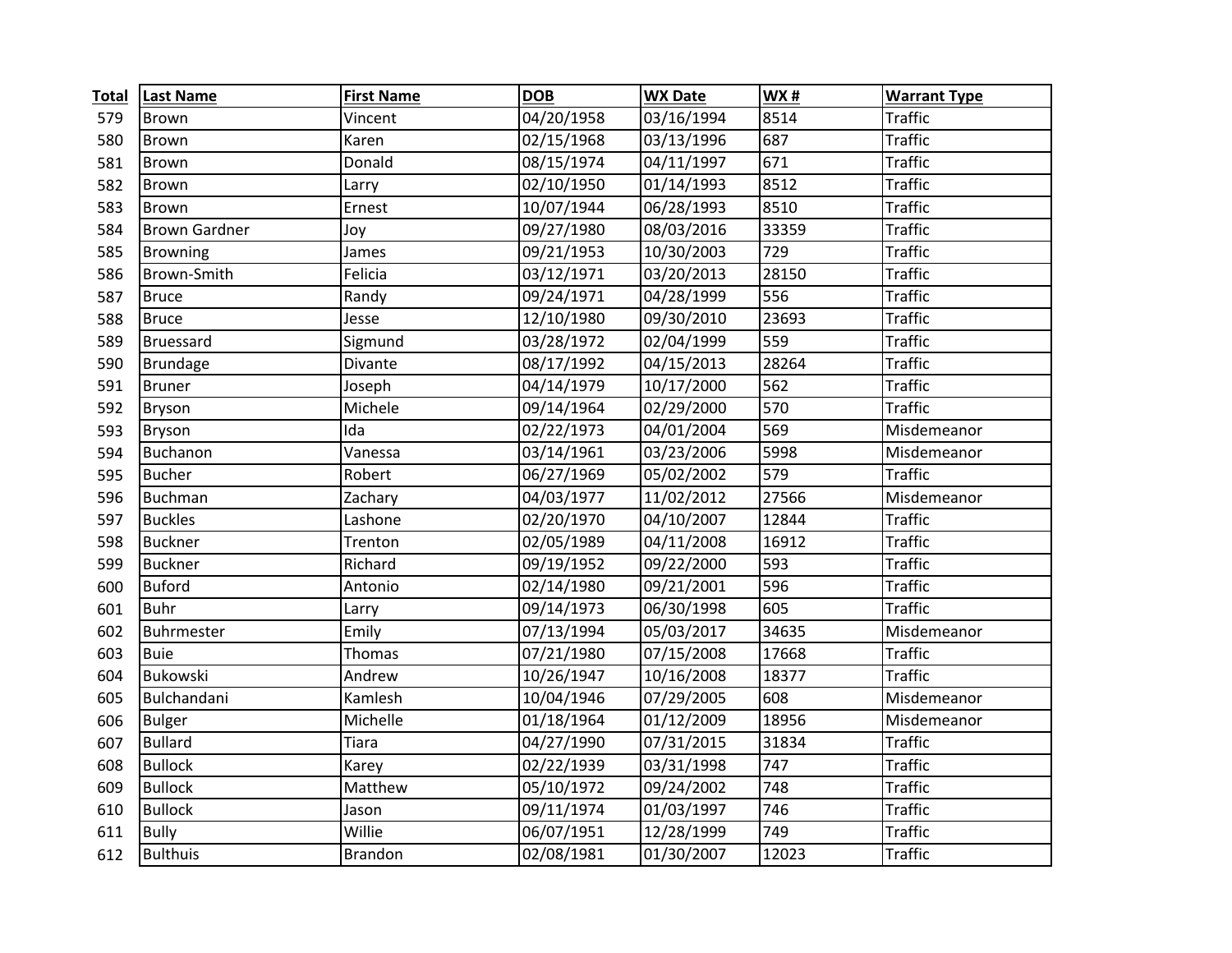| <b>Total</b> | <b>Last Name</b>   | <b>First Name</b> | <b>DOB</b> | <b>WX Date</b> | <b>WX#</b> | <b>Warrant Type</b> |
|--------------|--------------------|-------------------|------------|----------------|------------|---------------------|
| 613          | <b>Bunn</b>        | Denny             | 09/20/1946 | 09/26/2006     | 10357      | Misdemeanor         |
| 614          | <b>Burdick</b>     | Thomas            | 11/12/1956 | 02/17/2011     | 24426      | <b>Traffic</b>      |
| 615          | <b>Burdunice</b>   | Michael           | 02/21/1995 | 06/02/2015     | 31587      | Misdemeanor         |
| 616          | <b>Burdunice</b>   | Andrea            | 12/23/1984 | 09/25/2007     | 14982      | Misdemeanor         |
| 617          | <b>Burgert</b>     | Robert            | 05/03/1972 | 02/24/2009     | 19318      | <b>Traffic</b>      |
| 618          | <b>Burgert</b>     | Robert            | 05/03/1972 | 03/03/2009     | 19355      | Misdemeanor         |
| 619          | <b>Burgess</b>     | Covetta           | 01/05/1976 | 08/13/2014     | 30340      | <b>Traffic</b>      |
| 620          | <b>Burgess</b>     | Robert            | 07/17/1949 | 06/21/2000     | 752        | <b>Traffic</b>      |
| 621          | <b>Burkes</b>      | Anthony           | 03/10/1986 | 08/28/2015     | 31946      | Misdemeanor         |
| 622          | <b>Burkes</b>      | Anthony           | 03/10/1986 | 11/13/2015     | 32293      | <b>Traffic</b>      |
| 623          | <b>Burkes</b>      | Anthony           | 03/10/1986 | 01/27/2016     | 32568      | Misdemeanor         |
| 624          | <b>Burks</b>       | Dwayne            | 11/10/1955 | 09/23/1999     | 757        | <b>Traffic</b>      |
| 625          | <b>Burks</b>       | Dwayne            | 11/10/1955 | 07/15/1999     | 758        | <b>Traffic</b>      |
| 626          | <b>Burks</b>       | Contrell          | 05/20/1971 | 02/05/2003     | 756        | <b>Traffic</b>      |
| 627          | Burleson           | Daniel            | 07/16/1973 | 10/06/1994     | 8516       | <b>Traffic</b>      |
| 628          | <b>Burnett</b>     | Townsend          | 01/09/1956 | 09/18/2012     | 27356      | <b>Traffic</b>      |
| 629          | <b>Burnside</b>    | Sheila            | 08/03/1972 | 10/31/2007     | 15394      | <b>Traffic</b>      |
| 630          | <b>Burnside</b>    | Sandra            | 12/09/1977 | 06/22/2004     | 772        | <b>Traffic</b>      |
| 631          | <b>Burnside</b>    | Sandra            | 12/09/1977 | 05/17/2004     | 771        | Misdemeanor         |
| 632          | <b>Burrage</b>     | Irma              | 11/04/1982 | 04/20/2017     | 34570      | <b>Traffic</b>      |
| 633          | <b>Burrell-Bey</b> | Michael           | 07/29/1962 | 12/08/2003     | 773        | <b>Traffic</b>      |
| 634          | <b>Burris</b>      | Rickey            | 03/20/1957 | 06/06/2011     | 25003      | <b>Traffic</b>      |
| 635          | <b>Burse</b>       | Ernest            | 12/04/1977 | 08/18/2016     | 33438      | <b>Traffic</b>      |
| 636          | <b>Burson</b>      | <b>Brett</b>      | 03/20/1974 | 09/28/2017     | 35431      | <b>Traffic</b>      |
| 637          | <b>Burt</b>        | Carl              | 12/03/1944 | 01/23/2017     | 34097      | <b>Traffic</b>      |
| 638          | <b>Burton</b>      | Carl              | 04/21/1963 | 04/21/2009     | 19754      | Misdemeanor         |
| 639          | <b>Burton</b>      | Jonathan          | 07/13/1984 | 06/16/2006     | 8418       | Misdemeanor         |
| 640          | <b>Burton</b>      | Sneed             | 06/06/1965 | 08/09/1994     | 8519       | <b>Traffic</b>      |
| 641          | <b>Burts</b>       | Xiomara           | 08/07/1991 | 08/15/2016     | 33405      | <b>Traffic</b>      |
| 642          | <b>Bush</b>        | Patrick           | 07/27/1969 | 01/31/1994     | 8521       | <b>Traffic</b>      |
| 643          | Bustamonte         | Luciano           | 12/25/1974 | 12/11/2012     | 27776      | <b>Traffic</b>      |
| 644          | <b>Buster</b>      | Corey             | 06/02/1987 | 04/15/2008     | 16928      | <b>Traffic</b>      |
| 645          | <b>Butler</b>      | Kenneyatta        | 02/08/1985 | 12/12/2002     | 781        | <b>Traffic</b>      |
| 646          | <b>Butler</b>      | Alprestonia       | 04/18/1977 | 01/18/2002     | 779        | <b>Traffic</b>      |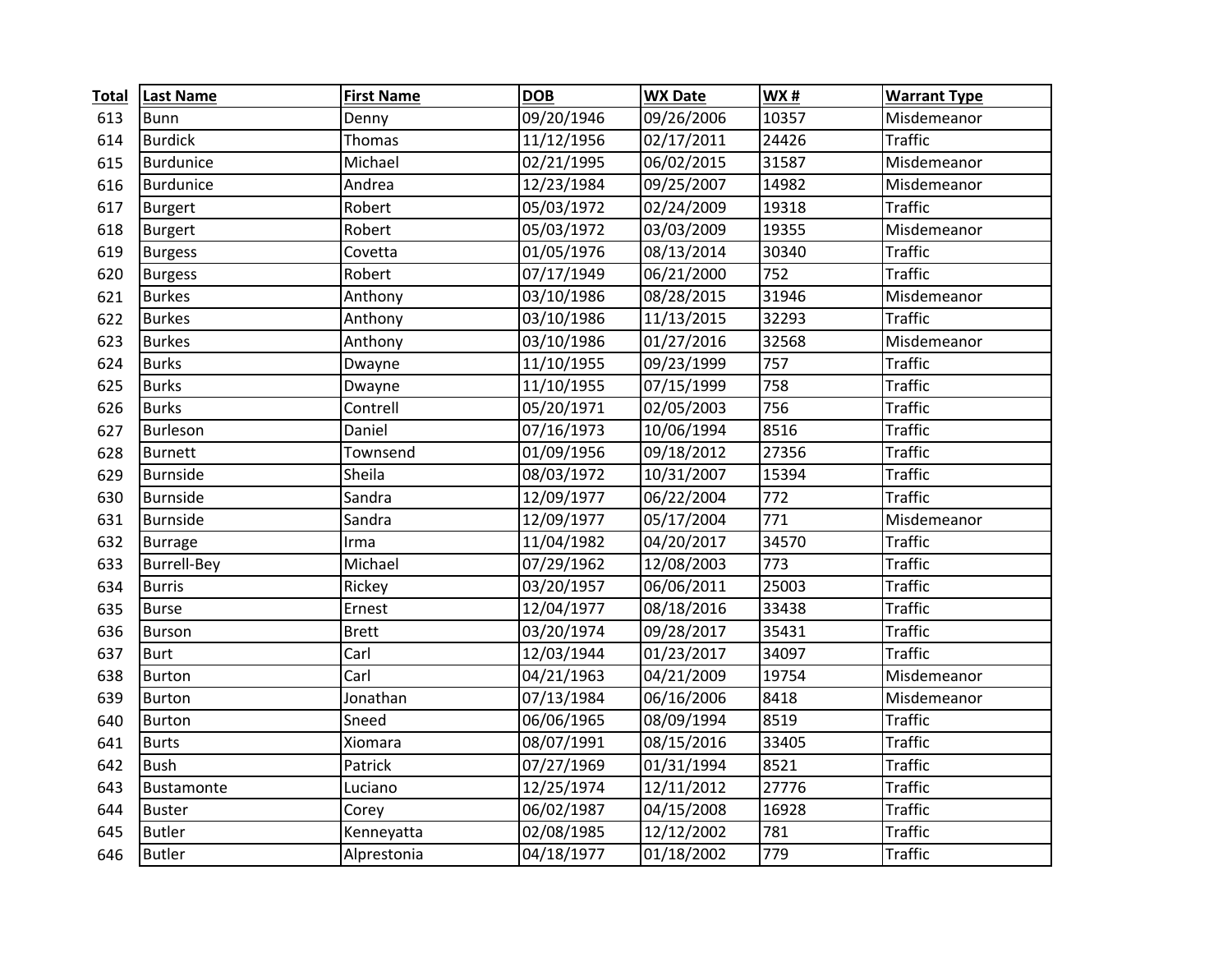| <b>Total</b> | <b>Last Name</b> | <b>First Name</b> | <b>DOB</b> | <b>WX Date</b> | <b>WX#</b>       | <b>Warrant Type</b> |
|--------------|------------------|-------------------|------------|----------------|------------------|---------------------|
| 647          | <b>Butler</b>    | Alec              | 05/19/1983 | 06/27/2012     | 26988            | <b>Traffic</b>      |
| 648          | <b>Butler</b>    | Mark              | 02/11/1960 | 01/03/2011     | 24192            | <b>Traffic</b>      |
| 649          | <b>Butler</b>    | Jessie            | 07/23/1953 | 04/14/2009     | 19717            | <b>Traffic</b>      |
| 650          | <b>Butler</b>    | Christine         | 06/08/1966 | 01/07/2009     | 18901            | Misdemeanor         |
| 651          | <b>Butler</b>    | Latricia          | 08/17/1986 | 09/08/2015     | 31988            | <b>Traffic</b>      |
| 652          | <b>Butler</b>    | Edward            | 10/14/1991 | 08/14/2017     | 35189            | <b>Traffic</b>      |
| 653          | <b>Butler</b>    | Larry             | 02/27/1986 | 12/04/2017     | 35779            | <b>Traffic</b>      |
| 654          | <b>Butler</b>    | James             | 12/04/1991 | 11/20/2017     | 35709            | <b>Traffic</b>      |
| 655          | <b>Butler</b>    | Gary              | 01/03/1954 | 12/13/1995     | 780              | <b>Traffic</b>      |
| 656          | <b>Butts</b>     | Billy             | 11/21/1951 | 06/22/1993     | 8523             | <b>Traffic</b>      |
| 657          | Bynum            | Eugene            | 07/27/1969 | 01/09/2008     | 16087            | <b>Traffic</b>      |
| 658          | Bynum            | Rosemary          | 11/13/1962 | 09/28/2005     | 1846             | <b>Traffic</b>      |
| 659          | <b>Byrd</b>      | James             | 04/28/1960 | 09/13/2005     | 1644             | <b>Traffic</b>      |
| 660          | <b>Byrum</b>     | Toni              | 04/23/1957 | 04/04/2012     | 26637            | Misdemeanor         |
| 661          | Caballero        | Eliseo            | 07/30/1964 | 02/24/2010     | 22062            | <b>Traffic</b>      |
| 662          | Cabone           | Vito              | 04/08/1982 | 06/02/2003     | 560              | <b>Traffic</b>      |
| 663          | Cabrera          | Mauro             | 05/03/1978 | 07/26/2004     | 573              | <b>Traffic</b>      |
| 664          | Cabrera          | Antonio           | 03/08/1976 | 06/23/2005     | $\overline{571}$ | <b>Traffic</b>      |
| 665          | Cabrerra         | Juan              | 05/19/1982 | 02/06/2012     | 26296            | <b>Traffic</b>      |
| 666          | Cabrerra         | Juan              | 05/19/1982 | 01/04/2012     | 26150            | <b>Traffic</b>      |
| 667          | Caceres          | Luis              | 11/05/1969 | 02/03/2004     | 577              | <b>Traffic</b>      |
| 668          | Cahan            | Scott             | 10/22/1986 | 09/19/2016     | 33560            | <b>Traffic</b>      |
| 669          | Cain             | Adam              | 08/03/1994 | 12/15/2017     | 35866            | Misdemeanor         |
| 670          | Cain             | Michael           | 04/16/1985 | 10/18/2011     | 25742            | <b>Traffic</b>      |
| 671          | Cain             | Gregory           | 08/16/1986 | 10/08/2009     | 21138            | <b>Traffic</b>      |
| 672          | Cain             | Donald            | 03/22/1960 | 01/24/1994     | 8524             | <b>Traffic</b>      |
| 673          | Caise            | Alexandria        | 08/10/1992 | 04/25/2012     | 26695            | Misdemeanor         |
| 674          | Calan-Lara       | Reyes             | 01/06/1973 | 06/27/2012     | 26963            | <b>Traffic</b>      |
| 675          | Calan-Lara       | Kirsten           | 11/26/1973 | 01/09/2018     | 35919            | <b>Traffic</b>      |
| 676          | Calbert          | Patrice           | 02/17/1976 | 11/15/2017     | 35746            | Misdemeanor         |
| 677          | Calbert          | Patrice           | 02/17/1976 | 05/11/2017     | 34683            | <b>Traffic</b>      |
| 678          | Caldera          | Jesus             | 04/21/1976 | 05/26/2004     | 609              | <b>Traffic</b>      |
| 679          | Calderon         | Constantino       | 07/04/1975 | 03/08/2005     | 611              | <b>Traffic</b>      |
| 680          | Calderon         | Jaime             | 09/02/1982 | 06/21/2006     | 8805             | <b>Traffic</b>      |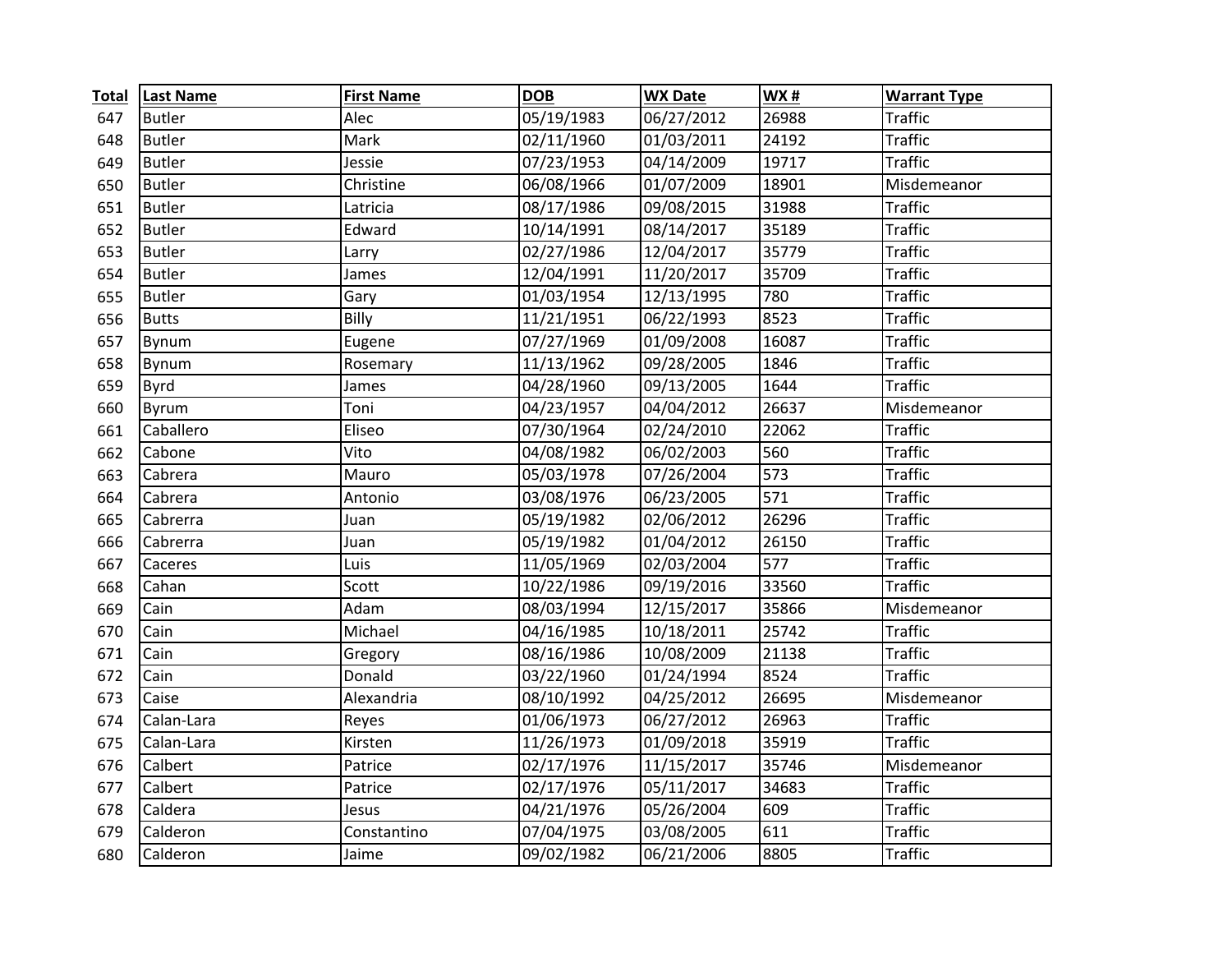| <b>Total</b> | <b>Last Name</b> | <b>First Name</b> | <b>DOB</b> | <b>WX Date</b> | <b>WX#</b>       | <b>Warrant Type</b> |
|--------------|------------------|-------------------|------------|----------------|------------------|---------------------|
| 681          | Calderon         | Javier            | 12/14/1970 | 12/11/2006     | 11439            | <b>Traffic</b>      |
| 682          | Calderon-diaz    | Omar              | 05/06/1979 | 03/09/2006     | 5755             | <b>Traffic</b>      |
| 683          | Calderone        | Rafael            | 01/31/1973 | 01/31/2002     | $\overline{645}$ | <b>Traffic</b>      |
| 684          | Calero           | Valerio           | 01/02/1987 | 06/05/2017     | 34808            | <b>Traffic</b>      |
| 685          | Calhoun          | Jeremiah          | 01/11/1994 | 04/12/2016     | 32835            | Misdemeanor         |
| 686          | Calix            | Omar              | 02/20/1972 | 02/08/2005     | 662              | <b>Traffic</b>      |
| 687          | Calixto          | Lucas             | 07/09/1978 | 01/26/2001     | 664              | <b>Traffic</b>      |
| 688          | Callaway         | William           | 10/14/1958 | 02/08/2005     | 667              | <b>Traffic</b>      |
| 689          | Calmes           | Shawntae          | 04/30/1980 | 01/18/2018     | 35969            | <b>Traffic</b>      |
| 690          | Calsca           | Asael             | 10/04/1988 | 09/07/2006     | 10115            | Misdemeanor         |
| 691          | Calvert          | Christina         | 03/29/1985 | 11/21/2006     | 11185            | Misdemeanor         |
| 692          | Calvin           | Christopher       | 11/29/1966 | 06/01/2007     | 13472            | <b>Traffic</b>      |
| 693          | Camarena         | Mario             | 10/12/1963 | 01/20/2006     | 5120             | <b>Traffic</b>      |
| 694          | Camarena         | Jesus             | 11/25/1981 | 10/17/2017     | 35555            | Misdemeanor         |
| 695          | Camargo          | Marco             | 02/09/1981 | 11/29/2004     | 681              | <b>Traffic</b>      |
| 696          | Camargo          | Jose              | 09/22/1974 | 03/29/2005     | 679              | <b>Traffic</b>      |
| 697          | Camargo          | Javier            | 02/14/1978 | 02/22/2008     | 16498            | <b>Traffic</b>      |
| 698          | Camargo          | Aide              | 12/22/1977 | 07/27/2006     | 9560             | Misdemeanor         |
| 699          | Camargo          | Oscar             | 09/04/1973 | 03/01/2007     | 12429            | <b>Traffic</b>      |
| 700          | Caminante        | Eugenio           | 05/19/1984 | 10/08/2004     | 683              | <b>Traffic</b>      |
| 701          | Camp             | Clinton           | 09/13/1968 | 02/18/2014     | 29609            | Misdemeanor         |
| 702          | Campbell         | Christopher       | 05/20/1987 | 12/18/2015     | 32440            | <b>Traffic</b>      |
| 703          | Campbell         | Danyelle          | 03/23/1998 | 11/07/2017     | 35638            | <b>Traffic</b>      |
| 704          | Campbell         | Gloria            | 11/16/1986 | 01/11/2017     | 34047            | <b>Traffic</b>      |
| 705          | Campbell         | William           | 11/07/1987 | 07/30/2013     | 28734            | Misdemeanor         |
| 706          | Campbell         | William           | 11/07/1987 | 01/31/2012     | 26275            | Misdemeanor         |
| 707          | Campbell         | George            | 01/23/1970 | 12/22/2008     | 18861            | <b>Traffic</b>      |
| 708          | Campbell         | Antonica          | 02/12/1984 | 05/01/2008     | 17094            | Misdemeanor         |
| 709          | Campbell         | Terrina           | 01/31/1968 | 09/13/2005     | 1660             | <b>Traffic</b>      |
| 710          | Campbell         | <b>Terrina</b>    | 01/31/1968 | 07/12/2005     | 735              | <b>Traffic</b>      |
| 711          | Campbell         | Janita            | 12/28/1956 | 01/04/2007     | 11674            | <b>Traffic</b>      |
| 712          | Campbell         | Michael           | 05/29/1958 | 07/30/1998     | 702              | <b>Traffic</b>      |
| 713          | Campbell         | Stacey            | 06/16/1963 | 10/02/1997     | 734              | <b>Traffic</b>      |
| 714          | Campbell         | Nathaniel         | 12/24/1937 | 08/13/1993     | 8526             | <b>Traffic</b>      |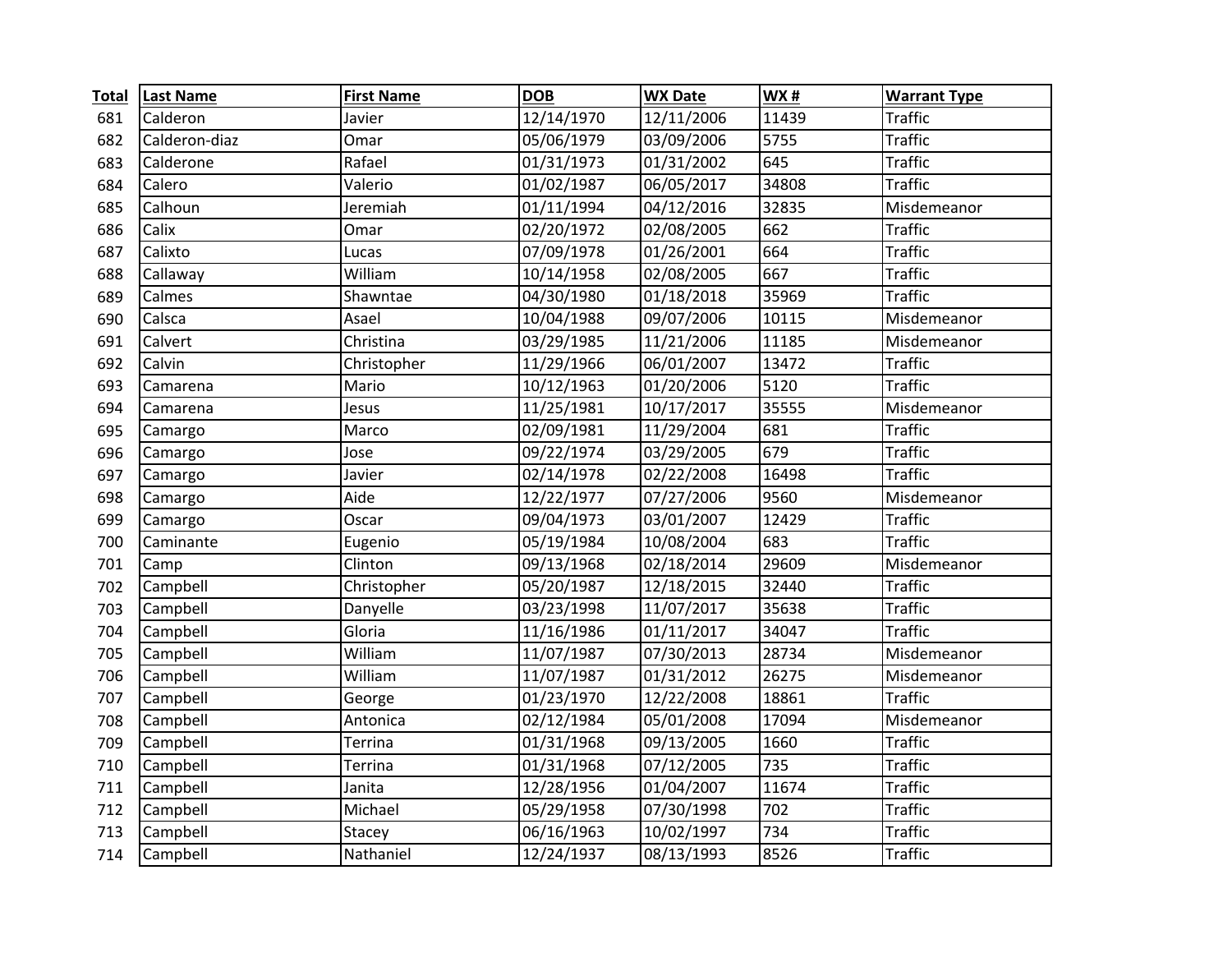| <b>Total</b> | <b>Last Name</b> | <b>First Name</b> | <b>DOB</b> | <b>WX Date</b> | <b>WX#</b> | <b>Warrant Type</b> |
|--------------|------------------|-------------------|------------|----------------|------------|---------------------|
| 715          | Campos           | Arturo            | 07/18/1967 | 06/18/2003     | 737        | <b>Traffic</b>      |
| 716          | Campos           | Paco              | 09/15/1979 | 07/21/2003     | 740        | <b>Traffic</b>      |
| 717          | Campos           | Luis              | 03/25/1980 | 02/05/2007     | 12092      | <b>Traffic</b>      |
| 718          | Campos           | Isaac             | 02/02/1961 | 10/31/2005     | 3272       | <b>Traffic</b>      |
| 719          | Campos           | Ricardo           | 02/16/1997 | 06/13/2017     | 34854      | <b>Traffic</b>      |
| 720          | Campos-Calderon  | Eliseo            | 06/16/1992 | 01/11/2016     | 32488      | <b>Traffic</b>      |
| 721          | Cana             | Jose              | 07/02/1979 | 11/11/2011     | 25907      | <b>Traffic</b>      |
| 722          | Cannon           | Dominique         | 07/29/1988 | 08/17/2015     | 31893      | <b>Traffic</b>      |
| 723          | Cannon           | Jimmy             | 03/01/1949 | 04/29/2004     | 794        | <b>Traffic</b>      |
| 724          | Cannon           | Samuel            | 01/16/1973 | 07/16/2002     | 796        | Misdemeanor         |
| 725          | Cano             | Josue             | 05/10/1964 | 09/18/2007     | 14899      | <b>Traffic</b>      |
| 726          | Cantele          | Roseann           | 09/01/1964 | 06/17/2013     | 28520      | <b>Traffic</b>      |
| 727          | Cantrell         | <b>Trina</b>      | 01/27/1969 | 04/20/2015     | 31382      | <b>Traffic</b>      |
| 728          | Cantrell         | Quintin           | 03/04/1987 | 04/22/2008     | 16999      | <b>Traffic</b>      |
| 729          | Cantu            | Erica             | 08/05/1983 | 02/25/2013     | 28047      | <b>Traffic</b>      |
| 730          | Canty            | Dexter            | 02/27/1990 | 10/21/2010     | 23770      | <b>Traffic</b>      |
| 731          | Caplinger        | Cale              | 07/21/1986 | 08/15/2017     | 35216      | <b>Traffic</b>      |
| 732          | Capps            | Krystal           | 04/11/1985 | 04/11/2017     | 34519      | <b>Traffic</b>      |
| 733          | Cardenas         | Ernestina         | 09/01/1966 | 11/30/2015     | 32346      | Misdemeanor         |
| 734          | Cardiel          | Jesus             | 09/16/1985 | 05/03/2006     | 6467       | <b>Traffic</b>      |
| 735          | Cardiel          | Antonio           | 05/06/1982 | 12/20/2004     | 801        | <b>Traffic</b>      |
| 736          | Cardonas         | Marco             | 07/23/1982 | 07/01/2003     | 803        | <b>Traffic</b>      |
| 737          | Cardova          | Jose              | 01/02/1963 | 04/21/2004     | 805        | <b>Traffic</b>      |
| 738          | Carey            | Toya              | 05/23/1975 | 03/21/2003     | 806        | <b>Traffic</b>      |
| 739          | Carlisle         | Joseph            | 02/04/1989 | 03/27/2009     | 19579      | <b>Traffic</b>      |
| 740          | Carlos           | Juan              | 01/04/1981 | 11/22/2010     | 23993      | <b>Traffic</b>      |
| 741          | Carlos           | Juan              | 02/11/1983 | 08/25/2003     | 808        | <b>Traffic</b>      |
| 742          | Carmago          | Roberto           | 07/25/1985 | 05/31/2007     | 13456      | <b>Traffic</b>      |
| 743          | Carmona          | Oscar             | 08/30/1985 | 07/18/2007     | 14037      | <b>Traffic</b>      |
| 744          | Carmona          | Marcos            | 10/28/1985 | 09/08/2006     | 10132      | Misdemeanor         |
| 745          | Carmona          | Enrique           | 10/20/1984 | 04/25/2005     | 812        | Misdemeanor         |
| 746          | Carmona          | Rodney            | 08/13/1966 | 06/22/2005     | 815        | <b>Traffic</b>      |
| 747          | Carmona          | Miguel            | 09/12/1977 | 01/17/2004     | 813        | <b>Traffic</b>      |
| 748          | Carmona          | Maria             | 03/17/1953 | 07/12/1996     | 814        | <b>Traffic</b>      |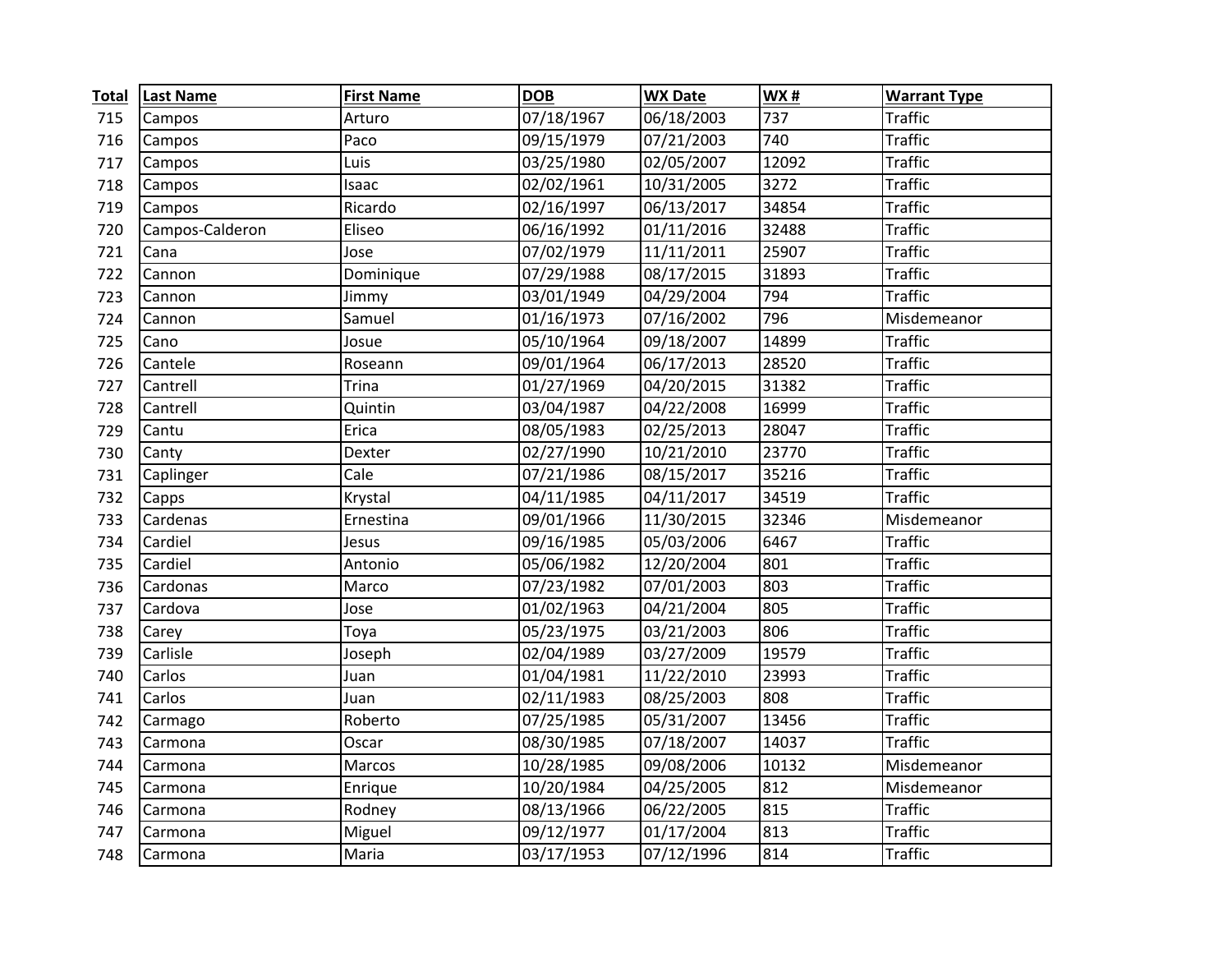| <b>Total</b> | <b>Last Name</b> | <b>First Name</b> | <b>DOB</b> | <b>WX Date</b> | <b>WX#</b> | <b>Warrant Type</b>   |
|--------------|------------------|-------------------|------------|----------------|------------|-----------------------|
| 749          | Carmona-Bernardo | Claudio           | 07/21/1971 | 08/10/2011     | 25367      | <b>Traffic</b>        |
| 750          | Caro             | Miguel            | 09/29/1988 | 08/05/2016     | 33370      | <b>Traffic</b>        |
| 751          | Carpenter        | James             | 06/17/1951 | 10/02/1997     | 818        | <b>Traffic</b>        |
| 752          | Carpenter        | Marton            | 11/12/1970 | 01/11/2005     | 821        | <b>Traffic</b>        |
| 753          | Carr             | Daniel            | 05/26/1973 | 04/29/2015     | 31431      | <b>Traffic</b>        |
| 754          | Carr             | Joshua            | 04/14/1987 | 11/14/2017     | 35686      | <b>Traffic</b>        |
| 755          | Carr             | Luther            | 10/01/1976 | 05/04/2009     | 19865      | <b>Traffic</b>        |
| 756          | Carradine        | Andre             | 04/07/1968 | 04/03/2009     | 19626      | <b>Traffic</b>        |
| 757          | Carrasco         | Norma             | 02/15/1960 | 09/16/2009     | 20906      | <b>Traffic</b>        |
| 758          | Carrasco-Herrera | Gilberto          | 08/15/1973 | 05/09/2011     | 24907      | Misdemeanor           |
| 759          | Carreno          | Aldolfo           | 08/06/1978 | 01/17/2018     | 35943      | Misdemeanor           |
| 760          | Carrico          | Darrell           | 02/02/1985 | 03/14/2007     | 12583      | Misdemeanor           |
| 761          | Carrizales       | Jose              | 11/02/1969 | 07/27/2004     | 839        | <b>Traffic</b>        |
| 762          | Carroll          | Jesse             | 05/11/1983 | 06/02/2016     | 33056      | $\overline{T}$ raffic |
| 763          | Carrolle         | Teresa            | 10/05/1973 | 02/07/2017     | 34213      | Misdemeanor           |
| 764          | Carson           | Lakwan            | 10/05/1991 | 11/13/2013     | 29191      | Misdemeanor           |
| 765          | Carson           | Kenneth           | 02/16/1968 | 01/13/1992     | 8527       | <b>Traffic</b>        |
| 766          | Carstens         | Clara             | 03/31/1923 | 09/04/2005     | 847        | <b>Traffic</b>        |
| 767          | Carter           | Larry             | 08/18/1975 | 07/20/2005     | 867        | <b>Traffic</b>        |
| 768          | Carter           | Candi             | 12/22/1973 | 08/23/2006     | 9971       | Misdemeanor           |
| 769          | Carter           | Stephene          | 06/25/1985 | 04/04/2008     | 16859      | <b>Traffic</b>        |
| 770          | Carter           | Lashaun           | 10/29/1972 | 11/14/2003     | 869        | <b>Traffic</b>        |
| 771          | Carter           | Nathaniel         | 08/12/1978 | 08/08/2003     | 872        | <b>Traffic</b>        |
| 772          | Carter           | Onicka            | 12/06/1996 | 03/20/2017     | 34392      | Misdemeanor           |
| 773          | Carter           | Lavitta           | 10/16/1989 | 12/05/2017     | 35766      | Misdemeanor           |
| 774          | Carter           | Tremell           | 10/09/1971 | 05/17/2013     | 28394      | <b>Traffic</b>        |
| 775          | Carter           | Sondra            | 12/30/1976 | 08/22/2012     | 27246      | <b>Traffic</b>        |
| 776          | Carthron         | Timothy           | 09/02/1980 | 06/27/2013     | 28604      | Misdemeanor           |
| 777          | Caruth           | Victor            | 11/08/1960 | 04/08/1999     | 893        | <b>Traffic</b>        |
| 778          | Caruth           | Victor            | 11/08/1960 | 03/09/1999     | 895        | <b>Traffic</b>        |
| 779          | Casey            | Phillip           | 07/29/1980 | 09/08/2005     | 1349       | Misdemeanor           |
| 780          | Casey            | Elijah            | 07/01/1955 | 05/06/1994     | 8529       | <b>Traffic</b>        |
| 781          | Cash             | Nicholas          | 01/27/1979 | 01/20/1999     | 901        | <b>Traffic</b>        |
| 782          | Caspers          | Ryan              | 10/09/1981 | 06/05/2017     | 34809      | <b>Traffic</b>        |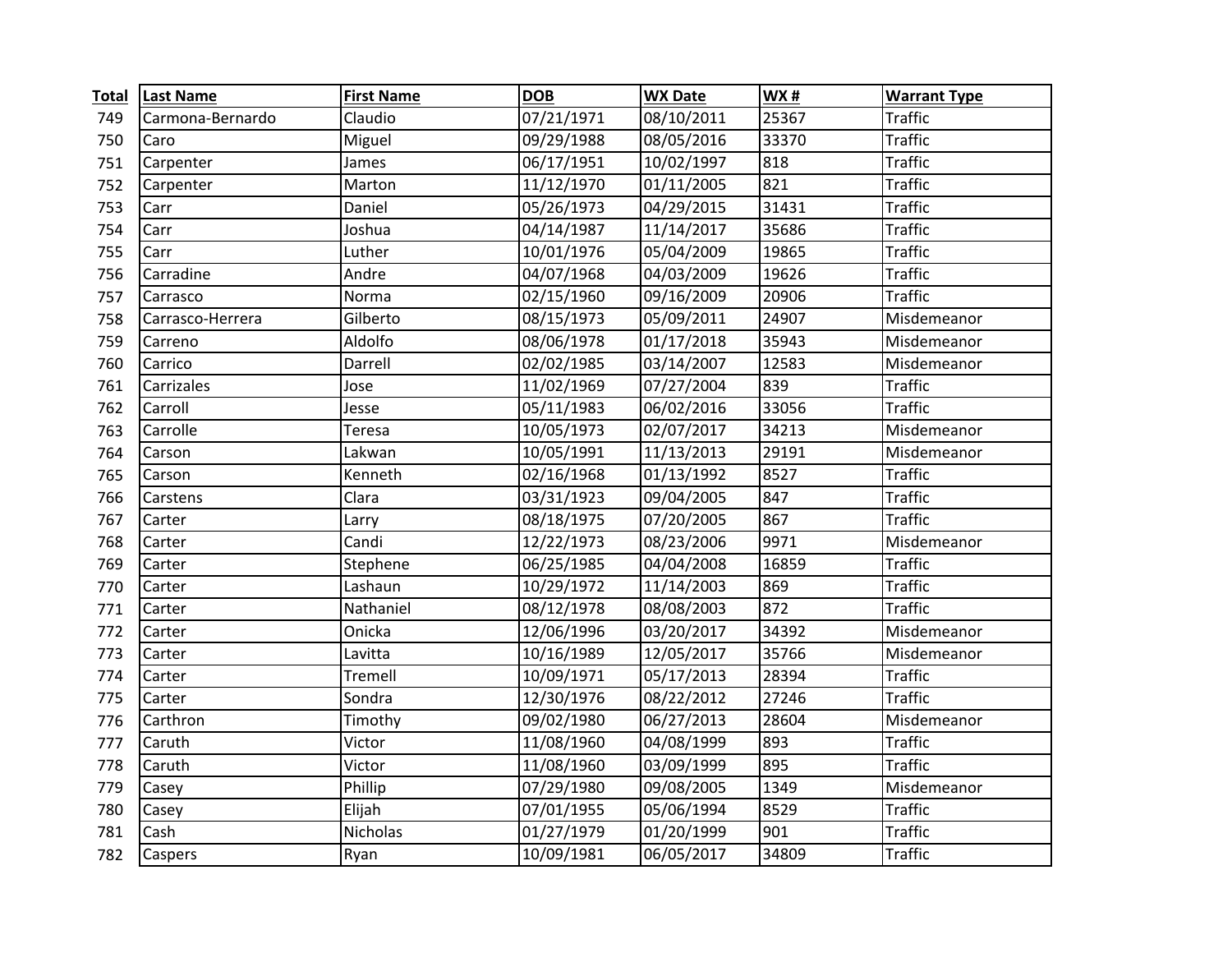| <b>Total</b> | <b>Last Name</b> | <b>First Name</b> | <b>DOB</b> | <b>WX Date</b> | <b>WX#</b> | <b>Warrant Type</b> |
|--------------|------------------|-------------------|------------|----------------|------------|---------------------|
| 783          | Cast             | Sarah             | 12/02/1982 | 01/06/2016     | 32469      | <b>Traffic</b>      |
| 784          | Castaneda        | Ricardo           | 05/05/1982 | 05/11/2010     | 22484      | <b>Traffic</b>      |
| 785          | Castaneda        | Pablo             | 04/12/1981 | 06/04/2003     | 906        | <b>Traffic</b>      |
| 786          | Castaneda        | Shaun             | 11/30/1983 | 02/16/2006     | 5383       | <b>Traffic</b>      |
| 787          | Castanon         | Javier            | 11/03/1976 | 10/13/2004     | 909        | <b>Traffic</b>      |
| 788          | Castellon        | Santos            | 08/24/1954 | 04/14/2016     | 32840      | <b>Traffic</b>      |
| 789          | Castillo         | Cynthia           | 05/21/1986 | 08/07/2017     | 35173      | Misdemeanor         |
| 790          | Castillo         | Edward            | 03/08/1984 | 04/26/2011     | 24803      | Misdemeanor         |
| 791          | Castillo         | Alfonso           | 04/01/1978 | 04/21/2005     | 916        | <b>Traffic</b>      |
| 792          | Castillo         | Edward            | 03/08/1984 | 05/24/2007     | 13410      | <b>Traffic</b>      |
| 793          | Castillo         | Javier            | 08/03/1967 | 05/30/2003     | 921        | <b>Traffic</b>      |
| 794          | Castillo-Maya    | Francisco         | 10/03/1988 | 08/31/2017     | 35282      | <b>Traffic</b>      |
| 795          | Castillo-Maya    | Francisco         | 10/03/1988 | 07/21/2017     | 35166      | <b>Traffic</b>      |
| 796          | Castor           | Jeff              | 03/13/1959 | 02/18/2014     | 29587      | <b>Traffic</b>      |
| 797          | Castro           | Raymundo          | 03/28/1989 | 07/13/2011     | 25213      | <b>Traffic</b>      |
| 798          | Castro           | Cristian          | 06/20/1987 | 07/15/2013     | 28677      | <b>Traffic</b>      |
| 799          | Castro           | Rogelio           | 03/17/1988 | 05/07/2008     | 17107      | <b>Traffic</b>      |
| 800          | Castro           | Fernando          | 02/07/1980 | 07/31/2003     | 944        | <b>Traffic</b>      |
| 801          | Castro           | Eriki             | 02/08/1980 | 09/23/2003     | 942        | <b>Traffic</b>      |
| 802          | Castro           | Leah              | 03/16/1986 | 05/24/2007     | 13411      | <b>Traffic</b>      |
| 803          | Castro           | Santiago          | 09/23/1974 | 03/19/2007     | 12591      | <b>Traffic</b>      |
| 804          | Castro           | Juan              | 07/31/1984 | 03/10/2006     | 5757       | <b>Traffic</b>      |
| 805          | Castro           | Mauro             | 07/31/1984 | 08/23/2005     | 64         | <b>Traffic</b>      |
| 806          | Castro           | Tomas             | 01/10/1980 | 09/27/2005     | 1661       | <b>Traffic</b>      |
| 807          | Catchings        | Toroda            | 03/20/1973 | 10/13/2011     | 25743      | <b>Traffic</b>      |
| 808          | Cates            | Amy               | 08/07/1974 | 09/28/2017     | 35433      | <b>Traffic</b>      |
| 809          | Cates            | Robin             | 03/15/1962 | 01/12/1999     | 949        | <b>Traffic</b>      |
| 810          | Caucedo          | Reinundo          | 08/07/1987 | 01/30/2004     | 951        | <b>Traffic</b>      |
| 811          | Cavanaugh        | Phylenea          | 05/30/1987 | 08/05/2014     | 30321      | <b>Traffic</b>      |
| 812          | Cavin            | Delacey           | 08/08/1973 | 01/03/1997     | 961        | <b>Traffic</b>      |
| 813          | Cavrera          | Trinidad          | 08/24/1977 | 05/12/2004     | 958        | <b>Traffic</b>      |
| 814          | Ceci             | Cherie            | 03/14/1966 | 10/27/2014     | 30681      | <b>Traffic</b>      |
| 815          | Cendejas         | Oscar             | 06/05/1974 | 07/02/2008     | 17560      | <b>Traffic</b>      |
| 816          | Cephes           | Cordell           | 11/14/1954 | 10/25/2011     | 25795      | <b>Traffic</b>      |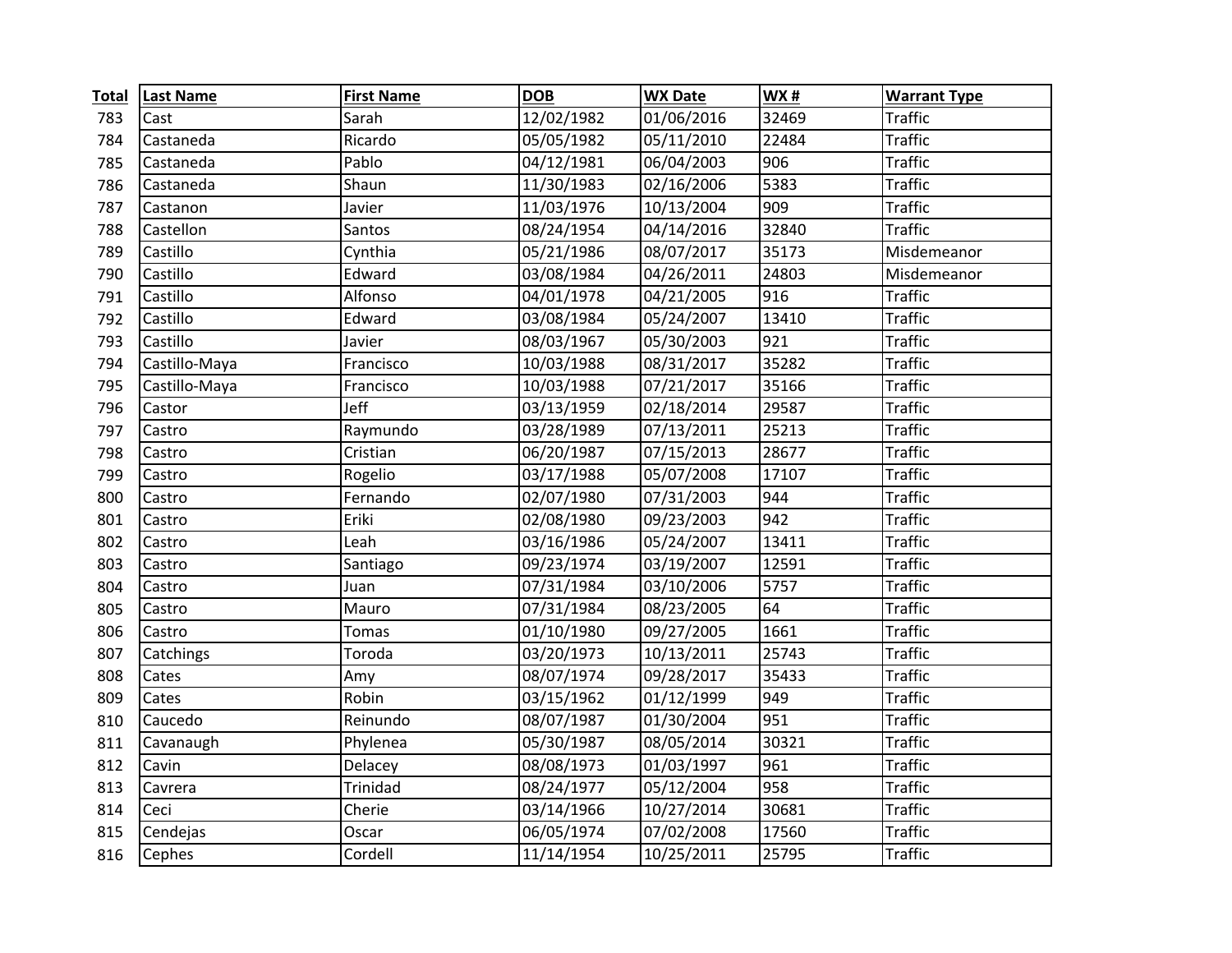| <b>Total</b> | <b>Last Name</b> | <b>First Name</b> | <b>DOB</b> | <b>WX Date</b> | <b>WX#</b> | <b>Warrant Type</b> |
|--------------|------------------|-------------------|------------|----------------|------------|---------------------|
| 817          | Cephes           | Cordell           | 11/14/1954 | 06/30/2011     | 25157      | <b>Traffic</b>      |
| 818          | Cequeda          | Guillermo         | 07/01/1975 | 04/12/2004     | 820        | <b>Traffic</b>      |
| 819          | Cerra            | Jose              | 02/17/1971 | 08/09/2002     | 913        | <b>Traffic</b>      |
| 820          | Cerrano          | Omar              | 08/17/1981 | 06/06/2007     | 13505      | <b>Traffic</b>      |
| 821          | Cerrato          | Miguel            | 04/20/1978 | 12/11/2001     | 822        | <b>Traffic</b>      |
| 822          | Cervantes        | Rafael            | 11/02/1968 | 03/29/2002     | 825        | <b>Traffic</b>      |
| 823          | Cervantes        | Heriberto         | 02/27/1988 | 06/30/2011     | 25158      | <b>Traffic</b>      |
| 824          | Cervera          | Angel             | 04/25/1973 | 03/15/2002     | 828        | <b>Traffic</b>      |
| 825          | Cespedes         | Bernardino        | 07/27/1975 | 11/01/2004     | 827        | <b>Traffic</b>      |
| 826          | Chaca            | Alfredo           | 12/26/1983 | 02/17/2012     | 26395      | <b>Traffic</b>      |
| 827          | Chagal           | Luis              | 11/04/1974 | 08/17/2004     | 838        | <b>Traffic</b>      |
| 828          | Chagala          | Francisco         | 12/12/1986 | 11/17/2010     | 23923      | Misdemeanor         |
| 829          | Chagala-Chigo    | Abelardo          | 01/03/1979 | 03/05/2010     | 22114      | <b>Traffic</b>      |
| 830          | Chagala-xoca     | Pascual           | 02/06/1982 | 04/12/2004     | 837        | <b>Traffic</b>      |
| 831          | Chaison          | Faylia            | 10/02/1958 | 01/19/2018     | 35987      | Misdemeanor         |
| 832          | Chambers         | Marlon            | 09/07/1973 | 02/29/2016     | 32665      | <b>Traffic</b>      |
| 833          | Chambers         | Louis             | 07/07/1981 | 05/09/2006     | 6570       | <b>Traffic</b>      |
| 834          | Chambers         | Tiffany           | 05/05/1988 | 06/18/2007     | 13663      | <b>Traffic</b>      |
| 835          | Chambers         | Derrick           | 09/05/1985 | 01/17/2008     | 16228      | Misdemeanor         |
| 836          | Chamlee          | Rhonda            | 01/02/1967 | 03/25/1998     | 848        | <b>Traffic</b>      |
| 837          | Chamoro          | Carol             | 11/16/1983 | 04/15/2014     | 29846      | <b>Traffic</b>      |
| 838          | Champ            | Dorothy           | 11/05/1940 | 04/27/2009     | 19783      | Misdemeanor         |
| 839          | Chance           | Eric              | 03/30/1971 | 09/04/2008     | 18031      | <b>Traffic</b>      |
| 840          | Chandler         | Darius            | 01/24/1979 | 03/06/2014     | 29678      | <b>Traffic</b>      |
| 841          | Chandler         | Darius            | 01/24/1979 | 03/07/2014     | 29680      | Misdemeanor         |
| 842          | Chandler         | Kevin             | 12/04/1983 | 12/11/2006     | 11441      | <b>Traffic</b>      |
| 843          | Chandler         | Michael           |            | 03/28/1985     | 8892       | Misdemeanor         |
| 844          | Charles          | Rosalynn          | 05/01/1978 | 09/19/2006     | 10260      | Misdemeanor         |
| 845          | Chavers          | Anthony           | 04/16/1965 | 01/05/2015     | 30953      | <b>Traffic</b>      |
| 846          | Chavers          | William           | 10/06/1954 | 03/16/1994     | 8534       | <b>Traffic</b>      |
| 847          | Chavez           | Luis              | 07/31/1990 | 03/09/2015     | 31215      | <b>Traffic</b>      |
| 848          | Chavez           | Juan              | 06/04/1976 | 08/09/2011     | 25356      | <b>Traffic</b>      |
| 849          | Cheeks           | William           | 06/06/1969 | 03/17/2003     | 870        | <b>Traffic</b>      |
| 850          | Chenevert        | Quincy            | 09/16/1988 | 11/10/2011     | 25945      | <b>Traffic</b>      |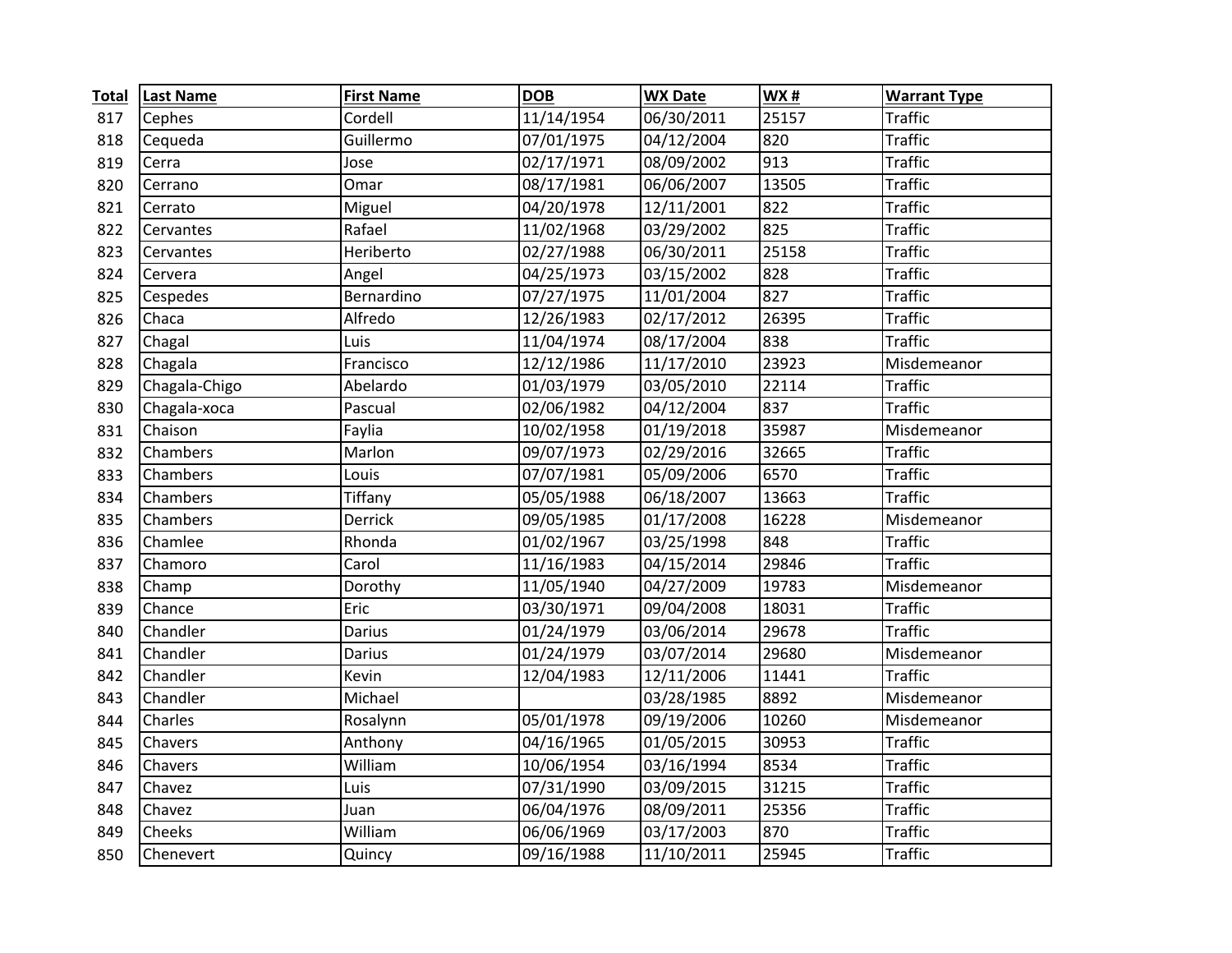| <b>Total</b> | <b>Last Name</b> | <b>First Name</b> | <b>DOB</b> | <b>WX Date</b> | WX#   | <b>Warrant Type</b> |
|--------------|------------------|-------------------|------------|----------------|-------|---------------------|
| 851          | Cherry           | Evan              | 05/25/1987 | 11/19/2007     | 15545 | <b>Traffic</b>      |
| 852          | Cherry           | Kenneth           | 01/19/1964 | 07/06/1995     | 876   | <b>Traffic</b>      |
| 853          | Chess            | William           | 01/07/1957 | 07/12/1996     | 878   | <b>Traffic</b>      |
| 854          | Chester          | Theo              | 12/08/1978 | 06/01/2016     | 33043 | <b>Traffic</b>      |
| 855          | Chester          | Jyttan            | 08/22/1982 | 01/10/2018     | 35920 | <b>Traffic</b>      |
| 856          | Chester          | Jyttan            | 08/22/1982 | 01/10/2018     | 35944 | <b>Traffic</b>      |
| 857          | Chihiul          | George            | 06/30/1982 | 11/13/2008     | 18559 | <b>Traffic</b>      |
| 858          | Childress        | Joshua            | 04/23/1984 | 06/03/2013     | 28465 | <b>Traffic</b>      |
| 859          | Childs           | Kenneth           | 08/31/1961 | 09/28/2015     | 32082 | Misdemeanor         |
| 860          | Childs           | Quentin           | 12/09/1975 | 03/12/2008     | 16666 | <b>Traffic</b>      |
| 861          | Chin             | Jae               | 08/11/1977 | 11/07/1997     | 884   | <b>Traffic</b>      |
| 862          | Cibir            | Serdar            | 01/24/1981 | 05/06/2010     | 22464 | <b>Traffic</b>      |
| 863          | Cichy            | Arthur            | 09/07/1981 | 01/02/2003     | 897   | <b>Traffic</b>      |
| 864          | Cilisalir        | Nadia             | 02/22/1981 | 07/18/2005     | 899   | <b>Traffic</b>      |
| 865          | Cintora          | Jose              | 02/20/1971 | 03/12/2008     | 16667 | <b>Traffic</b>      |
| 866          | Cintora          | Raul              | 11/23/1981 | 07/02/2003     | 912   | <b>Traffic</b>      |
| 867          | Cirilo           | Terry             | 02/28/1947 | 01/11/2012     | 26185 | Misdemeanor         |
| 868          | Cisneros         | Carlos            | 03/05/1981 | 09/23/2002     | 915   | <b>Traffic</b>      |
| 869          | Cisneros         | Gustavo           | 11/17/1983 | 11/21/2006     | 11157 | <b>Traffic</b>      |
| 870          | Ciszek           | Wladyslaw         | 09/15/1977 | 01/30/2003     | 917   | <b>Traffic</b>      |
| 871          | Clark            | Jesse             | 09/18/1910 | 10/02/1997     | 931   | <b>Traffic</b>      |
| 872          | Clark            | Hudson            | 03/05/1961 | 06/16/1998     | 925   | <b>Traffic</b>      |
| 873          | Clark            | Anita             | 07/04/1974 | 02/09/2005     | 920   | <b>Traffic</b>      |
| 874          | Clark            | Michael           | 06/27/1955 | 01/10/2012     | 26174 | <b>Traffic</b>      |
| 875          | Clark            | Jermaine          | 04/07/1984 | 08/20/2009     | 20684 | Misdemeanor         |
| 876          | Clark            | Jermaine          | 04/07/1984 | 06/26/2009     | 20210 | <b>Traffic</b>      |
| 877          | Clark            | Devorah           | 12/05/1978 | 05/29/2009     | 20028 | <b>Traffic</b>      |
| 878          | Clark            | Danielle          | 05/22/1976 | 04/21/2016     | 32893 | <b>Traffic</b>      |
| 879          | Clark            | Lisa              | 09/19/1973 | 01/30/2015     | 31069 | <b>Traffic</b>      |
| 880          | Clark            | Daniel            | 09/17/1959 | 11/20/2013     | 29237 | Misdemeanor         |
| 881          | Clark            | Christopher       | 11/14/1985 | 12/11/2017     | 35805 | <b>Traffic</b>      |
| 882          | Clark            | Eddie             | 11/28/1995 | 12/14/2016     | 33973 | <b>Traffic</b>      |
| 883          | Clark            | Algernon          | 01/19/1973 | 09/21/1995     | 918   | <b>Traffic</b>      |
| 884          | Clark-Jordan     | Jaime             | 04/14/1987 | 02/03/2014     | 29525 | <b>Traffic</b>      |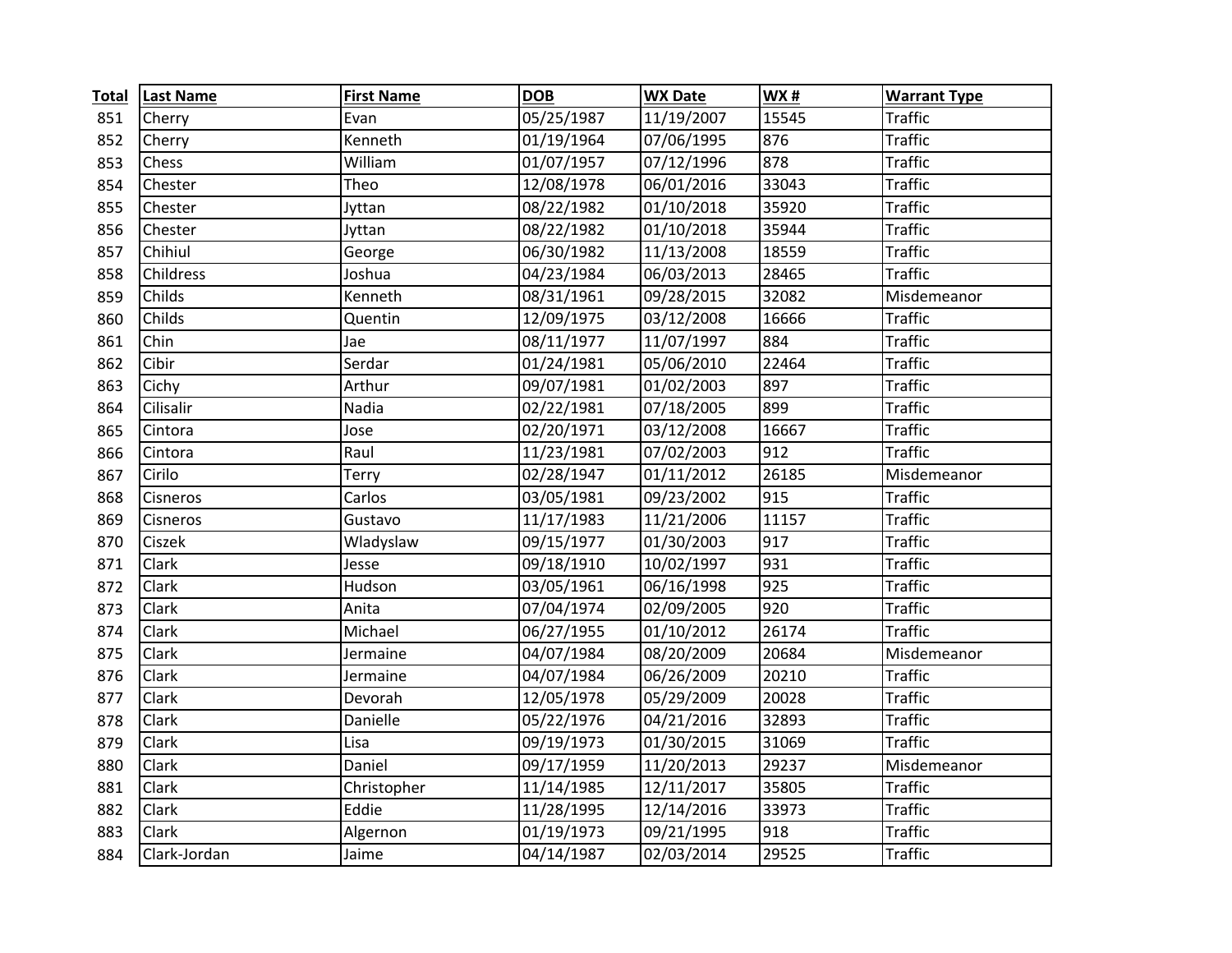| <b>Total</b> | <b>Last Name</b> | <b>First Name</b> | <b>DOB</b> | <b>WX Date</b> | <b>WX#</b> | <b>Warrant Type</b> |
|--------------|------------------|-------------------|------------|----------------|------------|---------------------|
| 885          | Clarks           | Clyde             | 10/01/1962 | 12/05/2006     | 11323      | <b>Traffic</b>      |
| 886          | Clarle           | Daniela           | 08/29/1984 | 08/02/2007     | 14353      | <b>Traffic</b>      |
| 887          | Clayton          | John              | 07/21/1962 | 02/16/2016     | 32628      | <b>Traffic</b>      |
| 888          | Clayton          | Shakana           | 10/02/1979 | 05/21/2009     | 20029      | <b>Traffic</b>      |
| 889          | Clemmons         | Michael           | 04/27/1987 | 09/12/2016     | 33529      | Misdemeanor         |
| 890          | Clemons          | Dupree            | 07/07/1982 | 07/02/2009     | 20255      | <b>Traffic</b>      |
| 891          | Clemons          | Michael           | 01/05/1963 | 07/31/2002     | 960        | <b>Traffic</b>      |
| 892          | Clincy           | Autumn            | 10/15/1975 | 08/03/2005     | 972        | <b>Traffic</b>      |
| 893          | Clinton          | Clarissa          | 08/31/1965 | 09/04/2006     | 10036      | Misdemeanor         |
| 894          | Coates           | Archie            | 04/26/1959 | 07/12/1999     | 969        | <b>Traffic</b>      |
| 895          | Cobb             | Amanda            | 02/27/1984 | 08/11/2017     | 35182      | Misdemeanor         |
| 896          | Cobb             | Amanda            | 02/27/1984 | 08/11/2017     | 35190      | <b>Traffic</b>      |
| 897          | Cobb             | Eddie             | 09/02/1938 | 09/01/2017     | 35294      | <b>Traffic</b>      |
| 898          | Cobb             | Michelle          | 03/05/1977 | 05/26/2016     | 33013      | <b>Traffic</b>      |
| 899          | Cobb             | Khristapher       | 12/11/1993 | 06/24/2015     | 31673      | <b>Traffic</b>      |
| 900          | Coble            | Quandra           | 09/06/1990 | 09/21/2017     | 35398      | <b>Traffic</b>      |
| 901          | Coffee           | Courtney          | 10/19/1989 | 07/27/2016     | 33347      | <b>Traffic</b>      |
| 902          | Coffey           | Johnetta          | 02/27/1985 | 09/12/2007     | 14854      | <b>Traffic</b>      |
| 903          | Coffman          | Paul              | 11/26/1952 | 10/06/2000     | 973        | <b>Traffic</b>      |
| 904          | Coffman          | Sasha             | 02/23/1979 | 12/14/2011     | 26125      | <b>Traffic</b>      |
| 905          | Coffman          | Sasha             | 02/23/1979 | 07/17/2012     | 27060      | <b>Traffic</b>      |
| 906          | Cogan            | Sean              | 01/02/1985 | 01/16/2014     | 29431      | <b>Traffic</b>      |
| 907          | Cogburn          | Jerry             | 03/27/1947 | 01/30/2001     | 978        | <b>Traffic</b>      |
| 908          | Cohen            | Davis             | 09/04/1955 | 09/01/1998     | 991        | <b>Traffic</b>      |
| 909          | Coiley           | Karlynn           | 03/15/1964 | 11/20/2015     | 32315      | <b>Traffic</b>      |
| 910          | Coiley           | Vantis            | 10/31/1983 | 08/24/2016     | 33439      | <b>Traffic</b>      |
| 911          | Coiley           | Karleen           | 11/21/1962 | 08/26/2008     | 17954      | <b>Traffic</b>      |
| 912          | Colacecchi       | James             | 11/14/1971 | 09/30/1998     | 998        | <b>Traffic</b>      |
| 913          | Cole             | Phillip           | 11/02/1985 | 07/31/2006     | 9666       | Misdemeanor         |
| 914          | Cole             | Charly            | 01/12/1978 | 09/14/2009     | 20907      | <b>Traffic</b>      |
| 915          | Cole             | Fred              | 06/05/1953 | 11/10/2009     | 21387      | <b>Traffic</b>      |
| 916          | Coleman          | Camela            | 12/16/1973 | 11/04/2009     | 21517      | Misdemeanor         |
| 917          | Coleman          | Lauren            | 08/06/1994 | 08/15/2017     | 35191      | <b>Traffic</b>      |
| 918          | Coleman          | Richard           | 03/02/1968 | 01/06/2016     | 32470      | <b>Traffic</b>      |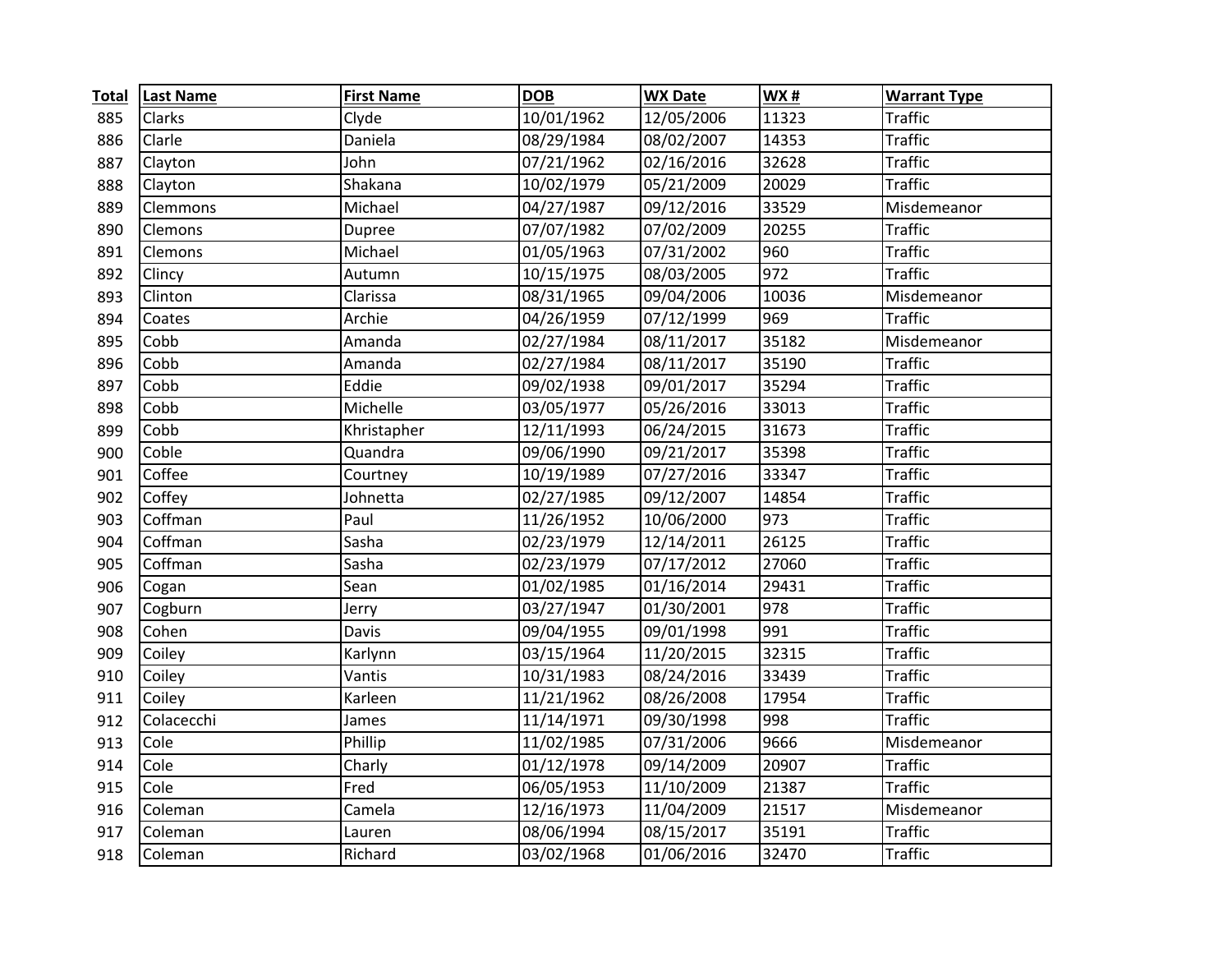| <b>Total</b> | <b>Last Name</b> | <b>First Name</b> | <b>DOB</b> | <b>WX Date</b> | WX#   | <b>Warrant Type</b> |
|--------------|------------------|-------------------|------------|----------------|-------|---------------------|
| 919          | Coleman          | Albani            | 01/25/1985 | 09/24/2007     | 14962 | <b>Traffic</b>      |
| 920          | Coleman          | Benjamin          | 06/12/1944 | 11/09/2000     | 1014  | <b>Traffic</b>      |
| 921          | Coleman          | Cameron           | 11/12/1971 | 07/26/2000     | 1018  | <b>Traffic</b>      |
| 922          | Coleman          | Jeffery           | 10/07/1957 | 03/17/2000     | 1023  | <b>Traffic</b>      |
| 923          | Coleman          | Norman            | 09/27/1973 | 01/30/2002     | 1024  | <b>Traffic</b>      |
| 924          | Coleman          | Curtis            | 10/29/1961 | 03/10/2004     | 1019  | <b>Traffic</b>      |
| 925          | Coleman          | Glenn             | 08/13/1955 | 09/11/1992     | 8540  | <b>Traffic</b>      |
| 926          | Collazo          | Monica            | 06/26/1986 | 10/17/2006     | 10656 | Misdemeanor         |
| 927          | Collier          | George            | 01/08/1944 | 03/07/1995     | 1029  | <b>Traffic</b>      |
| 928          | Collins          | Darrell           | 06/28/1980 | 08/30/2004     | 1034  | Misdemeanor         |
| 929          | Collins          | <b>Brent</b>      | 11/05/1958 | 02/11/2004     | 1030  | <b>Traffic</b>      |
| 930          | Collins          | Solomon           | 09/18/1974 | 07/02/2001     | 1038  | <b>Traffic</b>      |
| 931          | Collins          | <b>Brian</b>      | 12/23/1969 | 09/14/1999     | 1031  | <b>Traffic</b>      |
| 932          | Collins          | Juliona           | 10/21/1992 | 06/24/2014     | 30141 | <b>Traffic</b>      |
| 933          | Collins          | <b>Brandon</b>    | 11/09/1991 | 07/11/2017     | 34996 | <b>Traffic</b>      |
| 934          | Collins          | <b>Brandon</b>    | 07/12/1980 | 04/20/2017     | 34571 | <b>Traffic</b>      |
| 935          | Collins          | Shaun             | 04/15/1980 | 04/22/2010     | 22377 | <b>Traffic</b>      |
| 936          | Colon            | Zachary           | 12/15/1988 | 09/12/2012     | 27339 | <b>Traffic</b>      |
| 937          | Colone           | Robert            | 12/18/1974 | 07/11/2002     | 1041  | <b>Traffic</b>      |
| 938          | Colon-Hellstrom  | Domingo           | 04/09/1992 | 07/31/2014     | 30300 | <b>Traffic</b>      |
| 939          | Colvin           | Kevin             | 12/20/1977 | 05/27/2016     | 33028 | <b>Traffic</b>      |
| 940          | Combs            | Charles           | 04/08/1968 | 01/25/2011     | 24320 | <b>Traffic</b>      |
| 941          | Combs            | Christine         | 05/28/1961 | 03/28/1996     | 1042  | <b>Traffic</b>      |
| 942          | Comisky          | Patrick           | 03/05/1971 | 06/20/2005     | 1043  | <b>Traffic</b>      |
| 943          | Compton          | Cleveland         | 01/07/1960 | 04/07/2006     | 6179  | <b>Traffic</b>      |
| 944          | Comstock         | Daniel            | 06/11/1987 | 03/26/2015     | 31312 | <b>Traffic</b>      |
| 945          | Conn             | Elton             | 12/07/1953 | 11/19/2003     | 1049  | <b>Traffic</b>      |
| 946          | Conner-Graham    | Natishe           | 12/02/1987 | 03/30/2012     | 26590 | <b>Traffic</b>      |
| 947          | Connour          | Jeremiah          | 05/15/1979 | 09/15/2003     | 1052  | <b>Traffic</b>      |
| 948          | Conorquie        | Jeffery           | 10/01/1988 | 06/19/2007     | 13730 | <b>Traffic</b>      |
| 949          | Conrod           | <b>Ellis</b>      | 09/27/1967 | 11/10/2010     | 23906 | <b>Traffic</b>      |
| 950          | Contreas         | Manuel            | 04/19/1965 | 09/21/2016     | 33590 | <b>Traffic</b>      |
| 951          | Conway           | William           | 11/06/1975 | 07/27/2001     | 1062  | <b>Traffic</b>      |
| 952          | Cook             | Jesse             | 02/02/1943 | 07/13/1994     | 8543  | <b>Traffic</b>      |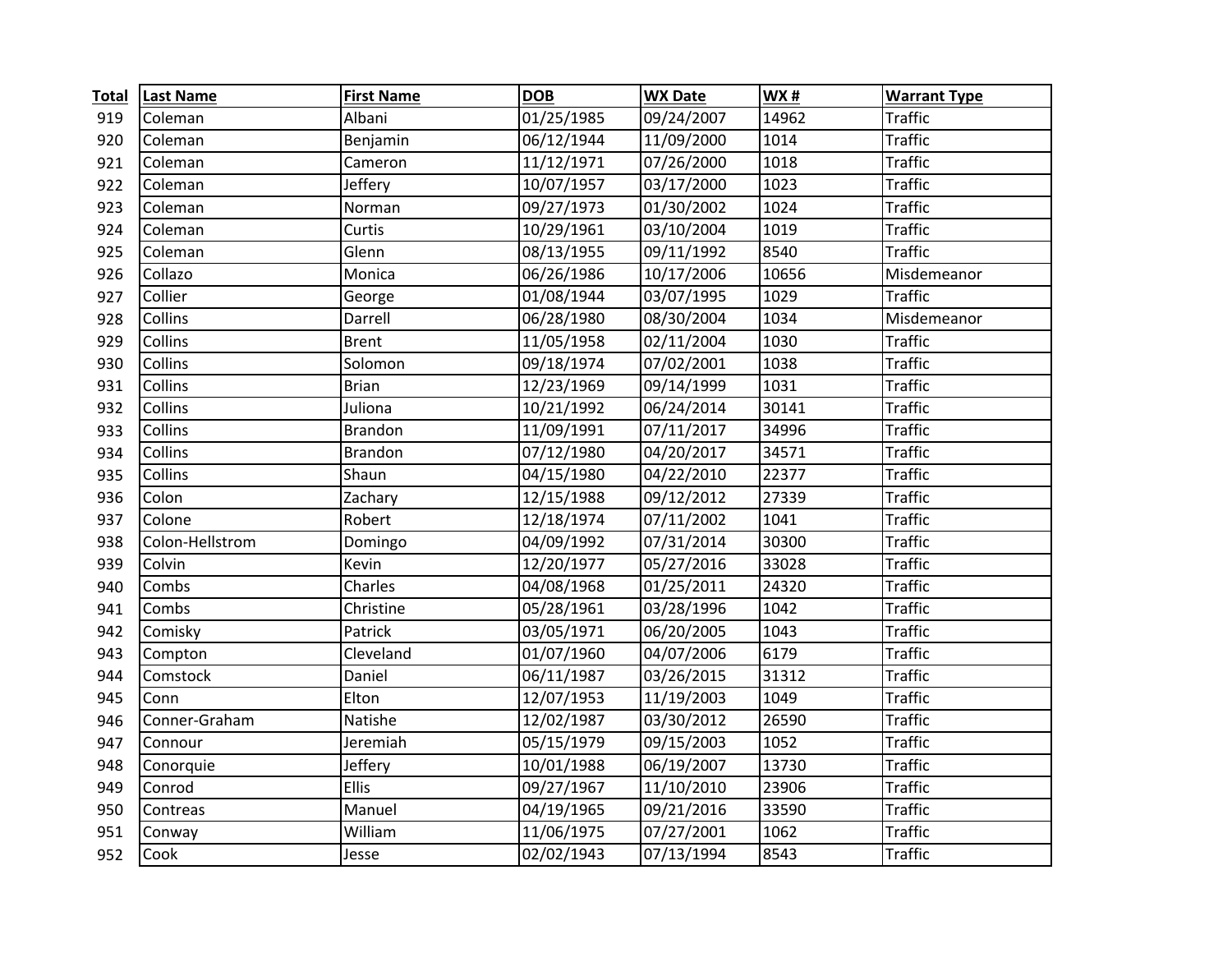| <b>Total</b> | <b>Last Name</b> | <b>First Name</b> | <b>DOB</b> | <b>WX Date</b> | <b>WX#</b> | <b>Warrant Type</b> |
|--------------|------------------|-------------------|------------|----------------|------------|---------------------|
| 953          | Cook             | Earl              | 11/22/1961 | 08/02/1995     | 1067       | <b>Traffic</b>      |
| 954          | Cooke            | Kayla             | 06/14/1994 | 09/06/2012     | 27287      | <b>Traffic</b>      |
| 955          | Cooks            | Kenneth           | 12/23/1963 | 04/24/2001     | 1153       | <b>Traffic</b>      |
| 956          | Cooney           | Warren            | 05/07/1961 | 10/13/2004     | 1155       | <b>Traffic</b>      |
| 957          | Cooper           | Danielle          | 06/08/1981 | 01/27/2005     | 1156       | <b>Traffic</b>      |
| 958          | Cooper           | Howard            | 02/11/1942 | 08/29/2011     | 25442      | Misdemeanor         |
| 959          | Cooper           | Kevin             | 01/24/1974 | 10/14/2008     | 18348      | <b>Traffic</b>      |
| 960          | Cooper           | James             | 10/02/1964 | 02/10/1994     | 8545       | <b>Traffic</b>      |
| 961          | Copeland         | Richard           | 04/10/1991 | 02/19/2009     | 19273      | Misdemeanor         |
| 962          | Copeland         | Stephen           | 03/28/1970 | 05/02/2017     | 34638      | <b>Traffic</b>      |
| 963          | Coray            | Anthony           | 05/01/1961 | 11/16/2005     | 3850       | Misdemeanor         |
| 964          | Corbett          | Joey              | 09/01/1960 | 11/02/2004     | 1164       | Misdemeanor         |
| 965          | Cordell          | Casey             | 01/05/1971 | 08/15/2008     | 17833      | <b>Traffic</b>      |
| 966          | Cordova          | Felix             | 01/22/1980 | 03/26/2010     | 22809      | <b>Traffic</b>      |
| 967          | Cordova          | Marcelo           | 02/17/1965 | 01/10/2006     | 4973       | Misdemeanor         |
| 968          | Cordova          | Rafael            | 04/22/1934 | 10/29/2002     | 1172       | <b>Traffic</b>      |
| 969          | Cornejo-Lopez    | Patricia          | 12/01/1965 | 12/07/2017     | 35806      | <b>Traffic</b>      |
| 970          | Corona           | Nolan             | 05/24/1976 | 01/20/2017     | 34098      | <b>Traffic</b>      |
| 971          | Coronado         | Arturo            | 08/09/1987 | 01/26/2016     | 32549      | <b>Traffic</b>      |
| 972          | Corral           | Jose              | 10/13/1973 | 07/11/2012     | 27044      | <b>Traffic</b>      |
| 973          | Correa           | Josiah            | 05/22/1968 | 06/15/2001     | 1217       | <b>Traffic</b>      |
| 974          | Cortes           | Jose              | 12/11/1983 | 10/28/2008     | 18443      | <b>Traffic</b>      |
| 975          | Cortez           | Chris             | 05/08/1982 | 12/28/2005     | 4785       | <b>Traffic</b>      |
| 976          | Cortez           | Raul              | 08/08/1977 | 07/20/2005     | 1223       | <b>Traffic</b>      |
| 977          | Cortez           | Luis              | 04/21/1977 | 07/20/2004     | 1220       | <b>Traffic</b>      |
| 978          | Cortiz           | Ambrose           | 07/07/1979 | 08/28/2002     | 1224       | <b>Traffic</b>      |
| 979          | Corum            | Daniel            | 02/11/1975 | 08/19/2010     | 23352      | Misdemeanor         |
| 980          | Cosey            | <b>Brandee</b>    | 03/15/1978 | 11/30/2016     | 33895      | <b>Traffic</b>      |
| 981          | Cote             | Roger             | 09/10/1939 | 02/07/2008     | 16384      | Misdemeanor         |
| 982          | Cotter           | Jordan            | 07/03/1986 | 10/11/2017     | 35500      | Misdemeanor         |
| 983          | Cotton           | Maurice           | 01/19/1979 | 04/12/2011     | 24728      | <b>Traffic</b>      |
| 984          | Cotton           | Samuel            | 01/01/1978 | 11/13/1996     | 1230       | <b>Traffic</b>      |
| 985          | Coulter          | Jason             | 01/07/1976 | 10/26/2000     | 1235       | <b>Traffic</b>      |
| 986          | Coulthard        | Christine         | 11/20/1958 | 10/22/1996     | 1237       | <b>Traffic</b>      |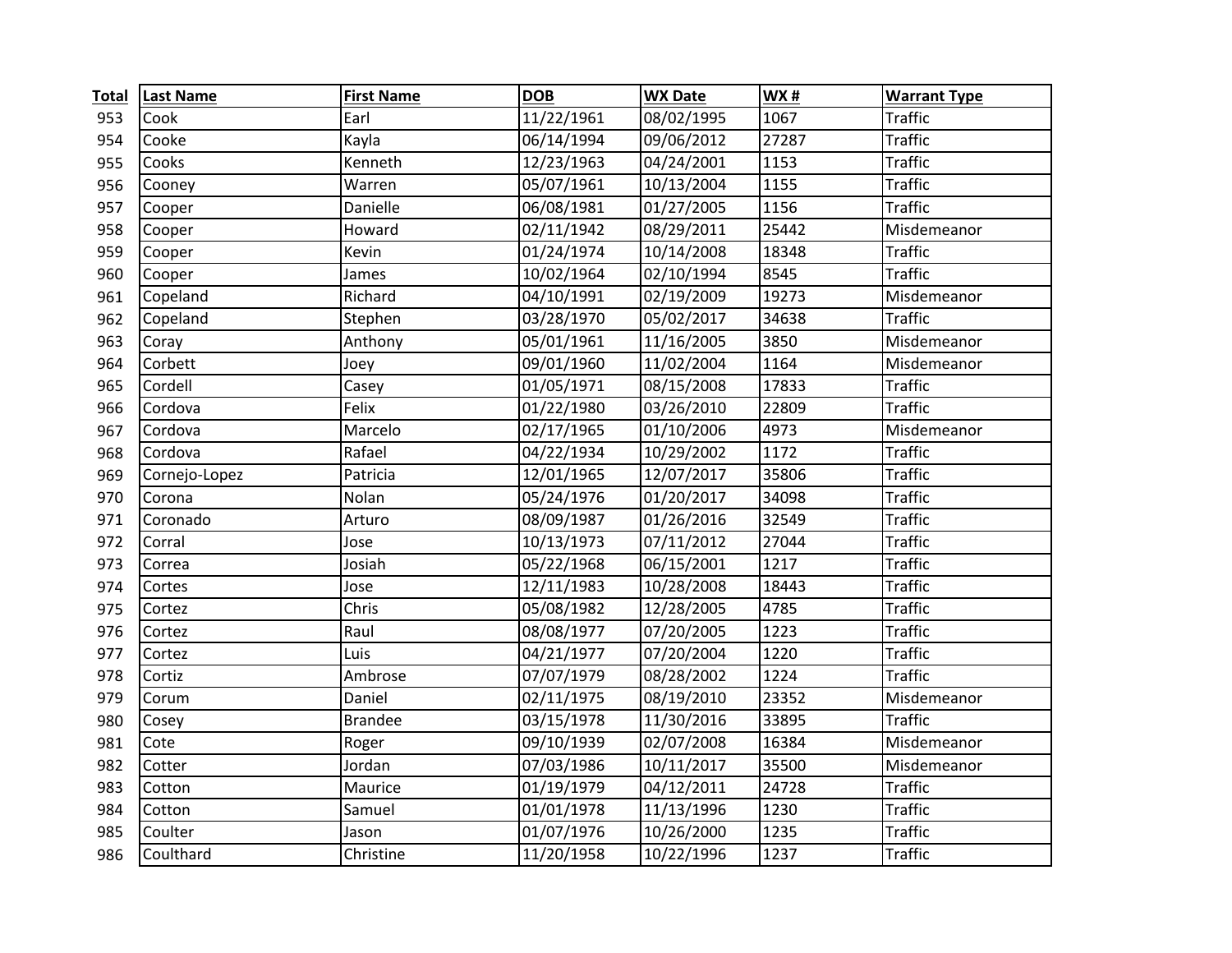| <b>Total</b> | <b>Last Name</b> | <b>First Name</b> | <b>DOB</b> | <b>WX Date</b> | <b>WX#</b> | <b>Warrant Type</b> |
|--------------|------------------|-------------------|------------|----------------|------------|---------------------|
| 987          | Counts           | Timothy           | 05/03/1961 | 02/27/1997     | 1239       | <b>Traffic</b>      |
| 988          | Counts           | Michael           | 10/28/1985 | 07/21/2015     | 31809      | <b>Traffic</b>      |
| 989          | Cowart           | Marquee           | 03/14/1957 | 12/09/1999     | 1242       | <b>Traffic</b>      |
| 990          | Cowgur           | Gerald            | 08/16/1969 | 02/09/2011     | 24391      | <b>Traffic</b>      |
| 991          | Cox              | Michael           | 04/02/1990 | 12/07/2010     | 24078      | <b>Traffic</b>      |
| 992          | Cox              | Ricky             | 02/21/1964 | 02/15/2012     | 26363      | Misdemeanor         |
| 993          | Cox              | Garrick           | 08/18/1960 | 12/05/2016     | 33896      | <b>Traffic</b>      |
| 994          | Cox              | Cindy             | 06/19/1974 | 01/21/2000     | 1244       | <b>Traffic</b>      |
| 995          | Cox              | Stanley           | 11/17/1956 | 09/26/1997     | 1251       | <b>Traffic</b>      |
| 996          | Cox              | Joseph            | 03/19/1976 | 01/10/2007     | 11716      | <b>Traffic</b>      |
| 997          | Cox              | <b>Doris</b>      | 05/30/1946 | 03/20/1995     | 1249       | <b>Traffic</b>      |
| 998          | Cox              | Timothy           | 02/08/1974 | 10/30/1992     | 8551       | <b>Traffic</b>      |
| 999          | Cox              | Shawn             | 08/21/1963 | 03/11/1993     | 8548       | <b>Traffic</b>      |
| 1000         | Coyle            | Gordon            | 01/10/1962 | 12/05/2006     | 11324      | <b>Traffic</b>      |
| 1001         | Coyle            | Gordon            | 01/10/1962 | 11/29/2006     | 11263      | <b>Traffic</b>      |
| 1002         | Crabb            | Jacquelyn         | 02/08/1988 | 04/09/2009     | 19696      | <b>Traffic</b>      |
| 1003         | Craft            | Teresa            | 06/26/1973 | 10/16/1995     | 977        | <b>Traffic</b>      |
| 1004         | Craig            | Steven            | 11/30/1939 | 02/26/1997     | 982        | <b>Traffic</b>      |
| 1005         | Craig-yarbrough  | Catherine         | 03/30/1963 | 11/02/1998     | 979        | <b>Traffic</b>      |
| 1006         | Cramer           | Gerald            | 05/26/1981 | 02/14/2008     | 16435      | <b>Traffic</b>      |
| 1007         | Cratic           | Parish            | 11/15/1973 | 09/14/2001     | 983        | <b>Traffic</b>      |
| 1008         | Crawford         | Ronald            | 05/12/1934 | 03/29/2001     | 997        | <b>Traffic</b>      |
| 1009         | Crawford         | Candice           | 11/26/1968 | 06/28/1999     | 985        | <b>Traffic</b>      |
| 1010         | Crawford         | Vickey            | 08/14/1954 | 05/15/2003     | 1002       | <b>Traffic</b>      |
| 1011         | Crawford         | David             | 04/09/1974 | 11/21/2016     | 33843      | <b>Traffic</b>      |
| 1012         | Crawford         | Melvin            | 07/29/1960 | 06/02/1993     | 8554       | <b>Traffic</b>      |
| 1013         | Crawl            | Carla             | 08/14/1994 | 03/31/2014     | 29781      | <b>Traffic</b>      |
| 1014         | Crawley          | Christopher       | 04/24/1966 | 09/29/2008     | 18237      | <b>Traffic</b>      |
| 1015         | Crawton          | Will              | 04/01/1986 | 03/29/2010     | 22238      | Misdemeanor         |
| 1016         | Creek            | James             | 10/09/1961 | 06/16/2000     | 1004       | <b>Traffic</b>      |
| 1017         | Creekmore        | Jeremy            | 08/17/1987 | 04/05/2012     | 26631      | Misdemeanor         |
| 1018         | Cresswell        | Dorian            | 12/27/1972 | 09/26/2000     | 1006       | <b>Traffic</b>      |
| 1019         | Crider           | Michael           | 06/19/1962 | 05/23/1997     | 1007       | <b>Traffic</b>      |
| 1020         | Criss            | Jyule             | 09/29/1975 | 12/29/2006     | 11615      | <b>Traffic</b>      |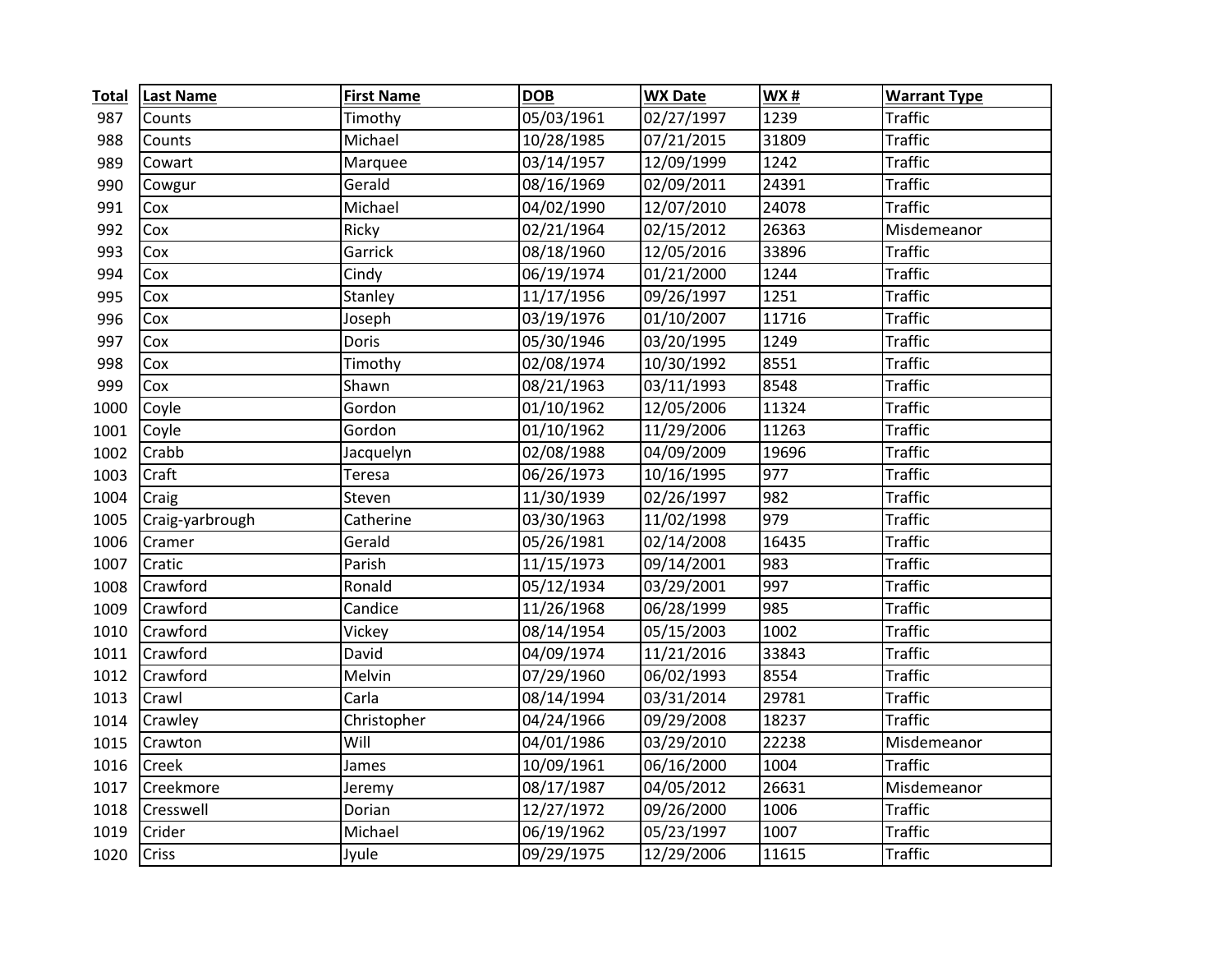| <b>Total</b> | <b>Last Name</b> | <b>First Name</b> | <b>DOB</b> | <b>WX Date</b>      | <b>WX#</b> | <b>Warrant Type</b> |
|--------------|------------------|-------------------|------------|---------------------|------------|---------------------|
| 1021         | Crivello         | Ronald            | 03/21/1962 | 03/11/2014          | 29698      | Traffic             |
| 1022         | Crockson         | Charlene          | 11/12/1986 | 05/06/2013          | 28335      | <b>Traffic</b>      |
| 1023         | Crosby           | Matthew           | 02/28/1990 | 04/19/2016          | 32888      | Misdemeanor         |
| 1024         | Crosby           | Nireu             | 02/14/1996 | 01/24/2017          | 34120      | Misdemeanor         |
| 1025         | Crosby           | Walter            | 05/27/1968 | 08/11/2005          | 1063       | <b>Traffic</b>      |
| 1026         | Cross            | Stewart           | 08/30/1955 | 05/13/1997          | 1068       | <b>Traffic</b>      |
| 1027         | Cross            | Kenneth           | 04/12/1965 | 05/11/2001          | 1066       | <b>Traffic</b>      |
| 1028         | Cross            | Steed             | 10/11/1974 | 10/03/2016          | 33644      | <b>Traffic</b>      |
| 1029         | Crossman         | Stanley           | 04/21/1972 | 03/03/1998          | 1118       | <b>Traffic</b>      |
| 1030         | Crowley          | Vanessa           | 06/15/1960 | 06/03/1996          | 1130       | <b>Traffic</b>      |
| 1031         | Crowshoe         | Cassandra         | 10/14/1989 | 02/09/2012          | 26336      | <b>Traffic</b>      |
| 1032         | Croxen           | Michael           | 06/08/1954 | 10/13/2005          | 2576       | <b>Traffic</b>      |
| 1033         | Crum             | Stephanie         | 08/29/1988 | 06/08/2017          | 34831      | <b>Traffic</b>      |
| 1034         | Cruse            | Wayne             | 11/26/1944 | 12/13/2005          | 4330       | Misdemeanor         |
| 1035         | Crutcher         | Zandra            | 11/20/1960 | 12/04/2017          | 35780      | <b>Traffic</b>      |
| 1036         | Cruz             | Miguel            | 11/18/1972 | 10/04/2010          | 23656      | Misdemeanor         |
| 1037         | Cruz             | Ivan              | 09/05/1986 | 07/22/2008          | 17677      | <b>Traffic</b>      |
| 1038         | Cruz             | Macias            | 05/03/1977 | 10/21/2004          | 1195       | <b>Traffic</b>      |
| 1039         | Cruz             | Francisco         | 04/11/1986 | 08/11/2006          | 9816       | Misdemeanor         |
| 1040         | Cruz             | Jose              | 06/09/1978 | 07/31/2003          | 1152       | <b>Traffic</b>      |
| 1041         | Cruz             | Fredy             | 09/15/1987 | 08/13/2003          | 1151       | <b>Traffic</b>      |
| 1042         | Cruz             | Eleazar           | 06/01/1978 | 08/28/2002          | 1148       | <b>Traffic</b>      |
| 1043         | Cruz             | Eleazar           | 06/01/1978 | 12/16/2002          | 1145       | <b>Traffic</b>      |
| 1044         | Cruz             | Jose              | 09/25/1964 | 09/02/1993          | 8559       | <b>Traffic</b>      |
| 1045         | Cruz-Alex        | Enrique           | 03/03/1967 | 07/29/2008          | 17735      | <b>Traffic</b>      |
| 1046         | Cruz-marban      | Jose              | 01/26/1976 | 09/23/1999          | 1192       | <b>Traffic</b>      |
| 1047         | Cruz-Oliveres    | Angel             | 01/27/1988 | 09/20/2011          | 25601      | <b>Traffic</b>      |
| 1048         | Cruz-sanchez     | Juan              | 03/08/1971 | 01/04/2005          | 1194       | <b>Traffic</b>      |
| 1049         | Cubero           | Robert            | 12/11/1988 | 06/02/2014          | 30023      | <b>Traffic</b>      |
| 1050         | Cuevas           | Madeline          | 06/13/1982 | 09/15/2009          | 20908      | <b>Traffic</b>      |
| 1051         | Culley           | Jessie            | 08/08/1971 | 11/19/2007          | 15547      | <b>Traffic</b>      |
| 1052         | Cullum           | Rachael           | 11/09/1972 | $\sqrt{01/17/2018}$ | 35970      | Misdemeanor         |
| 1053         | Culpepper        | Daphne            | 09/29/1965 | 01/22/1998          | 1200       | <b>Traffic</b>      |
| 1054         | Cunningham       | Teresa            | 04/16/1977 | 06/25/2003          | 1202       | <b>Traffic</b>      |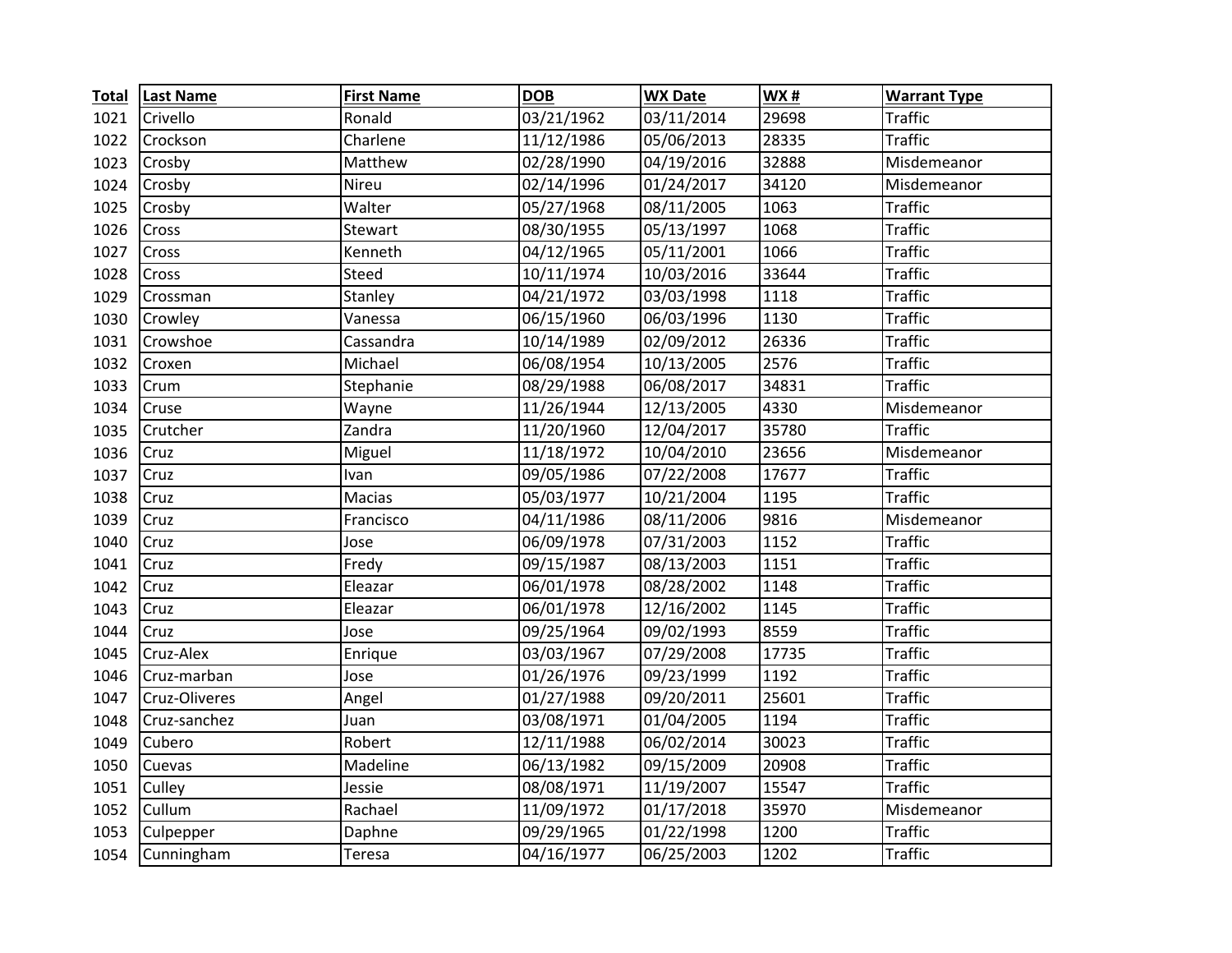| <b>Total</b> | <b>Last Name</b> | <b>First Name</b> | <b>DOB</b>              | <b>WX Date</b> | <b>WX#</b> | <b>Warrant Type</b> |
|--------------|------------------|-------------------|-------------------------|----------------|------------|---------------------|
| 1055         | Cunningham       | Sirocce           | 11/06/1985              | 10/21/2009     | 21232      | <b>Traffic</b>      |
| 1056         | Curby            | Howard            | 01/20/1973              | 08/18/2011     | 25426      | <b>Traffic</b>      |
| 1057         | Curcuro          | Joshua            | 03/24/1981              | 11/03/2004     | 1203       | Misdemeanor         |
| 1058         | Curling          | <b>Bryant</b>     | 02/12/1979              | 02/19/2008     | 16462      | <b>Traffic</b>      |
| 1059         | Curling          | <b>Bryant</b>     | 02/12/1979              | 02/13/2008     | 16407      | Misdemeanor         |
| 1060         | Curry            | Dexter            | 01/29/1990              | 09/28/2012     | 27401      | <b>Traffic</b>      |
| 1061         | Curry            | Thomas            | 10/16/1948              | 09/15/1992     | 8562       | <b>Traffic</b>      |
| 1062         | Curtis           | Shawn             | 07/31/1977              | 02/28/2006     | 5816       | Misdemeanor         |
| 1063         | Cusco            | Manuel            | 12/15/1975              | 09/26/2006     | 10361      | Misdemeanor         |
| 1064         | Cutright         | Michael           | 03/19/1960              | 09/22/2006     | 10337      | <b>Traffic</b>      |
| 1065         | Cuzco            | Milton            | 02/03/1980              | 09/21/2004     | 1210       | <b>Traffic</b>      |
| 1066         | Czeszkiewicz     | Krzsztof          | 12/11/1968              | 08/01/1997     | 1213       | <b>Traffic</b>      |
| 1067         | Dailey           | Clarence          | 12/17/1965              | 07/31/2007     | 14308      | <b>Traffic</b>      |
| 1068         | Damien           | Leon              | 09/23/1979              | 05/27/2005     | 1146       | <b>Traffic</b>      |
| 1069         | Dampeer          | Monique           | 07/08/1980              | 12/11/2006     | 11442      | <b>Traffic</b>      |
| 1070         | Dancy            | Cedric            | 03/07/1976              | 09/13/2016     | 33530      | <b>Traffic</b>      |
| 1071         | Daniel           | Marc              | 02/24/1970              | 01/05/2007     | 11689      | <b>Traffic</b>      |
| 1072         | Daniels          | Lance             | 01/18/1979              | 09/14/1999     | 1157       | <b>Traffic</b>      |
| 1073         | Daniels          | Dezsa             | 12/04/1987              | 12/21/2016     | 33993      | <b>Traffic</b>      |
| 1074         | Daniels          | Kevin             | 07/28/1995              | 06/06/2016     | 33079      | <b>Traffic</b>      |
| 1075         | Danowski         | Miroslaw          | 05/01/1960              | 10/10/2006     | 10580      | <b>Traffic</b>      |
| 1076         | Dansby           | Sean              | 12/31/1983              | 10/05/2007     | 15173      | <b>Traffic</b>      |
| 1077         | Dark             | Koralynn          | 10/19/1951              | 05/11/2011     | 24886      | Misdemeanor         |
| 1078         | Darling          | Robert            | $\frac{0}{0}$ 1/02/1950 | 04/04/2007     | 12812      | <b>Traffic</b>      |
| 1079         | Dart             | Paul              | 11/10/1964              | 12/29/2000     | 1245       | Misdemeanor         |
| 1080         | Dart             | Paul              | 11/10/1964              | 11/20/2009     | 21441      | Misdemeanor         |
| 1081         | Dattilo          | Susan             | 09/21/1962              | 09/06/2013     | 28899      | <b>Traffic</b>      |
| 1082         | Davenport        | Thromone          | 05/07/1975              | 12/11/2009     | 21555      | <b>Traffic</b>      |
| 1083         | David            | Benjamin          | 04/01/1925              | 03/20/2001     | 1253       | <b>Traffic</b>      |
| 1084         | Davidson         | Tanya             | 12/25/1985              | 12/11/2014     | 30897      | <b>Traffic</b>      |
| 1085         | <b>Davies</b>    | Denise            | 03/22/1964              | 01/04/2006     | 4876       | <b>Traffic</b>      |
| 1086         | Davis            | Joseph            | 01/26/1981              | 06/14/2005     | 1290       | Misdemeanor         |
| 1087         | Davis            | Andre             | 02/13/1975              | 03/18/2008     | 16718      | <b>Traffic</b>      |
| 1088         | Davis            | Eric              | 02/13/1982              | 04/08/2008     | 16875      | <b>Traffic</b>      |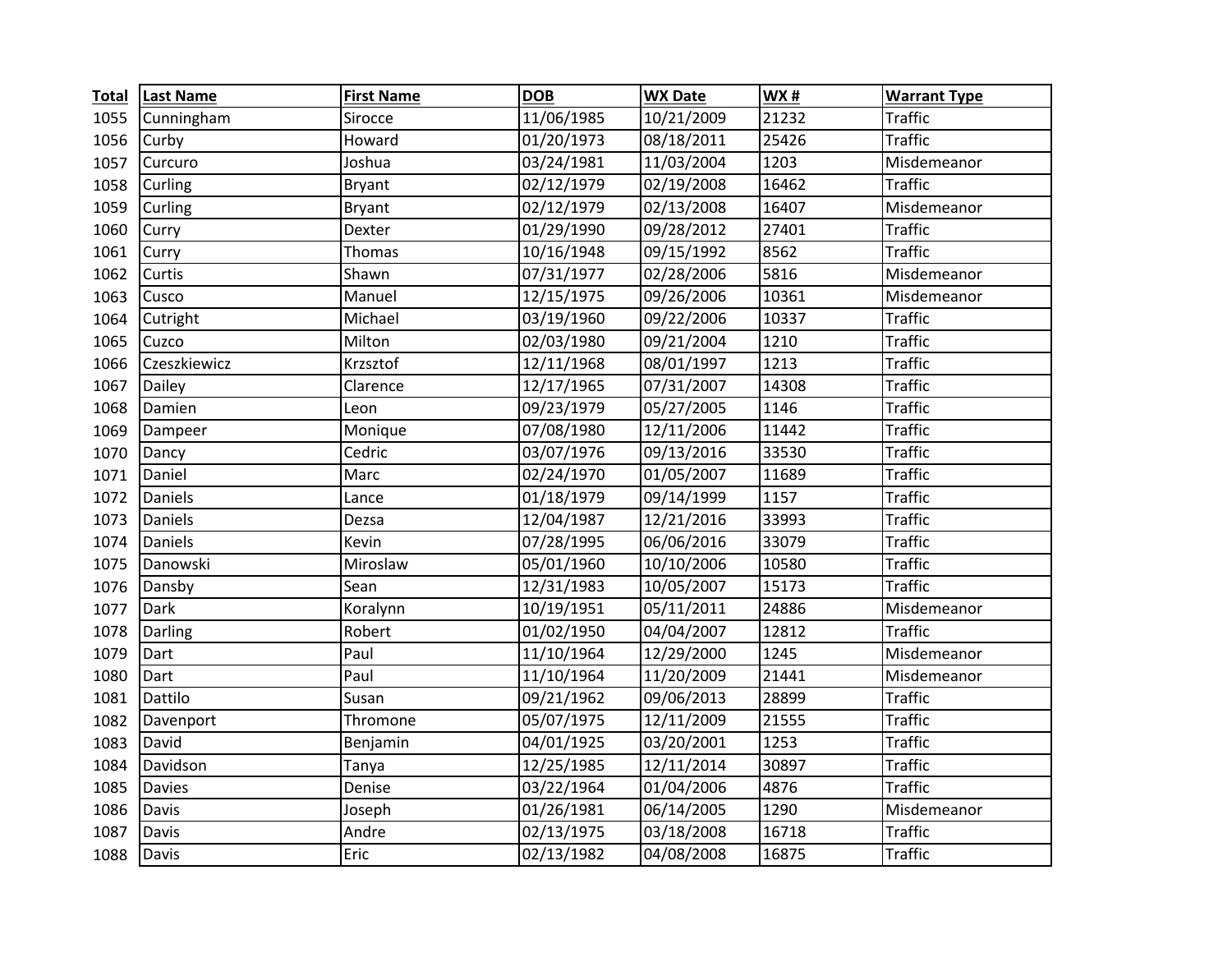| <b>Total</b> | <b>Last Name</b> | <b>First Name</b> | <b>DOB</b> | <b>WX Date</b> | WX#   | <b>Warrant Type</b> |
|--------------|------------------|-------------------|------------|----------------|-------|---------------------|
| 1089         | Davis            | Donald            | 05/09/1967 | 08/31/2001     | 1278  | <b>Traffic</b>      |
| 1090         | Davis            | Charles           | 10/29/1959 | 09/12/2000     | 1266  | <b>Traffic</b>      |
| 1091         | Davis            | Dustin            | 10/07/1974 | 07/23/1999     | 1281  | <b>Traffic</b>      |
| 1092         | Davis            | Dustin            | 10/07/1974 | 05/14/1999     | 1282  | <b>Traffic</b>      |
| 1093         | Davis            | Michael           | 06/27/1963 | 04/23/2003     | 1293  | <b>Traffic</b>      |
| 1094         | Davis            | Darren            | 02/21/1963 | 05/20/2002     | 1273  | <b>Traffic</b>      |
| 1095         | Davis            | Larry             | 05/22/1987 | 06/23/2014     | 30143 | <b>Traffic</b>      |
| 1096         | Davis            | Juliet            | 04/11/1970 | 04/15/2014     | 29836 | <b>Traffic</b>      |
| 1097         | Davis            | Charles           | 03/19/1991 | 03/18/2014     | 29743 | <b>Traffic</b>      |
| 1098         | Davis            | Williamton        | 01/11/1971 | 02/11/2014     | 29557 | <b>Traffic</b>      |
| 1099         | Davis            | Regina            | 03/15/1973 | 06/01/2016     | 33057 | Misdemeanor         |
| 1100         | Davis            | Martez            | 09/04/1993 | 07/21/2016     | 33295 | <b>Traffic</b>      |
| 1101         | Davis            | Chamaine          | 03/05/1994 | 05/11/2016     | 32949 | <b>Traffic</b>      |
| 1102         | Davis            | Amanda            | 07/04/1983 | 05/03/2016     | 32936 | <b>Traffic</b>      |
| 1103         | Davis            | Charles           | 11/05/1981 | 10/14/2015     | 32181 | Misdemeanor         |
| 1104         | Davis            | Robert            | 04/27/1984 | 07/18/2017     | 35023 | <b>Traffic</b>      |
| 1105         | Davis            | <b>Bruce</b>      | 09/04/1969 | 05/02/2017     | 34639 | <b>Traffic</b>      |
| 1106         | Davis            | Abriel            | 03/14/1991 | 11/22/2017     | 35725 | <b>Traffic</b>      |
| 1107         | Davis            | <b>Brandy</b>     | 10/22/1976 | 07/09/2009     | 20275 | Misdemeanor         |
| 1108         | Davis            | Lorenzo           | 07/24/1986 | 10/21/2010     | 23772 | <b>Traffic</b>      |
| 1109         | Davis            | Tremayne          | 07/21/1994 | 07/10/2013     | 28642 | Misdemeanor         |
| 1110         | Davis            | Dequantes         | 11/11/1986 | 04/10/2013     | 28240 | <b>Traffic</b>      |
| 1111         | Davis            | Wayne             | 12/18/1990 | 04/08/2013     | 28213 | <b>Traffic</b>      |
| 1112         | Davis            | Dequantes         | 11/11/1986 | 04/30/2013     | 28309 | Misdemeanor         |
| 1113         | Davis            | Ivan              | 05/23/1965 | 05/23/2011     | 24943 | <b>Traffic</b>      |
| 1114         | Davis            | Renee             | 03/19/1970 | 06/24/2011     | 25113 | <b>Traffic</b>      |
| 1115         | Davis            | Jamon             | 02/21/1987 | 09/22/2011     | 25582 | <b>Traffic</b>      |
| 1116         | Davis            | Christopher       | 12/15/1984 | 11/29/2011     | 25983 | <b>Traffic</b>      |
| 1117         | Davis            | Steven            | 01/30/1972 | 10/23/1992     | 8567  | <b>Traffic</b>      |
| 1118         | Davis            | Tony              | 10/14/1950 | 12/08/1993     | 8570  | <b>Traffic</b>      |
| 1119         | Davis            | Joseph            | 08/08/1944 | 10/01/1993     | 8564  | <b>Traffic</b>      |
| 1120         | Davis            | Reynold           | 08/06/1951 | 02/22/1995     | 1296  | <b>Traffic</b>      |
| 1121         | Davis            | William           | 07/25/1957 | 05/11/1994     | 8571  | <b>Traffic</b>      |
| 1122         | Davis-jones      | Carolyn           | 08/30/1966 | 03/20/1997     | 1263  | <b>Traffic</b>      |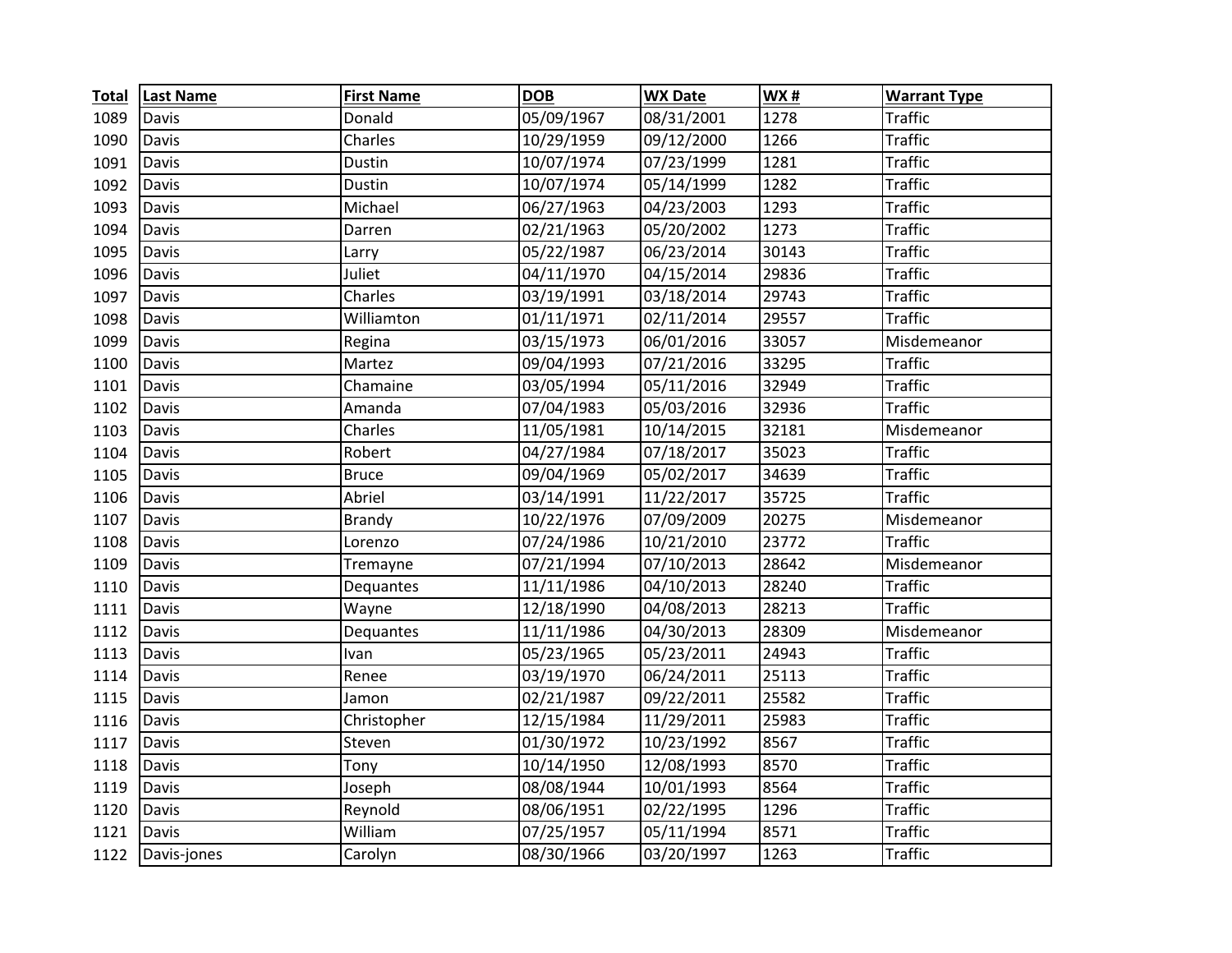| <b>Total</b> | <b>Last Name</b> | <b>First Name</b> | <b>DOB</b> | <b>WX Date</b> | <b>WX#</b> | <b>Warrant Type</b> |
|--------------|------------------|-------------------|------------|----------------|------------|---------------------|
| 1123         | Dawson           | Fuence            | 05/05/1968 | 10/25/2001     | 1316       | Traffic             |
| 1124         | Dawson           | Corey             | 12/18/1968 | 04/12/2004     | 1314       | <b>Traffic</b>      |
| 1125         | Day              | Anthony           | 04/02/1966 | 03/05/2004     | 1322       | <b>Traffic</b>      |
| 1126         | Day              | Victor            | 05/01/1969 | 06/08/2012     | 26892      | <b>Traffic</b>      |
| 1127         | Dayhoff          | Derek             | 08/09/1982 | 07/23/2007     | 14227      | <b>Traffic</b>      |
| 1128         | Dean             | Clarence          | 02/22/1985 | 12/15/2011     | 26083      | Misdemeanor         |
| 1129         | Dean             | Flynn             | 10/05/1993 | 12/12/2017     | 35813      | <b>Traffic</b>      |
| 1130         | DeArmond         | Dwight            | 01/07/1957 | 12/04/2013     | 29306      | <b>Traffic</b>      |
| 1131         | Deblasio         | Frank             | 10/22/1962 | 07/09/2008     | 17548      | Misdemeanor         |
| 1132         | <b>Deck</b>      | Lester            | 10/01/1967 | 04/21/2005     | 1334       | <b>Traffic</b>      |
| 1133         | Deckelmann       | Jamie             | 08/15/1984 | 10/03/2011     | 25664      | <b>Traffic</b>      |
| 1134         | <b>Dedrows</b>   | Roman             | 10/02/1953 | 04/01/2003     | 1338       | <b>Traffic</b>      |
| 1135         | Delacruz         | Pedro             | 09/14/1983 | 12/17/2008     | 18771      | <b>Traffic</b>      |
| 1136         | Delacruz         | Ramiro            | 02/24/1974 | 10/21/2009     | 21234      | <b>Traffic</b>      |
| 1137         | Delacruz         | Elin              | 03/08/1987 | 01/05/2016     | 32461      | <b>Traffic</b>      |
| 1138         | Delao            | Isidro            | 04/07/1954 | 01/24/1997     | 1383       | <b>Traffic</b>      |
| 1139         | Delbol           | Gilberto          | 08/15/1984 | 06/04/2008     | 17351      | <b>Traffic</b>      |
| 1140         | Delgado          | Raul              | 04/20/1984 | 05/21/2010     | 22648      | <b>Traffic</b>      |
| 1141         | Delgado          | Juan              | 07/26/1978 | 04/24/2001     | 1387       | <b>Traffic</b>      |
| 1142         | Delgado          | Luiz              | 07/18/1973 | 05/23/2005     | 1389       | <b>Traffic</b>      |
| 1143         | Delgado-Barrera  | Victor            | 03/29/1982 | 03/08/2012     | 26467      | <b>Traffic</b>      |
| 1144         | Delira           | Edgar             | 03/09/1987 | 07/13/2015     | 31722      | <b>Traffic</b>      |
| 1145         | Dellar           | Tommy             | 09/22/1971 | 07/26/2005     | 1394       | Misdemeanor         |
| 1146         | Delricco         | Amanda            | 11/04/1990 | 02/24/2009     | 19321      | <b>Traffic</b>      |
| 1147         | Delrio           | Juan              | 03/10/1989 | 07/12/2016     | 33223      | <b>Traffic</b>      |
| 1148         | Deluna           | Mark              | 08/05/1974 | 03/31/2014     | 29782      | <b>Traffic</b>      |
| 1149         | Dembry           | Lincoln           | 10/08/1965 | 06/29/2011     | 25134      | <b>Traffic</b>      |
| 1150         | DeNeal           | Kisha             | 09/29/1977 | 11/16/2012     | 27693      | <b>Traffic</b>      |
| 1151         | Denison          | Wilfredo          | 07/12/1994 | 01/14/2014     | 29406      | Misdemeanor         |
| 1152         | Denler           | Nicole            | 12/06/1984 | 12/12/2017     | 35814      | Misdemeanor         |
| 1153         | Dennis           | Sean              | 02/05/1981 | 05/26/2011     | 24968      | <b>Traffic</b>      |
| 1154         | Denoyer          | Gary              | 07/28/1962 | 10/17/2011     | 25745      | <b>Traffic</b>      |
| 1155         | Denson           | Alfie             | 11/26/1968 | 02/07/2007     | 12130      | <b>Traffic</b>      |
| 1156         | Dent             | Dwight            | 08/16/1971 | 06/05/1996     | 1406       | <b>Traffic</b>      |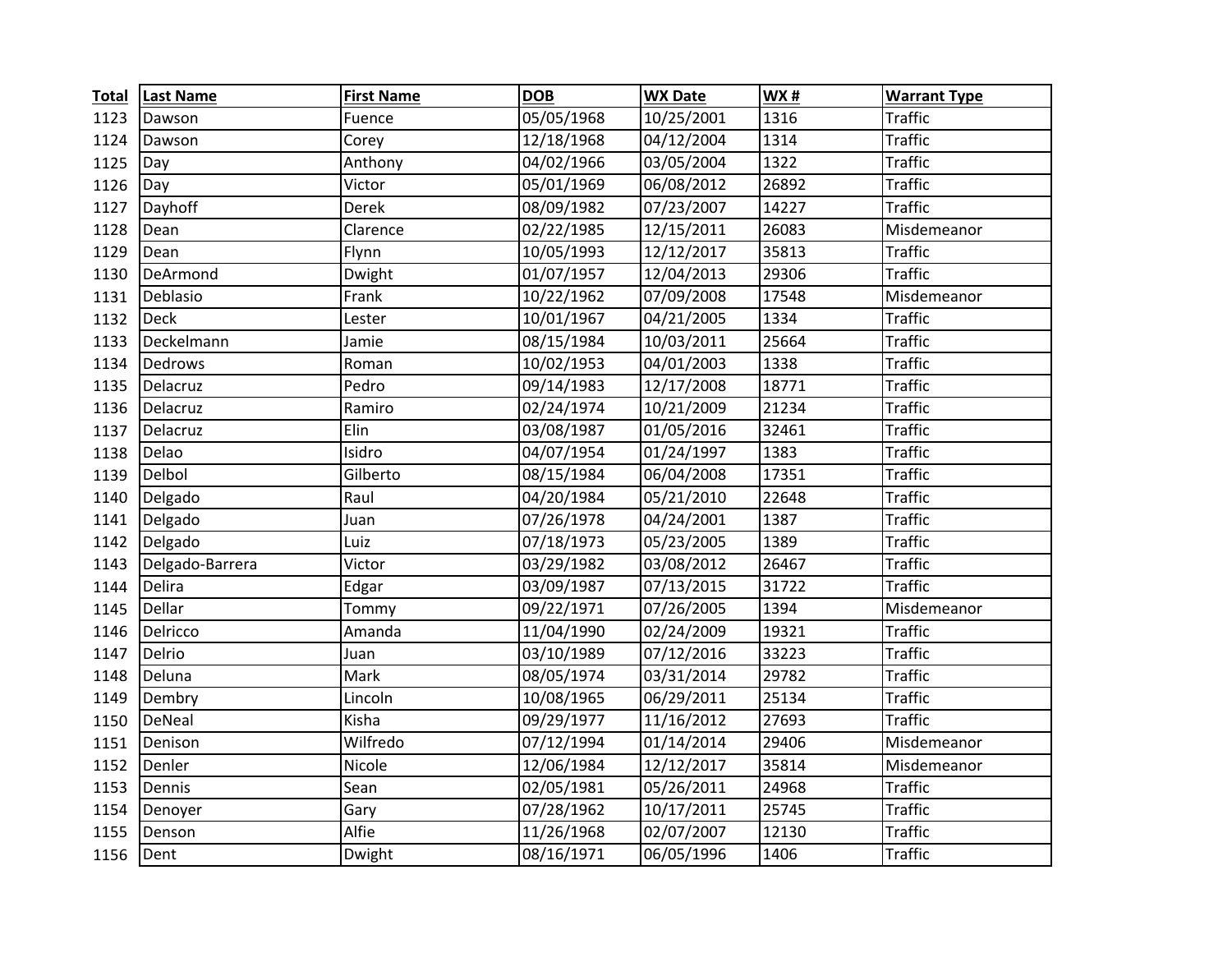| <b>Total</b> | <b>Last Name</b> | <b>First Name</b> | <b>DOB</b> | <b>WX Date</b> | <b>WX#</b> | <b>Warrant Type</b> |
|--------------|------------------|-------------------|------------|----------------|------------|---------------------|
| 1157         | Dent             | Tyrone            |            | 01/09/1990     | 8572       | Misdemeanor         |
| 1158         | Denton           | Matthew           | 11/26/1968 | 09/28/2005     | 1852       | <b>Traffic</b>      |
| 1159         | Deppe            | Scott             | 06/03/1973 | 06/28/1999     | 1410       | <b>Traffic</b>      |
| 1160         | Deppe-Lynch      | Jessica           | 08/07/1988 | 02/24/2016     | 32661      | <b>Traffic</b>      |
| 1161         | Dermody          | Kimberly          | 05/08/1964 | 04/30/2004     | 1412       | Misdemeanor         |
| 1162         | Dertz            | Timothy           | 11/04/1964 | 07/30/1996     | 1416       | <b>Traffic</b>      |
| 1163         | Dettman          | Ronald            | 08/10/1962 | 11/10/2003     | 1422       | <b>Traffic</b>      |
| 1164         | Dexter           | Jessie            | 05/25/1989 | 06/14/2017     | 34867      | <b>Traffic</b>      |
| 1165         | Deyoung          | Darrion           | 09/24/1992 | 12/14/2015     | 32411      | <b>Traffic</b>      |
| 1166         | <b>Dias</b>      | Claudia           | 10/14/1982 | 12/11/2006     | 11443      | <b>Traffic</b>      |
| 1167         | <b>Diaz</b>      | Korina            | 07/17/1984 | 04/04/2006     | 6123       | Misdemeanor         |
| 1168         | Diaz             | Francisco         | 02/04/1974 | 10/22/2004     | 1257       | <b>Traffic</b>      |
| 1169         | <b>Diaz</b>      | Ruben             | 03/08/1960 | 11/19/2003     | 1309       | <b>Traffic</b>      |
| 1170         | <b>Diaz</b>      | Luis              | 10/02/1959 | 08/03/1999     | 1268       | <b>Traffic</b>      |
| 1171         | Diaz             | Raul              | 05/01/1975 | 01/12/1999     | 1276       | <b>Traffic</b>      |
| 1172         | Diaz             | Kenneth           | 06/12/1967 | 02/27/1998     | 1267       | <b>Traffic</b>      |
| 1173         | Diaz             | Jose              | 11/13/1978 | 04/25/2000     | 1264       | <b>Traffic</b>      |
| 1174         | Diaz             | <b>Arthur</b>     | 10/21/1957 | 11/10/1999     | 1255       | <b>Traffic</b>      |
| 1175         | Diaz             | Raul              | 05/01/1975 | 01/05/2000     | 1274       | <b>Traffic</b>      |
| 1176         | <b>Diaz</b>      | Raul              | 05/01/1975 | 12/16/1999     | 1275       | <b>Traffic</b>      |
| 1177         | <b>Diaz</b>      | Yadira            | 04/04/1978 | 02/13/2014     | 29559      | <b>Traffic</b>      |
| 1178         | Diaz             | Cristian          | 08/27/1997 | 01/23/2017     | 34100      | <b>Traffic</b>      |
| 1179         | Diaz             | Juan              | 07/23/1969 | 09/20/2012     | 27374      | <b>Traffic</b>      |
| 1180         | Diaz             | Nicholas          | 01/15/1976 | 09/18/2013     | 28955      | <b>Traffic</b>      |
| 1181         | Diaz             | Xavier            | 05/10/1970 | 05/01/2008     | 17069      | <b>Traffic</b>      |
| 1182         | Diaz             | Pedro             | 06/29/1984 | 02/03/2010     | 21943      | <b>Traffic</b>      |
| 1183         | Diaz-Peinado     | Jose              | 05/29/1982 | 03/25/2008     | 16772      | <b>Traffic</b>      |
| 1184         | Diekman          | Erin              | 01/18/1978 | 09/22/2010     | 23546      | Misdemeanor         |
| 1185         | Dietrich         | Mary              | 03/27/1967 | 11/01/2005     | 3280       | Misdemeanor         |
| 1186         | Dillavou         | Amanda            | 04/05/1990 | 07/26/2007     | 14231      | Misdemeanor         |
| 1187         | <b>Dillie</b>    | Heidi             | 01/25/1984 | 01/17/2018     | 35946      | Misdemeanor         |
| 1188         | Dillon           | Michael           | 05/14/1986 | 05/19/2016     | 32984      | <b>Traffic</b>      |
| 1189         | Divit            | David             | 01/06/1965 | 07/27/2011     | 25276      | <b>Traffic</b>      |
| 1190         | Dixon            | Sheenhan          | 01/15/1989 | 11/16/2010     | 23930      | Misdemeanor         |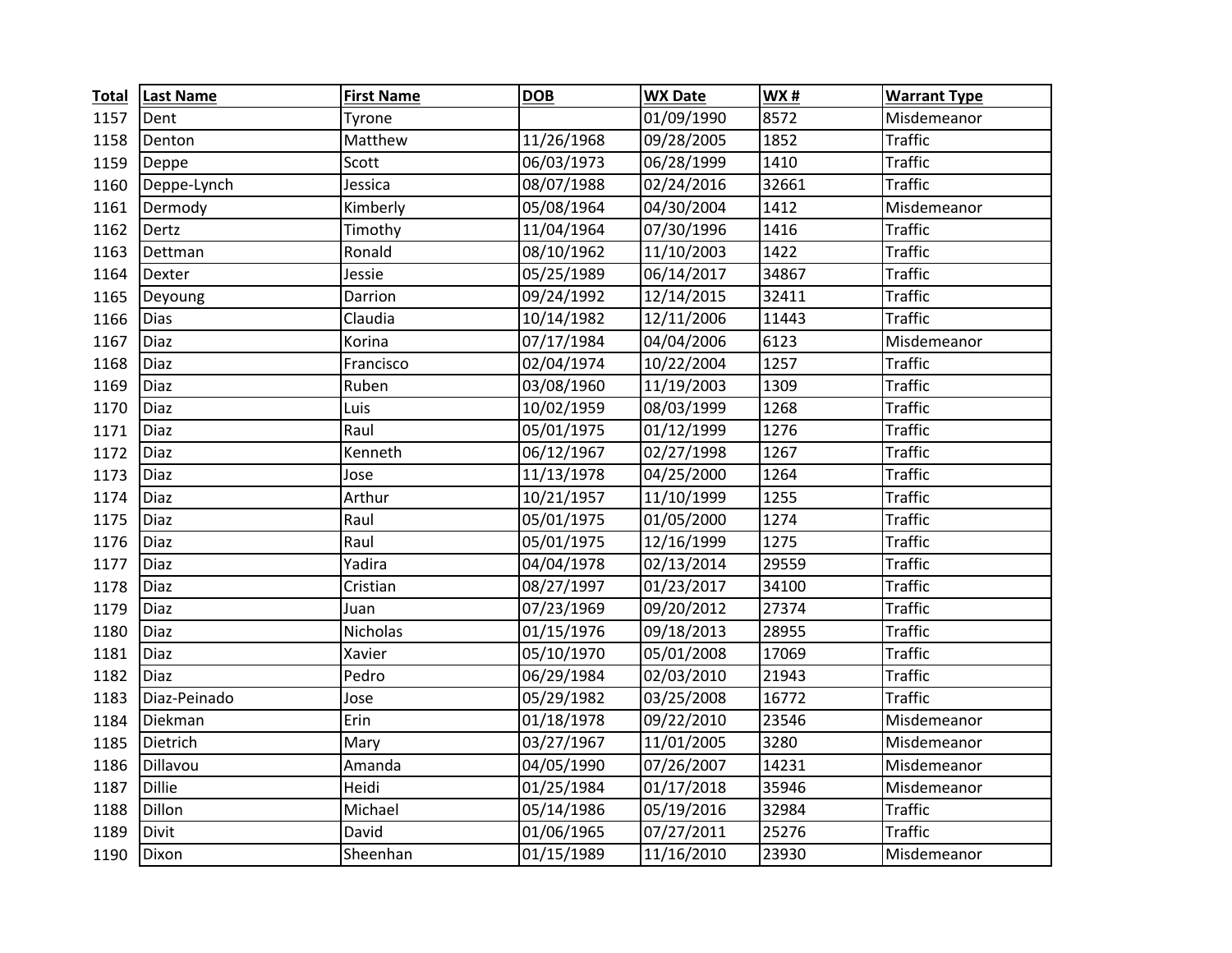| <b>Total</b> | <b>Last Name</b> | <b>First Name</b> | <b>DOB</b>              | <b>WX Date</b> | WX#   | <b>Warrant Type</b> |
|--------------|------------------|-------------------|-------------------------|----------------|-------|---------------------|
| 1191         | Dixon            | Marvin            | 11/11/1943              | 12/20/2011     | 26104 | Traffic             |
| 1192         | Dixon            | Todd              | 01/02/1985              | 10/17/2014     | 30748 | <b>Traffic</b>      |
| 1193         | Dixon            | Markese           | 06/15/1996              | 02/17/2017     | 34265 | <b>Traffic</b>      |
| 1194         | Dixon            | Larry             | 06/08/1949              | 06/01/1998     | 1332  | <b>Traffic</b>      |
| 1195         | Dixon            | Rosa              | 02/06/1981              | 03/19/2003     | 1335  | <b>Traffic</b>      |
| 1196         | Dixon            | Kenneth           | 02/27/1956              | 06/02/1993     | 8573  | <b>Traffic</b>      |
| 1197         | Dodd             | Michele           | 11/28/1962              | 09/15/1998     | 1341  | <b>Traffic</b>      |
| 1198         | Dodd             | Michael           | 05/04/1994              | 06/20/2017     | 34952 | <b>Traffic</b>      |
| 1199         | Dodson           | Carl              | 11/30/1984              | 01/19/2017     | 34089 | <b>Traffic</b>      |
| 1200         | Dodson           | Andre             | 08/02/1970              | 12/07/1999     | 1384  | Misdemeanor         |
| 1201         | Domenico         | Gregory           | 07/26/1983              | 01/26/2017     | 34142 | <b>Traffic</b>      |
| 1202         | Domingo          | <b>Bruno</b>      | 10/09/1965              | 01/16/2004     | 1395  | <b>Traffic</b>      |
| 1203         | Dominguez        | Benitez           | 07/10/1974              | 03/03/1998     | 1398  | <b>Traffic</b>      |
| 1204         | Dominguez        | Liuz              | 12/07/1982              | 08/02/2016     | 33358 | <b>Traffic</b>      |
| 1205         | Donagrandi       | Juli              | 09/15/1981              | 03/23/2010     | 22192 | <b>Traffic</b>      |
| 1206         | Done             | Alvin             | 07/02/1964              | 08/02/1995     | 1403  | <b>Traffic</b>      |
| 1207         | Done             | Alvin             | 07/02/1964              | 06/26/1995     | 1405  | <b>Traffic</b>      |
| 1208         | Donohue          | Laura             | $\overline{01/06/1969}$ | 12/11/2006     | 11444 | <b>Traffic</b>      |
| 1209         | Donohue          | Laura             | 01/06/1969              | 12/05/2006     | 11298 | Misdemeanor         |
| 1210         | Donson           | Howard            | 10/13/1984              | 01/26/2011     | 24346 | <b>Traffic</b>      |
| 1211         | Dorantes-Gaundo  | Joel              | 03/03/1984              | 05/14/2013     | 28360 | <b>Traffic</b>      |
| 1212         | Dorsey           | Arlen             | 08/03/1981              | 11/21/2008     | 18635 | <b>Traffic</b>      |
| 1213         | Dorsey           | Antonio           | 05/24/1983              | 04/14/2016     | 32842 | <b>Traffic</b>      |
| 1214         | Dorsey           | Johnette          | 03/05/1967              | 01/07/2015     | 30954 | <b>Traffic</b>      |
| 1215         | Dorsey           | Latoya            | 04/30/1985              | 12/01/2016     | 33897 | <b>Traffic</b>      |
| 1216         | Dorsey           | Cornelius         | 12/12/1973              | 04/17/2006     | 6332  | <b>Traffic</b>      |
| 1217         | Dortch           | Richard           | 08/11/1963              | 06/01/1998     | 1421  | <b>Traffic</b>      |
| 1218         | Dotson           | Dennis            | 12/05/1976              | 02/07/2013     | 28003 | <b>Traffic</b>      |
| 1219         | Doud             | Kevin             | 07/29/1985              | 01/20/2005     | 1451  | Misdemeanor         |
| 1220         | Douglas          | Dorothy           | 12/07/1961              | 09/09/2004     | 1453  | <b>Traffic</b>      |
| 1221         | Douglas          | James             | 01/25/1982              | 09/09/2002     | 1454  | <b>Traffic</b>      |
| 1222         | Doyon            | Cleophas          | 09/04/1968              | 10/24/2006     | 10787 | <b>Traffic</b>      |
| 1223         | <b>Drake</b>     | Clausen           | 12/19/1953              | 09/08/1994     | 8575  | <b>Traffic</b>      |
| 1224         | <b>Drake</b>     | Clausen           | 12/19/1953              | 10/06/1994     | 8574  | <b>Traffic</b>      |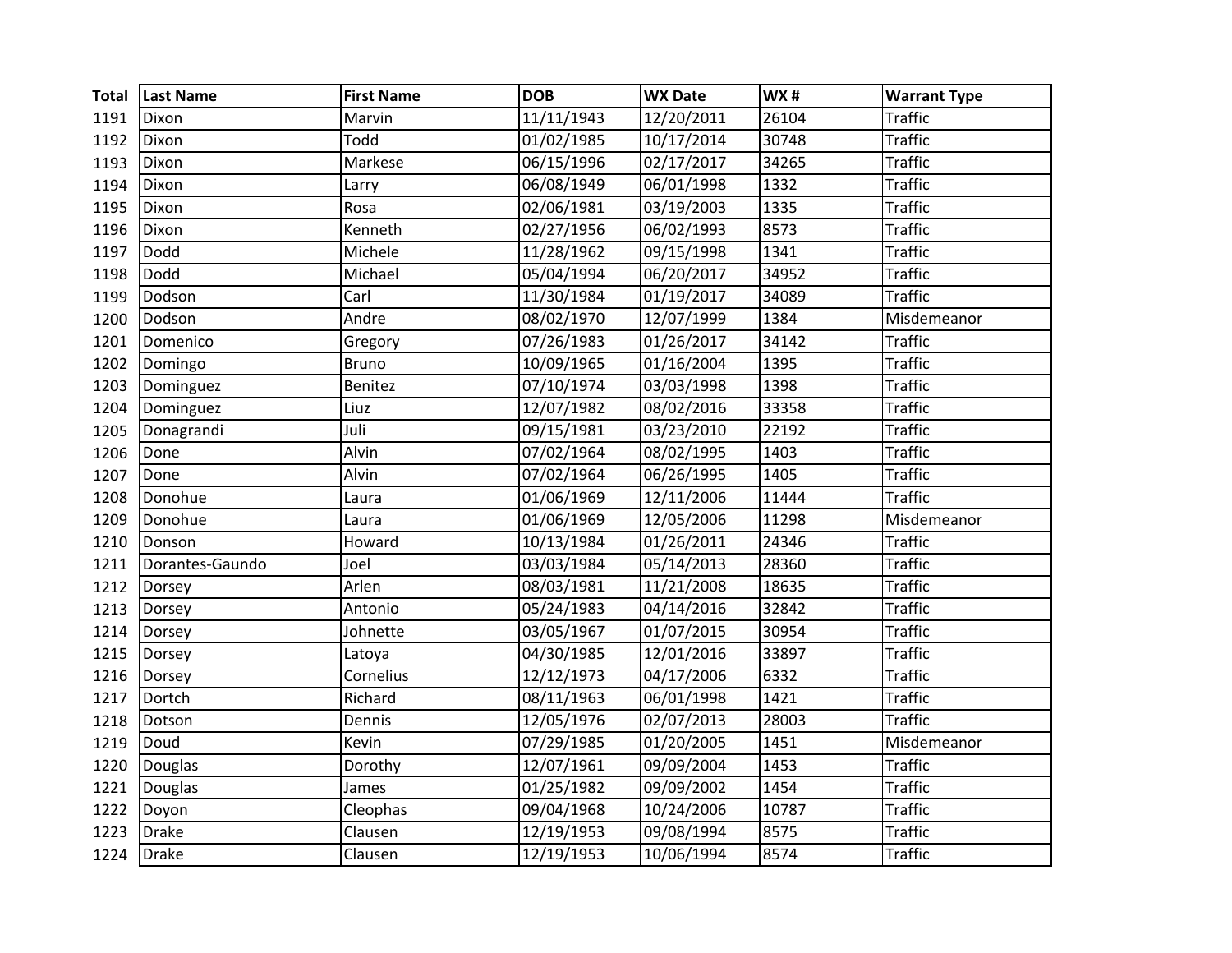| <b>Total</b> | <b>Last Name</b> | <b>First Name</b> | <b>DOB</b> | <b>WX Date</b> | <b>WX#</b> | <b>Warrant Type</b> |
|--------------|------------------|-------------------|------------|----------------|------------|---------------------|
| 1225         | <b>Drape</b>     | Joe               | 08/04/1948 | 04/26/1996     | 1469       | <b>Traffic</b>      |
| 1226         | <b>Draper</b>    | <b>Neil</b>       | 11/09/1959 | 05/17/1985     | 8947       | Misdemeanor         |
| 1227         | Drehs            | Jeffrey           | 04/26/1960 | 03/07/1997     | 1471       | <b>Traffic</b>      |
| 1228         | Duarte-Ramirez   | Jesus             | 12/05/1987 | 12/02/2009     | 21496      | <b>Traffic</b>      |
| 1229         | Dudley           | Larence           | 05/09/1988 | 12/18/2017     | 35842      | <b>Traffic</b>      |
| 1230         | Dudley           | Dorian            | 11/27/1988 | 09/24/2013     | 28977      | <b>Traffic</b>      |
| 1231         | Duncan           | Matthew           | 02/24/1987 | 12/01/2014     | 30844      | <b>Traffic</b>      |
| 1232         | Duncan           | Joseph            | 08/05/1997 | 04/10/2017     | 34521      | <b>Traffic</b>      |
| 1233         | Duncan           | Amber             | 01/20/1979 | 06/12/2009     | 20123      | <b>Traffic</b>      |
| 1234         | Dunigan          | Antonio           | 12/10/1979 | 06/12/2015     | 31627      | Misdemeanor         |
| 1235         | Dunn             | Arthur            | 10/01/1952 | 02/14/2012     | 26352      | <b>Traffic</b>      |
| 1236         | Dunn             | John              | 10/29/1964 | 10/17/2001     | 1530       | <b>Traffic</b>      |
| 1237         | Dunn             | Gary              | 11/09/1976 | 08/03/1999     | 1529       | <b>Traffic</b>      |
| 1238         | Dunstan          | James             | 09/05/1967 | 03/18/2009     | 19516      | Misdemeanor         |
| 1239         | Duran            | Ignacio           | 07/31/1991 | 12/14/2016     | 33959      | <b>Traffic</b>      |
| 1240         | Durbon           | Angela            | 11/03/1979 | 07/13/2016     | 33254      | <b>Traffic</b>      |
| 1241         | Durski           | Arthur            | 11/08/1969 | 01/17/2004     | 1546       | <b>Traffic</b>      |
| 1242         | Dyar             | Allen             | 02/01/1991 | 08/23/2013     | 28864      | <b>Traffic</b>      |
| 1243         | Dyson            | Tiondras          | 05/25/1982 | 07/12/2017     | 34997      | <b>Traffic</b>      |
| 1244         | Eason            | Ezard             | 01/14/1952 | 02/04/2011     | 24387      | <b>Traffic</b>      |
| 1245         | Eastridge        | Charles           | 06/03/1977 | 11/20/2013     | 29219      | Misdemeanor         |
| 1246         | Eberhart         | Richard           | 03/04/1978 | 09/22/2014     | 30525      | <b>Traffic</b>      |
| 1247         | Echols           | Quantell          | 01/21/1991 | 09/14/2017     | 35335      | <b>Traffic</b>      |
| 1248         | Eckhardt         | Donna             | 11/26/1962 | 09/09/2009     | 20863      | Misdemeanor         |
| 1249         | Eckle            | Dennis            | 04/09/1960 | 09/15/1992     | 8576       | <b>Traffic</b>      |
| 1250         | Edmondson        | Leslie            | 08/29/1979 | 04/23/2013     | 28283      | <b>Traffic</b>      |
| 1251         | Edwards          | JD                | 03/25/1970 | 03/09/2011     | 24533      | Misdemeanor         |
| 1252         | Edwards          | Robert            | 04/03/1945 | 11/28/2011     | 25985      | <b>Traffic</b>      |
| 1253         | Edwards          | Donell            | 04/04/1991 | 01/16/2014     | 29460      | <b>Traffic</b>      |
| 1254         | Edwards          | Shadow            | 08/19/1973 | 02/25/1997     | 1586       | <b>Traffic</b>      |
| 1255         | Eggleston        | Chranda           | 11/24/1978 | 07/03/2007     | 13890      | <b>Traffic</b>      |
| 1256         | Eggleston        | Martha            | 10/26/1961 | 08/21/2007     | 14506      | <b>Traffic</b>      |
| 1257         | Eichelberger     | Rebecca           | 01/17/1983 | 08/20/2009     | 20740      | <b>Traffic</b>      |
| 1258         | Elane            | Terrance          | 07/06/1991 | 12/01/2014     | 30879      | <b>Traffic</b>      |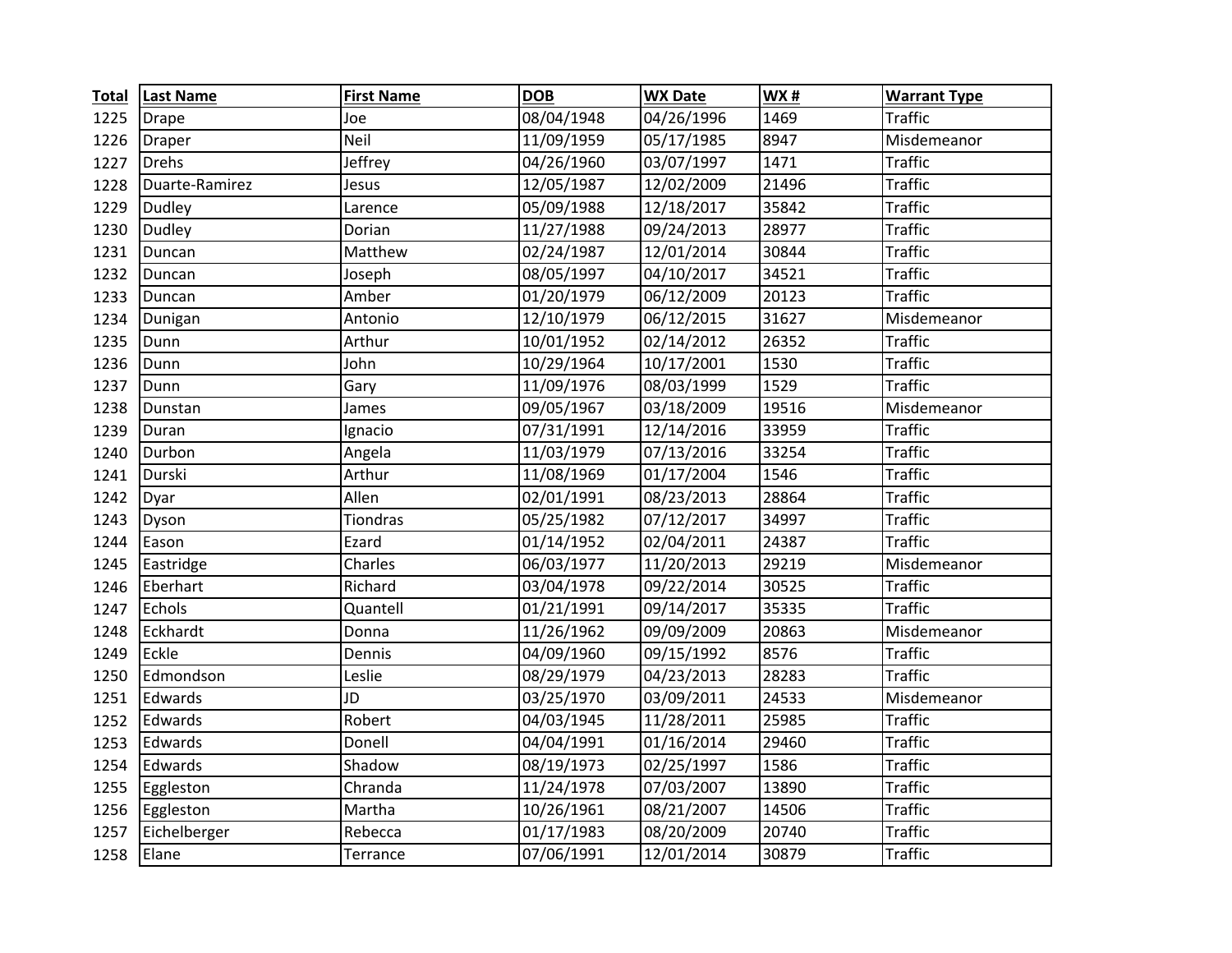| <b>Total</b> | <b>Last Name</b> | <b>First Name</b> | <b>DOB</b> | <b>WX Date</b> | <b>WX#</b> | <b>Warrant Type</b> |
|--------------|------------------|-------------------|------------|----------------|------------|---------------------|
| 1259         | Elem             | Andrew            | 11/07/1948 | 03/03/1998     | 1582       | <b>Traffic</b>      |
| 1260         | Elizondo         | Fidel             | 11/29/1968 | 11/14/1995     | 1589       | <b>Traffic</b>      |
| 1261         | Elizondo-Herrera | Juan              | 07/10/1992 | 09/23/2011     | 25576      | Misdemeanor         |
| 1262         | Ellickson        | Mark              | 02/07/1979 | 12/20/2011     | 26106      | <b>Traffic</b>      |
| 1263         | Ellinghausen     | David             | 02/16/1961 | 06/09/1999     | 1591       | <b>Traffic</b>      |
| 1264         | Elliot           | <b>Bradley</b>    | 06/27/1990 | 12/08/2016     | 33928      | <b>Traffic</b>      |
| 1265         | Elliott          | Larry             | 09/24/1977 | 07/25/2008     | 17709      | Misdemeanor         |
| 1266         | Ellis            | Jaymi             | 12/10/1979 | 09/07/2017     | 35314      | <b>Traffic</b>      |
| 1267         | Ellis            | Jornella          | 01/31/1976 | 12/01/2017     | 35781      | <b>Traffic</b>      |
| 1268         | <b>Ellis</b>     | Lamont            | 05/25/1954 | 09/09/1997     | 1595       | <b>Traffic</b>      |
| 1269         | Ellis            | Michael           | 03/15/1974 | 07/10/2002     | 1604       | <b>Traffic</b>      |
| 1270         | Ellis            | Michael           | 03/15/1974 | 07/18/2002     | 1606       | <b>Traffic</b>      |
| 1271         | Ellis            | Howard            | 11/25/1946 | 03/08/2005     | 1594       | <b>Traffic</b>      |
| 1272         | Ellis-craig      | Joseph            | 10/26/1965 | 03/01/2007     | 12409      | <b>Traffic</b>      |
| 1273         | Ellison          | Charles           | 01/31/1921 | 05/13/1997     | 1611       | <b>Traffic</b>      |
| 1274         | Ellison          | Charles           | 01/31/1921 | 03/24/1997     | 1609       | <b>Traffic</b>      |
| 1275         | Eloiza           | Edilberto         | 12/18/1978 | 07/24/2007     | 14233      | <b>Traffic</b>      |
| 1276         | Emeriquec        | Raul              | 04/13/1980 | 05/10/2007     | 13215      | <b>Traffic</b>      |
| 1277         | Emerson          | Jason             | 03/01/1981 | 10/27/2015     | 32219      | <b>Traffic</b>      |
| 1278         | Enerest          | Emanual           | 12/18/1978 | 10/21/2004     | 1619       | Misdemeanor         |
| 1279         | English          | Stacy             | 11/22/1995 | 10/13/2016     | 33688      | Misdemeanor         |
| 1280         | Enriquez         | Filemon           | 11/22/1981 | 02/14/2008     | 16438      | <b>Traffic</b>      |
| 1281         | Enriquez         | Margarito         | 10/15/1981 | 10/07/2002     | 1623       | <b>Traffic</b>      |
| 1282         | Ensrud           | Scott             | 07/14/1958 | 06/27/2012     | 27146      | Misdemeanor         |
| 1283         | Epega            | John              | 11/27/1975 | 10/14/2003     | 1645       | <b>Traffic</b>      |
| 1284         | Epps             | Tory              | 06/16/1975 | 08/01/2007     | 14334      | <b>Traffic</b>      |
| 1285         | Epps             | Daisy             | 02/07/1968 | 06/07/2017     | 34832      | <b>Traffic</b>      |
| 1286         | Epps             | Ashequa           | 09/08/1986 | 09/15/2017     | 35351      | <b>Traffic</b>      |
| 1287         | <b>Epps</b>      | Michael           | 06/28/1980 | 12/18/2013     | 29355      | Misdemeanor         |
| 1288         | Equizabal        | Luis              | 06/29/1990 | 08/14/2013     | 28792      | Misdemeanor         |
| 1289         | Erickson         | Erik              | 04/27/1937 | 02/07/1997     | 1654       | <b>Traffic</b>      |
| 1290         | Ervin            | Angelo            | 10/16/1980 | 09/15/2017     | 35352      | <b>Traffic</b>      |
| 1291         | Escalera         | Marco             | 06/13/1987 | 04/20/2010     | 22368      | <b>Traffic</b>      |
| 1292         | Escobar          | Pablo             | 09/12/1978 | 10/01/2002     | 1719       | <b>Traffic</b>      |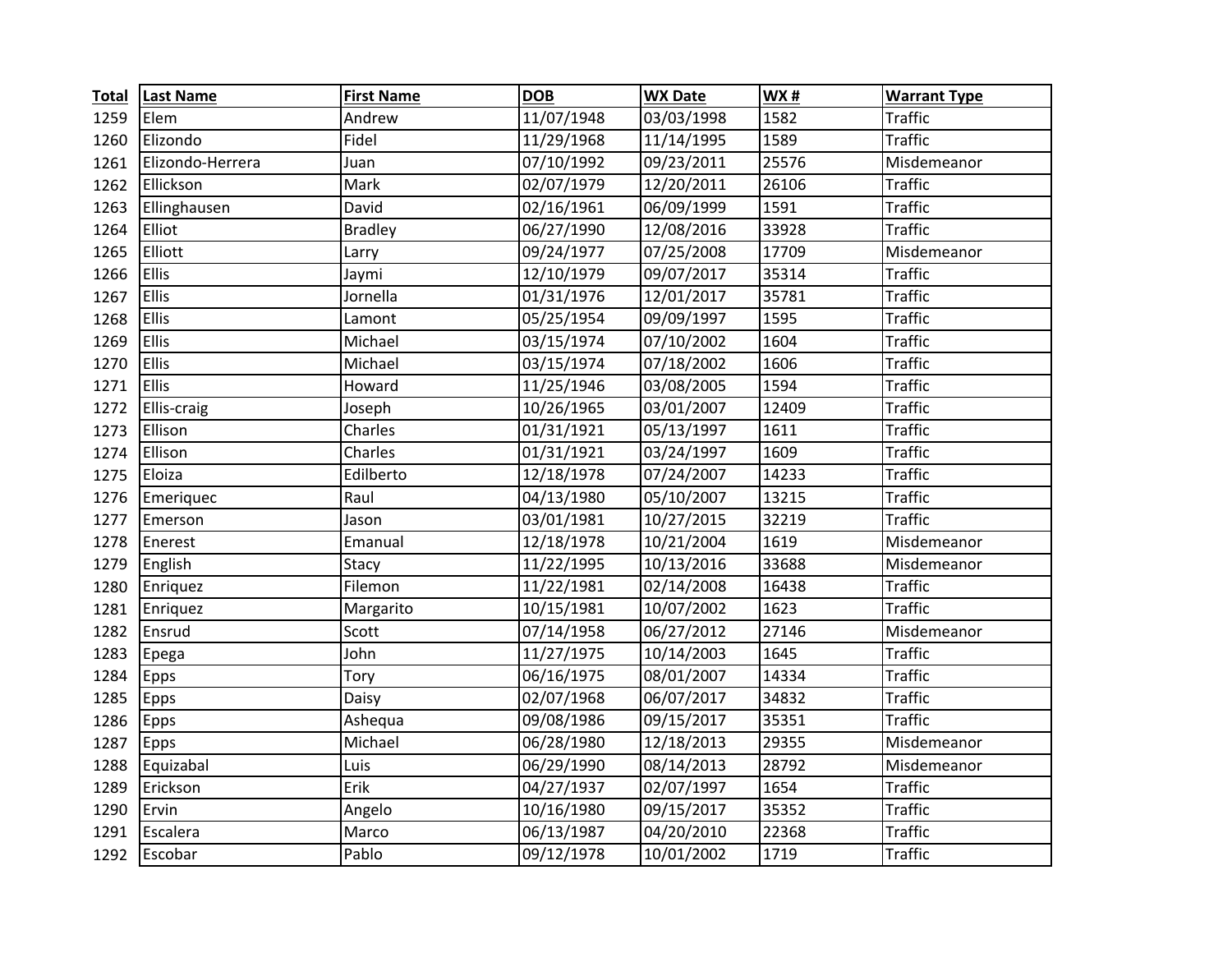| <b>Total</b> | <b>Last Name</b> | <b>First Name</b> | <b>DOB</b> | <b>WX Date</b> | <b>WX#</b> | <b>Warrant Type</b> |
|--------------|------------------|-------------------|------------|----------------|------------|---------------------|
| 1293         | Esparza          | Rodolfo           | 08/28/1983 | 02/23/2007     | 12273      | <b>Traffic</b>      |
| 1294         | Esparza          | Jose              | 05/03/1976 | 08/12/2011     | 25369      | <b>Traffic</b>      |
| 1295         | Esparza          | Jose              | 04/22/1988 | 06/24/2014     | 30145      | <b>Traffic</b>      |
| 1296         | Esparza          | Adolfo            | 01/13/1987 | 12/01/2014     | 30852      | <b>Traffic</b>      |
| 1297         | Esparza          | Isidro            | 05/15/1960 | 10/05/1995     | 1725       | <b>Traffic</b>      |
| 1298         | Esparza          | Suzette           | 07/09/1966 | 04/15/1991     | 8578       | <b>Traffic</b>      |
| 1299         | Esparza-Flores   | Victor            | 03/21/1985 | 10/08/2008     | 18305      | <b>Traffic</b>      |
| 1300         | Espino           | Miguel            | 08/31/1968 | 07/06/2005     | 1730       | Misdemeanor         |
| 1301         | Espinoza         | Ramon             | 07/06/1983 | 06/14/2004     | 1733       | <b>Traffic</b>      |
| 1302         | Essington        | <b>Tracy</b>      | 05/09/1969 | 01/19/2016     | 32522      | <b>Traffic</b>      |
| 1303         | Estaban          | Juan              | 11/27/1963 | 08/18/2011     | 25412      | <b>Traffic</b>      |
| 1304         | Estaban          | Juan              | 11/27/1963 | 08/18/2011     | 25414      | <b>Traffic</b>      |
| 1305         | Esteban          | Alfonso           | 02/08/1946 | 04/13/2006     | 6310       | <b>Traffic</b>      |
| 1306         | Estes            | Jesse             | 05/31/1960 | 02/13/1996     | 1742       | Misdemeanor         |
| 1307         | Estrada          | Francesco         | 11/30/1984 | 05/28/2004     | 1743       | <b>Traffic</b>      |
| 1308         | Estrada          | Danaiel           | 05/05/1979 | 02/26/2007     | 12433      | <b>Traffic</b>      |
| 1309         | Estrada          | Monika            | 09/07/1983 | 07/31/2003     | 1744       | <b>Traffic</b>      |
| 1310         | Estrada          | Evangelina        | 02/12/1978 | 10/23/2008     | 18422      | <b>Traffic</b>      |
| 1311         | Estrada-barron   | Apolonia          | 04/11/1970 | 10/18/2006     | 10717      | Misdemeanor         |
| 1312         | Evanhouse        | Daniel            | 04/15/1960 | 02/08/2007     | 12166      | Misdemeanor         |
| 1313         | Evans            | Gary              | 12/05/1982 | 12/05/2006     | 11332      | <b>Traffic</b>      |
| 1314         | Evans            | Shondra           | 10/30/1971 | 07/12/2006     | 9304       | Misdemeanor         |
| 1315         | Evans            | Eddie             | 12/31/1942 | 01/20/1998     | 1752       | <b>Traffic</b>      |
| 1316         | Evans            | William           | 11/23/1961 | 02/28/2001     | 1755       | <b>Traffic</b>      |
| 1317         | Evans            | Keywani           | 11/18/1991 | 11/27/2017     | 35727      | <b>Traffic</b>      |
| 1318         | Evans            | Mickobie          | 02/05/1953 | 01/24/1992     | 8579       | Misdemeanor         |
| 1319         | Ewing            | Charles           | 12/25/1983 | 12/05/2017     | 35767      | Misdemeanor         |
| 1320         | Ewing            | Reico             | 01/29/1981 | 09/20/2016     | 33592      | <b>Traffic</b>      |
| 1321         | Fabian           | Antonio           | 08/09/1979 | 04/11/2012     | 26651      | <b>Traffic</b>      |
| 1322         | Fagin            | Bryan             | 12/03/1979 | 07/16/2008     | 17659      | <b>Traffic</b>      |
| 1323         | Fahmi            | Ramy              | 09/11/1972 | 03/05/2009     | 19377      | <b>Traffic</b>      |
| 1324         | Fajardo          | Gustavo           | 05/11/1970 | 08/04/1998     | 1596       | <b>Traffic</b>      |
| 1325         | Fajardo-Ibar     | Mariel            | 01/12/1977 | 05/07/2008     | 17111      | <b>Traffic</b>      |
| 1326         | Falcon           | Refugio           | 12/30/1965 | 02/08/2000     | 1602       | <b>Traffic</b>      |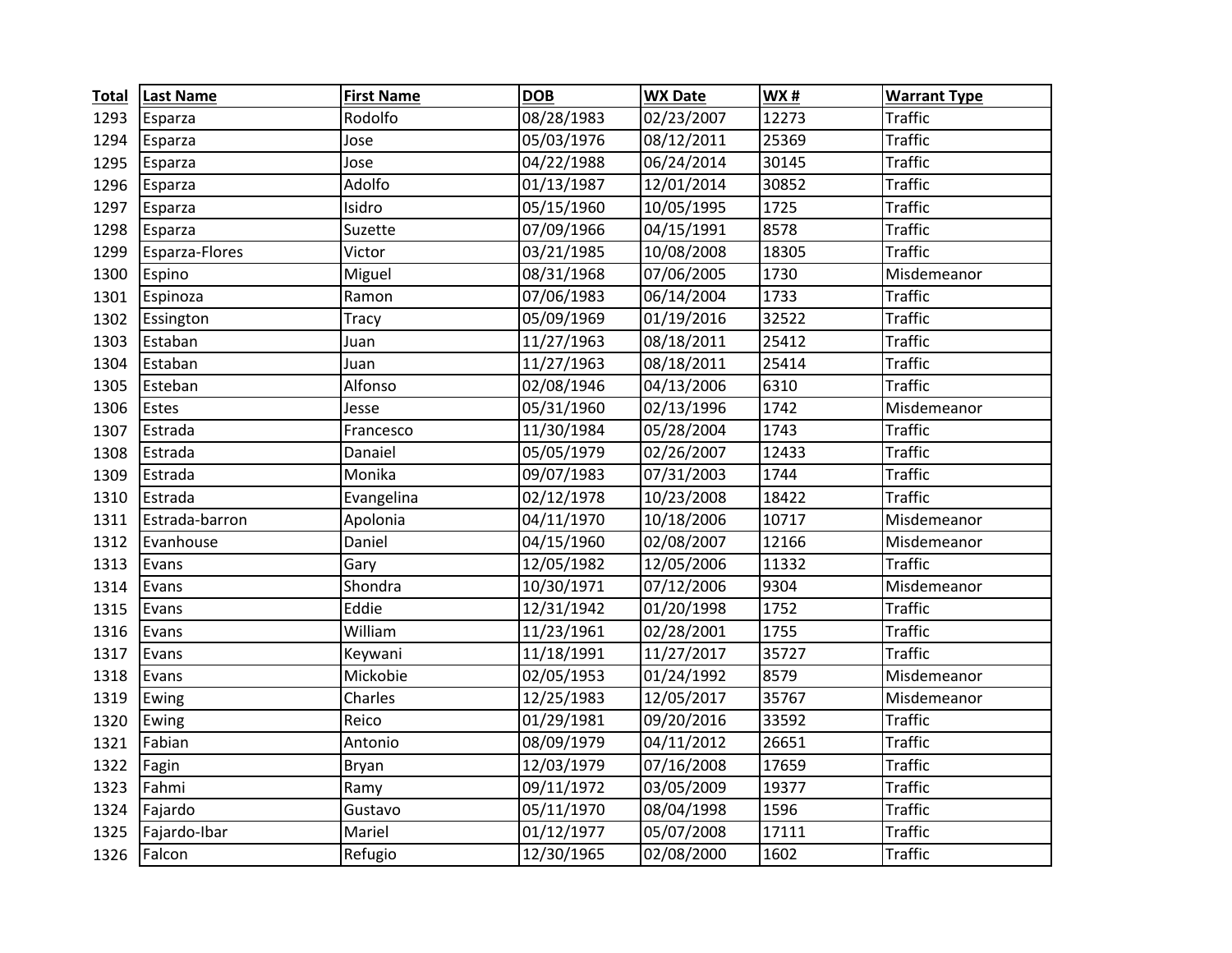| <b>Total</b> | <b>Last Name</b> | <b>First Name</b> | <b>DOB</b>            | <b>WX Date</b> | WX#   | <b>Warrant Type</b> |
|--------------|------------------|-------------------|-----------------------|----------------|-------|---------------------|
| 1327         | Falls            | Tommie            | 05/10/1930            | 10/02/1997     | 1603  | <b>Traffic</b>      |
| 1328         | Fancher          | George            | 05/06/1961            | 12/18/1998     | 1605  | <b>Traffic</b>      |
| 1329         | Faris            | Daniel            | 06/27/1955            | 02/06/2015     | 31100 | <b>Traffic</b>      |
| 1330         | Farman           | Jeffrey           | 06/18/1973            | 10/01/2007     | 15089 | <b>Traffic</b>      |
| 1331         | Farmer           | Kyara             | 06/14/1993            | 12/20/2013     | 29382 | <b>Traffic</b>      |
| 1332         | Farrell          | Ivan              | 10/14/1986            | 06/03/2015     | 31583 | Misdemeanor         |
| 1333         | Farrow           | Tony              | 06/11/1964            | 03/07/1994     | 8580  | <b>Traffic</b>      |
| 1334         | Fason            | Tedaryl           | 03/09/1975            | 02/25/2003     | 1624  | Traffic             |
| 1335         | Faulkner         | John              | 08/16/1969            | 05/07/1987     | 8581  | <b>Traffic</b>      |
| 1336         | Felix            | Antonio           | 06/01/1976            | 05/17/2011     | 24925 | Misdemeanor         |
| 1337         | Fellenbaum       | Linda             | 10/31/1979            | 12/16/2010     | 24152 | <b>Traffic</b>      |
| 1338         | Felt             | Jerome            | 08/18/1951            | 12/12/2013     | 29317 | <b>Traffic</b>      |
| 1339         | Ference          | Tim               | 05/17/1967            | 10/24/2001     | 1707  | <b>Traffic</b>      |
| 1340         | Ferguson         | William           | 11/01/1953            | 09/11/1997     | 1713  | <b>Traffic</b>      |
| 1341         | Ferguson         | Anthony           | 10/13/1977            | 07/25/2006     | 9544  | <b>Traffic</b>      |
| 1342         | Ferguson         | Jonathan          | 04/28/1986            | 09/08/2015     | 31975 | <b>Traffic</b>      |
| 1343         | Ferguson         | Sharetha          | 11/27/1979            | 09/23/2016     | 33617 | <b>Traffic</b>      |
| 1344         | Fernandez        | Alberto           | 11/02/1996            | 01/27/2015     | 31055 | <b>Traffic</b>      |
| 1345         | Fernandez        | Antonio           | 10/09/1985            | 06/16/2006     | 8430  | Misdemeanor         |
| 1346         | Fernandez        | Josue             | 05/28/1967            | 07/20/2005     | 1717  | <b>Traffic</b>      |
| 1347         | Fernandez        | Christobal        | 05/03/1977            | 05/02/2005     | 1715  | <b>Traffic</b>      |
| 1348         | Fernandez        | Christobal        | 05/03/1977            | 05/05/2005     | 1714  | <b>Traffic</b>      |
| 1349         | Fernandez        | Hector            | 03/09/1980            | 01/07/2003     | 1716  | <b>Traffic</b>      |
| 1350         | Fields           | Leon              | 07/31/1938            | 11/06/1998     | 1720  | <b>Traffic</b>      |
| 1351         | Fields           | <b>Brandon</b>    | 08/15/1968            | 10/11/2005     | 2502  | Misdemeanor         |
| 1352         | Fields           | <b>Nicolos</b>    | 09/02/1994            | 12/20/2017     | 35878 | <b>Traffic</b>      |
| 1353         | <b>Fields</b>    | Larry             | 08/16/1985            | 09/22/2017     | 35400 | Misdemeanor         |
| 1354         | <b>Fields</b>    | Michelle          | $\frac{06}{27}$ /1980 | 01/12/2012     | 26194 | <b>Traffic</b>      |
| 1355         | Fields           | Paul              | 06/07/1978            | 12/10/2012     | 27752 | <b>Traffic</b>      |
| 1356         | Fier             | John              | 01/17/1964            | 12/30/1993     | 8582  | <b>Traffic</b>      |
| 1357         | Fifer            | John              | 07/29/1983            | 12/05/2017     | 35768 | Misdemeanor         |
| 1358         | Figueroa         | Stephanie         | 12/27/1989            | 03/18/2008     | 16720 | <b>Traffic</b>      |
| 1359         | Figueroa         | Manuel            | 05/05/1969            | 09/22/2000     | 1723  | <b>Traffic</b>      |
| 1360         | Fincher          | Oscar             | 06/07/1974            | 02/27/2012     | 26420 | <b>Traffic</b>      |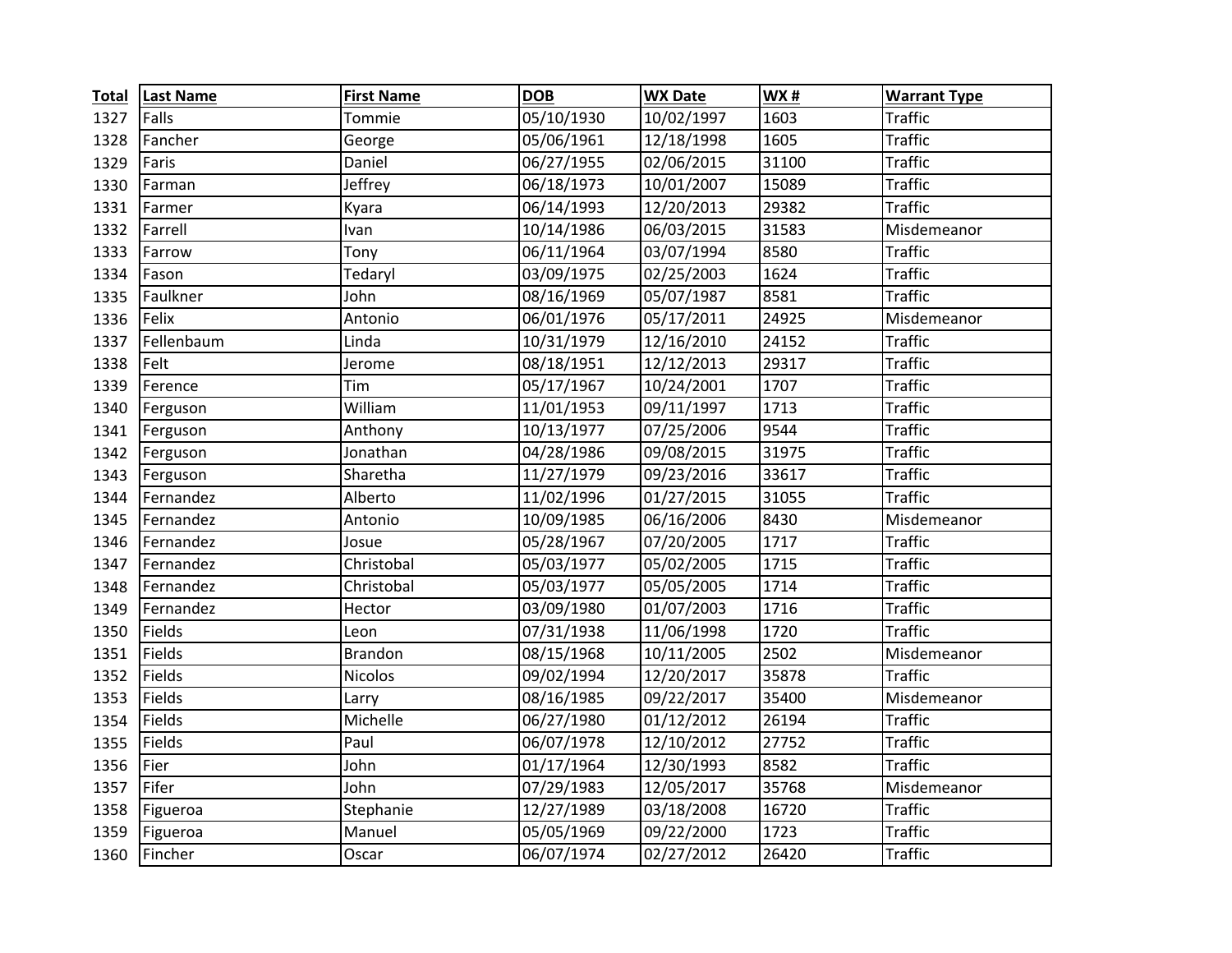| <b>Total</b> | <b>Last Name</b> | <b>First Name</b> | <b>DOB</b> | <b>WX Date</b> | <b>WX#</b> | <b>Warrant Type</b> |
|--------------|------------------|-------------------|------------|----------------|------------|---------------------|
| 1361         | Finley           | Herlando          | 04/19/1984 | 03/26/2013     | 28167      | Misdemeanor         |
| 1362         | Finney           | Gary              | 11/14/1950 | 11/05/1999     | 1728       | <b>Traffic</b>      |
| 1363         | Fipps            | Julian            | 06/19/1991 | 07/27/2017     | 35121      | <b>Traffic</b>      |
| 1364         | Fischer          | Jeffery           | 05/29/1958 | 03/23/2010     | 22194      | <b>Traffic</b>      |
| 1365         | Fitts            | Joshua            | 07/22/1991 | 09/24/2012     | 27375      | <b>Traffic</b>      |
| 1366         | Fitzgerald       | Dante             | 02/09/1949 | 08/27/1997     | 1745       | <b>Traffic</b>      |
| 1367         | Fitzpatrick      | Paul              | 04/15/1963 | 02/06/1996     | 1750       | <b>Traffic</b>      |
| 1368         | Flaherty         | Roy               | 08/10/1975 | 07/23/1999     | 1754       | Misdemeanor         |
| 1369         | Flanner          | Dennis            | 06/12/2001 | 01/22/2018     | 35988      | <b>Traffic</b>      |
| 1370         | Flavin           | Shannon           | 03/03/1971 | 03/17/2004     | 1770       | Misdemeanor         |
| 1371         | Flavin           | Shannon           | 03/03/1971 | 12/14/2004     | 1758       | Misdemeanor         |
| 1372         | Fleming          | Lisa              | 04/13/1967 | 01/10/1995     | 1772       | <b>Traffic</b>      |
| 1373         | Flemon           | Luella            | 07/18/1983 | 12/10/2013     | 29318      | <b>Traffic</b>      |
| 1374         | Fletcher         | Paula             | 02/03/1964 | 10/13/1995     | 1773       | <b>Traffic</b>      |
| 1375         | <b>Flick</b>     | Robert            | 07/13/1976 | 08/25/2004     | 1774       | Misdemeanor         |
| 1376         | Flint            | Lonnie            | 09/23/1965 | 12/05/2006     | 11338      | <b>Traffic</b>      |
| 1377         | Florence         | Laurell           | 12/30/1972 | 04/03/2007     | 12753      | <b>Traffic</b>      |
| 1378         | Flores           | Martha            | 05/10/1975 | 09/26/2007     | 15013      | <b>Traffic</b>      |
| 1379         | Flores           | Sergio            | 03/21/1976 | 10/29/2004     | 1785       | <b>Traffic</b>      |
| 1380         | Flores           | Jay               | 02/27/1972 | 04/28/2003     | 1777       | <b>Traffic</b>      |
| 1381         | Flores           | Angel             | 08/14/1960 | 06/08/2016     | 33092      | <b>Traffic</b>      |
| 1382         | Flores           | Ernesto           | 11/01/1990 | 12/01/2017     | 35752      | Misdemeanor         |
| 1383         | Flores           | Ernesto           | 11/01/1990 | 09/19/2017     | 35371      | Misdemeanor         |
| 1384         | Flores           | Ernesto           | 11/01/1990 | 09/11/2017     | 35320      | Misdemeanor         |
| 1385         | Flores-Sarmierto | Jeronimo          | 07/13/1981 | 05/21/2010     | 22650      | <b>Traffic</b>      |
| 1386         | Florez           | Joseph            | 12/19/1996 | 12/18/2017     | 35843      | <b>Traffic</b>      |
| 1387         | Floriant         | Tiffany           | 12/05/1990 | 10/27/2014     | 30665      | Misdemeanor         |
| 1388         | Flotte           | Cheryl            | 02/03/1961 | 07/13/2009     | 20386      | <b>Traffic</b>      |
| 1389         | Flournoy         | Shenicka          | 10/17/1973 | 06/17/2004     | 1788       | Misdemeanor         |
| 1390         | Flowers          | Carl              | 07/07/1968 | 03/25/1998     | 1796       | <b>Traffic</b>      |
| 1391         | Flowers          | Sherry            | 01/03/1968 | 10/13/2010     | 23709      | Misdemeanor         |
| 1392         | Flowers          | Judy              | 05/31/1961 | 10/28/2014     | 30683      | <b>Traffic</b>      |
| 1393         | Flowers          | Parris            | 09/06/1970 | 03/14/1997     | 1800       | Misdemeanor         |
| 1394         | <b>Flowers</b>   | Parris            | 09/06/1970 | 11/12/1996     | 1803       | Misdemeanor         |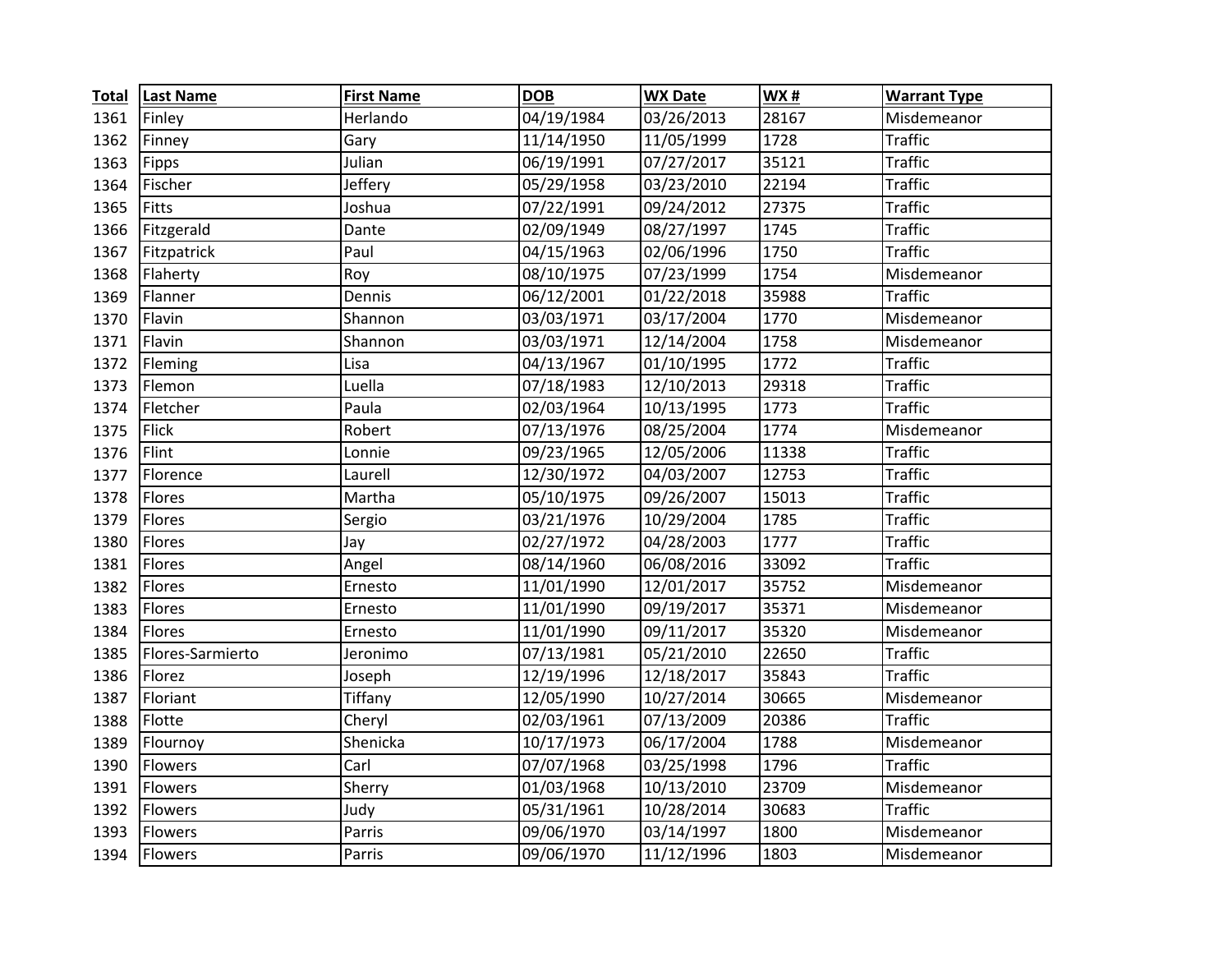| <b>Total</b> | <b>Last Name</b> | <b>First Name</b> | <b>DOB</b> | <b>WX Date</b> | WX#   | <b>Warrant Type</b> |
|--------------|------------------|-------------------|------------|----------------|-------|---------------------|
| 1395         | Floyd            | John              | 02/22/1951 | 09/25/1992     | 8583  | <b>Traffic</b>      |
| 1396         | Floyd            | Dominika          | 11/05/1983 | 12/14/2011     | 26126 | <b>Traffic</b>      |
| 1397         | Floyd            | Darren            | 04/09/1960 | 10/13/2004     | 1804  | <b>Traffic</b>      |
| 1398         | Fluker           | Tommie            | 04/07/1958 | 08/25/2003     | 1807  | <b>Traffic</b>      |
| 1399         | Folgers          | Jonathan          | 04/08/1988 | 07/27/2016     | 33321 | Misdemeanor         |
| 1400         | Fonder           | Darnell           | 09/10/1982 | 09/13/2017     | 35361 | Misdemeanor         |
| 1401         | Fondren          | Michael           | 06/07/1959 | 09/15/1998     | 1787  | <b>Traffic</b>      |
| 1402         | Fonseca          | Miguel            | 09/29/1972 | 09/08/2006     | 10137 | Misdemeanor         |
| 1403         | Ford             | Jermaine          | 12/11/1991 | 11/06/2017     | 35633 | <b>Traffic</b>      |
| 1404         | Ford             | Jerry             | 03/26/1982 | 05/10/2011     | 24872 | <b>Traffic</b>      |
| 1405         | Fores-Luna       | Jorge             | 04/23/1990 | 10/05/2010     | 23670 | <b>Traffic</b>      |
| 1406         | Forrester        | <b>Butch</b>      | 07/24/1976 | 03/09/2016     | 32707 | Misdemeanor         |
| 1407         | Fort             | Jamie             | 02/10/1962 | 02/06/2004     | 1798  | <b>Traffic</b>      |
| 1408         | Fortenberry      | <b>Dixie</b>      | 05/21/1971 | 07/21/2003     | 1801  | <b>Traffic</b>      |
| 1409         | Fortin-sever     | Linda             | 01/26/1948 | 06/01/1998     | 1802  | <b>Traffic</b>      |
| 1410         | Fortney          | George            | 05/21/1984 | 12/15/2017     | 35844 | <b>Traffic</b>      |
| 1411         | Fortney          | George            | 05/21/1984 | 01/18/2018     | 35972 | <b>Traffic</b>      |
| 1412         | Fortuna          | Karen             | 04/08/1957 | 06/16/2004     | 1805  | <b>Traffic</b>      |
| 1413         | Foster           | Daniel            | 10/20/1994 | 10/04/2017     | 35461 | Misdemeanor         |
| 1414         | Fountain         | Daqwaveon         | 10/28/1997 | 05/04/2015     | 31447 | <b>Traffic</b>      |
| 1415         | Fountain         | Ivy               | 04/29/1981 | 12/12/2006     | 11464 | <b>Traffic</b>      |
| 1416         | Fountain         | Ivy               | 04/29/1981 | 11/16/2006     | 11111 | <b>Traffic</b>      |
| 1417         | Fountain         | Ivy               | 04/29/1981 | 11/06/2006     | 10957 | Misdemeanor         |
| 1418         | Fox              | April             | 01/17/1973 | 06/22/2009     | 20182 | Misdemeanor         |
| 1419         | Foxhoven         | Debra             | 01/21/1962 | 10/03/2012     | 27433 | <b>Traffic</b>      |
| 1420         | Foy              | Alec              | 01/28/1983 | 06/26/2009     | 20213 | <b>Traffic</b>      |
| 1421         | Frabott          | <b>Brandy</b>     | 10/30/1974 | 09/09/2015     | 32002 | <b>Traffic</b>      |
| 1422         | Fraczek          | Jerzy             | 08/01/1947 | 07/12/1991     | 8584  | <b>Traffic</b>      |
| 1423         | Frame            | <b>Brenda</b>     | 05/12/1967 | 08/02/2004     | 1836  | <b>Traffic</b>      |
| 1424         | Franc            | Joseph            | 05/21/1959 | 06/29/1995     | 1838  | <b>Traffic</b>      |
| 1425         | Francisco        | Garcia            | 11/11/1966 | 05/04/2005     | 1944  | <b>Traffic</b>      |
| 1426         | Francisco        | Jose              | 04/07/1984 | 03/29/2004     | 1856  | <b>Traffic</b>      |
| 1427         | Frangello        | Charles           | 07/23/1995 | 01/04/2018     | 35900 | Misdemeanor         |
| 1428         | Frangello        | Charles           | 07/23/1995 | 01/02/2018     | 35894 | <b>Traffic</b>      |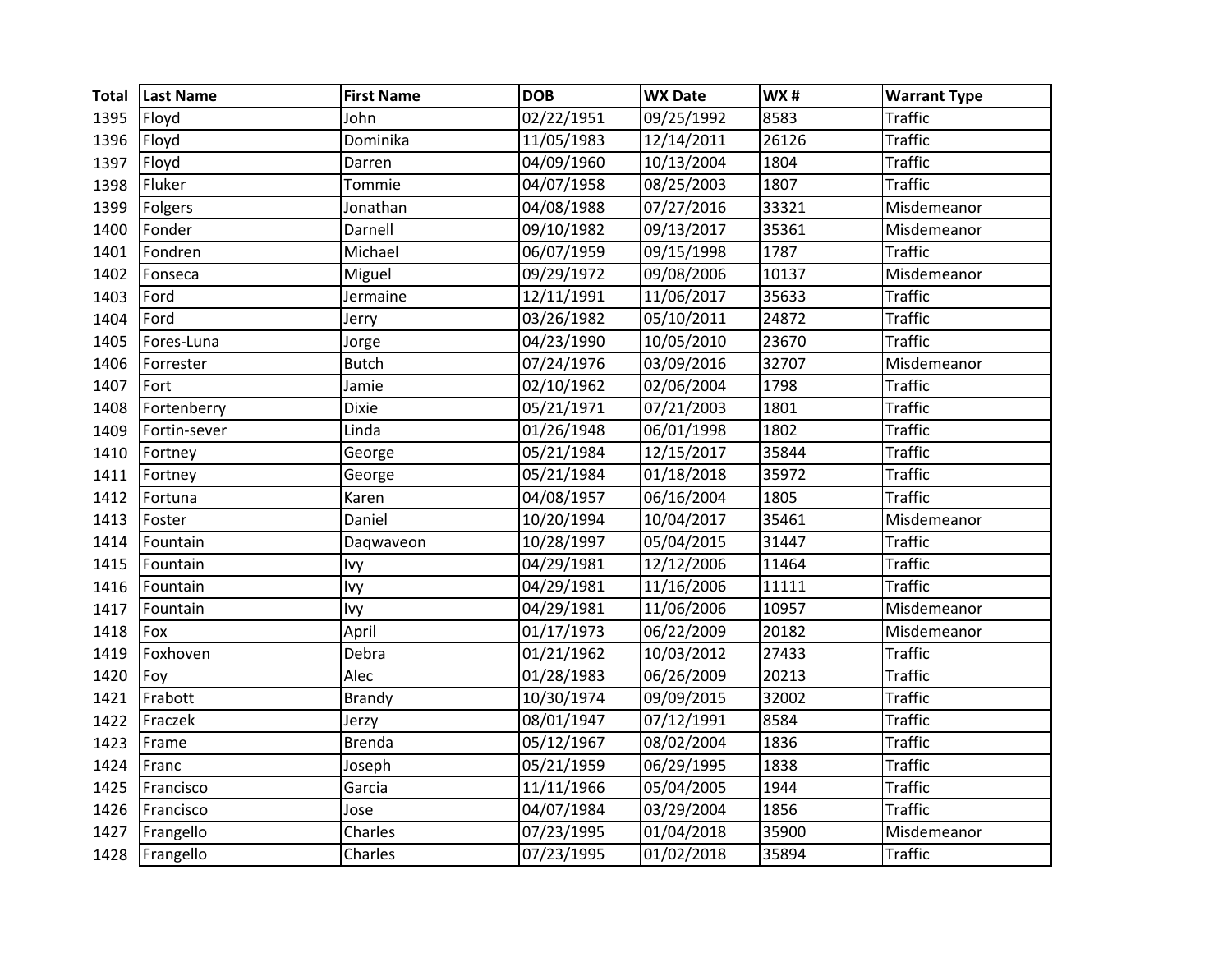| <b>Total</b> | <b>Last Name</b> | <b>First Name</b> | <b>DOB</b> | <b>WX Date</b> | <b>WX#</b> | <b>Warrant Type</b> |
|--------------|------------------|-------------------|------------|----------------|------------|---------------------|
| 1429         | Frank            | John              | 04/25/1947 | 08/25/1993     | 8585       | <b>Traffic</b>      |
| 1430         | Franklin         | Willie            | 08/21/1967 | 02/01/1995     | 1897       | <b>Traffic</b>      |
| 1431         | Franklin         | Tommy             | 07/05/1957 | 11/03/1994     | 8587       | <b>Traffic</b>      |
| 1432         | Franklin         | James             | 06/03/1975 | 07/27/2015     | 31811      | <b>Traffic</b>      |
| 1433         | Franklin         | Nathein           | 11/19/1981 | 05/01/2012     | 26729      | <b>Traffic</b>      |
| 1434         | Franklin         | Nathein           | 11/19/1981 | 05/09/2012     | 26770      | Misdemeanor         |
| 1435         | Franklin         | Nathein           | 11/19/1981 | 06/27/2012     | 26979      | Misdemeanor         |
| 1436         | Franklin         | Robert            | 03/12/1957 | 12/30/1999     | 1861       | <b>Traffic</b>      |
| 1437         | Franklin         | Donald            | 07/02/1968 | 04/27/2005     | 1859       | <b>Traffic</b>      |
| 1438         | Franklin         | Earl              | 06/25/1962 | 08/27/2004     | 1860       | <b>Traffic</b>      |
| 1439         | Franquiz         | Mario             | 08/12/1967 | 01/12/2006     | 5063       | <b>Traffic</b>      |
| 1440         | Fraze            | Jennifer          | 06/09/1980 | 12/05/2017     | 35782      | <b>Traffic</b>      |
| 1441         | Frazier          | Alicia            | 08/27/1989 | 05/15/2009     | 19945      | <b>Traffic</b>      |
| 1442         | Frazier          | Chris             | 01/05/1983 | 03/25/2009     | 19553      | <b>Traffic</b>      |
| 1443         | Frazier          | Dawan             | 07/02/1981 | 08/08/2006     | 9797       | <b>Traffic</b>      |
| 1444         | Freeman          | Calvin            | 08/11/1977 | 08/27/2001     | 1901       | <b>Traffic</b>      |
| 1445         | Freeman          | <b>Brianna</b>    | 07/05/1989 | 12/15/2011     | 26139      | <b>Traffic</b>      |
| 1446         | Freeman          | Martin            | 02/07/1969 | 12/16/1996     | 1904       | <b>Traffic</b>      |
| 1447         | Frigo            | Lecia             | 06/29/1985 | 05/01/2006     | 6404       | <b>Traffic</b>      |
| 1448         | Frores           | Gerardo           | 08/30/1980 | 08/04/2004     | 1927       | <b>Traffic</b>      |
| 1449         | Frost            | Randy             | 04/22/1959 | 06/20/2005     | 1928       | Misdemeanor         |
| 1450         | Fugett           | Roger             | 07/27/1956 | 07/18/1994     | 8588       | <b>Traffic</b>      |
| 1451         | Fulbright        | Angela            | 06/14/1979 | 06/03/2013     | 28466      | <b>Traffic</b>      |
| 1452         | Fulford          | Tatyanna          | 11/24/1991 | 03/23/2016     | 32757      | Misdemeanor         |
| 1453         | Fulford          | Nicole            | 02/25/1982 | 05/21/2003     | 1935       | Misdemeanor         |
| 1454         | Fullen           | Leigh             | 01/08/1980 | 05/04/2006     | 6521       | <b>Traffic</b>      |
| 1455         | Fuller           | Andrew            | 05/16/1977 | 07/10/2002     | 1937       | <b>Traffic</b>      |
| 1456         | Fuller           | Squandorsi        | 10/23/1981 | 03/10/2017     | 34472      | <b>Traffic</b>      |
| 1457         | Fulson           | Maurice           | 12/11/1973 | 07/06/2007     | 13931      | <b>Traffic</b>      |
| 1458         | Fulton           | Willie            | 03/08/1977 | 01/13/2006     | 5046       | Misdemeanor         |
| 1459         | Fulwiley         | James             | 04/26/1955 | 09/03/1992     | 8590       | <b>Traffic</b>      |
| 1460         | Furrow           | James             | 01/18/1948 | 11/17/1993     | 8592       | Misdemeanor         |
| 1461         | Gabaldon         | Raymond           | 10/22/1992 | 07/11/2016     | 33263      | <b>Traffic</b>      |
| 1462         | Gadbois          | Francis           | 01/24/1982 | 02/09/2017     | 34223      | <b>Traffic</b>      |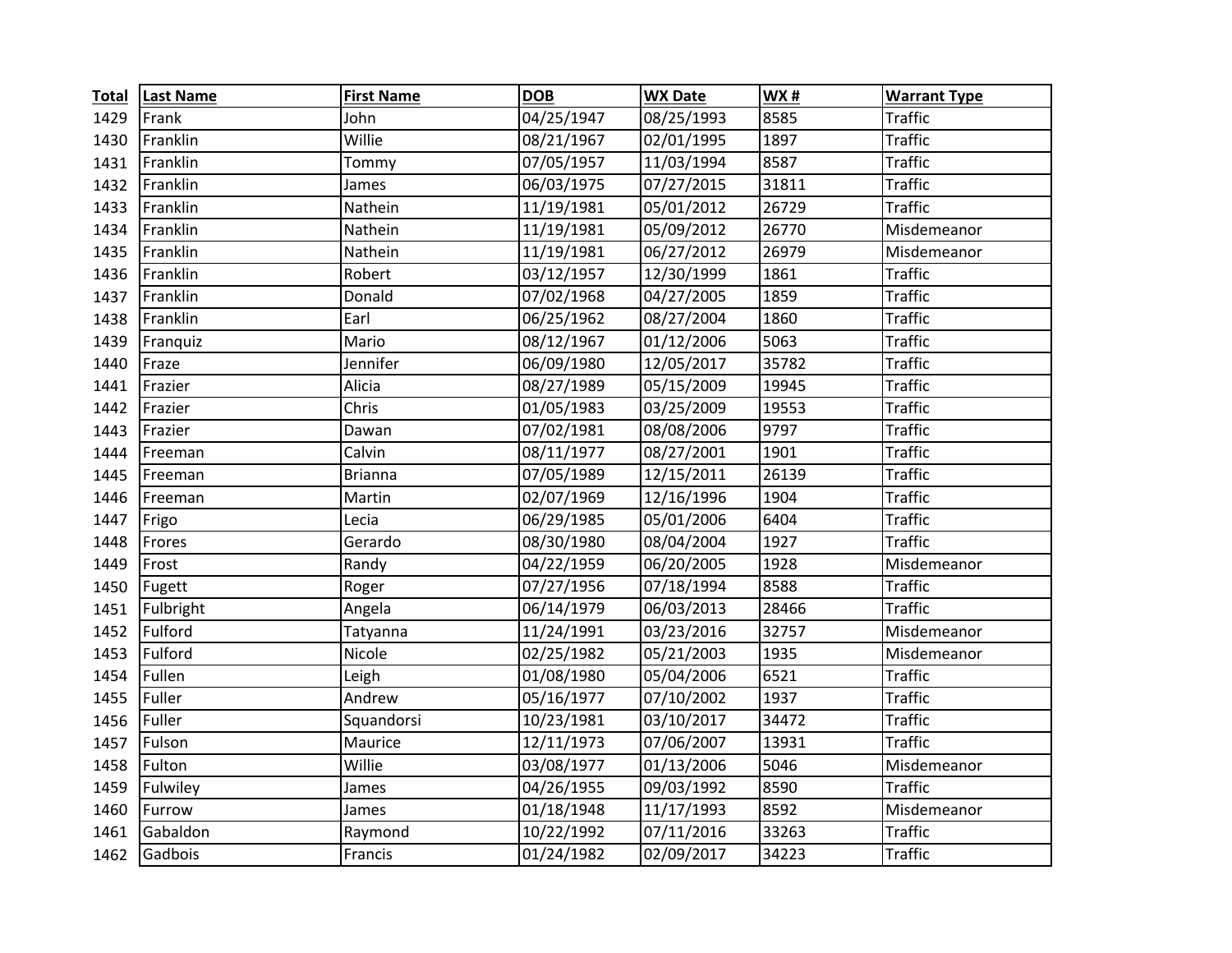| <b>Total</b> | <b>Last Name</b> | <b>First Name</b> | <b>DOB</b> | <b>WX Date</b> | <b>WX#</b> | <b>Warrant Type</b> |
|--------------|------------------|-------------------|------------|----------------|------------|---------------------|
| 1463         | Gaines           | Henry             | 01/19/1968 | 01/11/2018     | 35953      | <b>Traffic</b>      |
| 1464         | Gaines           | Sharron           | 12/20/1970 | 10/18/1999     | 1825       | <b>Traffic</b>      |
| 1465         | Gaines           | William           | 09/20/1956 | 02/04/1998     | 1826       | <b>Traffic</b>      |
| 1466         | Galatzer         | Michael           | 05/04/1966 | 07/19/2012     | 27073      | <b>Traffic</b>      |
| 1467         | Gall             | Corey             | 05/15/1994 | 01/07/2013     | 27839      | Misdemeanor         |
| 1468         | Gallegos         | Lucila            | 09/05/1982 | 06/07/2006     | 7305       | <b>Traffic</b>      |
| 1469         | Gallegos         | Lucila            | 09/05/1982 | 06/23/2006     | 9040       | <b>Traffic</b>      |
| 1470         | Gallegos         | Federico          | 02/28/1956 | 11/02/2007     | 15402      | <b>Traffic</b>      |
| 1471         | Galvan           | Jesus             | 08/24/1981 | 02/24/2009     | 19324      | <b>Traffic</b>      |
| 1472         | Galvan           | Rafael            | 07/12/1976 | 10/30/2008     | 18550      | <b>Traffic</b>      |
| 1473         | Galves           | Gerardo           | 04/15/1984 | 04/10/2008     | 16902      | <b>Traffic</b>      |
| 1474         | Galyean          | Eric              | 03/30/1977 | 03/26/2002     | 1835       | <b>Traffic</b>      |
| 1475         | Gamble           | Fredrick          | 04/15/1954 | 10/01/1996     | 1837       | <b>Traffic</b>      |
| 1476         | Gambrell         | Saundra           | 09/28/1967 | 07/20/2004     | 1839       | Misdemeanor         |
| 1477         | Ganbaatar        | Lkhavochir        | 11/04/1967 | 07/08/2010     | 22980      | <b>Traffic</b>      |
| 1478         | Gandy            | David             | 12/27/1956 | 10/16/2003     | 1923       | <b>Traffic</b>      |
| 1479         | Ganser           | Martha            | 08/13/1976 | 05/30/2012     | 26854      | Misdemeanor         |
| 1480         | Gansukh          | Enkhtur           | 11/24/1990 | 08/04/2011     | 25317      | <b>Traffic</b>      |
| 1481         | Gant             | Timothy           | 08/31/1961 | 11/12/1997     | 1931       | <b>Traffic</b>      |
| 1482         | Ganzalez-Rojas   | Juan              | 10/05/1988 | 12/12/2013     | 29319      | <b>Traffic</b>      |
| 1483         | Garcia           | Monica            | 09/17/1999 | 12/04/2017     | 35799      | <b>Traffic</b>      |
| 1484         | Garcia           | Francisco         | 05/21/1953 | 03/29/2017     | 34446      | <b>Traffic</b>      |
| 1485         | Garcia           | Gilberto          | 10/09/1985 | 06/08/2011     | 25051      | <b>Traffic</b>      |
| 1486         | Garcia           | Gerardo           | 11/30/1963 | 11/06/2012     | 27578      | <b>Traffic</b>      |
| 1487         | Garcia           | Frank             | 10/22/1986 | 06/01/2010     | 22715      | <b>Traffic</b>      |
| 1488         | Garcia           | Armando           | 02/11/1974 | 05/26/2010     | 22679      | <b>Traffic</b>      |
| 1489         | Garcia           | Eliane            | 08/25/1988 | 02/19/2010     | 22025      | <b>Traffic</b>      |
| 1490         | Garcia           | Genaro            | 07/10/1966 | 01/22/2010     | 21850      | <b>Traffic</b>      |
| 1491         | Garcia           | Miguel            | 12/06/1963 | 12/31/2009     | 21667      | <b>Traffic</b>      |
| 1492         | Garcia           | Lazaro            | 04/04/1979 | 09/29/2009     | 20998      | <b>Traffic</b>      |
| 1493         | Garcia           | Manuel            | 06/28/1979 | 06/05/1998     | 1970       | <b>Traffic</b>      |
| 1494         | Garcia           | <b>Nieves</b>     | 01/31/1967 | 01/12/1999     | 1976       | <b>Traffic</b>      |
| 1495         | Garcia           | Joel              | 02/06/1976 | 03/12/1999     | 1959       | <b>Traffic</b>      |
| 1496         | Garcia           | Osvaldo           | 07/18/1984 | 08/15/2003     | 1977       | <b>Traffic</b>      |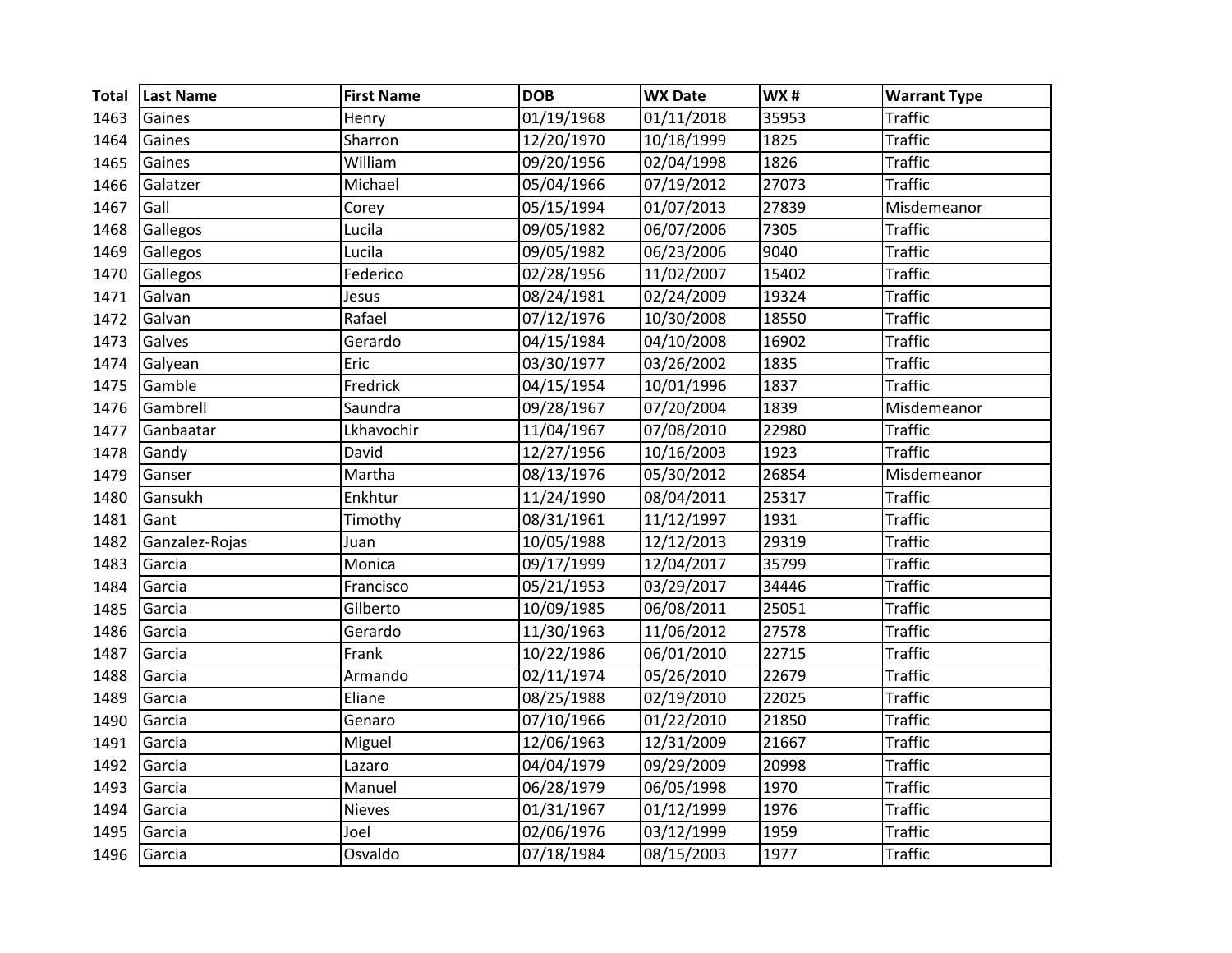| <b>Total</b> | <b>Last Name</b> | <b>First Name</b> | <b>DOB</b> | <b>WX Date</b> | WX#   | <b>Warrant Type</b> |
|--------------|------------------|-------------------|------------|----------------|-------|---------------------|
| 1497         | Garcia           | Antonio           | 01/13/1979 | 07/07/2003     | 1936  | <b>Traffic</b>      |
| 1498         | Garcia           | Jose              | 07/24/1985 | 05/04/2004     | 1964  | <b>Traffic</b>      |
| 1499         | Garcia           | Usiel             | 12/22/1970 | 05/04/2004     | 1991  | <b>Traffic</b>      |
| 1500         | Garcia           | Martin            | 01/23/1983 | 08/12/2004     | 1972  | <b>Traffic</b>      |
| 1501         | Garcia           | Samuel            | 12/01/1973 | 05/17/2005     | 1988  | Misdemeanor         |
| 1502         | Garcia           | Ernesto           | 11/15/1976 | 03/14/2005     | 1942  | Misdemeanor         |
| 1503         | Garcia           | Margarito         | 02/24/1974 | 10/03/2005     | 1866  | Misdemeanor         |
| 1504         | Garcia           | Jorge             | 07/04/1978 | 06/30/2005     | 1960  | <b>Traffic</b>      |
| 1505         | Garcia           | Andres            | 01/27/1969 | 08/23/2005     | 67    | <b>Traffic</b>      |
| 1506         | Garcia           | Michael           | 05/01/1979 | 01/15/2008     | 16206 | Misdemeanor         |
| 1507         | Garcia           | Leonel            | 10/23/1971 | 10/02/2007     | 15091 | <b>Traffic</b>      |
| 1508         | Garcia           | Ricardo           | 01/28/1974 | 08/12/1996     | 1982  | <b>Traffic</b>      |
| 1509         | Garcia           | Manuel            | 12/28/1962 | 08/14/1992     | 8618  | <b>Traffic</b>      |
| 1510         | Garcia           | Manuel            | 12/28/1962 | 12/02/1992     | 8958  | Misdemeanor         |
| 1511         | Garcia-Lemus     | Juan              | 11/07/1975 | 12/03/2013     | 29271 | <b>Traffic</b>      |
| 1512         | Garcia-Sanchez   | Pedro             | 10/08/1986 | 03/08/2010     | 22101 | <b>Traffic</b>      |
| 1513         | Gardiola         | Richard           | 11/24/1980 | 01/29/2010     | 21905 | <b>Traffic</b>      |
| 1514         | Gardner          | Cornell           | 12/18/1952 | 05/11/2011     | 24883 | <b>Traffic</b>      |
| 1515         | Gardner          | <b>Travis</b>     | 11/20/1974 | 03/15/2017     | 34398 | <b>Traffic</b>      |
| 1516         | Gardner          | Cicely            | 04/18/1973 | 04/06/2007     | 12833 | <b>Traffic</b>      |
| 1517         | Garduno          | Filimon           | 02/22/1984 | 02/07/2007     | 12131 | <b>Traffic</b>      |
| 1518         | Garduno          | Adelmira          | 10/16/1969 | 05/15/1997     | 1993  | <b>Traffic</b>      |
| 1519         | Garduno          | Augustin          | 11/13/1979 | 03/06/2017     | 34327 | <b>Traffic</b>      |
| 1520         | Garner           | Gladys            | 06/24/1948 | 12/31/1997     | 2000  | <b>Traffic</b>      |
| 1521         | Garner           | Daniel            | 10/09/1963 | 01/23/2002     | 1998  | <b>Traffic</b>      |
| 1522         | Garner-Cooley    | Jamonicka         | 01/27/1996 | 11/13/2017     | 35670 | <b>Traffic</b>      |
| 1523         | Garrelts         | Joshua            | 02/26/1993 | 06/30/2017     | 34976 | <b>Traffic</b>      |
| 1524         | Garretson        | Gary              | 03/17/1964 | 01/30/2008     | 16329 | Misdemeanor         |
| 1525         | Garrett          | Jeffery           | 03/07/1964 | 12/30/2003     | 2007  | Misdemeanor         |
| 1526         | Garrett          | Wilbert           | 06/29/1975 | 06/08/2017     | 34834 | <b>Traffic</b>      |
| 1527         | Garrin           | Tiofilo           | 06/07/1982 | 11/22/2004     | 2012  | <b>Traffic</b>      |
| 1528         | Gary             | Napoleon          | 08/31/1972 | 06/18/2007     | 13669 | <b>Traffic</b>      |
| 1529         | Gary             | Charles           | 05/30/1945 | 11/23/2015     | 32326 | Misdemeanor         |
| 1530         | Garza            | Eliu              | 11/06/1993 | 02/13/2014     | 29560 | <b>Traffic</b>      |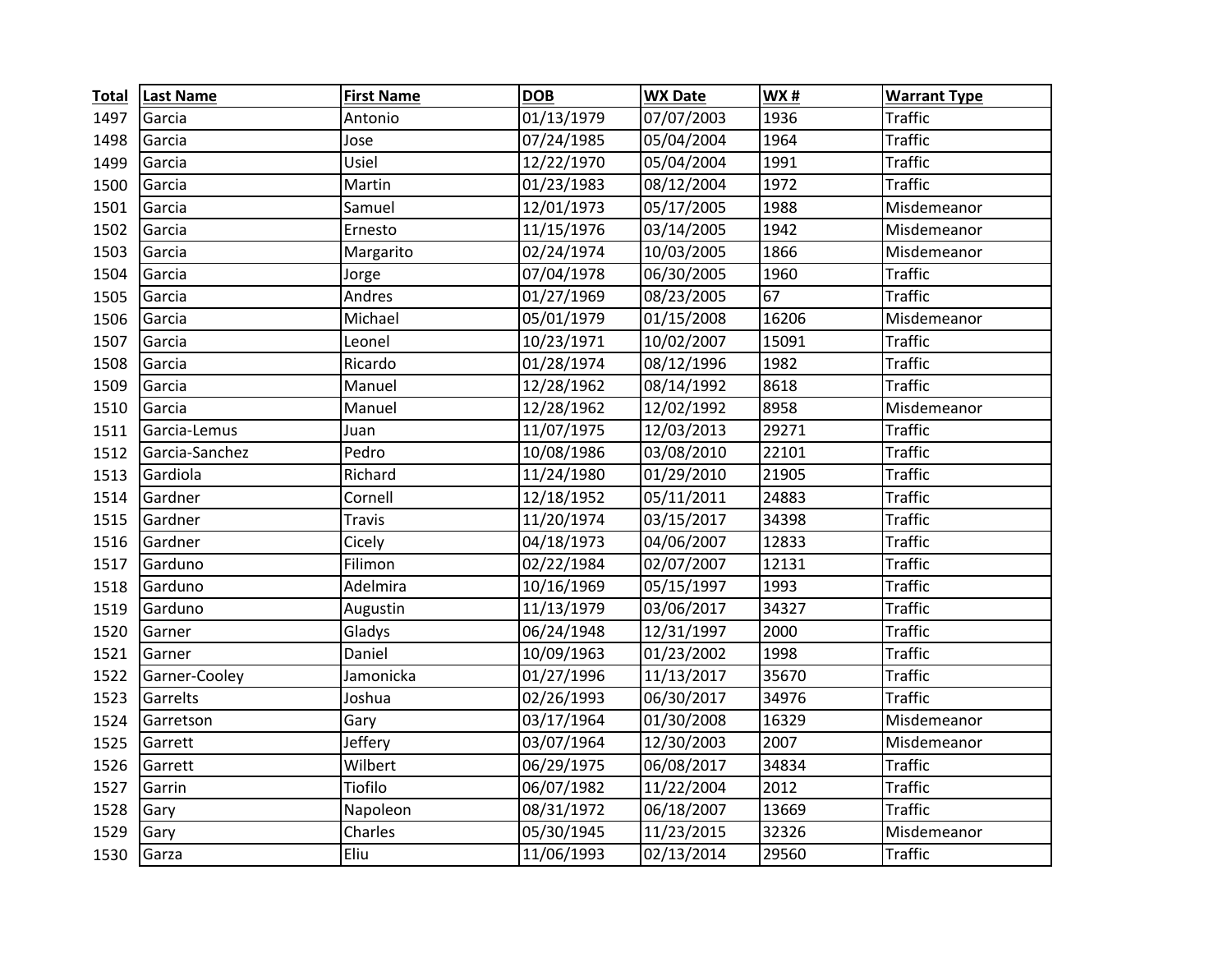| <b>Total</b> | <b>Last Name</b> | <b>First Name</b> | <b>DOB</b> | <b>WX Date</b> | <b>WX#</b> | <b>Warrant Type</b> |
|--------------|------------------|-------------------|------------|----------------|------------|---------------------|
| 1531         | Garza            | Miguel            | 01/25/1986 | 11/20/2014     | 30806      | <b>Traffic</b>      |
| 1532         | Garza            | Joel              | 10/22/1988 | 11/05/2007     | 15356      | Misdemeanor         |
| 1533         | Garza            | Hector            | 01/25/1983 | 08/02/2006     | 9719       | Misdemeanor         |
| 1534         | Garza            | Christopher       | 03/18/1974 | 11/15/2005     | 3806       | Misdemeanor         |
| 1535         | Gash             | Sharon            | 03/05/1966 | 10/02/2013     | 29032      | <b>Traffic</b>      |
| 1536         | Gaston           | Sheila            | 06/26/1961 | 06/01/1993     | 8959       | Misdemeanor         |
| 1537         | Gates            | Eric              | 09/22/1974 | 01/31/2002     | 2025       | <b>Traffic</b>      |
| 1538         | Gatewood         | Shannon           | 08/04/1969 | 11/09/2012     | 27620      | Traffic             |
| 1539         | Gatewood         | Steven            | 10/24/1958 | 01/15/1993     | 8620       | <b>Traffic</b>      |
| 1540         | Gathing          | Marcus            | 11/10/1961 | 09/27/2011     | 25607      | <b>Traffic</b>      |
| 1541         | Gathing          | Elijah            | 08/04/1993 | 10/19/2017     | 35651      | Misdemeanor         |
| 1542         | Gathing          | Obadiah           | 10/26/1933 | 01/17/2002     | 2028       | <b>Traffic</b>      |
| 1543         | Gatlin           | Jason             | 03/20/1964 | 06/18/2003     | 2030       | <b>Traffic</b>      |
| 1544         | Gause            | Carl              | 01/10/1959 | 09/23/1998     | 2033       | <b>Traffic</b>      |
| 1545         | Gause            | Carl              | 01/10/1959 | 06/30/1998     | 2035       | <b>Traffic</b>      |
| 1546         | Gayheart         | John              | 12/28/1972 | 11/18/2008     | 18585      | Misdemeanor         |
| 1547         | Gaylor           | Larry             | 12/01/1981 | 12/01/2008     | 18651      | Misdemeanor         |
| 1548         | Gaytan           | Carina            | 08/20/1984 | 07/21/2011     | 25252      | <b>Traffic</b>      |
| 1549         | Gaytan           | Jaime             | 06/16/1970 | 07/19/2012     | 27074      | <b>Traffic</b>      |
| 1550         | Gaytan           | Estevan           | 11/03/1990 | 01/23/2015     | 31034      | Misdemeanor         |
| 1551         | Gaytan           | Alfredo           | 04/23/1984 | 04/06/2015     | 31320      | <b>Traffic</b>      |
| 1552         | Gaytan-Alvarado  | Martin            | 01/14/1955 | 12/29/2006     | 11618      | <b>Traffic</b>      |
| 1553         | Gaytan-Gonzales  | Rogelio           | 09/04/1970 | 12/18/1996     | 2100       | Misdemeanor         |
| 1554         | Gaytan-Gonzalez  | Rodolfo           | 11/19/1968 | 01/27/2015     | 31056      | <b>Traffic</b>      |
| 1555         | Gayton           | Israel            | 02/02/1975 | 05/29/2008     | 21415      | Misdemeanor         |
| 1556         | Gayton-Tapia     | Jamie             | 09/22/1959 | 12/17/2008     | 18774      | <b>Traffic</b>      |
| 1557         | Gear             | Willie            | 09/13/1968 | 08/25/2004     | 2057       | Misdemeanor         |
| 1558         | Geater           | Melvin            | 04/03/1949 | 09/09/1997     | 2059       | <b>Traffic</b>      |
| 1559         | Geller           | Earnest           | 04/13/1941 | 08/03/1992     | 8621       | <b>Traffic</b>      |
| 1560         | George           | Kevin             | 07/01/1986 | 04/01/2009     | 19612      | Misdemeanor         |
| 1561         | George           | Kimberly          | 03/06/1980 | 10/23/2015     | 32212      | <b>Traffic</b>      |
| 1562         | George           | Dontrell          | 01/03/1996 | 03/15/2016     | 32720      | Misdemeanor         |
| 1563         | Gergely          | Stephen           | 04/02/1972 | 08/07/2003     | 2065       | <b>Traffic</b>      |
| 1564         | Gero             | Jason             | 08/02/1982 | 11/13/2008     | 18565      | <b>Traffic</b>      |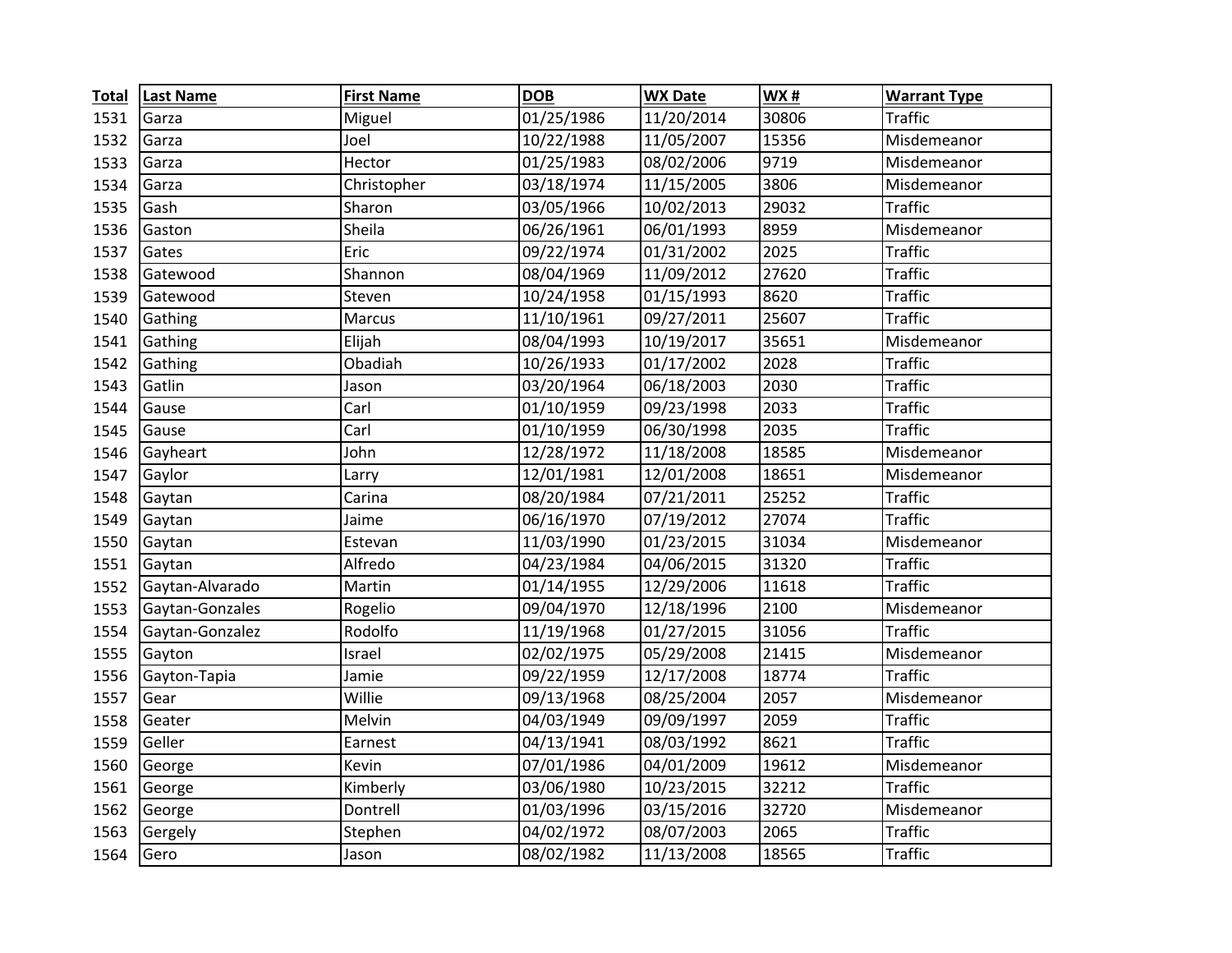| <b>Total</b> | <b>Last Name</b> | <b>First Name</b> | <b>DOB</b> | <b>WX Date</b> | <b>WX#</b> | <b>Warrant Type</b> |
|--------------|------------------|-------------------|------------|----------------|------------|---------------------|
| 1565         | Geronimo         | Jaime             | 02/04/1980 | 08/03/2005     | 2069       | Misdemeanor         |
| 1566         | Gholston         | Terrance          | 10/29/1985 | 06/29/2007     | 13858      | Misdemeanor         |
| 1567         | Gholston         | Rachel            | 03/20/1967 | 05/17/2000     | 2071       | <b>Traffic</b>      |
| 1568         | Gibbs            | Jeramie           | 10/13/1990 | 01/17/2018     | 35955      | <b>Traffic</b>      |
| 1569         | Gibbs            | Geramie           | 10/03/1990 | 07/18/2017     | 35025      | <b>Traffic</b>      |
| 1570         | Gibson           | Marcel            | 07/20/1991 | 10/10/2017     | 35505      | <b>Traffic</b>      |
| 1571         | Gibson           | Valandus          | 02/04/1989 | 07/09/2012     | 27019      | <b>Traffic</b>      |
| 1572         | Gibson           | Ernest            | 07/09/1965 | 09/12/2000     | 2074       | <b>Traffic</b>      |
| 1573         | Gibson           | Jerry             | 10/28/1965 | 07/08/1998     | 2076       | <b>Traffic</b>      |
| 1574         | Gilbert          | David             | 07/16/1961 | 03/10/2000     | 2078       | <b>Traffic</b>      |
| 1575         | Gilbert          | Eric              | 10/14/1974 | 07/31/2003     | 2083       | <b>Traffic</b>      |
| 1576         | Gilbert          | Eric              | 10/14/1974 | 02/08/2005     | 2081       | <b>Traffic</b>      |
| 1577         | Giles            | Agueel            | 07/09/1987 | 03/15/2006     | 5871       | <b>Traffic</b>      |
| 1578         | Giles            | Rachaell          | 04/12/1991 | 07/20/2017     | 35057      | <b>Traffic</b>      |
| 1579         | Gill             | Clarence          | 04/10/1977 | 12/22/2008     | 18775      | <b>Traffic</b>      |
| 1580         | Gill             | Donnella          | 10/18/1969 | 09/10/2009     | 20876      | <b>Traffic</b>      |
| 1581         | Gill             | Amanda            | 01/07/1978 | 08/30/2005     | 539        | Misdemeanor         |
| 1582         | Gillespie        | Joyce             | 09/05/1958 | 09/10/2009     | 20877      | <b>Traffic</b>      |
| 1583         | Gilmore          | Teresa            | 08/23/1973 | 04/09/2009     | 19697      | Misdemeanor         |
| 1584         | Gilmore          | Kaneshia          | 09/06/1985 | 04/15/2013     | 28242      | <b>Traffic</b>      |
| 1585         | Gilmore          | Kaneshia          | 09/06/1985 | 02/28/2013     | 28075      | <b>Traffic</b>      |
| 1586         | Gilmore          | Kenneth           | 11/22/1958 | 03/26/2012     | 26548      | Misdemeanor         |
| 1587         | Gilmore          | Teresa            | 08/23/1973 | 09/25/2005     | 1642       | <b>Traffic</b>      |
| 1588         | Gilmore          | Teresa            | 08/23/1973 | 04/28/2005     | 2101       | Misdemeanor         |
| 1589         | Gilmore          | Timothy           | 05/29/1960 | 09/21/2004     | 2102       | Misdemeanor         |
| 1590         | Girard           | Vernon            | 06/09/1938 | 02/02/2012     | 26287      | <b>Traffic</b>      |
| 1591         | Girard           | Christian         | 09/25/1970 | 04/23/2013     | 28270      | Misdemeanor         |
| 1592         | Gizycki          | Jerzy             | 07/07/1951 | 02/16/1995     | 2110       | <b>Traffic</b>      |
| 1593         | Glaes            | Tyler             | 12/19/1991 | 02/27/2012     | 26407      | Misdemeanor         |
| 1594         | Glandt           | Paul              | 08/03/1964 | 01/06/2004     | 2112       | <b>Traffic</b>      |
| 1595         | Glass            | Adrianna          | 07/10/1992 | 07/20/2017     | 35046      | Misdemeanor         |
| 1596         | Glass            | Andre             | 02/12/1994 | 05/30/2017     | 34784      | Misdemeanor         |
| 1597         | Glass            | Adrianna          | 07/10/1992 | 05/01/2017     | 34640      | <b>Traffic</b>      |
| 1598         | Glenn            | Adrian            | 02/23/1967 | 06/21/2016     | 33154      | <b>Traffic</b>      |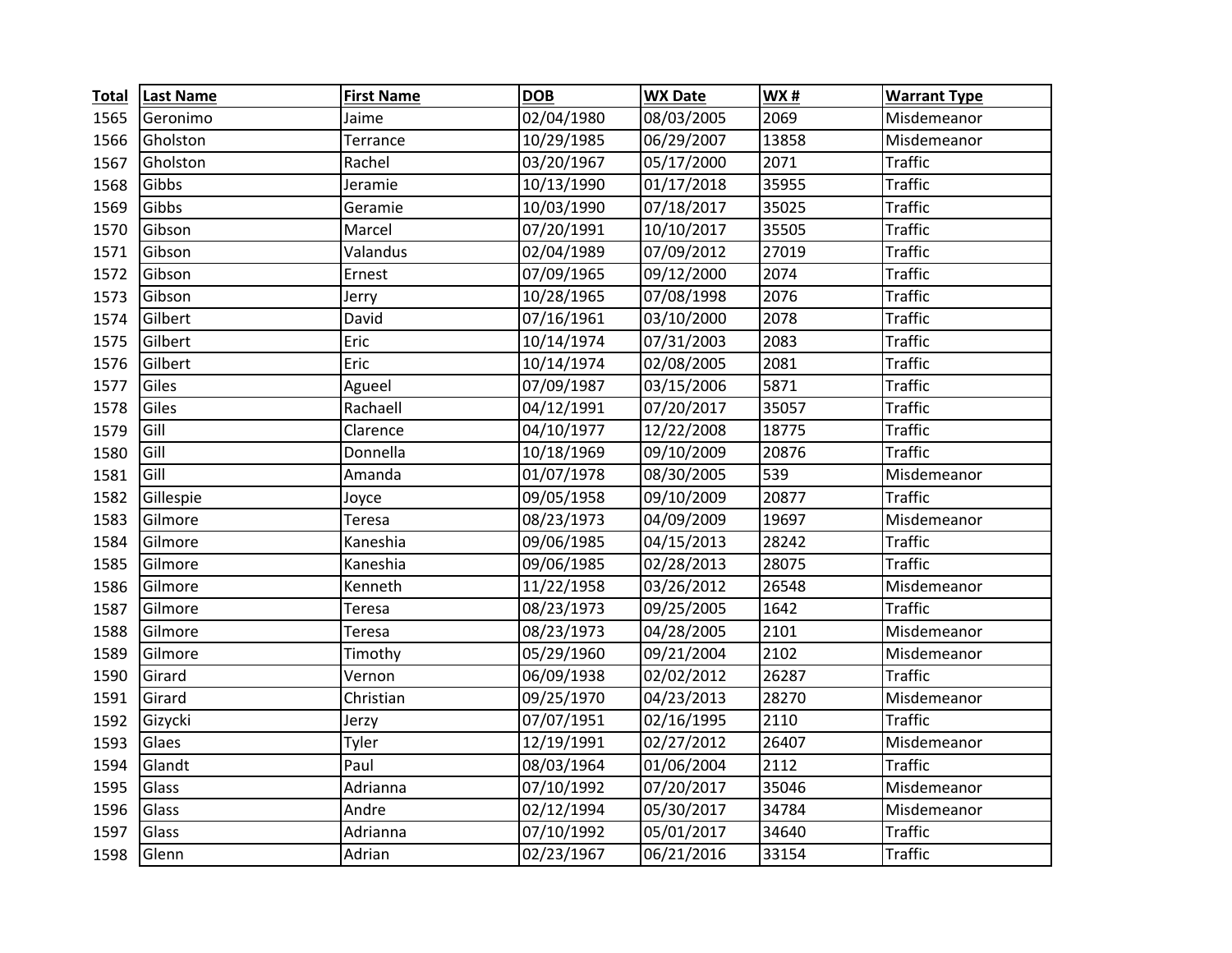| <b>Total</b> | <b>Last Name</b> | <b>First Name</b> | <b>DOB</b> | <b>WX Date</b> | WX#   | <b>Warrant Type</b> |
|--------------|------------------|-------------------|------------|----------------|-------|---------------------|
| 1599         | Glenn            | Adrian            | 02/23/1967 | 06/14/2016     | 33126 | <b>Traffic</b>      |
| 1600         | Glenn            | leshua            | 07/03/1977 | 07/29/2011     | 25294 | Misdemeanor         |
| 1601         | Glenn            | Mortice           | 10/26/1928 | 01/13/2004     | 2117  | <b>Traffic</b>      |
| 1602         | Glenn            | Louis             | 11/29/1965 | 06/13/2002     | 2116  | <b>Traffic</b>      |
| 1603         | Glenn            | Adam              | 04/19/1974 | 01/22/2008     | 16250 | Misdemeanor         |
| 1604         | Gloria           | Joseph            | 01/17/1967 | 12/13/2010     | 24124 | <b>Traffic</b>      |
| 1605         | Glover           | Lawrence          | 03/08/1973 | 12/23/2009     | 21641 | <b>Traffic</b>      |
| 1606         | Glover           | Lawrence          | 03/08/1973 | 01/13/2010     | 21808 | <b>Traffic</b>      |
| 1607         | Glover           | Margie            | 08/29/1954 | 09/01/1993     | 8624  | <b>Traffic</b>      |
| 1608         | Goad             | Jason             | 09/16/1975 | 04/17/2000     | 1943  | Misdemeanor         |
| 1609         | Goad             | Timothy           | 05/28/1968 | 08/14/2001     | 1948  | Misdemeanor         |
| 1610         | Godfrey          | Karyn             | 06/19/1977 | 07/01/2016     | 33204 | Misdemeanor         |
| 1611         | Godin            | Victoria          | 01/15/1971 | 01/13/2004     | 1951  | Misdemeanor         |
| 1612         | Godinez          | Gerardo           | 10/08/1977 | 03/21/2007     | 12634 | <b>Traffic</b>      |
| 1613         | Godinez          | Noemi             | 11/29/1981 | 09/01/2005     | 713   | Misdemeanor         |
| 1614         | Godwin           | Anthony           | 05/24/1964 | 10/05/1995     | 1956  | <b>Traffic</b>      |
| 1615         | Golden           | Elmira            | 09/25/1974 | 02/05/2007     | 12097 | <b>Traffic</b>      |
| 1616         | Golden           | Henry             | 01/13/1996 | 07/07/2015     | 31699 | <b>Traffic</b>      |
| 1617         | Golston          | Corey             | 08/31/1982 | 06/24/2015     | 31674 | Misdemeanor         |
| 1618         | Golston          | Corey             | 08/31/1982 | 12/30/2016     | 34201 | Misdemeanor         |
| 1619         | Gomez            | Maria             | 09/25/1978 | 12/19/2017     | 35879 | <b>Traffic</b>      |
| 1620         | Gomez            | Marcos            | 02/07/1993 | 12/07/2017     | 35807 | <b>Traffic</b>      |
| 1621         | Gomez            | Juan              | 08/12/1981 | 09/30/2010     | 23671 | <b>Traffic</b>      |
| 1622         | Gomez            | Alejandro         | 04/13/1979 | 07/17/2012     | 27117 | <b>Traffic</b>      |
| 1623         | Gomez            | Carlos            | 09/20/1980 | 01/12/2007     | 11782 | <b>Traffic</b>      |
| 1624         | Gomez            | Miguel            | 07/07/1976 | 11/02/2006     | 10945 | <b>Traffic</b>      |
| 1625         | Gomez            | Joaquin           | 11/10/1983 | 10/04/2006     | 10531 | Misdemeanor         |
| 1626         | Gomez            | Diego             | 02/17/1978 | 10/26/2005     | 3105  | Traffic             |
| 1627         | Gomez            | Adulfo            | 09/27/1988 | 12/23/2005     | 4789  | <b>Traffic</b>      |
| 1628         | Gomez            | Eduardo           | 07/31/1986 | 01/07/2005     | 1983  | <b>Traffic</b>      |
| 1629         | Gomez            | Samuel            | 02/08/1983 | 01/15/2004     | 2008  | <b>Traffic</b>      |
| 1630         | Gomez            | Hector            | 08/20/1962 | 03/16/2001     | 1987  | <b>Traffic</b>      |
| 1631         | Gomez            | Emiliano          | 12/05/1965 | 08/11/1999     | 1985  | <b>Traffic</b>      |
| 1632         | Gomez-Andrade    | Jose              | 06/01/1996 | 07/18/2017     | 35026 | <b>Traffic</b>      |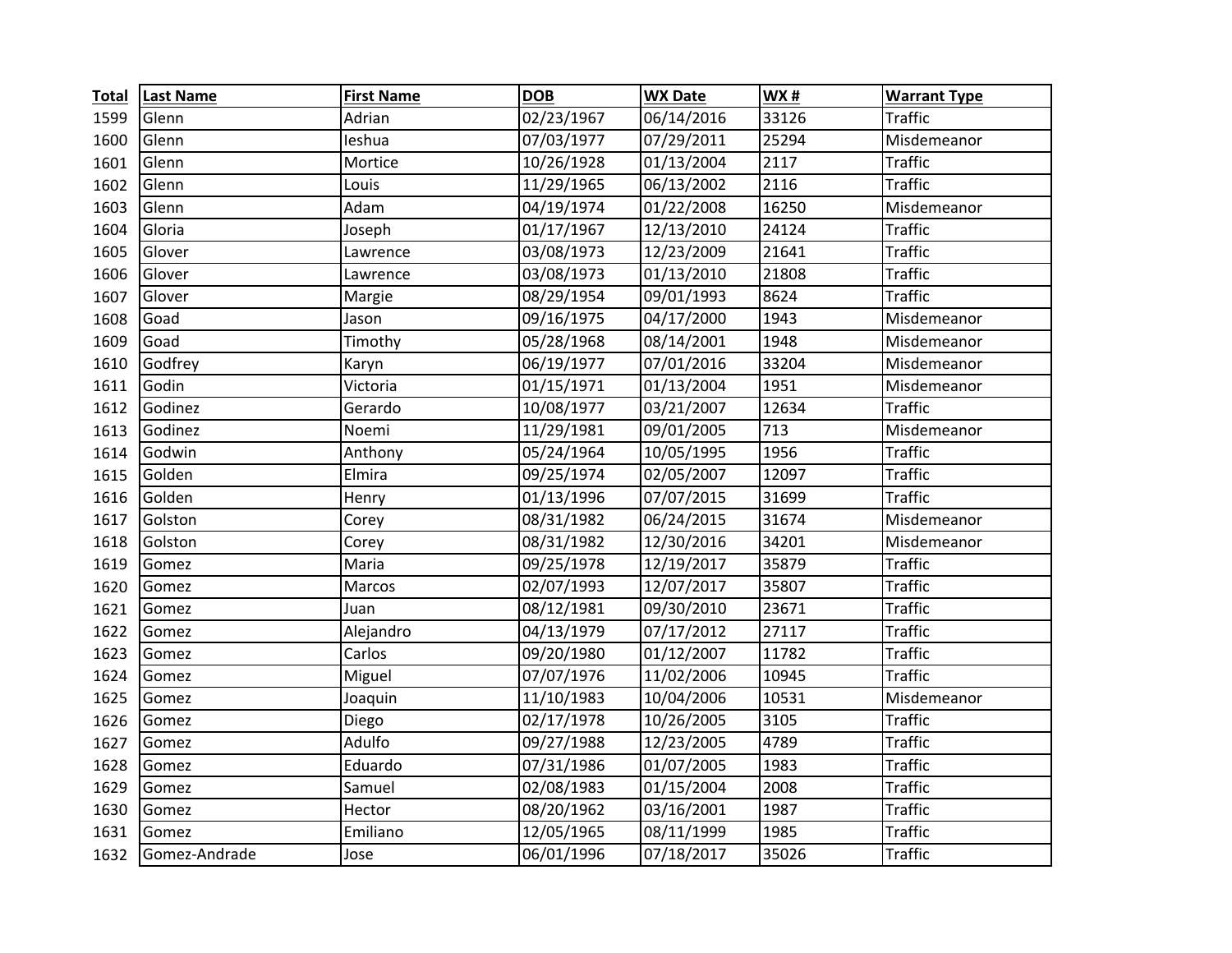| <b>Total</b> | <b>Last Name</b> | <b>First Name</b> | <b>DOB</b> | <b>WX Date</b> | WX#   | <b>Warrant Type</b> |
|--------------|------------------|-------------------|------------|----------------|-------|---------------------|
| 1633         | Gomez-Garcia     | Raul              | 06/30/1981 | 09/07/2007     | 14770 | Traffic             |
| 1634         | Gomez-perez      | Jose              | 09/03/1963 | 09/11/1997     | 2002  | <b>Traffic</b>      |
| 1635         | Gomez-perez      | Mario             | 04/03/1966 | 07/28/1997     | 2004  | <b>Traffic</b>      |
| 1636         | Gomez-perez      | Jose              | 09/03/1963 | 03/31/1998     | 1999  | <b>Traffic</b>      |
| 1637         | Gonsales         | Lamilo            | 07/30/1978 | 06/25/2002     | 2010  | <b>Traffic</b>      |
| 1638         | Gonsales         | Pedro             | 11/02/1975 | 01/02/2007     | 11655 | <b>Traffic</b>      |
| 1639         | Gonzales         | Rubeo             | 09/22/1971 | 01/07/2005     | 2106  | <b>Traffic</b>      |
| 1640         | Gonzales         | Maria             | 12/05/1979 | 05/16/2005     | 2021  | Misdemeanor         |
| 1641         | Gonzales         | Guadalupe         | 10/01/1984 | 09/13/2004     | 2014  | <b>Traffic</b>      |
| 1642         | Gonzales         | Jose              | 01/15/1970 | 10/16/2001     | 2070  | <b>Traffic</b>      |
| 1643         | Gonzales         | Gerardo           | 06/23/1969 | 04/07/1999     | 2052  | <b>Traffic</b>      |
| 1644         | Gonzales         | Gerardo           | 06/23/1969 | 01/20/1999     | 2049  | <b>Traffic</b>      |
| 1645         | Gonzales         | John              | 01/19/1978 | 11/20/2000     | 2058  | <b>Traffic</b>      |
| 1646         | Gonzales         | Jose              | 08/09/1972 | 09/06/2012     | 27293 | <b>Traffic</b>      |
| 1647         | Gonzales         | Martin            | 03/25/1980 | 12/08/2010     | 24142 | Misdemeanor         |
| 1648         | Gonzales         | Ricardo           | 04/03/1971 | 07/12/1991     | 8626  | <b>Traffic</b>      |
| 1649         | Gonzalez         | Jose              | 03/14/1972 | 07/01/1996     | 2068  | <b>Traffic</b>      |
| 1650         | Gonzalez         | Virginio          | 03/03/1951 | 06/01/2010     | 22714 | <b>Traffic</b>      |
| 1651         | Gonzalez         | Martin            | 03/25/1980 | 12/14/2009     | 21603 | <b>Traffic</b>      |
| 1652         | Gonzalez         | Eriberto          | 07/02/1979 | 05/04/2009     | 19873 | <b>Traffic</b>      |
| 1653         | Gonzalez         | Melinda           | 12/20/1986 | 07/24/2008     | 17776 | Misdemeanor         |
| 1654         | Gonzalez         | Melinda           | 12/20/1986 | 06/24/2008     | 17472 | <b>Traffic</b>      |
| 1655         | Gonzalez         | Jose              | 12/26/1974 | 10/14/2008     | 18350 | <b>Traffic</b>      |
| 1656         | Gonzalez         | Miguel            | 08/02/1977 | 10/14/2008     | 18351 | <b>Traffic</b>      |
| 1657         | Gonzalez         | Luis              | 10/07/1977 | 08/21/2014     | 30400 | <b>Traffic</b>      |
| 1658         | Gonzalez         | Francisco         | 09/05/1964 | 03/21/1998     | 2047  | <b>Traffic</b>      |
| 1659         | Gonzalez         | Francisco         | 09/05/1964 | 03/17/1998     | 2045  | <b>Traffic</b>      |
| 1660         | Gonzalez         | Alejandro         | 05/03/1965 | 01/02/2003     | 2023  | <b>Traffic</b>      |
| 1661         | Gonzalez         | Alejandro         | 05/03/1965 | 12/27/2002     | 2026  | <b>Traffic</b>      |
| 1662         | Gonzalez         | Rafael            | 01/21/1978 | 05/28/2004     | 2093  | <b>Traffic</b>      |
| 1663         | Gonzalez         | Tonathiu          | 11/05/1983 | 03/23/2006     | 6013  | <b>Traffic</b>      |
| 1664         | Gonzalez         | Pablo             | 01/09/1985 | 09/02/2005     | 1086  | <b>Traffic</b>      |
| 1665         | Gonzalez         | Vicente           | 11/07/1976 | 09/25/2005     | 1666  | <b>Traffic</b>      |
| 1666         | Gonzalez         | Santiago          | 09/17/1979 | 07/18/2005     | 2109  | <b>Traffic</b>      |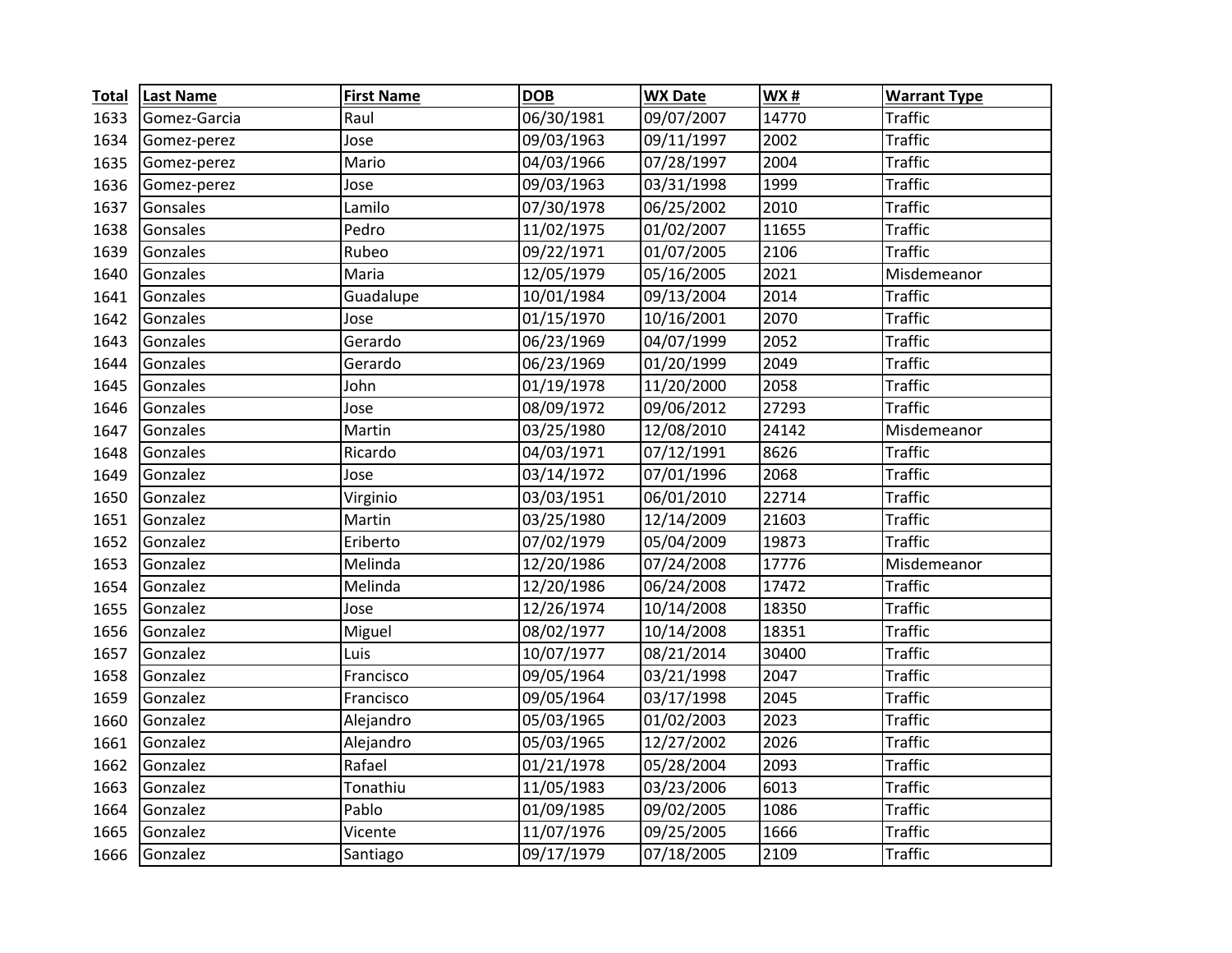| <b>Total</b> | <b>Last Name</b>  | <b>First Name</b> | <b>DOB</b>            | <b>WX Date</b> | <b>WX#</b> | <b>Warrant Type</b> |
|--------------|-------------------|-------------------|-----------------------|----------------|------------|---------------------|
| 1667         | Gonzalez          | Jack              | 09/22/1981            | 07/31/2006     | 9688       | Misdemeanor         |
| 1668         | Gonzalez          | Israel            | 12/09/1987            | 09/08/2006     | 10138      | Misdemeanor         |
| 1669         | Gonzalez          | Jose              | 06/23/1983            | 01/25/2007     | 11973      | <b>Traffic</b>      |
| 1670         | Gonzalez          | Beatriz           | 05/14/1978            | 08/27/2007     | 14617      | <b>Traffic</b>      |
| 1671         | Gonzalez          | Jose              | 10/06/1988            | 07/16/2007     | 13875      | Misdemeanor         |
| 1672         | Gonzalez-Garcia   | Waldo             | 06/02/1974            | 05/14/2008     | 17147      | <b>Traffic</b>      |
| 1673         | Gonzalez-Garcia   | Waldo             | 06/02/1974            | 05/05/2008     | 17087      | Misdemeanor         |
| 1674         | Gonzalez-Gonzalez | Maria             | 01/15/1979            | 06/22/2015     | 31662      | <b>Traffic</b>      |
| 1675         | Gonzalez-Villegas | Guadalaupe        | 04/17/1978            | 08/19/2008     | 17872      | <b>Traffic</b>      |
| 1676         | Gooch             | Katavia           | 06/09/1972            | 05/02/2005     | 2118       | <b>Traffic</b>      |
| 1677         | Good              | George            | 06/15/1962            | 12/22/2008     | 18776      | <b>Traffic</b>      |
| 1678         | Goodchild         | Kendra            | 12/17/1976            | 07/19/2004     | 2128       | Misdemeanor         |
| 1679         | Goodman           | Stephen           | 01/23/1988            | 11/19/2015     | 32316      | <b>Traffic</b>      |
| 1680         | Goodwin           | Johnny            | 08/12/1967            | 10/13/2015     | 32146      | Misdemeanor         |
| 1681         | Goodwin           | Phillip           | 01/29/1954            | 07/23/2002     | 2136       | <b>Traffic</b>      |
| 1682         | Goodwin           | Zannie            | 10/24/1950            | 08/02/1995     | 2140       | <b>Traffic</b>      |
| 1683         | Goranson          | Raymond           | 04/09/1974            | 01/18/2018     | 35973      | <b>Traffic</b>      |
| 1684         | Gordon            | Annie             | 09/20/1981            | 08/17/2011     | 25395      | <b>Traffic</b>      |
| 1685         | Gordon            | Donna             | 09/25/1966            | 06/20/1997     | 2154       | <b>Traffic</b>      |
| 1686         | Gorgol            | Charles           | 03/21/1982            | 08/29/2011     | 25451      | Misdemeanor         |
| 1687         | Grabowski         | David             | 05/26/1958            | 01/27/2015     | 31057      | <b>Traffic</b>      |
| 1688         | Graham            | Jeffery           | 06/15/1967            | 03/13/2013     | 28115      | <b>Traffic</b>      |
| 1689         | Graham            | James             | 10/06/1945            | 01/12/2006     | 5030       | Misdemeanor         |
| 1690         | Graise            | Letitia           | $\frac{1}{2}/13/1958$ | 12/23/2008     | 18833      | <b>Traffic</b>      |
| 1691         | Grajeno           | Alejandro         | 01/07/1972            | 04/18/2007     | 12936      | <b>Traffic</b>      |
| 1692         | Granberry         | Gilbert           | 06/17/1931            | 07/15/1997     | 2174       | <b>Traffic</b>      |
| 1693         | Grandison         | Nicholas          | 10/27/1987            | 03/21/2017     | 34421      | Misdemeanor         |
| 1694         | Grant             | Erik              | 02/23/1992            | 06/22/2017     | 34933      | <b>Traffic</b>      |
| 1695         | Grant             | Kushawn           | 12/31/1988            | 08/24/2017     | 35263      | <b>Traffic</b>      |
| 1696         | Grant             | Bernard           | 01/03/1968            | 04/02/1998     | 2193       | <b>Traffic</b>      |
| 1697         | Grant             | Jeffrey           | 03/24/1973            | 05/26/2006     | 6947       | <b>Traffic</b>      |
| 1698         | Grantz            | Rodney            | 09/04/1967            | 02/11/2013     | 27989      | <b>Traffic</b>      |
| 1699         | Grasser           | David             | 06/28/1968            | 09/15/1998     | 2211       | <b>Traffic</b>      |
| 1700         | Graves            | Linda             | 06/13/1961            | 01/05/2000     | 2215       | <b>Traffic</b>      |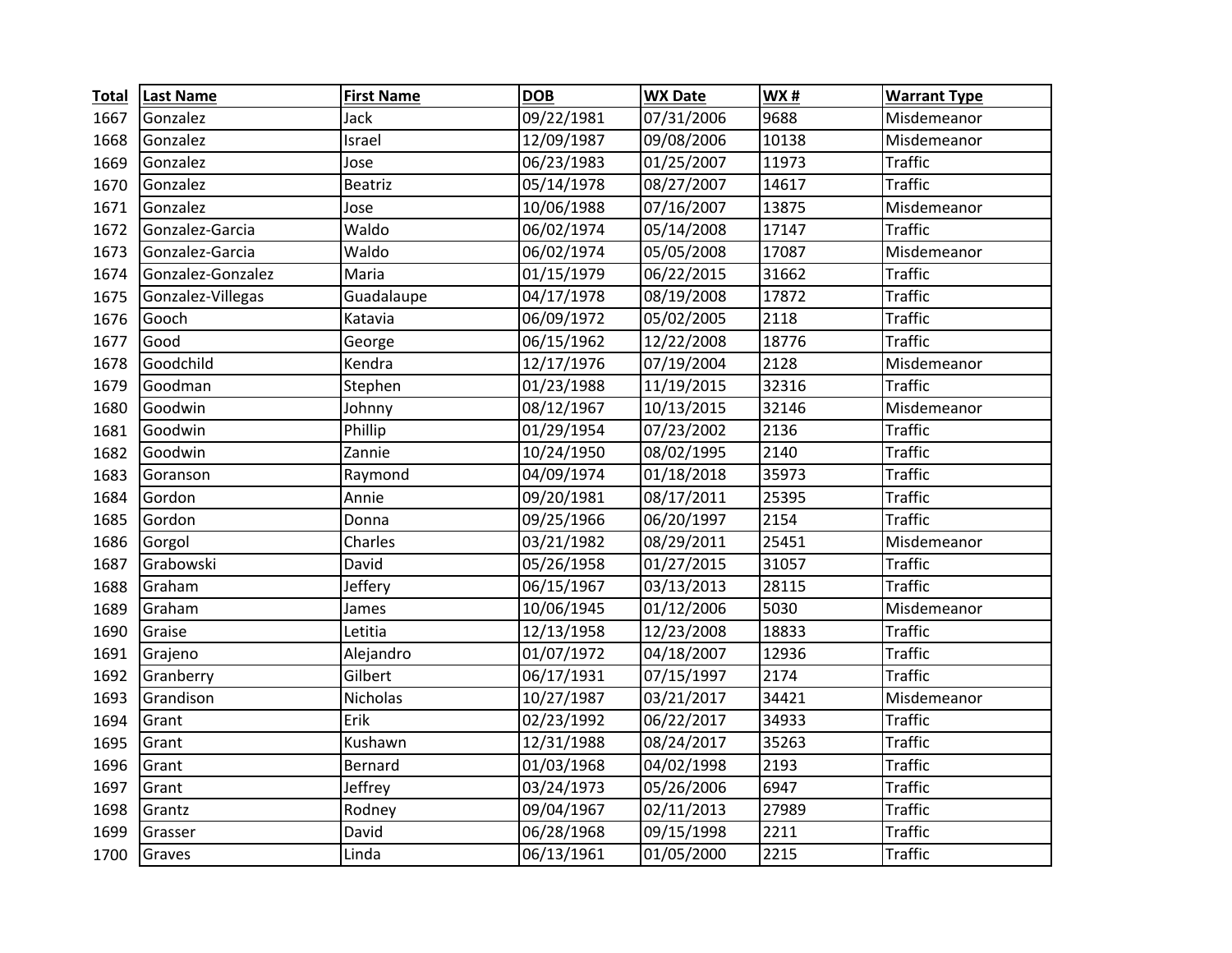| <b>Total</b> | <b>Last Name</b> | <b>First Name</b> | <b>DOB</b> | <b>WX Date</b> | WX#   | <b>Warrant Type</b> |
|--------------|------------------|-------------------|------------|----------------|-------|---------------------|
| 1701         | Graves           | Trunita           | 10/02/1982 | 10/11/2012     | 27463 | <b>Traffic</b>      |
| 1702         | Gray             | Joshua            | 12/20/1986 | 08/23/2013     | 28866 | <b>Traffic</b>      |
| 1703         | Gray             | Dominique         | 02/14/1995 | 10/02/2017     | 35447 | <b>Traffic</b>      |
| 1704         | Gray             | Anthony           | 06/29/1995 | 02/23/2016     | 32662 | <b>Traffic</b>      |
| 1705         | Gray             | Adam              | 01/17/1981 | 08/28/2000     | 2222  | <b>Traffic</b>      |
| 1706         | Gray             | Alfred            | 11/16/1961 | 04/06/1998     | 2224  | <b>Traffic</b>      |
| 1707         | Gray-Hardy       | Jeanette          | 07/28/1963 | 12/19/2011     | 26086 | <b>Traffic</b>      |
| 1708         | Grayling         | Kimberly          | 03/05/1974 | 03/24/2010     | 22197 | Misdemeanor         |
| 1709         | Grayson          | Larry             | 06/15/1966 | 11/04/1994     | 8633  | <b>Traffic</b>      |
| 1710         | Green            | Alvin             | 09/14/1945 | 04/23/1996     | 2123  | <b>Traffic</b>      |
| 1711         | Green            | Eric              | 06/25/1969 | 12/16/2009     | 21586 | Misdemeanor         |
| 1712         | Green            | Margaret          | 05/22/1956 | 10/02/2008     | 18216 | Misdemeanor         |
| 1713         | Green            | Kenneth           | 07/15/1961 | 12/01/2011     | 26021 | <b>Traffic</b>      |
| 1714         | Green            | Latasha           | 05/15/1985 | 11/15/2012     | 27645 | <b>Traffic</b>      |
| 1715         | Green            | Latavia           | 12/06/1984 | 11/23/2015     | 32327 | <b>Traffic</b>      |
| 1716         | Green            | Roy               | 12/04/1958 | 10/01/2013     | 29033 | <b>Traffic</b>      |
| 1717         | Green            | Devaughnte        | 03/03/1992 | 04/30/2014     | 29895 | Misdemeanor         |
| 1718         | Green            | Marlene           | 05/23/1945 | 06/16/2017     | 34877 | Misdemeanor         |
| 1719         | Green            | Chiquita          | 01/22/1989 | 06/13/2017     | 34857 | <b>Traffic</b>      |
| 1720         | Green            | Robert            | 03/23/1976 | 09/11/1997     | 2151  | <b>Traffic</b>      |
| 1721         | Green            | Anthony           | 05/13/1979 | 04/25/2000     | 2126  | <b>Traffic</b>      |
| 1722         | Green            | Jwan              | 12/22/1977 | 03/07/2006     | 5602  | <b>Traffic</b>      |
| 1723         | Green            | Amy               | 09/10/1966 | 08/03/2004     | 2124  | Misdemeanor         |
| 1724         | Green            | John              | 01/06/1970 | 12/05/2006     | 11352 | <b>Traffic</b>      |
| 1725         | Green            | Willie            | 01/04/1963 | 05/27/2007     | 13435 | <b>Traffic</b>      |
| 1726         | Green            | Timothy           | 05/06/1962 | 08/08/2007     | 14402 | <b>Traffic</b>      |
| 1727         | Green            | Robert            | 12/16/1950 | 10/29/2007     | 15357 | Misdemeanor         |
| 1728         | Green            | Gregoire          | 01/04/1975 | 01/17/2008     | 16235 | <b>Traffic</b>      |
| 1729         | Greene           | Debra             | 11/23/1965 | 11/13/2017     | 35691 | <b>Traffic</b>      |
| 1730         | Greenlaw         | Craig             | 03/02/1959 | 03/24/2009     | 19555 | <b>Traffic</b>      |
| 1731         | Greer            | Desmond           | 08/03/1981 | 03/25/2016     | 32775 | <b>Traffic</b>      |
| 1732         | Greer            | Desmond           | 08/03/1981 | 04/27/2016     | 32927 | <b>Traffic</b>      |
| 1733         | Greer            | Ashunda           | 09/23/1969 | 03/02/2006     | 5604  | Misdemeanor         |
| 1734         | Greyer           | Fabian            | 05/12/1973 | 10/16/2001     | 2175  | <b>Traffic</b>      |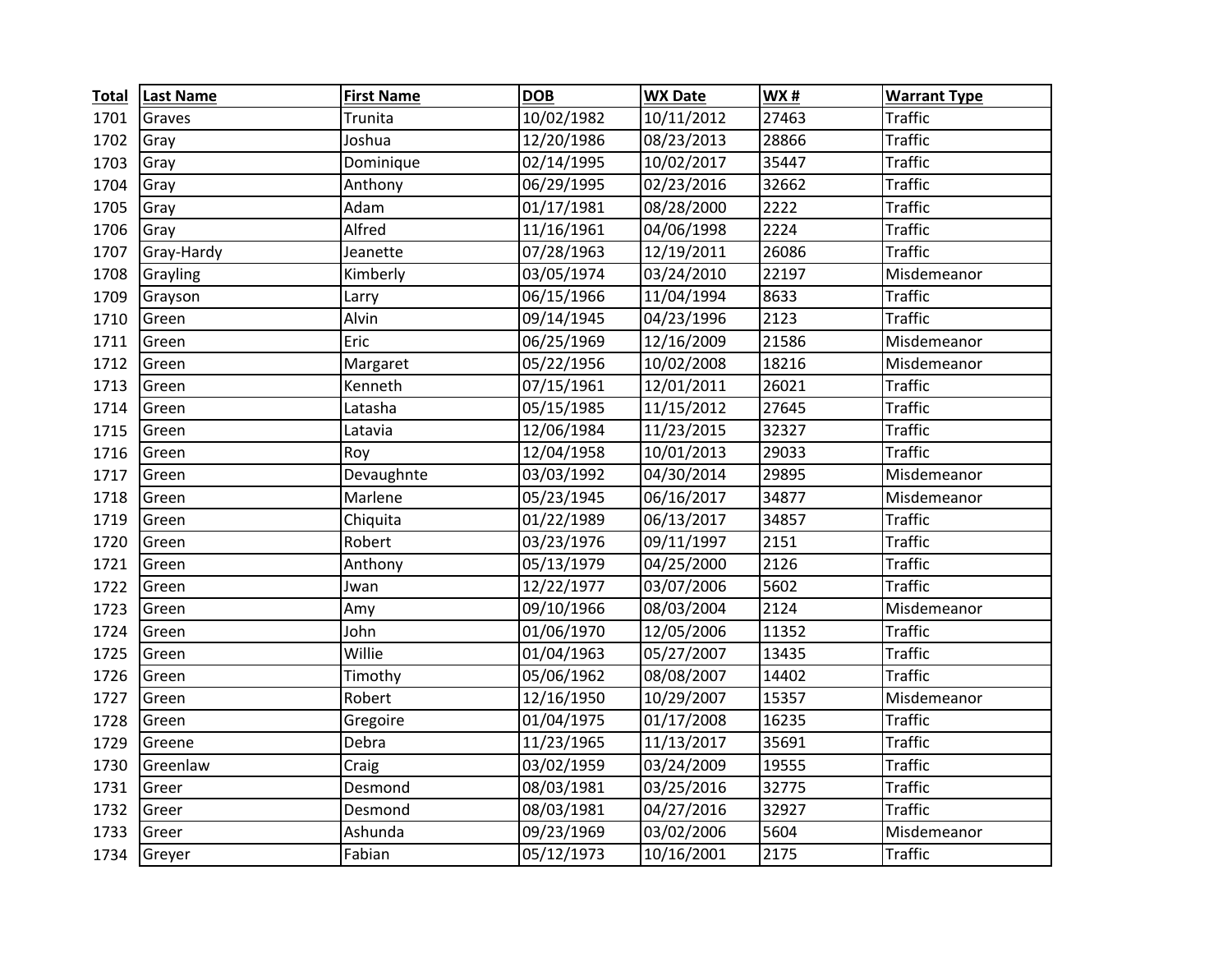| <b>Total</b> | <b>Last Name</b> | <b>First Name</b> | <b>DOB</b> | <b>WX Date</b> | WX#   | <b>Warrant Type</b> |
|--------------|------------------|-------------------|------------|----------------|-------|---------------------|
| 1735         | Grice            | Robert            | 10/16/1982 | 03/20/2012     | 26525 | Traffic             |
| 1736         | Griffen          | Michael           | 10/04/1968 | 09/14/1999     | 2192  | <b>Traffic</b>      |
| 1737         | Griffin          | Demilo            | 02/05/1981 | 08/26/2003     | 2185  | <b>Traffic</b>      |
| 1738         | Griffin          | Cameo             | 06/06/1982 | 06/11/2004     | 2180  | Misdemeanor         |
| 1739         | Griffin          | Alvin             | 04/17/1943 | 02/17/2011     | 24435 | <b>Traffic</b>      |
| 1740         | Griggs           | Timothy           | 04/26/1987 | 08/23/2016     | 33428 | Misdemeanor         |
| 1741         | Griggs           | William           | 07/29/1955 | 05/25/1995     | 2197  | <b>Traffic</b>      |
| 1742         | Grimaldo         | Manuel            | 09/22/1981 | 02/22/2007     | 12247 | <b>Traffic</b>      |
| 1743         | Grizzle          | Randy             | 06/26/1957 | 09/14/2015     | 32004 | <b>Traffic</b>      |
| 1744         | Grob             | Kyle              | 01/12/1981 | 09/20/2017     | 35393 | Misdemeanor         |
| 1745         | Grohwin          | John              | 01/31/1958 | 03/17/1993     | 8627  | <b>Traffic</b>      |
| 1746         | Gross            | Tyler             | 09/25/1973 | 06/11/2004     | 2200  | Misdemeanor         |
| 1747         | Groves           | Marvelle          | 07/04/1992 | 05/17/2017     | 34705 | <b>Traffic</b>      |
| 1748         | Gruber           | <b>Brenda</b>     | 08/03/1964 | 08/15/1994     | 8628  | <b>Traffic</b>      |
| 1749         | Grundy           | Jermaine          | 11/20/1973 | 05/08/2007     | 13161 | Misdemeanor         |
| 1750         | Guajardonunez    | Francisco         | 03/03/1985 | 02/08/2013     | 27990 | <b>Traffic</b>      |
| 1751         | Guerrero         | Fernando          | 05/10/1981 | 12/16/2009     | 21605 | <b>Traffic</b>      |
| 1752         | Guerrero         | Francisco         | 03/18/1969 | 10/16/2007     | 15281 | <b>Traffic</b>      |
| 1753         | Guerrero         | Jesus             | 08/10/1973 | 04/18/2006     | 6334  | <b>Traffic</b>      |
| 1754         | Guerrero         | Jesus             | 08/20/1973 | 04/18/2006     | 6335  | <b>Traffic</b>      |
| 1755         | Guerrero         | Jesus             | 08/10/1973 | 05/18/2006     | 6720  | Misdemeanor         |
| 1756         | Guerrero         | Felipe            | 03/05/1982 | 06/28/2006     | 9114  | Misdemeanor         |
| 1757         | Guerrero         | Benjamin          | 03/02/1982 | 01/30/2002     | 2213  | <b>Traffic</b>      |
| 1758         | Guersch          | Kenneth           | 08/24/1965 | 06/07/2012     | 26893 | <b>Traffic</b>      |
| 1759         | Guerzon          | Elizabeth         | 06/20/1962 | 10/22/2004     | 2220  | Misdemeanor         |
| 1760         | Guevara          | Francisco         | 01/15/1984 | 09/26/2007     | 15015 | <b>Traffic</b>      |
| 1761         | Guevara          | Juan              | 03/15/1981 | 09/28/2006     | 10442 | <b>Traffic</b>      |
| 1762         | Guevara          | Juan              | 01/01/1976 | 06/14/2002     | 2225  | <b>Traffic</b>      |
| 1763         | Guevara          | Juan              | 04/07/1987 | 07/15/2011     | 25216 | <b>Traffic</b>      |
| 1764         | <b>GUILLEN</b>   | <b>JUAN</b>       | 04/06/1996 | 12/16/2016     | 33977 | <b>Traffic</b>      |
| 1765         | <b>GUILLEN</b>   | <b>JUAN</b>       | 04/06/1996 | 12/15/2016     | 33975 | <b>Traffic</b>      |
| 1766         | Guillermo        | Angel             | 05/10/1979 | 09/12/2012     | 27340 | <b>Traffic</b>      |
| 1767         | Gunchin          | Enkhtsetses       | 01/26/1968 | 07/24/2013     | 28755 | <b>Traffic</b>      |
| 1768         | Gunn             | James             | 12/04/1979 | 06/09/1999     | 2228  | <b>Traffic</b>      |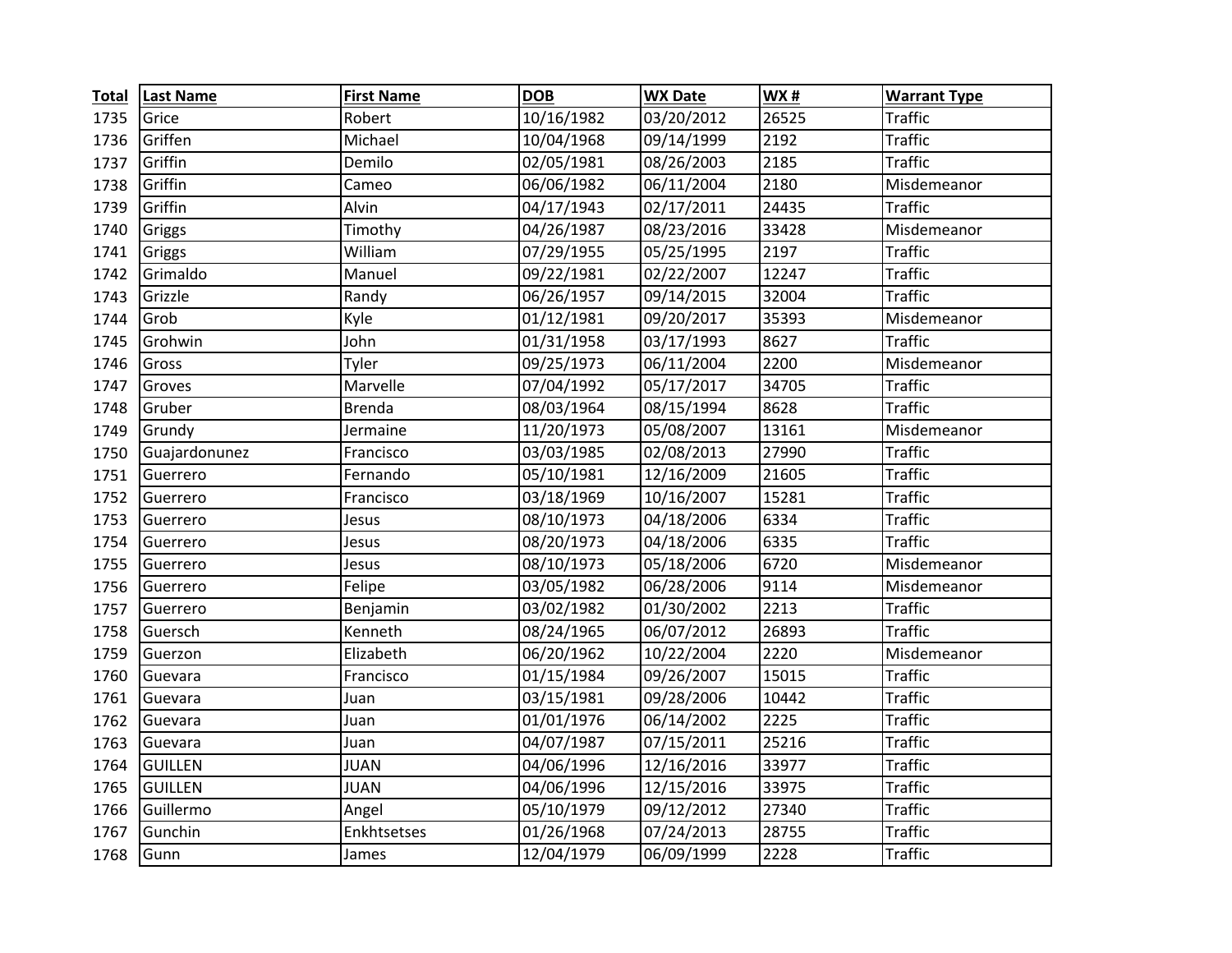| <b>Total</b> | <b>Last Name</b>    | <b>First Name</b> | <b>DOB</b> | <b>WX Date</b>          | WX#   | <b>Warrant Type</b> |
|--------------|---------------------|-------------------|------------|-------------------------|-------|---------------------|
| 1769         | Gunn                | Thomas            | 10/29/1951 | 10/10/1996              | 2230  | Traffic             |
| 1770         | Gurley              | Terrance          | 09/14/1987 | 12/10/2009              | 21560 | <b>Traffic</b>      |
| 1771         | Gurley              | Terrance          | 09/14/1987 | 03/30/2010              | 22255 | Misdemeanor         |
| 1772         | Gusman-zavala       | Leonel            | 02/12/1964 | 04/20/2006              | 6336  | <b>Traffic</b>      |
| 1773         | Guthrie             | Shawn             | 03/17/1985 | 05/08/2003              | 2235  | <b>Traffic</b>      |
| 1774         | Gutierez            | Jaime             | 08/07/1985 | 06/30/2005              | 2246  | <b>Traffic</b>      |
| 1775         | Gutierez            | Jaime             | 08/24/1985 | 06/18/2007              | 13672 | <b>Traffic</b>      |
| 1776         | Gutierrez           | Juan              | 05/04/1976 | 08/01/2007              | 14335 | <b>Traffic</b>      |
| 1777         | Gutierrez           | Marcelino         | 11/22/1977 | 09/18/2007              | 14905 | <b>Traffic</b>      |
| 1778         | Gutierrez           | Hugo              | 04/26/1983 | 09/27/2004              | 2243  | <b>Traffic</b>      |
| 1779         | Gutierrez           | Alonso            | 02/08/1985 | 07/30/2004              | 2237  | <b>Traffic</b>      |
| 1780         | Gutierrez           | Jaime             | 04/30/1982 | 03/29/2005              | 2247  | <b>Traffic</b>      |
| 1781         | Gutierrez           | David             | 02/22/1978 | 01/19/2005              | 2242  | <b>Traffic</b>      |
| 1782         | Gutierrez           | Arnulfo           | 09/25/1967 | 02/14/2003              | 2241  | <b>Traffic</b>      |
| 1783         | Gutierrez           | Daniel            | 07/29/1993 | 05/10/2017              | 34673 | <b>Traffic</b>      |
| 1784         | Gutierrez           | Servando          | 10/15/1974 | 02/19/2014              | 29571 | Misdemeanor         |
| 1785         | Gutierrez           | Ricardo           | 01/11/1975 | 05/24/1995              | 2256  | Misdemeanor         |
| 1786         | Gutierrez-Aguilar   | Albino            | 12/16/1986 | 10/12/2017              | 35516 | Misdemeanor         |
| 1787         | Gutierrez-Ayala     | Teresa            | 01/14/1986 | 07/18/2017              | 35027 | <b>Traffic</b>      |
| 1788         | Gutierrez-Rodriguez | Jose              | 04/15/1974 | 08/18/2010              | 23369 | <b>Traffic</b>      |
| 1789         | Guynn               | Ryan              | 09/30/1989 | 08/08/2017              | 35186 | Misdemeanor         |
| 1790         | Guzman              | Francisco         | 02/02/1974 | 02/19/2009              | 19275 | Misdemeanor         |
| 1791         | Guzman              | Angelica          | 06/12/1985 | 04/29/2008              | 17047 | <b>Traffic</b>      |
| 1792         | Guzman              | Jose              | 08/14/1983 | 03/19/2003              | 2265  | Misdemeanor         |
| 1793         | Guzman              | Carlos            | 10/11/1963 | 01/18/1998              | 2261  | Misdemeanor         |
| 1794         | Guzman              | Jose              | 01/08/1989 | 10/13/2005              | 2589  | <b>Traffic</b>      |
| 1795         | Guzman              | Agustin           | 04/10/1960 | 01/18/2006              | 5093  | <b>Traffic</b>      |
| 1796         | Guzman              | Francisco         | 02/02/1974 | 06/14/2006              | 8309  | Misdemeanor         |
| 1797         | Guzman              | Roberto           | 02/22/1987 | 11/21/2007              | 15573 | <b>Traffic</b>      |
| 1798         | Guzman              | Lorenzo           | 08/09/1968 | 02/29/2008              | 16581 | <b>Traffic</b>      |
| 1799         | Gyles               | Horace            | 01/30/1987 | 10/15/2008              | 18336 | Misdemeanor         |
| 1800         | Haden               | Tylond            | 09/13/1981 | $\overline{01/14/2009}$ | 18991 | <b>Traffic</b>      |
| 1801         | Haga                | William           | 08/29/1970 | 01/18/2002              | 2273  | <b>Traffic</b>      |
| 1802         | Hairston            | Jaymi             | 12/10/1979 | 06/06/2012              | 26910 | <b>Traffic</b>      |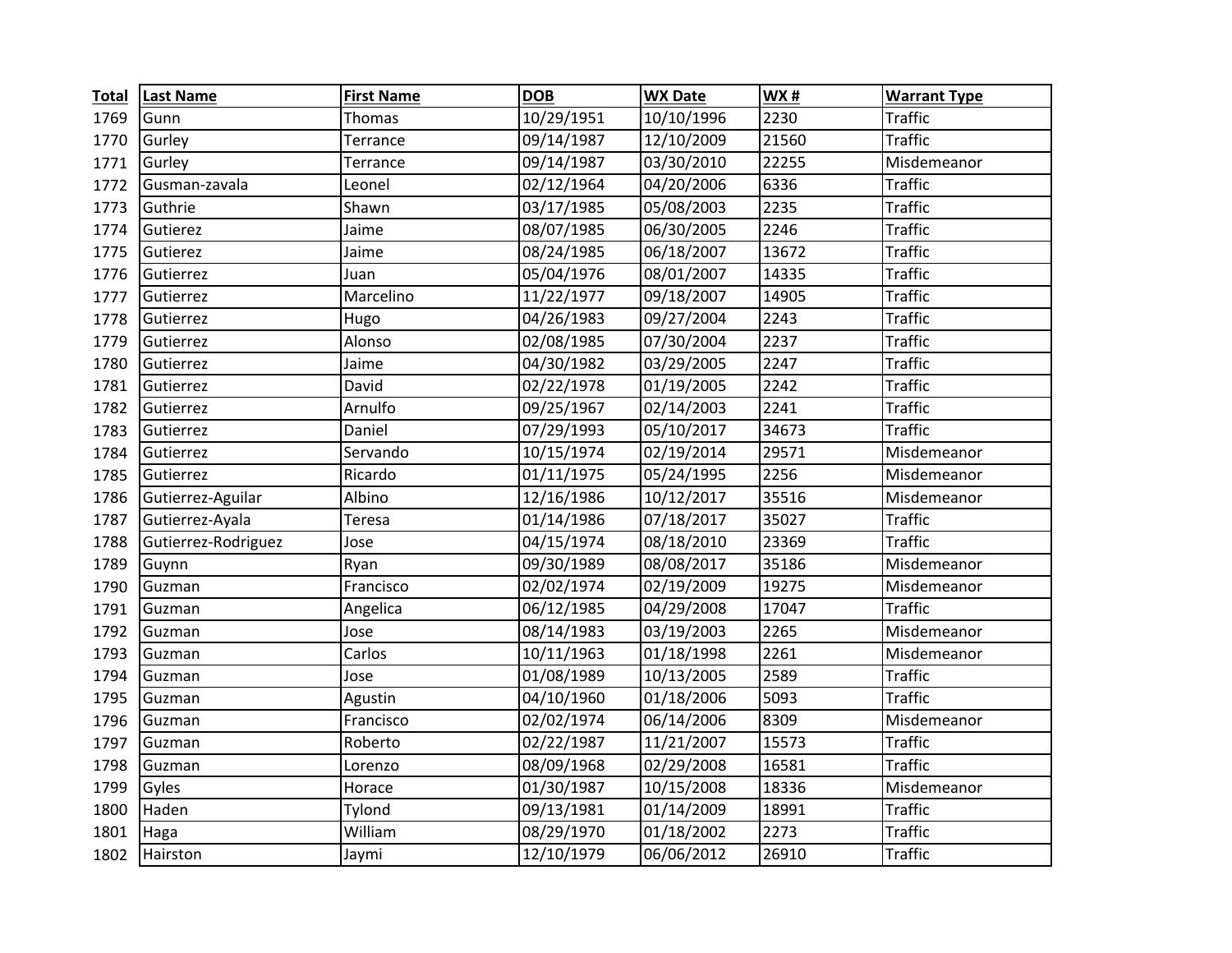| <b>Total</b> | <b>Last Name</b> | <b>First Name</b> | <b>DOB</b> | <b>WX Date</b> | WX#   | <b>Warrant Type</b> |
|--------------|------------------|-------------------|------------|----------------|-------|---------------------|
| 1803         | Hairston         | Joseph            | 06/22/1991 | 06/05/2012     | 26877 | Misdemeanor         |
| 1804         | Hairston         | Dontae            | 03/29/1986 | 09/09/2011     | 25506 | Misdemeanor         |
| 1805         | Haji             | Stephen           | 06/13/1983 | 10/22/2008     | 18393 | <b>Traffic</b>      |
| 1806         | Halback          | Martin            | 09/26/1944 | 04/15/1998     | 2276  | <b>Traffic</b>      |
| 1807         | Halbert          | Justin            | 07/01/1985 | 09/14/2017     | 35336 | <b>Traffic</b>      |
| 1808         | Hale             | Michael           | 10/12/1971 | 06/25/2008     | 17473 | <b>Traffic</b>      |
| 1809         | Haley            | Anthonie          | 01/27/1988 | 12/19/2011     | 26087 | <b>Traffic</b>      |
| 1810         | Haley            | Desedric          | 04/06/1977 | 09/21/1998     | 2288  | <b>Traffic</b>      |
| 1811         | Hall             | Tony              | 08/25/1966 | 05/14/1999     | 2306  | <b>Traffic</b>      |
| 1812         | Hall             | William           | 10/22/1979 | 10/23/2006     | 10761 | Misdemeanor         |
| 1813         | Hall             | Eric              | 01/17/1990 | 07/15/2013     | 28666 | <b>Traffic</b>      |
| 1814         | Hall             | Kelby             | 07/26/1989 | 09/12/2017     | 35325 | <b>Traffic</b>      |
| 1815         | Hall             | Jasper            | 10/12/1988 | 05/10/2017     | 34686 | Misdemeanor         |
| 1816         | Hall             | Leterious         | 02/11/1982 | 03/15/2016     | 32735 | <b>Traffic</b>      |
| 1817         | Hall             | <b>Brenda</b>     | 12/24/1971 | 06/29/2016     | 33193 | <b>Traffic</b>      |
| 1818         | Hall             | William           | 12/15/1960 | 05/15/1996     | 2307  | <b>Traffic</b>      |
| 1819         | Hallett          | Francis           | 05/25/1941 | 07/12/1999     | 2312  | <b>Traffic</b>      |
| 1820         | Hallett          | Francis           | 05/25/1941 | 12/07/1999     | 2309  | <b>Traffic</b>      |
| 1821         | Hamblin          | Jerald            | 08/28/1952 | 04/10/2002     | 2322  | <b>Traffic</b>      |
| 1822         | Hamideh          | Halimeh           | 06/15/1981 | 09/02/2016     | 33493 | Misdemeanor         |
| 1823         | Hamilton         | Jerry             | 12/09/1985 | 09/19/2016     | 33578 | <b>Traffic</b>      |
| 1824         | Hamilton         | Colby             | 03/26/1987 | 10/12/2011     | 25898 | <b>Traffic</b>      |
| 1825         | Hamilton         | David             | 02/15/1969 | 10/03/2000     | 2346  | Misdemeanor         |
| 1826         | Hammond          | Tamara            | 10/06/1984 | 01/05/2018     | 35924 | <b>Traffic</b>      |
| 1827         | Hampton          | Jeanette          | 12/26/1968 | 09/03/2014     | 30462 | Misdemeanor         |
| 1828         | Hampton          | James             | 11/28/1971 | 08/01/2012     | 27147 | <b>Traffic</b>      |
| 1829         | Hankerson        | Cassandra         | 07/09/1988 | 09/13/2016     | 33531 | <b>Traffic</b>      |
| 1830         | Hanna            | Matthew           | 05/09/1973 | 09/09/2005     | 1299  | Misdemeanor         |
| 1831         | Hanson           | Rick              | 12/25/1966 | 01/02/2009     | 18953 | Misdemeanor         |
| 1832         | Hardaman         | <b>Barrett</b>    | 07/20/1960 | 02/04/2009     | 19150 | <b>Traffic</b>      |
| 1833         | Hardeman         | Robert            | 12/28/1974 | 01/24/2017     | 34103 | <b>Traffic</b>      |
| 1834         | Harder           | Andrew            | 05/22/1978 | 08/27/2007     | 14618 | <b>Traffic</b>      |
| 1835         | Hardiman         | Cindy             | 09/07/1961 | 07/06/2004     | 2401  | <b>Traffic</b>      |
| 1836         | Harkness         | Klisha            | 08/03/1971 | 10/04/2002     | 2455  | <b>Traffic</b>      |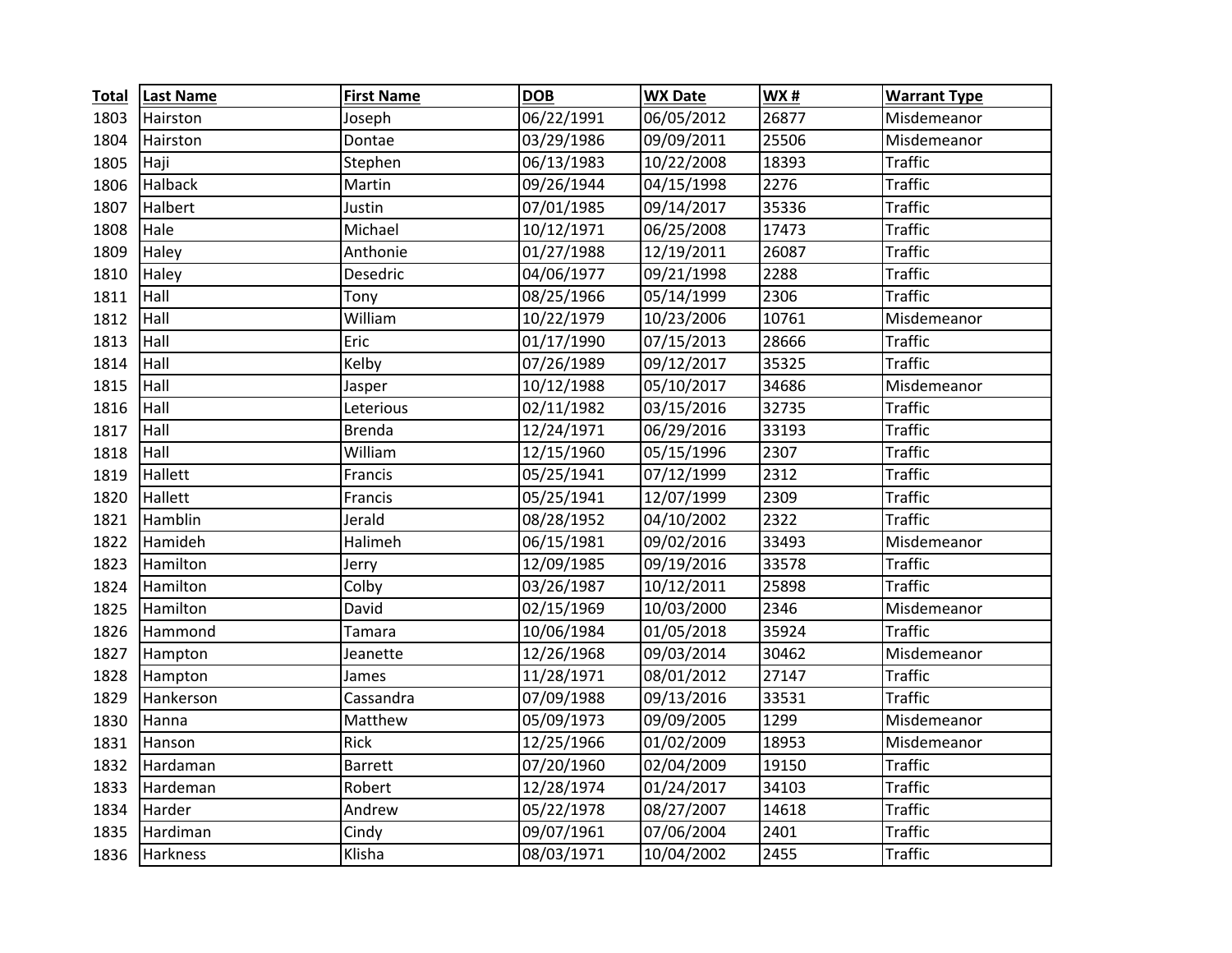| <b>Total</b> | <b>Last Name</b> | <b>First Name</b> | <b>DOB</b> | <b>WX Date</b> | <b>WX#</b> | <b>Warrant Type</b> |
|--------------|------------------|-------------------|------------|----------------|------------|---------------------|
| 1837         | <b>Harkness</b>  | Klisha            | 08/03/1971 | 12/06/2002     | 2451       | Misdemeanor         |
| 1838         | Harmon           | Brianna           | 03/29/1994 | 12/09/2015     | 32399      | <b>Traffic</b>      |
| 1839         | Harms            | Diane             | 05/04/1965 | 04/16/2004     | 2470       | <b>Traffic</b>      |
| 1840         | Harms            | Rae               | 09/16/1957 | 09/11/1992     | 8637       | Misdemeanor         |
| 1841         | Harn             | Robert            | 12/05/1986 | 09/18/2014     | 30593      | <b>Traffic</b>      |
| 1842         | Harper           | Robert            | 07/26/1997 | 11/30/2015     | 32350      | Misdemeanor         |
| 1843         | Harper           | Latonya           | 01/19/1961 | 01/29/2013     | 27944      | Misdemeanor         |
| 1844         | Harper           | Sharon            | 06/19/1957 | 04/28/1999     | 2476       | <b>Traffic</b>      |
| 1845         | Harper           | James             | 02/09/1966 | 06/01/1998     | 2473       | <b>Traffic</b>      |
| 1846         | Harrell          | Donatus           | 07/15/1953 | 10/20/1997     | 2629       | <b>Traffic</b>      |
| 1847         | Harrell          | Dynell            | 01/19/1971 | 06/10/2002     | 2637       | <b>Traffic</b>      |
| 1848         | Harrell          | Ladasha           | 12/23/1988 | 12/17/2014     | 30907      | <b>Traffic</b>      |
| 1849         | Harrell          | Anthony           | 02/12/1975 | 02/07/1997     | 2627       | <b>Traffic</b>      |
| 1850         | Harris           | Michael           | 05/06/1971 | 12/02/2014     | 30902      | Misdemeanor         |
| 1851         | Harris           | Cleazell          | 07/13/1976 | 02/20/2014     | 29575      | <b>Traffic</b>      |
| 1852         | Harris           | Tyowna            | 10/12/1978 | 05/15/2014     | 29960      | <b>Traffic</b>      |
| 1853         | <b>Harris</b>    | Cleomagdalene     | 04/07/1969 | 01/13/2014     | 29409      | <b>Traffic</b>      |
| 1854         | Harris           | Kendall           | 07/12/1985 | 11/24/2015     | 32328      | Misdemeanor         |
| 1855         | Harris           | Leander           | 08/19/1973 | 09/22/2015     | 32051      | Misdemeanor         |
| 1856         | Harris           | Robert            | 11/25/1972 | 08/06/2015     | 31844      | <b>Traffic</b>      |
| 1857         | Harris           | Harold            | 07/26/1985 | 03/21/2017     | 34423      | <b>Traffic</b>      |
| 1858         | Harris           | Krishayla         | 06/11/1996 | 01/11/2018     | 35956      | <b>Traffic</b>      |
| 1859         | Harris           | Timothy           | 10/17/1988 | 11/07/2017     | 35641      | <b>Traffic</b>      |
| 1860         | Harris           | Christina         | 06/12/1979 | 08/11/2017     | 35194      | Misdemeanor         |
| 1861         | <b>Harris</b>    | Adrena            | 03/14/1984 | 07/13/2012     | 27048      | <b>Traffic</b>      |
| 1862         | <b>Harris</b>    | Rodney            | 07/14/1963 | 10/06/2011     | 25693      | <b>Traffic</b>      |
| 1863         | Harris           | Robert            | 11/29/1980 | 06/24/2011     | 25102      | Misdemeanor         |
| 1864         | <b>Harris</b>    | Blanton           | 01/13/1984 | 01/06/2011     | 24215      | <b>Traffic</b>      |
| 1865         | Harris           | Tyrone            | 01/17/1974 | 11/05/2008     | 18503      | <b>Traffic</b>      |
| 1866         | Harris           | Gloyd             | 12/19/1967 | 02/01/2002     | 2656       | <b>Traffic</b>      |
| 1867         | Harris           | Sebron            | 03/11/1928 | 01/17/2002     | 2671       | <b>Traffic</b>      |
| 1868         | Harris           | Amrie             | 04/11/1949 | 10/03/2002     | 2645       | <b>Traffic</b>      |
| 1869         | Harris           | Letori            | 07/16/1976 | 11/07/1997     | 2659       | <b>Traffic</b>      |
| 1870         | <b>Harris</b>    | Floyd             | 08/07/1956 | 08/14/2001     | 2654       | <b>Traffic</b>      |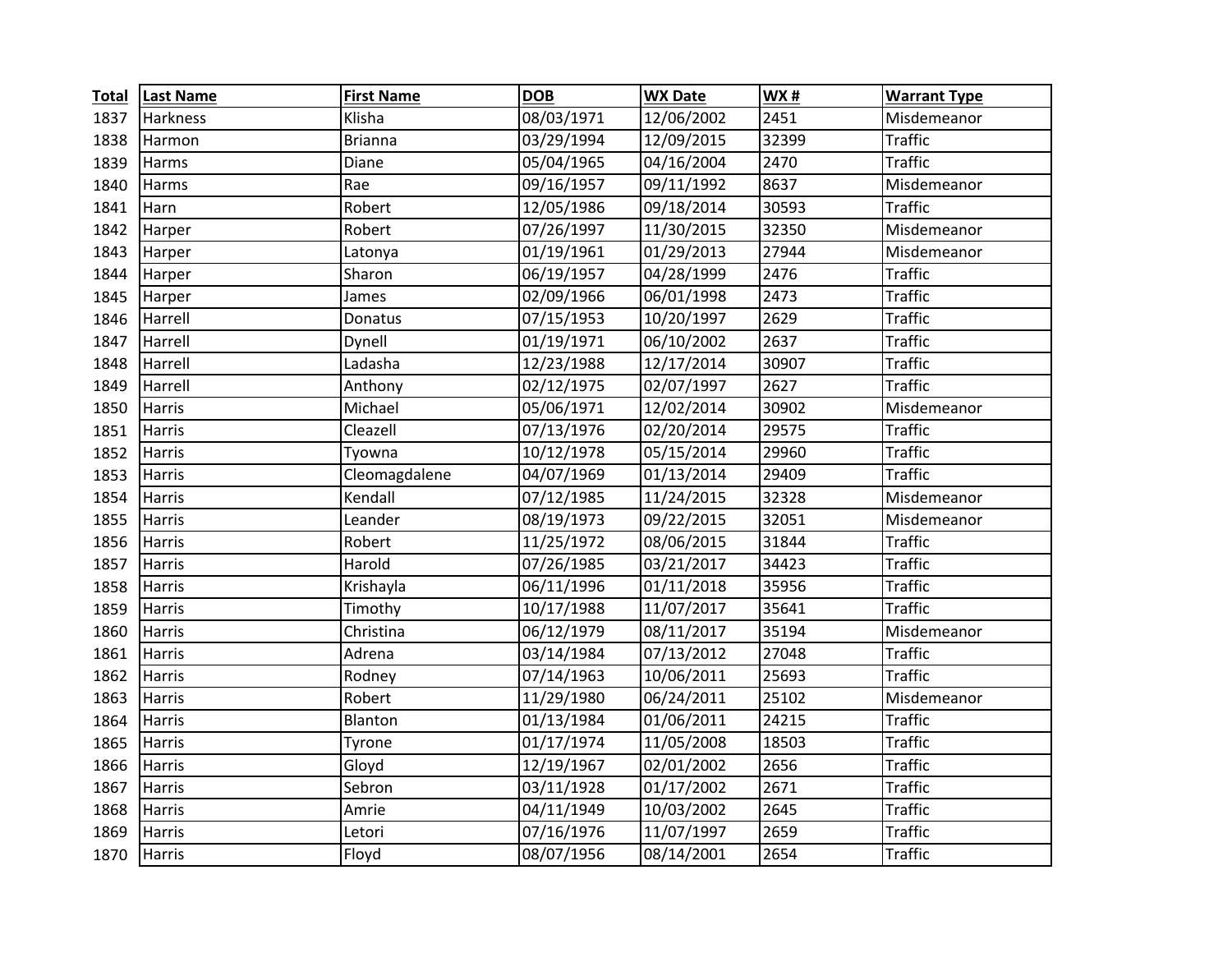| <b>Total</b> | <b>Last Name</b> | <b>First Name</b> | <b>DOB</b> | <b>WX Date</b> | WX#   | <b>Warrant Type</b> |
|--------------|------------------|-------------------|------------|----------------|-------|---------------------|
| 1871         | Harris           | Albert            | 10/05/1946 | 12/28/1999     | 2641  | Traffic             |
| 1872         | Harris           | Albert            | 10/05/1946 | 09/16/1999     | 2644  | <b>Traffic</b>      |
| 1873         | <b>Harris</b>    | Darious           | 11/03/1976 | 06/23/2006     | 9046  | <b>Traffic</b>      |
| 1874         | Harrison         | Harold            | 11/30/1963 | 05/17/2012     | 26804 | Misdemeanor         |
| 1875         | Harrison         | Marlin            | 03/26/1977 | 12/12/2017     | 35815 | <b>Traffic</b>      |
| 1876         | Harsha           | Jeffrey           | 08/02/1968 | 10/25/2011     | 25782 | Misdemeanor         |
| 1877         | Hart             | Dawn              | 12/29/1977 | 03/22/2007     | 12635 | <b>Traffic</b>      |
| 1878         | Harvey           | Antonio           | 08/25/1980 | 02/25/2013     | 28034 | <b>Traffic</b>      |
| 1879         | Harvey           | Tayonna           | 12/30/1998 | 08/28/2017     | 35265 | <b>Traffic</b>      |
| 1880         | Harvey           | Tayonna           | 12/30/1998 | 10/25/2017     | 35569 | Misdemeanor         |
| 1881         | Harvey           | Aaron             | 11/27/1977 | 04/10/2015     | 31343 | <b>Traffic</b>      |
| 1882         | Harvick          | Dustin            | 09/19/1982 | 10/09/2008     | 18325 | <b>Traffic</b>      |
| 1883         | Harvill          | Victoria          | 10/30/1991 | 04/05/2017     | 34487 | Misdemeanor         |
| 1884         | Harwell          | Richard           | 05/20/1962 | 11/09/2012     | 27621 | <b>Traffic</b>      |
| 1885         | Hasemeyer        | <b>Bruce</b>      | 09/07/1950 | 01/23/2001     | 2695  | Misdemeanor         |
| 1886         | Hatch            | Rodney            | 02/23/1981 | 06/27/2014     | 30163 | <b>Traffic</b>      |
| 1887         | Hatcher          | Malachi           | 10/19/1994 | 06/16/2016     | 33143 | <b>Traffic</b>      |
| 1888         | Hatchett         | Samuel            | 08/23/1944 | 03/10/1995     | 2699  | <b>Traffic</b>      |
| 1889         | Hatten           | Craig             | 08/24/1990 | 09/13/2011     | 25520 | Misdemeanor         |
| 1890         | Hauk             | Denise            | 11/09/1957 | 01/04/2005     | 2701  | <b>Traffic</b>      |
| 1891         | Haut             | Rickelle          | 02/20/1995 | 01/26/2016     | 32570 | Misdemeanor         |
| 1892         | <b>Hawkins</b>   | Lawerence         | 12/20/1986 | 06/13/2016     | 33108 | <b>Traffic</b>      |
| 1893         | Hawkins          | Willie            | 08/11/1979 | 05/19/2014     | 30333 | Misdemeanor         |
| 1894         | <b>Hawkins</b>   | Lawrence          | 12/28/1986 | 12/15/2017     | 35847 | <b>Traffic</b>      |
| 1895         | <b>Hawkins</b>   | Stephanie         | 08/26/1985 | 08/17/2005     | 2705  | <b>Traffic</b>      |
| 1896         | <b>Hawkins</b>   | Willie            | 02/01/1944 | 12/14/1995     | 2706  | <b>Traffic</b>      |
| 1897         | Hayden           | Hodari            | 09/06/1979 | 05/27/2008     | 17247 | <b>Traffic</b>      |
| 1898         | Hayes            | Darnell           | 04/21/1987 | 10/01/2008     | 18283 | <b>Traffic</b>      |
| 1899         | Hayes            | Latoya            | 01/13/1983 | 11/19/2008     | 18612 | <b>Traffic</b>      |
| 1900         | Hayes            | Lamika            | 11/29/1978 | 01/06/2009     | 18941 | <b>Traffic</b>      |
| 1901         | Hayes            | Diana             | 06/28/1968 | 01/26/2009     | 19065 | Misdemeanor         |
| 1902         | Hayes            | Shakira           | 07/13/1981 | 02/01/2010     | 21921 | <b>Traffic</b>      |
| 1903         | Hayes            | Claudia           | 03/16/1993 | 01/17/2018     | 35957 | <b>Traffic</b>      |
| 1904         | Hayes            | Cameron           | 08/10/1998 | 07/21/2017     | 35058 | <b>Traffic</b>      |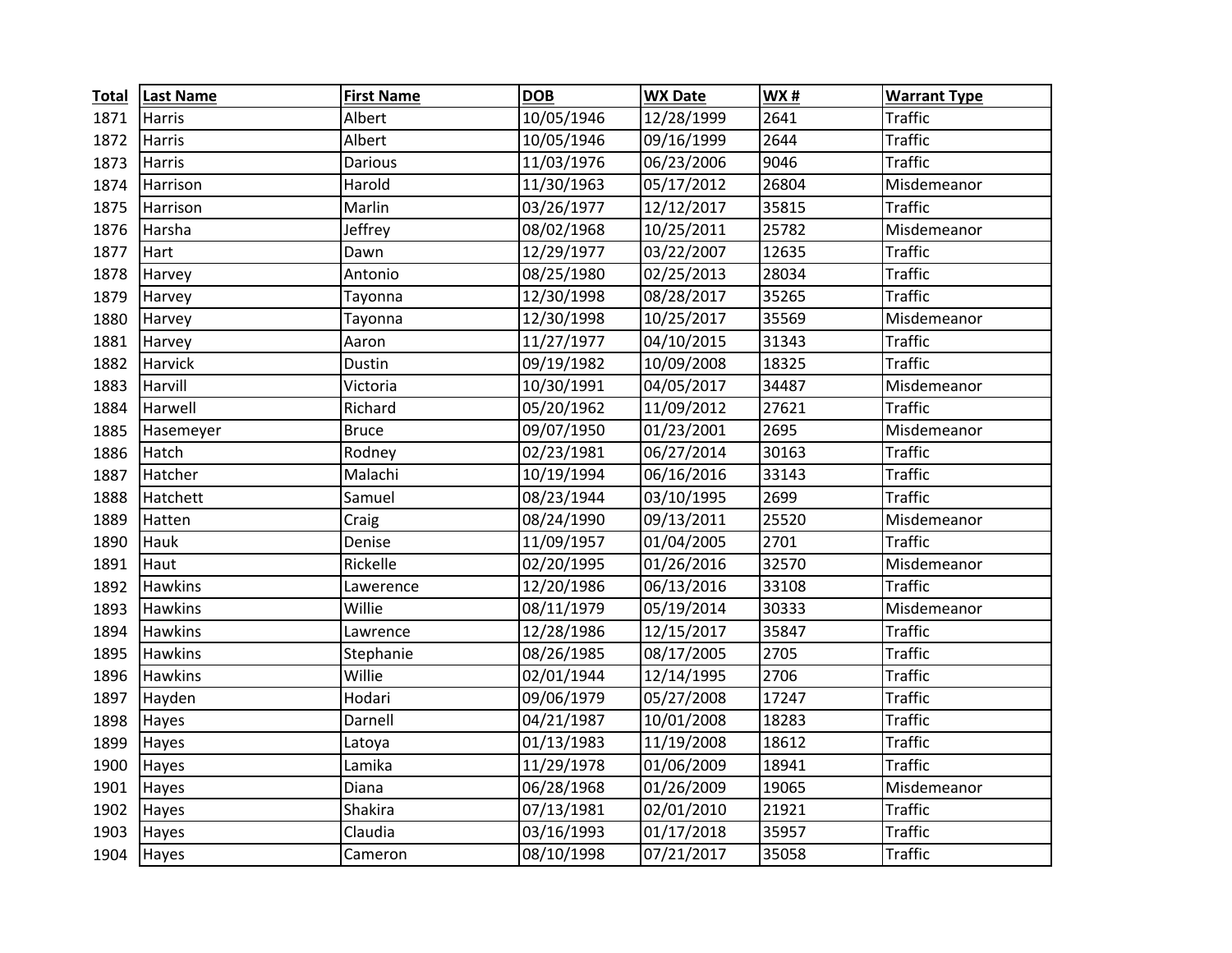| <b>Total</b> | <b>Last Name</b> | <b>First Name</b> | <b>DOB</b> | <b>WX Date</b> | WX#   | <b>Warrant Type</b> |
|--------------|------------------|-------------------|------------|----------------|-------|---------------------|
| 1905         | Hayes            | Adrian            | 04/07/1961 | 11/03/1997     | 2708  | <b>Traffic</b>      |
| 1906         | Hayes            | Adrian            | 04/07/1961 | 07/31/1997     | 2709  | <b>Traffic</b>      |
| 1907         | Hayes            | Jamie             | 07/22/1973 | 03/16/1999     | 2714  | Misdemeanor         |
| 1908         | Hayes            | Arlington         | 01/27/1964 | 05/13/2002     | 2711  | <b>Traffic</b>      |
| 1909         | Haymon           | Antonio           | 11/20/1974 | 09/16/1999     | 2718  | <b>Traffic</b>      |
| 1910         | Haynes           | Philando          | 05/31/1974 | 02/01/2017     | 34207 | Misdemeanor         |
| 1911         | Haynes           | Charles           | 05/01/1978 | 03/27/2015     | 31303 | Misdemeanor         |
| 1912         | Haynes           | Bryan             | 03/01/1967 | 01/06/2011     | 24216 | <b>Traffic</b>      |
| 1913         | Haywood          | Johnnie           | 10/01/1982 | 04/22/2008     | 17000 | <b>Traffic</b>      |
| 1914         | Hazel            | Veronica          | 08/27/1977 | 02/03/2014     | 29530 | <b>Traffic</b>      |
| 1915         | Hazzard          | Joanne            | 08/17/1969 | 07/24/2009     | 20481 | Misdemeanor         |
| 1916         | Healy            | Mark              | 06/10/1960 | 04/23/2004     | 2277  | <b>Traffic</b>      |
| 1917         | Healy            | Mark              | 06/10/1960 | 02/05/2004     | 2278  | <b>Traffic</b>      |
| 1918         | Hearvey          | William           | 08/08/1970 | 07/05/2006     | 9223  | Misdemeanor         |
| 1919         | Heaton           | Richard           | 09/05/1968 | 03/23/1998     | 2280  | <b>Traffic</b>      |
| 1920         | Heck             | Donald            | 11/26/1952 | 03/13/1996     | 2283  | <b>Traffic</b>      |
| 1921         | Heffner          | Levia             | 03/11/1977 | 03/20/2008     | 16747 | <b>Traffic</b>      |
| 1922         | Heimberger       | William           | 10/19/1958 | 08/29/1996     | 2291  | Misdemeanor         |
| 1923         | Heine            | James             | 06/23/1963 | 10/15/1998     | 2293  | <b>Traffic</b>      |
| 1924         | Helms            | David             | 05/06/1958 | 07/14/1998     | 2305  | Misdemeanor         |
| 1925         | Hemann           | Tracy             | 06/11/1955 | 11/10/2003     | 2308  | <b>Traffic</b>      |
| 1926         | Hemmans          | Lenton            | 07/14/1963 | 01/02/2018     | 35895 | <b>Traffic</b>      |
| 1927         | Hemmans          | Lenton            | 07/14/1963 | 12/12/2017     | 35853 | <b>Traffic</b>      |
| 1928         | Hemmingway       | Lakisha           | 01/08/1983 | 07/28/2017     | 35131 | Misdemeanor         |
| 1929         | Henderson        | Johnathon         | 05/22/1986 | 10/10/2017     | 35507 | <b>Traffic</b>      |
| 1930         | Henderson        | Deonya            | 10/23/1966 | 10/28/2015     | 32235 | <b>Traffic</b>      |
| 1931         | Henderson        | Dorian            | 07/30/1980 | 07/07/2003     | 2316  | <b>Traffic</b>      |
| 1932         | Hendricks        | Jamice            | 08/10/1986 | 10/24/2016     | 33737 | <b>Traffic</b>      |
| 1933         | Hendrix          | Michael           | 06/10/1980 | 07/15/2014     | 30211 | <b>Traffic</b>      |
| 1934         | Hendrix          | Eldon             | 07/25/1956 | 10/15/2001     | 2324  | <b>Traffic</b>      |
| 1935         | Henley           | Carrie            | 08/21/1981 | 07/19/2004     | 2347  | Misdemeanor         |
| 1936         | Henrichs         | Douglas           | 01/12/1958 | 07/02/2002     | 2350  | <b>Traffic</b>      |
| 1937         | Henry            | Awbre             | 12/15/1981 | 08/21/2014     | 30382 | Misdemeanor         |
| 1938         | Henry            | Frances           | 11/23/1951 | 04/01/1997     | 2354  | <b>Traffic</b>      |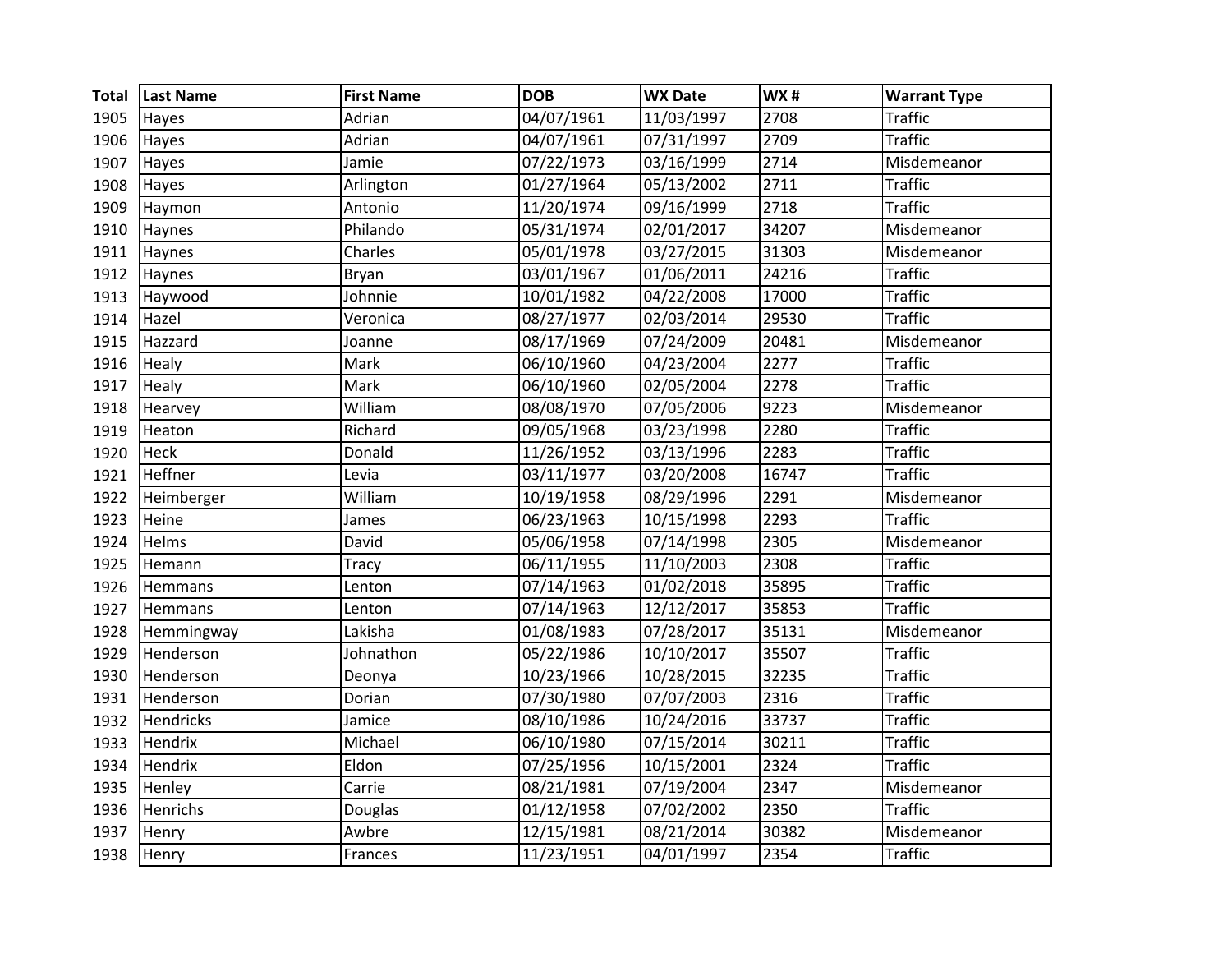| <b>Total</b> | <b>Last Name</b> | <b>First Name</b> | <b>DOB</b> | <b>WX Date</b> | WX#   | <b>Warrant Type</b> |
|--------------|------------------|-------------------|------------|----------------|-------|---------------------|
| 1939         | Henry            | Leroy             | 07/17/1954 | 06/10/1993     | 8639  | <b>Traffic</b>      |
| 1940         | Heredia          | Gerardo           | 03/28/1976 | 08/31/2012     | 27281 | <b>Traffic</b>      |
| 1941         | Hermanstyne      | Marvin            | 04/21/1985 | 03/05/2009     | 19380 | <b>Traffic</b>      |
| 1942         | Hernandez        | Adolfo            | 08/08/1980 | 11/26/2008     | 18668 | <b>Traffic</b>      |
| 1943         | Hernandez        | Ruiz              | 03/11/1974 | 05/09/2008     | 17130 | <b>Traffic</b>      |
| 1944         | Hernandez        | Andrew            | 08/11/1986 | 06/04/2012     | 26862 | Misdemeanor         |
| 1945         | Hernandez        | Walther           | 04/02/1990 | 05/07/2013     | 28339 | <b>Traffic</b>      |
| 1946         | Hernandez        | Manuel            | 01/24/1987 | 01/05/2012     | 26197 | <b>Traffic</b>      |
| 1947         | Hernandez        | Roxanne           | 05/16/1973 | 07/14/2014     | 30212 | <b>Traffic</b>      |
| 1948         | Hernandez        | Erick             | 11/21/1970 | 09/27/2013     | 29010 | <b>Traffic</b>      |
| 1949         | Hernandez        | Luis              | 05/05/1986 | 02/23/2016     | 32663 | <b>Traffic</b>      |
| 1950         | Hernandez        | Joseph            | 08/26/1974 | 05/02/2016     | 32928 | <b>Traffic</b>      |
| 1951         | Hernandez        | Jesus             | 01/26/1995 | 09/28/2016     | 33641 | <b>Traffic</b>      |
| 1952         | Hernandez        | Rafael            | 02/14/1986 | 08/23/2017     | 35231 | Misdemeanor         |
| 1953         | Hernandez        | Jorge             | 01/02/1976 | 03/28/2003     | 2406  | <b>Traffic</b>      |
| 1954         | Hernandez        | Carlos            | 03/03/1957 | 02/10/2003     | 2381  | <b>Traffic</b>      |
| 1955         | Hernandez        | Jose              | 01/24/1987 | 07/07/2003     | 2442  | <b>Traffic</b>      |
| 1956         | Hernandez        | Alejandro         | 01/09/1982 | 10/23/2003     | 2374  | <b>Traffic</b>      |
| 1957         | Hernandez        | Fransisco         | 01/24/1987 | 12/03/2003     | 2400  | <b>Traffic</b>      |
| 1958         | Hernandez        | Jorge             | 01/02/1980 | 01/17/2004     | 2440  | <b>Traffic</b>      |
| 1959         | Hernandez        | Jose              | 07/16/1957 | 08/27/2001     | 2444  | <b>Traffic</b>      |
| 1960         | Hernandez        | Juan              | 03/06/1981 | 09/12/2000     | 2447  | <b>Traffic</b>      |
| 1961         | Hernandez        | Manuel            | 03/21/1967 | 05/07/1998     | 2450  | <b>Traffic</b>      |
| 1962         | Hernandez        | Estaban           | 08/06/1981 | 01/07/2005     | 2389  | <b>Traffic</b>      |
| 1963         | Hernandez        | Estaban           | 08/06/1981 | 12/03/2004     | 2391  | <b>Traffic</b>      |
| 1964         | Hernandez        | Felipe            | 12/25/1985 | 05/10/2005     | 2395  | Misdemeanor         |
| 1965         | Hernandez        | Noe               | 04/24/1983 | 04/24/2006     | 6365  | <b>Traffic</b>      |
| 1966         | Hernandez        | Migel             | 07/28/1981 | 08/12/2005     | 2467  | <b>Traffic</b>      |
| 1967         | Hernandez        | Alejandro         | 07/23/1983 | 06/20/2005     | 2371  | <b>Traffic</b>      |
| 1968         | Hernandez        | Raul              | 05/28/1970 | 11/18/2005     | 4154  | <b>Traffic</b>      |
| 1969         | Hernandez        | Felix             | 05/18/1950 | 04/04/2007     | 12804 | <b>Traffic</b>      |
| 1970         | Hernandez        | Rosaba            | 03/01/1982 | 05/01/2007     | 13105 | <b>Traffic</b>      |
| 1971         | Hernandez        | Luis              | 10/15/1965 | 10/18/2006     | 10699 | Misdemeanor         |
| 1972         | Hernandez        | Jose              | 10/16/1966 | 12/05/2006     | 11362 | <b>Traffic</b>      |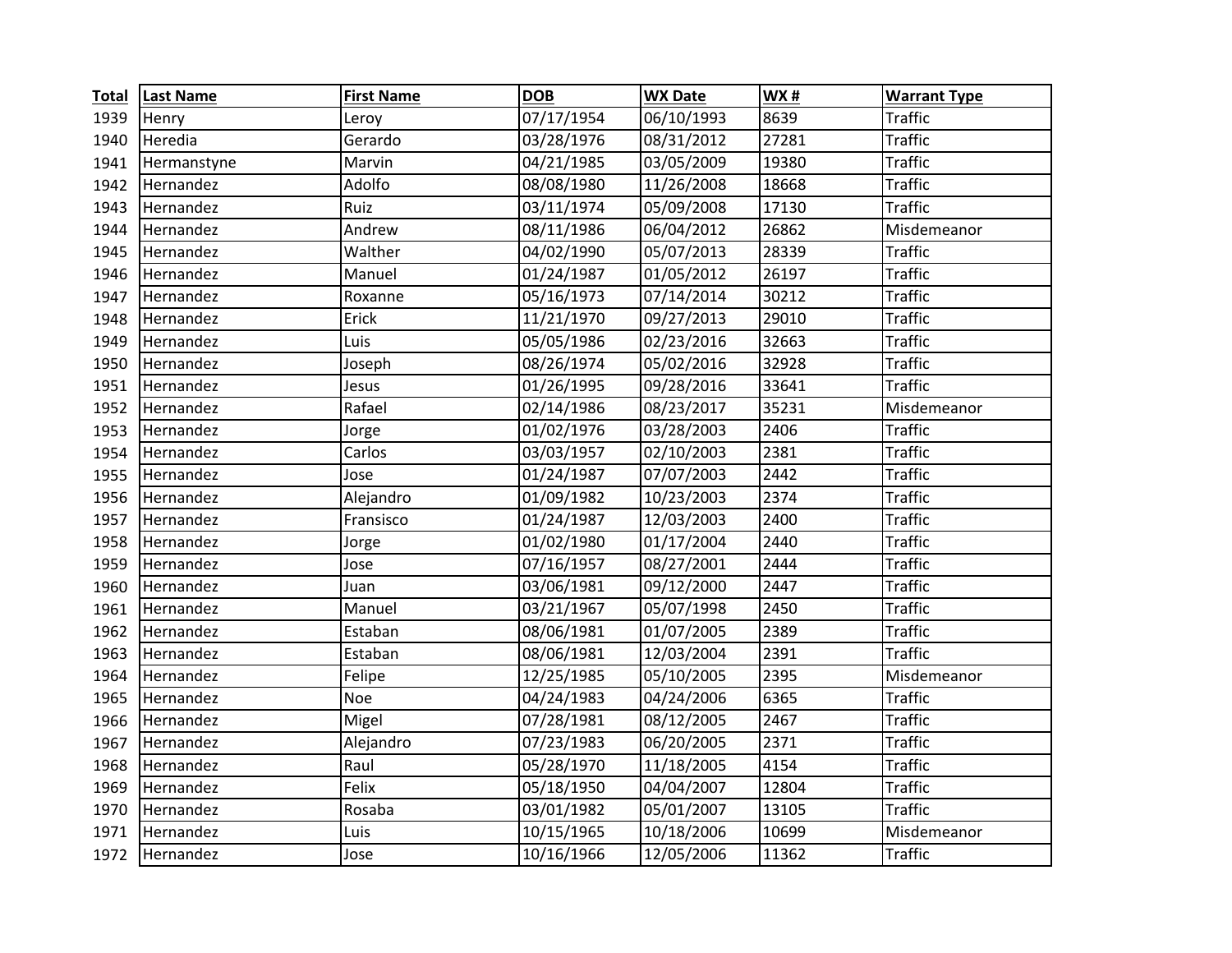| <b>Total</b> | <b>Last Name</b> | <b>First Name</b> | <b>DOB</b> | <b>WX Date</b> | <b>WX#</b> | <b>Warrant Type</b> |
|--------------|------------------|-------------------|------------|----------------|------------|---------------------|
| 1973         | Hernandez        | Reynaldo          | 02/28/1950 | 08/12/1996     | 2483       | <b>Traffic</b>      |
| 1974         | Hernandez        | Rafael            | 10/17/1960 | 01/12/1996     | 2479       | <b>Traffic</b>      |
| 1975         | Hernandez        | Manuel            | 12/24/1962 | 07/03/1995     | 2457       | <b>Traffic</b>      |
| 1976         | Hernandez-comer  | Gina              | 12/14/1985 | 07/23/2007     | 14245      | <b>Traffic</b>      |
| 1977         | Herrara          | Pablo             | 10/22/1956 | 01/25/2007     | 11977      | <b>Traffic</b>      |
| 1978         | Herrera          | Miguel            | 08/16/1942 | 09/09/2005     | 1359       | Misdemeanor         |
| 1979         | Herrera          | Maria             | 08/08/1973 | 07/01/2003     | 2685       | <b>Traffic</b>      |
| 1980         | Herrere          | Juan              | 12/24/1973 | 07/27/1992     | 8641       | <b>Traffic</b>      |
| 1981         | Herrin           | Morris            | 02/12/1997 | 11/20/2015     | 32336      | <b>Traffic</b>      |
| 1982         | Hess             | Terrell           | 01/05/1965 | 05/15/1995     | 2724       | <b>Traffic</b>      |
| 1983         | Hester           | Clint             | 09/18/1954 | 12/30/1993     | 8643       | <b>Traffic</b>      |
| 1984         | Heuker           | Howard            | 02/08/1966 | 07/17/2000     | 2730       | <b>Traffic</b>      |
| 1985         | Hibbler          | Darryl            | 09/07/1966 | 01/12/1996     | 2731       | <b>Traffic</b>      |
| 1986         | <b>Hicks</b>     | Orlando           | 12/13/1969 | 01/07/2003     | 2734       | <b>Traffic</b>      |
| 1987         | <b>Hicks</b>     | Leontay           | 01/22/1997 | 12/15/2017     | 35871      | Misdemeanor         |
| 1988         | Hicks            | Robert            | 09/23/1956 | 08/26/2008     | 17990      | <b>Traffic</b>      |
| 1989         | Highlan          | Robert            | 09/29/1979 | 11/06/2013     | 29175      | <b>Traffic</b>      |
| 1990         | Hile             | James             | 09/02/1944 | 11/04/1996     | 2736       | <b>Traffic</b>      |
| 1991         | Hill             | John              | 11/13/1965 | 01/24/1997     | 2744       | <b>Traffic</b>      |
| 1992         | Hill             | Allen             | 10/28/1963 | 02/07/1995     | 2737       | <b>Traffic</b>      |
| 1993         | Hill             | Steven            | 02/18/1968 | 03/20/2014     | 29764      | Misdemeanor         |
| 1994         | Hill             | Kimothy           | 12/03/1989 | 12/17/2014     | 30918      | <b>Traffic</b>      |
| 1995         | Hill             | Vincent           | 02/06/1977 | 01/06/2015     | 30956      | <b>Traffic</b>      |
| 1996         | Hill             | Jimmy             | 05/20/1967 | 02/19/2016     | 32647      | <b>Traffic</b>      |
| 1997         | Hill             | Chambry           | 11/14/1989 | 06/30/2016     | 33212      | <b>Traffic</b>      |
| 1998         | Hill             | Marshall          | 04/09/1993 | 06/17/2016     | 33156      | Misdemeanor         |
| 1999         | Hill             | Howard            | 05/27/1957 | 12/12/2003     | 2743       | <b>Traffic</b>      |
| 2000         | Hill             | Robert            | 01/05/1964 | 08/24/2000     | 2746       | Misdemeanor         |
| 2001         | Hill             | Stanley           | 11/16/1943 | 12/28/1999     | 2748       | <b>Traffic</b>      |
| 2002         | Hill             | Bobby             | 10/24/1974 | 11/17/1999     | 2739       | <b>Traffic</b>      |
| 2003         | Hill             | Charles           | 11/17/1953 | 07/24/2007     | 14247      | <b>Traffic</b>      |
| 2004         | Hillard          | Allene            | 10/13/1986 | 02/16/2017     | 34257      | <b>Traffic</b>      |
| 2005         | Hillard          | Farrah            | 08/02/1976 | 03/09/2011     | 24536      | Misdemeanor         |
| 2006         | Hilton           | Percy             | 01/20/1973 | 12/06/2010     | 24067      | Misdemeanor         |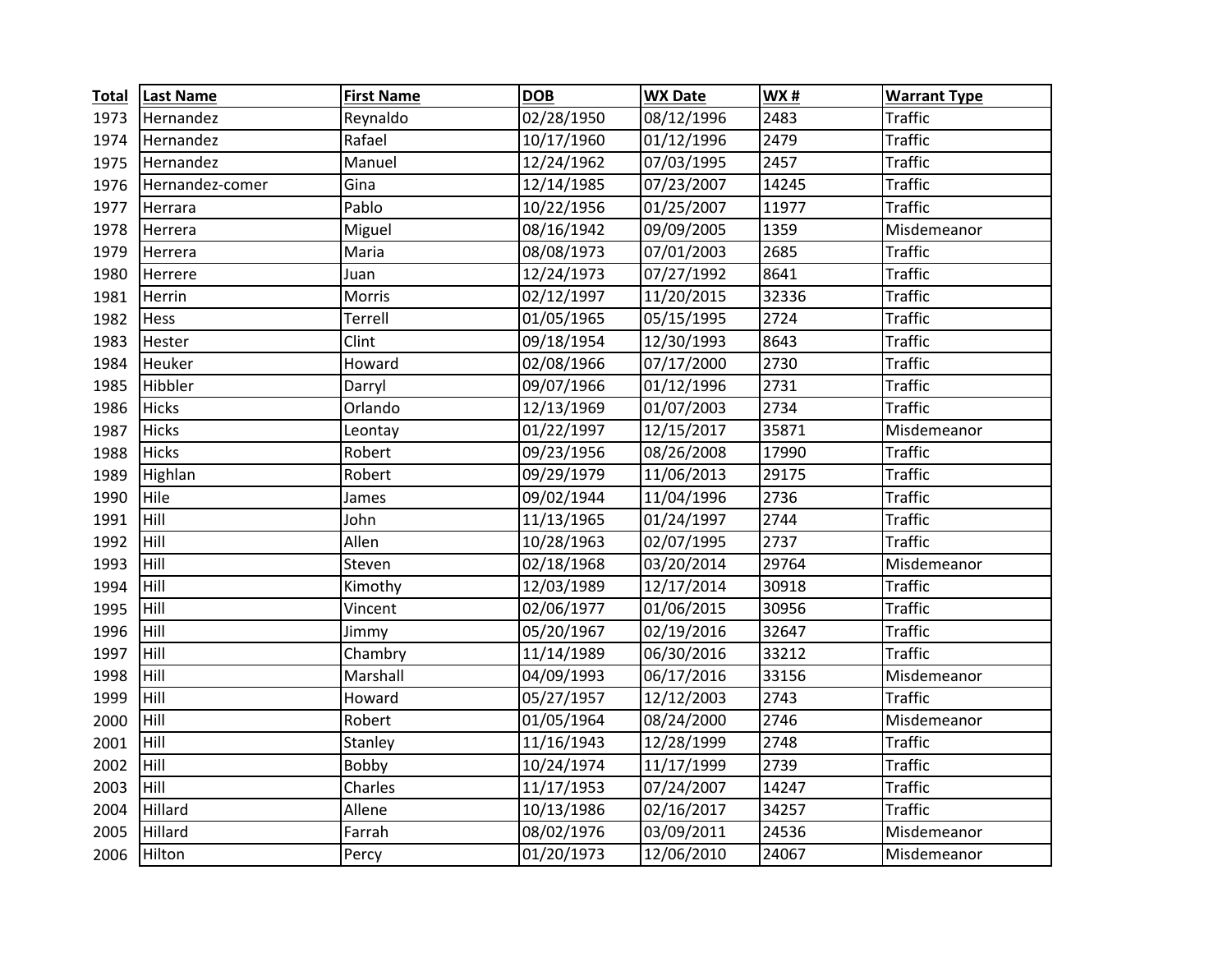| <b>Total</b> | <b>Last Name</b> | <b>First Name</b> | <b>DOB</b> | <b>WX Date</b> | WX#   | <b>Warrant Type</b> |
|--------------|------------------|-------------------|------------|----------------|-------|---------------------|
| 2007         | Hines            | Samuel            | 12/30/1996 | 12/13/2017     | 35817 | Traffic             |
| 2008         | Hines            | Lorenzo           | 03/25/1980 | 07/28/2015     | 31814 | <b>Traffic</b>      |
| 2009         | Hinojosa         | Fernando          | 07/16/1976 | 08/01/2011     | 25319 | <b>Traffic</b>      |
| 2010         | Hinton           | Larry             | 01/12/1977 | 10/07/2010     | 23697 | <b>Traffic</b>      |
| 2011         | Hinton           | Anthony           | 06/11/1973 | 03/07/2008     | 16639 | <b>Traffic</b>      |
| 2012         | Hiser            | Rosemary          | 10/30/1954 | 08/22/2001     | 2796  | Misdemeanor         |
| 2013         | Hnatusko         | Tim               | 04/14/1973 | 07/21/1998     | 2353  | <b>Traffic</b>      |
| 2014         | Hobbs            | Vickie            | 12/03/1971 | 09/19/2016     | 33562 | Misdemeanor         |
| 2015         | Hodges           | Jillian           | 05/06/1988 | 04/24/2017     | 34586 | <b>Traffic</b>      |
| 2016         | Hodges           | Valerie           | 01/09/1974 | 03/31/2011     | 24667 | <b>Traffic</b>      |
| 2017         | Hodges           | Valerie           | 01/09/1974 | 04/21/2011     | 24779 | <b>Traffic</b>      |
| 2018         | Hodges           | Ralph             | 12/07/1977 | 06/28/2001     | 2380  | <b>Traffic</b>      |
| 2019         | Hodges           | Lakesha           | 05/15/1984 | 06/27/2003     | 2366  | Misdemeanor         |
| 2020         | Hodges           | Wanda             | 02/16/1963 | 07/12/2007     | 13936 | <b>Traffic</b>      |
| 2021         | Hodges           | Otis              | 10/02/1968 | 11/19/1996     | 2375  | <b>Traffic</b>      |
| 2022         | Hodges           | Rosemary          | 10/06/1954 | 02/25/1993     | 8647  | <b>Traffic</b>      |
| 2023         | Hogan            | Ryan              | 04/27/1988 | 04/22/2009     | 19789 | <b>Traffic</b>      |
| 2024         | Hogan            | Christopher       | 03/31/1994 | 11/05/2013     | 29160 | Misdemeanor         |
| 2025         | Holbrook         | Patrick           | 05/22/1948 | 08/29/2003     | 2394  | <b>Traffic</b>      |
| 2026         | Holcomb          | David             | 03/23/1934 | 02/10/1995     | 2396  | <b>Traffic</b>      |
| 2027         | Holegano         | Rivera            | 03/06/1971 | 12/21/2007     | 15944 | <b>Traffic</b>      |
| 2028         | Holiday          | Derrick           | 05/31/1988 | 06/19/2007     | 13737 | <b>Traffic</b>      |
| 2029         | Holland          | Darryl            | 10/25/1980 | 04/19/2005     | 2402  | Misdemeanor         |
| 2030         | Hollaway         | Kendrick          | 07/12/1977 | 06/10/2002     | 2461  | <b>Traffic</b>      |
| 2031         | Hollaway         | Kendrick          | 07/12/1977 | 06/05/2002     | 2456  | Misdemeanor         |
| 2032         | Hollaway         | Kendrick          | 07/12/1977 | 04/16/2002     | 2464  | <b>Traffic</b>      |
| 2033         | Hollingsworth    | Travell           | 02/08/1988 | 03/30/2011     | 24669 | <b>Traffic</b>      |
| 2034         | <b>Hollis</b>    | Myeshah           | 09/12/1987 | 10/08/2015     | 32136 | Misdemeanor         |
| 2035         | Hollis           | Perry             | 12/13/1962 | 02/07/1995     | 2487  | <b>Traffic</b>      |
| 2036         | Holloway         | Dayuan            | 07/30/1991 | 01/27/2012     | 26595 | <b>Traffic</b>      |
| 2037         | Holloway         | Charles           | 09/15/1954 | 07/31/2002     | 2492  | Misdemeanor         |
| 2038         | Holloway         | <b>Bessie</b>     | 11/14/1942 | 02/17/2005     | 2490  | <b>Traffic</b>      |
| 2039         | Holman           | Michelle          | 03/06/1972 | 12/16/2011     | 26100 | <b>Traffic</b>      |
| 2040         | Holmes           | Ronnie            | 04/04/1988 | 12/14/2011     | 26090 | <b>Traffic</b>      |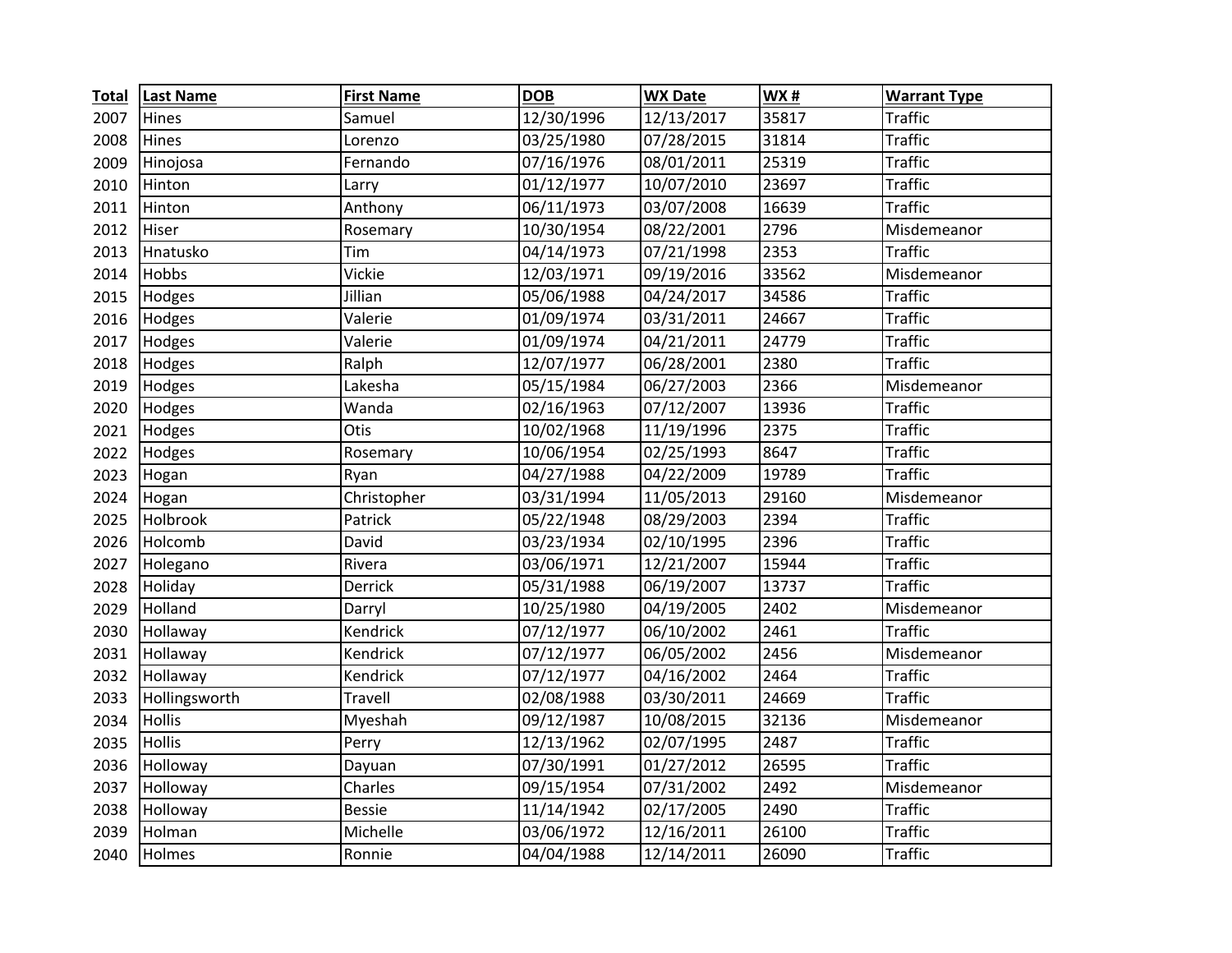| <b>Total</b> | <b>Last Name</b> | <b>First Name</b> | <b>DOB</b> | <b>WX Date</b> | WX#   | <b>Warrant Type</b> |
|--------------|------------------|-------------------|------------|----------------|-------|---------------------|
| 2041         | Holmes           | Nicole            | 11/04/1988 | 12/10/2009     | 21562 | <b>Traffic</b>      |
| 2042         | Holmes           | Kyle              | 07/27/1990 | 03/09/2016     | 32717 | <b>Traffic</b>      |
| 2043         | Holmes           | Marquel           | 02/25/1997 | 05/11/2017     | 34687 | <b>Traffic</b>      |
| 2044         | Holmes           | Marcus            | 06/22/1965 | 05/28/1999     | 2626  | <b>Traffic</b>      |
| 2045         | Holmquist        | David             | 12/19/1958 | 10/19/1995     | 2628  | <b>Traffic</b>      |
| 2046         | Holt             | Sharon            | 03/31/1965 | 09/30/1998     | 2633  | <b>Traffic</b>      |
| 2047         | Hood             | Eric              | 10/27/1971 | 11/17/1999     | 2636  | <b>Traffic</b>      |
| 2048         | Hood             | Cordell           | 02/07/1995 | 08/23/2017     | 35234 | Misdemeanor         |
| 2049         | Hooks            | Roger             | 07/09/1968 | 08/27/1999     | 2784  | <b>Traffic</b>      |
| 2050         | Hoosley          | Ronald            | 12/16/1985 | 03/04/2010     | 22103 | <b>Traffic</b>      |
| 2051         | Hoover           | Michael           | 06/04/1971 | 07/14/2015     | 31735 | <b>Traffic</b>      |
| 2052         | Hoover           | Jennifer          | 08/14/1978 | 06/08/2006     | 8278  | Misdemeanor         |
| 2053         | Hopkins          | Nicolette         | 07/22/1989 | 04/28/2017     | 34608 | <b>Traffic</b>      |
| 2054         | Hopper           | Michael           | 07/16/1977 | 03/17/2003     | 2798  | <b>Traffic</b>      |
| 2055         | Hopson           | Joanne            | 01/11/1980 | 02/22/2017     | 34278 | Misdemeanor         |
| 2056         | Horchem          | Peter             | 02/20/1986 | 06/01/2011     | 24983 | <b>Traffic</b>      |
| 2057         | Horn             | Rosemary          | 02/06/1928 | 08/12/1997     | 2800  | <b>Traffic</b>      |
| 2058         | Horton           | Kristopher        | 09/02/1979 | 05/13/2002     | 2802  | <b>Traffic</b>      |
| 2059         | Horton           | Darrell           | 04/18/1961 | 07/07/2003     | 2804  | <b>Traffic</b>      |
| 2060         | Horton           | Shanitta          | 01/08/1988 | 10/25/2012     | 27512 | <b>Traffic</b>      |
| 2061         | Horton           | Mark              | 06/24/1972 | 06/30/1995     | 2810  | Misdemeanor         |
| 2062         | <b>Hoskins</b>   | Ryan              | 06/21/1993 | 12/14/2012     | 27780 | <b>Traffic</b>      |
| 2063         | <b>Hoskins</b>   | Macdonald         | 09/20/1935 | 07/31/2008     | 17764 | Misdemeanor         |
| 2064         | Hoskins          | Bernard           | 05/22/1956 | 10/12/2001     | 2813  | <b>Traffic</b>      |
| 2065         | Hoskins          | Antoine           | 01/22/1982 | 04/05/2007     | 12807 | <b>Traffic</b>      |
| 2066         | Housmah          | Stephanie         | 07/06/1980 | 02/10/2017     | 34246 | <b>Traffic</b>      |
| 2067         | Howard           | Kashanie          | 12/10/1991 | 08/16/2017     | 35201 | <b>Traffic</b>      |
| 2068         | Howard           | Tyrone            | 08/09/1972 | 03/17/2009     | 19500 | Misdemeanor         |
| 2069         | Howard           | <b>Betty</b>      | 02/16/1960 | 10/13/2010     | 23712 | <b>Traffic</b>      |
| 2070         | Howard           | Andrew            | 05/05/1956 | 06/25/2003     | 2833  | <b>Traffic</b>      |
| 2071         | Howell           | Stacey            | 03/24/1969 | 08/03/2007     | 14361 | <b>Traffic</b>      |
| 2072         | Howell           | Kenneth           | 03/17/1987 | 12/03/2009     | 21502 | Misdemeanor         |
| 2073         | Howell           | Alric             | 09/01/1974 | 12/31/2009     | 21688 | Misdemeanor         |
| 2074         | Howell           | Sheryl            | 02/03/1966 | 10/03/1996     | 2887  | <b>Traffic</b>      |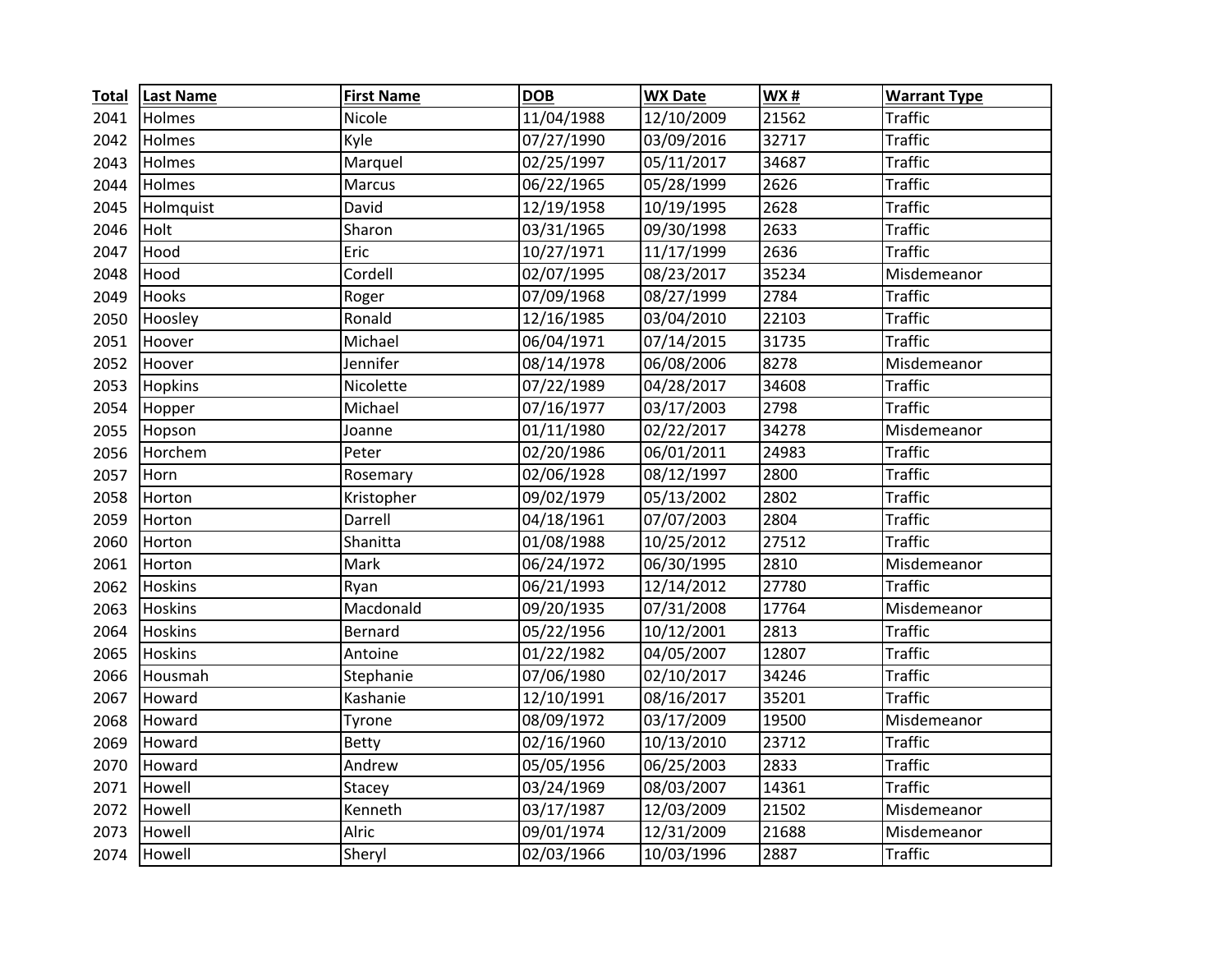| <b>Total</b> | <b>Last Name</b> | <b>First Name</b> | <b>DOB</b> | <b>WX Date</b> | WX#   | <b>Warrant Type</b> |
|--------------|------------------|-------------------|------------|----------------|-------|---------------------|
| 2075         | Howen            | Michael           | 01/11/1957 | 09/10/2013     | 28915 | <b>Traffic</b>      |
| 2076         | Howerton         | Gregory           | 05/06/1969 | 10/25/2005     | 3109  | <b>Traffic</b>      |
| 2077         | Howes            | Charles           | 10/01/1956 | 06/18/1998     | 2888  | <b>Traffic</b>      |
| 2078         | Howes            | Charles           | 10/01/1956 | 04/30/1998     | 2890  | <b>Traffic</b>      |
| 2079         | Howes            | Charles           | 10/01/1956 | 06/05/1998     | 2889  | <b>Traffic</b>      |
| 2080         | Howes            | Charles           | 10/01/1956 | 04/06/1998     | 2891  | <b>Traffic</b>      |
| 2081         | Howes            | Charles           | 10/01/1956 | 03/23/1998     | 2893  | <b>Traffic</b>      |
| 2082         | Howes            | Charles           | 10/01/1956 | 03/17/1998     | 2892  | <b>Traffic</b>      |
| 2083         | Howlett          | Colleen           | 07/08/1962 | 09/17/1992     | 8652  | <b>Traffic</b>      |
| 2084         | Huang            | Yu                | 10/17/1992 | 04/14/2017     | 34540 | <b>Traffic</b>      |
| 2085         | Hubbart          | James             | 05/26/1953 | 10/01/2008     | 18315 | Misdemeanor         |
| 2086         | Hubert           | Nicholas          | 03/13/1978 | 05/18/1999     | 2894  | Misdemeanor         |
| 2087         | Huddleston       | Montana           | 12/22/1997 | 10/14/2016     | 33705 | <b>Traffic</b>      |
| 2088         | Hudnall          | Lisa              | 01/12/1981 | 03/23/2005     | 2895  | <b>Traffic</b>      |
| 2089         | Hudnut           | Timothy           | 10/03/1957 | 10/14/1993     | 8654  | <b>Traffic</b>      |
| 2090         | Hudson           | Pilar             | 07/19/1975 | 03/18/1996     | 2901  | <b>Traffic</b>      |
| 2091         | Hudson           | James             | 02/02/1967 | 06/01/1998     | 2899  | <b>Traffic</b>      |
| 2092         | Huerta           | Saul              | 02/15/1977 | 04/14/2005     | 2903  | <b>Traffic</b>      |
| 2093         | Huerta           | Fernando          | 01/10/1988 | 10/19/2007     | 15301 | <b>Traffic</b>      |
| 2094         | Huerta           | Miguel            | 06/29/1977 | 01/22/2009     | 19042 | <b>Traffic</b>      |
| 2095         | Huerta           | Eduardo           | 11/13/1986 | 01/09/2012     | 26177 | <b>Traffic</b>      |
| 2096         | Huey             | Reginald          | 08/04/1981 | 01/13/2017     | 34072 | <b>Traffic</b>      |
| 2097         | Huff             | Chasidy           | 08/04/1979 | 07/21/2016     | 33296 | <b>Traffic</b>      |
| 2098         | Huffman          | James             | 06/29/1968 | 08/19/2008     | 17874 | <b>Traffic</b>      |
| 2099         | Hughes           | James             | 11/02/1969 | 07/09/2012     | 27023 | Misdemeanor         |
| 2100         | Hughes           | Delaina           | 07/23/1980 | 03/09/2007     | 12469 | Misdemeanor         |
| 2101         | Hughes           | Christopher       | 04/13/1985 | 12/29/2006     | 11657 | <b>Traffic</b>      |
| 2102         | Huh              | Hongmoo           | 05/02/1980 | 11/07/2002     | 2930  | <b>Traffic</b>      |
| 2103         | Hull             | Kenneth           | 03/05/1984 | 01/15/2014     | 29435 | <b>Traffic</b>      |
| 2104         | Hullett          | David             | 02/18/1982 | 02/25/2003     | 2935  | <b>Traffic</b>      |
| 2105         | Hulpa            | Todd              | 10/15/1968 | 01/25/2011     | 24324 | <b>Traffic</b>      |
| 2106         | Humphrey         | James             | 07/10/1957 | 07/30/1992     | 8655  | <b>Traffic</b>      |
| 2107         | Hundley          | Dwayne            | 09/06/1981 | 01/09/2017     | 34026 | <b>Traffic</b>      |
| 2108         | Hunt             | Angel             | 12/24/1985 | 05/13/2014     | 29982 | <b>Traffic</b>      |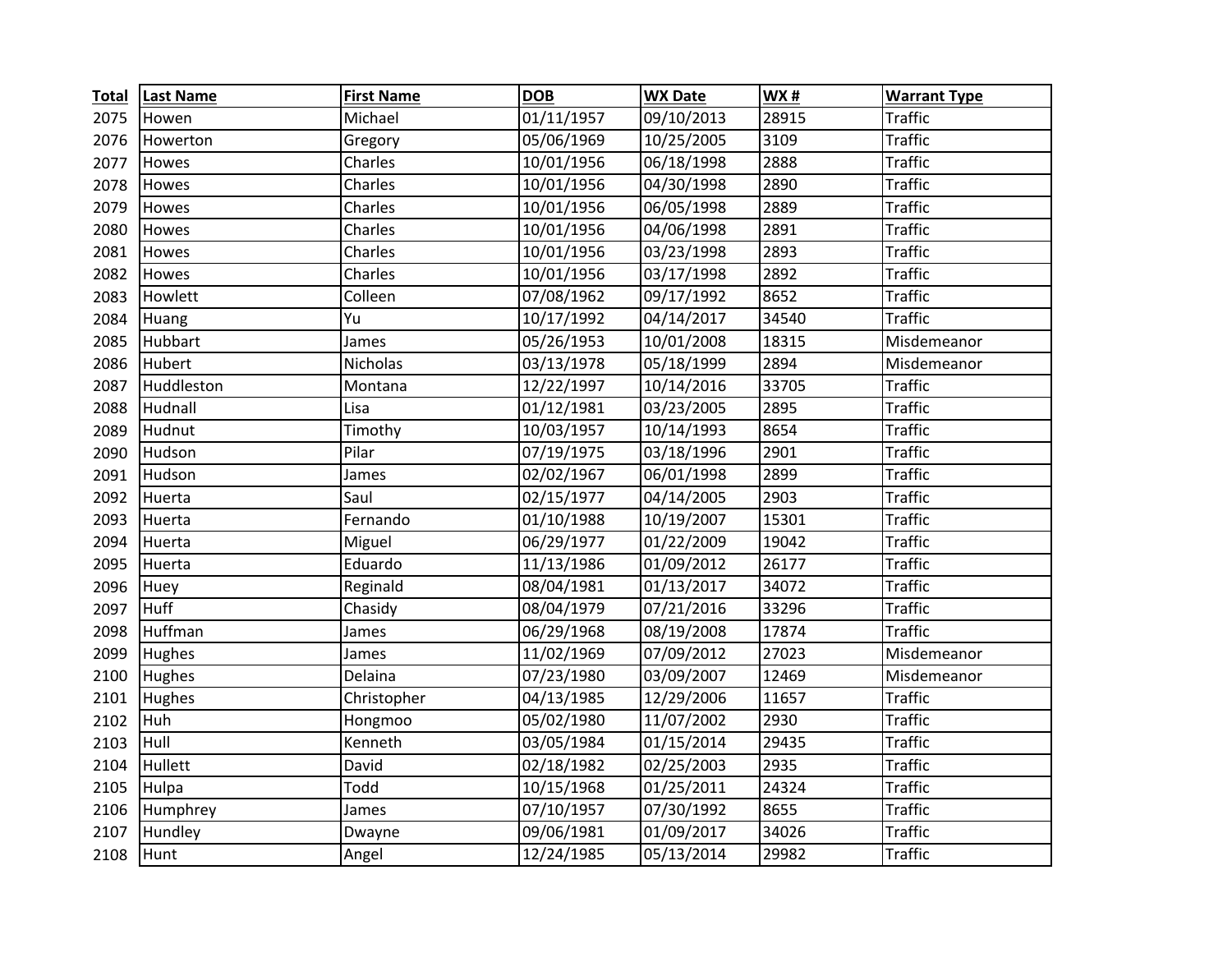| <b>Total</b> | <b>Last Name</b> | <b>First Name</b> | <b>DOB</b> | <b>WX Date</b> | <b>WX#</b>       | <b>Warrant Type</b> |
|--------------|------------------|-------------------|------------|----------------|------------------|---------------------|
| 2109         | Hunt             | Jessica           | 01/06/1984 | 06/30/2006     | 9220             | Misdemeanor         |
| 2110         | Hunt             | David             | 10/10/1975 | 04/24/2006     | 6366             | <b>Traffic</b>      |
| 2111         | Hunt             | David             | 10/10/1975 | 04/12/2006     | $\frac{1}{6314}$ | <b>Traffic</b>      |
| 2112         | Hunter           | Cortez            | 09/15/1970 | 07/21/2003     | 2949             | <b>Traffic</b>      |
| 2113         | Hunter           | Orlando           | 10/28/1970 | 02/07/1997     | 2954             | <b>Traffic</b>      |
| 2114         | Hupson           | Earl              | 10/26/1966 | 10/25/1996     | 2957             | <b>Traffic</b>      |
| 2115         | Hurd             | <b>Arlis</b>      | 03/25/1978 | 03/18/2009     | 19501            | <b>Traffic</b>      |
| 2116         | Hurns            | Timothy           | 02/17/1982 | 02/14/2005     | 2966             | <b>Traffic</b>      |
| 2117         | Hurt             | Quentin           | 06/07/1986 | 09/14/2017     | 35362            | Misdemeanor         |
| 2118         | Hurtado          | Mario             | 11/20/1987 | 06/22/2007     | 13759            | <b>Traffic</b>      |
| 2119         | Hurtado-Martinez | Antonio           | 10/21/1969 | 12/31/2009     | 21668            | <b>Traffic</b>      |
| 2120         | Hutchinson       | Charles           | 06/25/1967 | 09/28/1995     | 2970             | <b>Traffic</b>      |
| 2121         | Hutchinson       | Charles           | 06/25/1967 | 03/01/1995     | 2972             | <b>Traffic</b>      |
| 2122         | Hutson           | Tyrone            | 02/20/1972 | 06/25/2004     | 2977             | <b>Traffic</b>      |
| 2123         | Ibanez           | Francisco         | 10/04/1955 | 10/23/2006     | 10762            | Misdemeanor         |
| 2124         | Ibrahim          | Jake              | 03/30/1994 | 02/22/2013     | 28026            | Misdemeanor         |
| 2125         | Ickes            | Rhonda            | 09/01/1971 | 06/12/2014     | 30101            | Misdemeanor         |
| 2126         | Irby             | Tiffany           | 03/16/1976 | 06/12/2009     | 20126            | <b>Traffic</b>      |
| 2127         | Ireta            | Venito            | 04/15/1981 | 01/13/2005     | 2814             | <b>Traffic</b>      |
| 2128         | Iribhoghe        | Kashi             | 01/04/1981 | 10/05/2007     | 15175            | <b>Traffic</b>      |
| 2129         | Isbell           | <b>Bradley</b>    | 08/05/1973 | 10/16/2015     | 32193            | <b>Traffic</b>      |
| 2130         | Islas            | Jordi             | 01/09/1980 | 04/13/2006     | 6315             | <b>Traffic</b>      |
| 2131         | Isom             | Ellis             | 01/13/1985 | 10/06/2014     | 30594            | <b>Traffic</b>      |
| 2132         | Isom             | Maurice           | 07/20/1974 | 11/26/2008     | 18671            | <b>Traffic</b>      |
| 2133         | Isopo            | Angel             | 03/18/1975 | 04/13/2012     | 26669            | <b>Traffic</b>      |
| 2134         | Issa             | Elias             | 01/01/1951 | 08/09/1995     | 2825             | <b>Traffic</b>      |
| 2135         | Itczak           | Frank             | 12/31/1982 | 12/08/2004     | 2827             | <b>Traffic</b>      |
| 2136         | Ivory            | Anthony           | 04/16/1978 | 12/18/2007     | 15880            | <b>Traffic</b>      |
| 2137         | <b>Ivory</b>     | Cleo              | 11/25/1960 | 10/01/2001     | 2828             | <b>Traffic</b>      |
| 2138         | Ivory-Crockett   | Anita             | 01/12/1958 | 03/28/2016     | 32785            | <b>Traffic</b>      |
| 2139         | Ivy              | Mark              | 05/02/1969 | 12/13/2017     | 35830            | Misdemeanor         |
| 2140         | Ivy              | Jeffrey           | 07/06/1967 | 08/27/2001     | 2830             | <b>Traffic</b>      |
| 2141         | Ivy              | Lavelle           | 01/27/1972 | 06/20/2007     | 13721            | Misdemeanor         |
| 2142         | Ixtepan          | Lacey             | 02/21/1985 | 06/13/2017     | 34858            | <b>Traffic</b>      |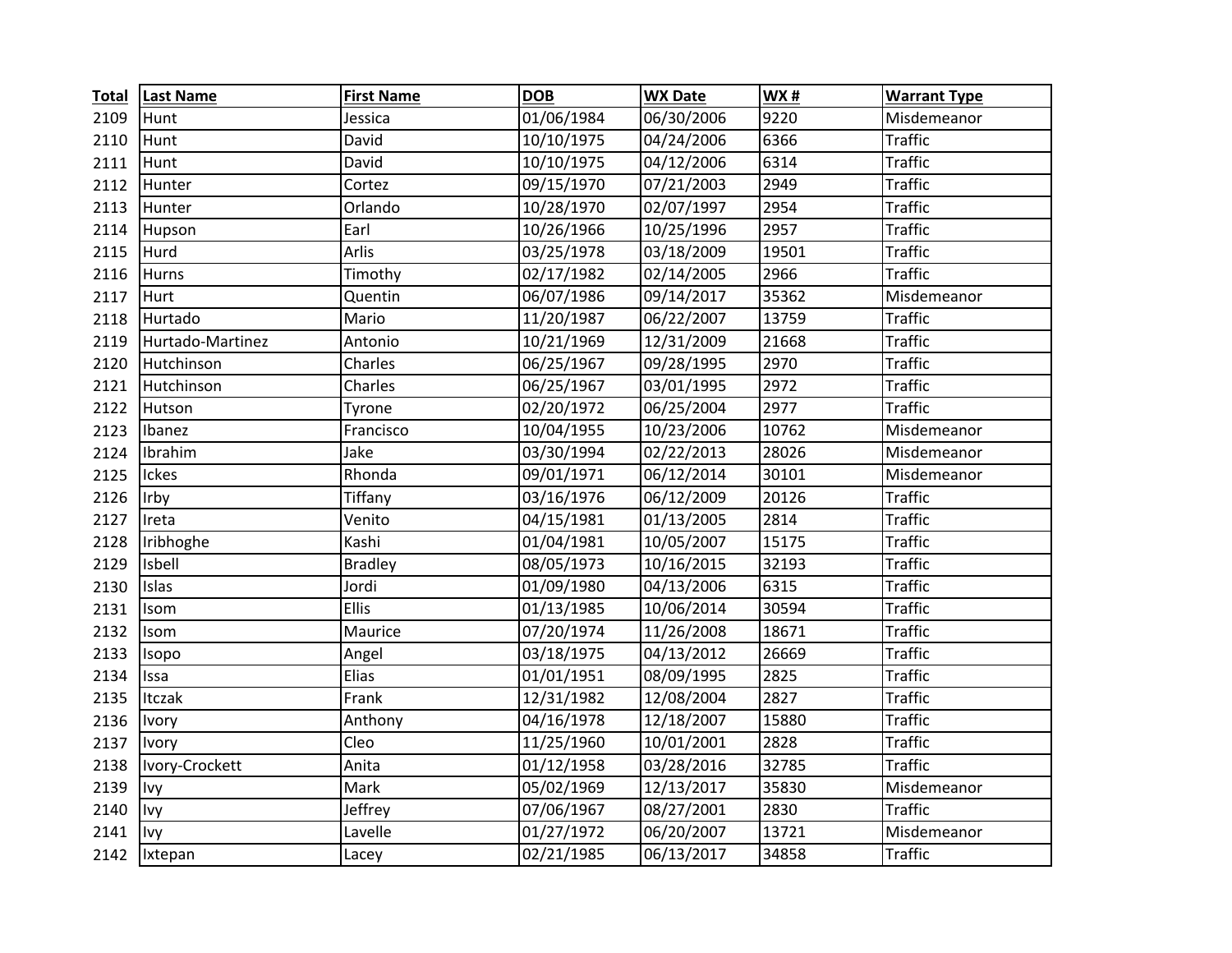| <b>Total</b> | <b>Last Name</b> | <b>First Name</b> | <b>DOB</b> | <b>WX Date</b> | <b>WX#</b> | <b>Warrant Type</b> |
|--------------|------------------|-------------------|------------|----------------|------------|---------------------|
| 2143         | Jablonski        | Adam              | 12/02/1986 | 05/03/2007     | 13137      | Misdemeanor         |
| 2144         | Jack             | Irvin             | 08/15/1953 | 06/20/1997     | 2834       | <b>Traffic</b>      |
| 2145         | Jackson          | <b>Brandon</b>    | 03/26/1969 | 08/17/1998     | 2841       | <b>Traffic</b>      |
| 2146         | Jackson          | James             | 08/20/1978 | 10/23/2000     | 2945       | Misdemeanor         |
| 2147         | Jackson          | Lorenzo           | 05/31/1979 | 10/08/1999     | 2955       | <b>Traffic</b>      |
| 2148         | Jackson          | Hersey            | 03/19/1976 | 11/10/1999     | 2940       | <b>Traffic</b>      |
| 2149         | Jackson          | <b>Beverly</b>    | 03/16/1956 | 12/03/2003     | 2839       | <b>Traffic</b>      |
| 2150         | Jackson          | Michael           | 05/11/1958 | 02/05/2003     | 2958       | <b>Traffic</b>      |
| 2151         | Jackson          | Pamela            | 08/06/1956 | 01/30/2002     | 2965       | <b>Traffic</b>      |
| 2152         | Jackson          | Elvyn             | 09/23/1985 | 06/12/2007     | 13569      | <b>Traffic</b>      |
| 2153         | Jackson          | Alvin             | 12/03/1964 | 08/01/2007     | 14337      | <b>Traffic</b>      |
| 2154         | Jackson          | Anttwon           | 11/06/1977 | 12/21/2007     | 15946      | <b>Traffic</b>      |
| 2155         | Jackson          | Terrence          | 07/11/1981 | 12/21/2007     | 15947      | <b>Traffic</b>      |
| 2156         | Jackson          | Jennifer          | 12/01/1973 | 12/04/2007     | 15741      | <b>Traffic</b>      |
| 2157         | Jackson          | Terrence          | 07/11/1981 | 02/13/2008     | 16411      | <b>Traffic</b>      |
| 2158         | Jackson          | Ashavoni          | 02/04/1988 | 10/03/2005     | 1870       | Misdemeanor         |
| 2159         | Jackson          | Jacquise          | 05/11/1989 | 01/10/2017     | 34037      | Misdemeanor         |
| 2160         | Jackson          | Isaiah            | 10/21/1988 | 11/03/2016     | 33786      | Misdemeanor         |
| 2161         | Jackson          | Lee               | 12/23/1996 | 01/22/2018     | 35997      | Misdemeanor         |
| 2162         | Jackson          | Shanice           | 12/24/1994 | 08/09/2016     | 33384      | <b>Traffic</b>      |
| 2163         | Jackson          | Tonia             | 12/07/1971 | 06/17/2016     | 33144      | <b>Traffic</b>      |
| 2164         | Jackson          | Ronnie            | 10/04/1987 | 10/26/2015     | 32220      | <b>Traffic</b>      |
| 2165         | Jackson          | Roberto           | 03/19/1989 | 09/08/2015     | 31992      | <b>Traffic</b>      |
| 2166         | Jackson          | Jermaine          | 07/07/1981 | 08/19/2015     | 31896      | Misdemeanor         |
| 2167         | Jackson          | Desavor           | 07/13/1991 | 01/14/2015     | 30989      | Misdemeanor         |
| 2168         | Jackson          | Michael           | 06/22/1972 | 11/20/2014     | 30807      | <b>Traffic</b>      |
| 2169         | Jackson          | <b>Bernice</b>    | 09/21/1988 | 06/11/2014     | 30092      | Misdemeanor         |
| 2170         | Jackson          | Lonnie            | 09/19/1993 | 10/31/2013     | 29146      | <b>Traffic</b>      |
| 2171         | Jackson          | Shannon           | 11/30/1972 | 08/09/2012     | 27208      | <b>Traffic</b>      |
| 2172         | Jackson          | Moses             | 02/08/1981 | 06/30/2011     | 25152      | <b>Traffic</b>      |
| 2173         | Jackson          | Johnny            | 02/23/1969 | 07/29/2008     | 17743      | <b>Traffic</b>      |
| 2174         | Jackson          | Stacey            | 07/01/1969 | 10/17/2008     | 18355      | Misdemeanor         |
| 2175         | Jackson          | Erika             | 04/12/1984 | 08/20/2009     | 20667      | <b>Traffic</b>      |
| 2176         | Jackson          | Tyneka            | 05/06/1982 | 10/04/2010     | 23630      | Misdemeanor         |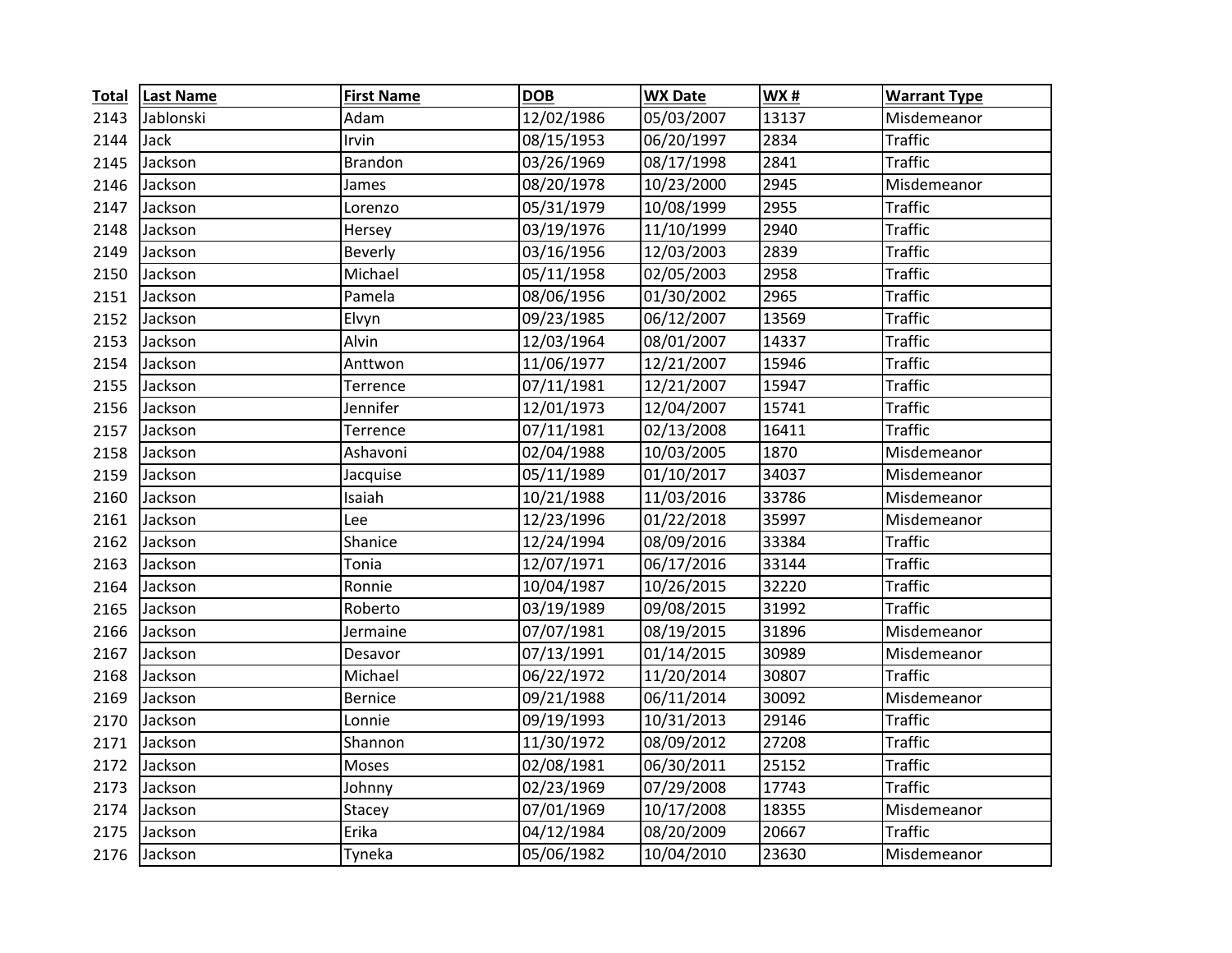| <b>Total</b> | <b>Last Name</b> | <b>First Name</b> | <b>DOB</b> | <b>WX Date</b> | WX#               | <b>Warrant Type</b> |
|--------------|------------------|-------------------|------------|----------------|-------------------|---------------------|
| 2177         | Jackson          | Terrence          | 12/15/1966 | 03/11/1997     | 2969              | <b>Traffic</b>      |
| 2178         | Jacobs           | Mary              | 02/08/1947 | 11/16/1993     | 8996              | Misdemeanor         |
| 2179         | Jacobsen         | Patrick           | 05/06/1980 | 12/12/2002     | 2980              | <b>Traffic</b>      |
| 2180         | Jakubielski      | David             | 04/08/1991 | 01/08/2015     | 30983             | <b>Traffic</b>      |
| 2181         | James            | Michael           | 12/19/1969 | 08/24/2015     | 31918             | <b>Traffic</b>      |
| 2182         | James            | Bernard           | 01/29/1971 | 12/16/2015     | 32421             | <b>Traffic</b>      |
| 2183         | James            | Jerrell           | 09/12/1984 | 07/21/2016     | 33311             | <b>Traffic</b>      |
| 2184         | James            | Reginald          | 03/03/1961 | 11/26/2008     | 18673             | <b>Traffic</b>      |
| 2185         | James            | Jermaine          | 12/06/1977 | 05/05/2003     | 2989              | <b>Traffic</b>      |
| 2186         | Janda            | Steven            | 02/01/1986 | 02/01/2010     | 21922             | Misdemeanor         |
| 2187         | Januska          | Leonard           | 06/11/1961 | 06/15/2001     | 2998              | <b>Traffic</b>      |
| 2188         | Januszkiewicz    | Lance             | 10/30/1969 | 10/23/2003     | 3000              | <b>Traffic</b>      |
| 2189         | Jardin           | Nilton            | 08/07/1983 | 07/17/2006     | 9410              | <b>Traffic</b>      |
| 2190         | Jardine          | Roger             | 01/20/1954 | 12/12/2002     | $\overline{3002}$ | <b>Traffic</b>      |
| 2191         | Jauriqui         | Gabriel           | 04/06/1973 | 02/25/1997     | 3003              | <b>Traffic</b>      |
| 2192         | Jefferson        | James             | 05/27/1943 | 09/20/1993     | 8657              | <b>Traffic</b>      |
| 2193         | Jefferson        | Earvin            | 10/25/1983 | 07/19/2004     | 3006              | Misdemeanor         |
| 2194         | Jefferson        | Elton             | 08/10/1973 | 03/11/2009     | 19452             | Misdemeanor         |
| 2195         | Jefferson        | Fidel             | 03/30/1980 | 10/17/2012     | 27482             | <b>Traffic</b>      |
| 2196         | Jefferson        | Clifford          | 11/18/1963 | 11/16/2012     | 27663             | <b>Traffic</b>      |
| 2197         | Jefferson        | Derrick           | 10/26/1987 | 05/04/2012     | 26767             | <b>Traffic</b>      |
| 2198         | Jefferson        | Elton             | 08/10/1973 | 10/19/2017     | 35654             | Misdemeanor         |
| 2199         | Jefferson-Nance  | Monique           | 09/12/1990 | 04/25/2008     | 17023             | Misdemeanor         |
| 2200         | <b>Jeffries</b>  | Latonya           | 12/24/1971 | 01/10/2013     | 27868             | <b>Traffic</b>      |
| 2201         | Jenkins          | Antonio           | 11/14/1975 | 09/08/2011     | 25499             | <b>Traffic</b>      |
| 2202         | Jenkins          | Willie            | 09/21/1968 | 08/18/2017     | 35237             | <b>Traffic</b>      |
| 2203         | Jenkins          | Holly             | 12/11/1990 | 01/17/2018     | 35948             | Misdemeanor         |
| 2204         | Jenkins          | Willie            | 09/21/1968 | 07/18/2017     | 35029             | <b>Traffic</b>      |
| 2205         | Jenkins          | Carlos            | 09/08/1993 | 02/26/2014     | 29614             | <b>Traffic</b>      |
| 2206         | Jenkins          | Deja              | 08/05/1993 | 02/18/2014     | 29564             | Misdemeanor         |
| 2207         | Jenkins          | Jill              | 02/11/1964 | 08/28/2007     | 14620             | Misdemeanor         |
| 2208         | Jenkins          | Rosemary          | 01/24/1954 | 12/20/1995     | 3027              | Misdemeanor         |
| 2209         | Jennings         | Jeffery           | 06/21/1959 | 06/12/2015     | 31629             | Misdemeanor         |
| 2210         | Jennings         | Chevine           | 12/11/1970 | 10/06/2010     | 23677             | Misdemeanor         |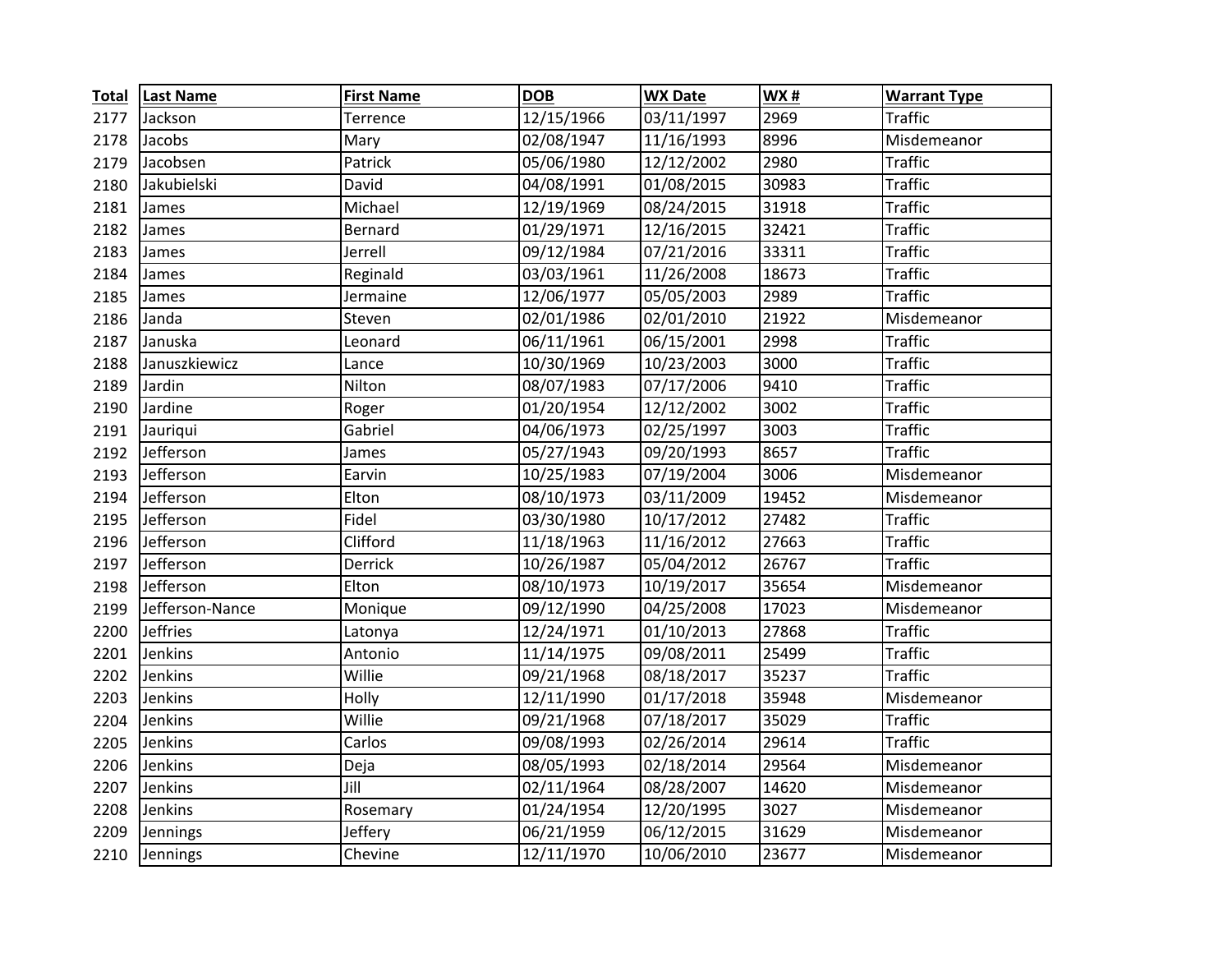| <b>Total</b> | <b>Last Name</b> | <b>First Name</b> | <b>DOB</b> | <b>WX Date</b> | <b>WX#</b> | <b>Warrant Type</b> |
|--------------|------------------|-------------------|------------|----------------|------------|---------------------|
| 2211         | Jernigan         | Roderic           | 04/28/1991 | 06/03/2015     | 31599      | <b>Traffic</b>      |
| 2212         | Jette            | Heather           | 08/07/1978 | 08/21/2014     | 30402      | <b>Traffic</b>      |
| 2213         | Jimenez          | Abisai            | 07/05/1980 | 10/27/2014     | 30685      | <b>Traffic</b>      |
| 2214         | Jimenez          | Andres            | 11/22/1980 | 06/12/2017     | 34859      | <b>Traffic</b>      |
| 2215         | Jimenez          | Luis              | 08/13/1976 | 09/17/2002     | 3032       | <b>Traffic</b>      |
| 2216         | Jiminez          | Juan              | 08/09/1975 | 01/06/2004     | 3035       | <b>Traffic</b>      |
| 2217         | Jiminez          | Esteban           | 08/07/1985 | 09/09/2005     | 1363       | Misdemeanor         |
| 2218         | Jiminez          | Esteban           | 01/24/1985 | 08/15/2005     | 3039       | Misdemeanor         |
| 2219         | Johns            | Paul              | 12/25/1954 | 05/23/1997     | 2982       | <b>Traffic</b>      |
| 2220         | Johns            | Roberto           | 03/23/1973 | 10/14/2008     | 18356      | <b>Traffic</b>      |
| 2221         | Johnson          | Dellmon           | 05/29/1985 | 11/07/2008     | 18531      | <b>Traffic</b>      |
| 2222         | Johnson          | Kenya             | 07/21/1979 | 01/26/2009     | 19070      | Misdemeanor         |
| 2223         | Johnson          | <b>Bessie</b>     | 08/24/1948 | 01/26/2009     | 19067      | Misdemeanor         |
| 2224         | Johnson          | Columbus          | 08/04/1949 | 01/07/2010     | 21774      | <b>Traffic</b>      |
| 2225         | Johnson          | Clarence          | 11/12/1985 | 03/23/2010     | 22200      | <b>Traffic</b>      |
| 2226         | Johnson          | Patrick           | 05/31/1959 | 06/07/2010     | 22772      | <b>Traffic</b>      |
| 2227         | Johnson          | Michael           | 02/20/1982 | 08/10/2011     | 25371      | <b>Traffic</b>      |
| 2228         | Johnson          | June              | 04/23/1977 | 02/17/2011     | 24455      | Misdemeanor         |
| 2229         | Johnson          | Jovan             | 06/15/1980 | 05/03/2012     | 26749      | Misdemeanor         |
| 2230         | Johnson          | Anthony           | 08/04/1966 | 04/25/2012     | 26698      | Misdemeanor         |
| 2231         | Johnson          | Michelle          | 01/28/1979 | 06/28/2012     | 26997      | <b>Traffic</b>      |
| 2232         | Johnson          | Cornelius         | 07/15/1984 | 08/02/2012     | 27162      | Misdemeanor         |
| 2233         | Johnson          | Gregory           | 12/10/1972 | 09/24/2012     | 27368      | Misdemeanor         |
| 2234         | Johnson          | Michael           | 09/14/1994 | 05/31/2017     | 34802      | <b>Traffic</b>      |
| 2235         | Johnson          | Phillip           | 09/25/1986 | 07/26/2017     | 35087      | Misdemeanor         |
| 2236         | Johnson          | Staphon           | 08/25/1998 | 07/31/2017     | 35122      | <b>Traffic</b>      |
| 2237         | Johnson          | Bryon             | 06/21/1979 | 08/30/2016     | 33471      | <b>Traffic</b>      |
| 2238         | Johnson          | Corlissa          | 01/22/1991 | 01/11/2018     | 35937      | Misdemeanor         |
| 2239         | Johnson          | Delaney           | 05/20/1981 | 08/25/2017     | 35271      | <b>Traffic</b>      |
| 2240         | Johnson          | Algina            | 12/05/1984 | 09/14/2017     | 35338      | <b>Traffic</b>      |
| 2241         | Johnson          | Steve             | 04/09/1962 | 01/21/2015     | 31021      | <b>Traffic</b>      |
| 2242         | Johnson          | Michael           | 12/15/1958 | 10/01/2013     | 29013      | <b>Traffic</b>      |
| 2243         | Johnson          | Jacqueline        | 06/10/1977 | 07/27/2015     | 31816      | <b>Traffic</b>      |
| 2244         | Johnson          | Antwon            | 10/26/1989 | 07/20/2015     | 31802      | Misdemeanor         |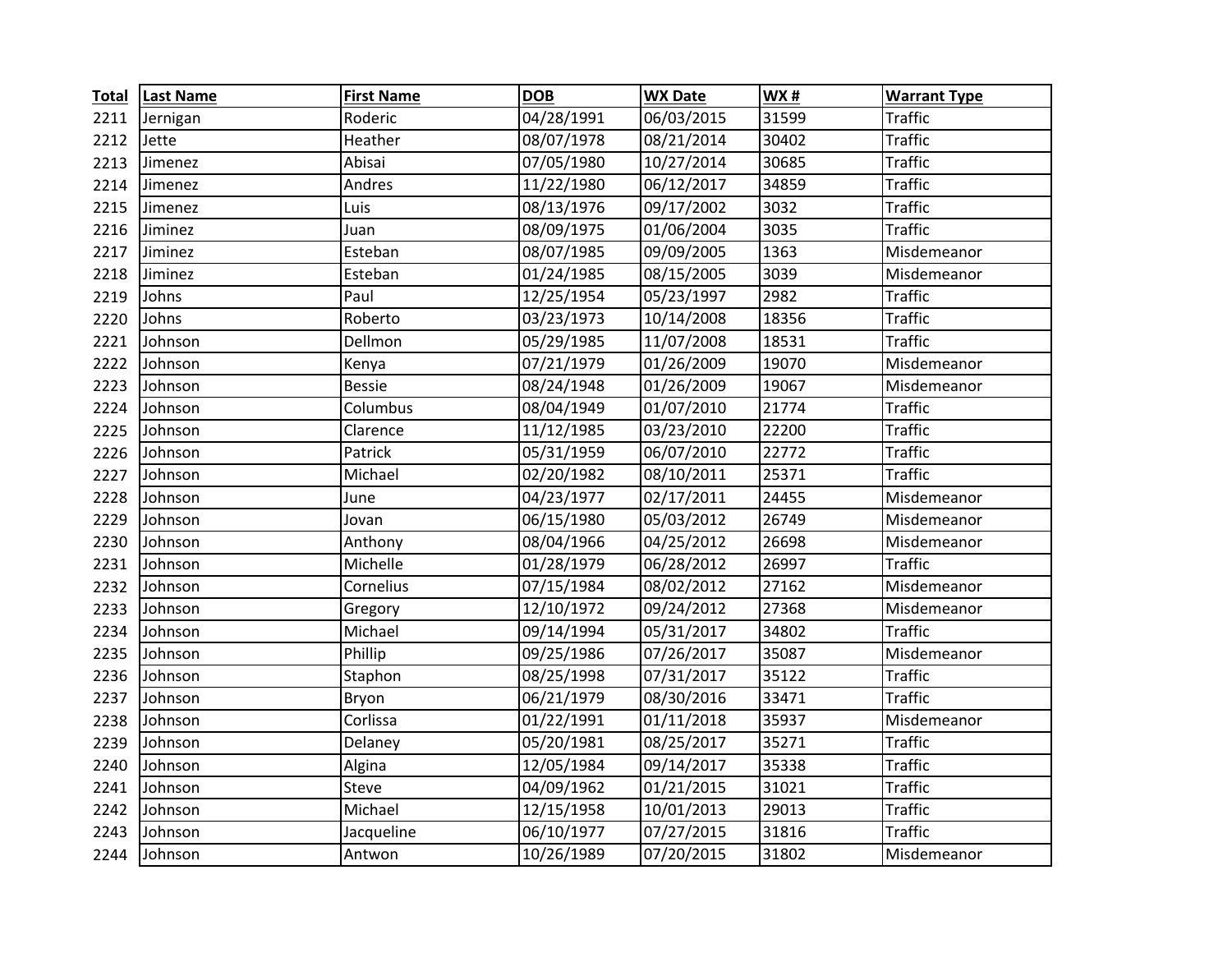| <b>Total</b> | <b>Last Name</b> | <b>First Name</b> | <b>DOB</b> | <b>WX Date</b> | WX#   | <b>Warrant Type</b> |
|--------------|------------------|-------------------|------------|----------------|-------|---------------------|
| 2245         | Johnson          | Bobby             | 06/17/1958 | 08/15/2016     | 33414 | Traffic             |
| 2246         | Johnson          | Adam              | 11/16/1980 | 04/07/2016     | 32812 | Misdemeanor         |
| 2247         | Johnson          | Amber             | 05/05/1980 | 03/24/2016     | 32776 | <b>Traffic</b>      |
| 2248         | Johnson          | James             | 05/16/1962 | 04/21/1997     | 3074  | <b>Traffic</b>      |
| 2249         | Johnson          | Allen             | 08/07/1954 | 11/02/1998     | 2988  | <b>Traffic</b>      |
| 2250         | Johnson          | Glen              | 01/15/1974 | 08/11/1999     | 3060  | <b>Traffic</b>      |
| 2251         | Johnson          | Robert            | 08/25/1950 | 02/25/2000     | 3190  | Misdemeanor         |
| 2252         | Johnson          | Ursula            | 03/19/1974 | 09/12/2000     | 3203  | <b>Traffic</b>      |
| 2253         | Johnson          | Felicia           | 07/19/1965 | 05/31/2000     | 3047  | <b>Traffic</b>      |
| 2254         | Johnson          | Clarence          | 09/23/1959 | 04/21/2004     | 3013  | Misdemeanor         |
| 2255         | Johnson          | Kenneth           | 03/08/1978 | 04/06/2004     | 3174  | <b>Traffic</b>      |
| 2256         | Johnson          | Aaron             | 08/28/1966 | 02/05/2002     | 2986  | <b>Traffic</b>      |
| 2257         | Johnson          | Cheyenne          | 12/03/1957 | 06/11/2002     | 3005  | <b>Traffic</b>      |
| 2258         | Johnson          | Jennifer          | 08/17/1981 | 07/02/2002     | 3081  | <b>Traffic</b>      |
| 2259         | Johnson          | Jolynn            | 10/17/1978 | 11/01/2005     | 3284  | <b>Traffic</b>      |
| 2260         | Johnson          | <b>Kendricks</b>  | 04/11/1977 | 06/12/2006     | 8282  | Misdemeanor         |
| 2261         | Johnson          | Christopher       | 10/07/1984 | 06/05/2006     | 7611  | Misdemeanor         |
| 2262         | Johnson          | Melissa           | 11/06/1979 | 01/12/2006     | 5031  | Misdemeanor         |
| 2263         | Johnson          | Melissa           | 11/06/1979 | 01/17/2006     | 5096  | <b>Traffic</b>      |
| 2264         | Johnson          | Kenneth           | 03/08/1978 | 10/13/2004     | 3171  | <b>Traffic</b>      |
| 2265         | Johnson          | Kenneth           | 11/23/1965 | 11/04/2004     | 3170  | Misdemeanor         |
| 2266         | Johnson          | Steven            | 05/28/1984 | 02/17/2005     | 3194  | Misdemeanor         |
| 2267         | Johnson          | James             | 09/10/1969 | 09/04/2007     | 14746 | <b>Traffic</b>      |
| 2268         | Johnson          | Quentin           | 11/25/1985 | 10/17/2006     | 10671 | Misdemeanor         |
| 2269         | Johnson          | Daryl             | 01/26/1972 | 12/14/2006     | 11492 | Misdemeanor         |
| 2270         | Johnson          | Melissa           | 10/29/1981 | 11/13/2006     | 11046 | <b>Traffic</b>      |
| 2271         | Johnson          | <b>Tracy</b>      | 07/22/1969 | 05/02/1996     | 3199  | <b>Traffic</b>      |
| 2272         | Johnson          | Cleo              | 07/12/1972 | 01/29/1996     | 3015  | <b>Traffic</b>      |
| 2273         | Johnson          | Ollie             | 01/22/1949 | 07/26/1993     | 8664  | <b>Traffic</b>      |
| 2274         | Johnson          | Robert            | 04/06/1952 | 03/17/1993     | 8665  | <b>Traffic</b>      |
| 2275         | Johnson          | Candy             | 08/02/1948 | 09/25/1992     | 8659  | <b>Traffic</b>      |
| 2276         | Johnson          | Lawrence          | 03/17/1959 | 07/29/1988     | 8673  | <b>Traffic</b>      |
| 2277         | Jones            | Michael           | 06/14/1968 | 07/30/1992     | 8667  | <b>Traffic</b>      |
| 2278         | Jones            | Eugene            | 04/29/1930 | 07/18/1995     | 3080  | <b>Traffic</b>      |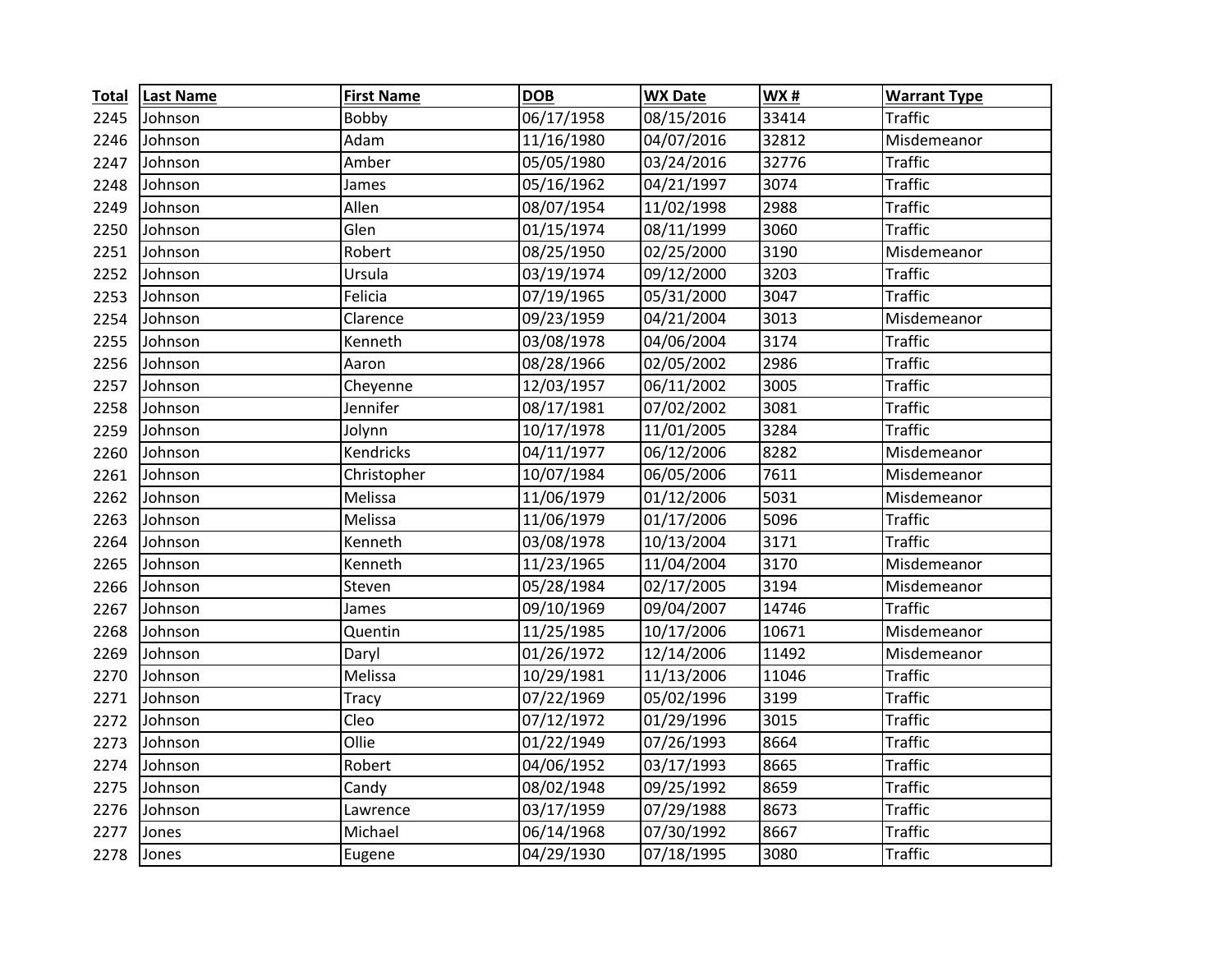| <b>Total</b> | <b>Last Name</b> | <b>First Name</b> | <b>DOB</b> | <b>WX Date</b> | <b>WX#</b> | <b>Warrant Type</b> |
|--------------|------------------|-------------------|------------|----------------|------------|---------------------|
| 2279         | Jones            | Edward            | 09/05/1959 | 11/19/2007     | 15550      | <b>Traffic</b>      |
| 2280         | Jones            | Adele             | 05/18/1950 | 02/24/2005     | 3045       | Misdemeanor         |
| 2281         | Jones            | James             | 02/28/1970 | 03/08/2006     | 5608       | Misdemeanor         |
| 2282         | Jones            | Anthony           | 02/09/1971 | 12/01/2005     | 4229       | Misdemeanor         |
| 2283         | Jones            | Yolanda           | 05/25/1976 | 01/10/2002     | 3250       | Misdemeanor         |
| 2284         | Jones            | Kenneth           | 01/27/1971 | 12/11/2001     | 3226       | <b>Traffic</b>      |
| 2285         | Jones            | Gene              | 03/09/1948 | 10/31/2001     | 3084       | <b>Traffic</b>      |
| 2286         | Jones            | Harold            | 01/14/1969 | 08/09/2002     | 3089       | <b>Traffic</b>      |
| 2287         | Jones            | Isaac             | 06/11/1978 | 11/10/2003     | 3214       | <b>Traffic</b>      |
| 2288         | Jones            | David             | 06/06/1959 | 10/23/2003     | 3062       | <b>Traffic</b>      |
| 2289         | Jones            | Christopher       | 02/14/1957 | 09/15/2003     | 3054       | Misdemeanor         |
| 2290         | Jones            | Joseph            | 07/08/1978 | 09/16/1999     | 3223       | <b>Traffic</b>      |
| 2291         | Jones            | Girard            | 09/17/1976 | 08/13/2001     | 3085       | <b>Traffic</b>      |
| 2292         | Jones            | Joseph            | 07/08/1978 | 05/22/2001     | 3222       | <b>Traffic</b>      |
| 2293         | Jones            | Robert            | 08/17/1958 | 04/04/2001     | 3240       | <b>Traffic</b>      |
| 2294         | Jones            | Willie            | 07/26/1969 | 08/11/1999     | 3249       | <b>Traffic</b>      |
| 2295         | Jones            | James             | 03/17/1945 | 04/28/1999     | 3217       | <b>Traffic</b>      |
| 2296         | Jones            | Janine            | 03/04/1965 | 05/05/1998     | 3219       | Misdemeanor         |
| 2297         | Jones            | Earnest           | 11/30/1963 | 01/20/1998     | 3073       | <b>Traffic</b>      |
| 2298         | Jones            | Ann               | 07/23/1970 | 01/14/2016     | 32509      | <b>Traffic</b>      |
| 2299         | Jones            | Latava            | 09/29/1989 | 04/17/2015     | 31370      | Misdemeanor         |
| 2300         | Jones            | Tiffany           | 07/18/1975 | 03/06/2014     | 29685      | <b>Traffic</b>      |
| 2301         | Jones            | Tiffany           | 07/18/1975 | 03/25/2014     | 29793      | <b>Traffic</b>      |
| 2302         | Jones            | Jay               | 10/10/1964 | 06/20/2014     | 30124      | Misdemeanor         |
| 2303         | Jones            | Donaver           | 08/12/1993 | 09/13/2017     | 35364      | Misdemeanor         |
| 2304         | Jones            | Joshua            | 11/27/1993 | 10/26/2017     | 35593      | <b>Traffic</b>      |
| 2305         | Jones            | Landres           | 08/02/1980 | 01/22/2018     | 35998      | Misdemeanor         |
| 2306         | Jones            | Martavis          | 03/13/1995 | 12/19/2017     | 35881      | <b>Traffic</b>      |
| 2307         | Jones            | Christopher       | 08/10/1996 | 12/21/2017     | 35880      | <b>Traffic</b>      |
| 2308         | Jones            | Lionel            | 08/13/1954 | 09/15/2016     | 33552      | <b>Traffic</b>      |
| 2309         | Jones            | Antonio           | 10/04/1974 | 10/03/2016     | 33652      | Misdemeanor         |
| 2310         | Jones            | Paris             | 04/13/1968 | 10/21/2016     | 33736      | <b>Traffic</b>      |
| 2311         | Jones            | Edward            | 11/16/1978 | 02/23/2017     | 34282      | <b>Traffic</b>      |
| 2312         | Jones            | Deandre           | 07/19/1995 | 06/16/2017     | 34881      | Misdemeanor         |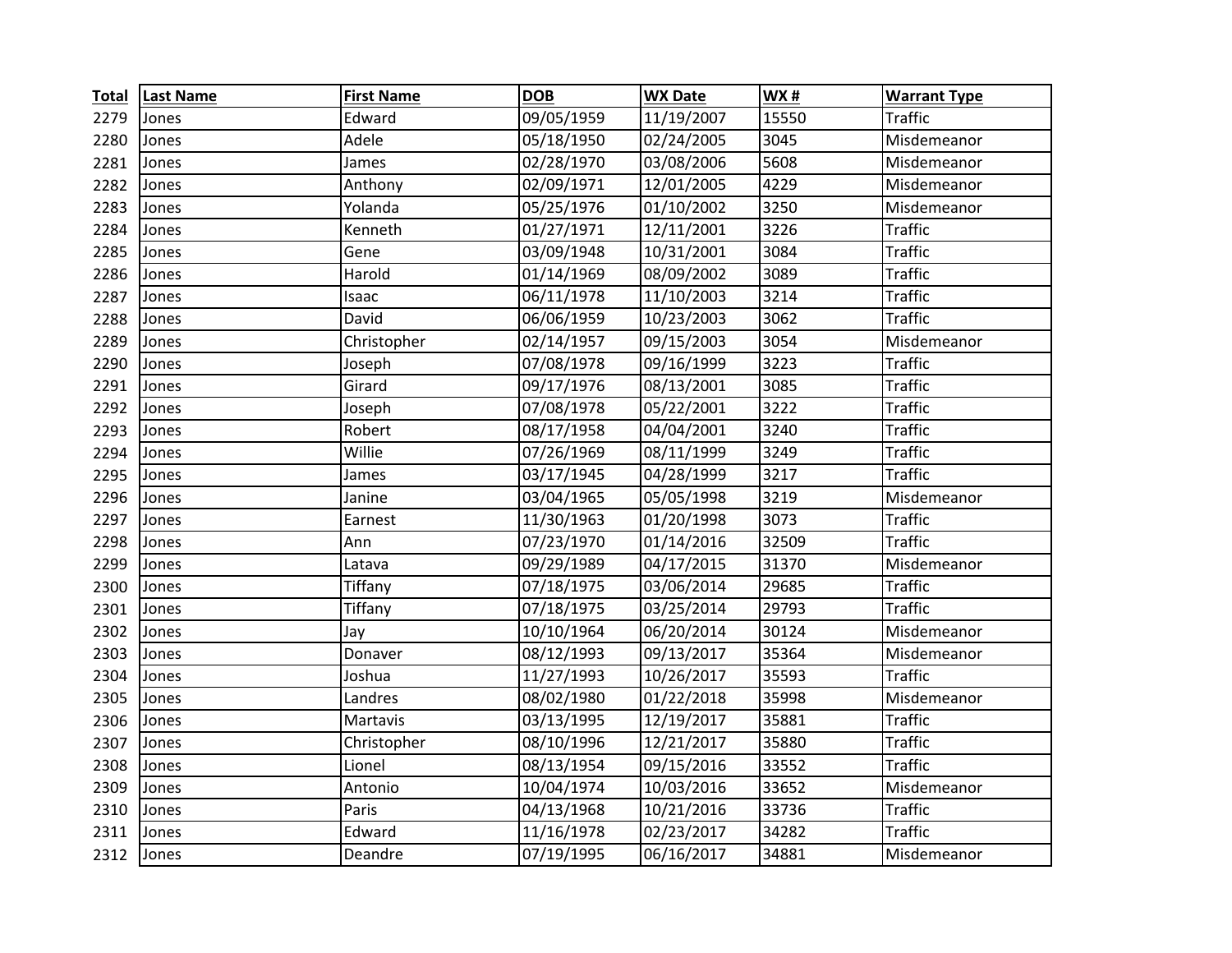| <b>Total</b> | <b>Last Name</b> | <b>First Name</b> | <b>DOB</b> | <b>WX Date</b> | <b>WX#</b> | <b>Warrant Type</b> |
|--------------|------------------|-------------------|------------|----------------|------------|---------------------|
| 2313         | Jones            | Shade             | 05/05/1988 | 05/05/2017     | 34668      | <b>Traffic</b>      |
| 2314         | Jones            | Alisha            | 05/27/1989 | 01/25/2013     | 27940      | <b>Traffic</b>      |
| 2315         | Jones            | William           | 04/07/1948 | 02/10/2011     | 24408      | Misdemeanor         |
| 2316         | Jones            | Kelly             | 12/19/1986 | 03/02/2012     | 26440      | Misdemeanor         |
| 2317         | Jones            | Jeff              | 05/23/1971 | 11/02/2010     | 23843      | Misdemeanor         |
| 2318         | Jones            | Sylvester         | 02/24/1987 | 06/24/2009     | 20194      | Misdemeanor         |
| 2319         | Jones            | Odell             | 11/30/1956 | 05/30/2008     | 17286      | Misdemeanor         |
| 2320         | Jones-Moore      | Donnella          | 08/19/1976 | 12/04/2008     | 18781      | <b>Traffic</b>      |
| 2321         | Jordan           | Spencer           | 03/05/1987 | 06/25/2010     | 22905      | Misdemeanor         |
| 2322         | Jordan           | Carolyn           | 07/01/1957 | 04/18/2013     | 28266      | <b>Traffic</b>      |
| 2323         | Jordan           | Rock              | 07/23/1984 | 01/15/2014     | 29436      | <b>Traffic</b>      |
| 2324         | Jordan           | Michael           | 12/07/1974 | 11/23/2005     | 4231       | <b>Traffic</b>      |
| 2325         | Jordan           | Andre             | 11/22/1971 | 05/17/2005     | 3252       | <b>Traffic</b>      |
| 2326         | Jordan           | Michelle          | 06/22/1968 | 09/28/2007     | 15043      | <b>Traffic</b>      |
| 2327         | Jordan           | Gregory           | 08/12/1972 | 11/09/2006     | 11048      | <b>Traffic</b>      |
| 2328         | Jordan           | Franky            | 02/13/1966 | 04/03/1995     | 3259       | <b>Traffic</b>      |
| 2329         | Jordan           | Franky            | 02/13/1966 | 04/21/1995     | 3258       | <b>Traffic</b>      |
| 2330         | Joshaway         | <b>Tiere</b>      | 09/20/1995 | 03/10/2017     | 34356      | <b>Traffic</b>      |
| 2331         | Jovanovich       | <b>Tiffanie</b>   | 09/18/1986 | 05/09/2017     | 34666      | <b>Traffic</b>      |
| 2332         | Joyce            | Terrance          | 03/15/1960 | 05/21/2012     | 26814      | Misdemeanor         |
| 2333         | Joyne            | Michael J         | 05/29/1985 | 10/05/2006     | 10565      | Misdemeanor         |
| 2334         | Juares           | Maria             | 07/08/1986 | 03/16/2005     | 3267       | <b>Traffic</b>      |
| 2335         | Juarez           | Adriana           | 01/25/1986 | 01/26/2007     | 11979      | <b>Traffic</b>      |
| 2336         | Juarez           | <b>Balente</b>    | 04/01/1982 | 10/02/2001     | 3323       | <b>Traffic</b>      |
| 2337         | Juarez           | Miguel            | 12/18/1977 | 05/07/2013     | 28341      | <b>Traffic</b>      |
| 2338         | Juarez           | Miguel            | 03/27/1979 | 02/08/2017     | 34227      | <b>Traffic</b>      |
| 2339         | Juarez-ortega    | Javier            | 07/26/1966 | 02/28/2001     | 3328       | <b>Traffic</b>      |
| 2340         | Judeh            | Casem             | 01/25/1983 | 09/19/2013     | 28980      | <b>Traffic</b>      |
| 2341         | Jungo            | Miguel            | 05/11/1974 | 05/02/2003     | 3331       | <b>Traffic</b>      |
| 2342         | Justice          | Robert            | 06/19/1964 | 10/10/2012     | 27454      | <b>Traffic</b>      |
| 2343         | Kaack            | Victoria          | 05/25/1976 | 02/24/1999     | 3340       | <b>Traffic</b>      |
| 2344         | Kaczmarek        | Elizabeth         | 12/20/1987 | 10/25/2017     | 35571      | Misdemeanor         |
| 2345         | Kaczmarek        | Derek             | 05/19/1969 | 08/11/1994     | 8669       | <b>Traffic</b>      |
| 2346         | Kaden            | Cary              | 06/18/1975 | 09/07/2000     | 3341       | <b>Traffic</b>      |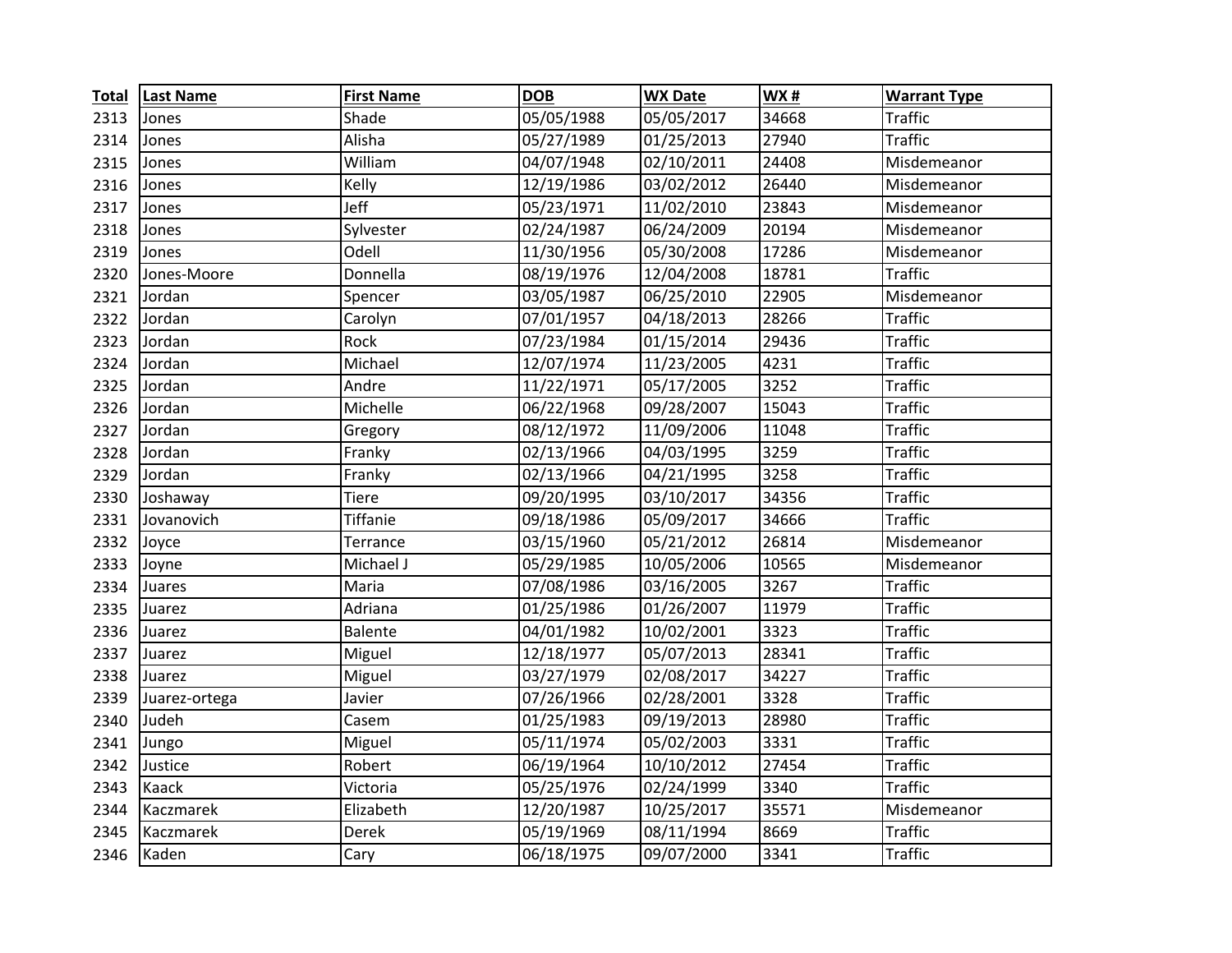| <b>Total</b> | <b>Last Name</b> | <b>First Name</b> | <b>DOB</b> | <b>WX Date</b> | <b>WX#</b> | <b>Warrant Type</b> |
|--------------|------------------|-------------------|------------|----------------|------------|---------------------|
| 2347         | Kakazu           | Daniel            | 08/18/1985 | 11/15/2016     | 33822      | <b>Traffic</b>      |
| 2348         | Kannapel         | Jacob             | 03/05/1975 | 04/22/2009     | 19767      | <b>Traffic</b>      |
| 2349         | Kaput            | Julie             | 04/03/1972 | 12/05/2005     | 4382       | Misdemeanor         |
| 2350         | Karkoski         | Summyr            | 01/07/1982 | 07/09/2007     | 13939      | <b>Traffic</b>      |
| 2351         | Kavanaugh        | Justin            | 04/03/1980 | 01/10/2018     | 35914      | Misdemeanor         |
| 2352         | Kazmierczak      | Lisa              | 05/06/1975 | 12/04/2014     | 30873      | <b>Traffic</b>      |
| 2353         | Keeble           | Michelle          | 01/02/1968 | 04/20/2011     | 24918      | <b>Traffic</b>      |
| 2354         | Keeler           | John              | 10/26/1971 | 10/13/2017     | 35517      | <b>Traffic</b>      |
| 2355         | Keen             | Patrick           | 09/22/1957 | 09/20/1993     | 8670       | <b>Traffic</b>      |
| 2356         | Keesecker        | Dale              | 09/05/1964 | 09/23/2002     | 3346       | Misdemeanor         |
| 2357         | Keeton           | Aaron             | 06/22/1984 | 10/18/2016     | 33719      | <b>Traffic</b>      |
| 2358         | Keigher          | Corey             | 03/15/1989 | 09/23/2008     | 18166      | <b>Traffic</b>      |
| 2359         | Keigher          | James             | 06/29/1962 | 10/16/2001     | 3348       | <b>Traffic</b>      |
| 2360         | Kellam           | Aloma             | 01/03/1962 | 03/18/2002     | 3349       | <b>Traffic</b>      |
| 2361         | Kelley           | Zackery           | 09/13/1991 | 01/18/2008     | 16274      | <b>Traffic</b>      |
| 2362         | Kelso            | James             | 01/20/1959 | 07/23/1992     | 8684       | <b>Traffic</b>      |
| 2363         | Kempen           | Kyle              | 10/09/1978 | 09/28/2016     | 33633      | Misdemeanor         |
| 2364         | Kendrick         | Rico              | 12/24/1987 | 11/14/2017     | 35687      | <b>Traffic</b>      |
| 2365         | Kendricks        | Elizabeth         | 05/29/1978 | 08/29/1997     | 3361       | <b>Traffic</b>      |
| 2366         | Kendricks        | Elizabeth         | 05/29/1978 | 09/11/1997     | 3360       | <b>Traffic</b>      |
| 2367         | Kennedy          | Hovie             | 10/24/1946 | 08/07/1980     | 9019       | Misdemeanor         |
| 2368         | Kennedy          | John              | 09/21/1966 | 09/30/1993     | 8687       | <b>Traffic</b>      |
| 2369         | Kennicott        | Stephen           | 01/15/1968 | 03/26/2003     | 3363       | <b>Traffic</b>      |
| 2370         | Kent             | Susan             | 09/11/1951 | 03/15/2002     | 3366       | Misdemeanor         |
| 2371         | Kent             | Clyde             | 02/13/1987 | 05/02/2002     | 3364       | <b>Traffic</b>      |
| 2372         | Kent             | Michael           | 11/01/1966 | 08/12/2004     | 3365       | <b>Traffic</b>      |
| 2373         | Keough           | <b>Brendan</b>    | 12/28/1995 | 07/25/2017     | 35088      | Misdemeanor         |
| 2374         | Keough           | <b>Brendan</b>    | 12/28/1995 | 07/14/2017     | 35015      | <b>Traffic</b>      |
| 2375         | Keown            | Christopher       | 03/23/1979 | 02/25/2002     | 3371       | <b>Traffic</b>      |
| 2376         | Keown            | Christopher       | 03/23/1979 | 01/30/2002     | 3367       | <b>Traffic</b>      |
| 2377         | Keselica         | Terri             | 07/05/1973 | 12/31/1996     | 3373       | <b>Traffic</b>      |
| 2378         | Key              | Louis             | 07/31/1975 | 09/06/2011     | 25477      | <b>Traffic</b>      |
| 2379         | Keys             | Tawanna           | 07/13/1981 | 11/09/2011     | 25901      | <b>Traffic</b>      |
| 2380         | Kiely            | James             | 03/30/1964 | 04/19/2002     | 3378       | <b>Traffic</b>      |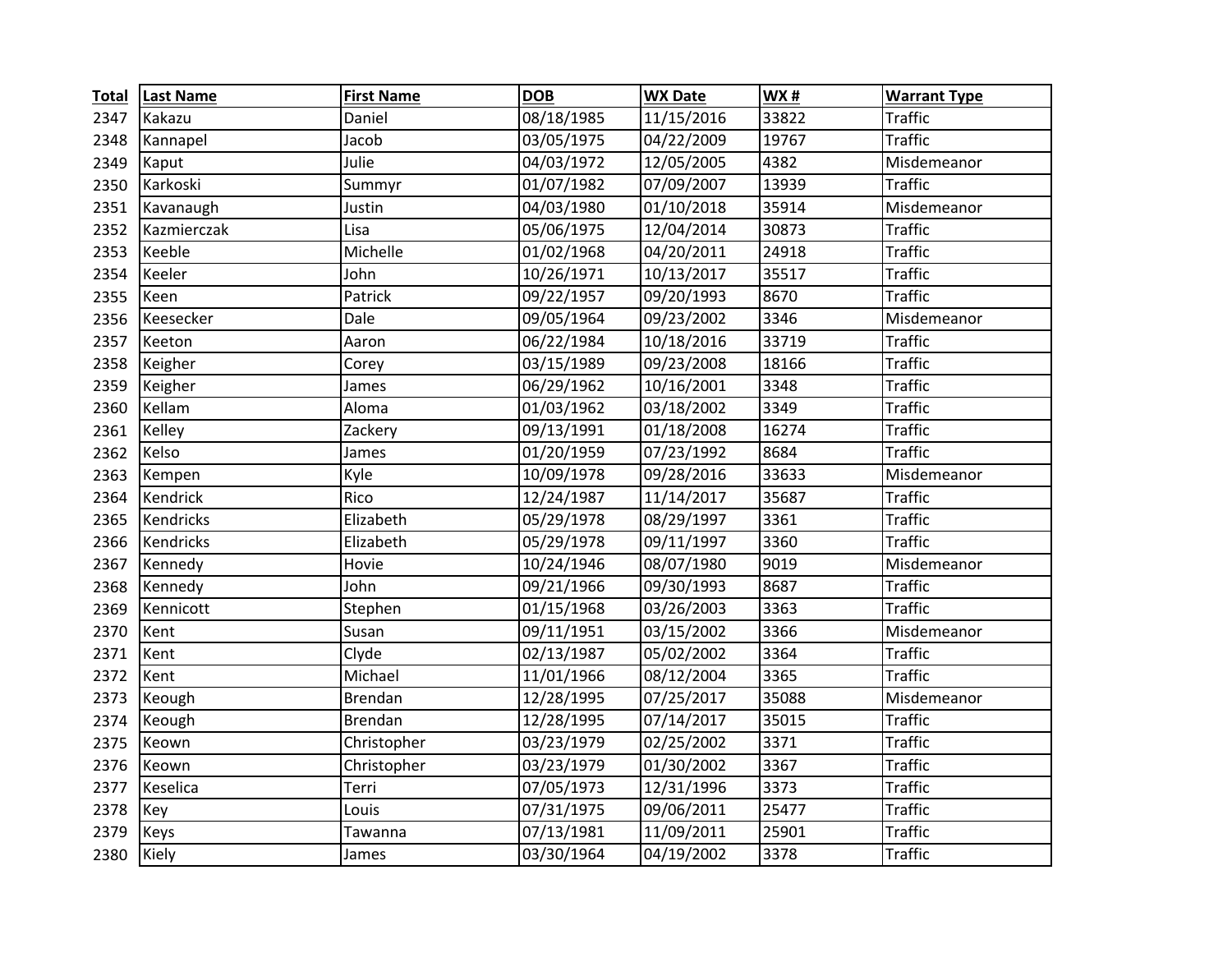| <b>Total</b> | <b>Last Name</b> | <b>First Name</b> | <b>DOB</b> | <b>WX Date</b> | WX#   | <b>Warrant Type</b> |
|--------------|------------------|-------------------|------------|----------------|-------|---------------------|
| 2381         | Kiely            | James             | 03/30/1964 | 08/26/2002     | 3377  | <b>Traffic</b>      |
| 2382         | Kilkenny         | David             | 08/20/1972 | 02/18/2005     | 3379  | Misdemeanor         |
| 2383         | Kimble           | Morristial        | 09/27/1983 | 10/05/2011     | 25678 | <b>Traffic</b>      |
| 2384         | Kimbrew          | Elmer             | 11/22/1975 | 12/19/2016     | 33988 | <b>Traffic</b>      |
| 2385         | Kimbrough        | Jermaine          | 02/09/1994 | 10/10/2017     | 35506 | <b>Traffic</b>      |
| 2386         | King             | Steven            | 05/27/1988 | 12/16/2016     | 33968 | Misdemeanor         |
| 2387         | King             | Octavius          | 07/02/1978 | 07/23/2014     | 30267 | <b>Traffic</b>      |
| 2388         | King             | Gerald            | 01/06/1967 | 07/18/2011     | 25228 | <b>Traffic</b>      |
| 2389         | King             | Latasha           | 06/03/1990 | 12/12/2012     | 27783 | <b>Traffic</b>      |
| 2390         | King             | Dytonio           | 09/07/1975 | 06/13/2005     | 3455  | Misdemeanor         |
| 2391         | King             | Harold            | 03/06/1964 | 04/16/2004     | 3458  | <b>Traffic</b>      |
| 2392         | King             | Kenneth           | 02/27/1977 | 08/08/2000     | 3463  | <b>Traffic</b>      |
| 2393         | King             | Kenneth           | 02/27/1977 | 06/30/2000     | 3462  | <b>Traffic</b>      |
| 2394         | King             | Jeremy            | 01/11/1973 | 05/26/2000     | 3461  | <b>Traffic</b>      |
| 2395         | King             | Christopher       | 08/21/1972 | 12/16/1996     | 3453  | <b>Traffic</b>      |
| 2396         | King             | Reginald          | 09/23/1965 | 05/02/1996     | 3466  | <b>Traffic</b>      |
| 2397         | King-Patton      | Demarr            | 05/23/1991 | 01/20/2011     | 24302 | <b>Traffic</b>      |
| 2398         | Kinsey           | Guy               | 09/16/1976 | 04/22/2008     | 16983 | <b>Traffic</b>      |
| 2399         | Kirby            | Jennifer          | 10/10/1971 | 04/24/2002     | 3469  | Misdemeanor         |
| 2400         | Kirby            | Tierra            | 02/05/1992 | 03/05/2014     | 29672 | Misdemeanor         |
| 2401         | Kirkland         | Betty             | 02/06/1967 | 04/08/1993     | 9021  | Misdemeanor         |
| 2402         | Kizart           | Joe               | 04/17/1950 | 07/13/2015     | 31726 | <b>Traffic</b>      |
| 2403         | Kleber           | Robert            | 04/15/1989 | 09/14/2017     | 35340 | Misdemeanor         |
| 2404         | Klimek           | Tiffany           | 10/24/1991 | 06/07/2016     | 33109 | <b>Traffic</b>      |
| 2405         | Kline            | Roxanne           | 11/04/1964 | 10/31/2017     | 35613 | <b>Traffic</b>      |
| 2406         | Knight           | Robyn             | 03/01/1978 | 03/04/2010     | 22106 | <b>Traffic</b>      |
| 2407         | Knox             | Larry             | 06/08/1958 | 05/06/2009     | 19859 | Misdemeanor         |
| 2408         | Knox             | Edward            | 06/10/1962 | 08/06/1997     | 3485  | <b>Traffic</b>      |
| 2409         | Knox             | Edward            | 06/10/1962 | 03/22/2006     | 6044  | Misdemeanor         |
| 2410         | Koch             | David             | 11/28/1957 | 10/29/2004     | 3506  | <b>Traffic</b>      |
| 2411         | Koch             | Gary              | 05/26/1984 | 08/08/2006     | 9804  | <b>Traffic</b>      |
| 2412         | Koehler          | Edward            | 11/03/1972 | 10/07/2011     | 25696 | <b>Traffic</b>      |
| 2413         | <b>Koesling</b>  | Casey             | 04/18/1987 | 12/14/2016     | 33962 | Misdemeanor         |
| 2414         | Koesling         | Casey             | 04/18/1987 | 12/02/2016     | 33890 | Misdemeanor         |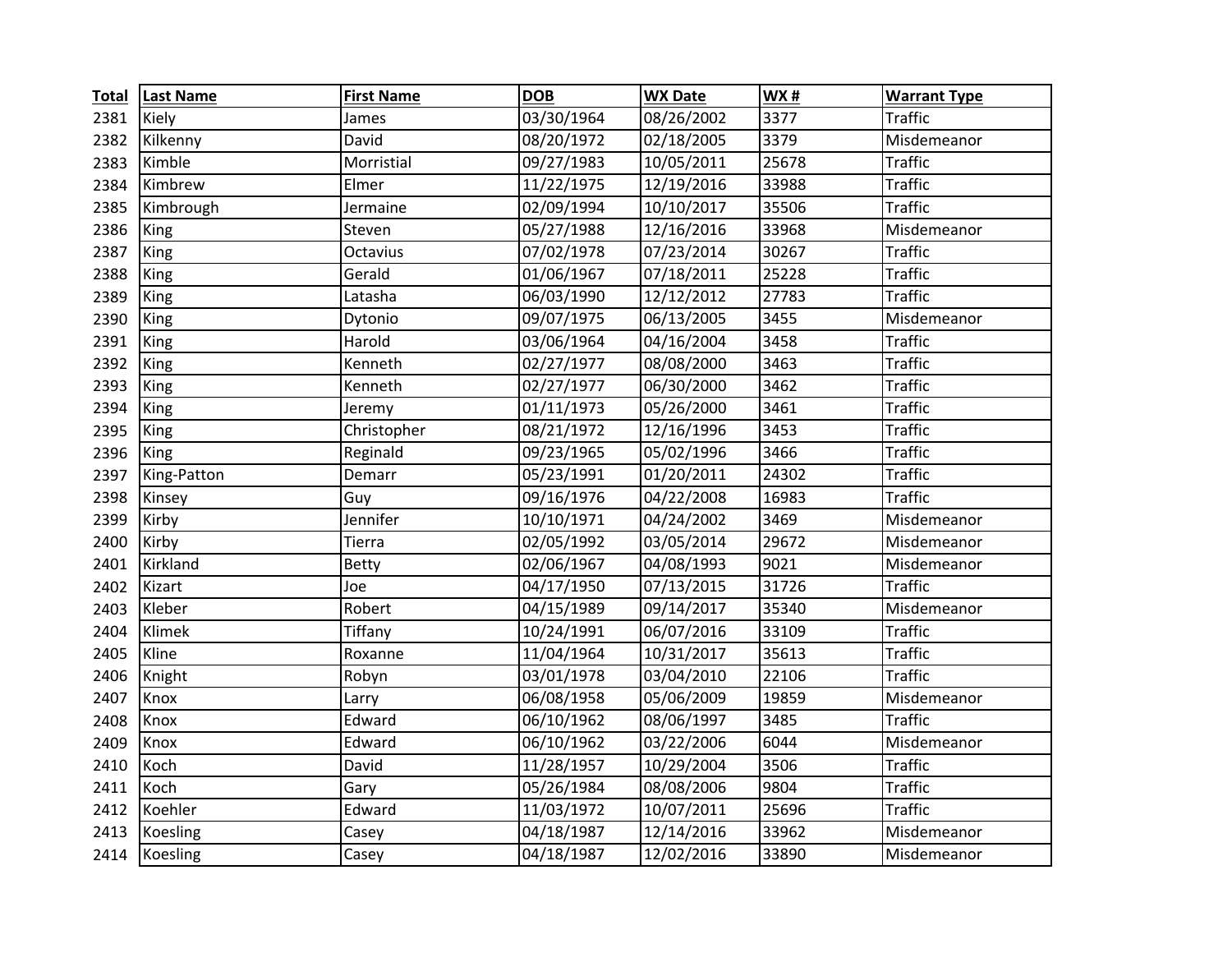| <b>Total</b> | <b>Last Name</b> | <b>First Name</b> | <b>DOB</b> | <b>WX Date</b> | WX#   | <b>Warrant Type</b> |
|--------------|------------------|-------------------|------------|----------------|-------|---------------------|
| 2415         | Koester          | Lee               | 01/11/1971 | 02/22/2002     | 3511  | Misdemeanor         |
| 2416         | Kogure           | Shunsuke          | 03/21/1971 | 08/27/1999     | 3512  | <b>Traffic</b>      |
| 2417         | Kollar           | Helen             | 06/30/1992 | 10/16/2017     | 35556 | Misdemeanor         |
| 2418         | Koloske          | Amber             | 09/04/1985 | 11/22/2004     | 3518  | <b>Traffic</b>      |
| 2419         | Komsteller       | Michael           | 05/16/1987 | 05/26/2017     | 34785 | <b>Traffic</b>      |
| 2420         | Kouvelis         | Georis            | 04/11/1953 | 04/25/2000     | 3524  | <b>Traffic</b>      |
| 2421         | <b>Krask</b>     | Daniel            | 02/21/1971 | 05/26/1993     | 8694  | Misdemeanor         |
| 2422         | Kronke           | Kerri             | 10/19/1969 | 05/18/2001     | 3537  | <b>Traffic</b>      |
| 2423         | Krumwiede        | John              | 12/30/1969 | 01/29/2015     | 31058 | <b>Traffic</b>      |
| 2424         | Kruse            | James             | 12/27/1953 | 01/04/2010     | 21689 | Misdemeanor         |
| 2425         | Krzinowek        | Troy              | 11/03/1963 | 08/04/1998     | 3545  | <b>Traffic</b>      |
| 2426         | Kuehne           | Justin            | 01/29/1977 | 08/24/2015     | 31919 | <b>Traffic</b>      |
| 2427         | Kulamannmath     | Math              | 05/12/1983 | 07/01/2003     | 3548  | <b>Traffic</b>      |
| 2428         | Kwiatkowski      | Leonard           | 06/18/1954 | 12/03/1997     | 3556  | <b>Traffic</b>      |
| 2429         | Kwit             | Dorothy           | 07/02/1981 | 07/07/2006     | 9266  | Misdemeanor         |
| 2430         | Kyles            | Randy             | 10/21/1964 | 05/27/2008     | 17252 | <b>Traffic</b>      |
| 2431         | Lacost           | Donavan           | 10/20/1994 | 03/06/2014     | 29686 | <b>Traffic</b>      |
| 2432         | Laffey           | Justin            | 07/18/1989 | 05/18/2017     | 34716 | Misdemeanor         |
| 2433         | Laffey           | Justin            | 07/18/1989 | 06/16/2017     | 34882 | <b>Traffic</b>      |
| 2434         | Lafond           | Ruth              | 09/16/1951 | 04/30/1998     | 3473  | <b>Traffic</b>      |
| 2435         | Lages            | Jorge             | 09/14/1984 | 02/17/2005     | 3476  | <b>Traffic</b>      |
| 2436         | Laguna           | Gerardo           | 10/03/1985 | 10/08/2004     | 3481  | <b>Traffic</b>      |
| 2437         | Laguna           | Gerardo           | 10/03/1985 | 11/08/2002     | 3478  | Misdemeanor         |
| 2438         | Lahay            | Donald            | 04/27/1965 | 01/16/2003     | 3482  | Misdemeanor         |
| 2439         | Lahm             | Mark              | 09/10/1978 | 04/19/2007     | 12947 | <b>Traffic</b>      |
| 2440         | Lakeberg         | Kenneth           | 10/27/1966 | 11/04/2002     | 3483  | <b>Traffic</b>      |
| 2441         | Lala             | Luis              | 06/10/1992 | 08/04/2017     | 35158 | <b>Traffic</b>      |
| 2442         | Lamar            | Byron             | 02/04/1990 | 09/22/2015     | 32059 | <b>Traffic</b>      |
| 2443         | Lambert          | Caitlyn           | 09/27/1994 | 03/15/2016     | 32725 | <b>Traffic</b>      |
| 2444         | Lambert          | Daniel            | 05/01/1969 | 10/16/2017     | 35531 | <b>Traffic</b>      |
| 2445         | Lambert          | Elizabeth         | 04/02/1993 | 03/03/2017     | 34307 | <b>Traffic</b>      |
| 2446         | Lambert          | Gene              | 08/18/1954 | 12/28/1992     | 8695  | <b>Traffic</b>      |
| 2447         | Lamontagne       | Raymond           | 01/18/1949 | 02/09/2006     | 5418  | <b>Traffic</b>      |
| 2448         | Landin           | Marcos            | 04/15/1983 | 10/19/2005     | 2758  | <b>Traffic</b>      |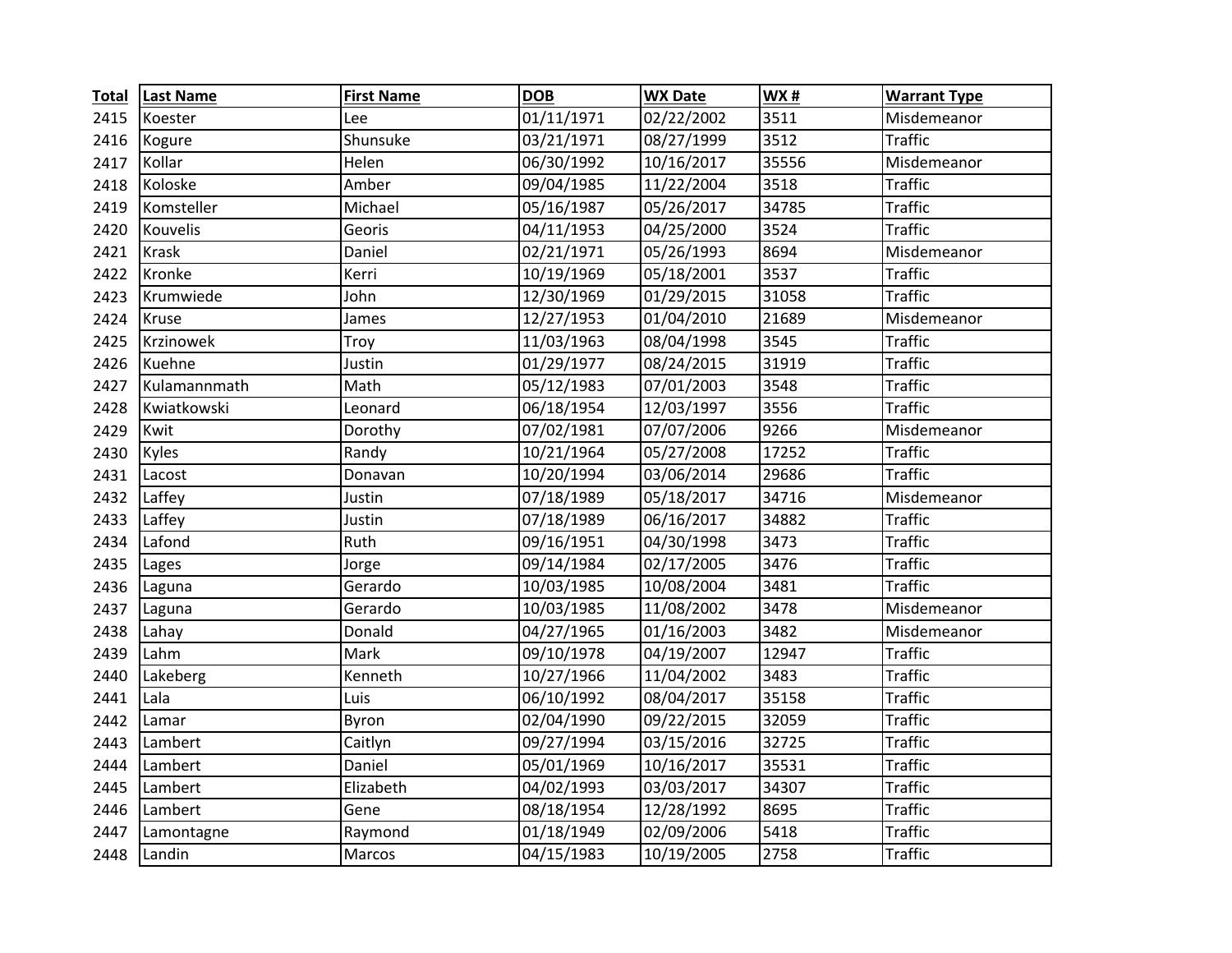| <b>Total</b> | <b>Last Name</b> | <b>First Name</b> | <b>DOB</b> | <b>WX Date</b> | <b>WX#</b> | <b>Warrant Type</b> |
|--------------|------------------|-------------------|------------|----------------|------------|---------------------|
| 2449         | Landingham       | Raymond           | 06/17/1985 | 08/31/2017     | 35284      | <b>Traffic</b>      |
| 2450         | Lane             | <b>Brian</b>      | 03/22/1985 | 10/28/2015     | 32238      | <b>Traffic</b>      |
| 2451         | Lane             | Eric              | 07/31/1977 | 09/21/2011     | 25587      | <b>Traffic</b>      |
| 2452         | Langdon          | Nicole            | 12/02/1978 | 05/17/2013     | 28399      | <b>Traffic</b>      |
| 2453         | Lange            | Alexandria        | 08/31/1993 | 01/20/2016     | 32536      | <b>Traffic</b>      |
| 2454         | Langford         | Billy             | 04/05/1976 | 09/20/2017     | 35379      | <b>Traffic</b>      |
| 2455         | Langston         | Ashontae          | 01/04/1996 | 11/29/2017     | 35739      | Misdemeanor         |
| 2456         | Lanier           | Maurice           | 07/17/1984 | 01/16/2013     | 27891      | Misdemeanor         |
| 2457         | Lanier           | <b>Darrick</b>    | 01/07/1967 | 08/04/2005     | 3503       | <b>Traffic</b>      |
| 2458         | Lanners          | Michael           | 01/07/1990 | 08/15/2016     | 33406      | Misdemeanor         |
| 2459         | Lanting          | David             | 03/24/1968 | 03/09/2000     | 3505       | <b>Traffic</b>      |
| 2460         | Lape             | Cheyenne          | 09/13/1990 | 10/12/2017     | 35518      | <b>Traffic</b>      |
| 2461         | Larkin           | Carl              | 05/13/1962 | 06/30/1998     | 3519       | <b>Traffic</b>      |
| 2462         | Laroyal          | <b>Kirk</b>       | 05/09/1991 | 12/03/2014     | 30850      | Misdemeanor         |
| 2463         | Larsen           | Angela            | 07/01/1969 | 02/08/2005     | 3525       | <b>Traffic</b>      |
| 2464         | LaRue            | <b>Brandon</b>    | 03/17/1973 | 11/13/2012     | 27610      | Misdemeanor         |
| 2465         | Lasaro           | Manuel            | 02/14/1987 | 08/12/2008     | 17795      | <b>Traffic</b>      |
| 2466         | Laso             | Rosa              | 01/05/1967 | 06/29/2006     | 10122      | Misdemeanor         |
| 2467         | Laster           | Gail              | 03/18/1962 | 01/29/2007     | 12008      | <b>Traffic</b>      |
| 2468         | Latimer          | <b>Bruce</b>      | 11/12/1968 | 07/11/1995     | 3540       | <b>Traffic</b>      |
| 2469         | Laur             | Leonard           | 06/16/1981 | 07/31/2006     | 9700       | Misdemeanor         |
| 2470         | Laux             | Debra             | 10/27/1955 | 09/30/1998     | 3541       | <b>Traffic</b>      |
| 2471         | Lavan            | Kimberly          | 10/06/1985 | 10/29/2004     | 3544       | <b>Traffic</b>      |
| 2472         | Lavarier         | Levita            | 02/15/1966 | 09/09/2013     | 28918      | <b>Traffic</b>      |
| 2473         | Lavelle          | Franklin          | 11/02/1998 | 11/14/2017     | 35695      | <b>Traffic</b>      |
| 2474         | Law              | Jerri             | 04/04/1969 | 04/08/1996     | 3546       | <b>Traffic</b>      |
| 2475         | Lawrence         | Anthony           | 08/17/1972 | 12/18/2017     | 35848      | <b>Traffic</b>      |
| 2476         | Lawrence         | Triana            | 09/13/1984 | 07/15/2009     | 20418      | <b>Traffic</b>      |
| 2477         | Lawrence         | Dontae            | 02/19/1980 | 10/04/2010     | 23667      | Misdemeanor         |
| 2478         | Lawryn           | David             | 06/04/1981 | 08/25/2014     | 30405      | <b>Traffic</b>      |
| 2479         | Lawshea          | Clearthur         | 09/24/1952 | 08/31/1995     | 3551       | <b>Traffic</b>      |
| 2480         | Laymon           | Alexander         | 09/21/1988 | 03/02/2011     | 24525      | <b>Traffic</b>      |
| 2481         | Lazano           | Silverio          | 09/12/1981 | 07/06/2004     | 3553       | <b>Traffic</b>      |
| 2482         | Lazo             | Manuel            | 02/04/1971 | 10/22/2004     | 3555       | <b>Traffic</b>      |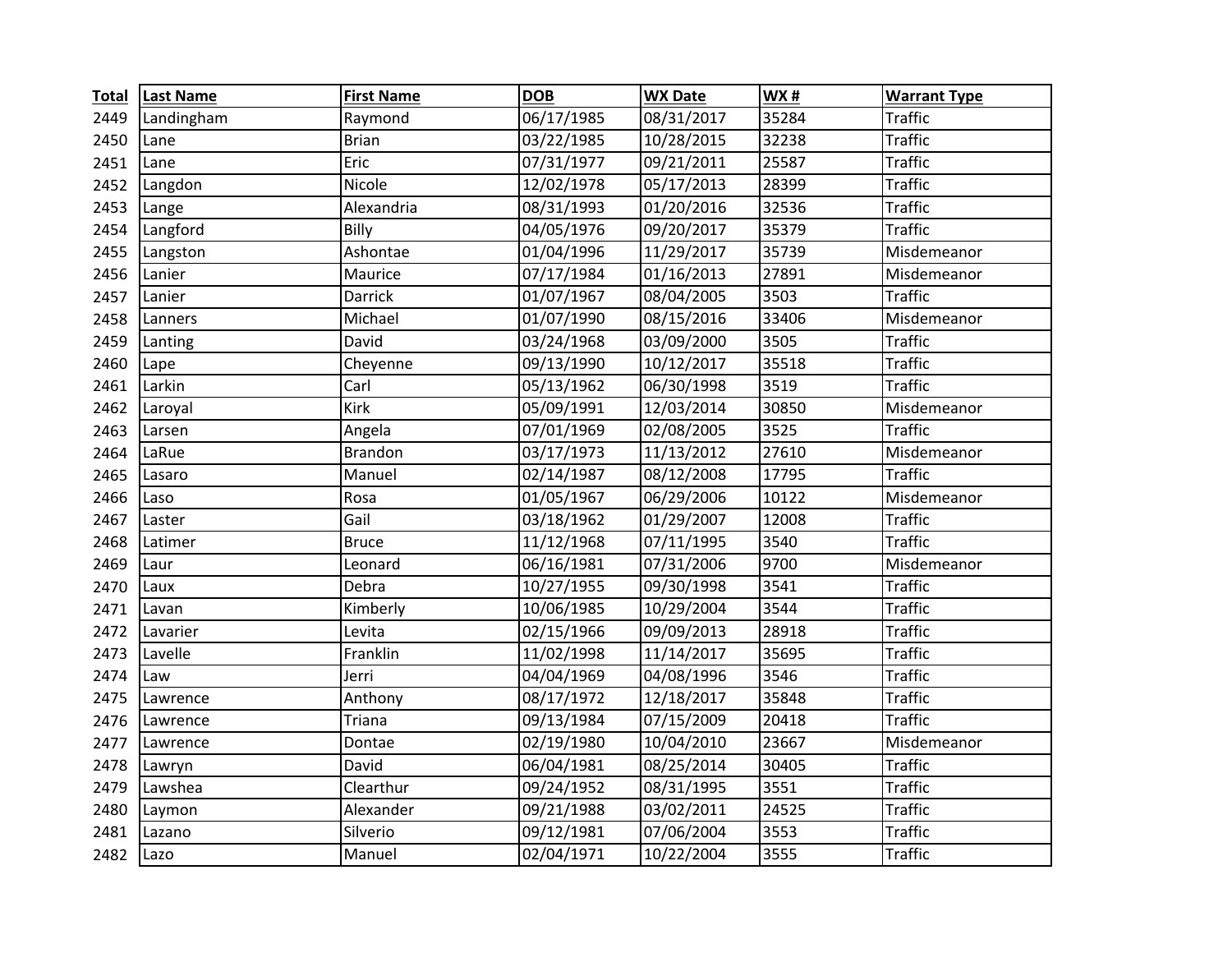| <b>Total</b> | <b>Last Name</b> | <b>First Name</b> | <b>DOB</b> | <b>WX Date</b> | WX#   | <b>Warrant Type</b> |
|--------------|------------------|-------------------|------------|----------------|-------|---------------------|
| 2483         | Leach            | Cedric            | 10/09/1971 | 03/16/2001     | 3557  | <b>Traffic</b>      |
| 2484         | Leake            | Kristopher        | 01/12/1996 | 08/06/2013     | 28770 | <b>Traffic</b>      |
| 2485         | Leatherwood      | Whitney           | 05/04/1990 | 07/21/2017     | 35061 | <b>Traffic</b>      |
| 2486         | Leclaire         | <b>Brittany</b>   | 11/07/1988 | 10/26/2009     | 21269 | <b>Traffic</b>      |
| 2487         | Leclercq         | Daniel            | 07/15/1951 | 11/03/1998     | 3566  | <b>Traffic</b>      |
| 2488         | Ledbetter        | Coty              | 03/26/1988 | 01/12/2012     | 26198 | <b>Traffic</b>      |
| 2489         | Ledezma          | Javier            | 02/15/1971 | 08/21/2014     | 30428 | <b>Traffic</b>      |
| 2490         | Ledoux           | Mary              | 07/06/1993 | 05/30/2017     | 34774 | <b>Traffic</b>      |
| 2491         | Lee              | Oshay             | 12/19/1995 | 10/31/2017     | 35615 | <b>Traffic</b>      |
| 2492         | Lee              | Gregory           | 05/10/1991 | 09/01/2015     | 31950 | Misdemeanor         |
| 2493         | Lee              | Harvey            | 08/31/1959 | 11/16/2010     | 23956 | <b>Traffic</b>      |
| 2494         | Lee              | Young-Sub         | 05/14/1988 | 07/31/2008     | 17765 | <b>Traffic</b>      |
| 2495         | Lee              | Marlena           | 12/14/1972 | 05/23/2002     | 3578  | <b>Traffic</b>      |
| 2496         | Lee              | Marlena           | 12/14/1972 | 01/30/2002     | 3580  | <b>Traffic</b>      |
| 2497         | Lee              | Summer            | 03/04/1977 | 05/15/2003     | 3586  | <b>Traffic</b>      |
| 2498         | Lee              | Stacy             | 01/16/1971 | 06/09/2003     | 3585  | <b>Traffic</b>      |
| 2499         | Lee              | Ricky             | 01/13/1959 | 10/24/2003     | 3584  | <b>Traffic</b>      |
| 2500         | Lee              | Shaloma           | 10/17/1980 | 10/24/2007     | 15305 | <b>Traffic</b>      |
| 2501         | Lefforge         | Devin             | 10/20/1969 | 09/16/1999     | 3588  | <b>Traffic</b>      |
| 2502         | Leftridge        | Bernard           | 07/03/1951 | 10/08/1999     | 3591  | <b>Traffic</b>      |
| 2503         | Lehrman          | Kenneth           | 11/11/1969 | 05/11/2015     | 31479 | Misdemeanor         |
| 2504         | Lejanore-Mata    | Octavio           | 04/23/1968 | 11/29/2007     | 15663 | <b>Traffic</b>      |
| 2505         | Lemon            | Damon             | 05/26/1966 | 08/12/1996     | 3594  | <b>Traffic</b>      |
| 2506         | Lemons           | Stephanie         | 06/28/1977 | 11/19/2012     | 27666 | <b>Traffic</b>      |
| 2507         | Lemus            | Guadalupe         | 08/06/1974 | 12/11/2006     | 11451 | <b>Traffic</b>      |
| 2508         | Lendi            | Kristine          | 10/03/1969 | 08/18/2009     | 20693 | <b>Traffic</b>      |
| 2509         | Leon             | Michael           | 11/25/1985 | 05/30/2007     | 13442 | <b>Traffic</b>      |
| 2510         | Leon             | Martin            | 10/29/1985 | 05/13/2004     | 3603  | <b>Traffic</b>      |
| 2511         | Leon             | Martin            | 10/29/1985 | 05/20/2004     | 3602  | <b>Traffic</b>      |
| 2512         | Leon             | Antonio           | 04/04/1985 | 10/21/2005     | 2869  | <b>Traffic</b>      |
| 2513         | Leon             | Jose              | 01/01/1972 | 09/06/2001     | 3601  | <b>Traffic</b>      |
| 2514         | Leonard          | Cerroll           | 11/22/1982 | 08/13/2009     | 20630 | <b>Traffic</b>      |
| 2515         | Leonhard         | James             | 12/21/1978 | 12/13/2004     | 3605  | Misdemeanor         |
| 2516         | Leppien          | Larry             | 07/30/1978 | 05/16/2005     | 3606  | <b>Traffic</b>      |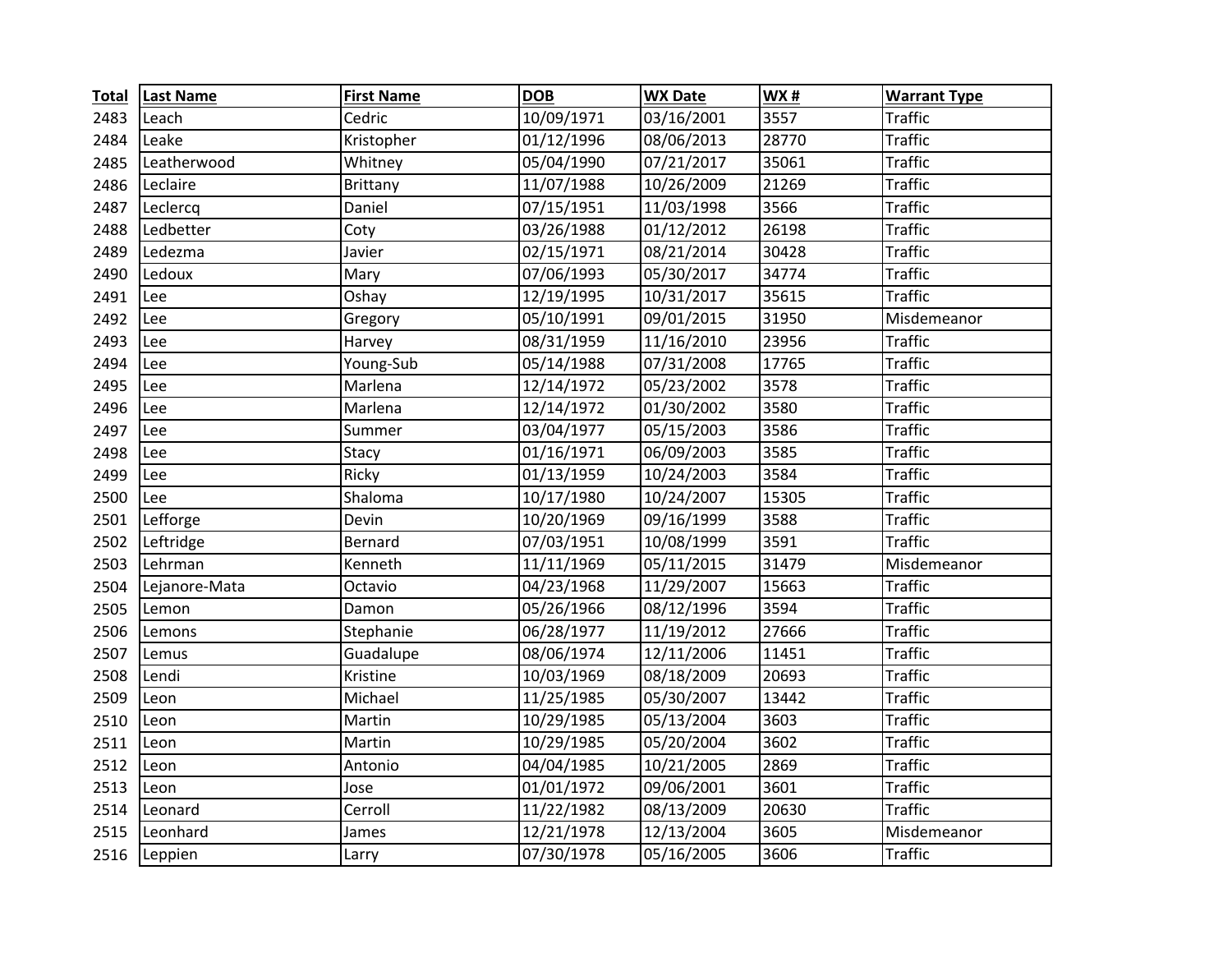| <b>Total</b> | <b>Last Name</b>   | <b>First Name</b> | <b>DOB</b> | <b>WX Date</b> | WX#   | <b>Warrant Type</b> |
|--------------|--------------------|-------------------|------------|----------------|-------|---------------------|
| 2517         | Lerma-Sanchez      | Javier            | 03/05/1970 | 08/08/2013     | 28790 | <b>Traffic</b>      |
| 2518         | Lesain             | Anthony           | 01/10/1966 | 09/15/2009     | 20914 | <b>Traffic</b>      |
| 2519         | Lesauskas          | Richard           | 07/18/1965 | 07/11/2016     | 33234 | <b>Traffic</b>      |
| 2520         | Leschinsky         | Gregory           | 05/12/1960 | 08/07/2002     | 3611  | <b>Traffic</b>      |
| 2521         | Leszczynski        | Eric              | 10/28/1986 | 07/22/2008     | 17685 | <b>Traffic</b>      |
| 2522         | Lettieri-Suprenant | Diane             | 07/27/1971 | 10/07/2016     | 33676 | <b>Traffic</b>      |
| 2523         | Lettieri-Suprenant | Diane             | 07/27/1971 | 09/21/2016     | 33618 | Misdemeanor         |
| 2524         | Levesque           | Gerald            | 04/23/1929 | 01/05/1995     | 3614  | <b>Traffic</b>      |
| 2525         | Lewellen           | Troy              | 07/12/1961 | 05/24/2001     | 3616  | Misdemeanor         |
| 2526         | Lewis              | Emile             | 02/12/1971 | 07/06/2004     | 3632  | <b>Traffic</b>      |
| 2527         | Lewis              | Darrell           | 12/09/1965 | 03/14/2006     | 5794  | <b>Traffic</b>      |
| 2528         | Lewis              | Roosevelt         | 11/08/1943 | 03/18/2008     | 16725 | <b>Traffic</b>      |
| 2529         | Lewis              | Samuel            | 10/20/1964 | 09/26/2006     | 10368 | Misdemeanor         |
| 2530         | Lewis              | Rickey            | 08/02/1980 | 05/23/2017     | 34736 | <b>Traffic</b>      |
| 2531         | Lewis              | Frederick         | 02/19/1962 | 08/07/2017     | 35159 | <b>Traffic</b>      |
| 2532         | Lewis              | Chameka           | 12/20/1994 | 01/18/2018     | 35976 | <b>Traffic</b>      |
| 2533         | Lewis              | Jareem            | 11/05/1971 | 07/21/2016     | 33298 | <b>Traffic</b>      |
| 2534         | Lewis              | Dwayne            | 06/25/1980 | 08/11/2015     | 31861 | Misdemeanor         |
| 2535         | Lewis              | Monica            | 10/01/1992 | 07/14/2015     | 31747 | Misdemeanor         |
| 2536         | Lewis              | Larnesia          | 07/14/1990 | 11/21/2014     | 30801 | <b>Traffic</b>      |
| 2537         | Lewis              | Larnesia          | 07/14/1990 | 03/02/2015     | 31181 | Misdemeanor         |
| 2538         | Lewis              | Larnesia          | 07/14/1990 | 03/02/2015     | 31183 | Misdemeanor         |
| 2539         | Lewis              | Michael           | 12/31/1969 | 07/10/2008     | 17613 | <b>Traffic</b>      |
| 2540         | Lewis              | Debra             | 03/21/1960 | 08/24/2009     | 20706 | <b>Traffic</b>      |
| 2541         | Lewis              | Jahwey            | 11/03/1983 | 07/27/2009     | 20500 | <b>Traffic</b>      |
| 2542         | Lewis              | Jennifer          | 04/23/1969 | 02/02/2010     | 21935 | Misdemeanor         |
| 2543         | Lewis              | Charles           | 01/03/1969 | 08/25/2011     | 25431 | <b>Traffic</b>      |
| 2544         | Lewis              | Antoine           | 10/23/1973 | 07/11/1995     | 3620  | <b>Traffic</b>      |
| 2545         | Lichnerowicz       | Jason             | 04/29/1978 | 02/15/2001     | 3560  | <b>Traffic</b>      |
| 2546         | Ligon              | Tiatianna         | 08/08/1989 | 10/26/2006     | 10820 | Misdemeanor         |
| 2547         | Lima               | Joseph            | 08/12/1973 | 12/06/1999     | 3576  | Misdemeanor         |
| 2548         | Lima               | Gerardo           | 08/10/1979 | 11/21/2003     | 3573  | <b>Traffic</b>      |
| 2549         | Limberopoulos      | Harry             | 02/12/1948 | 12/12/2002     | 3579  | <b>Traffic</b>      |
| 2550         | Linares            | Jose              | 12/22/1980 | 03/17/2005     | 3583  | <b>Traffic</b>      |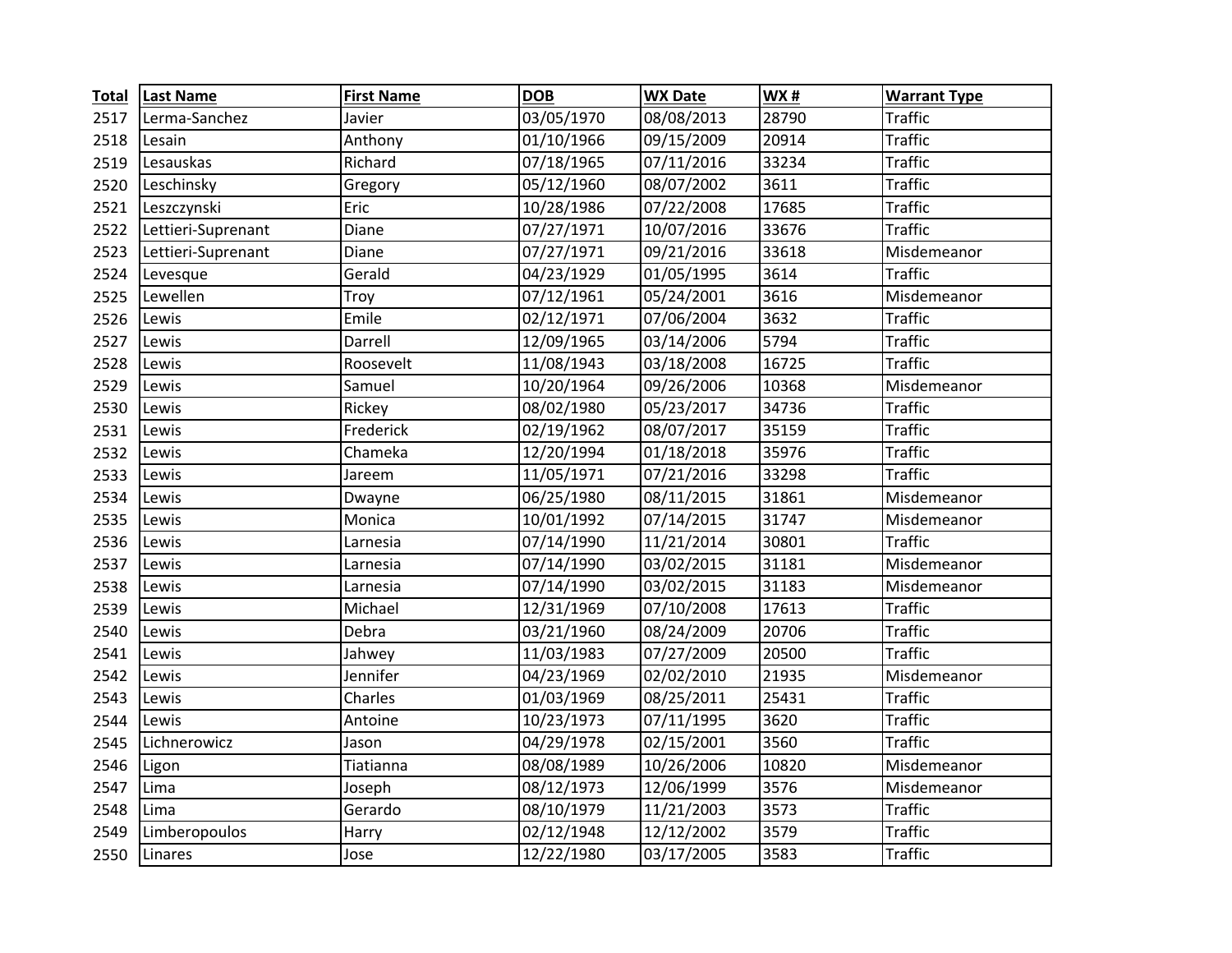| <b>Total</b> | <b>Last Name</b> | <b>First Name</b> | <b>DOB</b> | <b>WX Date</b> | <b>WX#</b> | <b>Warrant Type</b> |
|--------------|------------------|-------------------|------------|----------------|------------|---------------------|
| 2551         | Linder           | Russell           | 05/03/1980 | 03/07/2017     | 34330      | <b>Traffic</b>      |
| 2552         | Lindsey          | Albert            | 04/24/1978 | 12/05/2017     | 35872      | Misdemeanor         |
| 2553         | Lindsey          | Mark              | 06/02/1980 | 12/04/2009     | 21533      | Misdemeanor         |
| 2554         | Lindsey          | Keith             | 01/31/1967 | 08/01/2005     | 3593       | <b>Traffic</b>      |
| 2555         | Link             | Judge             | 08/05/1951 | 06/15/2001     | 3615       | <b>Traffic</b>      |
| 2556         | Lintner          | Jason             | 09/03/1983 | 10/10/2017     | 35501      | Misdemeanor         |
| 2557         | Litkie           | Bryan             | 06/30/1982 | 11/04/2015     | 32265      | Misdemeanor         |
| 2558         | Little           | Kassandra         | 06/23/1983 | 01/16/2007     | 11862      | <b>Traffic</b>      |
| 2559         | Littlefield      | Jim               | 08/21/1978 | 02/22/1995     | 3635       | <b>Traffic</b>      |
| 2560         | Livingston       | Lovell            | 11/13/1968 | 09/03/2015     | 31994      | <b>Traffic</b>      |
| 2561         | Livingston       | Steven            | 04/07/1987 | 11/27/2017     | 35734      | <b>Traffic</b>      |
| 2562         | Llanas           | Delfino           | 12/24/1982 | 02/11/2002     | 3640       | <b>Traffic</b>      |
| 2563         | Lloyd            | Gregory           | 04/05/1963 | 09/06/2001     | 3642       | <b>Traffic</b>      |
| 2564         | Lloyd            | Channel           | 02/24/1980 | 09/23/2010     | 23594      | <b>Traffic</b>      |
| 2565         | Lloyd            | Sterling          | 01/20/1972 | 01/07/1997     | 3643       | <b>Traffic</b>      |
| 2566         | Locke            | Maurice           | 04/09/1966 | 06/09/1993     | 8698       | Misdemeanor         |
| 2567         | Locke            | Maurice           | 04/09/1966 | 11/22/1993     | 8697       | Misdemeanor         |
| 2568         | Locke            | Joi               | 01/01/1985 | 11/04/2013     | 29162      | <b>Traffic</b>      |
| 2569         | Lockhart         | <b>Brian</b>      | 10/25/1977 | 04/13/2011     | 24747      | <b>Traffic</b>      |
| 2570         | Lockhart         | Robert            | 02/28/1985 | 04/01/2008     | 16826      | <b>Traffic</b>      |
| 2571         | Loera            | Jesus             | 12/27/1984 | 03/28/2000     | 3646       | <b>Traffic</b>      |
| 2572         | Lofton           | Ericka            | 06/03/1991 | 05/09/2017     | 34670      | <b>Traffic</b>      |
| 2573         | Logan            | Avery             | 01/13/1986 | 01/26/2015     | 31038      | <b>Traffic</b>      |
| 2574         | Logan            | Avery             | 01/13/1986 | 02/02/2015     | 31062      | Misdemeanor         |
| 2575         | Logan            | Avery             | 01/13/1986 | 10/14/2015     | 32175      | Misdemeanor         |
| 2576         | Lolomoch         | Luis              | 03/21/1982 | 05/18/2006     | 6728       | <b>Traffic</b>      |
| 2577         | Lomelli          | Julio             | 10/21/1968 | 03/18/2009     | 19505      | <b>Traffic</b>      |
| 2578         | Lomiac           | Mary              | 08/18/1963 | 01/26/2006     | 5209       | <b>Traffic</b>      |
| 2579         | London           | Vernon            | 05/08/1938 | 02/04/2008     | 16369      | <b>Traffic</b>      |
| 2580         | London           | Vernon            | 02/24/1963 | 07/18/2007     | 14093      | <b>Traffic</b>      |
| 2581         | Long             | Nicholas          | 07/14/1982 | 10/20/2016     | 33721      | <b>Traffic</b>      |
| 2582         | Longoria         | Arnulfo           | 12/06/1959 | 03/20/2007     | 12639      | <b>Traffic</b>      |
| 2583         | Lonzo            | John              | 07/23/1947 | 09/28/1995     | 3662       | <b>Traffic</b>      |
| 2584         | Lopez            | Juan              | 12/02/1966 | 01/07/1997     | 6851       | Misdemeanor         |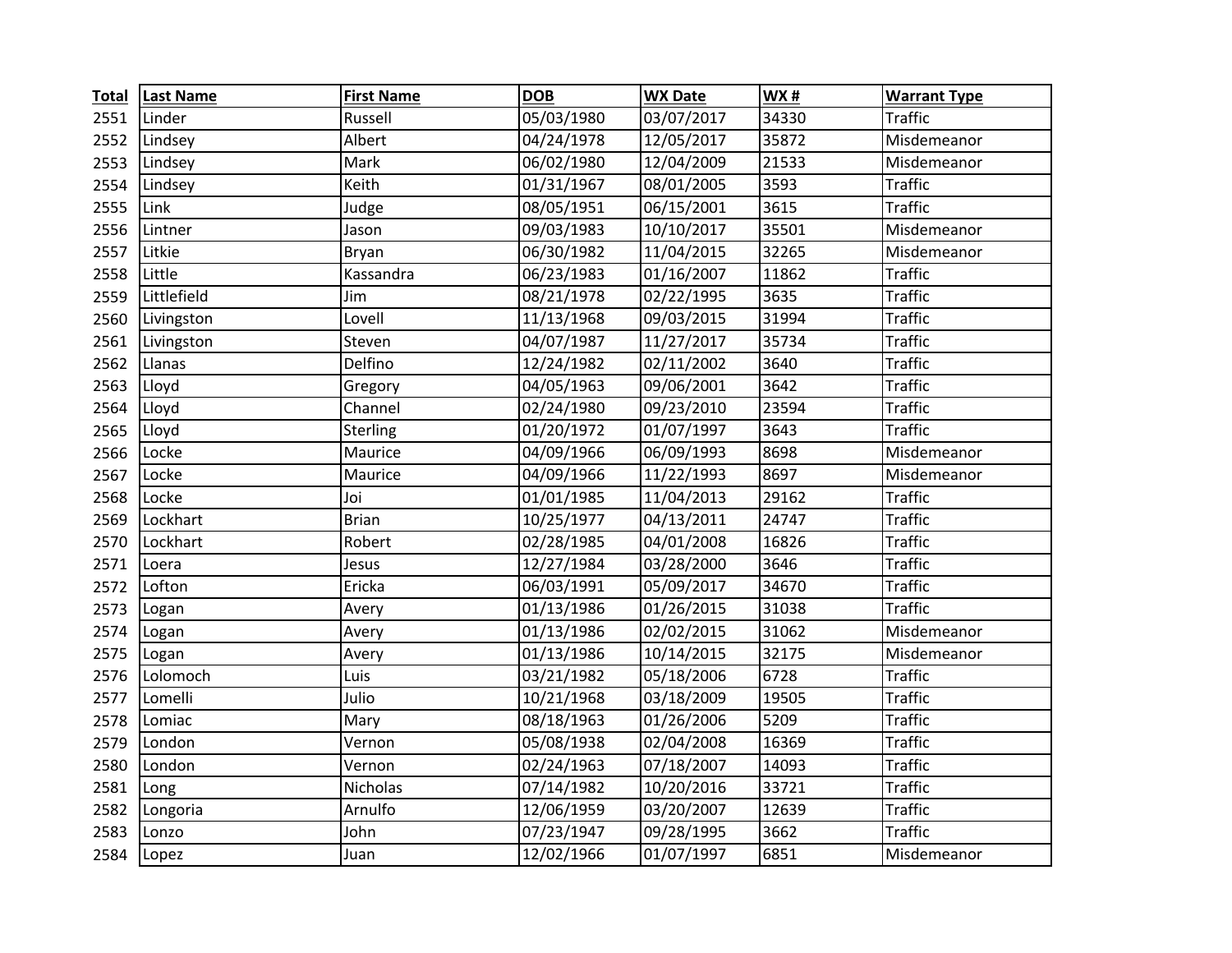| <b>Total</b> | <b>Last Name</b> | <b>First Name</b> | <b>DOB</b> | <b>WX Date</b> | <b>WX#</b> | <b>Warrant Type</b> |
|--------------|------------------|-------------------|------------|----------------|------------|---------------------|
| 2585         | Lopez            | Jesus             | 12/26/1958 | 02/27/1997     | 3704       | <b>Traffic</b>      |
| 2586         | Lopez            | Javier            | 12/22/1967 | 07/31/1996     | 3696       | <b>Traffic</b>      |
| 2587         | Lopez            | Ronald            | 01/17/1969 | 11/05/1990     | 9038       | Misdemeanor         |
| 2588         | Lopez            | Jose              | 09/22/1975 | 05/10/2007     | 13227      | <b>Traffic</b>      |
| 2589         | Lopez            | Jose              | 09/22/1975 | 05/16/2007     | 13284      | <b>Traffic</b>      |
| 2590         | Lopez            | Adrian            | 10/20/1977 | 11/07/2006     | 10983      | <b>Traffic</b>      |
| 2591         | Lopez            | Marco             | 04/15/1984 | 10/18/2006     | 10705      | Misdemeanor         |
| 2592         | Lopez            | Raul              | 02/10/1963 | 08/02/2006     | 9721       | Misdemeanor         |
| 2593         | Lopez            | Ancelmo           | 07/17/1975 | 07/18/2007     | 14094      | <b>Traffic</b>      |
| 2594         | Lopez            | Marco             | 03/15/1971 | 07/03/2007     | 13941      | <b>Traffic</b>      |
| 2595         | Lopez            | Gilbert           | 07/04/1974 | 09/21/2007     | 14948      | Misdemeanor         |
| 2596         | Lopez            | Jose              | 08/23/1991 | 02/22/2008     | 16507      | <b>Traffic</b>      |
| 2597         | Lopez            | Juan              | 09/15/1980 | 11/21/2007     | 15576      | <b>Traffic</b>      |
| 2598         | Lopez            | Gilbert           | 07/04/1974 | 10/31/2007     | 15307      | <b>Traffic</b>      |
| 2599         | Lopez            | Margarito         | 02/24/1974 | 07/20/2005     | 3739       | <b>Traffic</b>      |
| 2600         | Lopez            | Arturo            | 12/15/1987 | 09/09/2005     | 1369       | Misdemeanor         |
| 2601         | Lopez            | Jose              | 07/27/1981 | 12/15/2005     | 4779       | <b>Traffic</b>      |
| 2602         | Lopez            | Pedro             | 12/22/1986 | 12/15/2005     | 4780       | <b>Traffic</b>      |
| 2603         | Lopez            | Luz               | 08/01/1985 | 01/20/2006     | 5144       | <b>Traffic</b>      |
| 2604         | Lopez            | <b>Binicio</b>    | 07/15/1980 | 03/01/2005     | 3681       | <b>Traffic</b>      |
| 2605         | Lopez            | Isarel            | 07/28/1972 | 05/28/2004     | 3694       | <b>Traffic</b>      |
| 2606         | Lopez            | Oscar             | 01/29/1960 | 07/05/2000     | 3741       | <b>Traffic</b>      |
| 2607         | Lopez            | Eugene            | 12/21/1957 | 10/03/2000     | 3687       | <b>Traffic</b>      |
| 2608         | Lopez            | Eugene            | 12/21/1957 | 08/18/2000     | 3689       | Misdemeanor         |
| 2609         | Lopez            | Eugene            | 12/21/1957 | 12/14/2000     | 3684       | Misdemeanor         |
| 2610         | Lopez            | Raul              | 11/16/1973 | 10/02/1997     | 3742       | <b>Traffic</b>      |
| 2611         | Lopez            | Roberto           | 06/12/1953 | 12/24/2002     | 3744       | <b>Traffic</b>      |
| 2612         | Lopez            | Susan             | 08/23/1967 | 04/23/2003     | 3745       | <b>Traffic</b>      |
| 2613         | Lopez            | Albino            | 03/01/1971 | 07/21/2003     | 3673       | <b>Traffic</b>      |
| 2614         | Lopez            | Julio             | 04/06/1981 | 11/05/2013     | 29178      | <b>Traffic</b>      |
| 2615         | Lopez            | Mario             | 06/03/1983 | 06/12/2008     | 17367      | <b>Traffic</b>      |
| 2616         | Lopez            | Sebastion         | 05/15/1982 | 08/15/2008     | 17848      | <b>Traffic</b>      |
| 2617         | Lopez            | Alfredo           | 09/20/1984 | 10/21/2008     | 18386      | <b>Traffic</b>      |
| 2618         | Lopez            | Antonio           | 08/01/1981 | 06/07/2010     | 22774      | Misdemeanor         |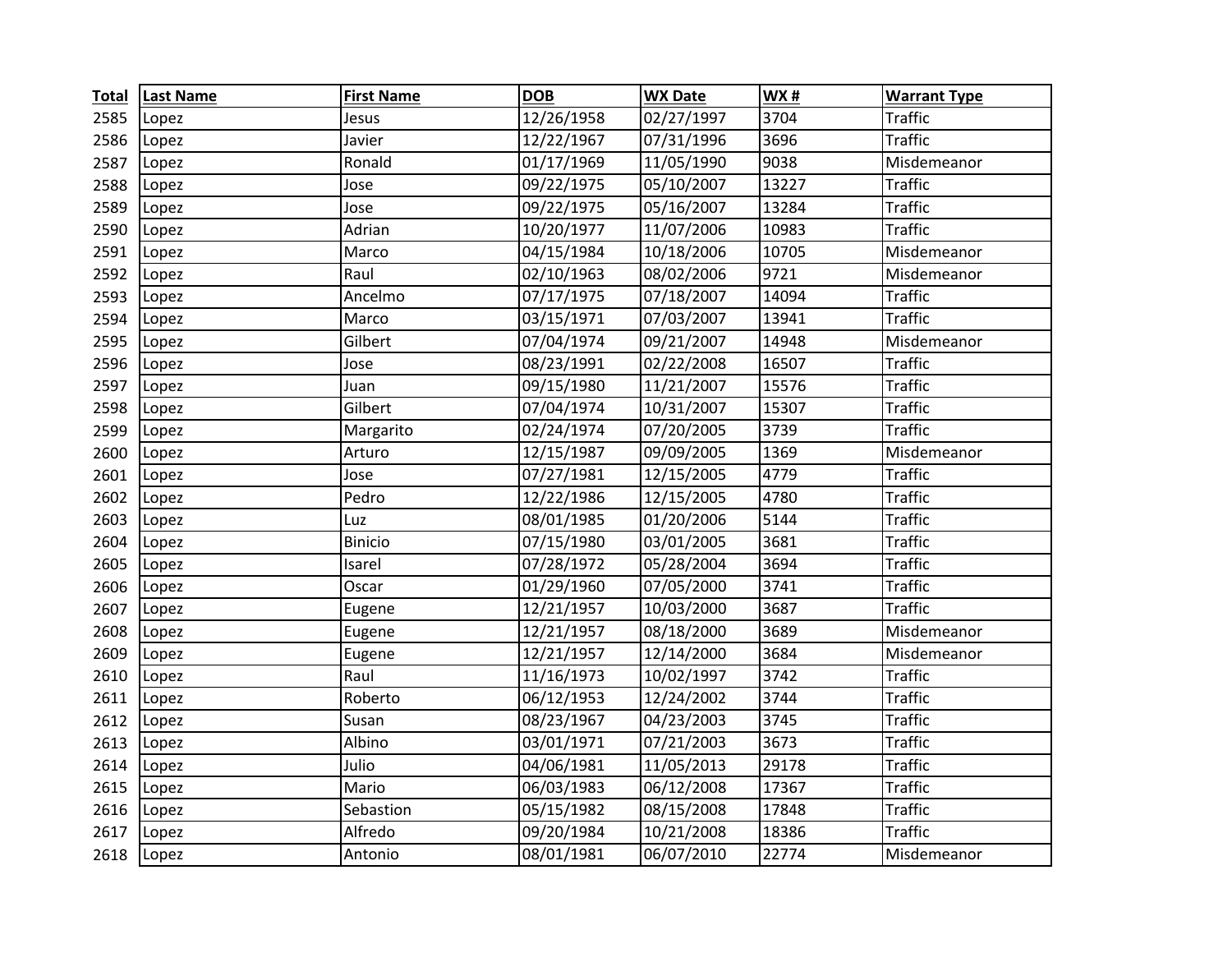| <b>Total</b> | <b>Last Name</b> | <b>First Name</b> | <b>DOB</b> | <b>WX Date</b> | <b>WX#</b> | <b>Warrant Type</b> |
|--------------|------------------|-------------------|------------|----------------|------------|---------------------|
| 2619         | Lopez            | <b>Blanca</b>     | 08/14/1984 | 05/04/2010     | 24162      | <b>Traffic</b>      |
| 2620         | Lopez            | Juan              | 09/25/1982 | 10/21/2009     | 21239      | Misdemeanor         |
| 2621         | Lopez            | Jael              | 08/12/1982 | 07/28/2011     | 26141      | <b>Traffic</b>      |
| 2622         | Lopez            | Jorge             | 09/02/1991 | 03/22/2013     | 28166      | <b>Traffic</b>      |
| 2623         | Lopez-farias     | Carlos            | 05/05/1972 | 12/19/2003     | 6847       | <b>Traffic</b>      |
| 2624         | Lopez-Navarrette | Richard           | 12/30/1978 | 02/09/2015     | 31105      | <b>Traffic</b>      |
| 2625         | Lopez-Ramirez    | Jasinto           | 10/23/1974 | 09/24/2014     | 30518      | Misdemeanor         |
| 2626         | Lopez-Ramirez    | Jasinto           | 10/23/1974 | 05/02/2014     | 29911      | <b>Traffic</b>      |
| 2627         | Lopez-Santos     | Ivan              | 09/28/1981 | 04/30/2015     | 31453      | <b>Traffic</b>      |
| 2628         | Lopresti         | Richard           | 08/19/1964 | 01/06/2012     | 26164      | <b>Traffic</b>      |
| 2629         | Lorrey           | Arthur            | 02/11/1988 | 06/21/2006     | 8858       | <b>Traffic</b>      |
| 2630         | Loss             | Walter            | 02/02/1922 | 03/19/2002     | 6860       | Misdemeanor         |
| 2631         | Lott             | Karl              | 01/01/1959 | 04/16/2002     | 3750       | <b>Traffic</b>      |
| 2632         | Louis            | Robert            | 08/25/1949 | 03/23/2009     | 19539      | Misdemeanor         |
| 2633         | Lovasco          | James             | 03/10/1965 | 02/04/1993     | 8700       | <b>Traffic</b>      |
| 2634         | Love             | Otis              | 01/15/1951 | 05/05/2011     | 24865      | <b>Traffic</b>      |
| 2635         | Love             | Priscilla         | 12/25/1985 | 05/20/2015     | 31519      | Misdemeanor         |
| 2636         | Love             | Kevin             | 01/27/1987 | 11/07/2016     | 33795      | <b>Traffic</b>      |
| 2637         | Love             | Neshivia          | 06/13/1983 | 05/16/2017     | 34708      | <b>Traffic</b>      |
| 2638         | Love             | Rochelle          | 05/23/1994 | 10/05/2017     | 35478      | Misdemeanor         |
| 2639         | Love             | Rochelle          | 05/23/1994 | 11/02/2017     | 35627      | <b>Traffic</b>      |
| 2640         | Love             | Terrell           | 01/03/1970 | 03/28/2003     | 3756       | <b>Traffic</b>      |
| 2641         | Loveyjoy-Crum    | Donavin           | 02/07/1999 | 10/10/2017     | 35502      | Misdemeanor         |
| 2642         | Loving           | Randal            | 09/09/1966 | 09/27/2004     | 3759       | <b>Traffic</b>      |
| 2643         | Lowe             | Michael           | 10/20/1973 | 09/19/2006     | 10285      | Misdemeanor         |
| 2644         | Lowe             | Karen             | 06/18/1970 | 08/27/2001     | 3760       | <b>Traffic</b>      |
| 2645         | Lowery           | Willie            | 03/28/1962 | 09/30/1998     | 3762       | <b>Traffic</b>      |
| 2646         | Loyd             | Cortrell          | 08/18/1992 | 02/18/2016     | 32651      | Misdemeanor         |
| 2647         | Loyd             | Christine         | 01/28/1981 | 06/07/2011     | 25024      | Misdemeanor         |
| 2648         | Loza             | Ernesto           | 09/01/1981 | 05/04/2016     | 32933      | <b>Traffic</b>      |
| 2649         | Lozano           | Easar             | 04/03/1977 | 11/22/2004     | 3765       | <b>Traffic</b>      |
| 2650         | Lubner           | Johnny            | 01/22/1993 | 10/03/2016     | 33654      | <b>Traffic</b>      |
| 2651         | Lucas            | Letiketa          | 09/01/1984 | 10/24/2014     | 30708      | <b>Traffic</b>      |
| 2652         | Lucas            | Patrick           | 10/07/1971 | 05/27/2011     | 25010      | <b>Traffic</b>      |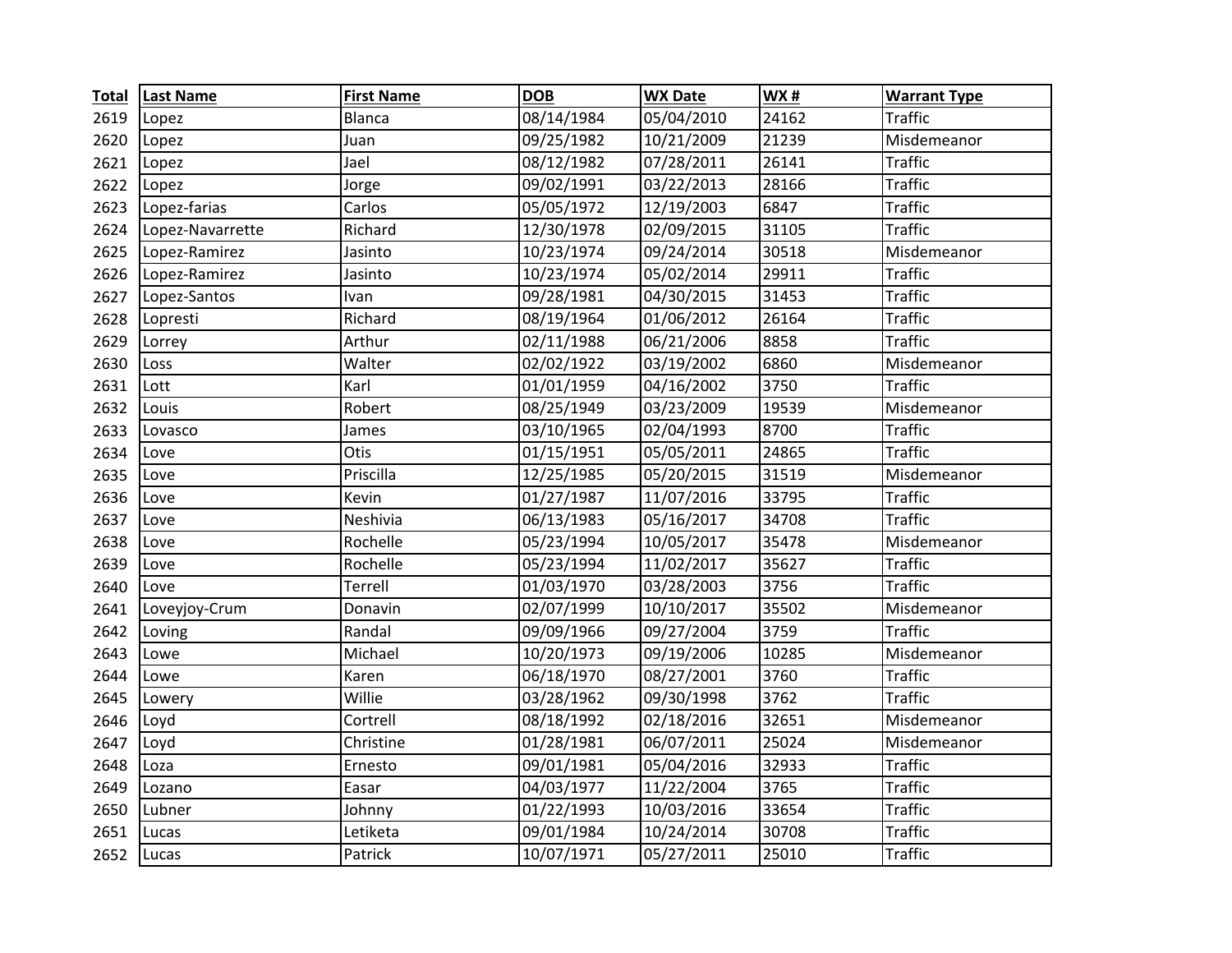| <b>Total</b> | <b>Last Name</b> | <b>First Name</b> | <b>DOB</b> | <b>WX Date</b> | <b>WX#</b> | <b>Warrant Type</b> |
|--------------|------------------|-------------------|------------|----------------|------------|---------------------|
| 2653         | Lucas            | Deandra           | 04/24/1985 | 12/11/2006     | 11429      | Misdemeanor         |
| 2654         | Lucas            | John              | 09/09/1971 | 07/02/2001     | 3769       | <b>Traffic</b>      |
| 2655         | Lucas            | John              | 09/09/1971 | 12/31/2001     | 3767       | <b>Traffic</b>      |
| 2656         | Lucio            | Francisco         | 08/17/1987 | 07/03/2007     | 13881      | Misdemeanor         |
| 2657         | Lucio            | Gerardo           | 06/19/1968 | 01/20/2011     | 24304      | <b>Traffic</b>      |
| 2658         | Lucius           | Lyndon            | 05/04/1960 | 11/08/2002     | 3773       | <b>Traffic</b>      |
| 2659         | Luckett          | Gregory           | 05/16/1961 | 06/22/2001     | 3771       | <b>Traffic</b>      |
| 2660         | Luckett          | Johnny            | 09/20/1971 | 02/25/2013     | 28035      | <b>Traffic</b>      |
| 2661         | Ludlow           | Laurence          | 01/23/1991 | 02/08/2008     | 16395      | <b>Traffic</b>      |
| 2662         | Luis             | Jose              | 05/29/1982 | 06/03/2008     | 17341      | <b>Traffic</b>      |
| 2663         | Lumas            | Durrell           | 04/24/1975 | 04/11/1997     | 3827       | <b>Traffic</b>      |
| 2664         | Lumpkins         | Matthew           | 12/12/1981 | 10/25/2004     | 6866       | Misdemeanor         |
| 2665         | Luna             | Julio             | 09/27/1980 | 10/12/2001     | 3831       | <b>Traffic</b>      |
| 2666         | Luna             | Juan              | 02/26/1975 | 01/23/2002     | 3830       | <b>Traffic</b>      |
| 2667         | Luna             | Miguel            | 07/25/1983 | 04/23/2010     | 22392      | <b>Traffic</b>      |
| 2668         | Luna             | Jose              | 03/19/1977 | 06/29/1995     | 8445       | Misdemeanor         |
| 2669         | Lura             | Ricardo           | 04/17/1979 | 03/25/2014     | 29737      | Misdemeanor         |
| 2670         | Luria-Gomez      | Ricardo           | 04/17/1979 | 03/06/2014     | 29687      | <b>Traffic</b>      |
| 2671         | Lustfeldt        | Mark              | 09/05/1961 | 04/17/2001     | 3834       | <b>Traffic</b>      |
| 2672         | Luz              | Diaz              | 11/01/1975 | 01/06/2015     | 30949      | <b>Traffic</b>      |
| 2673         | Lyles            | William           | 02/17/1980 | 08/23/2000     | 3835       | <b>Traffic</b>      |
| 2674         | Lymore           | Dwayne            | 08/06/1968 | 12/17/1997     | 3836       | <b>Traffic</b>      |
| 2675         | Lynch            | Walter            | 07/03/1981 | 10/29/2002     | 3839       | <b>Traffic</b>      |
| 2676         | Lynch            | Jo Ann            | 04/29/1948 | 11/13/2005     | 3837       | <b>Traffic</b>      |
| 2677         | Lytle            | Lawrence          | 10/15/1959 | 01/12/2018     | 35936      | Misdemeanor         |
| 2678         | Mabry            | David             | 09/23/1969 | 12/09/2010     | 24089      | Misdemeanor         |
| 2679         | Macedo           | Luis              | 08/25/1960 | 02/07/1995     | 3647       | <b>Traffic</b>      |
| 2680         | Macedo           | Luis              | 08/25/1960 | 11/29/1994     | 8704       | <b>Traffic</b>      |
| 2681         | Mack             | Cheryl            | 08/06/1966 | 03/17/2011     | 24587      | <b>Traffic</b>      |
| 2682         | Mack             | Vickie            | 07/09/1979 | 04/01/2011     | 24672      | <b>Traffic</b>      |
| 2683         | Mack             | Patrick           | 03/10/1972 | 01/16/2014     | 29466      | Misdemeanor         |
| 2684         | Mack             | Stanley           | 03/01/1962 | 05/27/2003     | 3649       | <b>Traffic</b>      |
| 2685         | Macon            | Maxine            | 10/23/1969 | 08/26/2003     | 3650       | <b>Traffic</b>      |
| 2686         | Madison          | <b>Beverly</b>    | 01/25/1967 | 03/22/2017     | 34427      | Misdemeanor         |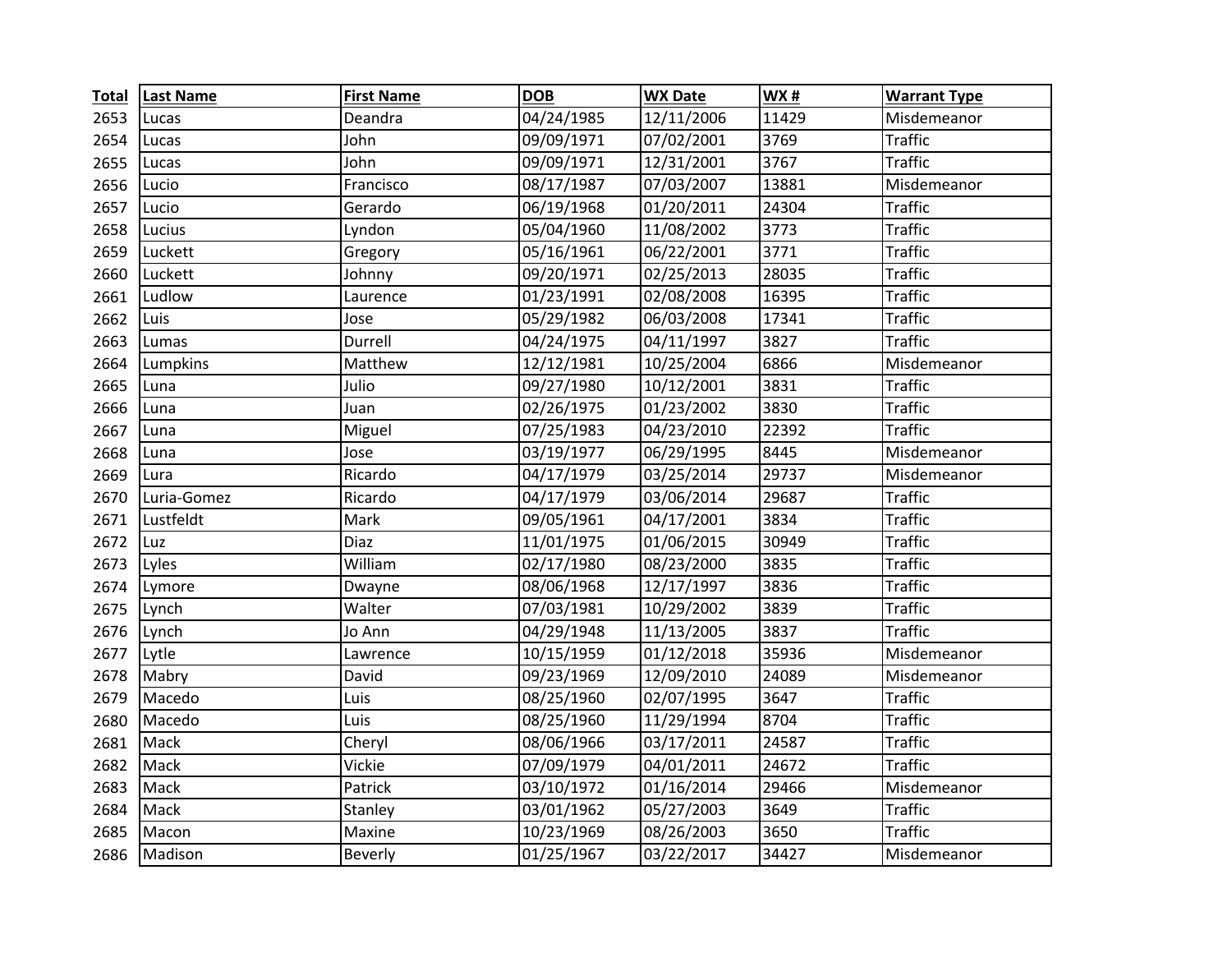| <b>Total</b> | <b>Last Name</b> | <b>First Name</b> | <b>DOB</b> | <b>WX Date</b> | WX#   | <b>Warrant Type</b> |
|--------------|------------------|-------------------|------------|----------------|-------|---------------------|
| 2687         | Madison-Magnus   | Ashlie            | 06/13/1989 | 05/17/2011     | 24926 | Misdemeanor         |
| 2688         | Madison-Magnus   | Ashlie            | 06/13/1989 | 05/17/2011     | 24929 | Misdemeanor         |
| 2689         | Madrazo          | David             | 02/14/1977 | 02/15/2001     | 3652  | <b>Traffic</b>      |
| 2690         | Magiera          | Lauren            | 02/22/1985 | 09/16/2004     | 3658  | Misdemeanor         |
| 2691         | Maglione         | Cori              | 02/05/1962 | 05/30/2003     | 3659  | <b>Traffic</b>      |
| 2692         | Magna            | <b>Noe</b>        | 09/03/1989 | 12/18/2013     | 29357 | <b>Traffic</b>      |
| 2693         | Maguire          | Margaret          | 01/28/1958 | 06/05/1995     | 3663  | <b>Traffic</b>      |
| 2694         | Mahaffey         | Darryl            | 09/11/1966 | 10/15/2010     | 23743 | <b>Traffic</b>      |
| 2695         | Mahlum           | <b>Brandon</b>    | 12/14/1991 | 01/29/2014     | 29495 | Misdemeanor         |
| 2696         | Maida            | John              | 01/28/1958 | 11/17/1997     | 3664  | <b>Traffic</b>      |
| 2697         | Maier            | Eric              | 12/20/1972 | 01/17/2008     | 16239 | <b>Traffic</b>      |
| 2698         | Major            | Christopher       | 04/11/1969 | 07/13/1994     | 8707  | <b>Traffic</b>      |
| 2699         | Majors           | Thomas            | 12/21/1955 | 03/11/1997     | 3667  | <b>Traffic</b>      |
| 2700         | Majors           | Johnathan         | 02/06/1994 | 12/06/2016     | 33907 | Misdemeanor         |
| 2701         | Majors           | Lester            | 08/05/1974 | 12/07/2009     | 21541 | Misdemeanor         |
| 2702         | Maldonado        | Manuel            | 12/18/1987 | 07/22/2013     | 28694 | <b>Traffic</b>      |
| 2703         | Maldonado        | Stephanie         | 02/21/1970 | 04/24/2006     | 6380  | <b>Traffic</b>      |
| 2704         | Malek            | Gregory           | 09/09/1947 | 05/06/2002     | 3671  | <b>Traffic</b>      |
| 2705         | <b>Malias</b>    | Fernandez         | 05/03/1977 | 10/21/2004     | 3672  | <b>Traffic</b>      |
| 2706         | Mallett          | Tommy             | 06/15/1980 | 10/26/2000     | 3674  | <b>Traffic</b>      |
| 2707         | Mallett          | Kenneth           | 06/24/1992 | 07/16/2013     | 28670 | Misdemeanor         |
| 2708         | Mallett          | Hertistine        | 05/16/1944 | 10/04/2017     | 35472 | Misdemeanor         |
| 2709         | Malloy           | Lester            | 01/23/1990 | 11/09/2016     | 33809 | Misdemeanor         |
| 2710         | Malone           | Christine         | 06/11/1974 | 10/22/2015     | 32203 | <b>Traffic</b>      |
| 2711         | Malone           | Juan              | 12/20/1979 | 08/03/2001     | 3677  | <b>Traffic</b>      |
| 2712         | Manery           | Leon              | 04/25/1961 | 09/23/2002     | 3680  | <b>Traffic</b>      |
| 2713         | Mangium          | Jerome            | 02/25/1971 | 04/30/1998     | 3682  | <b>Traffic</b>      |
| 2714         | Mann             | David             | 09/05/1962 | 07/20/2000     | 3685  | Misdemeanor         |
| 2715         | Mann             | Jimmy             | 03/29/1981 | 10/28/2002     | 3688  | <b>Traffic</b>      |
| 2716         | Mann             | Alvin             | 04/14/1958 | 01/31/1997     | 3683  | <b>Traffic</b>      |
| 2717         | Manney           | Chanel            | 05/07/1979 | 08/09/2003     | 3690  | <b>Traffic</b>      |
| 2718         | Mannie           | Robert            | 09/29/1964 | 07/01/2009     | 20263 | <b>Traffic</b>      |
| 2719         | Mannion          | Nicholas          | 12/02/1987 | 01/20/2017     | 34107 | <b>Traffic</b>      |
| 2720         | Manns            | Jessica           | 11/22/1974 | 09/16/2009     | 20925 | Misdemeanor         |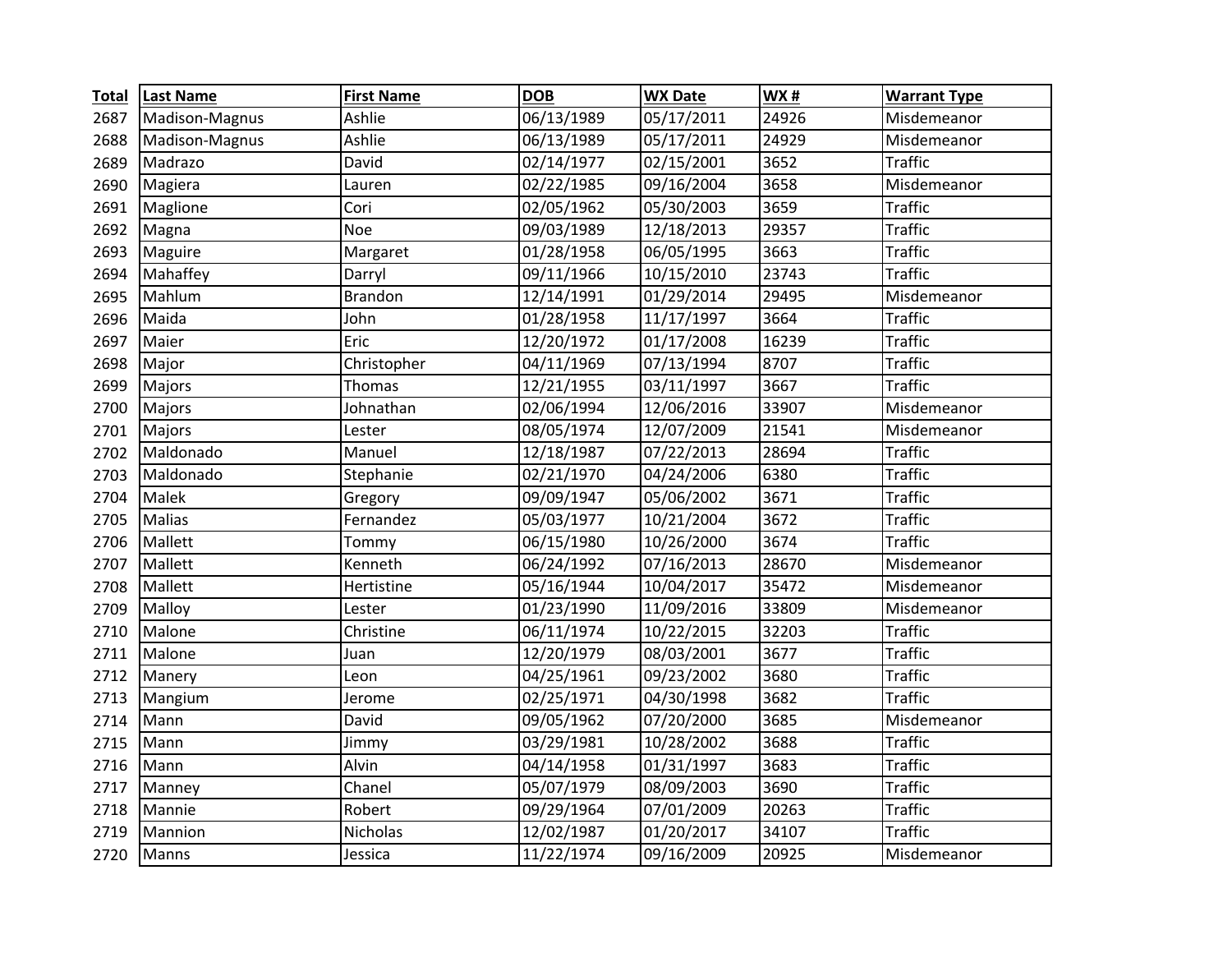| <b>Total</b> | <b>Last Name</b> | <b>First Name</b> | <b>DOB</b> | <b>WX Date</b> | WX#   | <b>Warrant Type</b> |
|--------------|------------------|-------------------|------------|----------------|-------|---------------------|
| 2721         | Manns            | Roscoe            | 11/29/1974 | 09/16/2009     | 20926 | Misdemeanor         |
| 2722         | Manns            | Thomas            | 10/12/1947 | 01/16/2002     | 3693  | <b>Traffic</b>      |
| 2723         | Manow            | James             | 05/31/1970 | 01/20/2011     | 24305 | <b>Traffic</b>      |
| 2724         | Manson           | Darryl            | 03/21/1967 | 05/26/2000     | 3695  | <b>Traffic</b>      |
| 2725         | Manuel           | Andre             | 04/10/1967 | 08/04/2010     | 23247 | Misdemeanor         |
| 2726         | Mapp             | Devon             | 09/26/1981 | 01/13/2004     | 3697  | <b>Traffic</b>      |
| 2727         | Marbury          | Lamont            | 06/09/1967 | 05/18/1993     | 8708  | <b>Traffic</b>      |
| 2728         | Marcotte         | Raline            | 03/05/1963 | 02/17/1993     | 8709  | <b>Traffic</b>      |
| 2729         | Marcotte         | Jolene            | 09/22/1989 | 12/05/2006     | 11301 | Misdemeanor         |
| 2730         | Marcotte         | Roger             | 05/24/1953 | 09/16/2010     | 23518 | Misdemeanor         |
| 2731         | Mareno           | Jorge             | 06/22/1975 | 10/20/1997     | 3698  | <b>Traffic</b>      |
| 2732         | <b>Mares</b>     | Jorge             | 12/29/1974 | 02/05/2002     | 3700  | <b>Traffic</b>      |
| 2733         | Marin            | Valerie           | 07/19/1968 | 09/14/2010     | 23496 | <b>Traffic</b>      |
| 2734         | Marin            | Jesus             | 08/28/1986 | 09/08/2008     | 18043 | <b>Traffic</b>      |
| 2735         | Marion           | Jamico            | 11/16/1979 | 09/29/2011     | 25637 | Misdemeanor         |
| 2736         | Markellos        | James             | 12/18/1967 | 01/09/2001     | 3703  | <b>Traffic</b>      |
| 2737         | Marlin           | Celestine         | 06/01/1958 | 07/06/2004     | 3705  | <b>Traffic</b>      |
| 2738         | Marquez-Naja     | Oscar             | 01/27/1987 | 11/30/2007     | 15681 | <b>Traffic</b>      |
| 2739         | Marrero          | Yesenia           | 08/10/1975 | 02/09/2016     | 32616 | <b>Traffic</b>      |
| 2740         | Marsh            | Adam              | 03/17/1980 | 12/07/2005     | 4385  | Misdemeanor         |
| 2741         | Marsh            | Adam              | 03/18/1970 | 11/23/2005     | 4243  | <b>Traffic</b>      |
| 2742         | Marshall         | Antonio           | 04/25/1986 | 04/28/2005     | 3707  | <b>Traffic</b>      |
| 2743         | Marshall         | Jeremy            | 12/15/1985 | 02/05/2008     | 16370 | Misdemeanor         |
| 2744         | Marshall         | Wayne             | 03/28/1984 | 01/23/2017     | 34108 | <b>Traffic</b>      |
| 2745         | Marshall         | Deaunte           | 11/12/1992 | 06/28/2017     | 34958 | <b>Traffic</b>      |
| 2746         | Marshall         | Eric              | 12/24/1961 | 03/25/2009     | 19561 | <b>Traffic</b>      |
| 2747         | Martell          | Ronald            | 02/09/1974 | 04/21/1997     | 3710  | <b>Traffic</b>      |
| 2748         | Marthaler        | Debbie            | 08/08/1970 | 08/06/2003     | 3711  | Misdemeanor         |
| 2749         | Martin           | James             | 08/27/1945 | 07/14/2003     | 3764  | Misdemeanor         |
| 2750         | Martin           | Lewis             | 11/13/1981 | 06/21/2002     | 3768  | <b>Traffic</b>      |
| 2751         | Martin           | Elbert            | 09/12/1968 | 05/29/2001     | 3755  | <b>Traffic</b>      |
| 2752         | Martin           | Glenetta          | 02/10/1969 | 07/30/2004     | 3761  | <b>Traffic</b>      |
| 2753         | Martin           | Marshawn          | 12/01/1988 | 11/18/2008     | 18570 | <b>Traffic</b>      |
| 2754         | Martin           | Jamaine           | 09/24/1984 | 12/03/2009     | 21503 | Misdemeanor         |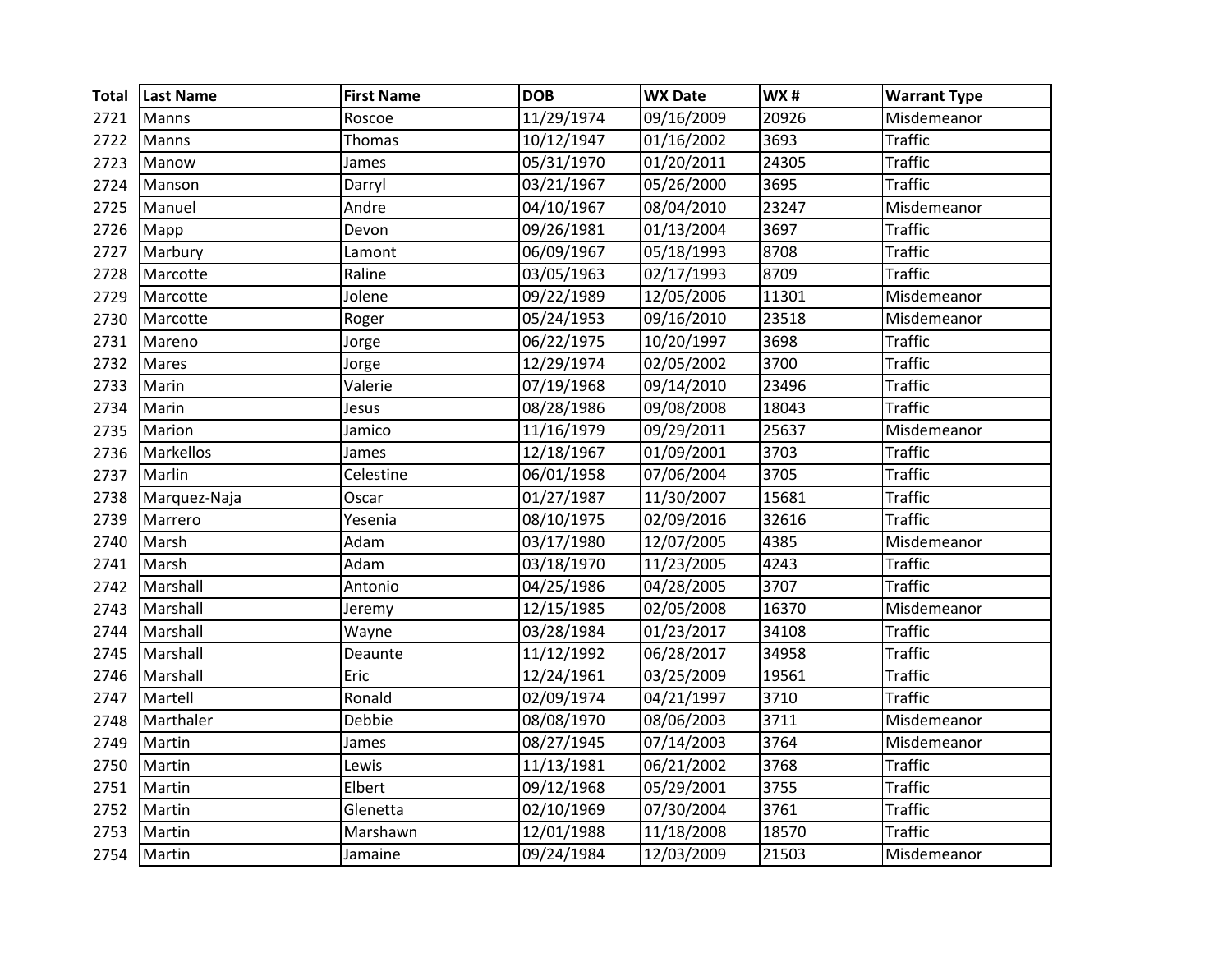| <b>Total</b> | <b>Last Name</b> | <b>First Name</b> | <b>DOB</b> | <b>WX Date</b> | WX#   | <b>Warrant Type</b> |
|--------------|------------------|-------------------|------------|----------------|-------|---------------------|
| 2755         | Martin           | Devonta           | 08/15/1994 | 09/11/2013     | 28895 | Misdemeanor         |
| 2756         | Martin           | Tovon             | 08/11/1982 | 12/05/2012     | 27726 | <b>Traffic</b>      |
| 2757         | Martin           | Dale              | 06/05/1979 | 07/17/2012     | 27066 | <b>Traffic</b>      |
| 2758         | Martin           | Deasia            | 06/27/1985 | 07/18/2016     | 33274 | <b>Traffic</b>      |
| 2759         | Martin           | Sarah             | 04/09/1984 | 06/05/2015     | 31602 | Misdemeanor         |
| 2760         | Martinez         | Jose              | 01/05/1986 | 03/27/2015     | 31310 | <b>Traffic</b>      |
| 2761         | Martinez         | Ricardo           | 03/11/1985 | 08/15/2014     | 30365 | <b>Traffic</b>      |
| 2762         | Martinez         | Iris              | 05/04/1991 | 06/07/2012     | 26897 | <b>Traffic</b>      |
| 2763         | Martinez         | Abraham           | 03/16/1986 | 11/29/2012     | 27824 | <b>Traffic</b>      |
| 2764         | Martinez         | Fernando          | 03/13/1984 | 09/21/2011     | 25589 | <b>Traffic</b>      |
| 2765         | Martinez         | Edwin             | 04/28/1992 | 12/03/2010     | 24030 | <b>Traffic</b>      |
| 2766         | Martinez         | Alfredo           | 07/15/1973 | 05/01/2009     | 19857 | <b>Traffic</b>      |
| 2767         | Martinez         | Ernesto           | 05/02/1965 | 10/16/2008     | 18359 | <b>Traffic</b>      |
| 2768         | Martinez         | Eduardo           | 07/24/1968 | 10/09/2008     | 18328 | <b>Traffic</b>      |
| 2769         | Martinez         | Pablo             | 05/22/1986 | 07/01/2008     | 17573 | <b>Traffic</b>      |
| 2770         | Martinez         | Javier            | 04/14/1986 | 05/05/2008     | 17089 | <b>Traffic</b>      |
| 2771         | Martinez         | Salazar           | 02/19/1974 | 10/21/2004     | 3898  | <b>Traffic</b>      |
| 2772         | Martinez         | Jesus             | 10/12/1973 | 05/16/2005     | 6897  | Misdemeanor         |
| 2773         | Martinez         | Antonio           | 03/08/1980 | 09/19/2005     | 1536  | <b>Traffic</b>      |
| 2774         | Martinez         | Aaron             | 03/25/1980 | 07/20/2005     | 3774  | <b>Traffic</b>      |
| 2775         | Martinez         | Jose              | 12/09/1961 | 08/04/2005     | 3874  | <b>Traffic</b>      |
| 2776         | Martinez         | Adrian            | 11/18/1988 | 07/13/2006     | 9323  | Misdemeanor         |
| 2777         | Martinez         | Julio             | 08/21/1982 | 04/24/2006     | 6379  | <b>Traffic</b>      |
| 2778         | Martinez         | Benito            | 03/11/1972 | 04/10/2008     | 16917 | <b>Traffic</b>      |
| 2779         | Martinez         | Javier            | 07/09/1983 | 12/29/2006     | 11630 | <b>Traffic</b>      |
| 2780         | Martinez         | Jose              | 08/02/1952 | 06/12/2001     | 3875  | <b>Traffic</b>      |
| 2781         | Martinez         | Roberto           | 01/07/1975 | 05/18/2001     | 3890  | <b>Traffic</b>      |
| 2782         | Martinez         | Ricardo           | 04/12/1972 | 04/19/2001     | 3888  | <b>Traffic</b>      |
| 2783         | Martinez         | Martin            | 01/21/1978 | 05/17/2000     | 3882  | <b>Traffic</b>      |
| 2784         | Martinez         | Jesus             | 06/29/1970 | 08/30/2002     | 3872  | <b>Traffic</b>      |
| 2785         | Martinez         | Rogelio           | 08/13/1974 | 03/10/2003     | 3894  | <b>Traffic</b>      |
| 2786         | Martinez         | Alejandro         | 10/07/1983 | 05/08/2003     | 3779  | <b>Traffic</b>      |
| 2787         | Martinez         | Martin            | 05/18/1982 | 05/05/2003     | 3880  | <b>Traffic</b>      |
| 2788         | Martinez         | Fernando          | 03/07/1970 | 08/14/2003     | 3867  | <b>Traffic</b>      |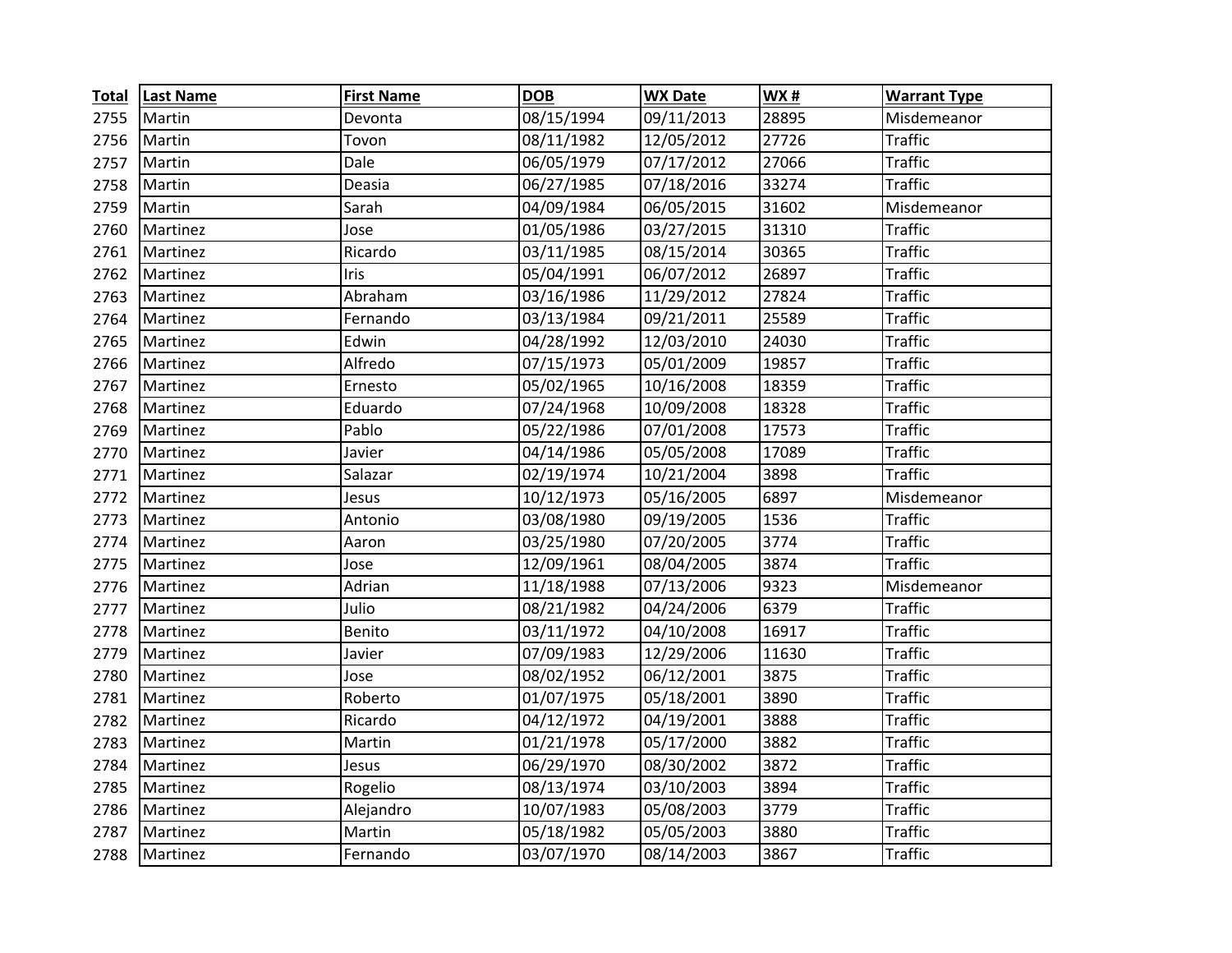| <b>Total</b> | <b>Last Name</b> | <b>First Name</b> | <b>DOB</b> | <b>WX Date</b> | <b>WX#</b> | <b>Warrant Type</b> |
|--------------|------------------|-------------------|------------|----------------|------------|---------------------|
| 2789         | Martinez         | Antonio           | 06/22/1981 | 12/12/2003     | 3857       | Traffic             |
| 2790         | Martinez         | Edith             | 05/29/1968 | 12/12/2003     | 3861       | <b>Traffic</b>      |
| 2791         | Martinez         | Juan              | 03/17/1982 | 11/19/2003     | 3876       | <b>Traffic</b>      |
| 2792         | Martinez         | Fernando          | 03/19/1970 | 10/30/2003     | 3863       | <b>Traffic</b>      |
| 2793         | Martinez         | Alfredo           | 07/15/1973 | 03/26/2004     | 3782       | Misdemeanor         |
| 2794         | Martinez         | Rodolfo           | 04/12/1973 | 03/05/2004     | 3893       | <b>Traffic</b>      |
| 2795         | Martinez         | Abel              | 01/19/1973 | 11/19/1996     | 3777       | <b>Traffic</b>      |
| 2796         | Martinez         | Ruben             | 08/20/1976 | 10/03/1996     | 3896       | Traffic             |
| 2797         | Martinez         | Alfredo           | 08/08/1975 | 11/08/1996     | 3844       | <b>Traffic</b>      |
| 2798         | Martinez-Flores  | Jose              | 08/22/1976 | 08/15/2017     | 35206      | <b>Traffic</b>      |
| 2799         | Martinez-solorio | Juan              | 03/15/1982 | 03/07/2007     | 12473      | <b>Traffic</b>      |
| 2800         | Martyn           | Marilyn           | 06/12/1951 | 08/14/1991     | 8711       | Misdemeanor         |
| 2801         | Marvin           | Daniel            | 11/05/1966 | 09/10/2001     | 3904       | <b>Traffic</b>      |
| 2802         | Masias           | Veronica          | 09/30/1984 | 12/12/2005     | 4387       | Misdemeanor         |
| 2803         | Maslar           | Chelsea           | 08/04/1991 | 09/29/2009     | 21016      | Misdemeanor         |
| 2804         | Mason            | Wardell           | 01/30/1986 | 08/17/2017     | 35245      | <b>Traffic</b>      |
| 2805         | Mason            | William           | 05/14/1988 | 05/04/2017     | 34656      | <b>Traffic</b>      |
| 2806         | Mason            | Martell           | 07/29/1981 | 01/28/2015     | 31047      | Misdemeanor         |
| 2807         | Mason            | Anthony           | 10/16/1967 | 12/17/1997     | 3869       | <b>Traffic</b>      |
| 2808         | Mason            | Kevin             | 02/05/1964 | 03/06/1998     | 3879       | <b>Traffic</b>      |
| 2809         | Mason            | Vernal            | 08/08/1966 | 08/13/1998     | 3884       | <b>Traffic</b>      |
| 2810         | Mason            | Marie             | 10/17/1964 | 12/27/1996     | 8457       | Misdemeanor         |
| 2811         | Massengill       | Neal              | 01/25/1968 | 09/23/1997     | 3889       | <b>Traffic</b>      |
| 2812         | Massey           | John              | 10/14/1942 | 08/01/1997     | 3891       | <b>Traffic</b>      |
| 2813         | Massey           | Sabrina           | 10/23/1972 | 02/25/2008     | 16536      | <b>Traffic</b>      |
| 2814         | Mastalar         | Shana             | 03/17/1984 | 05/03/2004     | 3895       | <b>Traffic</b>      |
| 2815         | Matan            | Hassan            | 10/10/1980 | 11/26/2002     | 3897       | <b>Traffic</b>      |
| 2816         | Mateer           | David             | 09/04/1960 | 02/22/2005     | 3900       | <b>Traffic</b>      |
| 2817         | Mateo            | Jose              | 03/23/1981 | 09/21/2004     | 3902       | <b>Traffic</b>      |
| 2818         | Mateos           | Carlos            | 11/30/1973 | 03/09/2007     | 12476      | <b>Traffic</b>      |
| 2819         | Mathews          | Candise           | 01/29/1987 | 12/30/2008     | 18855      | <b>Traffic</b>      |
| 2820         | Mathews          | Anthony           | 11/19/1964 | 09/10/1996     | 3905       | <b>Traffic</b>      |
| 2821         | Mathews          | Andre             | 03/15/1967 | 08/03/1993     | 8712       | <b>Traffic</b>      |
| 2822         | Matias           | Humberto          | 11/22/1970 | 03/25/2008     | 16780      | <b>Traffic</b>      |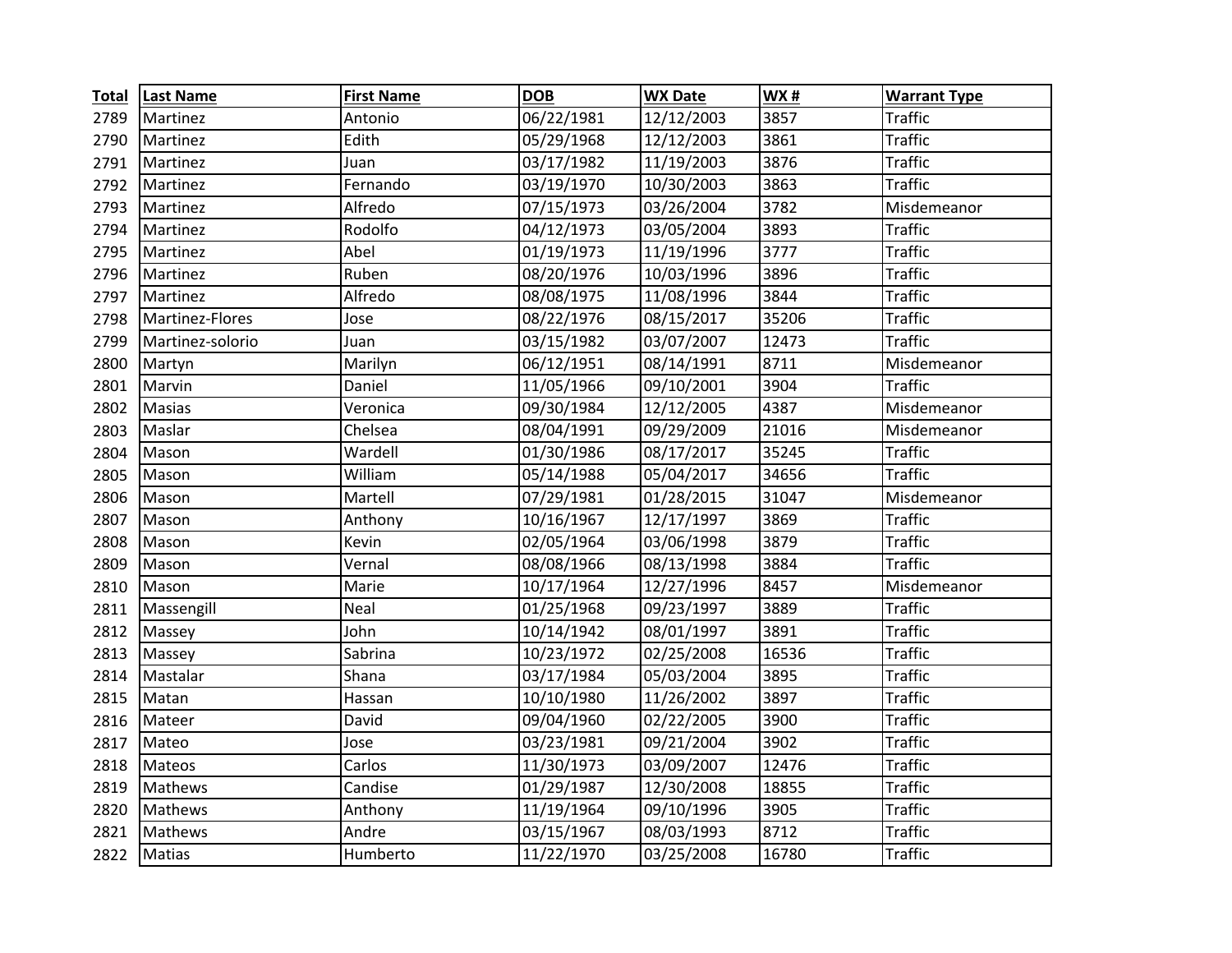| <b>Total</b> | <b>Last Name</b> | <b>First Name</b> | <b>DOB</b> | <b>WX Date</b> | <b>WX#</b>       | <b>Warrant Type</b> |
|--------------|------------------|-------------------|------------|----------------|------------------|---------------------|
| 2823         | Matias           | Noel              | 09/19/1983 | 11/30/2005     | 4244             | <b>Traffic</b>      |
| 2824         | Matos            | Sharon            | 04/20/1971 | 05/30/2006     | 6958             | <b>Traffic</b>      |
| 2825         | Matos            | Sharon            | 04/20/1971 | 08/11/2006     | $\frac{1}{9831}$ | Misdemeanor         |
| 2826         | Matter           | Cindy             | 03/16/1957 | 03/29/2001     | 3908             | <b>Traffic</b>      |
| 2827         | Matthews         | Willie            | 11/08/1983 | 07/16/2010     | 23096            | <b>Traffic</b>      |
| 2828         | Mattox           | Seth              | 03/13/1974 | 04/26/2002     | 3917             | Misdemeanor         |
| 2829         | Maxie            | Guan              | 05/15/1973 | 07/05/2001     | 3919             | <b>Traffic</b>      |
| 2830         | Maya             | Luis              | 01/24/1974 | 03/08/2006     | 5591             | <b>Traffic</b>      |
| 2831         | Mayfield         | Charles           | 08/21/1951 | 10/25/1996     | 3960             | <b>Traffic</b>      |
| 2832         | Mayo             | Deonta            | 05/14/1997 | 07/17/2017     | 35033            | <b>Traffic</b>      |
| 2833         | Mayorga-b        | Hugo              | 08/15/1959 | 05/29/2001     | 3966             | <b>Traffic</b>      |
| 2834         | Mays             | Rochelle          | 09/13/1968 | 10/21/2009     | 21244            | <b>Traffic</b>      |
| 2835         | Mays             | Eric              | 06/06/1969 | 08/08/1996     | 3971             | <b>Traffic</b>      |
| 2836         | Mazarigos        | Roberto           | 09/17/1978 | 10/29/2004     | 3975             | <b>Traffic</b>      |
| 2837         | Mcallister       | Ronald            | 05/12/1943 | 09/30/1994     | 8713             | Misdemeanor         |
| 2838         | McAuliffe        | Robert            | 07/20/1969 | 02/11/2013     | 27993            | Misdemeanor         |
| 2839         | McBryde          | Kwamesia          | 11/10/1990 | 01/18/2018     | 35977            | <b>Traffic</b>      |
| 2840         | McCarter         | Teneair           | 03/14/1996 | 10/03/2017     | 35451            | <b>Traffic</b>      |
| 2841         | McCarthy         | James             | 02/12/1971 | 09/18/2008     | 18183            | <b>Traffic</b>      |
| 2842         | McCarty          | William           | 11/11/1940 | 07/21/2016     | 33299            | <b>Traffic</b>      |
| 2843         | McClain          | Joseph            | 10/01/1981 | 11/20/2015     | 32330            | Misdemeanor         |
| 2844         | Mcclean          | Erica             | 05/15/1978 | 10/07/1997     | 6926             | Misdemeanor         |
| 2845         | McCleary         | Kyle              | 04/22/1973 | 05/19/2015     | 31500            | <b>Traffic</b>      |
| 2846         | McClure          | Winston           | 05/19/1990 | 04/20/2015     | 31387            | <b>Traffic</b>      |
| 2847         | McCollum         | Ryan              | 06/15/1989 | 04/12/2017     | 34523            | <b>Traffic</b>      |
| 2848         | Mcconnell        | Dwight            | 01/15/1978 | 12/07/2001     | 3921             | <b>Traffic</b>      |
| 2849         | Mcconnell        | Dwight            | 07/31/1953 | 01/28/1997     | 3920             | <b>Traffic</b>      |
| 2850         | McCord           | <b>Bruce</b>      | 01/06/1966 | 10/01/2008     | 18221            | Misdemeanor         |
| 2851         | McCorkle         | Jacob             | 04/30/1983 | 01/17/2018     | 35949            | Misdemeanor         |
| 2852         | McCorn           | <b>Bruce</b>      | 01/06/1966 | 11/05/2008     | 18510            | <b>Traffic</b>      |
| 2853         | McCostlin        | Travis            | 07/20/1977 | 01/22/2009     | 19045            | <b>Traffic</b>      |
| 2854         | McCowan          | Howard            | 07/13/1977 | 08/30/2012     | 27282            | <b>Traffic</b>      |
| 2855         | McCoy            | Demarlon          | 04/21/1983 | 01/21/2015     | 31022            | Misdemeanor         |
| 2856         | Mccoy            | Derrick           | 06/26/1968 | 04/13/2004     | 3926             | Misdemeanor         |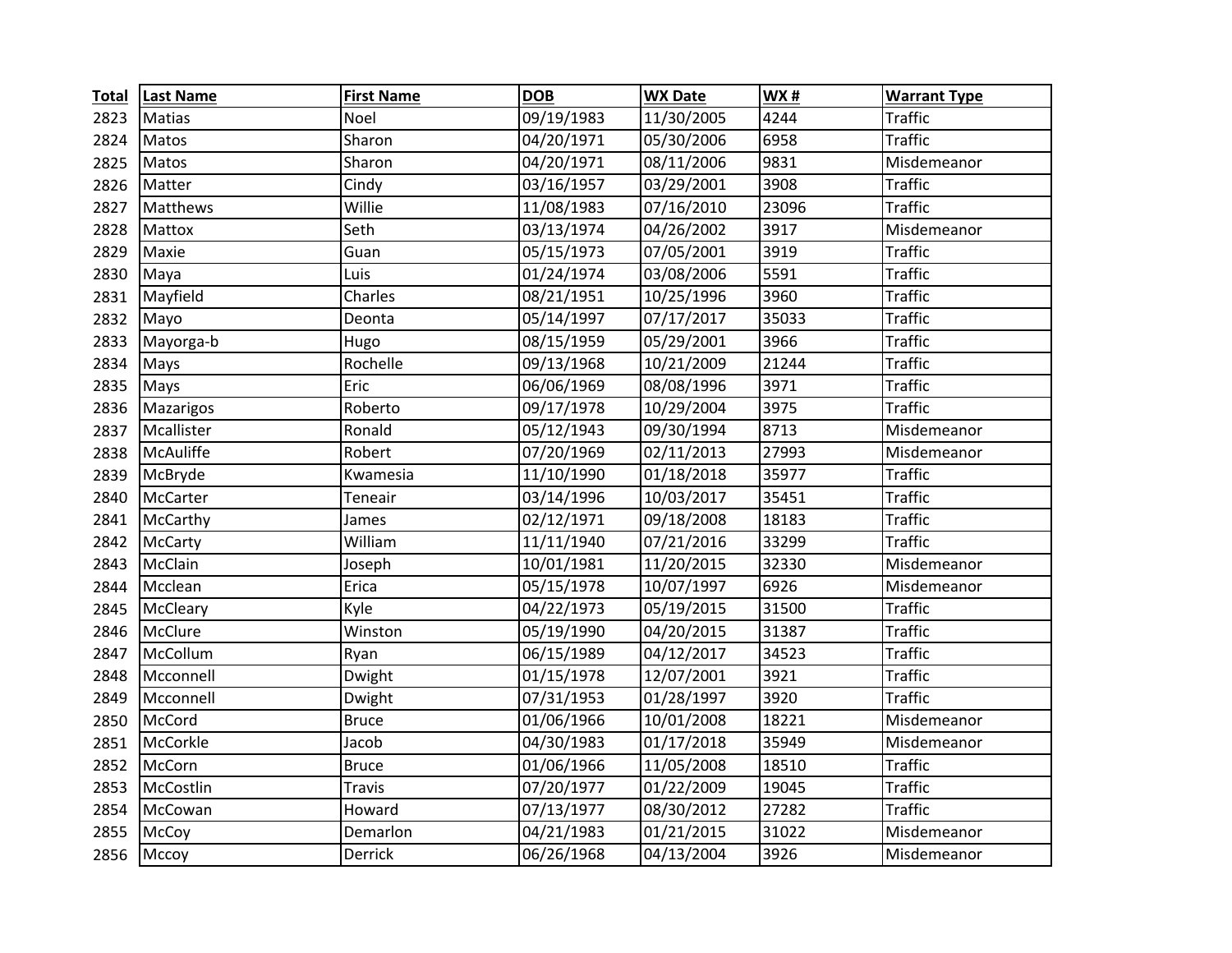| <b>Total</b> | <b>Last Name</b> | <b>First Name</b> | <b>DOB</b> | <b>WX Date</b> | <b>WX#</b> | <b>Warrant Type</b> |
|--------------|------------------|-------------------|------------|----------------|------------|---------------------|
| 2857         | Mccoy            | Derrick           | 06/26/1968 | 06/02/2004     | 3925       | Misdemeanor         |
| 2858         | Mccoy            | Derrick           | 06/26/1968 | 10/28/2005     | 3147       | Misdemeanor         |
| 2859         | Mccoy            | Gregory           | 07/11/1965 | 09/26/2005     | 1679       | <b>Traffic</b>      |
| 2860         | Mccoy            | James             | 03/27/1958 | 11/01/2006     | 10863      | <b>Traffic</b>      |
| 2861         | Mccrary          | Frances           | 08/31/1965 | 01/18/2006     | 5097       | <b>Traffic</b>      |
| 2862         | Mccray           | Melvin            | 04/22/1970 | 06/18/2003     | 3932       | <b>Traffic</b>      |
| 2863         | Mccullough       | Jerome            | 03/18/1960 | 04/23/2003     | 3934       | <b>Traffic</b>      |
| 2864         | Mccullum         | Douglas           | 02/05/1953 | 06/09/1999     | 3935       | <b>Traffic</b>      |
| 2865         | McDaniels        | Latia             | 04/28/1995 | 07/19/2016     | 33284      | <b>Traffic</b>      |
| 2866         | McDaniels        | Latia             | 04/28/1995 | 08/04/2016     | 33373      | <b>Traffic</b>      |
| 2867         | McDonald         | Robert            | 02/12/1963 | 08/15/2017     | 35207      | <b>Traffic</b>      |
| 2868         | McElroy          | Troy              | 09/30/1971 | 09/05/2017     | 35300      | <b>Traffic</b>      |
| 2869         | Mcelroy          | James             | 02/07/1949 | 07/26/1999     | 3943       | Misdemeanor         |
| 2870         | Mcelroy          | Aron              | 08/17/1978 | 12/31/2001     | 3941       | <b>Traffic</b>      |
| 2871         | Mcelroy          | Clifford          | 07/03/1970 | 01/05/1995     | 3942       | <b>Traffic</b>      |
| 2872         | McFadden         | Pierre            | 04/23/1984 | 06/24/2013     | 28587      | <b>Traffic</b>      |
| 2873         | McFadden         | Jeffrey           | 03/04/1966 | 05/27/2008     | 17256      | <b>Traffic</b>      |
| 2874         | McFall-Miles     | Emanuelle         | 09/14/1992 | 11/05/2014     | 30720      | <b>Traffic</b>      |
| 2875         | Mcfarland        | Billy             | 01/13/1965 | 01/31/2002     | 3944       | <b>Traffic</b>      |
| 2876         | Mcgarry          | Courtney          | 07/21/1984 | 04/04/2007     | 12822      | <b>Traffic</b>      |
| 2877         | <b>McGary</b>    | Lyndro            | 07/13/1956 | 01/06/2010     | 21764      | <b>Traffic</b>      |
| 2878         | Mcgee            | Jamal             | 06/27/1986 | 09/17/2009     | 20928      | <b>Traffic</b>      |
| 2879         | Mcgee            | James             | 01/24/1964 | 01/24/2002     | 3948       | <b>Traffic</b>      |
| 2880         | McGee-Bobo       | John              | 11/27/1985 | 03/07/2017     | 34331      | <b>Traffic</b>      |
| 2881         | McGhee           | George            | 09/02/1956 | 01/03/2011     | 24199      | <b>Traffic</b>      |
| 2882         | Mcghee           | Howard            | 01/22/1952 | 12/14/1995     | 3949       | <b>Traffic</b>      |
| 2883         | Mcghee           | Howard            | 01/22/1952 | 03/06/1996     | 3950       | <b>Traffic</b>      |
| 2884         | <b>McGinnis</b>  | Jamel             | 12/29/1974 | 11/16/2012     | 27667      | <b>Traffic</b>      |
| 2885         | McGlothen        | Michael           | 10/27/1982 | 01/25/2008     | 16295      | <b>Traffic</b>      |
| 2886         | McGregor         | Mitchell          | 08/08/1965 | 08/18/2009     | 20670      | <b>Traffic</b>      |
| 2887         | McIntosh-Helton  | Odell             | 08/21/1983 | 12/21/2017     | 35882      | <b>Traffic</b>      |
| 2888         | Mcintyre         | Andre             | 05/14/1985 | 10/07/2003     | 3952       | <b>Traffic</b>      |
| 2889         | Mckaufman        | Gloria            | 07/05/1967 | 08/30/2007     | 14710      | Misdemeanor         |
| 2890         | Mckemie          | Marty             | 08/24/1969 | 04/17/2012     | 26681      | <b>Traffic</b>      |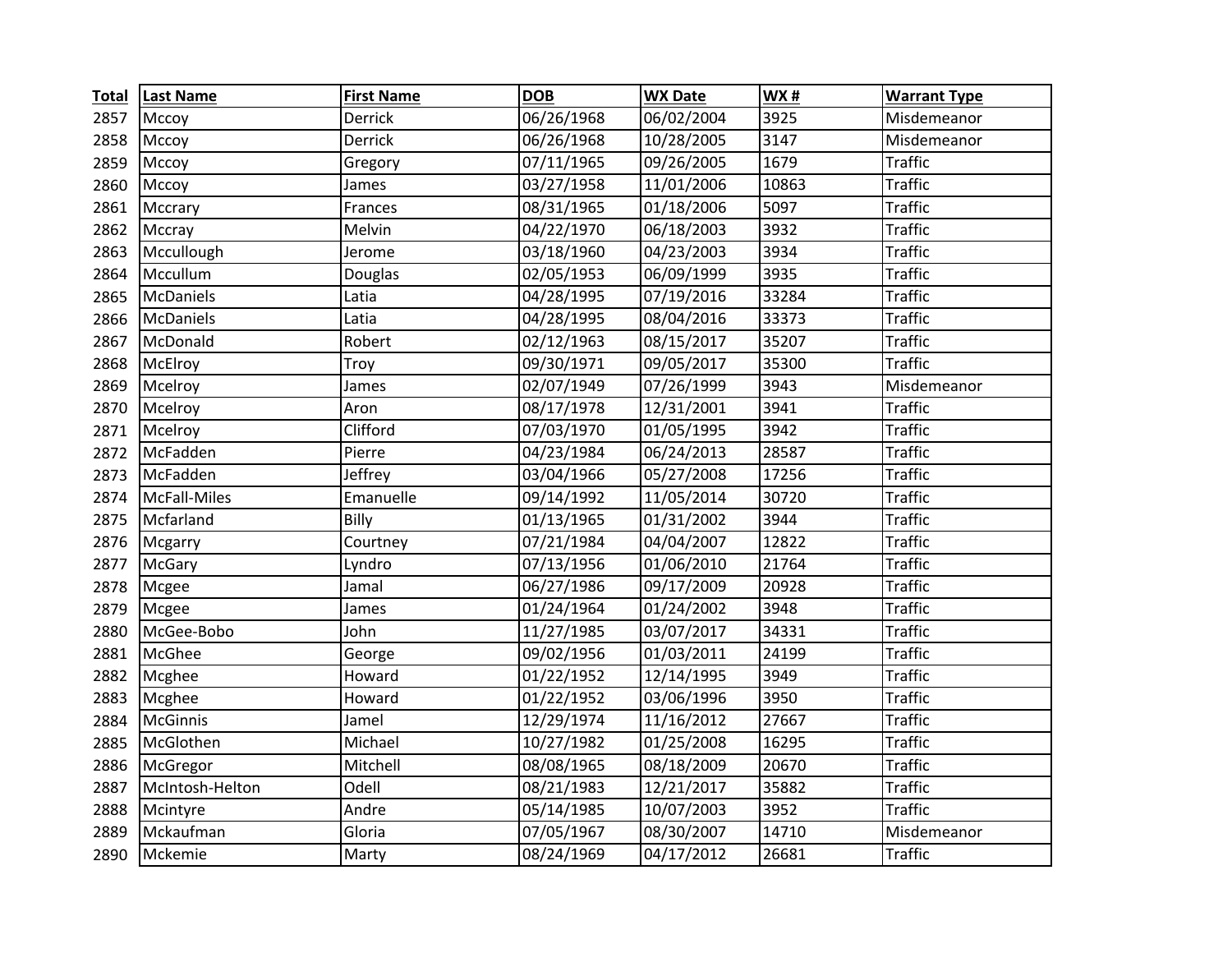| <b>Total</b> | <b>Last Name</b> | <b>First Name</b> | <b>DOB</b> | <b>WX Date</b> | <b>WX#</b> | <b>Warrant Type</b> |
|--------------|------------------|-------------------|------------|----------------|------------|---------------------|
| 2891         | McKenzie         | Sylvester         | 05/15/1973 | 07/26/2013     | 28739      | <b>Traffic</b>      |
| 2892         | Mckinley         | Delshawn          | 02/26/1993 | 10/30/2013     | 29137      | Misdemeanor         |
| 2893         | McKinney         | Gerrick           | 07/06/1990 | 10/12/2017     | 35519      | <b>Traffic</b>      |
| 2894         | Mcknight         | <b>Brian</b>      | 07/08/1975 | 07/07/1994     | 9052       | Misdemeanor         |
| 2895         | Mclarin          | Cory              | 06/04/1977 | 03/25/1998     | 3961       | <b>Traffic</b>      |
| 2896         | McLaurin         | Michael           | 11/07/1984 | 05/20/2009     | 19972      | Misdemeanor         |
| 2897         | Mclemore         | Chevena           | 03/31/1969 | 01/22/2007     | 11900      | <b>Traffic</b>      |
| 2898         | McMullen         | John              | 04/09/1976 | 01/26/2009     | 19073      | Misdemeanor         |
| 2899         | McNally          | Leah              | 07/22/1980 | 05/17/2017     | 34710      | <b>Traffic</b>      |
| 2900         | McNeace          | James             | 07/03/1970 | 11/14/2008     | 18546      | Misdemeanor         |
| 2901         | McNeal           | Eugenia           | 11/02/1953 | 10/08/2010     | 23699      | <b>Traffic</b>      |
| 2902         | Mcneal           | Terrell           | 03/22/1975 | 06/18/1996     | 3965       | <b>Traffic</b>      |
| 2903         | McNeil           | Cordell           | 05/21/1988 | 09/22/2017     | 35426      | <b>Traffic</b>      |
| 2904         | Mcnicholl        | John              | 05/09/1971 | 03/12/2004     | 3967       | <b>Traffic</b>      |
| 2905         | Mcpeek           | James             | 03/19/1962 | 11/12/1993     | 8714       | Misdemeanor         |
| 2906         | Mead             | Michael           | 02/04/1961 | 12/11/2001     | 3978       | <b>Traffic</b>      |
| 2907         | Mealing          | Maurice           | 04/22/1969 | 03/16/2000     | 3980       | Misdemeanor         |
| 2908         | Medina           | Severo            | 06/24/1970 | 04/22/2002     | 4001       | <b>Traffic</b>      |
| 2909         | Medina           | Moncerra          | 11/12/1985 | 01/09/2007     | 11703      | Misdemeanor         |
| 2910         | Medina           | Maricela          | 10/05/1967 | 06/09/2006     | 8316       | Misdemeanor         |
| 2911         | Medina           | Caroline          | 11/01/1978 | 12/15/2005     | 4806       | <b>Traffic</b>      |
| 2912         | Medina           | Efrain            | 09/24/1982 | 05/21/2004     | 3991       | <b>Traffic</b>      |
| 2913         | Medina           | Adan              | 07/11/1985 | 06/23/2005     | 3985       | <b>Traffic</b>      |
| 2914         | Medina           | Francisco         | 09/10/1994 | 04/30/2015     | 31443      | <b>Traffic</b>      |
| 2915         | Medina           | Ricardo           | 04/11/1993 | 01/11/2016     | 32482      | <b>Traffic</b>      |
| 2916         | Medina           | Rosa              | 07/21/1982 | 07/01/2010     | 22945      | <b>Traffic</b>      |
| 2917         | Medina           | Emilio            | 09/08/1981 | 08/19/2008     | 17967      | <b>Traffic</b>      |
| 2918         | Medley           | <b>Travis</b>     | 08/08/1979 | 06/29/2006     | 9210       | Misdemeanor         |
| 2919         | Medrano          | Jesus             | 06/02/1970 | 04/21/1997     | 4004       | <b>Traffic</b>      |
| 2920         | Meeks            | Clifford          | 11/11/1981 | 11/15/2005     | 3813       | <b>Traffic</b>      |
| 2921         | Mejia            | Raul              | 12/10/1980 | 06/07/2007     | 13516      | <b>Traffic</b>      |
| 2922         | Mejia            | Francisco         | 10/04/1986 | 08/07/2008     | 17799      | <b>Traffic</b>      |
| 2923         | Mejia-rivera     | Rigoberto         | 09/07/1982 | 07/12/2006     | 9324       | Misdemeanor         |
| 2924         | Mejla            | Mauro             | 02/13/1979 | 05/30/2006     | 6963       | <b>Traffic</b>      |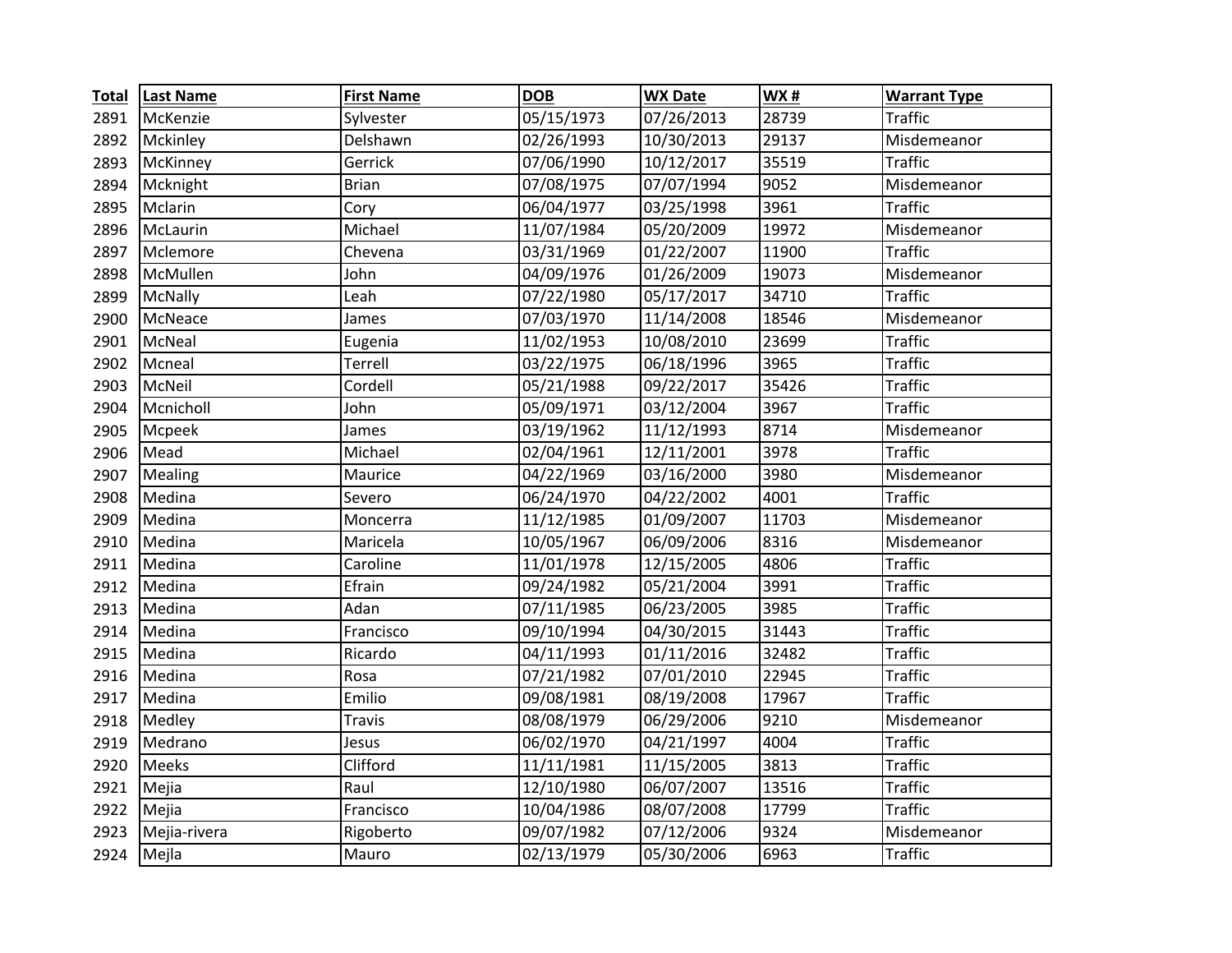| <b>Total</b> | <b>Last Name</b> | <b>First Name</b> | <b>DOB</b> | <b>WX Date</b> | <b>WX#</b> | <b>Warrant Type</b> |
|--------------|------------------|-------------------|------------|----------------|------------|---------------------|
| 2925         | Melander         | Thomas            | 07/31/1980 | 09/22/2017     | 35404      | Misdemeanor         |
| 2926         | Melchor          | Frank             | 03/28/1984 | 02/15/2007     | 12211      | <b>Traffic</b>      |
| 2927         | Melendez         | Nicole            | 01/08/1987 | 10/03/2006     | 10561      | Misdemeanor         |
| 2928         | Melendez         | Miriam            | 03/03/1981 | 11/29/2004     | 4011       | <b>Traffic</b>      |
| 2929         | Melendez-chavez  | Abraham           | 09/30/1979 | 05/01/2007     | 13110      | <b>Traffic</b>      |
| 2930         | Melendrez        | Elmer             | 10/13/1980 | 05/22/2007     | 13382      | <b>Traffic</b>      |
| 2931         | Melton           | Aron              | 03/17/1979 | 02/17/2000     | 4016       | <b>Traffic</b>      |
| 2932         | Melton           | Denise            | 09/03/1969 | 09/21/2009     | 20969      | Misdemeanor         |
| 2933         | Melton           | Jonathan          | 01/01/1984 | 01/24/2012     | 26284      | <b>Traffic</b>      |
| 2934         | Meltzer          | Roger             | 11/14/1959 | 09/13/2000     | 4018       | Misdemeanor         |
| 2935         | Mendes-montes    | Jose              | 03/05/1976 | 07/21/2003     | 4019       | <b>Traffic</b>      |
| 2936         | Mendez           | Alejandro         | 10/15/1974 | 05/27/2003     | 4020       | <b>Traffic</b>      |
| 2937         | Mendez           | Jesus             | 03/15/1975 | 10/30/2003     | 4023       | <b>Traffic</b>      |
| 2938         | Mendez           | Jazzmani          | 02/26/1986 | 05/01/2007     | 13111      | <b>Traffic</b>      |
| 2939         | Mendez           | Jazzmani          | 02/26/1986 | 01/10/2007     | 11729      | <b>Traffic</b>      |
| 2940         | Mendez           | Sanchez           | 06/26/1986 | 01/16/2007     | 11863      | <b>Traffic</b>      |
| 2941         | Mendez           | Jesus             | 11/12/1982 | 11/23/2005     | 4247       | <b>Traffic</b>      |
| 2942         | Mendez           | Jesus             | 11/12/1982 | 11/07/2005     | 3398       | <b>Traffic</b>      |
| 2943         | Mendez           | Onorato           | 05/15/1957 | 07/14/1993     | 8718       | <b>Traffic</b>      |
| 2944         | Mendez           | Imelda            | 02/01/1965 | 01/10/1996     | 4021       | <b>Traffic</b>      |
| 2945         | Mendiola         | Ruben             | 01/15/1958 | 01/30/2002     | 4030       | <b>Traffic</b>      |
| 2946         | Mendiola         | Ruben             | 01/15/1958 | 01/23/2002     | 4033       | <b>Traffic</b>      |
| 2947         | Mendoza          | Anatolio          | 07/04/1979 | 06/30/2000     | 4035       | <b>Traffic</b>      |
| 2948         | Mendoza          | Jamie             | 09/24/1985 | 12/07/2005     | 4389       | Misdemeanor         |
| 2949         | Mendoza          | Jose              | 11/24/1961 | 11/22/2004     | 4028       | <b>Traffic</b>      |
| 2950         | Mendoza          | Jesus             | 01/27/1983 | 04/22/2008     | 16989      | <b>Traffic</b>      |
| 2951         | Mendoza          | Jose              | 08/06/1990 | 07/31/2012     | 27148      | <b>Traffic</b>      |
| 2952         | Mendoza          | Timeka            | 04/09/1990 | 02/27/2017     | 34290      | <b>Traffic</b>      |
| 2953         | Merales          | Julie             | 10/04/1983 | 06/25/2003     | 4041       | <b>Traffic</b>      |
| 2954         | Merced           | Daisy             | 02/27/1987 | 03/04/2008     | 16608      | <b>Traffic</b>      |
| 2955         | Merritt          | Robert            | 11/19/1973 | 12/27/2002     | 4052       | <b>Traffic</b>      |
| 2956         | Messina          | Albert            | 04/03/1951 | 08/11/2000     | 4057       | <b>Traffic</b>      |
| 2957         | Meyer            | Jessica           | 09/07/1982 | 01/14/2003     | 6919       | Misdemeanor         |
| 2958         | Meza             | Sergio            | 11/19/1984 | 12/18/2006     | 11545      | <b>Traffic</b>      |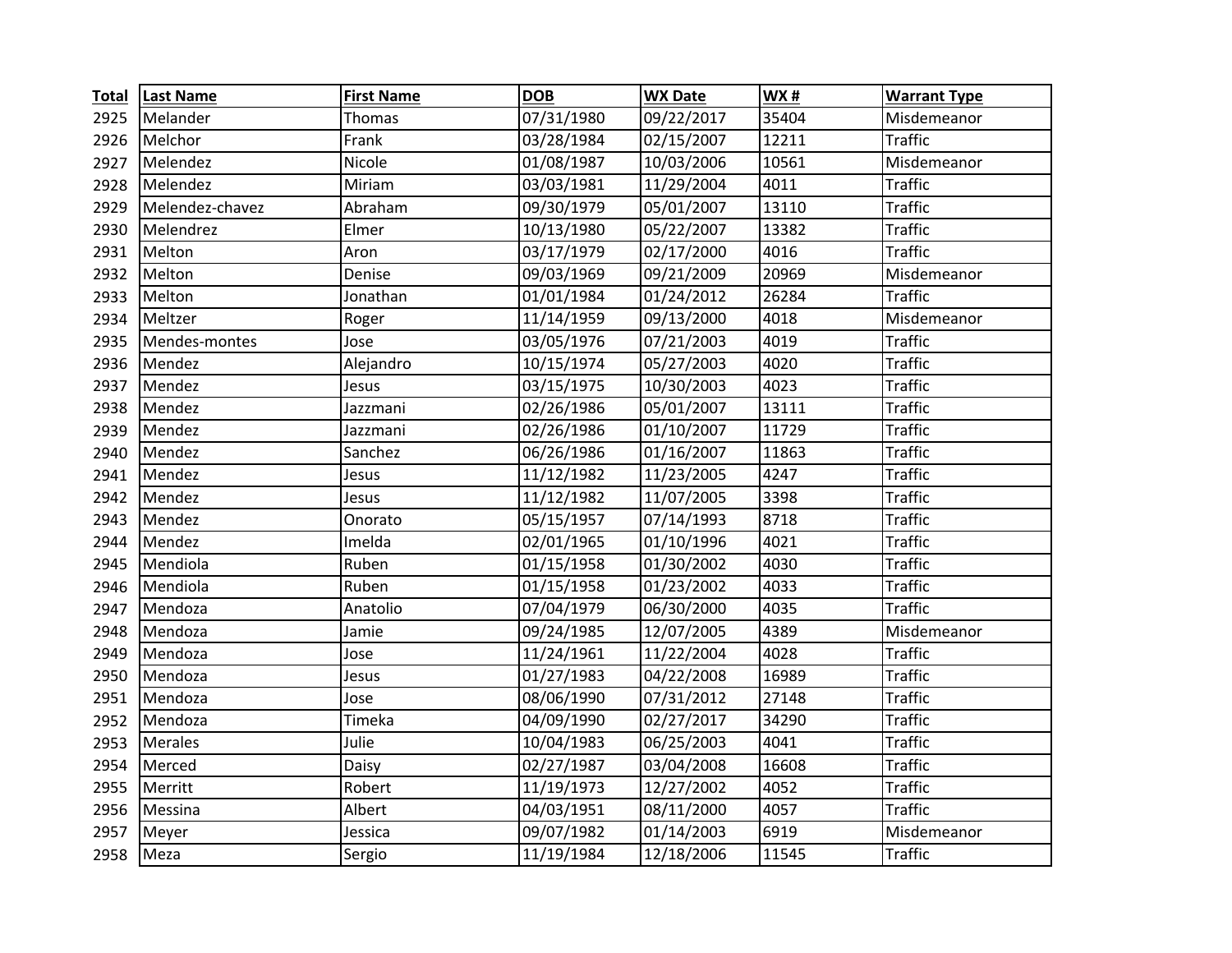| <b>Total</b> | <b>Last Name</b>     | <b>First Name</b> | <b>DOB</b> | <b>WX Date</b> | WX#   | <b>Warrant Type</b> |
|--------------|----------------------|-------------------|------------|----------------|-------|---------------------|
| 2959         | Mezdlo               | Louis             | 12/19/1975 | 10/01/2002     | 4062  | <b>Traffic</b>      |
| 2960         | Mezo                 | Joseph            | 08/05/1981 | 03/07/2016     | 32713 | Misdemeanor         |
| 2961         | Middleton            | Jessica           | 11/07/1982 | 03/28/2003     | 4022  | <b>Traffic</b>      |
| 2962         | Miedema              | <b>Brian</b>      | 11/21/1963 | 03/25/2015     | 31277 | <b>Traffic</b>      |
| 2963         | <b>Mikels</b>        | William           | 04/30/1958 | 09/06/1996     | 4027  | <b>Traffic</b>      |
| 2964         | <b>Miles</b>         | <b>Travis</b>     | 10/25/1981 | 04/16/2004     | 4029  | <b>Traffic</b>      |
| 2965         | Milk                 | Paul              | 02/22/1969 | 02/22/2010     | 22056 | <b>Traffic</b>      |
| 2966         | Miller               | <b>Brettan</b>    | 09/23/1971 | 12/05/2012     | 27744 | Misdemeanor         |
| 2967         | Miller               | Lyle              | 10/24/1953 | 08/27/2015     | 31940 | Misdemeanor         |
| 2968         | Miller               | Terrell           | 08/27/1985 | 08/01/2017     | 35141 | <b>Traffic</b>      |
| 2969         | Miller               | James             | 02/14/1986 | 05/30/2003     | 4039  | <b>Traffic</b>      |
| 2970         | Miller               | Fabian            | 07/19/1986 | 08/11/2003     | 4036  | <b>Traffic</b>      |
| 2971         | Miller               | Mary              | 11/06/1965 | 07/03/1997     | 4040  | <b>Traffic</b>      |
| 2972         | Miller               | William           | 12/20/1935 | 02/27/1998     | 4044  | <b>Traffic</b>      |
| 2973         | Miller               | Terrence          | 03/04/1964 | 10/15/2007     | 15312 | <b>Traffic</b>      |
| 2974         | Miller               | Carolyn           | 10/12/1966 | 10/21/2004     | 4034  | <b>Traffic</b>      |
| 2975         | Miller               | Eldridge          | 09/18/1937 | 05/10/1993     | 8721  | <b>Traffic</b>      |
| 2976         | Miller               | Roy               | 01/17/1951 | 10/14/1992     | 8722  | <b>Traffic</b>      |
| 2977         | Milliron             | Robert            | 04/17/1970 | 01/22/2009     | 19047 | <b>Traffic</b>      |
| 2978         | Mills                | Michael           | 04/23/1985 | 12/13/2006     | 11472 | Misdemeanor         |
| 2979         | Minix                | Bernadette        | 02/02/1977 | 01/13/2016     | 32501 | <b>Traffic</b>      |
| 2980         | Minter               | Graham            | 01/30/1965 | 06/10/2009     | 20100 | Misdemeanor         |
| 2981         | Minter               | Latoya            | 05/07/1987 | 04/02/2009     | 19638 | <b>Traffic</b>      |
| 2982         | Minzghor             | Timothy           | 11/13/1978 | 01/08/2004     | 4048  | <b>Traffic</b>      |
| 2983         | Miranda-rivadenieira | Ivan              | 12/13/1977 | 03/02/2005     | 6942  | Misdemeanor         |
| 2984         | Mitchell             | Billy             | 10/15/1975 | 07/06/2004     | 4050  | <b>Traffic</b>      |
| 2985         | Mitchell             | Steven            | 09/18/1966 | 05/30/2003     | 4058  | <b>Traffic</b>      |
| 2986         | Mitchell             | <b>Brett</b>      | 03/24/1974 | 10/30/1998     | 4051  | <b>Traffic</b>      |
| 2987         | Mitchell             | Octavius          | 08/17/1982 | 06/04/2012     | 26867 | <b>Traffic</b>      |
| 2988         | Mitchell             | <b>Brandon</b>    | 05/06/1986 | 03/14/2012     | 26493 | Misdemeanor         |
| 2989         | Mitchell             | Chase             | 07/05/1971 | 12/13/1995     | 4053  | <b>Traffic</b>      |
| 2990         | Mitchner             | Alexander         | 08/19/1991 | 10/11/2016     | 33690 | <b>Traffic</b>      |
| 2991         | Mittler              | Tim               | 04/11/1959 | 06/26/2013     | 28588 | Misdemeanor         |
| 2992         | Mixner               | Stanley           | 12/26/1970 | 03/23/1999     | 4061  | <b>Traffic</b>      |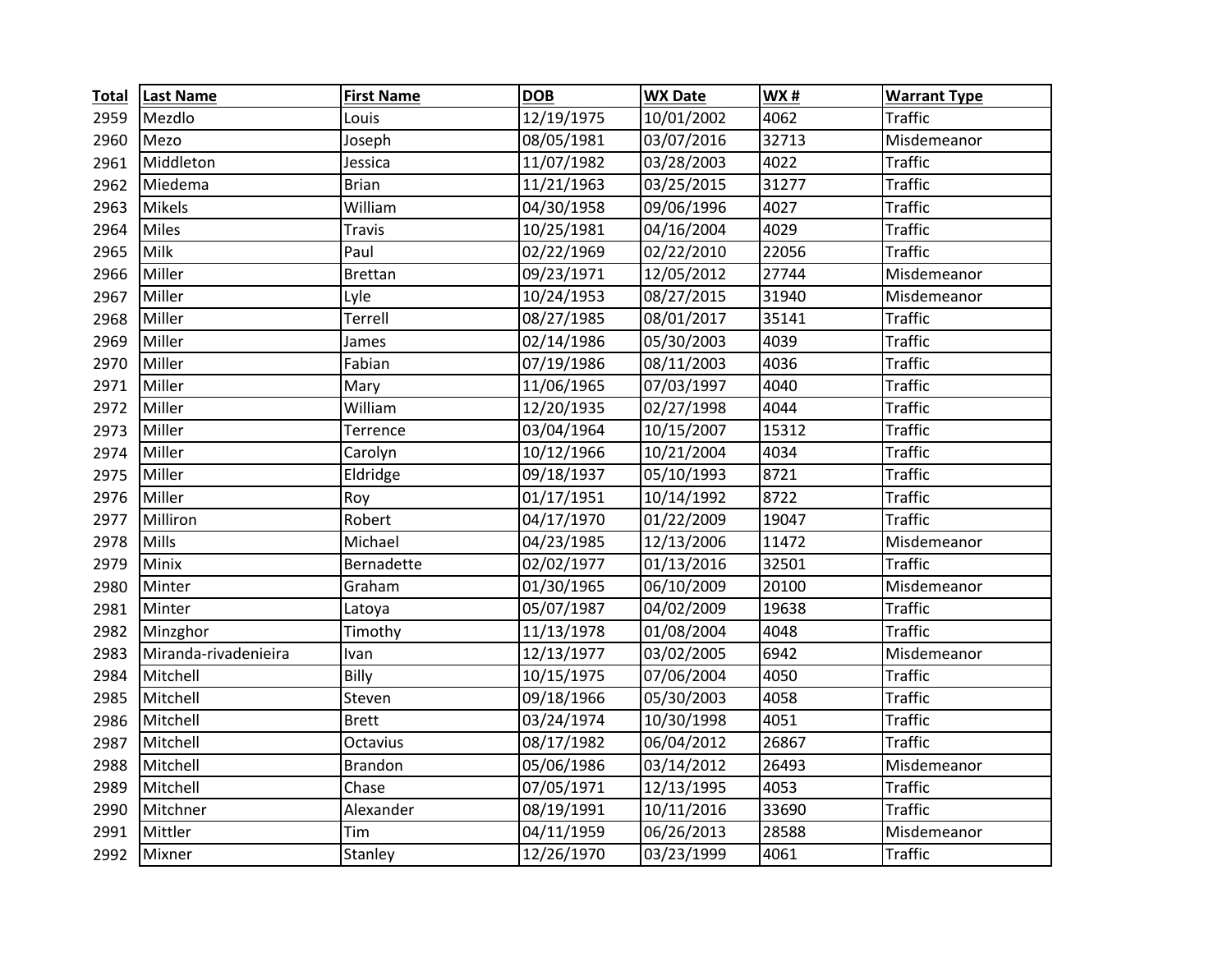| <b>Total</b> | <b>Last Name</b> | <b>First Name</b> | <b>DOB</b> | <b>WX Date</b> | <b>WX#</b> | <b>Warrant Type</b> |
|--------------|------------------|-------------------|------------|----------------|------------|---------------------|
| 2993         | Mixon            | Charles           | 11/19/1951 | 04/28/1999     | 4063       | <b>Traffic</b>      |
| 2994         | Mobley           | Kevin             | 05/19/1982 | 12/05/2007     | 15751      | <b>Traffic</b>      |
| 2995         | Mobley           | Quanda            | 05/28/1978 | 11/14/2012     | 27671      | <b>Traffic</b>      |
| 2996         | Mobley           | Erica             | 09/30/1979 | 04/12/2016     | 32839      | <b>Traffic</b>      |
| 2997         | Mobley           | Keyasha           | 05/15/1988 | 02/11/2015     | 31126      | <b>Traffic</b>      |
| 2998         | Moench           | Chancy            | 09/26/1982 | 03/12/2014     | 29716      | Misdemeanor         |
| 2999         | Mojamed          | Juan              | 01/20/1963 | 10/17/2001     | 4081       | <b>Traffic</b>      |
| 3000         | Molden           | John              | 01/01/1981 | 06/16/2000     | 4083       | <b>Traffic</b>      |
| 3001         | Molina           | Gorge             | 08/25/1985 | 08/24/2007     | 14609      | <b>Traffic</b>      |
| 3002         | Molina           | Roberto           | 07/31/1996 | 01/12/2018     | 35958      | <b>Traffic</b>      |
| 3003         | Molina           | Francisco         | 07/17/1957 | 05/06/2010     | 22456      | <b>Traffic</b>      |
| 3004         | Moman            | James             | 08/30/1969 | 01/04/2010     | 21691      | Misdemeanor         |
| 3005         | Moman            | Mark              | 09/16/1964 | 08/09/2002     | 4088       | <b>Traffic</b>      |
| 3006         | Mones            | Arian             | 07/06/1986 | 01/07/2005     | 4089       | <b>Traffic</b>      |
| 3007         | Mones            | Luis              | 08/01/1990 | 01/06/2005     | 4091       | <b>Traffic</b>      |
| 3008         | Mones            | Jose              | 08/01/1990 | 06/09/2006     | 8324       | Misdemeanor         |
| 3009         | Monroe           | Muyiwale          | 07/03/1975 | 09/25/2005     | 1680       | <b>Traffic</b>      |
| 3010         | Monroe           | Robert            | 09/26/1979 | 02/15/2017     | 34288      | Misdemeanor         |
| 3011         | Monroy           | Francisco         | 08/27/1977 | 04/27/2004     | 6955       | Misdemeanor         |
| 3012         | Montanino        | Michael           | 04/10/1937 | 10/30/1998     | 4093       | <b>Traffic</b>      |
| 3013         | Montgomery       | Malvern           | 01/21/1958 | 06/28/1999     | 4094       | <b>Traffic</b>      |
| 3014         | Montgomery       | Keith             | 04/07/1993 | 05/23/2017     | 34737      | <b>Traffic</b>      |
| 3015         | Montgomery       | Henry             | 11/24/1948 | 06/25/2014     | 30152      | <b>Traffic</b>      |
| 3016         | Montgomery       | Soroya            | 08/04/1973 | 07/08/2015     | 31704      | <b>Traffic</b>      |
| 3017         | Montoya          | Leonardo          | 09/03/1980 | 09/22/2005     | 1681       | <b>Traffic</b>      |
| 3018         | Moore            | Corey             | 10/11/1972 | 06/20/2006     | 8860       | <b>Traffic</b>      |
| 3019         | Moore            | Dorissa           | 01/20/1986 | 06/10/2004     | 4102       | <b>Traffic</b>      |
| 3020         | Moore            | Angel             | 12/07/1979 | 11/03/2004     | 4097       | Misdemeanor         |
| 3021         | Moore            | <b>Bruce</b>      | 10/05/1964 | 08/14/2007     | 14469      | Misdemeanor         |
| 3022         | Moore            | Jerome            | 11/26/1978 | 01/16/2007     | 11865      | <b>Traffic</b>      |
| 3023         | Moore            | Eric              | 04/24/1983 | 01/24/2007     | 11985      | <b>Traffic</b>      |
| 3024         | Moore            | Ruth              | 02/27/1941 | 11/14/2003     | 4112       | <b>Traffic</b>      |
| 3025         | Moore            | Ronald            | 10/03/1960 | 07/01/2003     | 4110       | <b>Traffic</b>      |
| 3026         | Moore            | Demarko           | 11/27/1980 | 10/16/2001     | 4099       | <b>Traffic</b>      |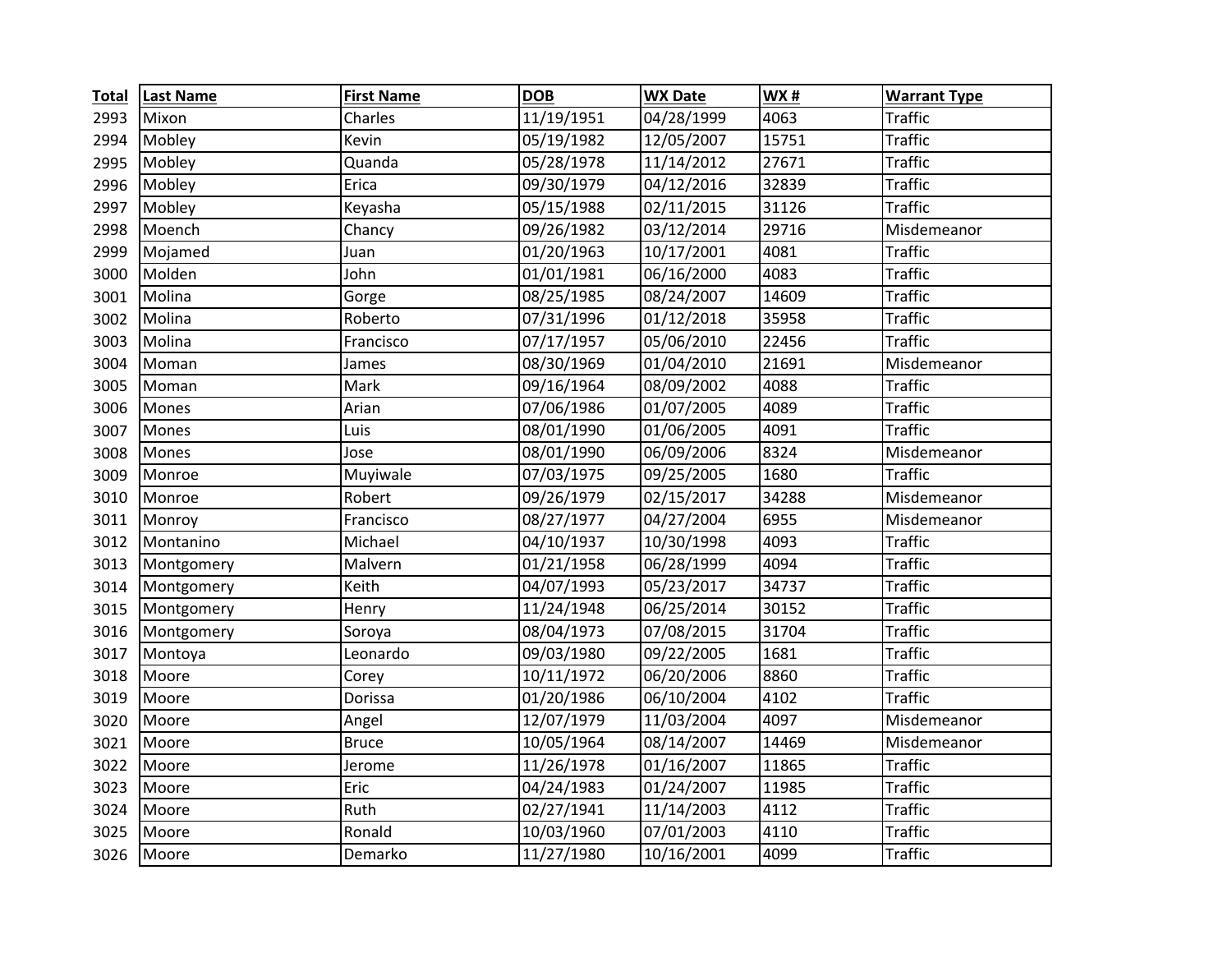| <b>Total</b> | <b>Last Name</b>    | <b>First Name</b> | <b>DOB</b> | <b>WX Date</b> | <b>WX#</b> | <b>Warrant Type</b> |
|--------------|---------------------|-------------------|------------|----------------|------------|---------------------|
| 3027         | Moore               | Letrey            | 12/03/1991 | 07/07/2015     | 31705      | <b>Traffic</b>      |
| 3028         | Moore               | <b>Tracey</b>     | 08/19/1979 | 05/31/2016     | 33030      | Misdemeanor         |
| 3029         | Moore               | Tracey            | 08/19/1979 | 06/13/2016     | 33112      | <b>Traffic</b>      |
| 3030         | Moore               | Marquis           | 09/14/1998 | 05/05/2017     | 34660      | <b>Traffic</b>      |
| 3031         | Moore               | Tara              | 07/19/1986 | 10/06/2017     | 35479      | Misdemeanor         |
| 3032         | Moore               | Anthony           | 12/31/1974 | 09/22/2010     | 23557      | Misdemeanor         |
| 3033         | Moore               | Donald            | 07/09/1960 | 05/15/2009     | 19948      | <b>Traffic</b>      |
| 3034         | Moore               | Mark              | 11/15/1961 | 06/30/2008     | 17514      | <b>Traffic</b>      |
| 3035         | Moore               | Dionne            | 10/10/1981 | 01/19/2012     | 26237      | <b>Traffic</b>      |
| 3036         | Moore               | Rudolf            | 01/14/1950 | 08/27/1996     | 4111       | <b>Traffic</b>      |
| 3037         | Mora                | Jose              | 04/17/1978 | 10/30/2003     | 4117       | <b>Traffic</b>      |
| 3038         | <b>Morales</b>      | Erik              | 12/31/1982 | 03/10/2004     | 4122       | <b>Traffic</b>      |
| 3039         | Morales             | Oscar             | 02/18/1978 | 01/07/2002     | 4125       | <b>Traffic</b>      |
| 3040         | Morales             | Fredy             | 09/04/1984 | 05/16/2007     | 13286      | <b>Traffic</b>      |
| 3041         | Morales             | Victoria          | 05/23/1980 | 01/30/2008     | 16334      | <b>Traffic</b>      |
| 3042         | Morales             | Carlos            | 08/20/1956 | 06/16/2004     | 4120       | <b>Traffic</b>      |
| 3043         | Morales             | Luis              | 05/16/1979 | 06/28/2012     | 26998      | <b>Traffic</b>      |
| 3044         | Morales             | Alejandro         | 03/15/1980 | 02/22/2013     | 28040      | <b>Traffic</b>      |
| 3045         | Morales             | Omar              | 04/29/1981 | 09/09/2008     | 18140      | <b>Traffic</b>      |
| 3046         | Morales             | Erick             | 09/19/1976 | 11/04/2010     | 23897      | <b>Traffic</b>      |
| 3047         | <b>Morales</b>      | Antonio           | 07/05/1975 | 08/21/2009     | 20708      | <b>Traffic</b>      |
| 3048         | Morales             | Valentine         | 02/14/1967 | 09/16/2009     | 20916      | <b>Traffic</b>      |
| 3049         | <b>Morales Tome</b> | Osvaldo           | 10/25/1990 | 10/31/2017     | 35616      | <b>Traffic</b>      |
| 3050         | Morales-garcia      | Jose              | 04/21/1978 | 12/04/2003     | 4124       | <b>Traffic</b>      |
| 3051         | Moralez             | Pablo             | 08/30/1966 | 04/23/2015     | 31422      | <b>Traffic</b>      |
| 3052         | Morano              | Francisco         | 08/20/1986 | 05/05/2003     | 4127       | <b>Traffic</b>      |
| 3053         | Morefield           | Tina              | 11/28/1959 | 05/05/1999     | 4130       | <b>Traffic</b>      |
| 3054         | Moreland            | Johnathon         | 09/04/1982 | 07/19/2002     | 4131       | <b>Traffic</b>      |
| 3055         | Moreno              | Hector            | 04/17/1984 | 03/28/2003     | 4135       | <b>Traffic</b>      |
| 3056         | Moreno              | Jesus             | 02/28/1982 | 03/17/2003     | 4137       | <b>Traffic</b>      |
| 3057         | Moreno              | Francisco         | 01/28/1980 | 10/30/2003     | 4134       | <b>Traffic</b>      |
| 3058         | Moreno              | Jesus             | 02/21/1986 | 05/26/2005     | 4136       | <b>Traffic</b>      |
| 3059         | Moreno              | Angel             | 03/23/1979 | 01/12/2007     | 11789      | <b>Traffic</b>      |
| 3060         | Moreno              | Jesus             | 09/02/1992 | 01/17/2017     | 34078      | <b>Traffic</b>      |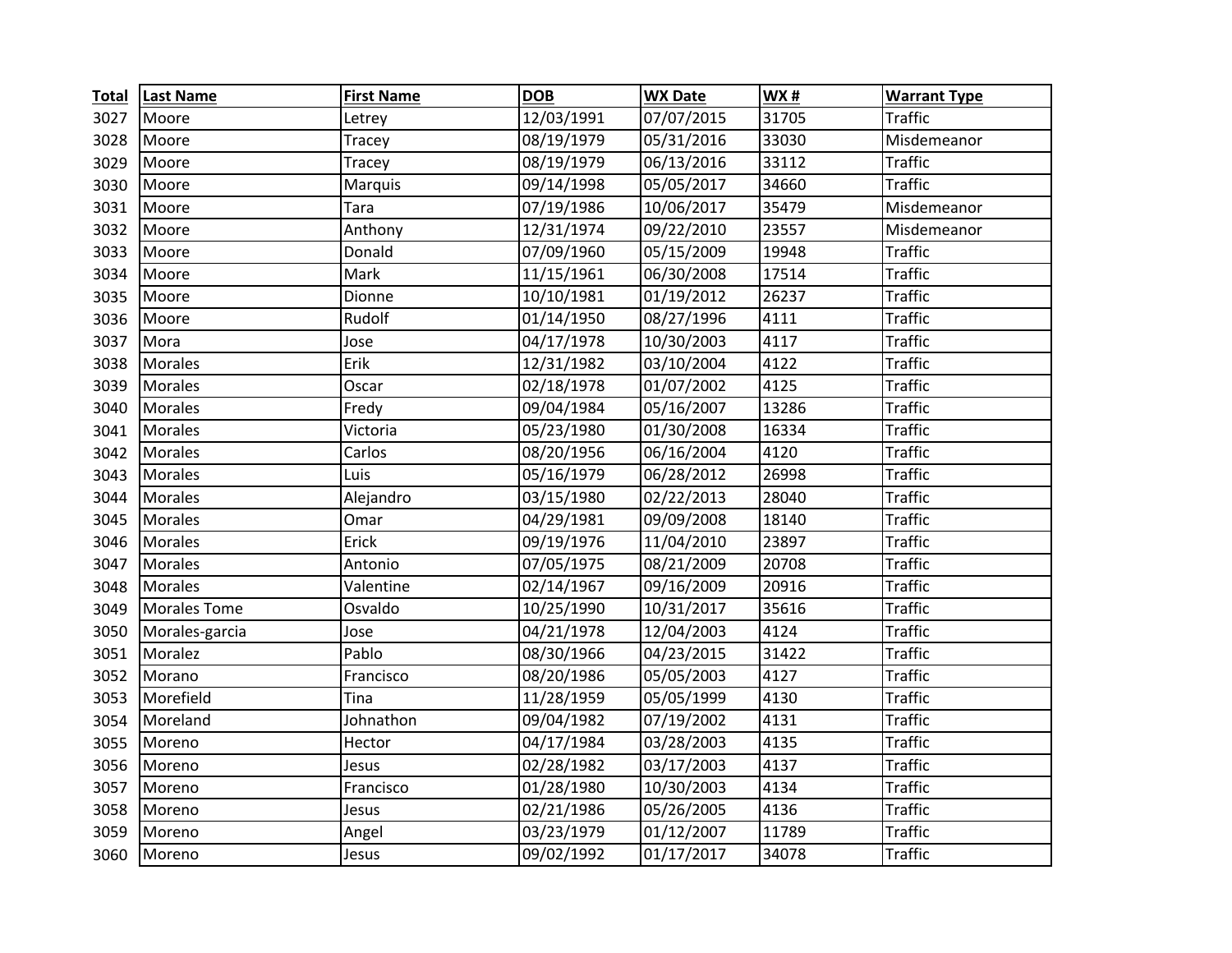| <b>Total</b> | <b>Last Name</b> | <b>First Name</b> | <b>DOB</b> | <b>WX Date</b> | <b>WX#</b> | <b>Warrant Type</b> |
|--------------|------------------|-------------------|------------|----------------|------------|---------------------|
| 3061         | Moreno           | Placido           | 10/05/1959 | 12/22/2008     | 18790      | <b>Traffic</b>      |
| 3062         | Moreno           | Santos            | 11/21/1973 | 11/21/2008     | 18640      | Misdemeanor         |
| 3063         | Moreno           | Jose              | 01/27/1975 | 01/03/2011     | 24200      | <b>Traffic</b>      |
| 3064         | Moreno           | Jose              | 01/27/1975 | 02/17/2011     | 24420      | <b>Traffic</b>      |
| 3065         | Moreno           | Benito            | 09/12/1970 | 10/11/1995     | 4133       | <b>Traffic</b>      |
| 3066         | Moreno-Jimenez   | Jose              | 06/17/1987 | 08/09/2012     | 27209      | <b>Traffic</b>      |
| 3067         | Morgan           | James             | 08/10/1987 | 01/12/2017     | 34061      | Misdemeanor         |
| 3068         | Morgan           | James             | 12/22/1998 | 07/18/2017     | 35035      | <b>Traffic</b>      |
| 3069         | Morgan           | Richard           | 01/28/1987 | 11/06/2017     | 35646      | <b>Traffic</b>      |
| 3070         | Morgan           | Rebecca           | 05/25/1982 | 02/16/2005     | 6968       | Misdemeanor         |
| 3071         | Morgan           | Darryl            | 03/08/1966 | 04/19/2002     | 4297       | <b>Traffic</b>      |
| 3072         | Morgan           | Steven            | 10/07/1974 | 02/25/1993     | 8724       | <b>Traffic</b>      |
| 3073         | Morin            | Michael           | 08/03/1953 | 01/03/2001     | 4302       | Misdemeanor         |
| 3074         | Morocco          | Michael           | 01/22/1961 | 09/23/2014     | 30529      | <b>Traffic</b>      |
| 3075         | Morrell          | Harold            | 04/01/1937 | 08/11/2003     | 4303       | <b>Traffic</b>      |
| 3076         | Morris           | Kenneth           | 03/14/1949 | 09/09/1997     | 4355       | <b>Traffic</b>      |
| 3077         | Morris           | Michael           | 03/12/1961 | 04/11/2014     | 29813      | Misdemeanor         |
| 3078         | Morris           | Michael           | 07/21/1947 | 04/27/2009     | 19858      | <b>Traffic</b>      |
| 3079         | Morris           | Preston           | 10/12/1961 | 10/01/2008     | 18288      | <b>Traffic</b>      |
| 3080         | Morris           | Kary              | 12/03/1968 | 06/29/2010     | 22931      | <b>Traffic</b>      |
| 3081         | Morris           | Carl              | 12/14/1971 | 02/07/1995     | 4304       | <b>Traffic</b>      |
| 3082         | Morris           | Malcolm           | 03/29/1976 | 07/15/1996     | 4358       | Misdemeanor         |
| 3083         | Morris           | Kenneth           | 03/14/1949 | 10/25/1996     | 4356       | <b>Traffic</b>      |
| 3084         | Morrison         | Cindy             | 09/17/1960 | 10/18/1996     | 4364       | Misdemeanor         |
| 3085         | Morrison         | Lain              | 03/19/1955 | 06/30/1994     | 8726       | <b>Traffic</b>      |
| 3086         | Morrison         | Jessica           | 11/16/1990 | 06/02/2015     | 31590      | Misdemeanor         |
| 3087         | Morrison         | Anthony           | 12/17/1978 | 04/05/2005     | 4363       | Misdemeanor         |
| 3088         | Morrison         | Anthony           | 12/17/1978 | 06/10/2005     | 4362       | <b>Traffic</b>      |
| 3089         | Morrison         | Cindy             | 09/17/1960 | 06/23/2004     | 4365       | Misdemeanor         |
| 3090         | Morrow           | Mark              | 03/24/1965 | 09/01/1999     | 4366       | <b>Traffic</b>      |
| 3091         | Morrow           | Frederick         | 05/20/1963 | 10/19/2017     | 35573      | <b>Traffic</b>      |
| 3092         | Morse            | Vincent           | 02/28/1988 | 04/05/2013     | 28217      | <b>Traffic</b>      |
| 3093         | Morsovillo       | Jerry             | 03/02/1970 | 11/25/1992     | 9071       | Misdemeanor         |
| 3094         | Morton           | Eric              | 05/02/1960 | 08/29/2014     | 30439      | <b>Traffic</b>      |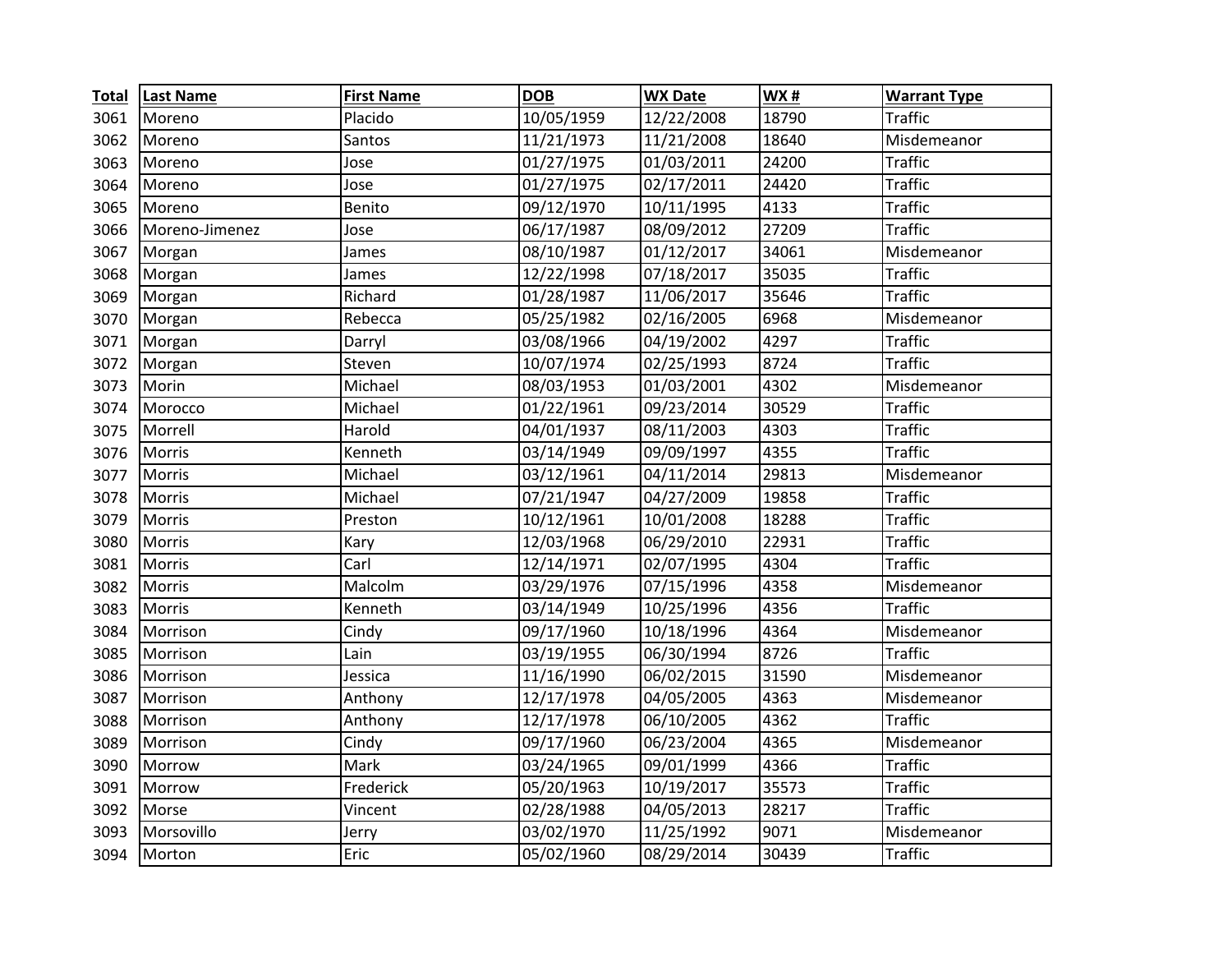| <b>Total</b> | <b>Last Name</b> | <b>First Name</b> | <b>DOB</b> | <b>WX Date</b> | <b>WX#</b> | <b>Warrant Type</b>   |
|--------------|------------------|-------------------|------------|----------------|------------|-----------------------|
| 3095         | Mosley           | Gregoran          | 07/19/1988 | 05/20/2013     | 28404      | Traffic               |
| 3096         | Mosqueda         | Norberto          | 11/22/1975 | 07/03/2007     | 13946      | <b>Traffic</b>        |
| 3097         | Moss             | Roderick          | 08/25/1986 | 03/14/2014     | 29748      | <b>Traffic</b>        |
| 3098         | Motley           | Christie          | 05/25/1976 | 07/01/2003     | 4082       | <b>Traffic</b>        |
| 3099         | Motter           | Tony              | 03/27/1959 | 01/23/2002     | 4087       | <b>Traffic</b>        |
| 3100         | Mounts           | Everett           | 07/02/1959 | 04/23/2015     | 31417      | <b>Traffic</b>        |
| 3101         | Mucker           | Justin            | 09/26/1985 | 01/17/2017     | 34066      | Misdemeanor           |
| 3102         | Muhammad         | Rasheed           | 05/23/1991 | 09/29/2011     | 25652      | <b>Traffic</b>        |
| 3103         | Muhammad         | Mitchell          | 11/23/1949 | 10/26/2006     | 10821      | Misdemeanor           |
| 3104         | Muhammad         | Rakim             | 08/20/1972 | 03/18/1993     | 9072       | Misdemeanor           |
| 3105         | Mujica-cordova   | Jose              | 01/18/1979 | 07/17/2015     | 31767      | <b>Traffic</b>        |
| 3106         | Mulcahy          | Tara              | 03/13/1979 | 03/28/2017     | 34442      | <b>Traffic</b>        |
| 3107         | Mullen           | Jennifer          | 01/07/1979 | 12/01/2016     | 33900      | <b>Traffic</b>        |
| 3108         | Mulligan         | Patrick           | 05/13/1975 | 11/22/2017     | 35745      | $\overline{T}$ raffic |
| 3109         | Mulligan         | Patrick           | 05/13/1975 | 12/13/2017     | 35831      | Misdemeanor           |
| 3110         | Mumper           | Robert            | 04/13/1992 | 11/05/2013     | 29164      | Misdemeanor           |
| 3111         | Munos            | Anastasio         | 08/23/1966 | 05/11/2001     | 3983       | <b>Traffic</b>        |
| 3112         | Munoz            | Miguel            | 10/15/1981 | 08/01/2001     | 3990       | <b>Traffic</b>        |
| 3113         | Munoz            | Hector            | 11/03/1975 | 12/04/2003     | 3984       | <b>Traffic</b>        |
| 3114         | Munoz            | Jain              | 11/09/1982 | 07/18/2005     | 3986       | <b>Traffic</b>        |
| 3115         | Munoz            | Elviz             | 11/20/1996 | 12/04/2015     | 32387      | <b>Traffic</b>        |
| 3116         | Munoz            | Shirley           | 03/02/1962 | 01/19/2017     | 34091      | <b>Traffic</b>        |
| 3117         | Munoz            | Pamela            | 11/10/1958 | 07/28/2011     | 25360      | Misdemeanor           |
| 3118         | Munyon           | Damien            | 08/23/1994 | 04/17/2017     | 34577      | <b>Traffic</b>        |
| 3119         | Murbarger        | Leah              | 01/12/1950 | 07/12/1994     | 8729       | <b>Traffic</b>        |
| 3120         | Murdock          | Willie            | 11/05/1957 | 12/16/1996     | 3993       | <b>Traffic</b>        |
| 3121         | Murdock          | Willie            | 11/05/1957 | 08/12/1996     | 3995       | <b>Traffic</b>        |
| 3122         | Murillo          | Juan              | 02/14/1970 | 03/11/1996     | 3997       | <b>Traffic</b>        |
| 3123         | Murphy           | James             | 07/29/1960 | 12/22/1995     | 4000       | <b>Traffic</b>        |
| 3124         | Murphy           | Jeremiah          | 08/18/1986 | 10/06/2009     | 21163      | <b>Traffic</b>        |
| 3125         | Murphy           | Christopher       | 09/16/1988 | 08/19/2008     | 17877      | <b>Traffic</b>        |
| 3126         | Murphy           | Alvernique        | 07/26/1981 | 11/02/2004     | 3999       | <b>Traffic</b>        |
| 3127         | Murphy           | Ronald            | 08/01/1983 | 01/19/2007     | 11904      | <b>Traffic</b>        |
| 3128         | Murphy           | Patrick           | 01/22/1958 | 02/17/2000     | 4002       | <b>Traffic</b>        |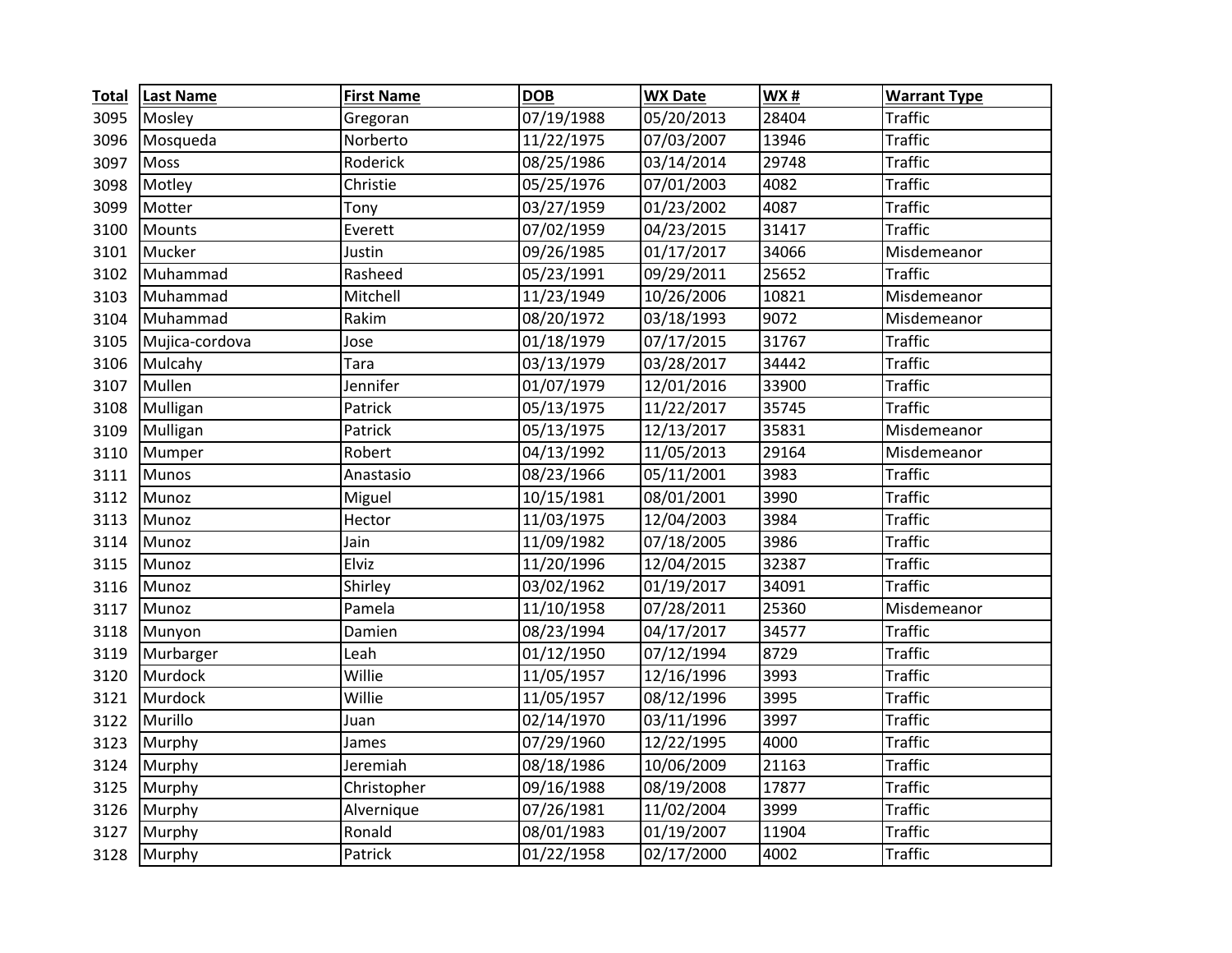| <b>Total</b> | <b>Last Name</b> | <b>First Name</b> | <b>DOB</b> | <b>WX Date</b> | <b>WX#</b> | <b>Warrant Type</b> |
|--------------|------------------|-------------------|------------|----------------|------------|---------------------|
| 3129         | Murray           | Michael           | 11/16/1987 | 04/03/2008     | 16864      | <b>Traffic</b>      |
| 3130         | Murray           | Richard           | 06/16/1977 | 01/25/2013     | 27922      | Misdemeanor         |
| 3131         | Murray           | James             | 04/18/1970 | 07/24/2017     | 35096      | <b>Traffic</b>      |
| 3132         | Murray           | Hugh              | 09/13/1963 | 12/21/2017     | 35883      | <b>Traffic</b>      |
| 3133         | Murry            | George            | 12/05/1966 | 09/18/2006     | 10228      | Misdemeanor         |
| 3134         | Murry            | Jeffery           | 12/11/1965 | 06/30/2004     | 4010       | Misdemeanor         |
| 3135         | Murry            | Jeffery           | 12/11/1965 | 08/19/2004     | 4007       | <b>Traffic</b>      |
| 3136         | Muston           | Julie             | 01/07/1992 | 01/26/2016     | 32555      | <b>Traffic</b>      |
| 3137         | <b>Myers</b>     | Ernest            | 07/12/1977 | 09/11/2001     | 4012       | <b>Traffic</b>      |
| 3138         | <b>Myles</b>     | Steven            | 06/19/1958 | 04/30/1999     | 4013       | <b>Traffic</b>      |
| 3139         | <b>Myles</b>     | Marvin            | 11/02/1956 | 09/29/2010     | 23637      | <b>Traffic</b>      |
| 3140         | <b>Myricks</b>   | Alan              | 01/02/1982 | 09/30/2008     | 18290      | <b>Traffic</b>      |
| 3141         | Mysliewiec       | Michael           | 08/13/1952 | 05/13/1996     | 4015       | <b>Traffic</b>      |
| 3142         | Nailer           | Joe               | 10/19/1971 | 04/27/2009     | 19808      | <b>Traffic</b>      |
| 3143         | Nailing          | <b>Travis</b>     | 01/06/1987 | 08/22/2017     | 35246      | <b>Traffic</b>      |
| 3144         | Najera           | Ivan              | 02/07/1985 | 03/08/2011     | 24541      | <b>Traffic</b>      |
| 3145         | Nance            | Dorthanna         | 12/17/1973 | 06/03/2014     | 30035      | Misdemeanor         |
| 3146         | Nantos           | Juan              | 02/27/1985 | 05/07/2007     | 13162      | Misdemeanor         |
| 3147         | Nantos           | Juan              | 02/27/1985 | 05/03/2007     | 13115      | <b>Traffic</b>      |
| 3148         | Nava             | Lidia             | 07/15/1978 | 06/20/2005     | 4400       | <b>Traffic</b>      |
| 3149         | Nava             | Diego             | 06/12/1987 | 11/25/2009     | 21479      | <b>Traffic</b>      |
| 3150         | Naylor           | Ricky             | 04/20/1957 | 03/23/2000     | 4402       | Misdemeanor         |
| 3151         | Naylor           | Ricky             | 04/20/1957 | 05/31/2000     | 4401       | <b>Traffic</b>      |
| 3152         | Neal             | Patrick           | 05/03/1958 | 08/27/2008     | 17973      | <b>Traffic</b>      |
| 3153         | Neal             | Donald            | 03/07/1951 | 09/21/2012     | 27380      | <b>Traffic</b>      |
| 3154         | Ned              | Shawn             | 11/03/1967 | 02/25/1997     | 4405       | <b>Traffic</b>      |
| 3155         | <b>Neely</b>     | Jackson           | 12/15/1958 | 06/10/1993     | 8730       | <b>Traffic</b>      |
| 3156         | <b>Neely</b>     | Willie            | 08/17/1931 | 10/20/1997     | 4407       | <b>Traffic</b>      |
| 3157         | Negron           | Eddie             | 03/28/1982 | 04/02/2012     | 26608      | Misdemeanor         |
| 3158         | Negron           | Eddie             | 03/28/1982 | 03/28/2012     | 26578      | <b>Traffic</b>      |
| 3159         | Negron           | Edwin             | 05/05/1988 | 07/28/2017     | 35106      | Misdemeanor         |
| 3160         | Negrow           | Maggie            | 05/07/1970 | 09/20/1993     | 8731       | <b>Traffic</b>      |
| 3161         | Neita            | Mario             | 05/18/1974 | 08/04/2009     | 20569      | <b>Traffic</b>      |
| 3162         | <b>Neito</b>     | Robert            | 08/30/1978 | 05/14/2012     | 26786      | <b>Traffic</b>      |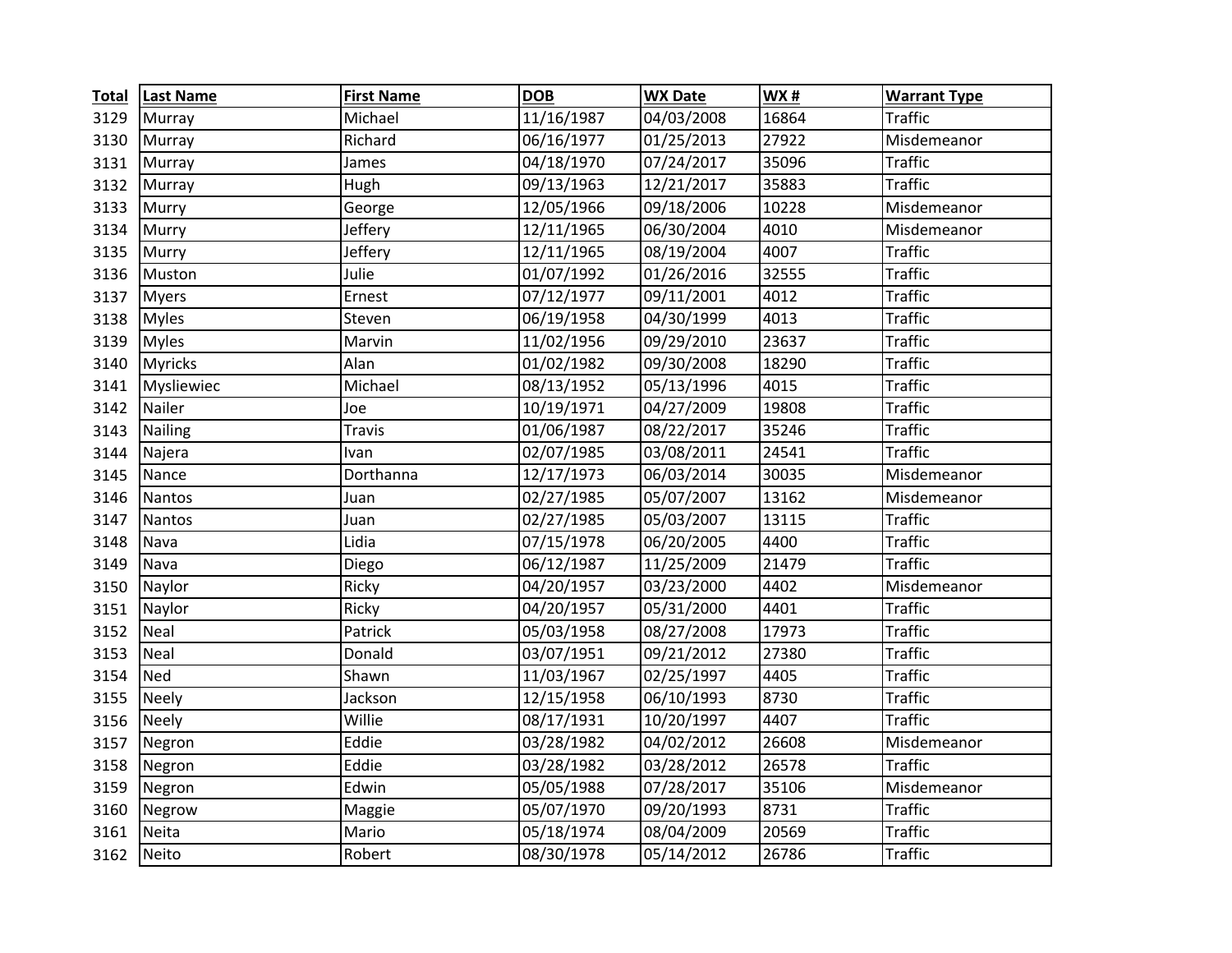| <b>Total</b> | <b>Last Name</b> | <b>First Name</b> | <b>DOB</b> | <b>WX Date</b> | <b>WX#</b> | <b>Warrant Type</b> |
|--------------|------------------|-------------------|------------|----------------|------------|---------------------|
| 3163         | Nelson           | Toccara           | 04/12/1982 | 09/10/2010     | 23470      | Traffic             |
| 3164         | Nelson           | Vincent           | 10/17/1964 | 04/24/2014     | 29884      | <b>Traffic</b>      |
| 3165         | Nelson           | Deandre           | 11/10/1983 | 08/07/2015     | 31846      | <b>Traffic</b>      |
| 3166         | Nelson           | Kevin             | 11/17/1972 | 08/11/1999     | 4412       | <b>Traffic</b>      |
| 3167         | Nelson           | Pike              | 02/02/1971 | 12/16/1998     | 4416       | <b>Traffic</b>      |
| 3168         | Nelson           | Michael           | 07/13/1981 | 01/02/2001     | 4415       | Misdemeanor         |
| 3169         | Nelson           | <b>Horatius</b>   |            | 06/13/1991     | 8732       | Misdemeanor         |
| 3170         | Nelson           | Bobby             | 06/15/1937 | 11/08/1996     | 4409       | <b>Traffic</b>      |
| 3171         | Nemecek          | James             | 06/02/1956 | 03/26/1993     | 8733       | <b>Traffic</b>      |
| 3172         | Nethery          | Tony              | 03/19/1979 | 08/28/2009     | 20745      | <b>Traffic</b>      |
| 3173         | <b>Neveles</b>   | <b>Brian</b>      | 01/10/1962 | 07/06/1998     | 4422       | <b>Traffic</b>      |
| 3174         | <b>Nevels</b>    | Lawrence          | 01/08/1974 | 12/07/1999     | 4423       | <b>Traffic</b>      |
| 3175         | <b>Nevilles</b>  | Denise            | 05/02/1961 | 12/05/2017     | 35769      | Misdemeanor         |
| 3176         | Nevith           | Curtis            | 03/07/1960 | 08/02/2002     | 4424       | <b>Traffic</b>      |
| 3177         | Newburn          | Luther            | 09/26/1973 | 11/28/2011     | 25970      | Misdemeanor         |
| 3178         | Newby            | Talaya            | 11/12/1980 | 11/05/2008     | 18511      | <b>Traffic</b>      |
| 3179         | <b>Newkirk</b>   | Raphael           | 11/05/1979 | 09/30/2010     | 23673      | <b>Traffic</b>      |
| 3180         | Newsome          | Rayshawn          | 04/30/1983 | 10/29/2009     | 21348      | <b>Traffic</b>      |
| 3181         | Newson           | Wendy             | 06/26/1975 | 01/13/2014     | 29413      | <b>Traffic</b>      |
| 3182         | Newson           |                   | 02/05/1954 | 01/27/1998     | 4427       | <b>Traffic</b>      |
| 3183         | Nguyen           | Hung              | 03/06/1972 | 04/27/1998     | 4431       | <b>Traffic</b>      |
| 3184         | Ngvyen           | Linda             | 08/05/1976 | 03/31/1998     | 4432       | <b>Traffic</b>      |
| 3185         | <b>Nicholas</b>  | Raymond           | 10/28/1949 | 03/06/1998     | 4433       | <b>Traffic</b>      |
| 3186         | <b>Nichols</b>   | Rex               | 06/26/1963 | 08/03/1999     | 4435       | <b>Traffic</b>      |
| 3187         | <b>Nichols</b>   | Terrance          | 08/14/1967 | 12/23/2013     | 29380      | <b>Traffic</b>      |
| 3188         | <b>Nicio</b>     | Jonathen          | 10/03/1975 | 02/18/2003     | 4436       | <b>Traffic</b>      |
| 3189         | Nickell          | Gary              | 03/02/1961 | 01/05/2001     | 4437       | <b>Traffic</b>      |
| 3190         | <b>Nickolas</b>  | Christina         | 07/06/1975 | 05/01/2013     | 28318      | <b>Traffic</b>      |
| 3191         | Nido             | Joel              | 05/13/1985 | 10/30/2008     | 18468      | <b>Traffic</b>      |
| 3192         | Nigro            | Corey             | 10/04/1974 | 07/20/2010     | 23081      | Misdemeanor         |
| 3193         | <b>Noakes</b>    | Dwayne            | 08/17/1964 | 12/07/2017     | 35808      | <b>Traffic</b>      |
| 3194         | Noble            | <b>Damarius</b>   | 01/18/1992 | 09/08/2017     | 35328      | <b>Traffic</b>      |
| 3195         | Noble            | Charles           | 05/10/1967 | 06/22/1993     | 9075       | <b>Traffic</b>      |
| 3196         | Nolan            | Michael           | 07/26/1953 | 12/20/2001     | 4443       | <b>Traffic</b>      |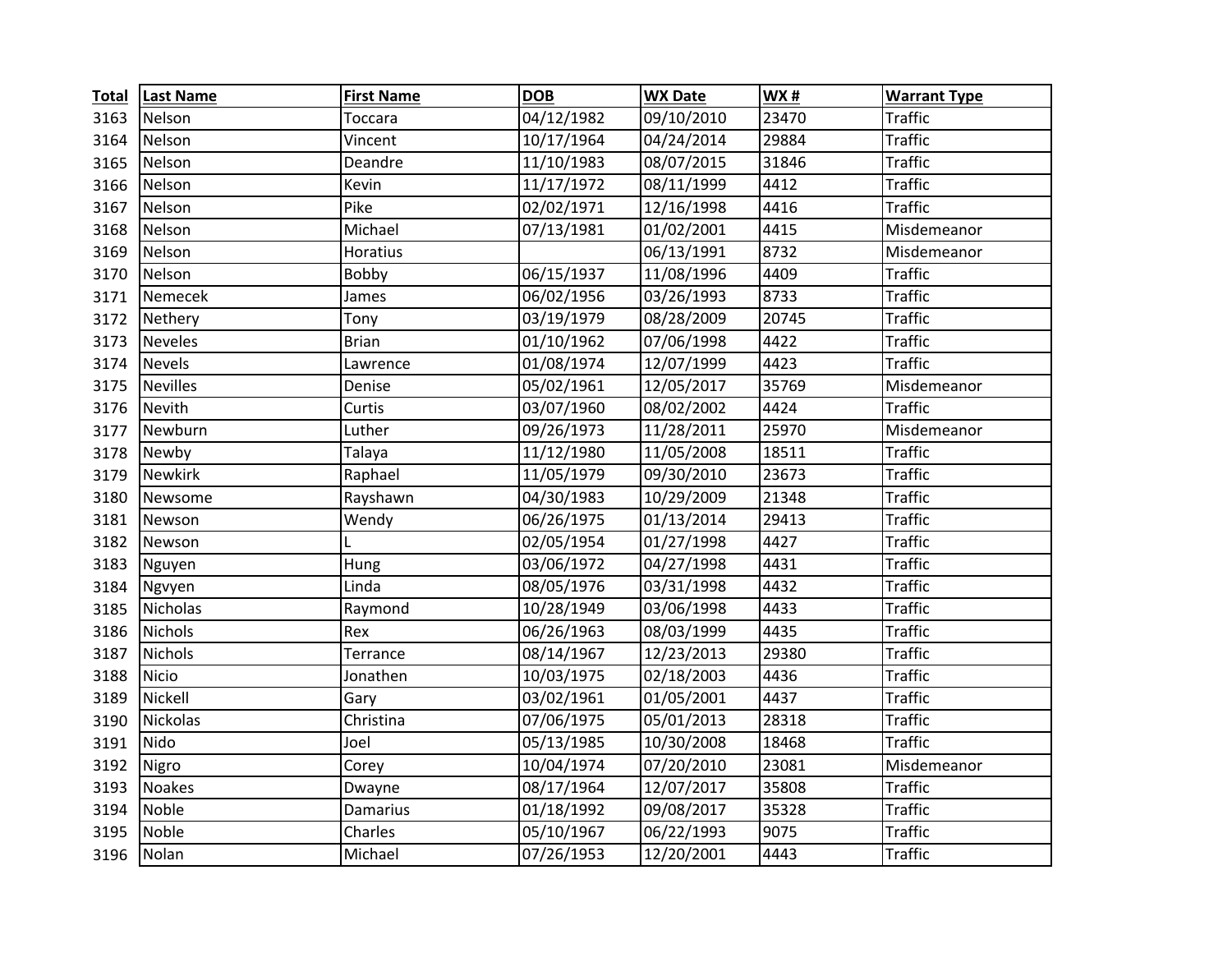| <b>Total</b> | <b>Last Name</b> | <b>First Name</b> | <b>DOB</b> | <b>WX Date</b> | <b>WX#</b> | <b>Warrant Type</b> |
|--------------|------------------|-------------------|------------|----------------|------------|---------------------|
| 3197         | Nolasco          | Jaime             | 12/10/1981 | 12/04/2008     | 18746      | Traffic             |
| 3198         | Nolasco          | Mario             | 07/08/1975 | 12/11/2012     | 27787      | <b>Traffic</b>      |
| 3199         | Norington        | Elliot            | 02/17/1962 | 07/09/2007     | 14269      | <b>Traffic</b>      |
| 3200         | Norman           | Fernando          | 04/03/1976 | 02/05/2002     | 4446       | <b>Traffic</b>      |
| 3201         | Norman           | Fernando          | 04/03/1976 | 03/15/2002     | 4445       | <b>Traffic</b>      |
| 3202         | Norman           | Daniell           | 09/12/1969 | 06/19/2008     | 17435      | Misdemeanor         |
| 3203         | <b>Norris</b>    | Jeremy            | 08/06/1978 | 10/23/2008     | 18397      | Misdemeanor         |
| 3204         | <b>Norris</b>    | Quincy            | 12/16/1977 | 08/15/2016     | 33408      | <b>Traffic</b>      |
| 3205         | <b>Norris</b>    | Patrick           | 12/23/1967 | 12/18/2007     | 15882      | Misdemeanor         |
| 3206         | Norwood          | Milton            | 02/14/1971 | 12/29/2006     | 11634      | <b>Traffic</b>      |
| 3207         | Nowak            | John              | 12/24/1964 | 03/26/1993     | 8734       | <b>Traffic</b>      |
| 3208         | Noya             | Airick            | 05/10/1993 | 11/10/2016     | 33825      | <b>Traffic</b>      |
| 3209         | <b>Nunez</b>     | Julio             | 03/09/1988 | 11/15/2017     | 35699      | <b>Traffic</b>      |
| 3210         | Nunez            | Sigifredo         | 05/04/1958 | 04/05/2011     | 24703      | <b>Traffic</b>      |
| 3211         | <b>Nunez</b>     | Sigifredo         | 05/04/1958 | 01/25/2011     | 24325      | <b>Traffic</b>      |
| 3212         | Nunn             | Ashley            | 04/01/1987 | 10/19/2005     | 2766       | <b>Traffic</b>      |
| 3213         | Nunnery          | Christopher       | 01/25/1981 | 06/20/2003     | 4460       | <b>Traffic</b>      |
| 3214         | Ocampo           | Miguel            | 01/18/1969 | 03/11/2005     | 4463       | <b>Traffic</b>      |
| 3215         | Ochoa            | Miguel            | 04/27/1982 | 05/13/2005     | 4466       | <b>Traffic</b>      |
| 3216         | Ochoa            | Jesus             | 02/10/1982 | 05/03/2004     | 4464       | <b>Traffic</b>      |
| 3217         | Oconnor          | Thomas            | 02/16/1943 | 03/09/1999     | 4469       | <b>Traffic</b>      |
| 3218         | Oconnor          | Michael           | 02/06/1995 | 10/17/2017     | 35540      | <b>Traffic</b>      |
| 3219         | Ocotoxtle        | <b>Bruno</b>      | 10/06/1976 | 03/19/2004     | 4470       | <b>Traffic</b>      |
| 3220         | Odeneal          | Jesse             | 10/20/1974 | 12/10/2013     | 29337      | <b>Traffic</b>      |
| 3221         | Odom             | Patricia          | 02/17/1966 | 10/01/2001     | 4472       | <b>Traffic</b>      |
| 3222         | Odom             | Michael           | 01/27/1959 | 08/09/1995     | 4471       | <b>Traffic</b>      |
| 3223         | Ogunleyr         | Adeogun           | 07/24/1972 | 11/19/1996     | 4474       | <b>Traffic</b>      |
| 3224         | Oh               | Jason             | 06/12/1982 | 01/08/2004     | 4475       | <b>Traffic</b>      |
| 3225         | Oh               | Sae               | 12/05/1989 | 06/07/2010     | 22777      | <b>Traffic</b>      |
| 3226         | OHart            | Martin            | 11/09/1956 | 01/07/2016     | 32473      | <b>Traffic</b>      |
| 3227         | Ojeda            | Octavio           | 12/20/1977 | 09/27/2006     | 10415      | Misdemeanor         |
| 3228         | Ojofeitimi       | Olakunle          | 03/25/1972 | 07/31/2003     | 4476       | <b>Traffic</b>      |
| 3229         | Olatunji         | Olusegun          | 11/18/1960 | 12/06/2006     | 11377      | Misdemeanor         |
| 3230         | Olena            | James             | 09/12/1965 | 07/26/2000     | 4481       | <b>Traffic</b>      |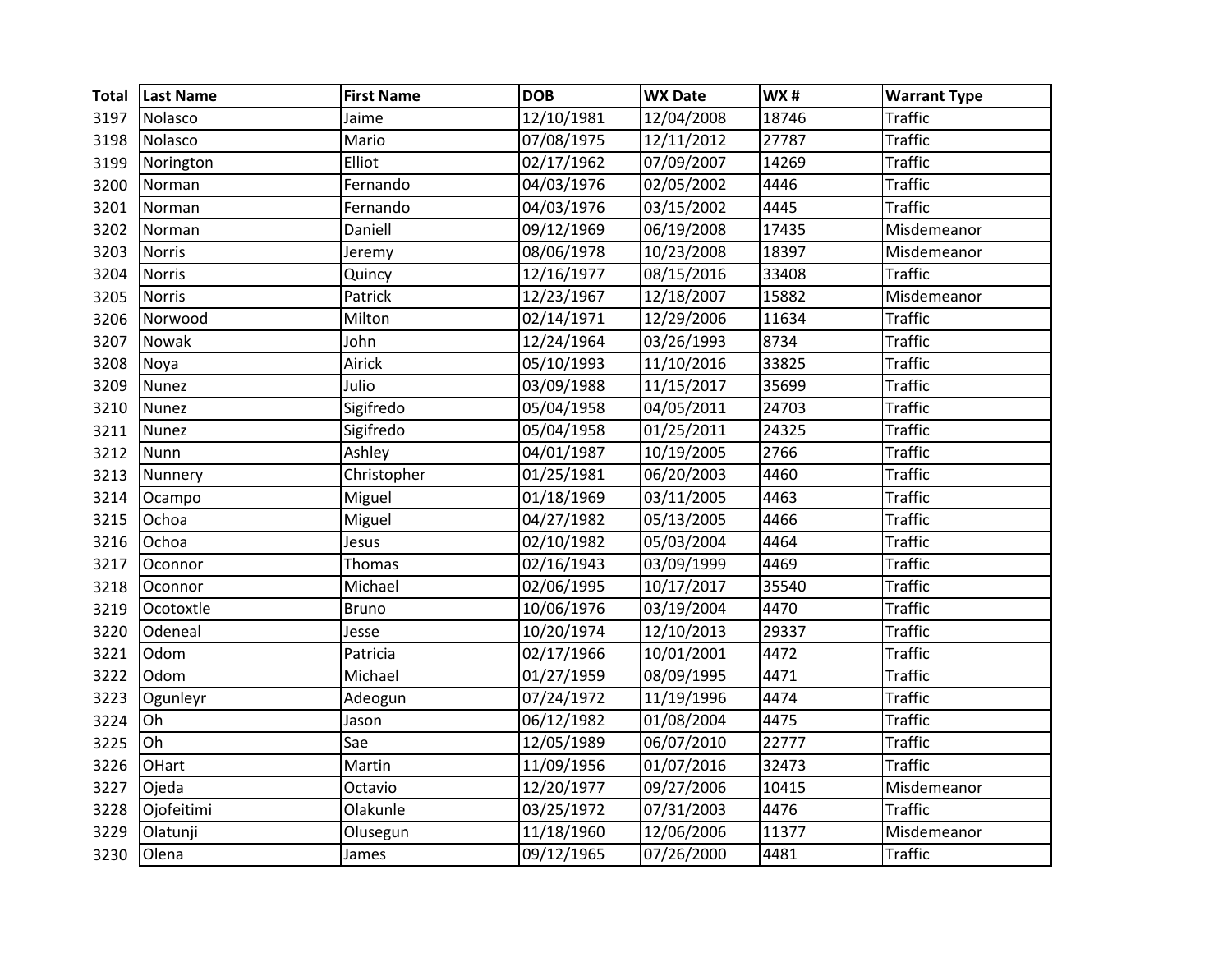| <b>Total</b> | <b>Last Name</b> | <b>First Name</b> | <b>DOB</b> | <b>WX Date</b>      | WX#   | <b>Warrant Type</b> |
|--------------|------------------|-------------------|------------|---------------------|-------|---------------------|
| 3231         | Olena            | James             | 09/12/1965 | 08/23/2000          | 4480  | Traffic             |
| 3232         | Olguin           | Manuel            | 05/22/1985 | 01/04/2018          | 35926 | <b>Traffic</b>      |
| 3233         | Olivares-Ortiz   | Juaquin           | 08/17/1973 | 09/30/2011          | 25653 | <b>Traffic</b>      |
| 3234         | Oliver           | Marcus            | 09/24/1964 | 12/05/2006          | 11342 | Misdemeanor         |
| 3235         | Olmedo           | Mario             | 10/07/1983 | 04/26/2004          | 4488  | <b>Traffic</b>      |
| 3236         | Olmos            | Felipe            | 05/25/1990 | 08/08/2012          | 27210 | <b>Traffic</b>      |
| 3237         | Olson            | <b>Tiara</b>      | 10/21/1987 | 12/21/2017          | 35884 | <b>Traffic</b>      |
| 3238         | Olson            | George            | 03/01/1951 | 09/28/1994          | 8735  | <b>Traffic</b>      |
| 3239         | Omer             | Kemal             | 01/10/1985 | 12/16/2009          | 21611 | <b>Traffic</b>      |
| 3240         | Oneal            | Salacia           | 11/25/1983 | 03/18/2008          | 16730 | <b>Traffic</b>      |
| 3241         | Oneal            | Calvin            | 11/06/1935 | 06/21/2004          | 6994  | Misdemeanor         |
| 3242         | Oneal            | Thomas            | 08/15/1969 | 01/20/2006          | 5153  | <b>Traffic</b>      |
| 3243         | Oneill           | Daniel            | 06/16/1953 | 09/15/1998          | 4492  | <b>Traffic</b>      |
| 3244         | Orellana         | Jose              | 06/19/1980 | 02/04/2015          | 31093 | <b>Traffic</b>      |
| 3245         | Orlando          | Quezada           | 06/05/1962 | 05/31/2005          | 4493  | <b>Traffic</b>      |
| 3246         | Ornelas          | Isai              | 05/03/1975 | $\sqrt{01/19/2005}$ | 4494  | Misdemeanor         |
| 3247         | Ornelas          | Isai              | 05/03/1975 | 01/10/2005          | 4495  | Misdemeanor         |
| 3248         | Orosco           | Ruben             | 04/13/1977 | 04/27/2007          | 13015 | Misdemeanor         |
| 3249         | Orozco           | Mariano           | 07/16/1971 | 12/05/2007          | 15752 | Misdemeanor         |
| 3250         | Orozco           | Mariano           | 07/16/1971 | 10/03/2007          | 15157 | <b>Traffic</b>      |
| 3251         | Orozco           | Gustavo           | 01/15/1981 | 10/26/2005          | 3121  | <b>Traffic</b>      |
| 3252         | Orozco           | Robert            | 03/02/1994 | 05/03/2017          | 34652 | <b>Traffic</b>      |
| 3253         | Orozco           | Francisco         | 07/01/1969 | 12/17/2008          | 18791 | <b>Traffic</b>      |
| 3254         | Orozco           | Miguel            | 04/30/1990 | 11/13/2012          | 27623 | <b>Traffic</b>      |
| 3255         | Orr              | Jeffrey           | 12/27/1953 | 04/29/2008          | 17051 | <b>Traffic</b>      |
| 3256         | Orr              | Felicha           | 08/10/1982 | 11/23/2009          | 21463 | <b>Traffic</b>      |
| 3257         | Orr              | Steven            | 04/04/1962 | 02/13/2002          | 4502  | <b>Traffic</b>      |
| 3258         | Ortega           | Hipolito          | 10/03/1975 | 10/23/2003          | 4503  | <b>Traffic</b>      |
| 3259         | Ortega           | Miguel            | 07/05/1979 | 09/29/2005          | 1884  | <b>Traffic</b>      |
| 3260         | Ortega           | Ipolito           | 10/03/1975 | 04/22/2005          | 4504  | <b>Traffic</b>      |
| 3261         | Orteiz           | Federico          | 03/04/1991 | 12/03/2009          | 21505 | Misdemeanor         |
| 3262         | Ortez            | Ismael            | 09/27/1993 | 03/06/2014          | 29669 | <b>Traffic</b>      |
| 3263         | Ortez            | Javier            | 11/13/1970 | 09/21/1995          | 4505  | <b>Traffic</b>      |
| 3264         | Ortis            | Pedro             | 01/27/1981 | 03/08/2005          | 4506  | <b>Traffic</b>      |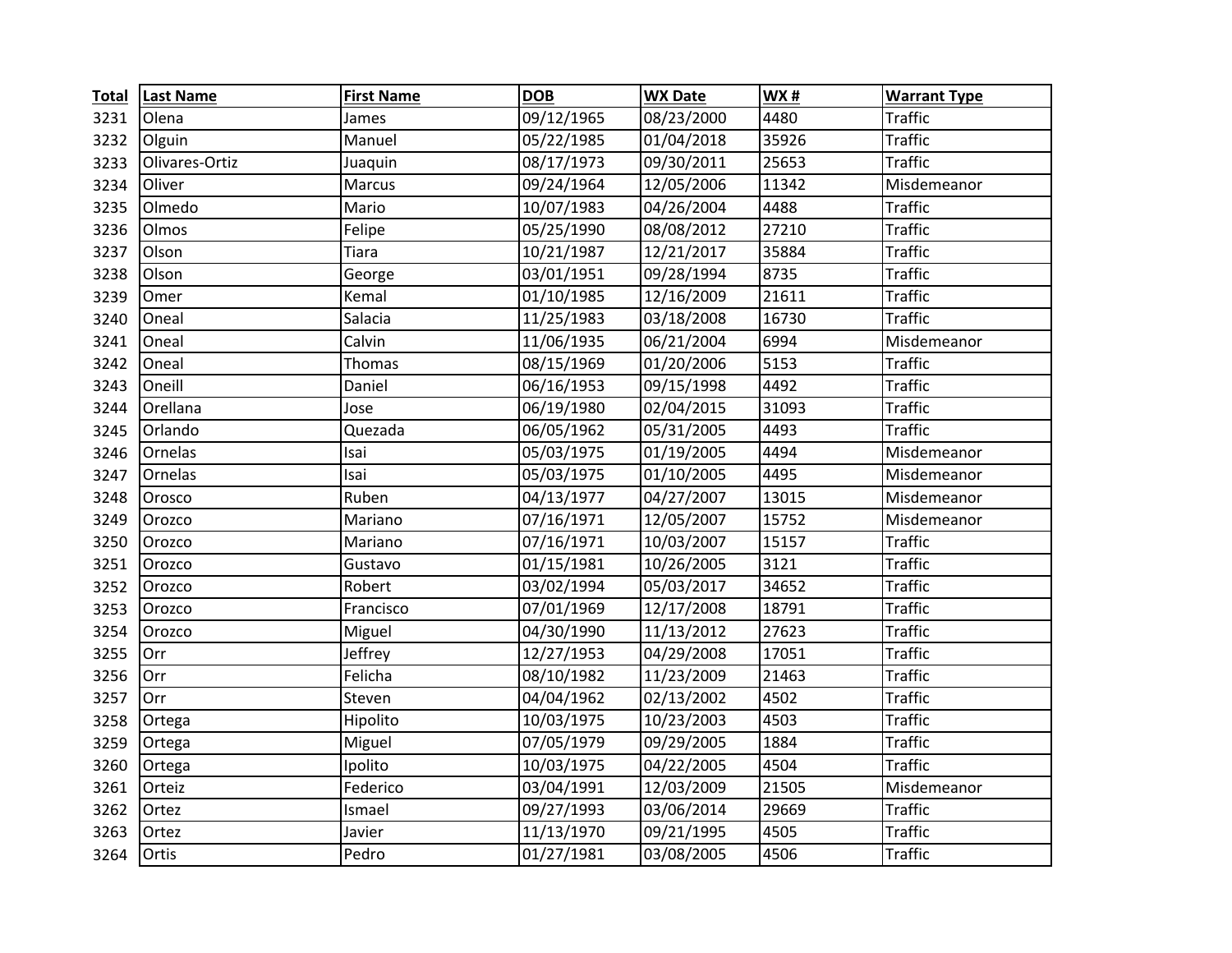| <b>Total</b> | <b>Last Name</b> | <b>First Name</b> | <b>DOB</b> | <b>WX Date</b> | <b>WX#</b> | <b>Warrant Type</b> |
|--------------|------------------|-------------------|------------|----------------|------------|---------------------|
| 3265         | Ortiz            | Jorge             | 02/09/1975 | 01/31/2006     | 5241       | <b>Traffic</b>      |
| 3266         | Ortiz            | Febronio          | 01/01/1975 | 12/06/2006     | 11388      | <b>Traffic</b>      |
| 3267         | Ortiz            | Francisco         | 06/22/1982 | 11/01/2006     | 10871      | <b>Traffic</b>      |
| 3268         | Ortiz            | Octavio           | 07/19/1981 | 08/15/2003     | 4508       | <b>Traffic</b>      |
| 3269         | Ortiz            | Martin            | 05/22/1986 | 08/28/2009     | 20746      | <b>Traffic</b>      |
| 3270         | Ortiz            | Hernesto          | 02/13/1987 | 04/25/2008     | 17032      | <b>Traffic</b>      |
| 3271         | Ortiz            | Jose              | 10/06/1971 | 11/29/2010     | 24000      | <b>Traffic</b>      |
| 3272         | Ortiz            | Jose              | 12/04/1954 | 09/21/1995     | 4507       | <b>Traffic</b>      |
| 3273         | Osborn           | Michael           | 10/02/1984 | 03/09/2015     | 31219      | Misdemeanor         |
| 3274         | Osborn           | Jesse             | 03/04/1977 | 06/09/2003     | 4510       | <b>Traffic</b>      |
| 3275         | Osborne          | Nathan            | 08/28/1983 | 11/16/2017     | 35700      | <b>Traffic</b>      |
| 3276         | Osenga           | Melissa           | 07/26/1982 | 09/26/2017     | 35415      | <b>Traffic</b>      |
| 3277         | Osorio           | Orlando           | 10/27/1978 | 05/23/1996     | 4511       | <b>Traffic</b>      |
| 3278         | Otero            | Felipe            | 10/03/1976 | 07/08/1997     | 4512       | <b>Traffic</b>      |
| 3279         | Ousley           | Henry             | 08/28/1962 | 08/16/2001     | 4513       | <b>Traffic</b>      |
| 3280         | Ousley           | Joel              | 07/03/1984 | 03/15/2017     | 34372      | <b>Traffic</b>      |
| 3281         | Outlaw           | Earnestine        | 05/29/1971 | 05/02/2007     | 13117      | <b>Traffic</b>      |
| 3282         | Owens            | Devin             | 06/29/1977 | 11/10/1999     | 4517       | <b>Traffic</b>      |
| 3283         | Owens            | Cluressa          | 05/14/1970 | 01/12/1999     | 4516       | <b>Traffic</b>      |
| 3284         | Owens            | Willie            | 04/23/1954 | 03/23/1999     | 4521       | <b>Traffic</b>      |
| 3285         | Owens            | Willie            | 04/23/1954 | 06/28/1999     | 4520       | <b>Traffic</b>      |
| 3286         | Owens            | Delores           | 04/21/1960 | 02/25/2013     | 28036      | Misdemeanor         |
| 3287         | Ownbey           | Kevin             | 09/25/1986 | 06/09/2014     | 30074      | <b>Traffic</b>      |
| 3288         | Pacha            | Jorge             | 09/06/1974 | 07/09/2014     | 30190      | <b>Traffic</b>      |
| 3289         | Pacheco          | Angel             | 09/22/1978 | 01/22/2010     | 21855      | <b>Traffic</b>      |
| 3290         | Pacheco          | Miguel            | 09/06/1960 | 12/16/2002     | 4523       | <b>Traffic</b>      |
| 3291         | Padilla          | Octavio           | 09/21/1980 | 07/12/2007     | 13950      | <b>Traffic</b>      |
| 3292         | Padilla-baltazar | Jorge             | 03/21/1974 | 11/09/2006     | 11052      | <b>Traffic</b>      |
| 3293         | Padillac         | Eric              | 01/29/1968 | 01/29/1996     | 4524       | <b>Traffic</b>      |
| 3294         | Padraza          | Gosa              | 08/27/1978 | 08/08/2007     | 14406      | <b>Traffic</b>      |
| 3295         | Paez             | Jorge             | 01/07/1981 | 07/01/2008     | 17577      | <b>Traffic</b>      |
| 3296         | Pagan            | Carlos            | 06/12/1965 | 02/06/2001     | 4525       | <b>Traffic</b>      |
| 3297         | Page             | Christopher       | 08/07/1986 | 05/22/2013     | 28433      | <b>Traffic</b>      |
| 3298         | Painter          | David             | 04/06/1966 | 08/27/1999     | 4530       | <b>Traffic</b>      |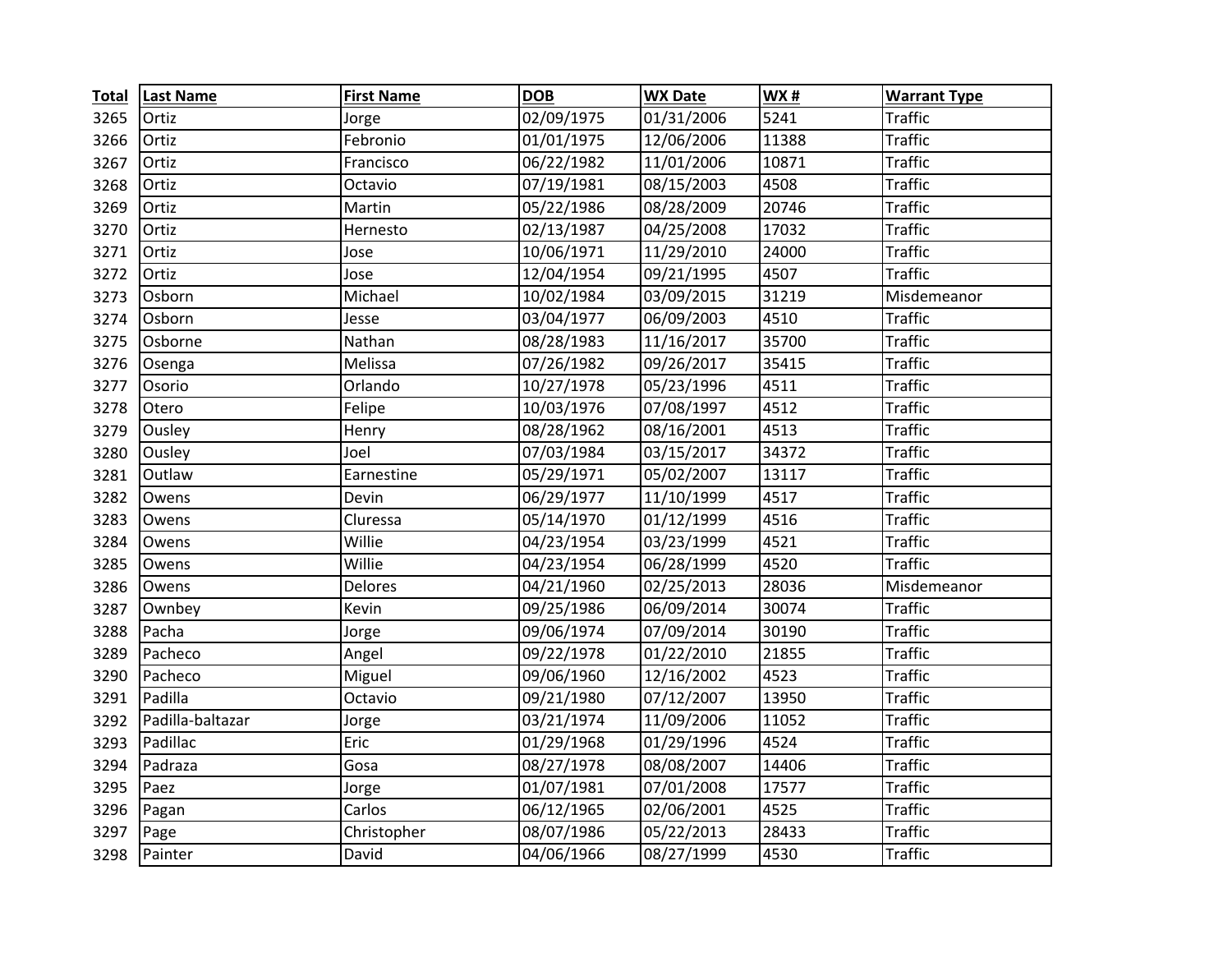| <b>Total</b> | <b>Last Name</b> | <b>First Name</b> | <b>DOB</b> | <b>WX Date</b> | <b>WX#</b> | <b>Warrant Type</b> |
|--------------|------------------|-------------------|------------|----------------|------------|---------------------|
| 3299         | Pairs            | Robert            | 06/18/1943 | 06/22/1993     | 8746       | <b>Traffic</b>      |
| 3300         | Palacios         | Juan              | 10/14/1970 | 03/13/1997     | 4531       | <b>Traffic</b>      |
| 3301         | Palacios         | Pablo             | 07/10/1981 | 03/13/2003     | 4532       | <b>Traffic</b>      |
| 3302         | Palijas          | Frank             | 11/13/1959 | 09/08/2015     | 31982      | <b>Traffic</b>      |
| 3303         | Palma            | Jose              | 01/17/1975 | 07/20/2011     | 25257      | <b>Traffic</b>      |
| 3304         | Palma            | Jose              | 02/05/1981 | 09/19/2005     | 1543       | Misdemeanor         |
| 3305         | Palma            | Jose              | 02/05/1981 | 09/01/2005     | 1184       | <b>Traffic</b>      |
| 3306         | Palma-Vergara    | Edgar             | 03/01/1987 | 10/19/2007     | 15318      | <b>Traffic</b>      |
| 3307         | Palmer           | Frederick         | 10/21/1967 | 12/27/2002     | 4535       | <b>Traffic</b>      |
| 3308         | Palmer           | Michael           | 07/22/1990 | 11/22/2013     | 29243      | <b>Traffic</b>      |
| 3309         | Pamilton         | Stephon           | 09/18/1991 | 10/29/2015     | 32240      | <b>Traffic</b>      |
| 3310         | Pankey           | Leon              | 05/31/1975 | 12/04/2009     | 21527      | Misdemeanor         |
| 3311         | Para             | Benito            | 08/28/1986 | 12/21/2007     | 15951      | <b>Traffic</b>      |
| 3312         | Parashos         | James             | 07/11/1959 | 01/06/2004     | 4540       | <b>Traffic</b>      |
| 3313         | Paris            | Daniel            | 02/02/1976 | 10/07/2003     | 4541       | <b>Traffic</b>      |
| 3314         | Paris            | Maria             | 03/02/1975 | 07/27/2006     | 9576       | Misdemeanor         |
| 3315         | Parker           | Eugene            | 05/29/1950 | 12/12/2002     | 4545       | <b>Traffic</b>      |
| 3316         | Parker           | Jimmy             | 09/10/1960 | 11/26/2002     | 4546       | <b>Traffic</b>      |
| 3317         | Parker           | Nocturna          | 10/24/1981 | 05/29/2001     | 4547       | <b>Traffic</b>      |
| 3318         | Parker           | Damont            | 03/01/1979 | 09/26/1997     | 4544       | <b>Traffic</b>      |
| 3319         | Parker           | Fruenze           | 06/26/1973 | 12/08/2011     | 26045      | <b>Traffic</b>      |
| 3320         | Parker           | Reginald          | 03/18/1990 | 08/13/2013     | 28802      | <b>Traffic</b>      |
| 3321         | Parker           | Jazzmond          | 02/26/1996 | 11/17/2017     | 35718      | <b>Traffic</b>      |
| 3322         | Parketon         | Jacob             | 07/28/1993 | 01/17/2018     | 35959      | <b>Traffic</b>      |
| 3323         | Parks            | Peggy             | 10/12/1984 | 07/19/2013     | 28696      | <b>Traffic</b>      |
| 3324         | Parnell          | Ashley            | 10/20/1986 | 12/12/2017     | 35823      | <b>Traffic</b>      |
| 3325         | Parra            | Susana            | 09/16/1993 | 11/29/2016     | 33871      | <b>Traffic</b>      |
| 3326         | Pascarella       | David             | 08/11/1964 | 08/18/2011     | 25433      | <b>Traffic</b>      |
| 3327         | Paschall         | Timothy           | 12/12/1979 | 09/12/2005     | 1374       | Misdemeanor         |
| 3328         | Pascual          | Rigoberto         | 03/30/1985 | 10/30/2009     | 21326      | <b>Traffic</b>      |
| 3329         | Patchett         | Thomas            | 09/17/1983 | 11/19/2015     | 32318      | <b>Traffic</b>      |
| 3330         | Patrick          | К                 | 11/25/1945 | 02/05/2002     | 4557       | <b>Traffic</b>      |
| 3331         | Patterson        | Patrick           | 03/06/1968 | 06/23/2000     | 4561       | <b>Traffic</b>      |
| 3332         | Patterson        | George            | 06/06/1948 | 04/27/2005     | 4559       | <b>Traffic</b>      |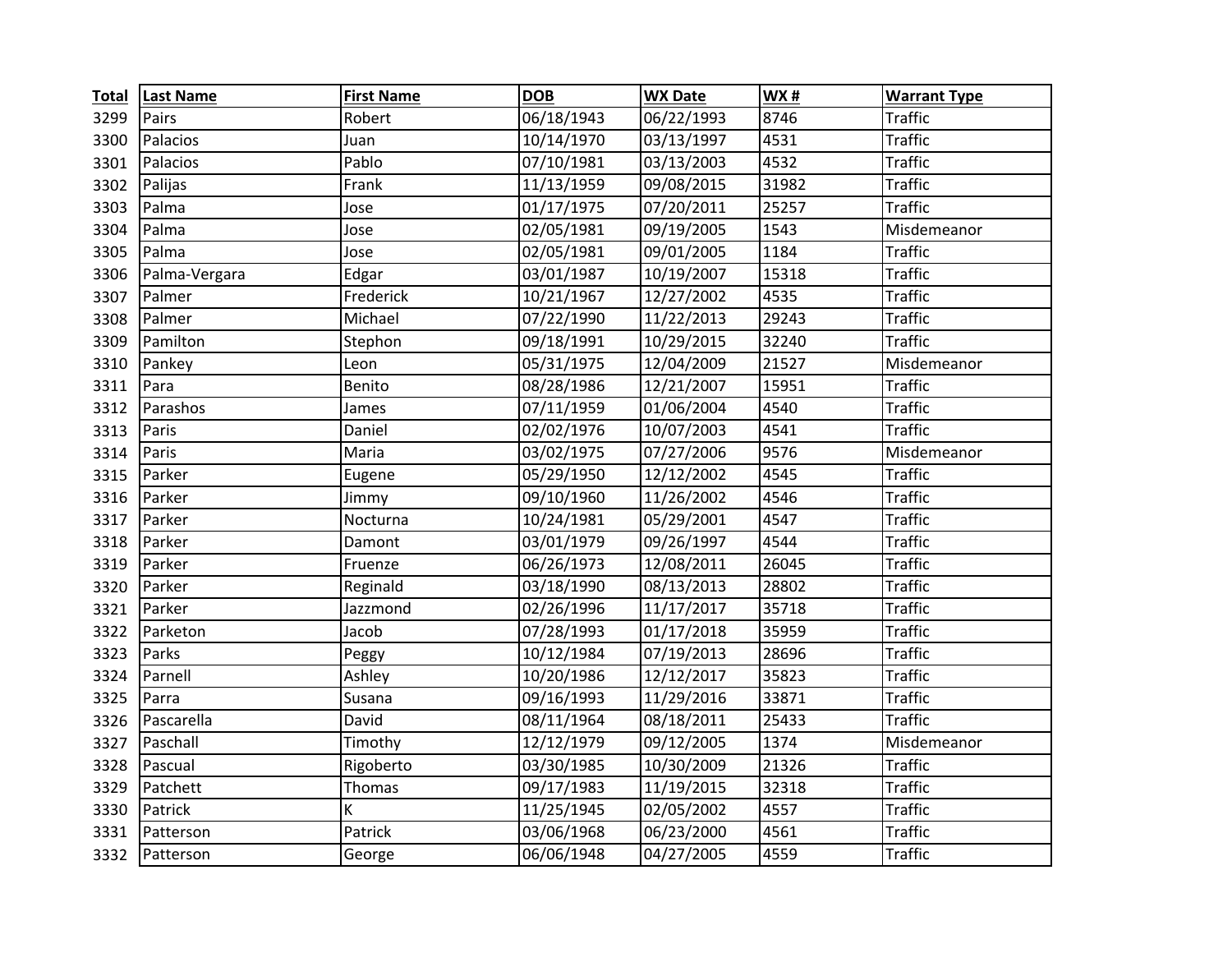| <b>Total</b> | <b>Last Name</b> | <b>First Name</b> | <b>DOB</b> | <b>WX Date</b>        | <b>WX#</b> | <b>Warrant Type</b> |
|--------------|------------------|-------------------|------------|-----------------------|------------|---------------------|
| 3333         | Patterson        | Qauntay           | 07/28/1993 | 03/20/2014            | 29750      | <b>Traffic</b>      |
| 3334         | Paxson           | Frank             | 01/13/1964 | 06/20/2012            | 26939      | <b>Traffic</b>      |
| 3335         | Paxtian          | Victor            | 12/23/1976 | 01/25/2011            | 24326      | <b>Traffic</b>      |
| 3336         | Payne            | Joseph            | 06/24/1987 | 11/21/2014            | 30802      | <b>Traffic</b>      |
| 3337         | Payne            | Badru             | 03/06/1974 | 03/20/2008            | 16713      | Misdemeanor         |
| 3338         | Payton           | Laila             | 07/15/1992 | 02/27/2012            | 26426      | <b>Traffic</b>      |
| 3339         | Payton           | Benjamin          | 11/27/1991 | 11/03/2010            | 23851      | Misdemeanor         |
| 3340         | Pearce           | Danielle          | 01/16/1978 | 05/20/2014            | 29988      | <b>Traffic</b>      |
| 3341         | Pearson          | Carl              | 04/06/1978 | 09/29/2014            | 30568      | <b>Traffic</b>      |
| 3342         | Peavy            | Willie            | 03/09/1947 | 11/18/2002            | 4572       | <b>Traffic</b>      |
| 3343         | Peden            | Auntoria          | 07/09/1982 | 06/17/2016            | 33147      | Misdemeanor         |
| 3344         | Pederson         | David             | 11/12/1965 | 08/22/2000            | 7006       | Misdemeanor         |
| 3345         | Pedraza          | Jaime             | 04/06/1976 | 10/03/2000            | 4574       | <b>Traffic</b>      |
| 3346         | Pedraza          | Juan              | 07/04/1979 | 05/05/2003            | 4575       | <b>Traffic</b>      |
| 3347         | Pedraza          | Karina            | 05/30/1981 | 08/03/2007            | 14367      | <b>Traffic</b>      |
| 3348         | Pedraza          | Jose              | 08/25/1978 | 09/14/2007            | 14864      | <b>Traffic</b>      |
| 3349         | Pegram           | <b>Bruce</b>      | 09/25/1957 | 09/13/2016            | 33536      | <b>Traffic</b>      |
| 3350         | Peinado          | Arnulfo           | 05/27/1961 | 07/31/2002            | 4579       | <b>Traffic</b>      |
| 3351         | Pembleton        | Latonya           | 02/09/1976 | 03/04/2013            | 28081      | <b>Traffic</b>      |
| 3352         | Pena             | Augustin          | 01/05/1976 | 06/03/2013            | 28469      | <b>Traffic</b>      |
| 3353         | Pena             | Javier            | 06/08/1964 | 05/04/2011            | 24866      | <b>Traffic</b>      |
| 3354         | Pena             | Isreal            | 07/28/1981 | 05/06/2008            | 17096      | <b>Traffic</b>      |
| 3355         | Pena             | Isreal            | 07/28/1981 | 05/08/2008            | 17149      | <b>Traffic</b>      |
| 3356         | Pena             | Jose              | 11/06/1959 | 09/20/2006            | 10292      | Misdemeanor         |
| 3357         | Penalver         | Felix             | 09/22/1979 | 09/18/2007            | 14912      | <b>Traffic</b>      |
| 3358         | Pendelton        | Allen             | 08/25/1983 | 02/07/2013            | 27994      | <b>Traffic</b>      |
| 3359         | Pendelton        | Joseph            | 11/22/1986 | 10/31/2017            | 35618      | <b>Traffic</b>      |
| 3360         | Pennington       | Dawayne           | 11/19/1960 | 01/24/1995            | 4587       | <b>Traffic</b>      |
| 3361         | Penrose          | Bobby             | 08/10/1954 | 11/17/2004            | 4588       | Misdemeanor         |
| 3362         | Percey           | Debbie            | 07/11/1958 | 03/22/2012            | 26543      | <b>Traffic</b>      |
| 3363         | Perez            | Francisco         | 01/24/1994 | 11/28/2011            | 26143      | <b>Traffic</b>      |
| 3364         | Perez            | Alamilla          | 03/15/1985 | $\frac{1}{2}/11/2012$ | 27789      | <b>Traffic</b>      |
| 3365         | Perez            | Raul              | 03/24/1962 | 07/05/2013            | 28623      | Misdemeanor         |
| 3366         | Perez            | Jesus             | 09/10/1990 | 04/03/2012            | 26609      | <b>Traffic</b>      |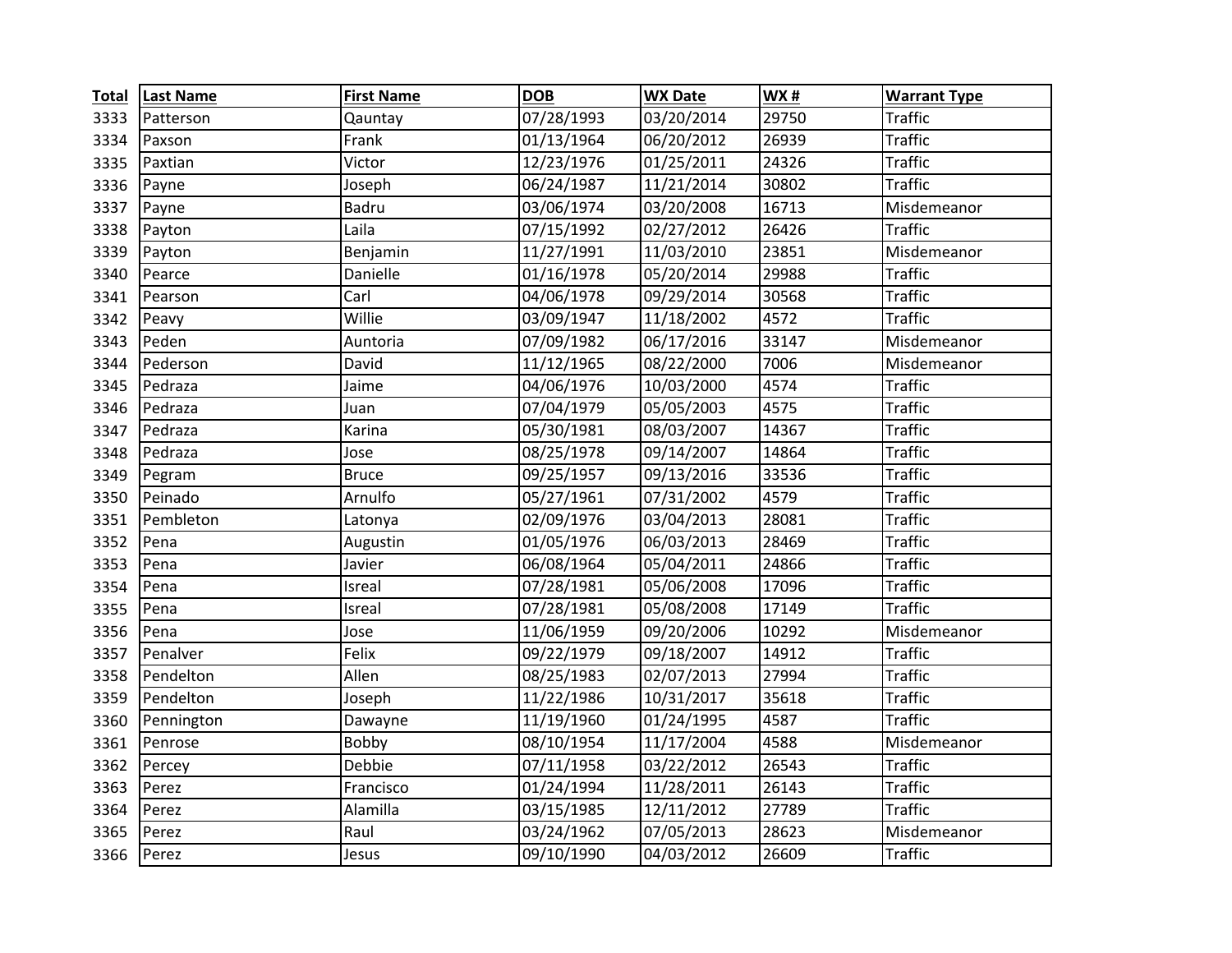| <b>Total</b> | <b>Last Name</b> | <b>First Name</b> | <b>DOB</b> | <b>WX Date</b> | <b>WX#</b> | <b>Warrant Type</b> |
|--------------|------------------|-------------------|------------|----------------|------------|---------------------|
| 3367         | Perez            | Armando           | 07/09/1985 | 06/14/2010     | 22852      | <b>Traffic</b>      |
| 3368         | Perez            | Armando           | 07/09/1985 | 07/13/2010     | 23102      | <b>Traffic</b>      |
| 3369         | Perez            | <b>Nicolas</b>    | 01/01/1978 | 05/17/2010     | 22632      | <b>Traffic</b>      |
| 3370         | Perez            | Jose              | 08/12/1988 | 04/07/2010     | 22301      | <b>Traffic</b>      |
| 3371         | Perez            | Miguel            | 04/28/1987 | 08/27/2009     | 20747      | <b>Traffic</b>      |
| 3372         | Perez            | Felix             | 05/29/1977 | 08/04/2009     | 20570      | <b>Traffic</b>      |
| 3373         | Perez            | Raul              | 01/10/1977 | 08/29/2014     | 30441      | <b>Traffic</b>      |
| 3374         | Perez            | Alejandro         | 11/16/1988 | 01/10/2014     | 29468      | <b>Traffic</b>      |
| 3375         | Perez            | Jorge             | 11/05/1973 | 09/21/2004     | 4594       | <b>Traffic</b>      |
| 3376         | Perez            | Maurisio          | 09/05/1985 | 08/04/2005     | 4599       | <b>Traffic</b>      |
| 3377         | Perez            | Guadalupe         | 05/31/1987 | 10/12/2005     | 2551       | <b>Traffic</b>      |
| 3378         | Perez            | Jaun              | 09/16/1986 | 11/07/2005     | 3401       | <b>Traffic</b>      |
| 3379         | Perez            | Guin              | 09/28/1986 | 11/30/2005     | 4253       | <b>Traffic</b>      |
| 3380         | Perez            | Jose              | 09/10/1984 | 03/22/2006     | 6087       | <b>Traffic</b>      |
| 3381         | Perez            | Uguo              | 05/29/1986 | 05/23/2006     | 6774       | <b>Traffic</b>      |
| 3382         | Perez            | Francisco         | 10/14/1986 | 05/18/2006     | 6735       | <b>Traffic</b>      |
| 3383         | Perez            | Jose              | 09/09/1985 | 09/14/2007     | 14866      | <b>Traffic</b>      |
| 3384         | Perez            | Manuel            | 10/13/1986 | 03/20/2008     | 16732      | <b>Traffic</b>      |
| 3385         | Perez            | Maria             | 06/05/1947 | 03/11/2008     | 16675      | Misdemeanor         |
| 3386         | Perez            | Horacio           | 07/22/1980 | 04/22/2008     | 16992      | <b>Traffic</b>      |
| 3387         | Perez            | Wilfrido          | 05/20/1969 | 12/05/2007     | 15754      | <b>Traffic</b>      |
| 3388         | Perez            | Carlos            | 06/11/1978 | 12/14/2007     | 15864      | <b>Traffic</b>      |
| 3389         | Perez            | Francisco         | 06/24/1981 | 01/10/2007     | 11731      | <b>Traffic</b>      |
| 3390         | Perez            | Marie             | 09/09/1972 | 01/19/2007     | 11909      | <b>Traffic</b>      |
| 3391         | Perez            | Alejandro         | 02/04/1984 | 03/10/2003     | 4591       | <b>Traffic</b>      |
| 3392         | Perez            | Manuel            | 08/07/1981 | 05/05/2003     | 4598       | <b>Traffic</b>      |
| 3393         | Perez            | Juana             | 08/12/1981 | 07/28/2003     | 4597       | <b>Traffic</b>      |
| 3394         | Perez            | Jauaquin          | 07/02/1983 | 01/13/2004     | 4593       | <b>Traffic</b>      |
| 3395         | Perez            | Juan              | 01/25/1985 | 01/13/2004     | 4596       | <b>Traffic</b>      |
| 3396         | Perez            | Roberto           | 01/23/1986 | 10/30/2003     | 4605       | <b>Traffic</b>      |
| 3397         | Perez            | Cesar             | 03/15/1978 | 03/05/2004     | 4592       | <b>Traffic</b>      |
| 3398         | Perez            | Roel              | 09/17/1960 | 10/02/1997     | 4618       | <b>Traffic</b>      |
| 3399         | Perez-Garcia     | Alfredo           | 05/06/1974 | 10/15/2014     | 30631      | <b>Traffic</b>      |
| 3400         | Perez-Garcia     | Omar              | 03/01/1981 | 10/19/2009     | 21214      | <b>Traffic</b>      |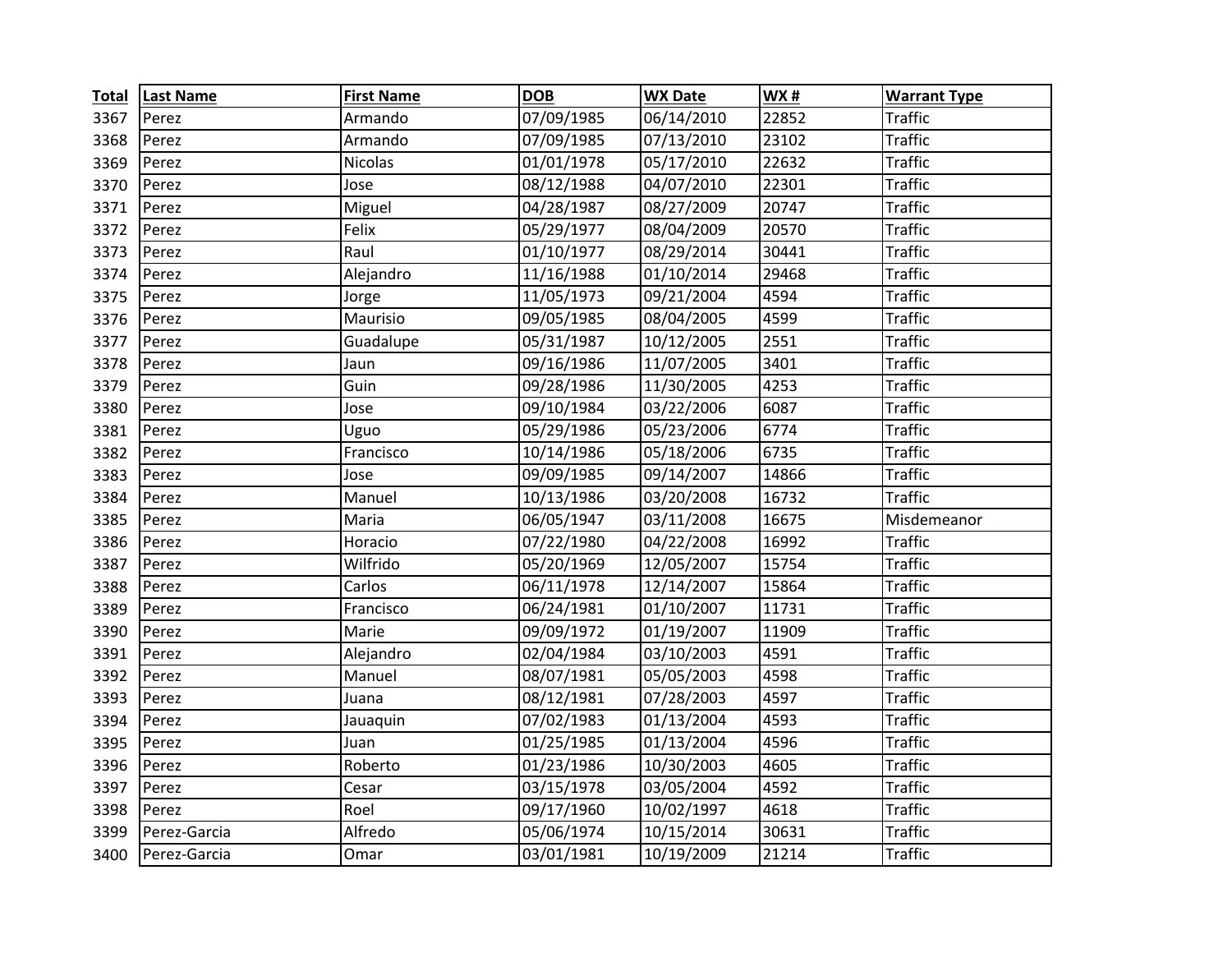| <b>Total</b> | <b>Last Name</b> | <b>First Name</b> | <b>DOB</b> | <b>WX Date</b> | <b>WX#</b> | <b>Warrant Type</b> |
|--------------|------------------|-------------------|------------|----------------|------------|---------------------|
| 3401         | Perez-Lara       | Victor            | 12/07/1971 | 09/29/2014     | 30561      | <b>Traffic</b>      |
| 3402         | Perine           | Daryll            | 09/01/1973 | 07/19/2002     | 4621       | <b>Traffic</b>      |
| 3403         | Perkins          | Matthew           | 01/27/1975 | 02/24/1999     | 4624       | <b>Traffic</b>      |
| 3404         | Perkins          | Carl              | 11/19/1976 | 05/15/2007     | 13248      | Misdemeanor         |
| 3405         | Perkins          | Kimberly          | 11/27/1989 | 01/11/2016     | 32496      | Misdemeanor         |
| 3406         | Perkins          | Kimberly          | 11/27/1989 | 12/15/2015     | 32418      | <b>Traffic</b>      |
| 3407         | Perkins          | Charles           | 03/21/1958 | 04/25/2012     | 26708      | <b>Traffic</b>      |
| 3408         | Perkins          | Charles           | 10/21/1956 | 06/27/2012     | 26969      | <b>Traffic</b>      |
| 3409         | Permenter        | Rebecca           | 03/10/1987 | 10/28/2013     | 29119      | Misdemeanor         |
| 3410         | Perozzi          | Dean              | 06/06/1954 | 05/10/1995     | 4625       | Misdemeanor         |
| 3411         | Perry            | Vincent           | 05/06/1976 | 08/07/2007     | 14395      | Misdemeanor         |
| 3412         | Perry            | Joanne            | 03/15/1957 | 07/24/2007     | 14252      | <b>Traffic</b>      |
| 3413         | Perry            | Dennie            | 12/09/1953 | 03/15/2002     | 4626       | <b>Traffic</b>      |
| 3414         | Person           | Martez            | 04/08/1977 | 03/17/2017     | 34402      | <b>Traffic</b>      |
| 3415         | Peschke          | Joshua            | 08/31/1972 | 06/16/2011     | 25092      | <b>Traffic</b>      |
| 3416         | Peters           | Craig             | 04/12/1961 | 08/13/2009     | 20733      | <b>Traffic</b>      |
| 3417         | Peters           | Larry             | 04/14/1955 | 04/16/2004     | 4633       | Misdemeanor         |
| 3418         | Peters           | James             | 07/29/1962 | 01/04/2006     | 4889       | <b>Traffic</b>      |
| 3419         | Peterson         | Vernon            | 07/31/1948 | 11/03/2005     | 3320       | Misdemeanor         |
| 3420         | Peterson         | <b>Brittany</b>   | 06/27/1990 | 12/05/2016     | 33933      | <b>Traffic</b>      |
| 3421         | Peterson         | Christopher       | 09/10/1982 | 03/03/2015     | 31191      | Misdemeanor         |
| 3422         | Peterson         | Ravon             | 05/13/1992 | 09/28/2015     | 32100      | <b>Traffic</b>      |
| 3423         | Petik            | Alex              | 10/02/1987 | 03/14/2017     | 34373      | <b>Traffic</b>      |
| 3424         | Petkus           | Paul              | 08/01/1964 | 12/18/2002     | 4635       | Misdemeanor         |
| 3425         | Petro            | Cynthia           | 09/09/1968 | 10/22/2013     | 29097      | <b>Traffic</b>      |
| 3426         | Petty            | Thomas            | 02/23/1979 | 07/15/2009     | 20420      | <b>Traffic</b>      |
| 3427         | Petty            | Dameia            | 03/21/1989 | 12/07/2010     | 24081      | <b>Traffic</b>      |
| 3428         | Petty            | Johnny            | 06/05/1990 | 07/31/2012     | 27142      | Misdemeanor         |
| 3429         | Petty            | Vincent           | 08/16/1967 | 03/22/2007     | 12661      | Misdemeanor         |
| 3430         | Petty            | Vincent           | 08/16/1967 | 03/20/2007     | 12640      | <b>Traffic</b>      |
| 3431         | Pfeifer          | Joe               | 06/01/1949 | 08/08/2011     | 25362      | Misdemeanor         |
| 3432         | Pfeiffer         | Sylvia            | 09/22/1972 | 07/28/2003     | 4636       | <b>Traffic</b>      |
| 3433         | Pfrommer         | Cynthia           | 07/02/1958 | 08/31/1995     | 4637       | <b>Traffic</b>      |
| 3434         | Pfrommer         | Cynthia           | 07/02/1958 | 10/19/1995     | 4638       | <b>Traffic</b>      |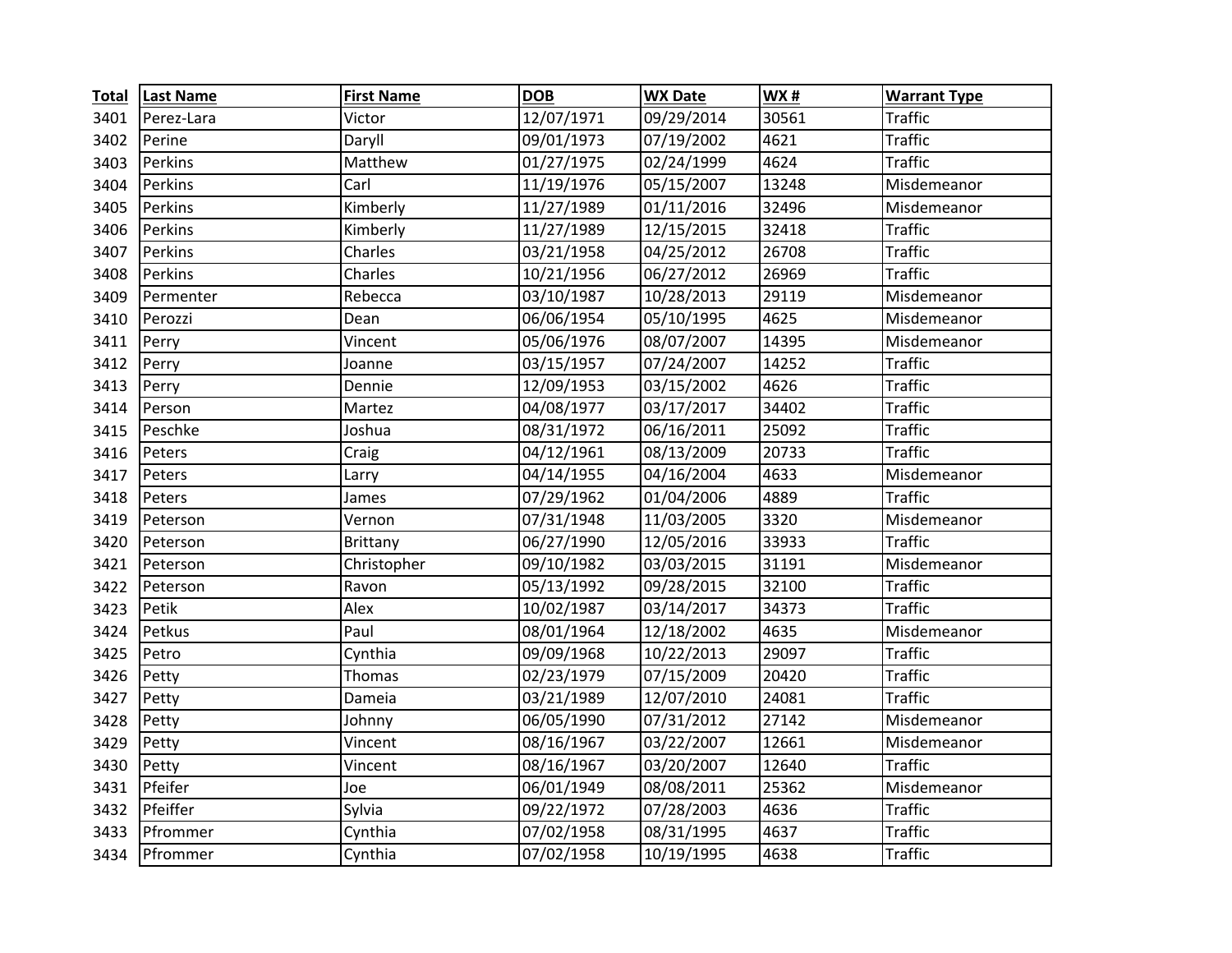| <b>Total</b> | <b>Last Name</b> | <b>First Name</b> | <b>DOB</b> | <b>WX Date</b> | <b>WX#</b> | <b>Warrant Type</b> |
|--------------|------------------|-------------------|------------|----------------|------------|---------------------|
| 3435         | Phagen           | Yundell           | 12/11/1992 | 09/15/2009     | 20936      | <b>Traffic</b>      |
| 3436         | Phelan           | Michael           | 02/22/1954 | 01/18/2002     | 4641       | <b>Traffic</b>      |
| 3437         | Philips          | Leroy             | 04/29/1970 | 04/21/1995     | 4644       | <b>Traffic</b>      |
| 3438         | Phillips         | Calvin            | 05/09/1962 | 01/13/1994     | 8894       | Misdemeanor         |
| 3439         | Phillips         | Theodore          | 03/29/1963 | 09/21/2001     | 4652       | <b>Traffic</b>      |
| 3440         | Phillips         | Larri             | 07/25/1983 | 08/31/2006     | 10020      | Misdemeanor         |
| 3441         | Phillips         | Larri             | 07/25/1983 | 08/22/2006     | 9963       | Misdemeanor         |
| 3442         | Phillips         | Julia             | 03/17/1972 | 11/02/2005     | 3321       | Misdemeanor         |
| 3443         | Phillips         | Jeffrey           | 01/06/1977 | 01/22/2010     | 21856      | <b>Traffic</b>      |
| 3444         | Phillips         | John              | 10/08/1985 | 06/11/2015     | 31641      | <b>Traffic</b>      |
| 3445         | Phillips         | David             | 03/22/1981 | 03/23/2016     | 32770      | Misdemeanor         |
| 3446         | Phillips         | David             | 03/22/1981 | 03/23/2016     | 32772      | <b>Traffic</b>      |
| 3447         | Phillips         | Eddie             | 02/28/1980 | 01/18/2017     | 34086      | Misdemeanor         |
| 3448         | Phillips         | Demontrion        | 02/25/1994 | 07/18/2017     | 35039      | <b>Traffic</b>      |
| 3449         | Phillips         | Demontrion        | 02/25/1994 | 07/18/2017     | 35037      | <b>Traffic</b>      |
| 3450         | Phillips         | Tyrell            | 04/07/1991 | 07/12/2017     | 35004      | <b>Traffic</b>      |
| 3451         | Phillips         | Alfred            | 02/26/1986 | 11/27/2017     | 35730      | <b>Traffic</b>      |
| 3452         | Pickens          | Willie            | 03/05/1964 | 10/19/2005     | 2770       | Misdemeanor         |
| 3453         | Pickens          | Abdul             | 05/30/1976 | 06/28/2007     | 13802      | <b>Traffic</b>      |
| 3454         | Pickens          | Tonya             | 05/07/1968 | 08/20/2001     | 4655       | <b>Traffic</b>      |
| 3455         | Pickens          | Tonya             | 05/07/1968 | 05/22/2001     | 4656       | <b>Traffic</b>      |
| 3456         | Pickens          | Tonya             | 05/07/1968 | 03/29/2001     | 4657       | <b>Traffic</b>      |
| 3457         | Pickett          | Donald            | 12/17/1972 | 11/17/2016     | 33840      | <b>Traffic</b>      |
| 3458         | Pieczarka        | Alec              | 04/13/1982 | 06/04/2015     | 31604      | Misdemeanor         |
| 3459         | Piepho           | Jerry             | 09/13/1944 | 12/30/1999     | 4658       | <b>Traffic</b>      |
| 3460         | Pierce           | Donald            | 03/08/1957 | 11/12/1997     | 4659       | <b>Traffic</b>      |
| 3461         | Pierce           | Harry             | 08/13/1965 | 04/09/1998     | 4661       | Misdemeanor         |
| 3462         | Pierce           | Harry             | 08/13/1965 | 07/22/2003     | 4660       | Misdemeanor         |
| 3463         | Pierce           | Alexandria        | 04/24/1986 | 01/22/2018     | 35999      | Misdemeanor         |
| 3464         | Pierson          | <b>Brian</b>      | 06/06/1985 | 06/22/2009     | 20188      | <b>Traffic</b>      |
| 3465         | Pigg             | April             | 03/31/1978 | 09/28/2016     | 33638      | <b>Traffic</b>      |
| 3466         | Pina-Orozco      | Santiago          | 11/23/1984 | 05/25/2012     | 26838      | <b>Traffic</b>      |
| 3467         | Pina-segueda     | Jose              | 10/04/1979 | 06/14/2004     | 4663       | <b>Traffic</b>      |
| 3468         | Pirtle           | George            | 05/03/1963 | 01/16/2007     | 11778      | Misdemeanor         |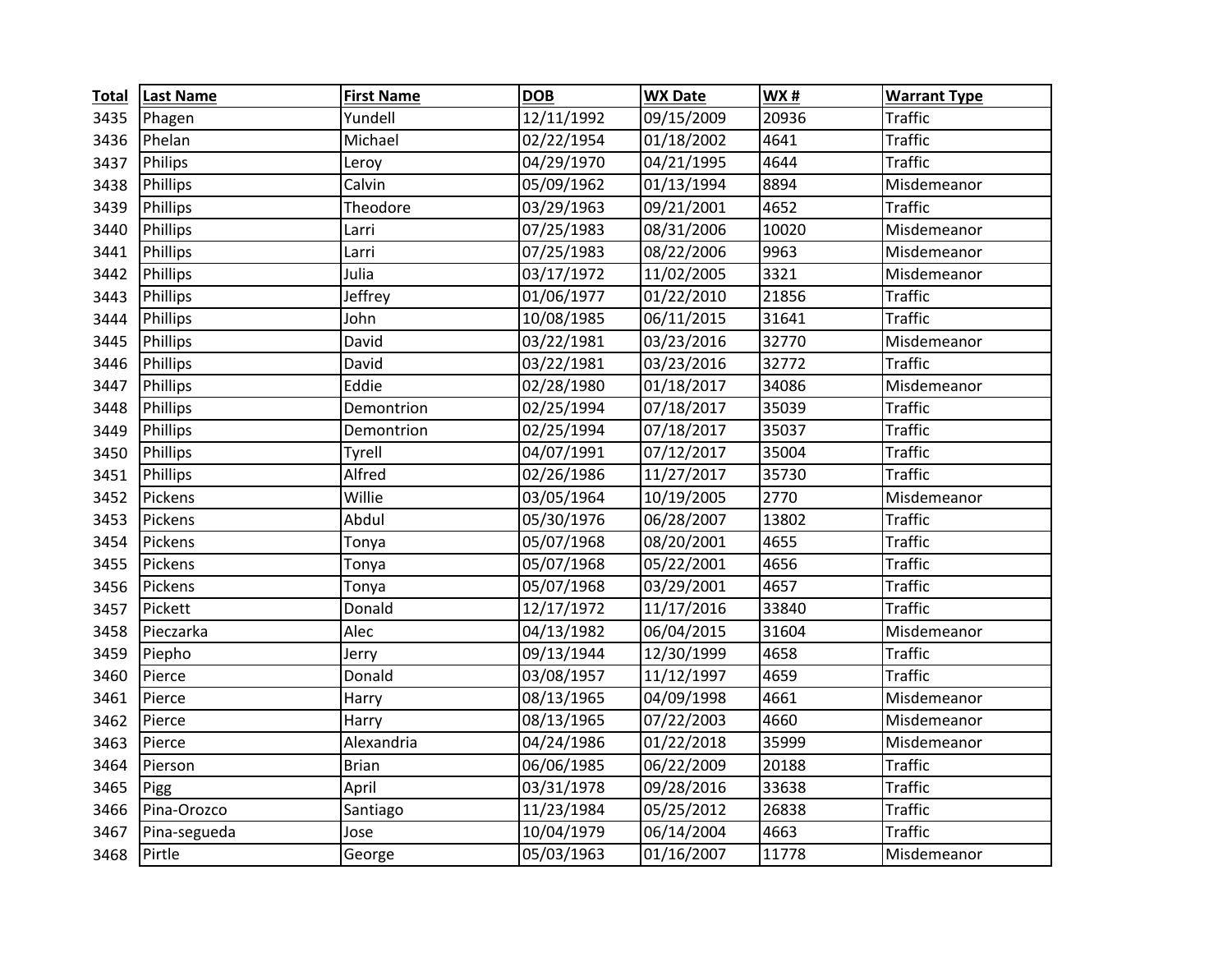| <b>Total</b> | <b>Last Name</b> | <b>First Name</b> | <b>DOB</b> | <b>WX Date</b> | <b>WX#</b> | <b>Warrant Type</b> |
|--------------|------------------|-------------------|------------|----------------|------------|---------------------|
| 3469         | Pittman          | Valentina         | 02/14/1974 | 10/22/1993     | 8748       | Misdemeanor         |
| 3470         | Pittman          | Kenneth           | 03/17/1951 | 05/14/1993     | 8747       | <b>Traffic</b>      |
| 3471         | Pizano           | Lorenzo           | 05/18/1972 | 07/27/1994     | 8898       | Misdemeanor         |
| 3472         | Pizano           | Sergio            | 12/12/1983 | 02/05/2007     | 12112      | <b>Traffic</b>      |
| 3473         | Pizano           | <b>Bacilio</b>    | 07/17/1974 | 03/31/2008     | 16870      | <b>Traffic</b>      |
| 3474         | Pizano           | Jose              | 09/27/1979 | 10/11/2005     | 2552       | <b>Traffic</b>      |
| 3475         | Pizano           | Pablo             | 08/05/1975 | 10/31/2002     | 4936       | <b>Traffic</b>      |
| 3476         | Pizano           | Laura             | 11/30/1976 | 04/29/2008     | 17052      | <b>Traffic</b>      |
| 3477         | Pizano           | Juan              | 07/30/1965 | 03/11/2009     | 19458      | Misdemeanor         |
| 3478         | Pizano-Gayton    | Jose              | 01/15/1959 | 03/17/2017     | 34403      | <b>Traffic</b>      |
| 3479         | Plachy           | Michael           | 05/05/1959 | 12/17/2003     | 4937       | Misdemeanor         |
| 3480         | Plocks           | Pedro             | 04/15/1981 | 07/26/2004     | 4938       | <b>Traffic</b>      |
| 3481         | Plumley          | Hilary            | 08/28/1989 | 01/08/2018     | 35927      | Misdemeanor         |
| 3482         | Plummer          | Fontain           | 04/19/1986 | 04/20/2016     | 32872      | <b>Traffic</b>      |
| 3483         | Pobanz           | Keya              | 10/12/1988 | 05/15/2012     | 26790      | Misdemeanor         |
| 3484         | Pointer          | Winston           | 05/20/1953 | 03/23/1993     | 8749       | <b>Traffic</b>      |
| 3485         | Pokracki         | Christina         | 09/13/1983 | 11/05/2013     | 29180      | <b>Traffic</b>      |
| 3486         | Polk             | Roosevelt         | 09/13/1942 | 08/12/2004     | 4943       | <b>Traffic</b>      |
| 3487         | Polk             | Thomas            | 04/11/1941 | 08/19/2004     | 4944       | <b>Traffic</b>      |
| 3488         | Polk             | April             | 03/07/1979 | 03/30/2005     | 4941       | <b>Traffic</b>      |
| 3489         | Polk             | Lanatia           | 07/09/1967 | 10/13/2000     | 4942       | <b>Traffic</b>      |
| 3490         | Pollard          | Lamar             | 11/28/1983 | 04/01/2008     | 16836      | <b>Traffic</b>      |
| 3491         | Polvio-Lira      | Rogelio           | 09/15/1970 | 10/10/2013     | 29099      | <b>Traffic</b>      |
| 3492         | Pon              | Richelle          | 06/21/1979 | 09/24/2012     | 27382      | <b>Traffic</b>      |
| 3493         | Ponca            | Carlos            | 05/05/1973 | 08/25/2003     | 4946       | <b>Traffic</b>      |
| 3494         | Ponce            | Ramiro            | 11/13/1993 | 05/13/2011     | 26144      | <b>Traffic</b>      |
| 3495         | Poole            | James             | 03/25/1981 | 11/29/2017     | 35742      | <b>Traffic</b>      |
| 3496         | Poole-Betts      | Margo             | 05/27/1971 | 12/04/2008     | 18730      | Misdemeanor         |
| 3497         | Pope             | Ortalay           | 07/22/1981 | 10/31/2011     | 25839      | Misdemeanor         |
| 3498         | Pope             | Trinity           | 01/03/1976 | 01/22/2002     | 4947       | <b>Traffic</b>      |
| 3499         | Porch            | Lacteci           | 07/27/1992 | 01/10/2017     | 34055      | Misdemeanor         |
| 3500         | Porter           | Gloria            | 08/07/1986 | 12/08/2016     | 33934      | <b>Traffic</b>      |
| 3501         | Porter           | Victor            | 04/17/1994 | 09/05/2017     | 35301      | <b>Traffic</b>      |
| 3502         | Porter           | Anthony           | 12/14/1954 | 07/15/2010     | 23082      | Misdemeanor         |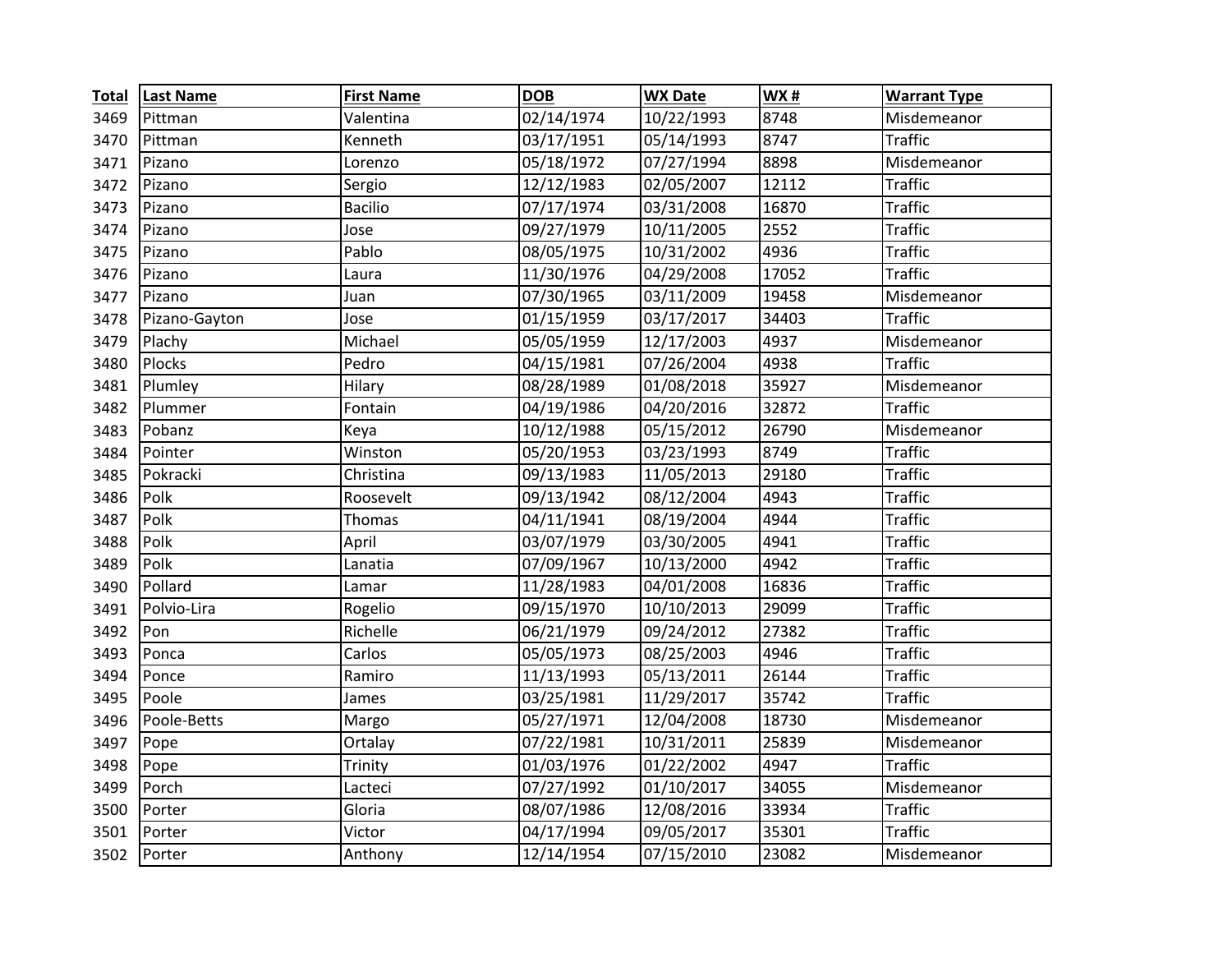| <b>Total</b> | <b>Last Name</b> | <b>First Name</b> | <b>DOB</b> | <b>WX Date</b>          | <b>WX#</b> | <b>Warrant Type</b> |
|--------------|------------------|-------------------|------------|-------------------------|------------|---------------------|
| 3503         | Porter           | Keith             | 03/18/1965 | 04/06/1999              | 4950       | <b>Traffic</b>      |
| 3504         | Porter           | Catherine         | 05/02/1944 | 09/12/2007              | 14867      | <b>Traffic</b>      |
| 3505         | Porter           | <b>Brandie</b>    | 08/25/1979 | 10/18/2006              | 10729      | Misdemeanor         |
| 3506         | Portillo-arevalo | Jose              | 08/09/1979 | 10/30/2006              | 10838      | <b>Traffic</b>      |
| 3507         | Posey            | Jannell           | 11/12/1981 | 05/04/2000              | 4952       | <b>Traffic</b>      |
| 3508         | Posey            | Dustin            | 07/24/1984 | 10/05/2011              | 25700      | Misdemeanor         |
| 3509         | Potts            | Joseph            | 09/13/1984 | 10/01/2007              | 15105      | <b>Traffic</b>      |
| 3510         | Potts            | Tom               | 08/22/1964 | 10/17/1994              | 8750       | <b>Traffic</b>      |
| 3511         | Powell           | James             | 05/02/1952 | 07/01/1996              | 4964       | <b>Traffic</b>      |
| 3512         | Powell           | Victor            | 01/23/1982 | 10/08/2004              | 4965       | <b>Traffic</b>      |
| 3513         | Powell           | Wiley             | 07/23/1961 | $\overline{07/21/2003}$ | 4966       | <b>Traffic</b>      |
| 3514         | Powell           | Ashton            | 01/14/1997 | 10/25/2017              | 35576      | Misdemeanor         |
| 3515         | Powers           | Leilia            | 01/19/1980 | 01/11/2018              | 35960      | <b>Traffic</b>      |
| 3516         | Prado            | Julian            | 09/07/1983 | 03/10/2003              | 5009       | <b>Traffic</b>      |
| 3517         | Prado            | Jorge             | 10/11/1967 | 06/15/2005              | 4967       | <b>Traffic</b>      |
| 3518         | Pralle           | Randy             | 12/25/1973 | 06/18/1996              | 5011       | <b>Traffic</b>      |
| 3519         | Pranskus         | Thomas            | 06/20/1988 | 07/13/2017              | 35005      | <b>Traffic</b>      |
| 3520         | Prazma           | Carl              | 02/22/1951 | 03/23/1998              | 5016       | <b>Traffic</b>      |
| 3521         | Pressley         | Domaneke          | 01/30/1997 | 10/11/2016              | 33684      | <b>Traffic</b>      |
| 3522         | Preston          | Perry             | 11/01/1921 | 07/17/1997              | 5019       | <b>Traffic</b>      |
| 3523         | Preston          | William           | 09/15/1956 | 08/09/1993              | 8751       | <b>Traffic</b>      |
| 3524         | Price            | Joseph            | 03/18/1943 | 07/01/1996              | 5024       | <b>Traffic</b>      |
| 3525         | Price            | Joseph            | 03/18/1943 | 08/21/1996              | 5023       | <b>Traffic</b>      |
| 3526         | Price            | Joseph            | 03/18/1943 | 09/13/1996              | 5022       | <b>Traffic</b>      |
| 3527         | Price            | Rose              | 09/03/1958 | 08/24/1999              | 5178       | <b>Traffic</b>      |
| 3528         | Price            | Eddie             | 11/06/1994 | 04/13/2016              | 32844      | Misdemeanor         |
| 3529         | Price            | Denise            | 09/05/1976 | 07/24/2012              | 27124      | <b>Traffic</b>      |
| 3530         | Price            | Heidi             | 04/14/1976 | 05/01/2012              | 26743      | <b>Traffic</b>      |
| 3531         | Pride            | Ashley            | 02/28/1988 | 08/30/2016              | 33462      | Misdemeanor         |
| 3532         | Priewe           | Raquel            | 09/21/1990 | 06/21/2013              | 28563      | <b>Traffic</b>      |
| 3533         | Prince           | Lakesia           | 05/31/1972 | 12/05/2017              | 35772      | Misdemeanor         |
| 3534         | Prince           | Lakesia           | 05/31/1972 | 12/05/2017              | 35770      | Misdemeanor         |
| 3535         | Prince           | John              | 02/22/1954 | 10/30/2017              | 35607      | Misdemeanor         |
| 3536         | Pritchett        | Daniel            | 03/24/1972 | 03/14/2017              | 34375      | <b>Traffic</b>      |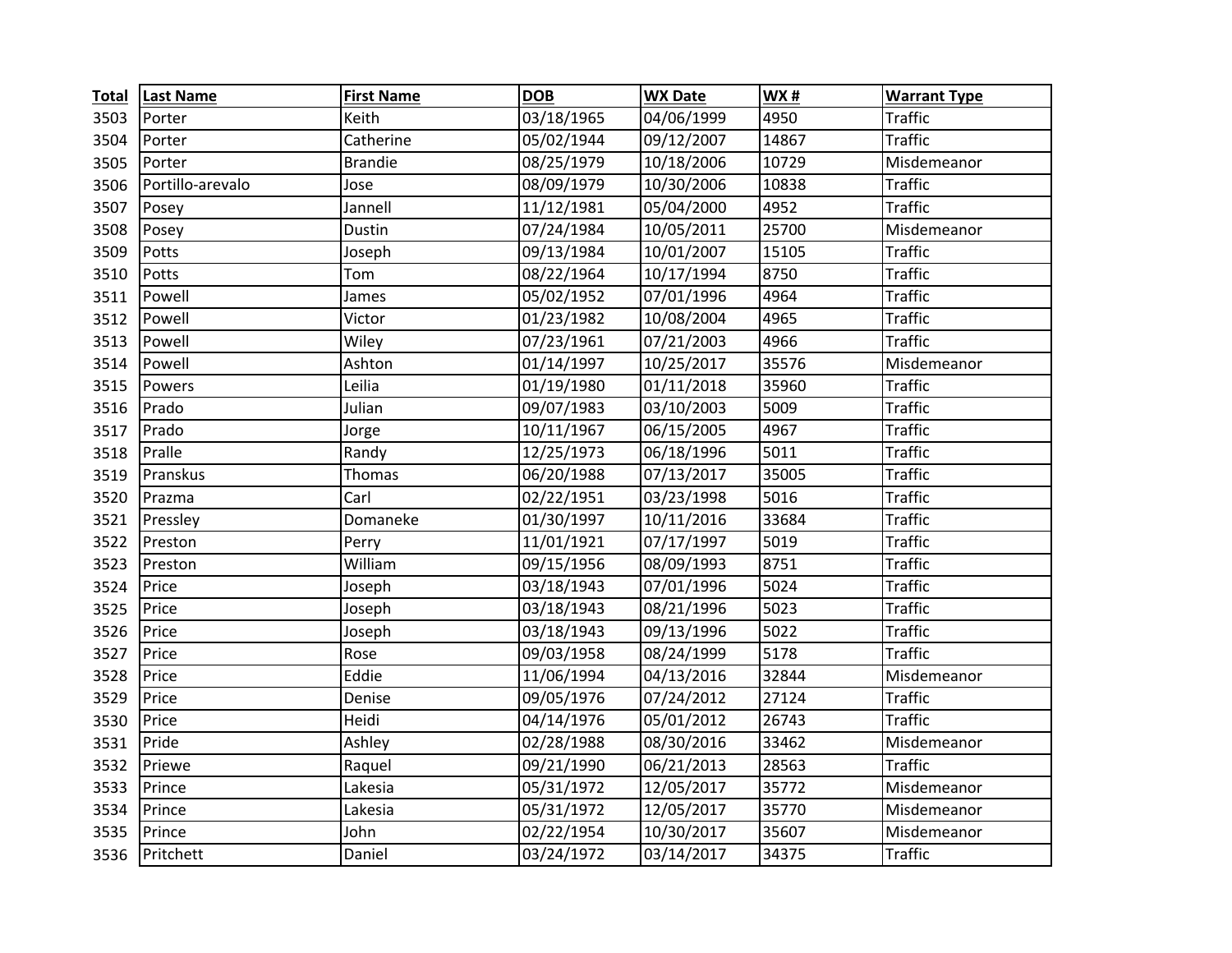| <b>Total</b> | <b>Last Name</b> | <b>First Name</b> | <b>DOB</b> | <b>WX Date</b> | <b>WX#</b> | <b>Warrant Type</b> |
|--------------|------------------|-------------------|------------|----------------|------------|---------------------|
| 3537         | Pritchett        | Daniel            | 06/23/1977 | 12/21/2011     | 26131      | Traffic             |
| 3538         | Pritchett        | Sabrina           | 03/17/1975 | 12/21/2006     | 11583      | Misdemeanor         |
| 3539         | Probst           | Raymond           | 06/26/1975 | 03/12/1992     | 8901       | Misdemeanor         |
| 3540         | Prowell          | James             | 10/29/1929 | 12/13/1995     | 5183       | <b>Traffic</b>      |
| 3541         | Prowell          | Jamar             | 08/05/1978 | 11/10/2003     | 5182       | <b>Traffic</b>      |
| 3542         | Pruitt           | Darren            | 02/09/1983 | 06/18/2008     | 17409      | <b>Traffic</b>      |
| 3543         | Pstrag           | Leszck            | 04/11/1971 | 07/31/2003     | 5187       | <b>Traffic</b>      |
| 3544         | Puebla           | Hugo              | 12/10/1980 | 07/28/2009     | 20503      | <b>Traffic</b>      |
| 3545         | Puente           | Pedro             | 03/20/1973 | 04/18/2006     | 6344       | <b>Traffic</b>      |
| 3546         | Pulido           | Jesus             | 11/10/1985 | 12/10/2012     | 27758      | <b>Traffic</b>      |
| 3547         | Purnell          | Bobby             | 11/07/1978 | 04/18/2011     | 24765      | <b>Traffic</b>      |
| 3548         | Purnell          | Herbert           | 09/08/1955 | 03/11/2009     | 19459      | Misdemeanor         |
| 3549         | <b>Qualls</b>    | Chyde             | 05/12/1943 | 11/19/2008     | 18679      | <b>Traffic</b>      |
| 3550         | Quan             | David             | 08/23/1951 | 12/09/2009     | 21550      | Misdemeanor         |
| 3551         | Quijano          | Daniel            | 06/13/1983 | 10/30/2008     | 18470      | <b>Traffic</b>      |
| 3552         | Quinn            |                   | 11/15/1948 | 10/19/1995     | 8488       | Misdemeanor         |
| 3553         | Quinn            |                   | 11/15/1948 | 09/28/1995     | 8489       | Misdemeanor         |
| 3554         | Quinonez         | Gabriel           | 04/22/1977 | 12/13/2012     | 27805      | <b>Traffic</b>      |
| 3555         | Quintanar        | Octavio           | 08/01/1985 | 11/25/2009     | 21480      | <b>Traffic</b>      |
| 3556         | Quintero         | Erik              | 09/08/1980 | 06/30/2005     | 7029       | <b>Traffic</b>      |
| 3557         | Quirk            | Joseph            | 12/20/1972 | 11/01/2017     | 35628      | <b>Traffic</b>      |
| 3558         | Quiroa-Torres    | Sergio            | 01/11/1970 | 01/02/2018     | 35896      | <b>Traffic</b>      |
| 3559         | Quiros           | Ricardo           | 03/29/1983 | 11/10/2005     | 3788       | <b>Traffic</b>      |
| 3560         | Rabideau         | Michael           | 09/17/1988 | 04/03/2017     | 34481      | <b>Traffic</b>      |
| 3561         | Racky            | Mary              | 09/27/1978 | 11/16/2010     | 23959      | <b>Traffic</b>      |
| 3562         | Radek            | Joseph            | 04/26/1977 | 11/15/2013     | 29201      | <b>Traffic</b>      |
| 3563         | Radford          | Henry             | 09/19/1971 | 06/30/2005     | 5611       | <b>Traffic</b>      |
| 3564         | Radford          | Anita             | 01/11/1958 | 11/22/2004     | 5609       | <b>Traffic</b>      |
| 3565         | Radzikowski      | Tracy             | 01/14/1965 | 01/28/2014     | 29480      | Misdemeanor         |
| 3566         | Rafferty         | John              | 05/01/1973 | 07/12/2005     | 5613       | <b>Traffic</b>      |
| 3567         | Raggs            | Senaca            | 06/17/1979 | 02/28/2017     | 34311      | <b>Traffic</b>      |
| 3568         | Raghubans        | Pitamber          | 11/20/1954 | 10/08/1999     | 5618       | <b>Traffic</b>      |
| 3569         | Ragland          | Robert            | 07/22/1949 | 03/09/2000     | 5620       | <b>Traffic</b>      |
| 3570         | Raheem-X         | Abdul             | 08/20/1974 | 08/28/2017     | 35267      | <b>Traffic</b>      |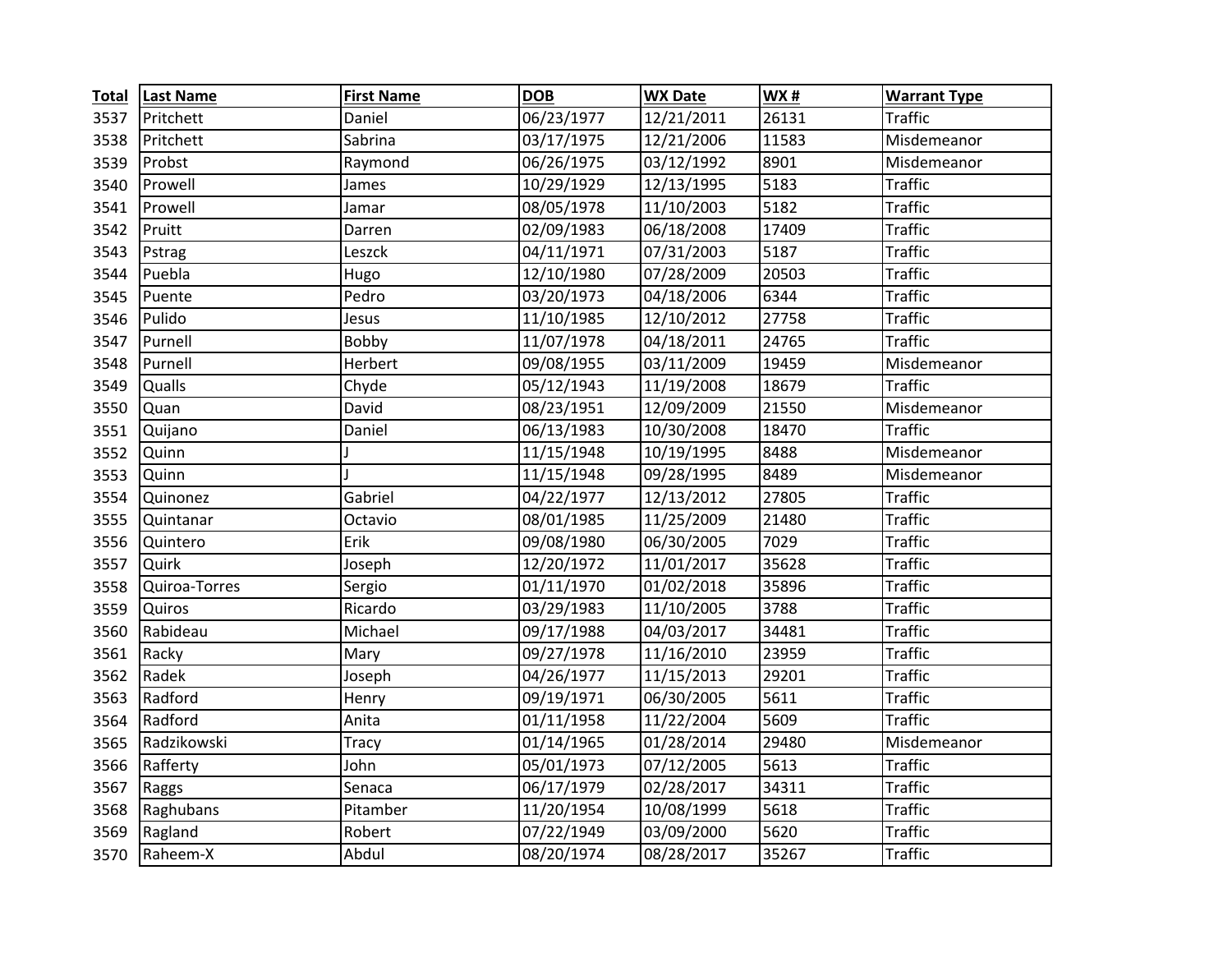| <b>Total</b> | <b>Last Name</b> | <b>First Name</b> | <b>DOB</b> | <b>WX Date</b> | <b>WX#</b> | <b>Warrant Type</b> |
|--------------|------------------|-------------------|------------|----------------|------------|---------------------|
| 3571         | Rahill           | William           | 02/20/1946 | 06/30/1994     | 8752       | Traffic             |
| 3572         | Raices           | Esteban           | 03/05/1979 | 10/01/2008     | 18292      | <b>Traffic</b>      |
| 3573         | Rains            | Chris             | 06/15/1956 | 04/08/1999     | 5623       | <b>Traffic</b>      |
| 3574         | Ralencia         | Jesus             | 01/27/1980 | 06/07/2010     | 22780      | <b>Traffic</b>      |
| 3575         | Ramirez          | Alejandro         | 02/25/1979 | 09/21/2010     | 23561      | <b>Traffic</b>      |
| 3576         | Ramirez          | Miguel            | 12/19/1967 | 10/08/2009     | 21150      | <b>Traffic</b>      |
| 3577         | Ramirez          | Juventino         | 08/10/1977 | 01/09/2009     | 18969      | <b>Traffic</b>      |
| 3578         | Ramirez          | Edward            | 09/16/1985 | 03/07/2012     | 26463      | Misdemeanor         |
| 3579         | Ramirez          | Josefa            | 04/30/1958 | 08/08/2011     | 25363      | <b>Traffic</b>      |
| 3580         | Ramirez          | Francisco         | 10/26/1991 | 05/21/2013     | 28406      | <b>Traffic</b>      |
| 3581         | Ramirez          | Jose              | 06/27/1982 | 06/27/2012     | 27000      | <b>Traffic</b>      |
| 3582         | Ramirez          | Emilio            | 02/20/1984 | 11/14/2012     | 27674      | <b>Traffic</b>      |
| 3583         | Ramirez          | Roberto           | 06/07/1985 | 09/28/2017     | 35439      | <b>Traffic</b>      |
| 3584         | Ramirez          | Roberto           | 08/27/1993 | 03/04/2014     | 29662      | <b>Traffic</b>      |
| 3585         | Ramirez          | Juan              | 04/02/1985 | 02/09/2015     | 31107      | <b>Traffic</b>      |
| 3586         | Ramirez          | Fernando          | 07/16/1984 | 07/08/2015     | 31928      | Misdemeanor         |
| 3587         | Ramirez          | Benjamin          | 04/11/1973 | 12/31/1997     | 5645       | <b>Traffic</b>      |
| 3588         | Ramirez          | Sergio            | 04/28/1975 | 04/30/1998     | 5687       | <b>Traffic</b>      |
| 3589         | Ramirez          | Ricardo           | 11/20/1976 | 05/18/2001     | 5682       | <b>Traffic</b>      |
| 3590         | Ramirez          | Edgar             | 07/30/1982 | 07/15/2002     | 5656       | <b>Traffic</b>      |
| 3591         | Ramirez          | Joaquin           | 07/26/1983 | 11/10/2005     | 3789       | <b>Traffic</b>      |
| 3592         | Ramirez          | Francisco         | 12/03/1976 | 11/30/2005     | 4261       | <b>Traffic</b>      |
| 3593         | Ramirez          | Jesus             | 10/22/1985 | 07/11/2006     | 9267       | Misdemeanor         |
| 3594         | Ramirez          | Guadalupe         | 06/01/1968 | 06/06/2005     | 5661       | <b>Traffic</b>      |
| 3595         | Ramirez          | Victor            | 08/06/1981 | 03/16/2005     | 7037       | Misdemeanor         |
| 3596         | Ramirez          | Hector            | 09/09/1979 | 09/26/2006     | 10373      | Misdemeanor         |
| 3597         | Ramirez          | Martin            | 01/11/1967 | 02/07/2007     | 12140      | <b>Traffic</b>      |
| 3598         | Ramirez-Alvarado | Juan              | 10/16/1979 | 09/29/2017     | 35438      | <b>Traffic</b>      |
| 3599         | Ramirez-gonzalez | Lionel            | 12/29/1985 | 05/09/2005     | 5677       | Misdemeanor         |
| 3600         | Ramirez-limas    | Juan              | 03/26/1983 | 07/11/2007     | 14262      | <b>Traffic</b>      |
| 3601         | Ramirez-limas    | Juan              | 03/26/1983 | 01/25/2008     | 16298      | <b>Traffic</b>      |
| 3602         | Ramon-garcia     | Duron             | 08/31/1981 | 06/01/2006     | 7325       | <b>Traffic</b>      |
| 3603         | Ramos            | Miguel            | 09/26/1979 | 04/17/2003     | 5689       | <b>Traffic</b>      |
| 3604         | Ramos            | Ricardo           | 03/27/1970 | 02/23/2004     | 5700       | <b>Traffic</b>      |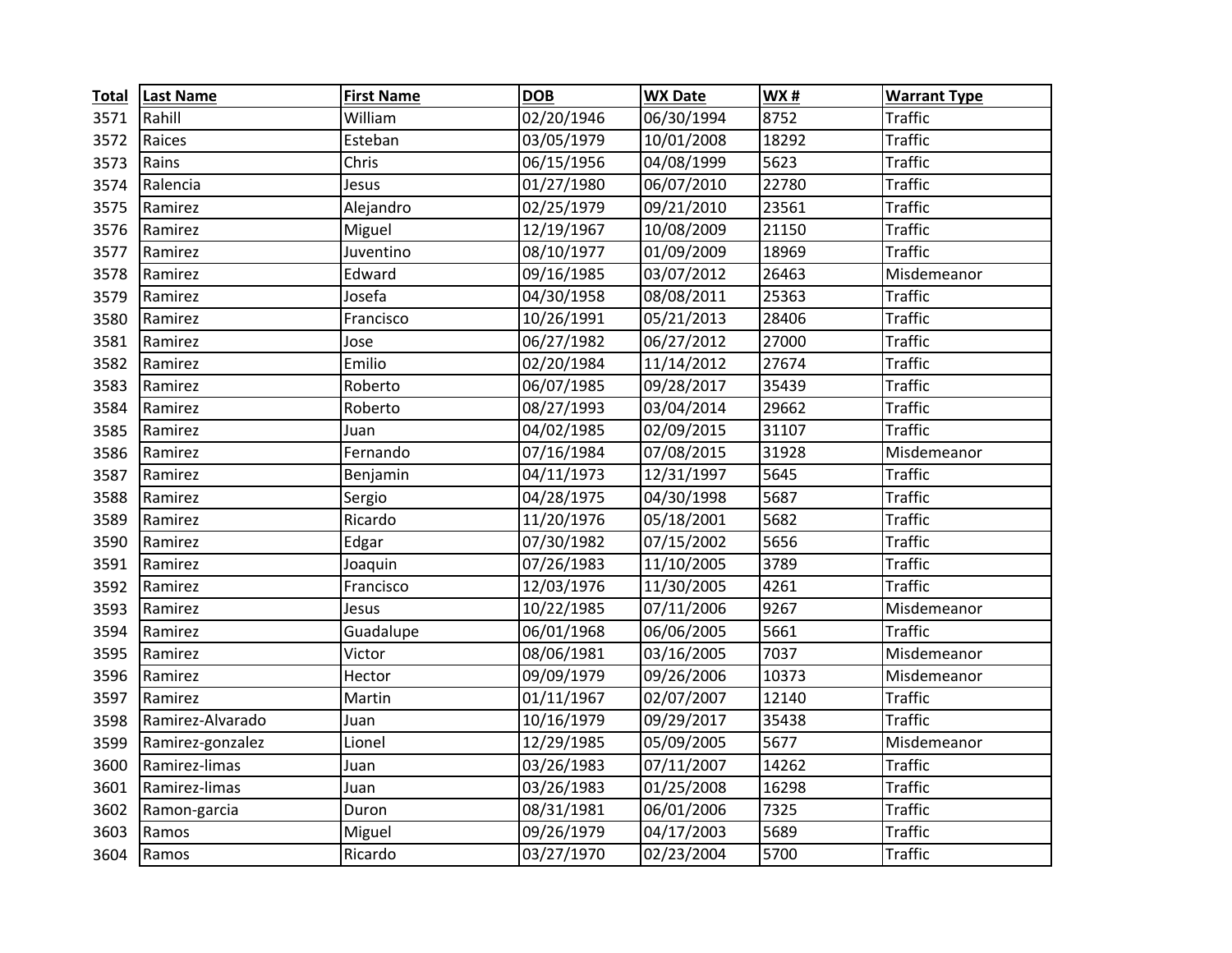| <b>Total</b> | <b>Last Name</b> | <b>First Name</b> | <b>DOB</b> | <b>WX Date</b> | <b>WX#</b> | <b>Warrant Type</b> |
|--------------|------------------|-------------------|------------|----------------|------------|---------------------|
| 3605         | Ramos            | David             | 10/16/1996 | 06/01/2016     | 33065      | Misdemeanor         |
| 3606         | Ramos            | Alfonso           | 01/23/1966 | 12/29/2009     | 21659      | <b>Traffic</b>      |
| 3607         | Ramos            | Alfonso           | 01/23/1966 | 08/24/2010     | 23430      | <b>Traffic</b>      |
| 3608         | Ramos-Ramirez    | Reyes             | 12/30/1984 | 01/30/2009     | 19120      | <b>Traffic</b>      |
| 3609         | Randall          | Carlaia           | 12/16/1968 | 12/22/2008     | 18794      | <b>Traffic</b>      |
| 3610         | Randall          | John              | 12/19/1960 | 12/16/2009     | 21612      | <b>Traffic</b>      |
| 3611         | Randall          | John              | 03/10/1984 | 11/14/2005     | 3790       | Misdemeanor         |
| 3612         | Randel           | Josefina          | 03/19/1947 | 11/07/1997     | 5710       | <b>Traffic</b>      |
| 3613         | Randle           | <b>Brian</b>      | 03/29/1967 | 10/04/2006     | 10547      | Misdemeanor         |
| 3614         | Range            | Edward            | 06/01/1972 | 11/23/2009     | 21465      | <b>Traffic</b>      |
| 3615         | Rankins          | Elroy             | 04/03/1942 | 09/13/2000     | 7040       | <b>Traffic</b>      |
| 3616         | Rapp             | Mark              | 02/28/1967 | 10/15/2001     | 7046       | <b>Traffic</b>      |
| 3617         | Ratcliff         | Pamela            | 05/25/1970 | 02/05/2016     | 32618      | <b>Traffic</b>      |
| 3618         | Rath             | Tiffany           | 02/02/1987 | 12/02/2016     | 33885      | <b>Traffic</b>      |
| 3619         | Rauster          | Shayon            | 03/18/1984 | 11/08/2017     | 35658      | <b>Traffic</b>      |
| 3620         | Rauster          | Jayshay           | 02/28/1986 | 05/09/2016     | 32940      | <b>Traffic</b>      |
| 3621         | Ravellette       | Joseph            | 05/08/1991 | 02/24/2012     | 26399      | Misdemeanor         |
| 3622         | Rawlins          | Mark              | 12/18/1960 | 10/15/1993     | 8903       | Misdemeanor         |
| 3623         | Ray              | Omarr             | 09/02/1979 | 09/08/2017     | 35319      | <b>Traffic</b>      |
| 3624         | Ray              | Jovun             | 01/01/1986 | 03/20/2008     | 16749      | <b>Traffic</b>      |
| 3625         | Rayborn          | Lashamdy          | 02/08/1972 | 06/18/2013     | 28542      | <b>Traffic</b>      |
| 3626         | Raymond          | Amber             | 10/24/1994 | 01/08/2018     | 35928      | <b>Traffic</b>      |
| 3627         | Reagan           | Gerald            | 08/13/1933 | 07/27/2012     | 27125      | <b>Traffic</b>      |
| 3628         | Reaman           | Myron             | 05/29/1939 | 01/25/1999     | 7083       | Misdemeanor         |
| 3629         | Reardanz         | David             | 09/26/1982 | 05/09/2007     | 13202      | Misdemeanor         |
| 3630         | Reardanz         | Mary              | 04/06/1959 | 09/25/1992     | 8753       | <b>Traffic</b>      |
| 3631         | Rebmann          | Thomas            | 09/21/1993 | 10/16/2017     | 35532      | Misdemeanor         |
| 3632         | Reconco          | Jorge             | 12/15/1955 | 11/02/1993     | 8754       | <b>Traffic</b>      |
| 3633         | Redmon           | Terrance          | 04/18/1973 | 09/01/1998     | 7054       | <b>Traffic</b>      |
| 3634         | Reed             | <b>Dolores</b>    | 09/10/1976 | 11/07/1997     | 7058       | <b>Traffic</b>      |
| 3635         | Reed             | Teddy             | 07/15/1999 | 08/23/2016     | 33447      | <b>Traffic</b>      |
| 3636         | Reed             | John              | 12/22/1975 | 02/24/2014     | 29652      | <b>Traffic</b>      |
| 3637         | Reed             | Kimberly          | 02/11/1978 | 02/23/2009     | 19314      | Misdemeanor         |
| 3638         | Reese            | Lashaun           | 12/07/1966 | 08/01/2007     | 14342      | <b>Traffic</b>      |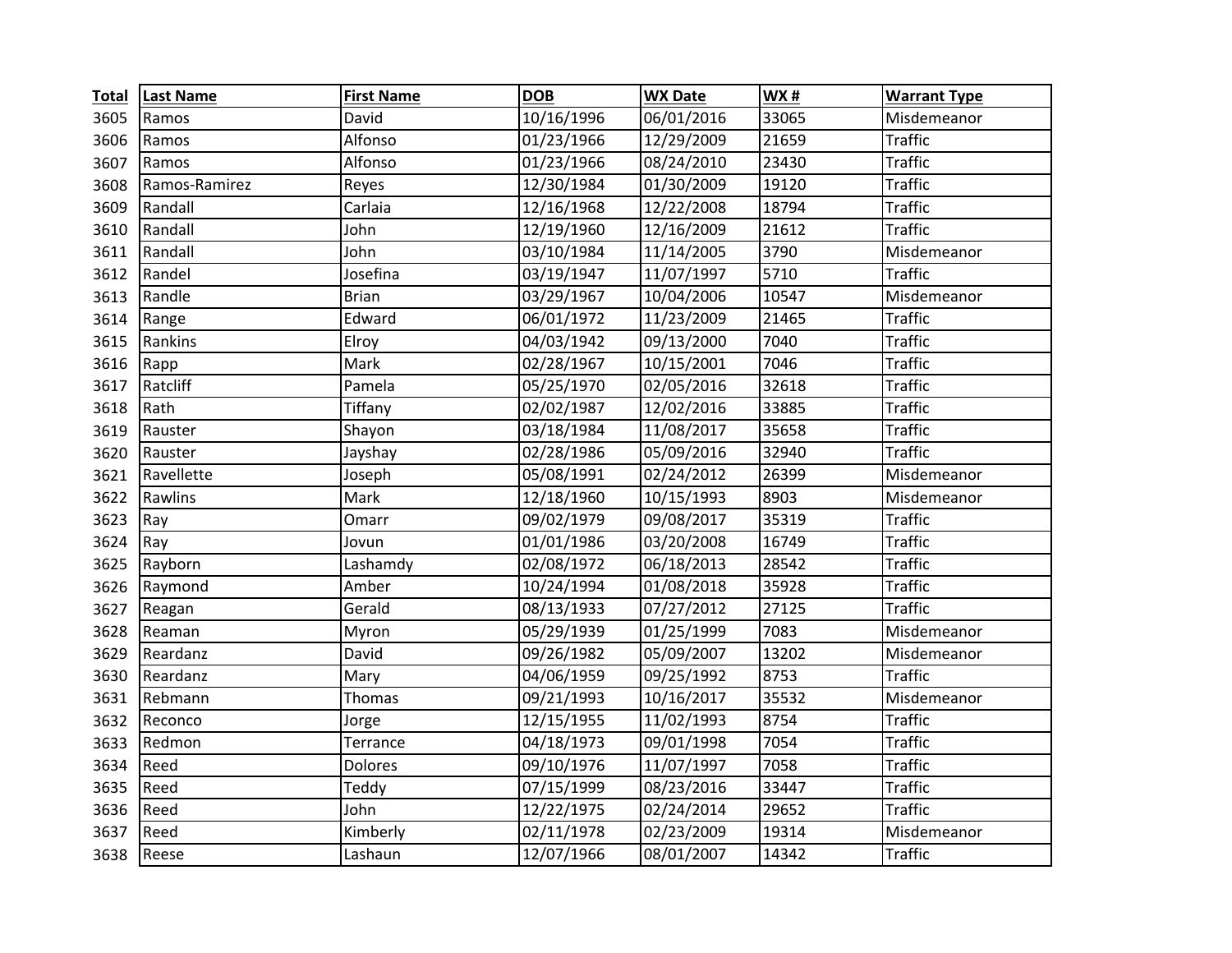| <b>Total</b> | <b>Last Name</b> | <b>First Name</b> | <b>DOB</b> | <b>WX Date</b> | WX#   | <b>Warrant Type</b> |
|--------------|------------------|-------------------|------------|----------------|-------|---------------------|
| 3639         | Reid             | Diana             | 10/15/1955 | 08/09/1995     | 8494  | Misdemeanor         |
| 3640         | Reid             | Eldred            | 01/05/1950 | 12/31/1996     | 8496  | Misdemeanor         |
| 3641         | Reilly           | <b>Terry</b>      | 03/11/1966 | 02/25/1997     | 7068  | <b>Traffic</b>      |
| 3642         | Reilly           | Roxanne           | 10/05/1968 | 06/09/1993     | 8755  | <b>Traffic</b>      |
| 3643         | Reiniche         | Eric              | 01/27/1965 | 07/18/1997     | 7071  | <b>Traffic</b>      |
| 3644         | Reiniche         | Eric              | 01/27/1965 | 07/03/1997     | 7072  | <b>Traffic</b>      |
| 3645         | Remaly           | Rickey            | 03/18/1971 | 04/05/2006     | 6262  | Misdemeanor         |
| 3646         | Rembert          | Taharri           | 12/31/1980 | 11/23/2009     | 21473 | <b>Traffic</b>      |
| 3647         | Rendon           | Luis              | 08/13/1985 | 06/25/2013     | 28564 | <b>Traffic</b>      |
| 3648         | Renehan          | Julie             | 11/16/1965 | 02/25/2003     | 7074  | <b>Traffic</b>      |
| 3649         | Reunissen        | Paul              | 07/30/1963 | 10/30/2003     | 7077  | <b>Traffic</b>      |
| 3650         | Revolinski       | Jason             | 09/25/1977 | 07/08/2008     | 17595 | <b>Traffic</b>      |
| 3651         | Reyes            | Daniel            | 09/12/1986 | 09/10/2008     | 18060 | <b>Traffic</b>      |
| 3652         | Reyes            | Frank             | 04/22/1977 | 06/17/2016     | 33134 | Misdemeanor         |
| 3653         | Reyes            | Gorge             | 02/09/1975 | 03/05/2004     | 7086  | <b>Traffic</b>      |
| 3654         | Reyes            | Jorge             | 12/08/1984 | 04/16/2004     | 7089  | <b>Traffic</b>      |
| 3655         | Reyes            | Jesus             | 06/03/1976 | 12/18/1998     | 7088  | <b>Traffic</b>      |
| 3656         | Reyes            | Carlos            | 07/03/1954 | 03/09/2001     | 7078  | <b>Traffic</b>      |
| 3657         | Reyes            | Gilberto          | 02/09/1984 | 10/31/2005     | 3297  | <b>Traffic</b>      |
| 3658         | Reyes            | Leonardo          | 10/04/1983 | 12/09/2004     | 7091  | <b>Traffic</b>      |
| 3659         | Reyes            | Trinidad          | 06/01/1980 | 12/27/2004     | 7093  | <b>Traffic</b>      |
| 3660         | Reyes            | Manole            | 05/01/1977 | 08/19/2004     | 7092  | <b>Traffic</b>      |
| 3661         | Reyes            | Chom              | 05/10/1960 | 10/19/2007     | 15322 | <b>Traffic</b>      |
| 3662         | Reyes            | Francisco         | 08/28/1972 | 11/06/1995     | 8502  | Misdemeanor         |
| 3663         | Reyes-Martinez   | William           | 08/28/1985 | 03/07/2011     | 24515 | <b>Traffic</b>      |
| 3664         | Reyes-ramirez    | Fransico          | 01/07/1968 | 03/03/1997     | 7079  | <b>Traffic</b>      |
| 3665         | Reyna            | Fabian            | 08/24/1978 | 07/22/2009     | 20485 | <b>Traffic</b>      |
| 3666         | Reyna            | Alexander         | 06/15/1980 | 10/03/2006     | 10512 | Misdemeanor         |
| 3667         | Reyna            | Marlos            | 04/25/1983 | 08/25/2004     | 7094  | <b>Traffic</b>      |
| 3668         | Rhanor           | Hannah            | 07/31/1996 | 11/06/2015     | 32271 | Misdemeanor         |
| 3669         | Rhoden           | Richard           | 06/11/1969 | 06/05/2014     | 30075 | <b>Traffic</b>      |
| 3670         | Rhone            | Steve             | 02/06/1955 | 11/02/1999     | 7102  | <b>Traffic</b>      |
| 3671         | Rhone            | Richard           | 10/06/1946 | 03/26/2003     | 7101  | <b>Traffic</b>      |
| 3672         | Rice             | Marie             | 09/11/1965 | 05/29/2007     | 13448 | <b>Traffic</b>      |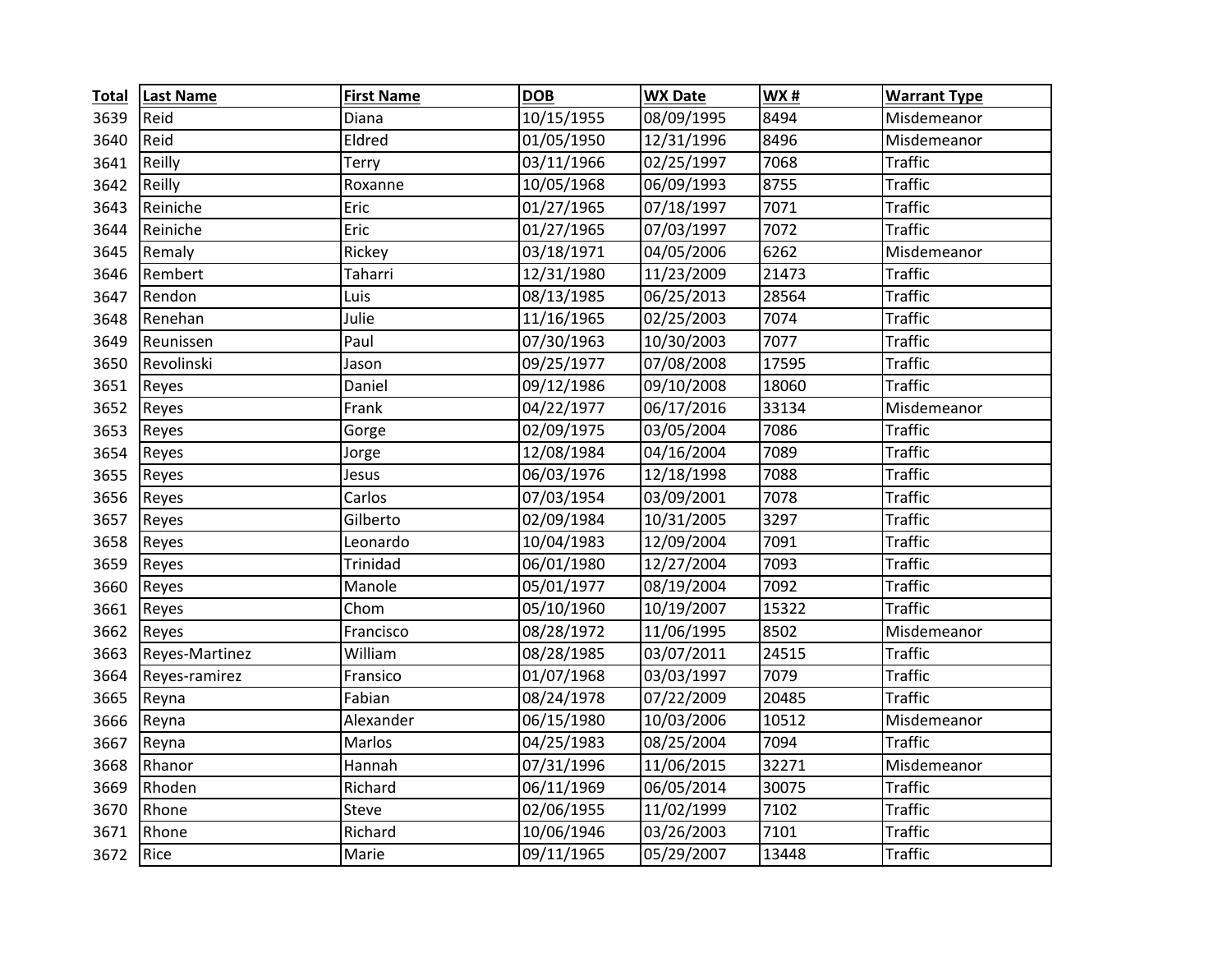| <b>Total</b> | <b>Last Name</b> | <b>First Name</b> | <b>DOB</b> | <b>WX Date</b> | <b>WX#</b> | <b>Warrant Type</b> |
|--------------|------------------|-------------------|------------|----------------|------------|---------------------|
| 3673         | Rich             | Robert            | 06/12/1954 | 08/07/2009     | 20614      | Misdemeanor         |
| 3674         | Richard          | Ida               | 01/17/1960 | 07/18/2012     | 27079      | <b>Traffic</b>      |
| 3675         | Richard          | Wanda             | 04/03/1973 | 06/09/2006     | 8387       | <b>Traffic</b>      |
| 3676         | Richardson       | Theresa           | 02/28/1958 | 04/28/2000     | 5622       | <b>Traffic</b>      |
| 3677         | Richardson       | Sherry            | 06/22/1968 | 08/27/2001     | 5621       | Misdemeanor         |
| 3678         | Richardson       | Tiffany           | 05/22/1985 | 06/27/2013     | 28612      | <b>Traffic</b>      |
| 3679         | Richardson       | Andre             | 04/27/1964 | 11/27/2012     | 27675      | <b>Traffic</b>      |
| 3680         | Richardson       | Tony              | 03/30/1959 | 09/07/1995     | 5624       | <b>Traffic</b>      |
| 3681         | Richardson       | Yvonne            | 09/16/1951 | 02/07/1994     | 8757       | <b>Traffic</b>      |
| 3682         | Richmond         | Shidae            | 04/29/1992 | 07/21/2015     | 31777      | <b>Traffic</b>      |
| 3683         | Richmond         | Shanelle          | 07/20/1981 | 03/15/2007     | 12626      | Misdemeanor         |
| 3684         | Rico             | Alejandro         | 08/26/1976 | 02/09/2005     | 5628       | <b>Traffic</b>      |
| 3685         | Ridley           | Bernard           | 08/17/1965 | 06/05/1998     | 5630       | <b>Traffic</b>      |
| 3686         | Rieves           | Deandre           | 04/01/1989 | 01/23/2017     | 34125      | Misdemeanor         |
| 3687         | Rightout         | Anton             | 09/03/1967 | 09/13/2002     | 5631       | <b>Traffic</b>      |
| 3688         | Riley            | Dwight            | 06/10/1975 | 01/04/2005     | 5633       | <b>Traffic</b>      |
| 3689         | Riley            | Eddie             | 12/18/1937 | 07/12/2005     | 5635       | <b>Traffic</b>      |
| 3690         | Riley            | Quantavious       | 09/14/1984 | 06/27/2014     | 30177      | <b>Traffic</b>      |
| 3691         | Riley            | Demetria          | 07/29/1981 | 11/18/2011     | 25936      | Misdemeanor         |
| 3692         | Rios             | Rene              | 08/10/1985 | 10/14/2008     | 18363      | <b>Traffic</b>      |
| 3693         | <b>RIOS</b>      | <b>PATRICK</b>    | 03/17/1998 | 12/15/2017     | 35850      | <b>Traffic</b>      |
| 3694         | <b>Rios</b>      | Huber             | 11/29/1977 | 08/22/2005     | 5653       | <b>Traffic</b>      |
| 3695         | Rios             | Byran             | 05/10/1976 | 03/16/2006     | 5916       | <b>Traffic</b>      |
| 3696         | Rios             | Christopher       | 02/10/1985 | 05/02/2007     | 13121      | <b>Traffic</b>      |
| 3697         | Rios             | Domingo           | 03/25/1981 | 10/04/2006     | 10549      | Misdemeanor         |
| 3698         | Rios             | Pedro             | 02/04/1982 | 07/05/2007     | 13959      | <b>Traffic</b>      |
| 3699         | Rios             | Armondo           | 11/15/1961 | 06/22/1993     | 8759       | <b>Traffic</b>      |
| 3700         | Rios             | Armondo           | 11/15/1961 | 07/27/1993     | 8758       | <b>Traffic</b>      |
| 3701         | Rios             | Armondo           | 11/15/1961 | 06/02/1993     | 8760       | <b>Traffic</b>      |
| 3702         | Rios-sandoval    | Huriel            | 06/06/1977 | 09/02/2005     | 1105       | <b>Traffic</b>      |
| 3703         | Ritter           | Ginger            | 12/18/1962 | 07/21/1995     | 5662       | Misdemeanor         |
| 3704         | Rivas            | Cezar             | 09/14/1956 | 10/25/2007     | 15324      | <b>Traffic</b>      |
| 3705         | Rivera           | Luis              | 10/28/1985 | 06/08/2005     | 5673       | <b>Traffic</b>      |
| 3706         | Rivera           | Johnny            | 02/23/1980 | 08/09/2004     | 5669       | <b>Traffic</b>      |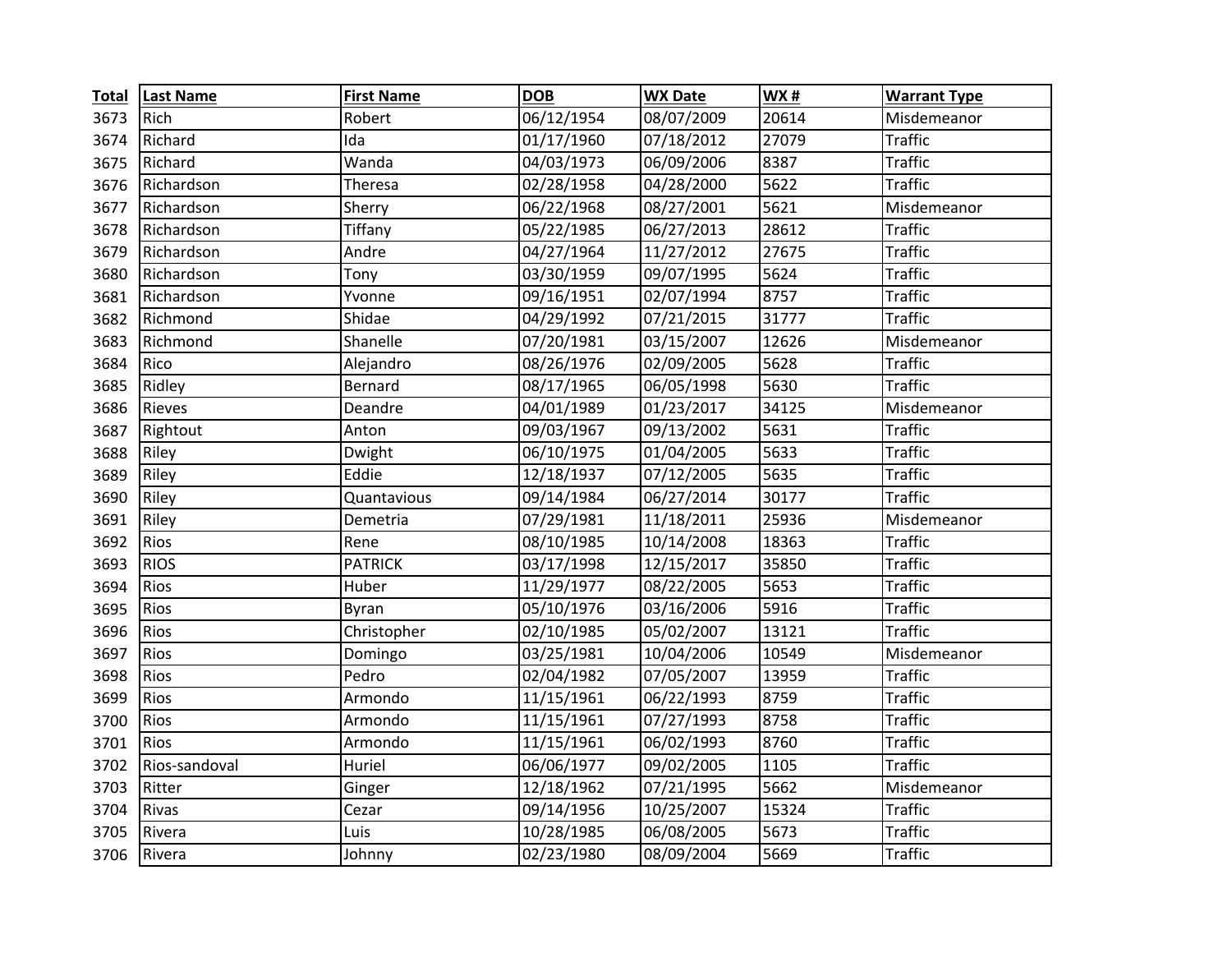| <b>Total</b> | <b>Last Name</b> | <b>First Name</b> | <b>DOB</b> | <b>WX Date</b> | WX#   | <b>Warrant Type</b> |
|--------------|------------------|-------------------|------------|----------------|-------|---------------------|
| 3707         | Rivera           | Romulo            | 06/15/1977 | 11/21/2002     | 7062  | Misdemeanor         |
| 3708         | Rivera           | Gilberto          | 09/01/1968 | 02/04/1999     | 5666  | <b>Traffic</b>      |
| 3709         | Rivera           | Jesus             | 05/22/1983 | 11/02/2015     | 32242 | Misdemeanor         |
| 3710         | Rivera           | Marvil            | 04/05/1972 | 12/31/2009     | 21676 | <b>Traffic</b>      |
| 3711         | Rivera           | Anthony           | 10/29/1980 | 04/16/2012     | 26671 | <b>Traffic</b>      |
| 3712         | Rivera-Bernabe   | David             | 12/29/1973 | 02/17/2010     | 22020 | <b>Traffic</b>      |
| 3713         | Rivers           | Raymond           | 04/21/1982 | 10/19/2010     | 23764 | <b>Traffic</b>      |
| 3714         | Robbins          | John              | 04/06/1955 | 11/21/1991     | 8761  | <b>Traffic</b>      |
| 3715         | Roberson         | Octavia           | 09/21/1962 | 07/29/2005     | 5681  | <b>Traffic</b>      |
| 3716         | Roberts          | Roscoe            | 06/12/1954 | 04/13/2005     | 7076  | Misdemeanor         |
| 3717         | Roberts          | Jamal             | 09/12/1981 | 11/13/2006     | 11056 | <b>Traffic</b>      |
| 3718         | Roberts          | Jonathan          | 08/30/1962 | 03/23/1999     | 5679  | <b>Traffic</b>      |
| 3719         | Roberts          | Victor            | 10/08/1959 | 11/24/1997     | 7080  | Misdemeanor         |
| 3720         | Roberts          | Izear             | 11/19/1955 | 06/20/2003     | 5678  | <b>Traffic</b>      |
| 3721         | Roberts          | Ashley            | 01/13/1987 | 12/07/2009     | 21543 | Misdemeanor         |
| 3722         | Roberts          | Josiah            | 01/26/1990 | 08/04/2011     | 25325 | <b>Traffic</b>      |
| 3723         | Roberts          | Darrin            | 03/26/1968 | 04/18/2011     | 24771 | <b>Traffic</b>      |
| 3724         | Roberts          | Belinda           | 05/14/1953 | 04/15/2016     | 32853 | <b>Traffic</b>      |
| 3725         | Roberts          | Gerald            | 09/05/1968 | 05/29/2014     | 30016 | <b>Traffic</b>      |
| 3726         | Robertson        | Darrell           | 10/21/1985 | 08/23/2017     | 35257 | <b>Traffic</b>      |
| 3727         | Robertson        | Roosevelt         | 06/03/1971 | 09/25/2002     | 5684  | Misdemeanor         |
| 3728         | Robertson        | Vincent           | 11/13/1983 | 03/28/2003     | 7087  | Misdemeanor         |
| 3729         | Robertson        | Willie            | 12/26/1950 | 01/31/2002     | 5686  | Misdemeanor         |
| 3730         | Robertson        | Dwight            | 03/10/1955 | 01/05/1994     | 8762  | <b>Traffic</b>      |
| 3731         | Robinson         | Cedric            | 12/13/1961 | 05/14/2002     | 5693  | <b>Traffic</b>      |
| 3732         | Robinson         | Donald            | 06/10/1958 | 07/11/2003     | 5694  | Misdemeanor         |
| 3733         | Robinson         | Barry             | 01/14/1958 | 03/13/1998     | 5690  | <b>Traffic</b>      |
| 3734         | Robinson         | Richard           | 05/21/1947 | 10/24/1997     | 5711  | <b>Traffic</b>      |
| 3735         | Robinson         | Wayde             | 03/15/1958 | 01/05/2001     | 5712  | <b>Traffic</b>      |
| 3736         | Robinson         | Tyree             | 04/18/1973 | 10/30/2006     | 10851 | <b>Traffic</b>      |
| 3737         | Robinson         | <b>Tyree</b>      | 04/18/1973 | 12/05/2006     | 11353 | <b>Traffic</b>      |
| 3738         | Robinson         | Tanisha           | 02/18/1989 | 01/16/2007     | 11867 | <b>Traffic</b>      |
| 3739         | Robinson         | Latika            | 01/06/1975 | 12/09/2004     | 5701  | <b>Traffic</b>      |
| 3740         | Robinson         | Latika            | 01/06/1975 | 09/29/2004     | 5702  | <b>Traffic</b>      |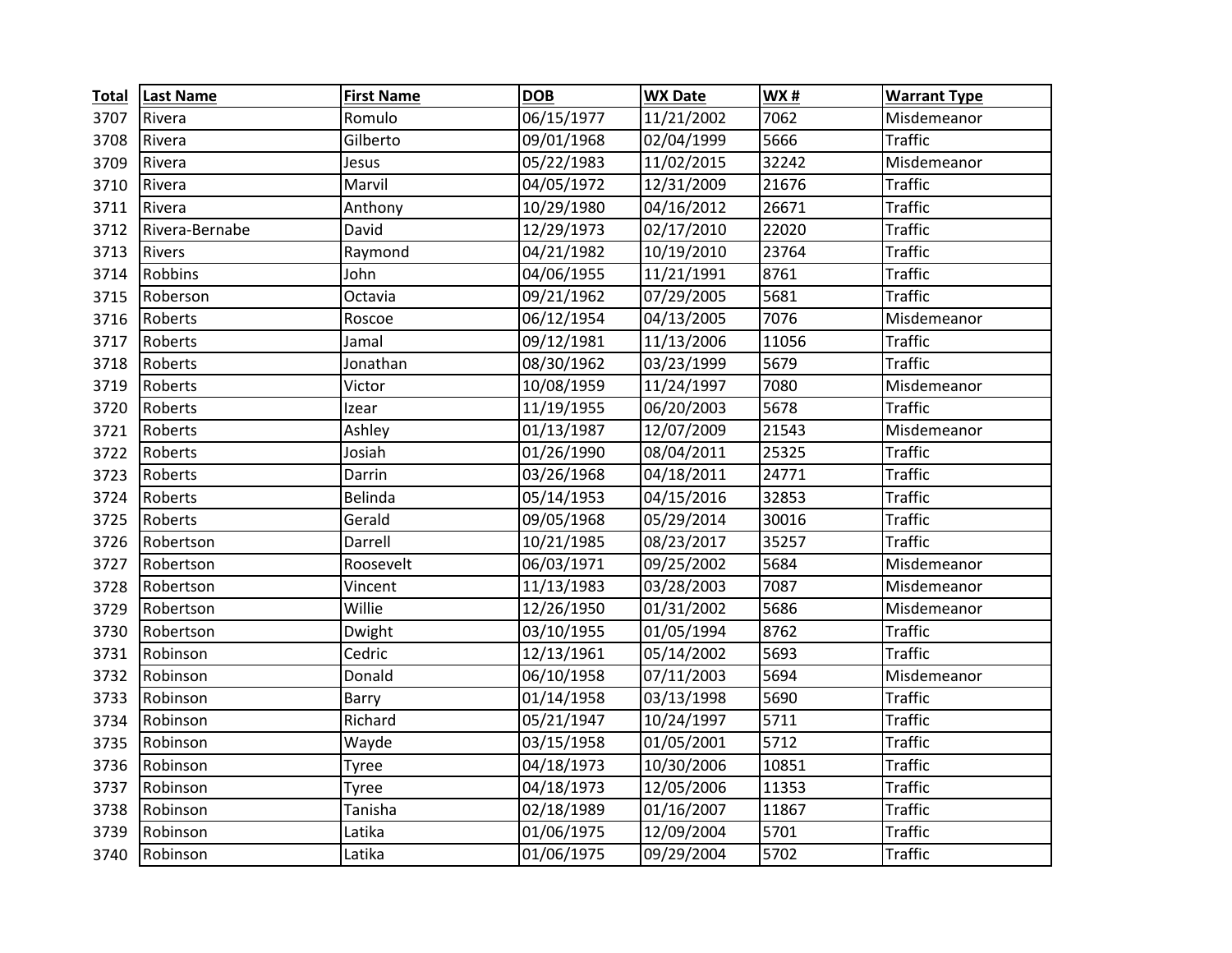| <b>Total</b> | <b>Last Name</b> | <b>First Name</b> | <b>DOB</b> | <b>WX Date</b> | WX#   | <b>Warrant Type</b> |
|--------------|------------------|-------------------|------------|----------------|-------|---------------------|
| 3741         | Robinson         | Robert            | 10/05/1987 | 05/23/2006     | 6777  | <b>Traffic</b>      |
| 3742         | Robinson         | Jamol             | 12/10/1973 | 05/02/2006     | 6441  | Misdemeanor         |
| 3743         | Robinson         | Leroyal           | 01/07/1974 | 10/30/2017     | 35597 | <b>Traffic</b>      |
| 3744         | Robinson         | Phillip           | 09/01/1954 | 11/06/2013     | 29181 | <b>Traffic</b>      |
| 3745         | Robinson         | <b>Marcus</b>     | 09/30/1965 | 07/26/2016     | 33314 | <b>Traffic</b>      |
| 3746         | Robinson         | Marnisha          | 09/07/1988 | 03/30/2011     | 24678 | <b>Traffic</b>      |
| 3747         | Robinson         | Jerry             | 09/28/1957 | 10/30/2009     | 21328 | <b>Traffic</b>      |
| 3748         | Robinson         | John              | 07/03/1958 | 07/28/2009     | 20504 | <b>Traffic</b>      |
| 3749         | Robinson         | William           | 07/05/1977 | 06/12/2009     | 20129 | <b>Traffic</b>      |
| 3750         | Robles           | Allan             | 06/18/1970 | 09/21/1995     | 5714  | <b>Traffic</b>      |
| 3751         | Robtoy           | Michele           | 11/17/1977 | 03/10/2003     | 5715  | <b>Traffic</b>      |
| 3752         | Roby             | Casey             | 12/06/1968 | 07/13/2009     | 20391 | <b>Traffic</b>      |
| 3753         | Roby             | Aaron             | 10/05/1989 | 07/20/2009     | 20468 | <b>Traffic</b>      |
| 3754         | Rocha            | Manuel            | 08/10/1989 | 05/02/2011     | 24855 | <b>Traffic</b>      |
| 3755         | Roche            | Jordan            | 10/31/1992 | 06/29/2017     | 34961 | <b>Traffic</b>      |
| 3756         | Rock             | John              | 06/08/1968 | 03/12/1999     | 5716  | <b>Traffic</b>      |
| 3757         | Rockholt         | Kelley            | 08/08/1963 | 03/12/2013     | 28121 | <b>Traffic</b>      |
| 3758         | Rodgers          | Darius            | 05/23/1992 | 04/04/2017     | 34482 | Misdemeanor         |
| 3759         | Rodgers          | Rondell           | 12/27/1988 | 10/24/2016     | 33739 | <b>Traffic</b>      |
| 3760         | Rodgers          | Alvin             | 08/05/1958 | 08/23/1993     | 8763  | <b>Traffic</b>      |
| 3761         | Rodiguez         | Cesar             | 09/21/1992 | 10/04/2013     | 29063 | <b>Traffic</b>      |
| 3762         | Rodriges         | Olverio           | 12/22/1975 | 10/06/1994     | 8764  | <b>Traffic</b>      |
| 3763         | Rodrigez         | Antonio           | 09/04/1984 | 01/13/2003     | 7132  | Misdemeanor         |
| 3764         | Rodrigo          | Andres            | 07/31/1983 | 04/20/2006     | 6346  | <b>Traffic</b>      |
| 3765         | Rodrigo-bostos   | Julio             | 05/23/1986 | 11/07/2005     | 3403  | <b>Traffic</b>      |
| 3766         | Rodriguez        | Juan              | 03/17/1988 | 12/20/2005     | 4827  | Misdemeanor         |
| 3767         | Rodriguez        | Estevan           | 02/04/1981 | 10/08/2004     | 7187  | Misdemeanor         |
| 3768         | Rodriguez        | Alejandro         | 04/24/1982 | 03/08/2005     | 7167  | Misdemeanor         |
| 3769         | Rodriguez        | Sergio            | 01/16/1984 | 01/12/2007     | 11791 | <b>Traffic</b>      |
| 3770         | Rodriguez        | Vanessa           | 04/04/1982 | 01/12/2007     | 11792 | <b>Traffic</b>      |
| 3771         | Rodriguez        | Arturo            | 12/29/1986 | 04/20/2007     | 12978 | <b>Traffic</b>      |
| 3772         | Rodriguez        | Juan              | 02/05/1971 | 12/18/2006     | 11551 | <b>Traffic</b>      |
| 3773         | Rodriguez        | Francisco         | 05/08/1986 | 10/04/2006     | 10550 | Misdemeanor         |
| 3774         | Rodriguez        | Ana               | 10/02/1966 | 09/06/2006     | 10127 | Misdemeanor         |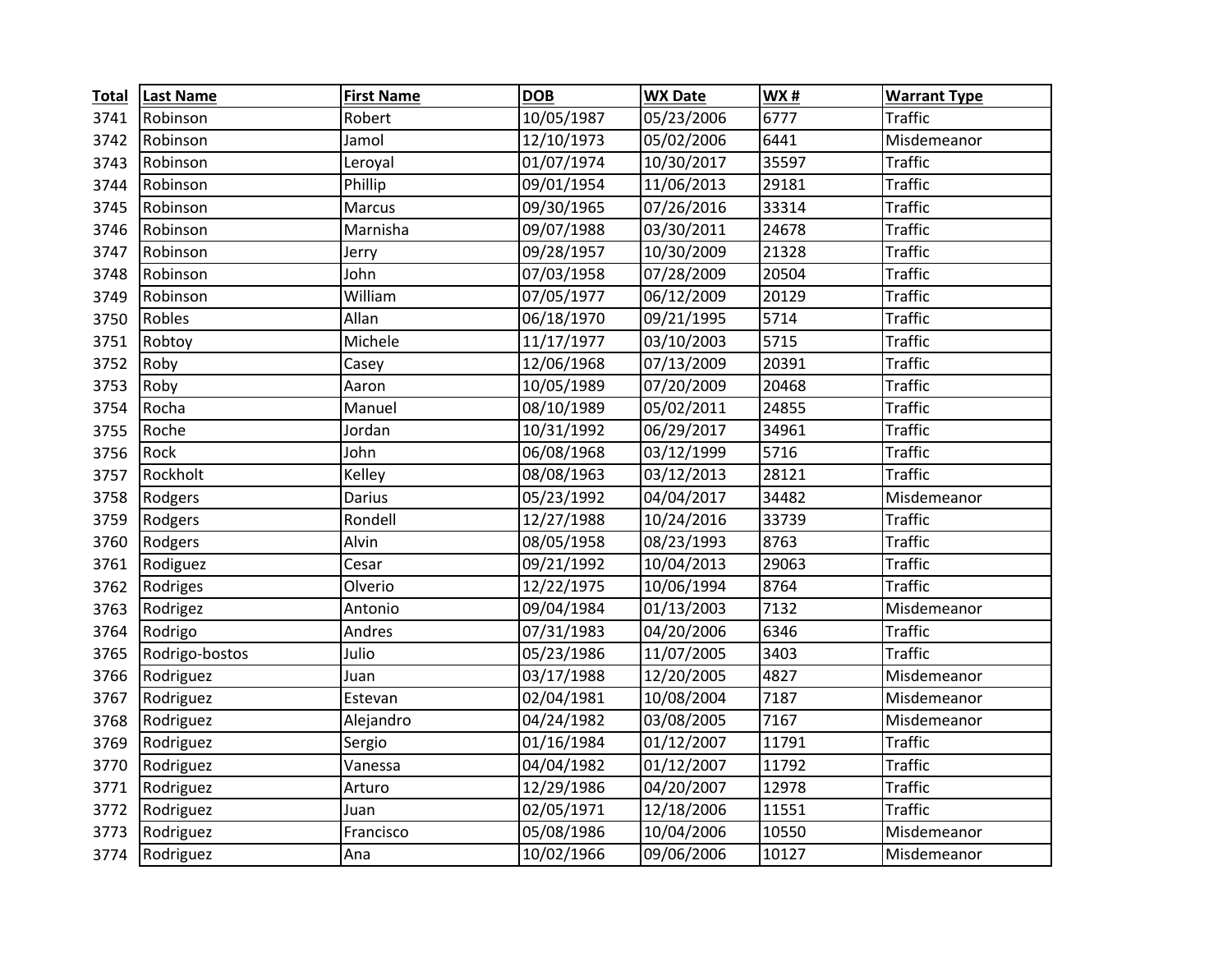| <b>Total</b> | <b>Last Name</b>  | <b>First Name</b> | <b>DOB</b> | <b>WX Date</b>         | WX#   | <b>Warrant Type</b> |
|--------------|-------------------|-------------------|------------|------------------------|-------|---------------------|
| 3775         | Rodriguez         | Carlos            | 10/02/1983 | 09/18/2006             | 10230 | Misdemeanor         |
| 3776         | Rodriguez         | Javier            | 08/03/1964 | 07/31/2006             | 9687  | <b>Traffic</b>      |
| 3777         | Rodriguez         | Jesus             | 10/10/1982 | $\frac{1}{07}/25/2003$ | 7200  | Misdemeanor         |
| 3778         | Rodriguez         | Alberto           | 05/30/1972 | 10/10/2003             | 7146  | Misdemeanor         |
| 3779         | Rodriguez         | Alberto           | 09/25/1969 | 10/07/2003             | 7165  | Misdemeanor         |
| 3780         | Rodriguez         | Ramiro            | 03/27/1964 | 07/06/1998             | 7234  | Misdemeanor         |
| 3781         | Rodriguez         | Ismael            | 10/27/1966 | 10/18/1999             | 7198  | Misdemeanor         |
| 3782         | Rodriguez         | Alberto           | 05/04/1974 | 09/23/1999             | 7142  | Misdemeanor         |
| 3783         | Rodriguez         | Roberto           | 11/23/1963 | 09/16/1999             | 7245  | Misdemeanor         |
| 3784         | Rodriguez         | Michael           | 06/12/1988 | 06/04/2015             | 31605 | <b>Traffic</b>      |
| 3785         | Rodriguez         | Nahum             | 07/18/1989 | 06/09/2017             | 34841 | <b>Traffic</b>      |
| 3786         | Rodriguez         | Jose              | 12/10/1959 | 08/19/2013             | 28815 | <b>Traffic</b>      |
| 3787         | Rodriguez         | Jose              | 10/30/1987 | 08/29/2012             | 27274 | <b>Traffic</b>      |
| 3788         | Rodriguez         | Carlos            | 11/18/1987 | 03/30/2011             | 24679 | <b>Traffic</b>      |
| 3789         | Rodriguez         | Gabriel           | 03/16/1985 | 02/04/2011             | 24379 | <b>Traffic</b>      |
| 3790         | Rodriguez         | Gabriel           | 03/16/1985 | 12/15/2010             | 24168 | <b>Traffic</b>      |
| 3791         | Rodriguez         | Kendall           | 08/07/1989 | 08/13/2009             | 20635 | <b>Traffic</b>      |
| 3792         | Rodriguez         | Michel            | 05/13/1986 | 09/22/2009             | 20986 | <b>Traffic</b>      |
| 3793         | Rodriguez         | Silvino           | 11/06/1986 | 01/22/2010             | 21859 | <b>Traffic</b>      |
| 3794         | Rodriguez         | Juan              | 05/09/1978 | 08/13/2008             | 17854 | <b>Traffic</b>      |
| 3795         | Rodriguez         | Roberto           | 05/10/1964 | 07/23/1996             | 8511  | Misdemeanor         |
| 3796         | Rodriguez         | Jose              | 09/07/1964 | 04/03/1996             | 8508  | Misdemeanor         |
| 3797         | Rodriguez         | Lorenzo           | 07/16/1957 | 01/12/1994             | 8766  | <b>Traffic</b>      |
| 3798         | Rodriguez-Albiter | Hector            | 03/21/1975 | 05/06/2014             | 29935 | <b>Traffic</b>      |
| 3799         | Rodriguez-Molina  | <b>Bertin</b>     | 01/04/1982 | 06/07/2011             | 25046 | <b>Traffic</b>      |
| 3800         | Rodriguez-Moreles | Miguel            | 09/15/1981 | 06/18/2010             | 22887 | <b>Traffic</b>      |
| 3801         | Rodriguez-white   | Gabriel           | 09/04/1979 | 01/22/2007             | 11945 | <b>Traffic</b>      |
| 3802         | Rodriguiz         | Ruben             | 05/10/1979 | 12/08/2005             | 4674  | <b>Traffic</b>      |
| 3803         | Roetzel           | Daniel            | 06/13/1946 | 06/06/2000             | 7105  | <b>Traffic</b>      |
| 3804         | Rogers            | Anthony           | 04/16/1966 | 10/23/2001             | 7120  | Misdemeanor         |
| 3805         | Rogers            | John              | 10/25/1964 | 11/03/2009             | 21362 | <b>Traffic</b>      |
| 3806         | Rogers            | Kent              | 04/18/1984 | 01/08/2015             | 30961 | <b>Traffic</b>      |
| 3807         | Rogers            | Kent              | 04/18/1984 | 01/15/2015             | 31004 | <b>Traffic</b>      |
| 3808         | Rogers            | Alexus            | 12/16/1992 | 01/11/2018             | 35961 | <b>Traffic</b>      |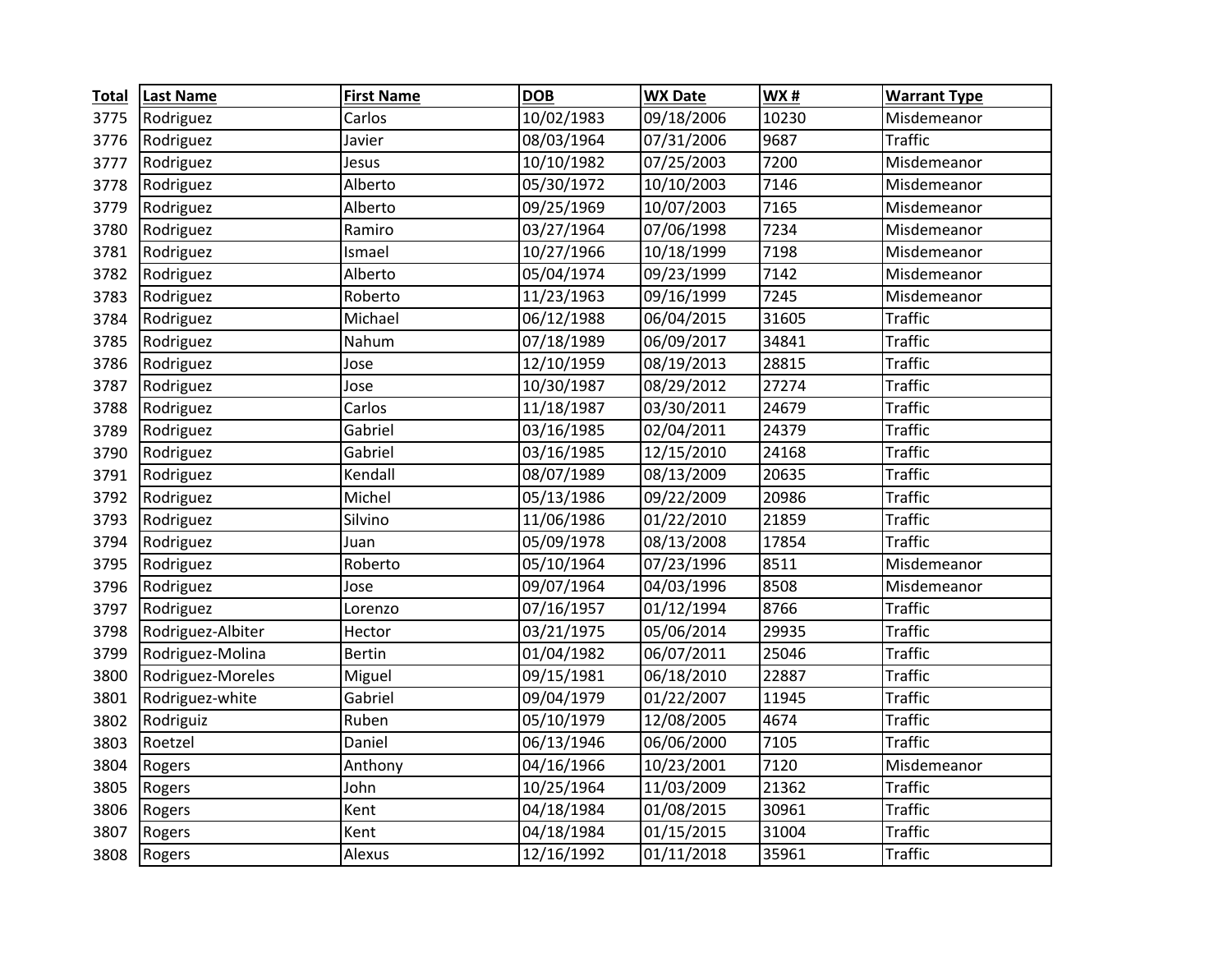| <b>Total</b> | <b>Last Name</b> | <b>First Name</b> | <b>DOB</b> | <b>WX Date</b> | WX#   | <b>Warrant Type</b> |
|--------------|------------------|-------------------|------------|----------------|-------|---------------------|
| 3809         | Rogge            | Michael           | 11/13/1963 | 01/13/2009     | 18978 | Misdemeanor         |
| 3810         | Rohland          | Ethan             | 12/11/1983 | 09/21/2010     | 23564 | <b>Traffic</b>      |
| 3811         | Rojas            | Roberto           | 12/02/1981 | 10/21/2005     | 2907  | <b>Traffic</b>      |
| 3812         | Rojas            | Elil              | 12/03/1982 | 07/13/2006     | 9415  | <b>Traffic</b>      |
| 3813         | Rojas            | Oscar             | 02/14/1966 | 12/03/2004     | 7115  | <b>Traffic</b>      |
| 3814         | Rojas            | Rosa              | 02/28/1981 | 12/03/2004     | 7118  | <b>Traffic</b>      |
| 3815         | Rojas            | Saul              | 11/03/1984 | 12/18/2006     | 11552 | <b>Traffic</b>      |
| 3816         | Rojas            | Jorge             | 02/02/1981 | 11/13/2006     | 11057 | <b>Traffic</b>      |
| 3817         | Rollins          | Joshua            | 01/24/1991 | 06/28/2017     | 35006 | <b>Traffic</b>      |
| 3818         | Romaro           | Alica             | 10/06/1982 | 06/01/2017     | 34805 | <b>Traffic</b>      |
| 3819         | Romero           | Jose              | 11/03/1978 | 04/17/2014     | 29851 | <b>Traffic</b>      |
| 3820         | Romero           | Oscar             | 08/23/1994 | 01/25/2016     | 32558 | <b>Traffic</b>      |
| 3821         | Romero           | Miguel            | 11/07/1982 | 06/07/2013     | 28489 | <b>Traffic</b>      |
| 3822         | Romero           | Arturo            | 01/16/1976 | 03/30/2006     | 6145  | <b>Traffic</b>      |
| 3823         | Romero           | Esteban           | 11/07/1984 | 09/19/2005     | 1559  | <b>Traffic</b>      |
| 3824         | Romero           | Rebecca           | 04/15/1977 | 07/21/2003     | 7131  | <b>Traffic</b>      |
| 3825         | Romero           | Jose              | 09/14/1980 | 09/10/2001     | 7129  | <b>Traffic</b>      |
| 3826         | Romero           | Edward            | 01/14/1977 | 06/09/1999     | 7124  | <b>Traffic</b>      |
| 3827         | Romero           | Jesus             | 11/21/1961 | 08/05/1997     | 7127  | Misdemeanor         |
| 3828         | Romine           | Michael           | 05/31/1991 | 01/15/2014     | 29442 | <b>Traffic</b>      |
| 3829         | Rone             | Reginald          | 03/13/1963 | 03/21/2017     | 34428 | <b>Traffic</b>      |
| 3830         | Roof             | Nicole            | 02/27/1982 | 06/19/2017     | 34887 | <b>Traffic</b>      |
| 3831         | Roof             | Nicole            | 02/27/1982 | 10/30/2017     | 35608 | Misdemeanor         |
| 3832         | Rooker           | Janet             | 10/02/1958 | 06/09/2006     | 8404  | <b>Traffic</b>      |
| 3833         | Rooker           | Janet             | 10/02/1958 | 06/06/2006     | 7755  | Misdemeanor         |
| 3834         | Roper            | Gary              | 04/29/1962 | 06/22/2007     | 13779 | Misdemeanor         |
| 3835         | Rosa             | Felicita          | 09/26/1969 | 06/20/1999     | 7134  | <b>Traffic</b>      |
| 3836         | Rosa-Flores      | Felix             | 03/01/1984 | 05/23/2011     | 24950 | <b>Traffic</b>      |
| 3837         | Rosario          | Luis              | 08/21/1968 | 04/12/2007     | 12919 | <b>Traffic</b>      |
| 3838         | Rosas            | Agustin           | 05/15/1965 | 02/05/2008     | 16386 | <b>Traffic</b>      |
| 3839         | Roseborough      | Gary              | 04/25/1970 | 08/06/1999     | 7144  | <b>Traffic</b>      |
| 3840         | Roseborough      | Gary              | 04/25/1970 | 08/03/1999     | 7141  | <b>Traffic</b>      |
| 3841         | Roseborough      | Gary              | 04/25/1970 | 09/01/1999     | 7143  | <b>Traffic</b>      |
| 3842         | Rosenthal        | Donna             | 01/27/1973 | 10/12/2017     | 35520 | <b>Traffic</b>      |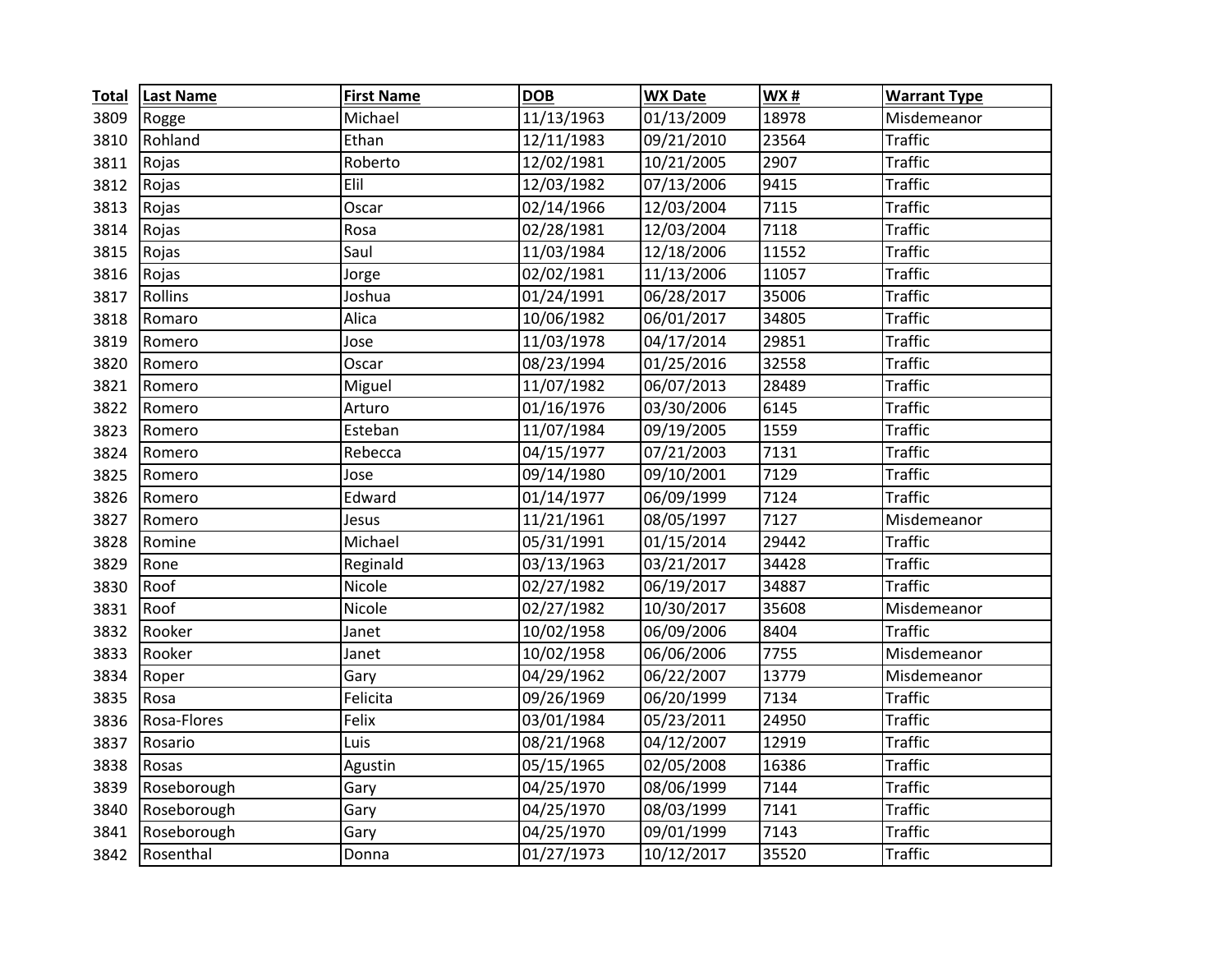| <b>Total</b> | <b>Last Name</b> | <b>First Name</b> | <b>DOB</b> | <b>WX Date</b> | WX#   | <b>Warrant Type</b> |
|--------------|------------------|-------------------|------------|----------------|-------|---------------------|
| 3843         | Rosenthal        | Tyjuana           | 09/28/1980 | 03/31/2017     | 34460 | Misdemeanor         |
| 3844         | Rosenthal        | Tyjuana           | 09/28/1980 | 02/02/2017     | 34183 | <b>Traffic</b>      |
| 3845         | Rosenthal        | Krystian          | 03/02/1981 | 09/24/2014     | 30532 | Misdemeanor         |
| 3846         | Rosenthal        | Willie            | 03/03/1994 | 01/27/2016     | 32574 | Misdemeanor         |
| 3847         | Ross             | Jeffrey           | 09/02/1968 | 03/11/1997     | 7150  | <b>Traffic</b>      |
| 3848         | Roundtree        | Jonathan          | 02/02/1954 | 10/23/1992     | 8767  | <b>Traffic</b>      |
| 3849         | Roundtree        | Terrence          | 02/02/1992 | 04/16/2015     | 31373 | Misdemeanor         |
| 3850         | Rowe             | Jonathan          | 10/16/1979 | 12/05/2017     | 35773 | Misdemeanor         |
| 3851         | Rowe-Epps        | Tierra            | 12/24/1993 | 07/11/2017     | 34987 | Misdemeanor         |
| 3852         | Rowell           | Jeffrey           | 03/10/1973 | 06/30/1998     | 7157  | <b>Traffic</b>      |
| 3853         | Rowell           | Earnest           | 05/06/1952 | 07/02/2002     | 7156  | <b>Traffic</b>      |
| 3854         | Rowry            | Adrian            | 07/05/1969 | 04/08/1998     | 7158  | <b>Traffic</b>      |
| 3855         | Rowsey           | William           | 06/15/1982 | 10/20/2005     | 2908  | Misdemeanor         |
| 3856         | Royster          | Charles           | 01/15/1963 | 04/14/1998     | 7159  | <b>Traffic</b>      |
| 3857         | Rozycki          | Steven            | 11/12/1956 | 12/06/2016     | 33909 | <b>Traffic</b>      |
| 3858         | Ruff-Devine      | Joshua            | 09/10/1989 | 04/12/2011     | 24732 | <b>Traffic</b>      |
| 3859         | Ruis             | Manuel            | 03/18/1978 | 12/05/2007     | 15757 | <b>Traffic</b>      |
| 3860         | Ruiz             | Jose              | 10/22/1982 | 11/28/2007     | 15665 | <b>Traffic</b>      |
| 3861         | Ruiz             | Eliazar           | 07/20/1977 | 03/21/2008     | 16763 | <b>Traffic</b>      |
| 3862         | Ruiz             | Dina              | 07/13/1984 | 05/05/2006     | 6527  | <b>Traffic</b>      |
| 3863         | Ruiz             | Alejandro         | 03/27/1973 | 04/11/1997     | 7163  | <b>Traffic</b>      |
| 3864         | Ruiz             | Alfredo           | 11/22/1972 | 12/14/1999     | 7164  | <b>Traffic</b>      |
| 3865         | Ruiz             | Jessica           | 12/08/1979 | 04/11/2002     | 7168  | <b>Traffic</b>      |
| 3866         | Ruiz             | Efren             | 06/18/1970 | 10/30/2003     | 7166  | <b>Traffic</b>      |
| 3867         | Ruiz             | Octavio           | 11/07/1981 | 06/18/2013     | 28544 | <b>Traffic</b>      |
| 3868         | Ruiz             | Edwin             | 03/09/1992 | 10/04/2010     | 23642 | Misdemeanor         |
| 3869         | Ruiz             | Pedro             | 11/09/1958 | 10/17/1994     | 8768  | <b>Traffic</b>      |
| 3870         | Rupp             | Jeffery           | 08/27/1968 | 05/28/2014     | 30039 | Misdemeanor         |
| 3871         | Rush             | Pollock           | 10/20/1994 | 11/28/2011     | 26012 | <b>Traffic</b>      |
| 3872         | Rush             | Mahalier          | 01/09/1987 | 07/05/2006     | 9228  | Misdemeanor         |
| 3873         | Russell          | Donald            | 12/13/1960 | 11/07/2002     | 7179  | <b>Traffic</b>      |
| 3874         | Russell          | Kevin             | 12/12/1967 | 08/27/2001     | 7182  | <b>Traffic</b>      |
| 3875         | Russell          | William           | 01/30/1953 | 11/09/2000     | 7185  | <b>Traffic</b>      |
| 3876         | Russell          | Erica             | 09/07/1962 | 04/30/1998     | 7180  | <b>Traffic</b>      |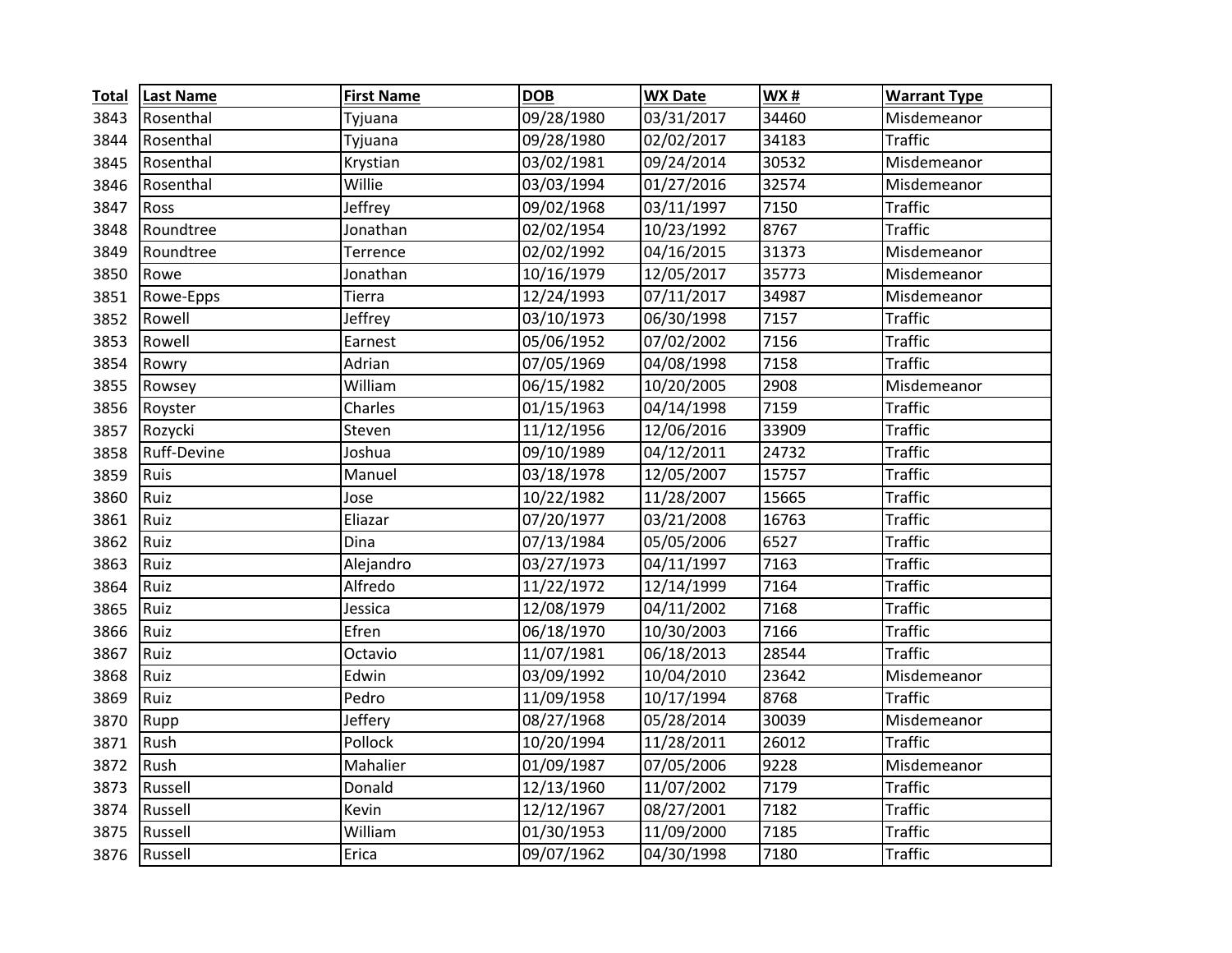| <b>Total</b> | <b>Last Name</b>  | <b>First Name</b> | <b>DOB</b> | <b>WX Date</b> | <b>WX#</b> | <b>Warrant Type</b> |
|--------------|-------------------|-------------------|------------|----------------|------------|---------------------|
| 3877         | Russell           | Lana              | 02/04/1963 | 10/25/2011     | 25787      | Misdemeanor         |
| 3878         | Russell           | Kimberly          | 03/30/1978 | 11/23/2016     | 33858      | <b>Traffic</b>      |
| 3879         | Russell           | Deon              | 03/20/1972 | 01/25/2017     | 34126      | Misdemeanor         |
| 3880         | Ruth              | Nicole            | 10/10/1983 | 02/16/2016     | 32634      | <b>Traffic</b>      |
| 3881         | <b>RUTHERFORD</b> | <b>SCOTT</b>      | 08/28/1970 | 05/19/2016     | 32990      | <b>Traffic</b>      |
| 3882         | Rybicki           | John              | 12/21/1970 | 02/15/2001     | 7190       | <b>Traffic</b>      |
| 3883         | Rys               | Daniel            | 09/27/1963 | 09/01/1998     | 7191       | <b>Traffic</b>      |
| 3884         | Sabo              | Timothy           | 11/27/1967 | 08/02/2012     | 27197      | <b>Traffic</b>      |
| 3885         | Sadula            | Joseph            | 06/01/1964 | 10/10/2003     | 7196       | <b>Traffic</b>      |
| 3886         | Sage              | Christopher       | 07/31/1990 | 01/19/2018     | 35993      | Misdemeanor         |
| 3887         | Sager             | Charles           | 03/06/1961 | 04/11/1997     | 7199       | <b>Traffic</b>      |
| 3888         | Sagledo           | Monica            | 04/19/1980 | 12/22/2009     | 21647      | <b>Traffic</b>      |
| 3889         | Salas             | Victor            | 05/19/1983 | 05/26/2010     | 22688      | <b>Traffic</b>      |
| 3890         | <b>Salas</b>      | Pablo             | 06/29/1972 | 08/02/1995     | 8513       | Misdemeanor         |
| 3891         | Salazar           | Antonio           | 06/03/1979 | 03/11/2009     | 19520      | Misdemeanor         |
| 3892         | Salazar           | Saul              | 07/09/1959 | 01/12/2011     | 24241      | <b>Traffic</b>      |
| 3893         | Salazar           | Cristian          | 12/24/1998 | 06/05/2017     | 34812      | <b>Traffic</b>      |
| 3894         | Salazar           | Cristian          | 12/24/1998 | 07/12/2017     | 34989      | <b>Traffic</b>      |
| 3895         | Salazar           | Mavro             | 02/19/1974 | 05/06/2004     | 7211       | <b>Traffic</b>      |
| 3896         | Salazar           | Victor            | 02/02/1975 | 01/27/2004     | 7213       | <b>Traffic</b>      |
| 3897         | Salazar           | Gerardo           | 03/21/1981 | 12/03/2004     | 7208       | <b>Traffic</b>      |
| 3898         | Salazar           | Juan              | 03/02/1983 | 01/14/2005     | 7206       | <b>Traffic</b>      |
| 3899         | Salazar-Ramirez   | Saul              | 06/12/1984 | 04/23/2010     | 22394      | <b>Traffic</b>      |
| 3900         | Salcido           | Jesus             | 12/25/1963 | 12/02/2016     | 33891      | Misdemeanor         |
| 3901         | Saldana           | Cesar             | 02/02/1983 | 10/12/2001     | 7215       | <b>Traffic</b>      |
| 3902         | Salgado           | Martin            | 02/12/1969 | 10/16/2002     | 7221       | <b>Traffic</b>      |
| 3903         | Salinas           | Eduardo           | 08/13/1983 | 04/03/2007     | 12760      | <b>Traffic</b>      |
| 3904         | <b>Salinas</b>    | Eduardo           | 08/13/1983 | 02/07/2007     | 12145      | <b>Traffic</b>      |
| 3905         | Salisbury         | John              | 07/04/1979 | 12/16/2011     | 26113      | Misdemeanor         |
| 3906         | Salisbury         | John              | 10/28/1934 | 01/24/1997     | 7222       | <b>Traffic</b>      |
| 3907         | Sally             | Emmanuel          | 01/28/1983 | 07/12/2007     | 13960      | <b>Traffic</b>      |
| 3908         | Salter            | Nashon            | 10/08/1973 | 05/24/2017     | 34747      | <b>Traffic</b>      |
| 3909         | Salter            | Nolan             | 12/30/1991 | 08/25/2014     | 30392      | Misdemeanor         |
| 3910         | Salters           | Yetunde           | 04/17/1972 | 12/12/2006     | 11476      | <b>Traffic</b>      |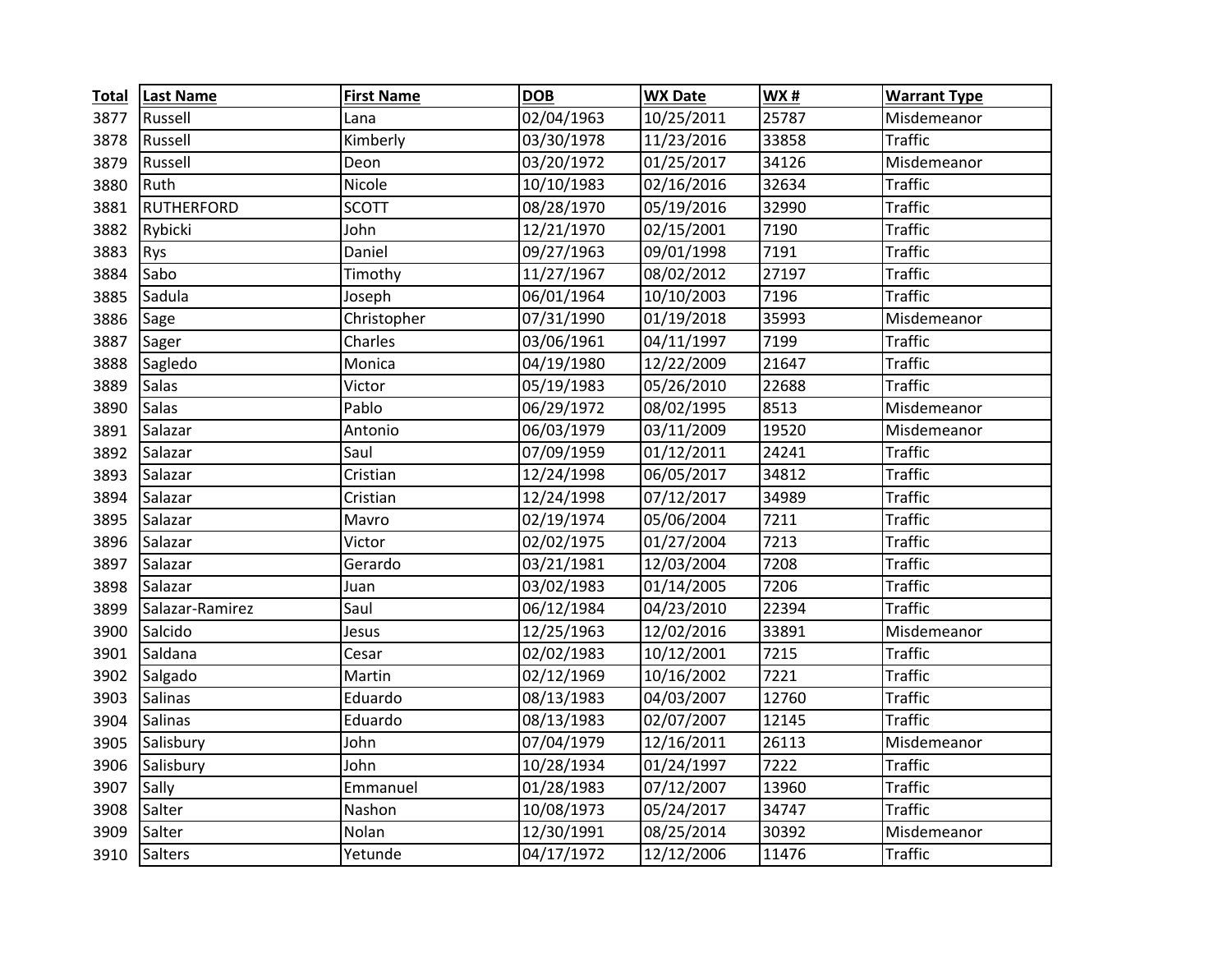| <b>Total</b> | <b>Last Name</b> | <b>First Name</b> | <b>DOB</b> | <b>WX Date</b> | <b>WX#</b> | <b>Warrant Type</b> |
|--------------|------------------|-------------------|------------|----------------|------------|---------------------|
| 3911         | Samli            | Jonathan          | 12/01/1972 | 08/15/2005     | 7224       | Misdemeanor         |
| 3912         | San Luis         | Roberto           |            | 07/23/1991     | 8770       | Misdemeanor         |
| 3913         | Sanches          | Monica            | 07/12/1975 | 01/19/2005     | 7228       | <b>Traffic</b>      |
| 3914         | Sanches          | Rogelio           | 09/15/1979 | 07/28/2003     | 7230       | <b>Traffic</b>      |
| 3915         | Sanchez          | Abel              | 12/20/1981 | 07/29/2003     | 7231       | <b>Traffic</b>      |
| 3916         | Sanchez          | Alfredo           | 01/28/1980 | 08/25/2003     | 7235       | <b>Traffic</b>      |
| 3917         | Sanchez          | Alfredo           | 01/28/1980 | 08/14/2003     | 7237       | <b>Traffic</b>      |
| 3918         | Sanchez          | Raymond           | 09/24/1973 | 08/09/2003     | 7269       | <b>Traffic</b>      |
| 3919         | Sanchez          | Salvador          | 10/16/1964 | 09/15/2003     | 7277       | <b>Traffic</b>      |
| 3920         | Sanchez          | Samuel            | 05/20/1983 | 07/07/2003     | 7278       | <b>Traffic</b>      |
| 3921         | Sanchez          | Luis              | 01/25/1946 | 05/19/2003     | 7259       | <b>Traffic</b>      |
| 3922         | Sanchez          | Alfredo           | 01/28/1980 | 02/02/2004     | 7232       | <b>Traffic</b>      |
| 3923         | Sanchez          | Ramiro            | 03/26/1986 | 02/06/2004     | 7265       | <b>Traffic</b>      |
| 3924         | Sanchez          | Roberto           | 03/26/1984 | 05/03/2004     | 7274       | <b>Traffic</b>      |
| 3925         | Sanchez          | Luis              | 08/25/1950 | 04/21/2004     | 7258       | <b>Traffic</b>      |
| 3926         | Sanchez          | Carmelo           | 02/28/1975 | 01/06/2004     | 7240       | <b>Traffic</b>      |
| 3927         | Sanchez          | Raymond           | 10/16/1956 | 03/26/2003     | 7271       | <b>Traffic</b>      |
| 3928         | Sanchez          | Raymond           | 09/24/1978 | 06/10/2002     | 7266       | <b>Traffic</b>      |
| 3929         | Sanchez          | Jose              | 06/24/1976 | 12/07/1999     | 7256       | <b>Traffic</b>      |
| 3930         | Sanchez          | Jesus             | 03/28/1974 | 11/10/1999     | 7246       | <b>Traffic</b>      |
| 3931         | Sanchez          | Richard           | 01/01/1971 | 07/28/1999     | 7272       | <b>Traffic</b>      |
| 3932         | Sanchez          | Jose              | 01/22/1963 | 09/22/2004     | 7253       | <b>Traffic</b>      |
| 3933         | Sanchez          | Francisco         | 08/18/1978 | 09/13/2004     | 7244       | <b>Traffic</b>      |
| 3934         | Sanchez          | Maria             | 07/06/1986 | 10/24/2004     | 7261       | <b>Traffic</b>      |
| 3935         | Sanchez          | David             | 11/12/1981 | 08/17/2004     | 7242       | <b>Traffic</b>      |
| 3936         | Sanchez          | Enrique           | 04/15/1985 | 07/06/2004     | 7243       | <b>Traffic</b>      |
| 3937         | Sanchez          | Jose              | 01/28/1984 | 06/24/2004     | 7252       | <b>Traffic</b>      |
| 3938         | Sanchez          | Ramiro            | 03/26/1986 | 05/14/2004     | 7263       | <b>Traffic</b>      |
| 3939         | Sanchez          | Monica            | 07/11/1976 | 12/15/2005     | 4831       | <b>Traffic</b>      |
| 3940         | Sanchez          | Aniceto           | 04/17/1971 | 12/19/2006     | 11554      | <b>Traffic</b>      |
| 3941         | Sanchez          | Jorge             | 08/12/1967 | 12/29/2006     | 11638      | <b>Traffic</b>      |
| 3942         | Sanchez          | Aurelio           | 09/23/1967 | 11/30/2006     | 11274      | Misdemeanor         |
| 3943         | Sanchez          | Ricardo           | 11/17/1977 | 01/16/2007     | 11870      | <b>Traffic</b>      |
| 3944         | Sanchez          | Jose              | 11/10/1971 | 08/02/2007     | 14374      | <b>Traffic</b>      |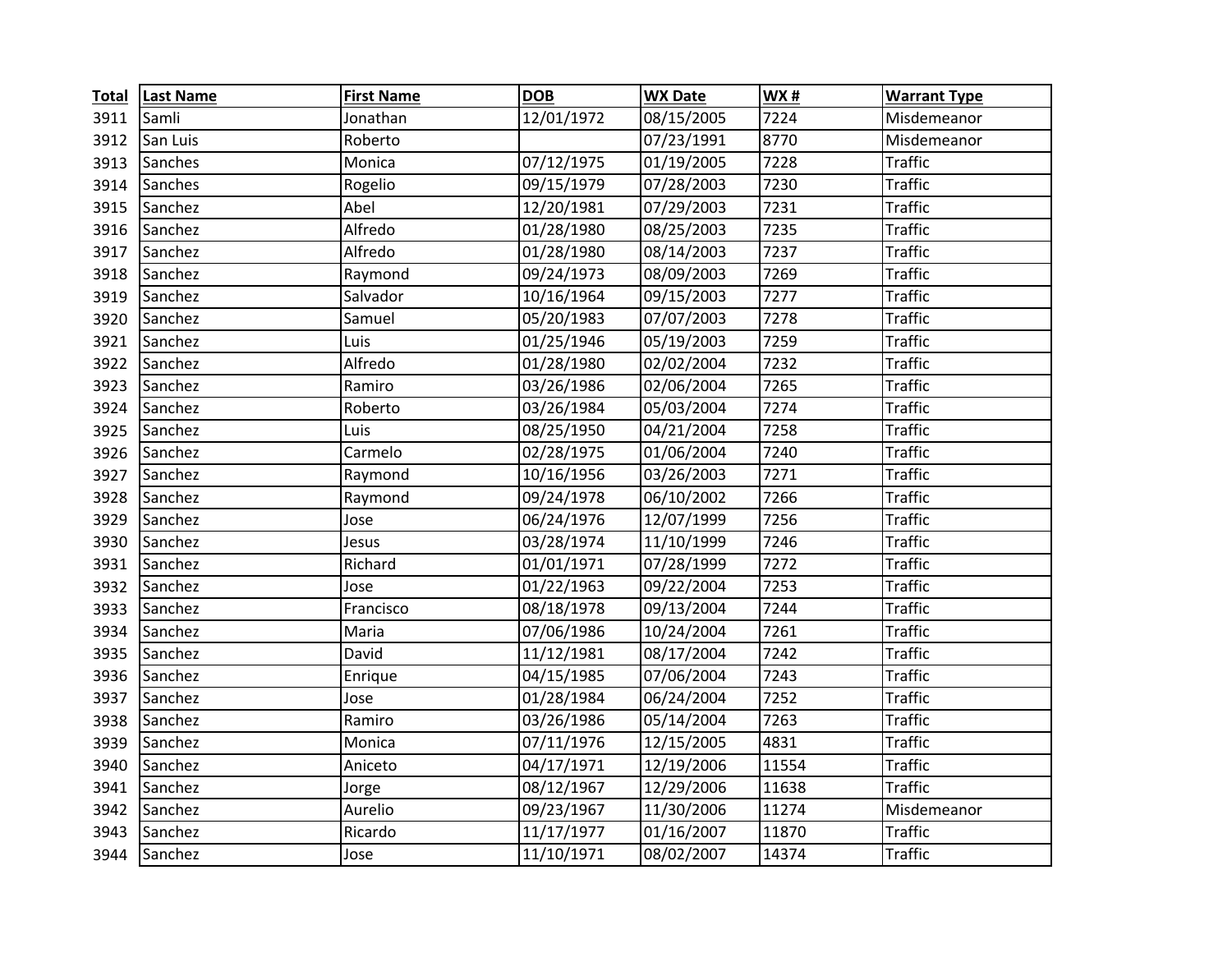| <b>Total</b> | <b>Last Name</b>  | <b>First Name</b> | <b>DOB</b> | <b>WX Date</b> | <b>WX#</b> | <b>Warrant Type</b> |
|--------------|-------------------|-------------------|------------|----------------|------------|---------------------|
| 3945         | Sanchez           | Osbaldo           | 06/02/1975 | 09/20/2007     | 14976      | Misdemeanor         |
| 3946         | Sanchez           | Veronica          | 10/29/1980 | 01/08/2008     | 16064      | <b>Traffic</b>      |
| 3947         | Sanchez           | Gustavo           | 10/11/1968 | 04/06/2015     | 31321      | <b>Traffic</b>      |
| 3948         | Sanchez           | Guadalupe         | 06/30/1996 | 10/03/2017     | 35454      | <b>Traffic</b>      |
| 3949         | Sanchez           | Gerardo           | 05/06/1979 | 11/16/2010     | 23961      | <b>Traffic</b>      |
| 3950         | Sanchez           | Jesus             | 10/12/1978 | 04/12/2011     | 24733      | <b>Traffic</b>      |
| 3951         | Sanchez           | Vivi              | 11/03/1989 | 03/31/2010     | 22281      | Misdemeanor         |
| 3952         | Sanchez           | Deisy             | 05/03/1984 | 10/19/2009     | 21253      | <b>Traffic</b>      |
| 3953         | Sanchez-avalos    | Christon          | 01/20/1980 | 04/10/2007     | 12859      | <b>Traffic</b>      |
| 3954         | Sanchez-Gonzalez  | Josue             | 01/08/1985 | 10/13/2017     | 35521      | <b>Traffic</b>      |
| 3955         | Sanchez-hernandez | Rodolfo           | 04/16/1979 | 03/04/2005     | 7275       | <b>Traffic</b>      |
| 3956         | Sanchez-torres    | Sergio            | 12/20/1961 | 08/09/2006     | 9795       | Misdemeanor         |
| 3957         | Sanderlin         | Dwight            | 04/17/1951 | 01/23/2002     | 7279       | <b>Traffic</b>      |
| 3958         | Sanders           | Taneisha          | 06/12/1980 | 01/17/2002     | 7297       | <b>Traffic</b>      |
| 3959         | Sanders           | Daniel            | 04/18/1980 | 01/06/2004     | 7281       | Misdemeanor         |
| 3960         | Sanders           | Rhonda            | 04/08/1957 | 04/26/2004     | 7292       | <b>Traffic</b>      |
| 3961         | Sanders           | Dwayne            | 03/31/1967 | 05/19/2003     | 7283       | <b>Traffic</b>      |
| 3962         | Sanders           | Jennifer          | 06/05/1981 | 05/05/2003     | 7289       | <b>Traffic</b>      |
| 3963         | Sanders           | Jeffonse          | 08/10/1976 | 05/05/2000     | 7288       | <b>Traffic</b>      |
| 3964         | Sanders           | Taneika           | 03/22/1982 | 09/05/2017     | 35302      | <b>Traffic</b>      |
| 3965         | Sanders           | Darryl            | 12/08/1959 | 01/25/2016     | 32563      | Misdemeanor         |
| 3966         | Sanders           | Robin             | 03/20/1963 | 04/16/2015     | 31391      | <b>Traffic</b>      |
| 3967         | Sanders           | Kenneth           | 11/25/1979 | 05/26/2010     | 22693      | <b>Traffic</b>      |
| 3968         | Sanders           | John              | 10/04/1981 | 07/29/2010     | 23251      | Misdemeanor         |
| 3969         | Sanders           | Amanda            | 05/26/1983 | 12/12/2012     | 27790      | <b>Traffic</b>      |
| 3970         | Sanders           | Samuel            | 07/27/1963 | 09/25/1996     | 8515       | Misdemeanor         |
| 3971         | Sanders           | Willie            | 01/21/1942 | 08/12/1996     | 8517       | Misdemeanor         |
| 3972         | Sandifer          | Kenith            | 05/25/1987 | 06/29/2016     | 33199      | Misdemeanor         |
| 3973         | Sandoval          | Miguel            | 05/04/1976 | 11/29/2010     | 24001      | <b>Traffic</b>      |
| 3974         | Sandoval          | Ramon             | 07/13/1981 | 03/26/2003     | 7299       | <b>Traffic</b>      |
| 3975         | Sandoval          | Luis              | 10/22/1985 | 05/29/2007     | 13450      | <b>Traffic</b>      |
| 3976         | Sanford           | Trilla            | 07/13/1978 | 01/10/2002     | 7300       | <b>Traffic</b>      |
| 3977         | Sanford           | Clark             | 08/23/1951 | 02/10/1994     | 8769       | <b>Traffic</b>      |
| 3978         | Sangoya           | Alfredo           | 02/15/1978 | 10/06/2011     | 25754      | <b>Traffic</b>      |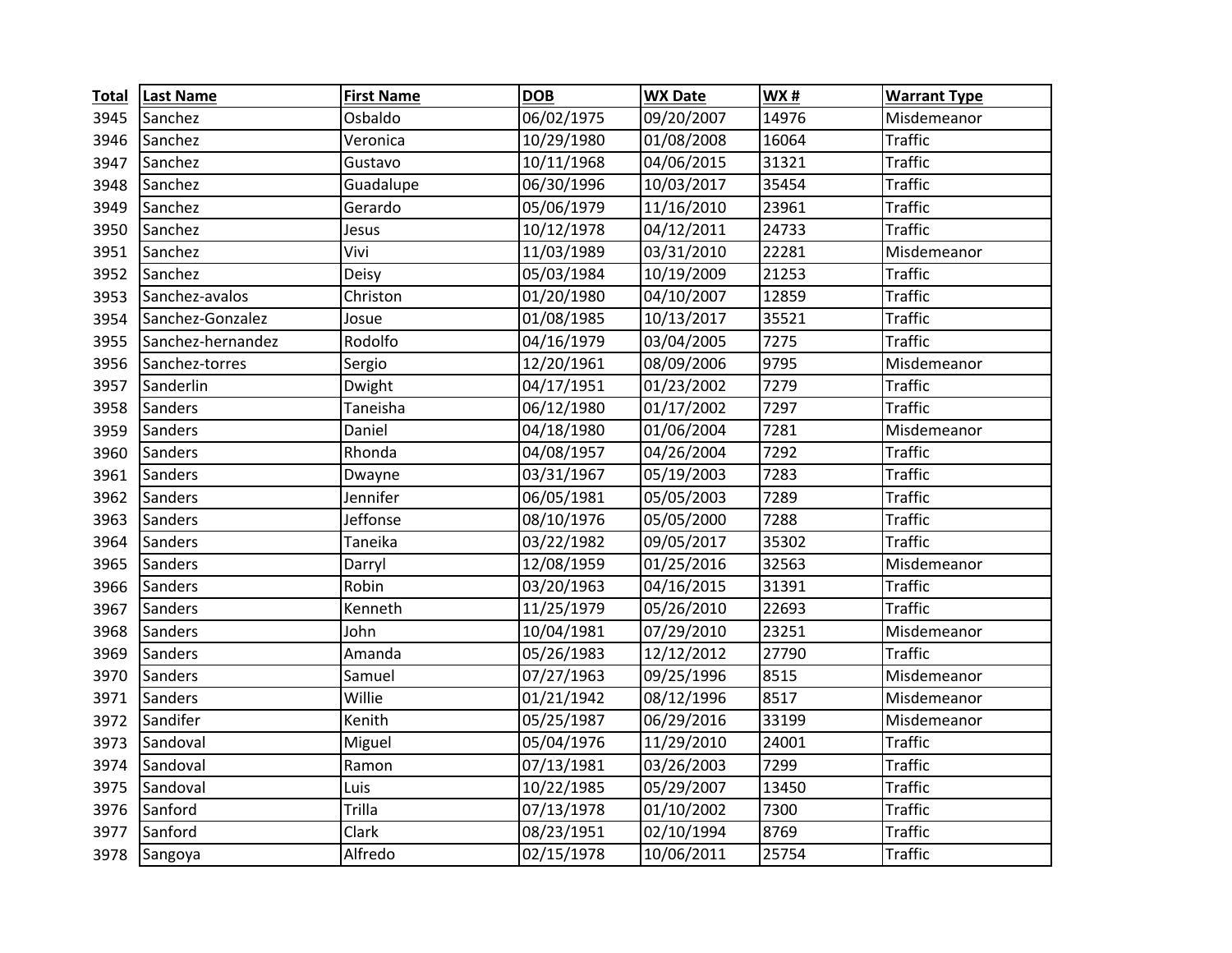| <b>Total</b> | <b>Last Name</b> | <b>First Name</b> | <b>DOB</b> | <b>WX Date</b> | <b>WX#</b> | <b>Warrant Type</b> |
|--------------|------------------|-------------------|------------|----------------|------------|---------------------|
| 3979         | Sangster         | Chester           | 07/05/1947 | 03/07/2002     | 7314       | <b>Traffic</b>      |
| 3980         | Sanguine         | Jorge             | 04/26/1970 | 09/26/2003     | 7302       | <b>Traffic</b>      |
| 3981         | Santana          | Rosalino          | 06/11/1956 | 05/17/2006     | 6981       | <b>Traffic</b>      |
| 3982         | Santiago         | Tyricia           | 01/18/1980 | 04/12/2007     | 12920      | <b>Traffic</b>      |
| 3983         | Santiago         | Jose              | 11/06/1945 | 08/16/1985     | 8932       | Misdemeanor         |
| 3984         | Santollo         | Monica            | 07/12/1975 | 05/28/2004     | 7321       | <b>Traffic</b>      |
| 3985         | Santos           | Fidel             | 03/23/1964 | 05/25/2004     | 7323       | <b>Traffic</b>      |
| 3986         | Santos           | Jeffrey           | 05/07/1984 | 01/26/2006     | 5219       | <b>Traffic</b>      |
| 3987         | Santos           | Dionicio          | 10/09/1969 | 06/09/2003     | 7322       | <b>Traffic</b>      |
| 3988         | Santos           | Lopez             | 01/10/1985 | 12/19/2011     | 26093      | <b>Traffic</b>      |
| 3989         | Santos           | Edgar             | 08/01/1991 | 11/29/2010     | 24002      | <b>Traffic</b>      |
| 3990         | Santos           | Diana             | 09/06/1960 | 11/15/2010     | 23950      | <b>Traffic</b>      |
| 3991         | Santoyo          | Juan              | 01/04/1981 | 05/21/2010     | 22658      | <b>Traffic</b>      |
| 3992         | Sapp             | Ritchie           | 02/05/1959 | 07/19/2004     | 7326       | <b>Traffic</b>      |
| 3993         | Sapp             | William           | 01/18/1971 | 03/18/2005     | 7328       | <b>Traffic</b>      |
| 3994         | Sappington       | Alan              | 04/27/1990 | 06/30/2009     | 20270      | Misdemeanor         |
| 3995         | Sargent          | Amanda            | 07/26/1979 | 07/10/2006     | 9256       | Misdemeanor         |
| 3996         | Sarmiento        | Miguel            | 06/07/1980 | 01/17/2004     | 7331       | <b>Traffic</b>      |
| 3997         | Sartin           | Daquan            | 04/05/1996 | 06/13/2017     | 34862      | <b>Traffic</b>      |
| 3998         | Saulsberry       | Rashard           | 08/02/1990 | 07/22/2009     | 20470      | <b>Traffic</b>      |
| 3999         | Saunders         | April             | 04/19/1971 | 04/20/2010     | 22372      | <b>Traffic</b>      |
| 4000         | Saunders         | Antonio           | 12/03/1979 | 03/06/2008     | 16646      | <b>Traffic</b>      |
| 4001         | Saurez           | Julio             | 07/10/1963 | 05/02/2008     | 17082      | <b>Traffic</b>      |
| 4002         | Savage           | Miller            | 04/04/1954 | 03/20/2008     | 16736      | <b>Traffic</b>      |
| 4003         | Savala           | Guadolope         | 03/21/1984 | 07/18/2005     | 7335       | <b>Traffic</b>      |
| 4004         | Savoie           | Gerald            | 03/31/1964 | 10/15/1999     | 7338       | Misdemeanor         |
| 4005         | Sawyer           | Patrick           | 03/04/1970 | 08/02/1996     | 8520       | Misdemeanor         |
| 4006         | Saxon            | Mack              | 02/07/1987 | 06/19/2008     | 17437      | <b>Traffic</b>      |
| 4007         | Saxon            | Mack              | 02/07/1987 | 05/28/2008     | 17291      | <b>Traffic</b>      |
| 4008         | Saxon            | Ron               | 11/19/1982 | 09/18/2015     | 32065      | <b>Traffic</b>      |
| 4009         | Saxton           | Raymon            | 09/30/1981 | 07/15/2002     | 7343       | <b>Traffic</b>      |
| 4010         | Schafroth        | Jennifer          | 04/24/1974 | 04/14/2006     | 6321       | <b>Traffic</b>      |
| 4011         | Schiel           | Stephen           | 11/23/1970 | 05/12/2014     | 29958      | <b>Traffic</b>      |
| 4012         | Schimick         | Michael           | 10/16/1973 | 02/15/2001     | 7267       | Misdemeanor         |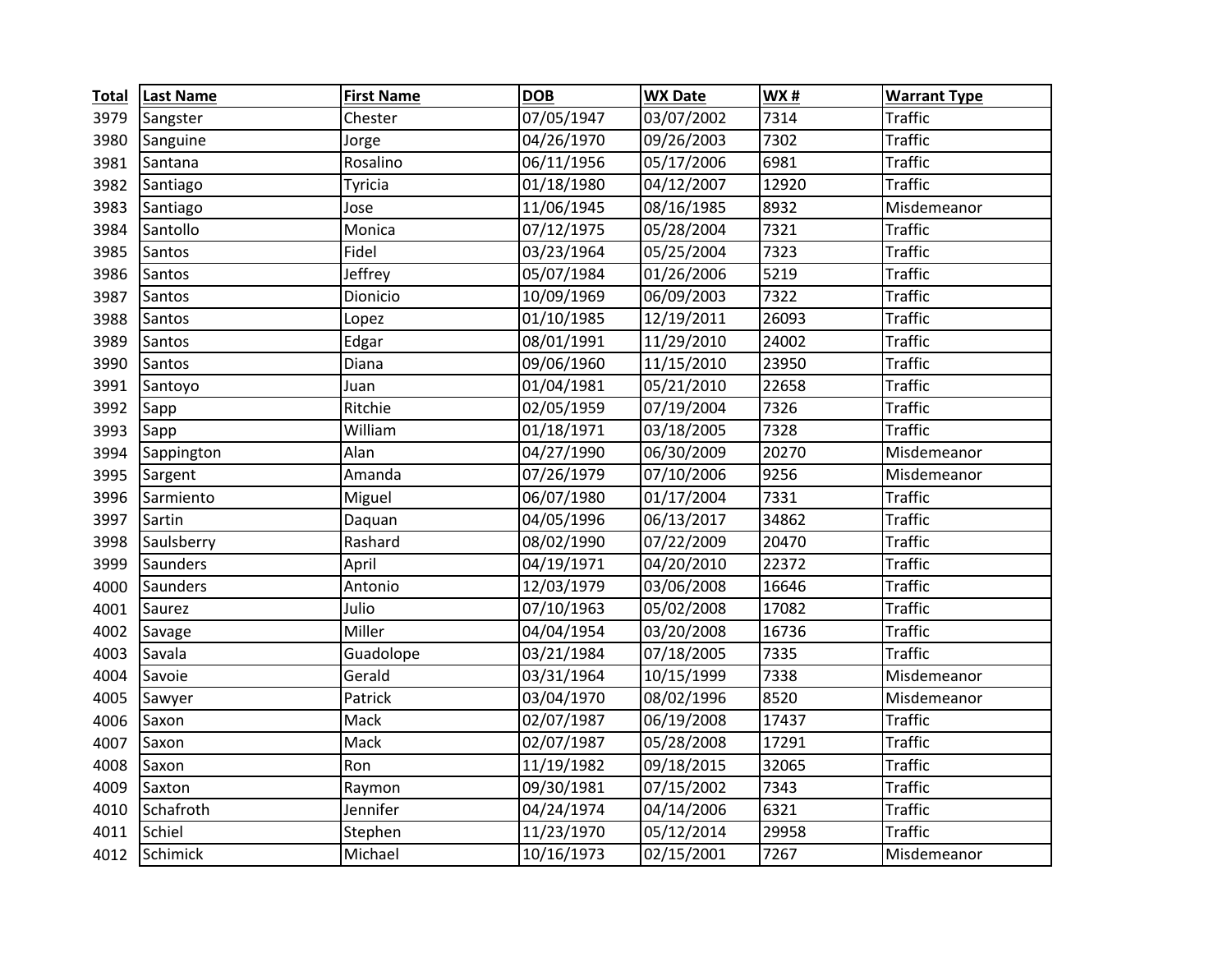| <b>Total</b> | <b>Last Name</b> | <b>First Name</b> | <b>DOB</b> | <b>WX Date</b>          | WX#   | <b>Warrant Type</b> |
|--------------|------------------|-------------------|------------|-------------------------|-------|---------------------|
| 4013         | Schmidt          | Ralph             | 08/29/1971 | 09/12/2017              | 35332 | Misdemeanor         |
| 4014         | Schmitt          | John              | 01/04/1959 | 01/28/1999              | 7273  | Misdemeanor         |
| 4015         | Schneider        | John              | 07/06/1984 | 01/17/2018              | 35980 | Misdemeanor         |
| 4016         | Schoon           | Richard           |            | 05/01/1989              | 8771  | Misdemeanor         |
| 4017         | Schopp           | Charles           | 06/08/1967 | 07/09/2012              | 27054 | <b>Traffic</b>      |
| 4018         | Schultz          | Douglas           | 09/25/1977 | 01/19/2005              | 7308  | Misdemeanor         |
| 4019         | Schumacher       | Mark              | 10/03/1972 | 05/22/2012              | 26825 | Misdemeanor         |
| 4020         | Schwanke         | Adam              | 01/14/1985 | 05/30/2014              | 30033 | <b>Traffic</b>      |
| 4021         | Schwass          | Frederick         | 02/02/1960 | 10/21/2004              | 7337  | Misdemeanor         |
| 4022         | <b>Schwass</b>   | Frederick         | 02/02/1960 | 10/20/2004              | 7339  | Misdemeanor         |
| 4023         | Schwass          | <b>Brian</b>      | 02/05/1979 | 08/08/2003              | 7334  | Misdemeanor         |
| 4024         | Sciacero         | Todd              | 08/12/1965 | 09/13/2004              | 7344  | Misdemeanor         |
| 4025         | Sciacero         | Todd              | 08/12/1965 | 08/16/2004              | 7345  | Misdemeanor         |
| 4026         | Scott            | Cassandra         | 04/21/1972 | 06/02/2005              | 7366  | Misdemeanor         |
| 4027         | Scott            | David             | 04/17/1946 | 12/31/2007              | 16013 | <b>Traffic</b>      |
| 4028         | Scott            | Airrica           | 08/18/1975 | 03/29/2001              | 7362  | Misdemeanor         |
| 4029         | Scott            | Alan              | 01/03/1978 | 08/16/2017              | 35210 | <b>Traffic</b>      |
| 4030         | Scott            | Tameisha          | 01/18/1990 | 10/04/2017              | 35463 | Misdemeanor         |
| 4031         | Scott            | Denitra           | 04/28/1983 | 07/20/2009              | 20471 | <b>Traffic</b>      |
| 4032         | Scott            | Billy             | 04/11/1974 | 10/19/2009              | 21217 | <b>Traffic</b>      |
| 4033         | Scott            | Oneal             | 12/12/1963 | 08/07/1992              | 8772  | <b>Traffic</b>      |
| 4034         | Scott            | Richard           | 10/03/1959 | 08/10/1993              | 8773  | <b>Traffic</b>      |
| 4035         | Scott            | Cortney           | 12/02/1970 | 07/06/1995              | 8522  | Misdemeanor         |
| 4036         | Scroggins        | Gregory           | 07/29/1974 | 07/02/2013              | 28614 | <b>Traffic</b>      |
| 4037         | Scroggins        | Sondra            | 03/19/1966 | 11/17/2014              | 30763 | <b>Traffic</b>      |
| 4038         | Scroggins        | Louis             | 06/20/1954 | 02/25/2008              | 16539 | <b>Traffic</b>      |
| 4039         | Scroggins        | Charles           | 01/01/1966 | 05/03/2005              | 7376  | Misdemeanor         |
| 4040         | See              | Michael           | 11/11/1980 | 04/02/2012              | 26611 | Misdemeanor         |
| 4041         | See              | Michael           | 11/11/1980 | 04/09/2012              | 26649 | <b>Traffic</b>      |
| 4042         | Segovia          | Esgardo           | 05/08/1990 | 06/27/2011              | 25118 | <b>Traffic</b>      |
| 4043         | Segura           | Ivan              | 02/07/1985 | 03/07/2011              | 24557 | <b>Traffic</b>      |
| 4044         | Segura           | Marcelino         | 10/20/1954 | $\frac{1}{02}{17}/2004$ | 7387  | Misdemeanor         |
| 4045         | Seiling          | Tod               | 11/09/1965 | 08/11/1999              | 7391  | Misdemeanor         |
| 4046         | <b>Sellers</b>   | Geno              | 03/04/1977 | 08/02/2000              | 7392  | Misdemeanor         |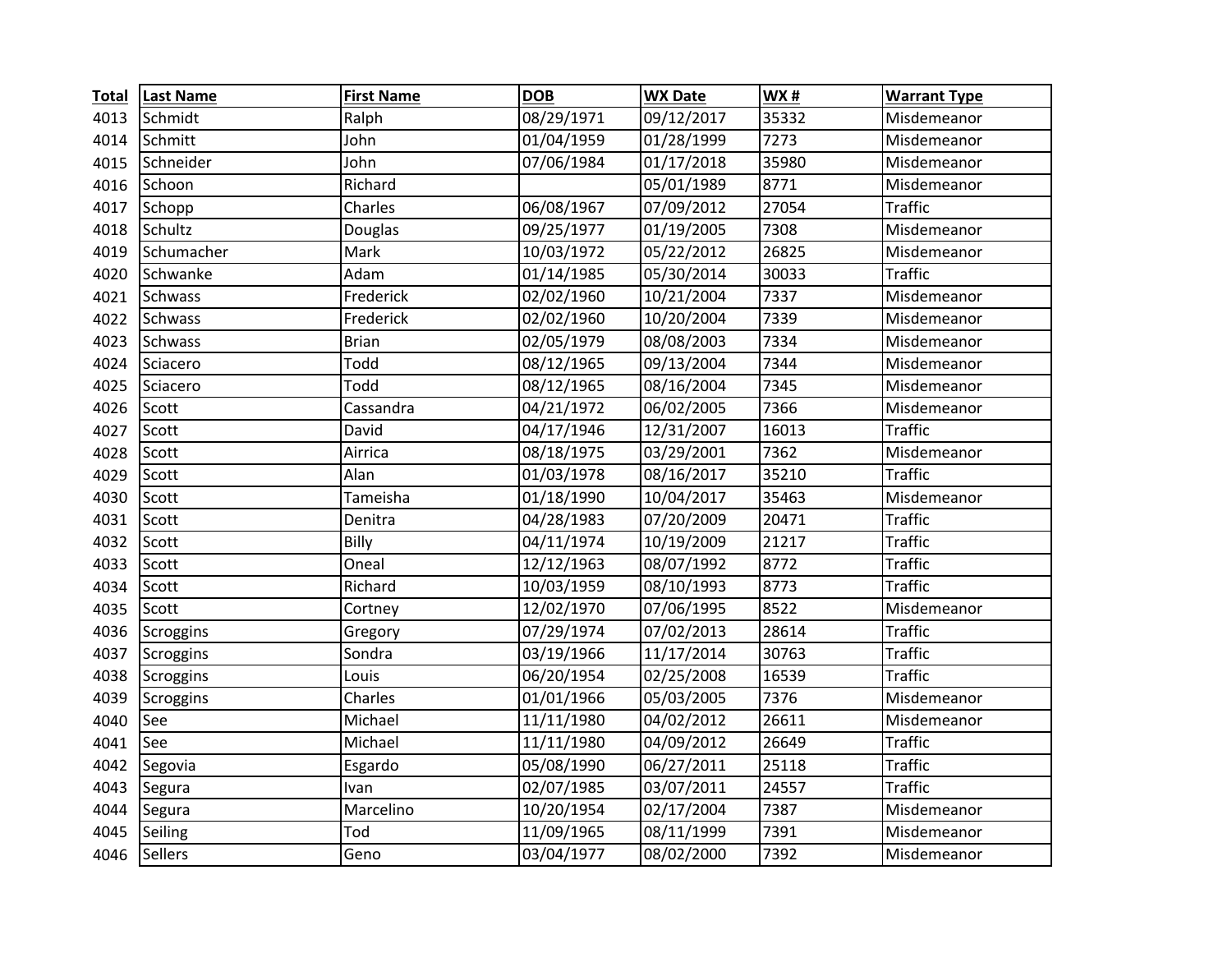| <b>Total</b> | <b>Last Name</b>  | <b>First Name</b> | <b>DOB</b> | <b>WX Date</b> | <b>WX#</b> | <b>Warrant Type</b> |
|--------------|-------------------|-------------------|------------|----------------|------------|---------------------|
| 4047         | Senesac           | Deborah           | 01/25/1976 | 01/24/2006     | 5176       | <b>Traffic</b>      |
| 4048         | Serna             | Antonio           | 01/14/1968 | 12/21/2011     | 26133      | <b>Traffic</b>      |
| 4049         | Serna             | Ryne              | 08/07/1984 | 11/03/2017     | 35634      | <b>Traffic</b>      |
| 4050         | Serna             | Ryne              | 08/07/1984 | 12/20/2017     | 35886      | <b>Traffic</b>      |
| 4051         | Serna             | Melvin            | 03/11/1974 | 04/13/2017     | 34546      | <b>Traffic</b>      |
| 4052         | Serna             | Cuco              | 08/30/1973 | 12/07/1994     | 8774       | <b>Traffic</b>      |
| 4053         | Serna             | Oscar             | 07/05/1967 | 05/20/1987     | 8775       | <b>Traffic</b>      |
| 4054         | Serrano           | Luis              | 08/25/1937 | 03/11/2008     | 16685      | Misdemeanor         |
| 4055         | Serrano           | Ruiz              | 01/09/1965 | 07/29/2003     | 7394       | Misdemeanor         |
| 4056         | Serrano           | Julio             | 01/09/1965 | 05/05/2003     | 7393       | <b>Traffic</b>      |
| 4057         | Serrano-Hernandez | Emanuel           | 09/07/1988 | 09/18/2012     | 27360      | <b>Traffic</b>      |
| 4058         | Sewell            | Gregory           | 08/25/1961 | 02/06/1996     | 8530       | Misdemeanor         |
| 4059         | Sexton            | Stephen           | 09/10/1963 | 04/11/2002     | 7396       | Misdemeanor         |
| 4060         | Seymour           | David             | 03/14/1969 | 03/21/2003     | 7397       | Misdemeanor         |
| 4061         | Shakere           | Ricardo           | 12/23/1967 | 01/02/2001     | 7399       | <b>Traffic</b>      |
| 4062         | Shannon           | Larry             | 05/19/1972 | 08/16/2007     | 14497      | <b>Traffic</b>      |
| 4063         | Shapiro           | Alexander         | 07/14/1954 | 05/15/2009     | 19967      | <b>Traffic</b>      |
| 4064         | Sharkey           | Bernetta          | 10/22/1968 | 06/08/2006     | 7403       | Misdemeanor         |
| 4065         | Sharp             | Nicole            | 06/14/1978 | 11/18/2009     | 21437      | Misdemeanor         |
| 4066         | Sharpe            | Jerome            | 04/19/1990 | 11/13/2017     | 35675      | <b>Traffic</b>      |
| 4067         | Shaw              | Quonisha          | 12/22/1994 | 01/24/2017     | 34128      | Misdemeanor         |
| 4068         | Shaw              | Jameal            | 10/16/1983 | 02/09/2016     | 32620      | <b>Traffic</b>      |
| 4069         | Shaw              | Allen             | 12/05/1943 | 02/27/2013     | 28059      | Misdemeanor         |
| 4070         | Shaw              | Jeramy            | 05/19/1979 | 01/04/2008     | 16040      | <b>Traffic</b>      |
| 4071         | Shaw              | Jeramy            | 05/19/1979 | 01/15/2008     | 16221      | Misdemeanor         |
| 4072         | Shaw              | Jamillah          | 04/03/1974 | 10/07/2003     | 7418       | Misdemeanor         |
| 4073         | Shear             | Roy               | 11/18/1985 | 02/24/2012     | 26402      | Misdemeanor         |
| 4074         | Shearer           | James             | 03/16/1962 | 02/27/2009     | 19349      | <b>Traffic</b>      |
| 4075         | <b>Sheets</b>     | Donna             | 10/12/1972 | 08/02/2004     | 7432       | <b>Traffic</b>      |
| 4076         | Shegog            | Sherry            | 01/05/1952 | 09/27/2017     | 35419      | Misdemeanor         |
| 4077         | Shelburn          | Edwin             | 01/31/1979 | 12/14/2009     | 21615      | <b>Traffic</b>      |
| 4078         | Shelby            | Harold            | 04/15/1980 | 10/31/2011     | 25834      | <b>Traffic</b>      |
| 4079         | Shelby            | Timothy           | 11/18/1965 | 02/03/2015     | 31074      | Misdemeanor         |
| 4080         | Shelby            | Anthony           | 09/19/1982 | 08/15/2007     | 14481      | <b>Traffic</b>      |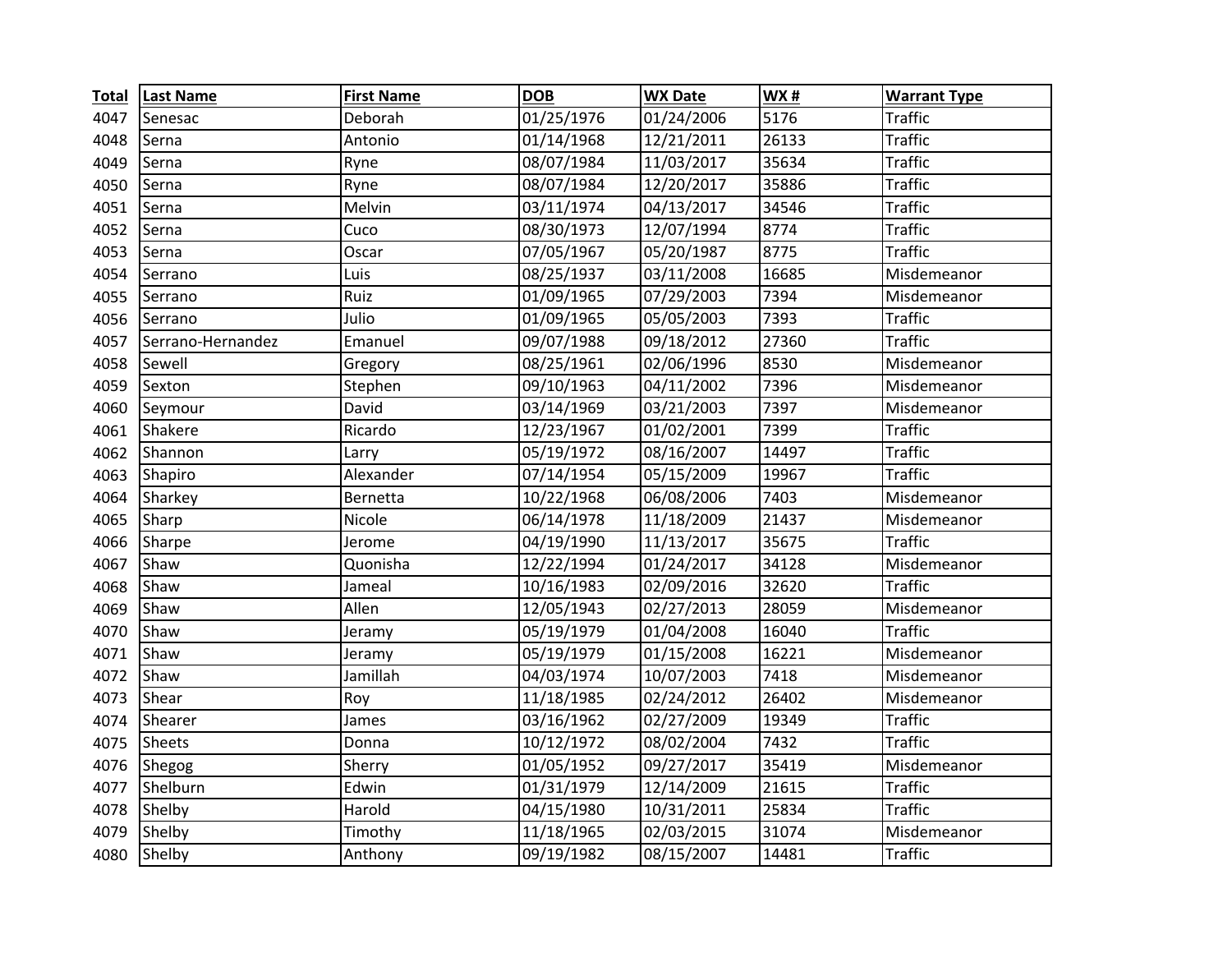| <b>Total</b> | <b>Last Name</b> | <b>First Name</b> | <b>DOB</b> | <b>WX Date</b> | <b>WX#</b> | <b>Warrant Type</b> |
|--------------|------------------|-------------------|------------|----------------|------------|---------------------|
| 4081         | Shell            | Michael           | 08/17/1974 | 08/27/1997     | 7439       | Misdemeanor         |
| 4082         | Sheperd          | Rona              | 03/04/1963 | 08/30/1996     | 8531       | Misdemeanor         |
| 4083         | Sherman          | Robert            | 02/08/1973 | 07/14/1993     | 8938       | Misdemeanor         |
| 4084         | Sherman          | Devona            | 07/30/1977 | 01/27/2004     | 7471       | Misdemeanor         |
| 4085         | Sherman          | Jerry             | 08/02/1985 | 04/30/2015     | 31455      | <b>Traffic</b>      |
| 4086         | Sherman          | Jerry             | 08/02/1985 | 09/26/2011     | 25615      | Misdemeanor         |
| 4087         | Shilney          | Michael           | 03/18/1986 | 03/24/2017     | 34440      | <b>Traffic</b>      |
| 4088         | Shipp            | Cynthia           | 08/31/1967 | 05/16/2003     | 7474       | Misdemeanor         |
| 4089         | Shipp            | Jerry L           | 01/08/1966 | 05/07/1997     | 7476       | Misdemeanor         |
| 4090         | Shipp            | Chester           | 10/12/1951 | 11/01/2006     | 10876      | <b>Traffic</b>      |
| 4091         | Short            | Delvecchio        | 08/19/1976 | 03/19/2008     | 16737      | Misdemeanor         |
| 4092         | Short            | Courtney          | 01/15/1981 | 03/24/2009     | 19541      | Misdemeanor         |
| 4093         | Shoulders        | Roger             | 04/24/1945 | 02/04/2009     | 19154      | <b>Traffic</b>      |
| 4094         | Shoulders        | James             | 10/07/1950 | 05/07/2008     | 17120      | <b>Traffic</b>      |
| 4095         | Shouse           | Christopher       | 10/25/1991 | 04/05/2017     | 34505      | <b>Traffic</b>      |
| 4096         | Shover           | Denise            | 04/08/1975 | 02/14/2017     | 34242      | <b>Traffic</b>      |
| 4097         | Shumate          | Charles           | 11/04/1955 | 10/14/2015     | 32150      | <b>Traffic</b>      |
| 4098         | Sidney           | Clifton           | 11/23/1966 | 12/19/2012     | 27832      | <b>Traffic</b>      |
| 4099         | Sifuentes        | Pedro             | 02/20/1976 | 01/25/2010     | 21895      | <b>Traffic</b>      |
| 4100         | <b>Sikes</b>     | Timothy           | 07/26/1993 | 11/16/2015     | 32320      | <b>Traffic</b>      |
| 4101         | Silas            | Elijah            | 07/21/1951 | 09/10/2008     | 18062      | <b>Traffic</b>      |
| 4102         | Silas            | William           | 01/06/1976 | 09/12/2006     | 10199      | Misdemeanor         |
| 4103         | Siler            | Ryan              | 02/10/1979 | 03/26/2007     | 12718      | <b>Traffic</b>      |
| 4104         | Silich           | Karen             | 04/10/1961 | 02/24/1999     | 7347       | <b>Traffic</b>      |
| 4105         | Silva            | Luis              | 10/05/1953 | 01/22/2003     | 7348       | <b>Traffic</b>      |
| 4106         | Silva-villagomes | Pablo             | 05/03/1960 | 01/30/2001     | 7349       | <b>Traffic</b>      |
| 4107         | Silva-zaval      | Refugio           | 06/21/1961 | 02/21/2006     | 5552       | <b>Traffic</b>      |
| 4108         | Simmons          | Kimyetta          | 10/16/1982 | 02/26/2007     | 12403      | <b>Traffic</b>      |
| 4109         | Simmons          | Harold            | 04/25/1958 | 10/15/1998     | 7358       | <b>Traffic</b>      |
| 4110         | Simmons          | Van               | 07/02/1954 | 06/16/1998     | 7365       | <b>Traffic</b>      |
| 4111         | Simmons          | William           | 12/22/1967 | 07/08/1997     | 7367       | <b>Traffic</b>      |
| 4112         | Simmons          | Paul              | 03/01/1937 | 04/04/2003     | 7361       | <b>Traffic</b>      |
| 4113         | Simmons          | Darryl            | 07/22/1962 | 03/25/2002     | 7355       | <b>Traffic</b>      |
| 4114         | Simmons          | Clement           | 07/20/1983 | 05/21/2008     | 17232      | <b>Traffic</b>      |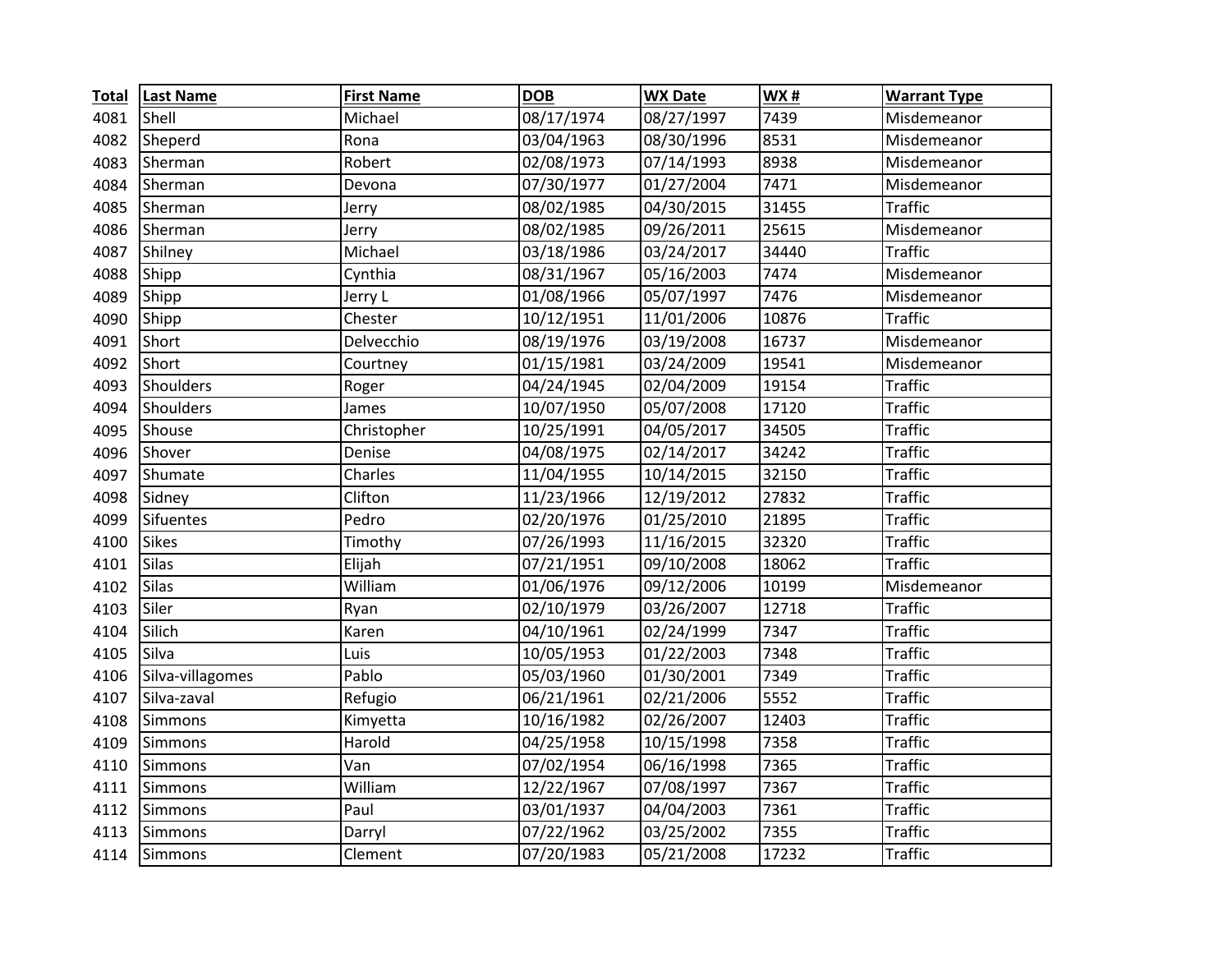| <b>Total</b> | <b>Last Name</b> | <b>First Name</b> | <b>DOB</b> | <b>WX Date</b> | <b>WX#</b> | <b>Warrant Type</b> |
|--------------|------------------|-------------------|------------|----------------|------------|---------------------|
| 4115         | Simmons          | Clement           | 07/20/1983 | 06/30/2008     | 17522      | Misdemeanor         |
| 4116         | <b>Simmons</b>   | Latavia           | 12/27/1982 | 07/30/2009     | 20547      | <b>Traffic</b>      |
| 4117         | <b>Simmons</b>   | Leander           | 11/14/1984 | 06/02/2016     | 33070      | <b>Traffic</b>      |
| 4118         | <b>Simmons</b>   | Timothy           | 10/20/1982 | 07/25/2017     | 35097      | <b>Traffic</b>      |
| 4119         | <b>Simmons</b>   | Russell           | 01/25/1962 | 09/20/2017     | 35383      | <b>Traffic</b>      |
| 4120         | <b>Simmons</b>   | Arthur            | 08/21/1970 | 04/17/1996     | 8536       | Misdemeanor         |
| 4121         | <b>Simmons</b>   | Vaughn            | 10/01/1967 | 05/15/1995     | 8537       | Misdemeanor         |
| 4122         | <b>Simms</b>     | Obadiah           | 09/22/1949 | 07/03/1998     | 7369       | Misdemeanor         |
| 4123         | <b>Simpkins</b>  | Deidre            | 06/09/1967 | 04/04/2017     | 34483      | <b>Traffic</b>      |
| 4124         | Simpson          | Ronnie            | 02/12/1985 | 11/25/2013     | 29246      | <b>Traffic</b>      |
| 4125         | Simpson          | John              | 04/18/1982 | 02/08/2013     | 27995      | <b>Traffic</b>      |
| 4126         | Simpson          | David             | 08/13/1976 | 04/26/2012     | 26710      | <b>Traffic</b>      |
| 4127         | Simpson          | Leroy             | 11/16/1966 | 05/14/2002     | 7380       | <b>Traffic</b>      |
| 4128         | Simpson          | Shauna            | 12/05/1974 | 10/07/2003     | 7382       | <b>Traffic</b>      |
| 4129         | Sims             | Rickey            | 12/11/1980 | 01/24/2001     | 7386       | <b>Traffic</b>      |
| 4130         | <b>Sims</b>      | Michael           | 04/07/1977 | 12/27/2004     | 7385       | <b>Traffic</b>      |
| 4131         | <b>Sims</b>      | Michael           | 04/07/1977 | 12/28/2004     | 7384       | Misdemeanor         |
| 4132         | <b>Sims</b>      | <b>Bianca</b>     | 10/09/1984 | 09/19/2012     | 27361      | Misdemeanor         |
| 4133         | <b>Sims</b>      | Nelson            | 09/06/1958 | 02/13/2013     | 28011      | <b>Traffic</b>      |
| 4134         | <b>Sims</b>      | Austin            | 11/18/1977 | 03/18/2013     | 28136      | <b>Traffic</b>      |
| 4135         | <b>Sims</b>      | Donald            | 10/10/1965 | 10/20/2010     | 23765      | <b>Traffic</b>      |
| 4136         | Sims             | Darcy             | 02/20/1969 | 06/23/2008     | 17460      | <b>Traffic</b>      |
| 4137         | <b>Sims</b>      | Charles           | 05/20/1970 | 04/23/2008     | 17019      | <b>Traffic</b>      |
| 4138         | <b>Sims</b>      | Glenn             | 09/30/1969 | 04/15/2009     | 19728      | <b>Traffic</b>      |
| 4139         | Singleton        | Michael           | 09/23/1983 | 04/20/2011     | 24784      | Misdemeanor         |
| 4140         | <b>Sissac</b>    | Anthony           | 09/22/1961 | 05/25/2016     | 33005      | Misdemeanor         |
| 4141         | <b>Skalka</b>    | Joseph            | 02/18/1961 | 10/18/2011     | 25791      | <b>Traffic</b>      |
| 4142         | Slaton           | Roger             | 11/08/1989 | 08/18/2011     | 25415      | <b>Traffic</b>      |
| 4143         | Slegr            | Ronald            | 10/01/1963 | 01/30/2002     | 7412       | <b>Traffic</b>      |
| 4144         | Sliwa            | Nichole           | 06/04/1987 | 01/05/2015     | 30963      | <b>Traffic</b>      |
| 4145         | Slusher          | Javan             | 01/04/1980 | 04/14/2014     | 29827      | <b>Traffic</b>      |
| 4146         | Smart            | Chanekka          | 02/03/1983 | 06/14/2010     | 22853      | <b>Traffic</b>      |
| 4147         | Smiley           | Victor            | 11/27/1973 | 07/18/2016     | 33289      | <b>Traffic</b>      |
| 4148         | Smiley           | Alice             | 08/25/1978 | 05/26/2017     | 34787      | <b>Traffic</b>      |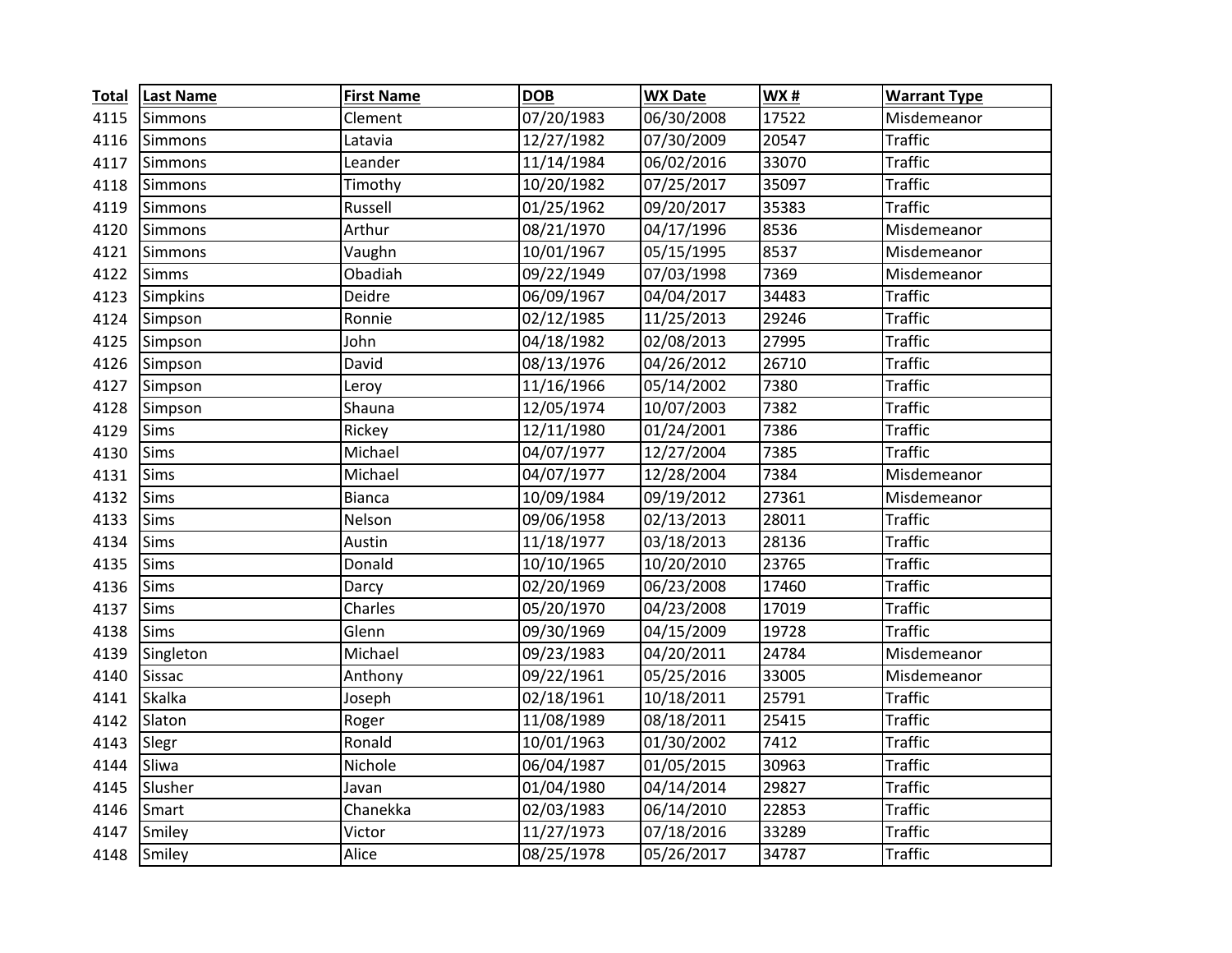| <b>Total</b> | <b>Last Name</b> | <b>First Name</b> | <b>DOB</b> | <b>WX Date</b> | WX#   | <b>Warrant Type</b> |
|--------------|------------------|-------------------|------------|----------------|-------|---------------------|
| 4149         | Smith            | Latreece          | 10/28/1990 | 05/17/2017     | 34721 | <b>Traffic</b>      |
| 4150         | Smith            | Billy             | 09/22/1969 | 04/11/2017     | 34526 | <b>Traffic</b>      |
| 4151         | Smith            | James             | 12/21/1956 | 07/12/2017     | 34991 | Misdemeanor         |
| 4152         | Smith            | Chantay           | 08/05/1983 | 07/18/2017     | 35077 | <b>Traffic</b>      |
| 4153         | Smith            | Fred              | 08/02/1963 | 02/28/2017     | 34293 | Misdemeanor         |
| 4154         | Smith            | <b>Myrtis</b>     | 09/08/1962 | 08/22/2017     | 35249 | Misdemeanor         |
| 4155         | Smith            | Sherman           | 11/05/1956 | 10/10/2017     | 35491 | Misdemeanor         |
| 4156         | Smith            | Joshua            | 10/24/1989 | 11/29/2017     | 35743 | Misdemeanor         |
| 4157         | Smith            | Yasmine           | 06/19/1994 | 12/12/2017     | 35825 | Misdemeanor         |
| 4158         | Smith            | Edwin             | 03/26/1974 | 08/15/2016     | 33409 | <b>Traffic</b>      |
| 4159         | Smith            | <b>Tharis</b>     | 10/15/1996 | 11/23/2015     | 32333 | <b>Traffic</b>      |
| 4160         | Smith            | Darryl            | 03/26/1997 | 01/05/2016     | 32457 | <b>Traffic</b>      |
| 4161         | Smith            | Clarissa          | 06/14/1967 | 08/25/2015     | 31936 | <b>Traffic</b>      |
| 4162         | Smith            | Georgette         | 09/18/1982 | 11/19/2014     | 30798 | <b>Traffic</b>      |
| 4163         | Smith            | Natalie           | 12/28/1962 | 06/10/2010     | 22825 | <b>Traffic</b>      |
| 4164         | Smith            | Johnny            | 08/21/1947 | 10/15/2010     | 23734 | <b>Traffic</b>      |
| 4165         | Smith            | Keith             | 02/03/1985 | 05/18/2010     | 22639 | Misdemeanor         |
| 4166         | Smith            | Michael           | 02/09/1990 | 06/26/2009     | 20226 | <b>Traffic</b>      |
| 4167         | Smith            | Shirley           | 03/25/1959 | 09/18/2008     | 18186 | <b>Traffic</b>      |
| 4168         | Smith            | Joseph            | 11/09/1955 | 10/22/2008     | 18402 | <b>Traffic</b>      |
| 4169         | Smith            | Nicole            | 12/13/1980 | 07/25/2008     | 17730 | Misdemeanor         |
| 4170         | Smith            | Crawford          | 09/15/1968 | 08/24/2011     | 25435 | <b>Traffic</b>      |
| 4171         | Smith            | James             | 06/22/1974 | 02/23/2012     | 26403 | <b>Traffic</b>      |
| 4172         | Smith            | Robin             | 10/13/1984 | 03/22/2012     | 26545 | <b>Traffic</b>      |
| 4173         | Smith            | Cynthia           | 01/24/1960 | 03/31/2011     | 24650 | Misdemeanor         |
| 4174         | Smith            | Joanne            | 06/04/1968 | 12/03/2010     | 24118 | Misdemeanor         |
| 4175         | Smith            | Michelle          | 07/22/1974 | 11/10/2010     | 23916 | <b>Traffic</b>      |
| 4176         | Smith            | Sophia            | 01/27/1983 | 07/25/2013     | 28741 | <b>Traffic</b>      |
| 4177         | Smith            | Davale            | 12/13/1995 | 09/14/2012     | 27346 | <b>Traffic</b>      |
| 4178         | Smith            | Todd              | 01/14/1963 | 11/21/2012     | 27680 | <b>Traffic</b>      |
| 4179         | Smith            | Benjamin          | 09/29/1984 | 04/18/2012     | 26672 | <b>Traffic</b>      |
| 4180         | Smith            | <b>Barrett</b>    | 03/23/1963 | 03/29/2002     | 7420  | <b>Traffic</b>      |
| 4181         | Smith            | James             | 04/01/1981 | 09/13/2002     | 7436  | <b>Traffic</b>      |
|              | 4182 Smith       | Derryl            | 10/10/1955 | 09/30/2003     | 7431  | <b>Traffic</b>      |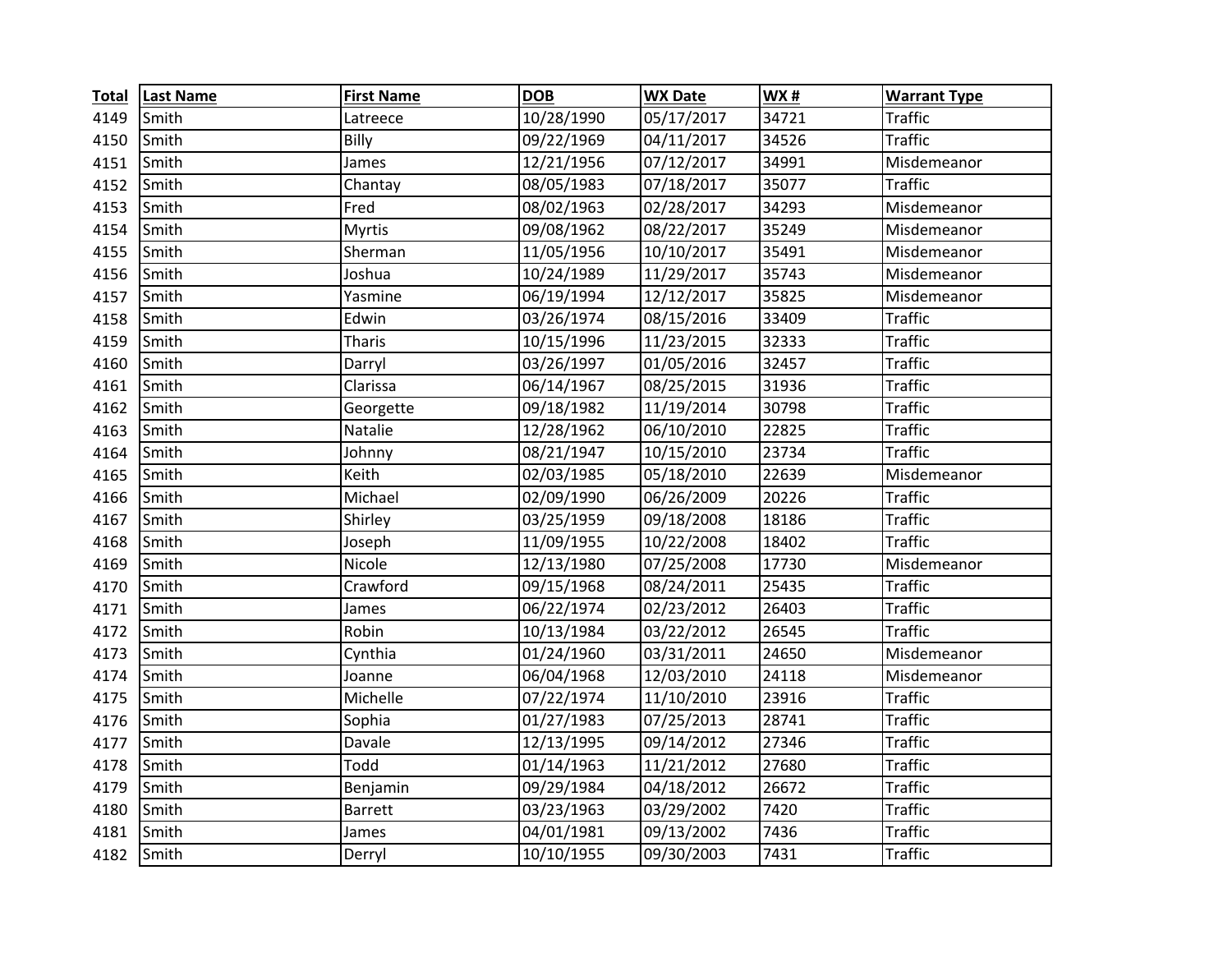| <b>Total</b> | <b>Last Name</b> | <b>First Name</b> | <b>DOB</b> | <b>WX Date</b> | WX#   | <b>Warrant Type</b> |
|--------------|------------------|-------------------|------------|----------------|-------|---------------------|
| 4183         | Smith            |                   | 07/30/1960 | 10/24/2003     | 7454  | <b>Traffic</b>      |
| 4184         | Smith            | Daniel            | 10/17/1975 | 01/14/2004     | 7428  | <b>Traffic</b>      |
| 4185         | Smith            | Kevin             | 12/11/1972 | 08/31/2001     | 7449  | <b>Traffic</b>      |
| 4186         | Smith            | Jamie             | 10/13/1979 | 04/25/2000     | 7440  | <b>Traffic</b>      |
| 4187         | Smith            | Ronnie            | 02/01/1960 | 08/17/1998     | 7461  | <b>Traffic</b>      |
| 4188         | Smith            | Calvin            | 01/30/1973 | 11/24/1998     | 7421  | Misdemeanor         |
| 4189         | Smith            | <b>Kraig</b>      | 02/03/1976 | 04/06/1999     | 7451  | <b>Traffic</b>      |
| 4190         | Smith            | Marcell           | 01/09/1968 | 06/03/2004     | 7455  | <b>Traffic</b>      |
| 4191         | Smith            | <b>Norris</b>     | 10/29/1978 | 09/13/2005     | 1226  | Misdemeanor         |
| 4192         | Smith            | Jerome            | 04/30/1959 | 01/29/2007     | 12014 | <b>Traffic</b>      |
| 4193         | Smith            | <b>Tresa</b>      | 07/01/1957 | 03/20/2007     | 12642 | <b>Traffic</b>      |
| 4194         | Smith            | Yolanda           | 12/01/1973 | 11/07/2006     | 10986 | <b>Traffic</b>      |
| 4195         | Smith            | David             | 11/30/1988 | 01/08/2008     | 16109 | Misdemeanor         |
| 4196         | Smith            | Jason             | 09/29/1975 | 01/16/2008     | 16222 | <b>Traffic</b>      |
| 4197         | Smith            | Michael           | 11/07/1978 | 10/17/2007     | 15329 | <b>Traffic</b>      |
| 4198         | Smith            | Bernard           | 08/11/1973 | 07/23/2007     | 14272 | <b>Traffic</b>      |
| 4199         | Smith            | Michael           | 10/21/1971 | 04/15/1994     | 8777  | <b>Traffic</b>      |
| 4200         | Smith            | Charles           | 07/20/1959 | 07/20/1994     | 8776  | <b>Traffic</b>      |
| 4201         | Smith            | Johnnie           | 05/13/1960 | 03/18/1996     | 8542  | Misdemeanor         |
| 4202         | Smith            | Craig             | 01/26/1961 | 02/02/1996     | 8539  | Misdemeanor         |
| 4203         | Smith            | Joseph            | 04/30/1978 | 02/04/1997     | 7448  | Misdemeanor         |
| 4204         | Smith            | Terry             | 02/18/1962 | 10/01/1996     | 8549  | Misdemeanor         |
| 4205         | Smith            | Scott             | 09/11/1964 | 02/25/1993     | 8788  | <b>Traffic</b>      |
| 4206         | Smith            | George            | 02/12/1962 | 03/11/1993     | 8787  | <b>Traffic</b>      |
| 4207         | Smith            | Andrew            | 02/12/1956 | 02/17/1993     | 8784  | <b>Traffic</b>      |
| 4208         | Smithee          | Kyle              | 07/26/1976 | 01/11/2016     | 32484 | <b>Traffic</b>      |
| 4209         | Snedeker         | James             | 01/03/1954 | 07/30/2009     | 20538 | <b>Traffic</b>      |
| 4210         | Snelson          | Shantaie          | 11/17/1985 | 04/08/2013     | 28230 | <b>Traffic</b>      |
| 4211         | Snow             |                   | 10/07/1942 | 10/25/2001     | 7480  | <b>Traffic</b>      |
| 4212         | Snowden          | Donald            | 03/01/1980 | 02/19/2008     | 16467 | Misdemeanor         |
| 4213         | Snulligan        | Willie            | 06/18/1946 | 02/25/2000     | 7481  | <b>Traffic</b>      |
| 4214         | Sobko            | James             | 01/07/1953 | 05/13/2002     | 7483  | <b>Traffic</b>      |
| 4215         | Sode             | Nicole            | 10/11/1978 | 10/04/2012     | 27448 | Misdemeanor         |
| 4216         | Soledad          | Pena              | 09/29/1979 | 02/27/2004     | 7487  | <b>Traffic</b>      |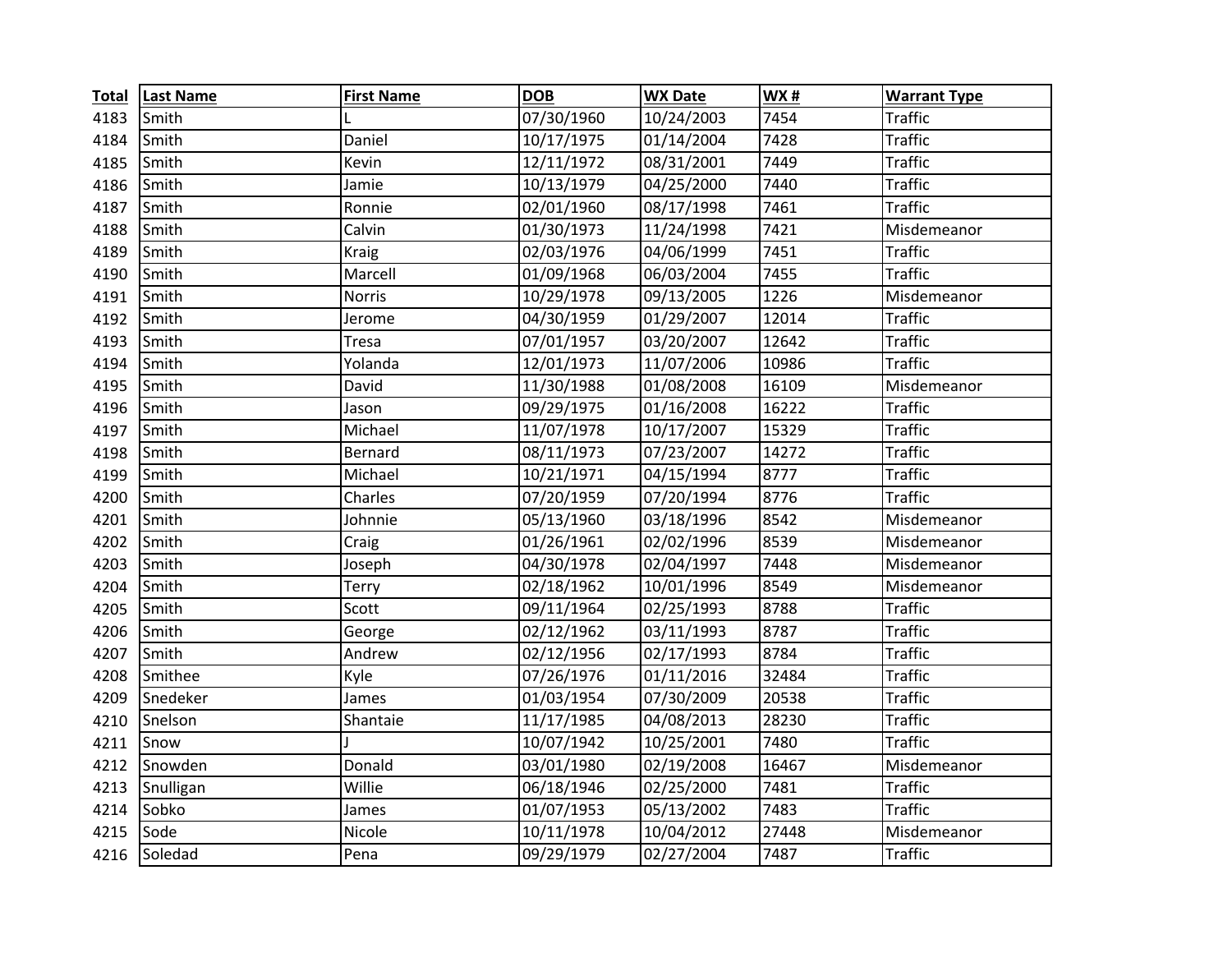| <b>Total</b> | <b>Last Name</b> | <b>First Name</b> | <b>DOB</b> | <b>WX Date</b> | <b>WX#</b> | <b>Warrant Type</b> |
|--------------|------------------|-------------------|------------|----------------|------------|---------------------|
| 4217         | Solis            | Marco             | 09/15/1972 | 11/19/2003     | 7494       | <b>Traffic</b>      |
| 4218         | Solis            | Raul              | 07/18/1974 | 01/22/2002     | 7496       | <b>Traffic</b>      |
| 4219         | <b>Solis</b>     | Maria             | 11/21/1986 | 07/24/2007     | 14273      | <b>Traffic</b>      |
| 4220         | Solis            | Walter            | 05/22/1984 | 09/25/2005     | 1692       | <b>Traffic</b>      |
| 4221         | <b>Solis</b>     | Armando           | 10/01/1979 | 02/07/2006     | 5474       | <b>Traffic</b>      |
| 4222         | Solis            | Javier            | 03/22/1985 | 05/20/2004     | 7493       | <b>Traffic</b>      |
| 4223         | Solomon          | Darren            | 02/28/1967 | 08/13/2007     | 14498      | Misdemeanor         |
| 4224         | Solomon          | Darren            | 02/28/1967 | 04/04/2000     | 7499       | <b>Traffic</b>      |
| 4225         | Solono           | Javier            | 12/26/1970 | 07/22/2004     | 7501       | <b>Traffic</b>      |
| 4226         | Solorcano        | Salvador          | 10/05/1977 | 12/22/2003     | 7503       | <b>Traffic</b>      |
| 4227         | Solori           | Monica            | 07/07/1975 | 04/15/2014     | 29841      | <b>Traffic</b>      |
| 4228         | Solorio          | Monica            | 07/25/1975 | 05/15/2014     | 29964      | <b>Traffic</b>      |
| 4229         | Somerville       | John              | 04/12/1972 | 02/17/1998     | 7504       | <b>Traffic</b>      |
| 4230         | Sonnier          | Jeremy            | 01/15/1986 | 01/14/2015     | 31006      | <b>Traffic</b>      |
| 4231         | Soon             | Issac             | 01/09/1965 | 02/26/2004     | 7507       | <b>Traffic</b>      |
| 4232         | Sorensen         | Allen             | 07/10/1963 | 07/30/2009     | 20548      | <b>Traffic</b>      |
| 4233         | Sosa             | Daniel            | 10/22/1980 | 06/22/2010     | 22889      | <b>Traffic</b>      |
| 4234         | Sotelo           | Joel              | 02/24/1986 | 06/10/2008     | 17371      | <b>Traffic</b>      |
| 4235         | Soto             | Luis              | 11/23/1973 | 10/08/2003     | 7515       | <b>Traffic</b>      |
| 4236         | Soto             | Antonio           | 08/14/1971 | 05/30/2003     | 7511       | <b>Traffic</b>      |
| 4237         | Soukup           | Krystal           | 01/15/1991 | 06/20/2014     | 30122      | Misdemeanor         |
| 4238         | Souther          | Michele           | 08/28/1973 | 04/12/2010     | 22328      | <b>Traffic</b>      |
| 4239         | Spaeth           | Terrance          | 01/27/1961 | 01/30/2002     | 7520       | <b>Traffic</b>      |
| 4240         | Spaeth           | Terrance          | 01/27/1961 | 10/25/2001     | 7524       | <b>Traffic</b>      |
| 4241         | Spaeth           | Terrance          | 01/27/1961 | 01/17/2002     | 7522       | <b>Traffic</b>      |
| 4242         | Spaeth           | Terrance          | 01/27/1961 | 01/16/2002     | 7523       | <b>Traffic</b>      |
| 4243         | Spaeth           | Terrance          | 01/27/1961 | 10/02/2001     | 7518       | <b>Traffic</b>      |
| 4244         | Spangnola        | Tina              | 11/21/1961 | 07/20/2005     | 7516       | <b>Traffic</b>      |
| 4245         | Spargur          | Andrew            | 09/15/1985 | 08/24/2010     | 23432      | <b>Traffic</b>      |
| 4246         | Sparrow          | Paul              | 06/29/1958 | 05/23/1997     | 7525       | <b>Traffic</b>      |
| 4247         | Speakman         | Megan             | 04/23/1985 | 11/23/2009     | 21466      | <b>Traffic</b>      |
| 4248         | <b>Spears</b>    | Byron             | 09/04/1985 | 08/12/2008     | 17805      | <b>Traffic</b>      |
| 4249         | <b>Spears</b>    | Phillip           | 11/27/1976 | 11/20/2000     | 7534       | <b>Traffic</b>      |
| 4250         | <b>Spears</b>    | Darryl            | 07/01/1964 | 02/03/2003     | 7528       | <b>Traffic</b>      |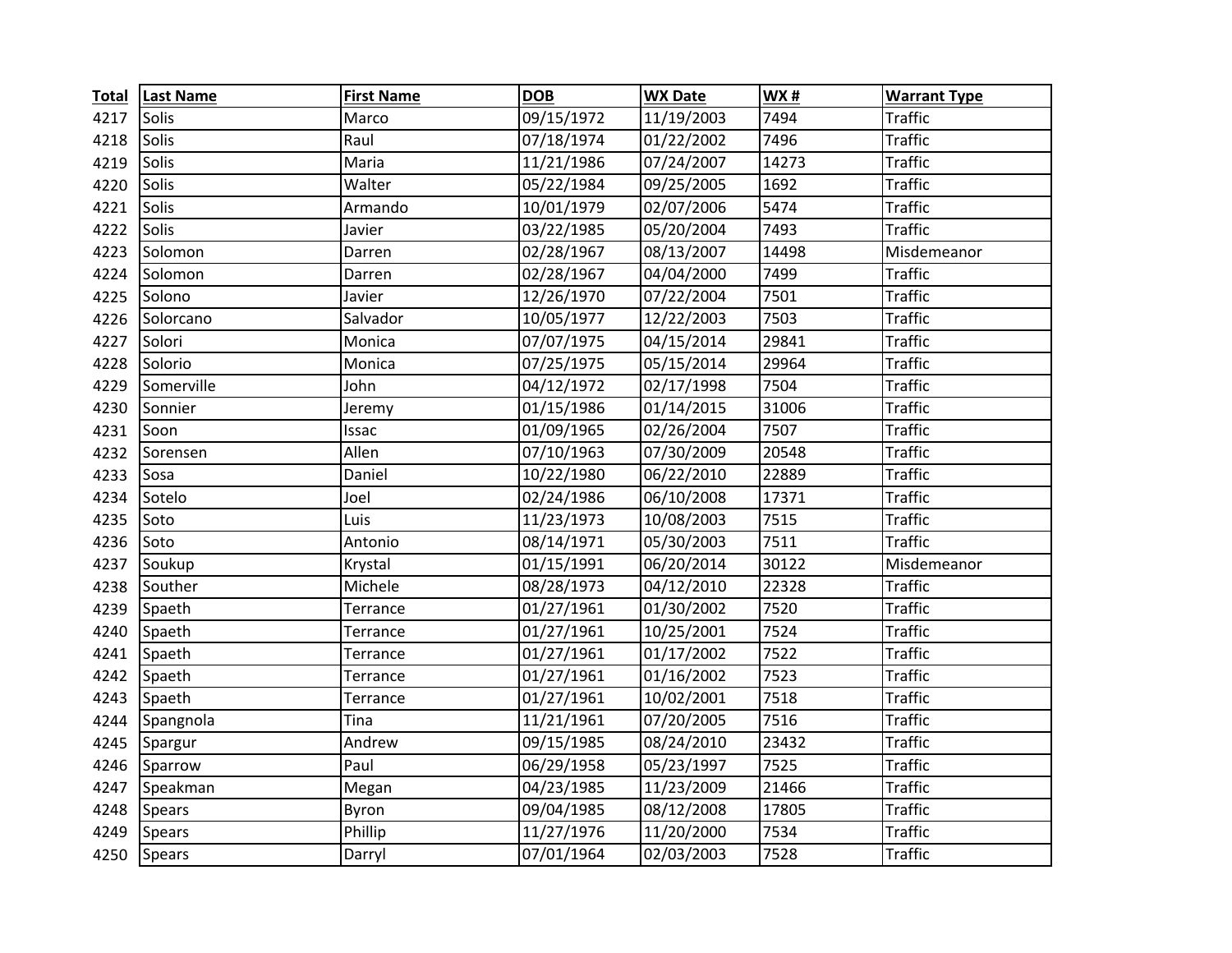| <b>Total</b> | <b>Last Name</b> | <b>First Name</b> | <b>DOB</b> | <b>WX Date</b> | <b>WX#</b> | <b>Warrant Type</b> |
|--------------|------------------|-------------------|------------|----------------|------------|---------------------|
| 4251         | <b>Spears</b>    | Otha              | 12/26/1961 | 03/14/2005     | 7533       | <b>Traffic</b>      |
| 4252         | <b>Spears</b>    | Darrin            | 07/24/1967 | 04/08/2005     | 7527       | <b>Traffic</b>      |
| 4253         | Speed            | <b>Bernice</b>    | 07/15/1964 | 12/13/2011     | 26072      | <b>Traffic</b>      |
| 4254         | Speed            | Desmone           | 02/01/1981 | 07/16/2014     | 30227      | <b>Traffic</b>      |
| 4255         | Speed            | L.C.              | 06/19/1983 | 08/06/2014     | 30316      | Misdemeanor         |
| 4256         | Spencer          | Terrell           | 03/03/1992 | 09/15/2014     | 30490      | <b>Traffic</b>      |
| 4257         | Spencer          | Brandon           | 05/10/1983 | 03/29/2011     | 24638      | <b>Traffic</b>      |
| 4258         | Spencer          | Jeffery           | 09/28/1977 | 09/17/2013     | 28936      | <b>Traffic</b>      |
| 4259         | Spencer          | Ahshun            | 02/17/1979 | 10/15/1998     | 7592       | <b>Traffic</b>      |
| 4260         | <b>Spikes</b>    | Steven            | 07/16/1986 | 12/19/2006     | 11556      | Misdemeanor         |
| 4261         | <b>Spillers</b>  | Garry             | 07/22/1958 | 10/31/2005     | 3304       | <b>Traffic</b>      |
| 4262         | Spitzer          | Edward            | 01/17/1981 | 09/23/2002     | 7595       | <b>Traffic</b>      |
| 4263         | <b>Spriggs</b>   | Keith             | 04/10/1976 | 05/10/2017     | 34678      | Misdemeanor         |
| 4264         | Springer         | Carl              | 03/20/1979 | 12/21/2017     | 35887      | <b>Traffic</b>      |
| 4265         | <b>Springs</b>   | Jade              | 03/29/1993 | 03/03/2014     | 29639      | Misdemeanor         |
| 4266         | Spritz           | Joshua            | 07/15/1947 | 08/16/2002     | 7607       | Misdemeanor         |
| 4267         | Spry             | Jessica           | 05/27/1979 | 09/06/2002     | 7612       | <b>Traffic</b>      |
| 4268         | Squellati        | Stephen           | 12/04/1981 | 12/10/2012     | 27762      | <b>Traffic</b>      |
| 4269         | <b>STAFFORD</b>  | CASSIE            | 06/27/1990 | 12/12/2017     | 35826      | Misdemeanor         |
| 4270         | Stalbaum         | Andrew            | 03/11/1988 | 11/20/2012     | 27681      | <b>Traffic</b>      |
| 4271         | <b>Stalling</b>  | Lashonda          | 04/27/1977 | 05/22/2013     | 28413      | Misdemeanor         |
| 4272         | <b>Stallings</b> | Jerrion           | 10/16/1998 | 10/30/2017     | 35599      | <b>Traffic</b>      |
| 4273         | Stallworth       | Cedric            | 04/26/1951 | 03/26/2013     | 28203      | <b>Traffic</b>      |
| 4274         | Stampley         | Martin            | 10/26/1958 | 06/30/2006     | 9215       | Misdemeanor         |
| 4275         | Stanciel         | Elvi              | 01/13/1956 | 03/26/2002     | 7505       | Misdemeanor         |
| 4276         | Stanford         | Robert            | 12/05/1970 | 01/08/2010     | 21782      | <b>Traffic</b>      |
| 4277         | Stanton          | Elbert            | 07/01/1964 | 04/11/2007     | 12868      | <b>Traffic</b>      |
| 4278         | <b>Staple</b>    | Lockie            | 05/28/1947 | 04/16/2001     | 7532       | Misdemeanor         |
| 4279         | <b>Staples</b>   | Cynthia           | 05/25/1959 | 10/31/2001     | 7521       | Misdemeanor         |
| 4280         | <b>Staples</b>   | Oriana            | 12/09/1980 | 04/04/2006     | 6161       | Misdemeanor         |
| 4281         | <b>Stark</b>     | Phillip           | 04/13/1974 | 12/31/1996     | 8561       | Misdemeanor         |
| 4282         | Starkey          | Scott             | 12/26/1976 | 12/26/1996     | 8568       | Misdemeanor         |
| 4283         | Starkey          | William           | 04/29/1952 | 09/22/2011     | 25591      | <b>Traffic</b>      |
| 4284         | Statam           | Ronald            | 04/16/1960 | 09/20/2007     | 14956      | <b>Traffic</b>      |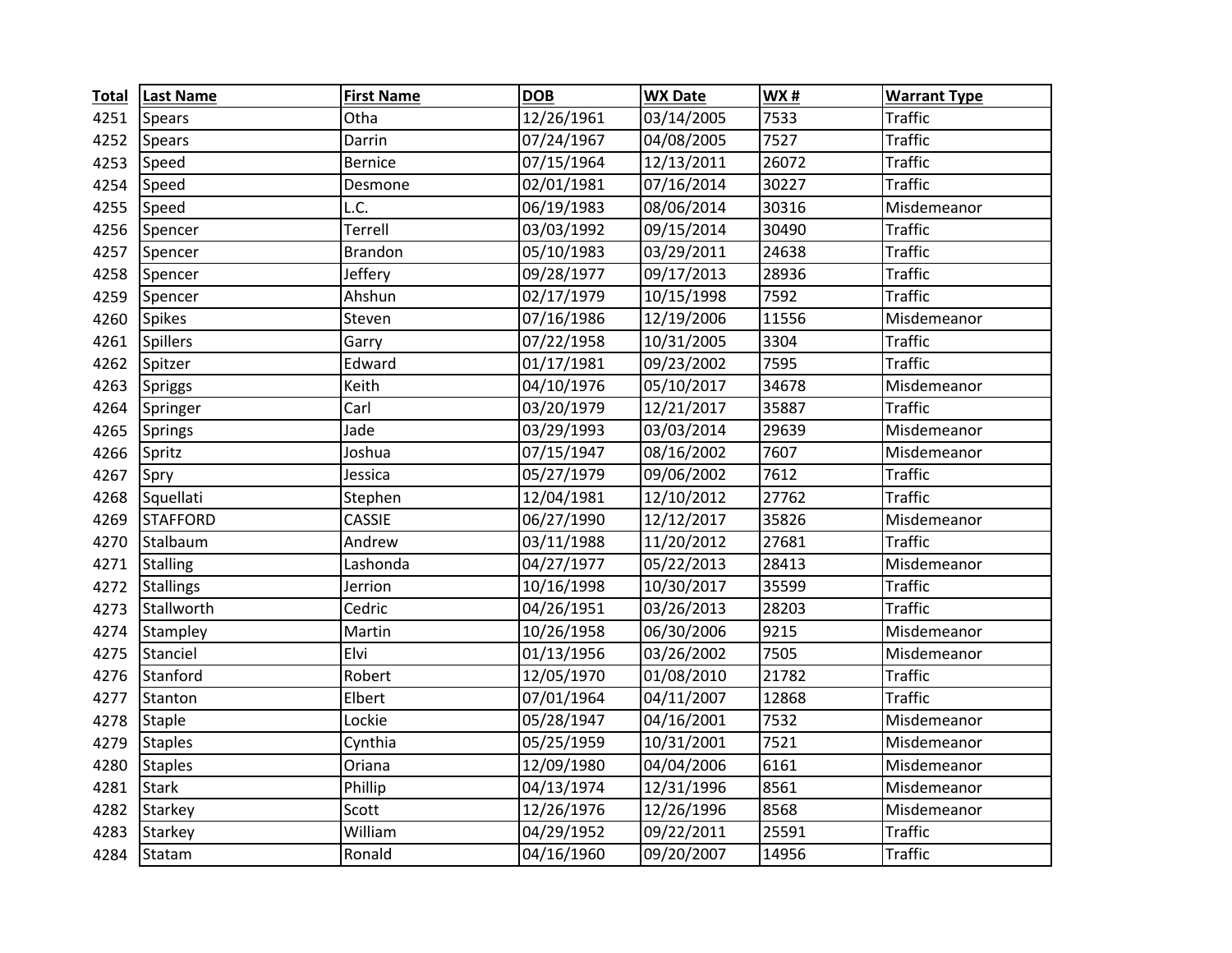| <b>Total</b> | <b>Last Name</b> | <b>First Name</b> | <b>DOB</b> | <b>WX Date</b> | WX#   | <b>Warrant Type</b> |
|--------------|------------------|-------------------|------------|----------------|-------|---------------------|
| 4285         | <b>States</b>    | Tammy             | 04/10/1977 | 03/08/2006     | 5788  | <b>Traffic</b>      |
| 4286         | Statler          | William           | 03/03/1952 | 08/12/2004     | 7541  | Misdemeanor         |
| 4287         | Steelman         | Arthur            | 05/24/1949 | 08/31/1995     | 11138 | <b>Traffic</b>      |
| 4288         | Steinfatt        | Thomas            | 06/21/1968 | 06/29/2010     | 22995 | Misdemeanor         |
| 4289         | Steinman         | David             | 11/06/1959 | 09/07/2005     | 1563  | <b>Traffic</b>      |
| 4290         | Stephen          | Aaron             | 11/10/1957 | 02/11/1999     | 7544  | Misdemeanor         |
| 4291         | Stephens         | Robert            | 02/28/1981 | 10/20/2014     | 30650 | <b>Traffic</b>      |
| 4292         | <b>Stephens</b>  | Deon              | 07/05/1970 | 07/29/2015     | 31823 | <b>Traffic</b>      |
| 4293         | Stephenson       | Megan             | 10/02/1985 | 01/08/2015     | 30965 | <b>Traffic</b>      |
| 4294         | Stermer          | Michael           | 04/04/1983 | 06/17/2003     | 7547  | Misdemeanor         |
| 4295         | Stevens          | Phillip           | 03/04/1959 | 09/08/1995     | 8589  | Misdemeanor         |
| 4296         | Steward          | Aloni             | 06/06/1977 | 09/28/2012     | 27410 | <b>Traffic</b>      |
| 4297         | Stewart          | Lenard            | 12/30/1959 | 04/12/2012     | 26658 | <b>Traffic</b>      |
| 4298         | Stewart          | Derrick           | 12/13/1968 | 10/26/2011     | 25806 | Misdemeanor         |
| 4299         | Stewart          | Keith             | 04/11/1970 | 10/16/2008     | 18369 | <b>Traffic</b>      |
| 4300         | Stewart          | Darnell           | 01/31/1977 | 11/20/2013     | 29234 | <b>Traffic</b>      |
| 4301         | Stewart          | Charles           | 11/18/1955 | 04/19/2002     | 7553  | <b>Traffic</b>      |
| 4302         | Stewart          | Billy             | 08/28/1962 | 07/19/1999     | 7551  | Misdemeanor         |
| 4303         | Stewart-Mezo     | Tiffany           | 10/10/1992 | 03/06/2013     | 28088 | Misdemeanor         |
| 4304         | <b>Stice</b>     | Kathryn           | 12/09/1953 | 04/25/2017     | 34620 | <b>Traffic</b>      |
| 4305         | Stigall          | Willie            | 06/07/1963 | 04/23/2003     | 7559  | <b>Traffic</b>      |
| 4306         | Stigler          | Terry             | 10/29/1983 | 11/21/2007     | 15580 | <b>Traffic</b>      |
| 4307         | <b>Stirling</b>  | Joshua            | 03/19/1981 | 11/29/2007     | 15689 | <b>Traffic</b>      |
| 4308         | Stirling         | Joshua            | 03/19/1981 | 02/26/2008     | 16524 | <b>Traffic</b>      |
| 4309         | Stirling         | Joshua            | 03/19/1981 | 10/03/2007     | 15143 | Misdemeanor         |
| 4310         | Stodemeyer       | Meade             | 09/19/1974 | 09/15/2011     | 25558 | <b>Traffic</b>      |
| 4311         | Stokely          | Gwendolyn         | 01/04/1960 | 10/06/2010     | 23680 | <b>Traffic</b>      |
| 4312         | <b>Stokes</b>    | Anthony           | 11/12/1974 | 03/14/2012     | 26494 | Misdemeanor         |
| 4313         | <b>Stokes</b>    | Elliot            | 12/15/1976 | 02/18/2003     | 7563  | Misdemeanor         |
| 4314         | <b>Stokes</b>    | Anthony           | 08/02/1970 | 11/08/1996     | 8593  | Misdemeanor         |
| 4315         | Stokkeland       | <b>Brian</b>      | 01/18/1984 | 06/29/2011     | 25170 | <b>Traffic</b>      |
| 4316         | Stokkeland       | <b>Brian</b>      | 01/18/1984 | 06/28/2011     | 25149 | Misdemeanor         |
| 4317         | Stolzenbach      | Allan             | 03/26/1959 | 03/01/2006     | 5800  | <b>Traffic</b>      |
| 4318         | Stone            | <b>Terry</b>      | 05/31/1958 | 11/19/2007     | 15563 | <b>Traffic</b>      |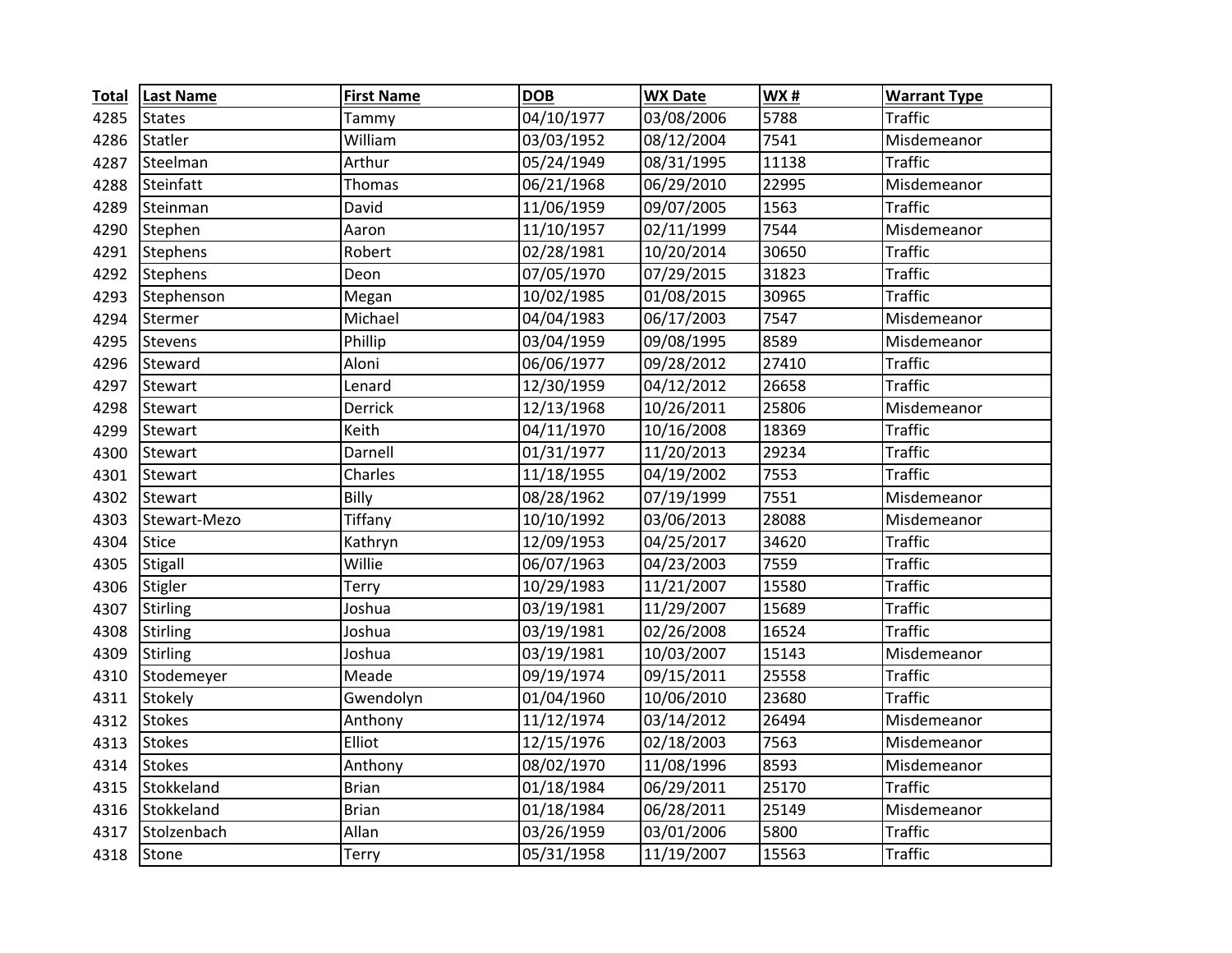| <b>Total</b> | <b>Last Name</b> | <b>First Name</b> | <b>DOB</b> | <b>WX Date</b> | WX#   | <b>Warrant Type</b> |
|--------------|------------------|-------------------|------------|----------------|-------|---------------------|
| 4319         | Stone            | Freddie           | 12/01/1962 | 09/13/2000     | 7569  | Misdemeanor         |
| 4320         | Stone            | Charles           | 08/02/1949 | 05/01/2000     | 7567  | Misdemeanor         |
| 4321         | Story            | Shantel           | 09/22/1981 | 10/24/2003     | 7572  | Misdemeanor         |
| 4322         | Streeter         | Glen              | 12/16/1968 | 07/25/2008     | 17720 | <b>Traffic</b>      |
| 4323         | Strickland       | Sherry            | 07/25/1986 | 05/25/2017     | 34748 | <b>Traffic</b>      |
| 4324         | Strickland       | Leroy             | 03/03/1941 | 08/09/2003     | 7582  | Misdemeanor         |
| 4325         | Strickland       | James             | 12/06/1945 | 05/20/1999     | 7581  | Misdemeanor         |
| 4326         | Strickland       | Andrea            | 02/17/1957 | 12/14/1994     | 8779  | <b>Traffic</b>      |
| 4327         | <b>Strong</b>    | Joshua            | 09/14/1973 | 05/17/2000     | 7583  | Misdemeanor         |
| 4328         | <b>Strong</b>    | Joshua            | 09/14/1973 | 05/26/2000     | 7584  | Misdemeanor         |
| 4329         | Strong           | Antonio           | 11/19/1969 | 11/08/2006     | 10971 | Misdemeanor         |
| 4330         | Strong           | Lonnie            | 06/02/1976 | 03/21/2011     | 24605 | Misdemeanor         |
| 4331         | Stroud           | Bennie            | 03/18/1979 | 08/13/2014     | 30344 | Misdemeanor         |
| 4332         | Stroud           | Bennie            | 03/18/1979 | 08/21/2014     | 30394 | <b>Traffic</b>      |
| 4333         | Stubblefield     | Sharron           | 09/26/1962 | 05/25/1994     | 8780  | <b>Traffic</b>      |
| 4334         | <b>Stubbs</b>    | Vincent           | 04/22/1969 | 07/18/2007     | 14113 | <b>Traffic</b>      |
| 4335         | <b>Styles</b>    | Cyntycie          | 02/12/1976 | 11/23/2016     | 33859 | <b>Traffic</b>      |
| 4336         | Styne            | Jonathan          | 12/27/1983 | 04/14/2004     | 7596  | Misdemeanor         |
| 4337         | Suarez           | Carlos            | 02/04/1981 | 04/06/2004     | 7602  | Misdemeanor         |
| 4338         | Suaste           | Eleazar           | 11/04/1979 | 03/02/2011     | 24483 | <b>Traffic</b>      |
| 4339         | Subartowicz      | John              | 02/25/1958 | 04/20/1998     | 7616  | <b>Traffic</b>      |
| 4340         | Sulewski         | Joe               | 12/22/1921 | 05/25/1995     | 8597  | Misdemeanor         |
| 4341         | Sulewski         | Joseph            | 04/11/1957 | 03/18/1996     | 8599  | Misdemeanor         |
| 4342         | Sullenger        | David             | 08/04/1978 | 04/14/2017     | 34548 | Misdemeanor         |
| 4343         | Sullivan         | Joseph            | 08/25/1989 | 07/21/2016     | 33300 | Misdemeanor         |
| 4344         | Sullivan         | Henry             | 01/08/1988 | 04/12/2011     | 24735 | <b>Traffic</b>      |
| 4345         | Sumler           | Quentin           | 02/03/1981 | 04/08/1999     | 7626  | Misdemeanor         |
| 4346         | Sumner           | Kerry             | 02/09/1973 | 07/14/1998     | 7642  | Misdemeanor         |
| 4347         | Sumrall          | Curtis            | 11/24/1959 | 01/04/2008     | 16043 | <b>Traffic</b>      |
| 4348         | Sura             | Justin            | 08/21/1990 | 03/20/2014     | 29753 | <b>Traffic</b>      |
| 4349         | Surprenant       | Leo               | 02/14/1949 | 06/05/2012     | 26891 | Misdemeanor         |
| 4350         | Surprenant       | Leo               | 02/14/1949 | 10/29/2002     | 7688  | <b>Traffic</b>      |
| 4351         | Suter            | Steve             | 08/21/1961 | 09/02/2009     | 20783 | Misdemeanor         |
|              | 4352 Sutherland  | Jessica           | 01/16/1979 | 11/17/2014     | 30765 | <b>Traffic</b>      |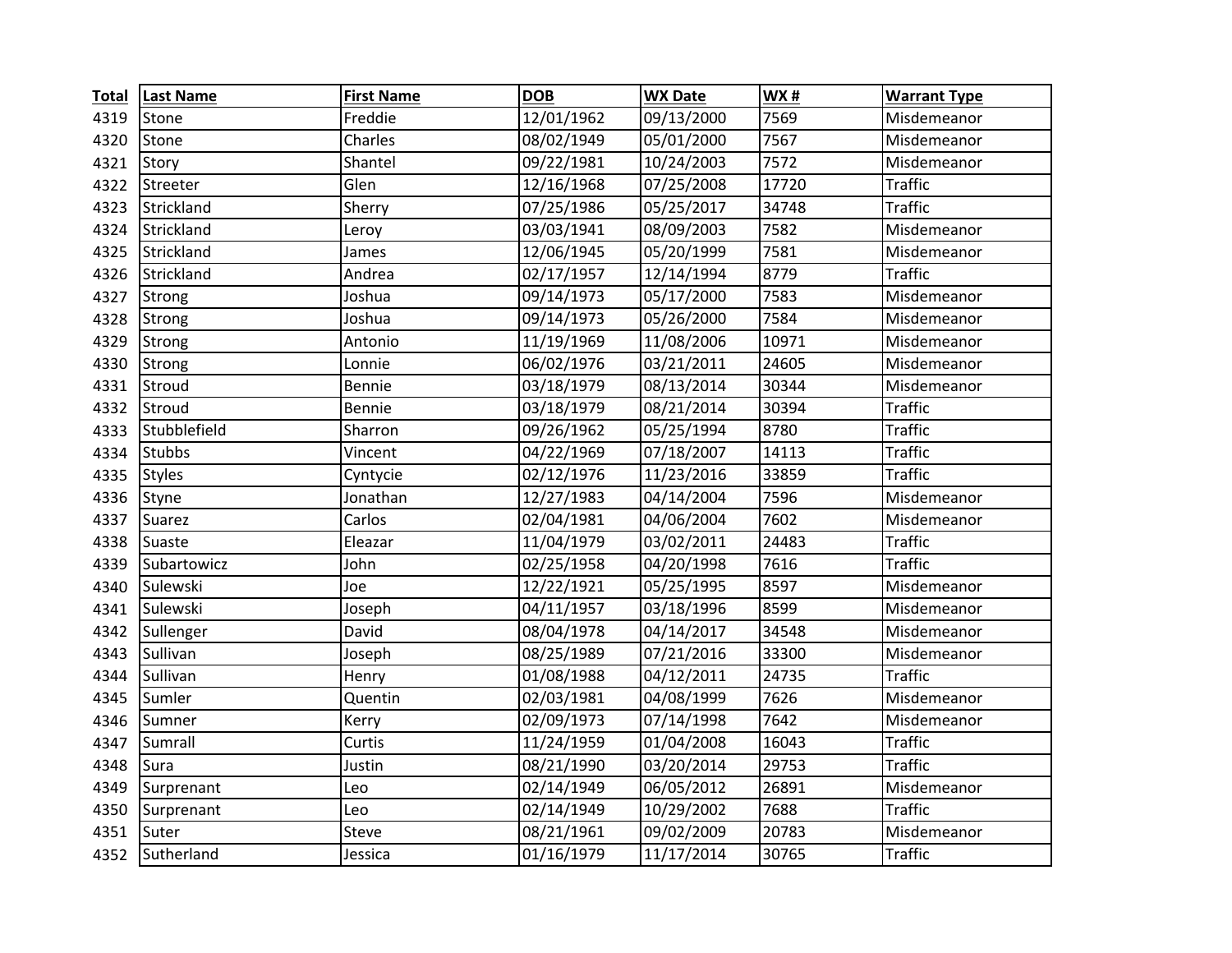| <b>Total</b> | <b>Last Name</b> | <b>First Name</b> | <b>DOB</b>                | <b>WX Date</b> | WX#   | <b>Warrant Type</b> |
|--------------|------------------|-------------------|---------------------------|----------------|-------|---------------------|
| 4353         | Sutton           | Bernard           | 05/13/1928                | 03/19/1998     | 7693  | Misdemeanor         |
| 4354         | Sutton           | Jason             | 04/16/1977                | 12/06/1996     | 8603  | Misdemeanor         |
| 4355         | Sutton           | <b>Barnes</b>     |                           | 04/28/1988     | 8781  | Misdemeanor         |
| 4356         | Swan             | Enos              | 08/07/1955                | 09/16/1993     | 8782  | <b>Traffic</b>      |
| 4357         | Swanigan         | Jeffery           | 01/16/1984                | 11/08/2012     | 27598 | Misdemeanor         |
| 4358         | Swartz           | Richard           | 08/15/1979                | 08/27/2015     | 31956 | <b>Traffic</b>      |
| 4359         | Sweeney          | John              | 02/27/1991                | 08/26/2014     | 30409 | <b>Traffic</b>      |
| 4360         | Swienconek       | Michael           | 07/18/1981                | 04/26/2017     | 34604 | Misdemeanor         |
| 4361         | Swift            | Laquida           | 11/09/1986                | 12/16/2009     | 21617 | <b>Traffic</b>      |
| 4362         | Swindle          | Sier              | 01/15/1992                | 11/29/2011     | 26004 | <b>Traffic</b>      |
| 4363         | Swisher          | Michael           | 08/17/1968                | 09/23/2003     | 7700  | Misdemeanor         |
| 4364         | Swisher          | Joey              | 05/26/1960                | 10/01/1993     | 8783  | <b>Traffic</b>      |
| 4365         | <b>Sykes</b>     | Erick             | 05/30/1976                | 02/08/2017     | 34230 | <b>Traffic</b>      |
| 4366         | Sykes            | Timothy           | 02/03/1968                | 05/16/2016     | 32971 | <b>Traffic</b>      |
| 4367         | Szuflita         | Stephen           | 11/18/1975                | 08/30/2007     | 14707 | <b>Traffic</b>      |
| 4368         | Tafolla-Maya     | Francisco         | $\frac{1}{11}{29}/{1955}$ | 07/21/2017     | 35101 | <b>Traffic</b>      |
| 4369         | <b>Talley</b>    | Karmel            | 09/11/1972                | 03/14/2012     | 26536 | Misdemeanor         |
| 4370         | Talley           | Otis              | 05/30/1952                | 01/09/2013     | 27870 | <b>Traffic</b>      |
| 4371         | Tamez            | Jesus             | 08/28/1971                | 03/28/1996     | 8604  | Misdemeanor         |
| 4372         | Tanksley         | Tuesday           | 05/08/1973                | 10/21/2009     | 21247 | <b>Traffic</b>      |
| 4373         | Tannehill        | Ronald            | 05/25/1941                | 02/26/1997     | 7630  | <b>Traffic</b>      |
| 4374         | Tanzy            | Marcelus          | 07/25/1993                | 07/09/2012     | 27028 | Misdemeanor         |
| 4375         | Tapia            | Jose              | 07/13/1988                | 09/20/2011     | 25592 | <b>Traffic</b>      |
| 4376         | <b>Tapia</b>     | Jorge             | 03/27/1985                | 09/18/2007     | 14917 | <b>Traffic</b>      |
| 4377         | Tapia            | Javier            | 07/13/1985                | 09/30/2004     | 7635  | <b>Traffic</b>      |
| 4378         | <b>Tapia</b>     | Paul              | 03/14/1968                | 06/07/1998     | 7641  | Misdemeanor         |
| 4379         | <b>Tapia</b>     | <b>Nicolas</b>    | 08/07/1976                | 03/23/1998     | 7640  | <b>Traffic</b>      |
| 4380         | Tapia            | Manuel            | 06/28/1979                | 07/08/1998     | 7638  | <b>Traffic</b>      |
| 4381         | Tarkelly         | Steven            | 01/06/1975                | 03/28/2000     | 7643  | <b>Traffic</b>      |
| 4382         | Tarr             | Gregg             | 09/06/1955                | 06/12/2006     | 8409  | <b>Traffic</b>      |
| 4383         | Tarver           | David             | 07/08/1955                | 03/09/2000     | 7645  | <b>Traffic</b>      |
| 4384         | Tate             | Tinisha           | 09/06/1980                | 02/29/2012     | 26428 | Misdemeanor         |
| 4385         | Tate             | Douglas           | 08/14/1960                | 06/17/2009     | 20159 | <b>Traffic</b>      |
| 4386         | <b>Tate</b>      | Alphonso          | 01/14/1962                | 01/15/2009     | 19015 | Misdemeanor         |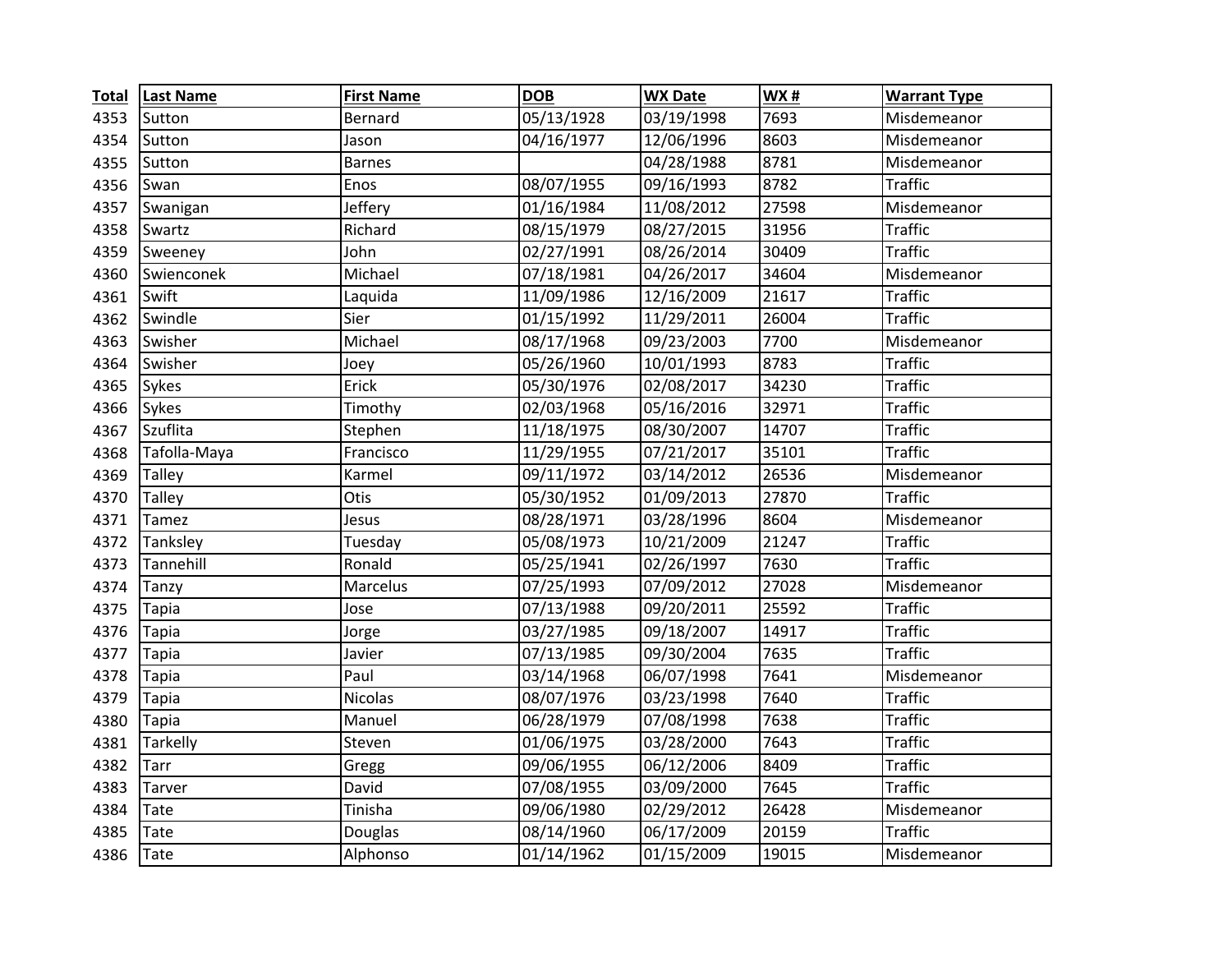| <b>Total</b> | <b>Last Name</b> | <b>First Name</b> | <b>DOB</b> | <b>WX Date</b> | WX#   | <b>Warrant Type</b> |
|--------------|------------------|-------------------|------------|----------------|-------|---------------------|
| 4387         | Taulbee          | April             | 04/07/1976 | 02/23/2017     | 34285 | <b>Traffic</b>      |
| 4388         | Taylo            | John              | 08/30/1947 | 04/06/1999     | 7652  | <b>Traffic</b>      |
| 4389         | Taylor           | Fontay            | 10/06/1973 | 09/19/1999     | 7660  | <b>Traffic</b>      |
| 4390         | Taylor           | Robert            | 05/24/1982 | 03/26/2003     | 7670  | <b>Traffic</b>      |
| 4391         | Taylor           | Rofert            | 01/17/1966 | 02/13/2002     | 7674  | <b>Traffic</b>      |
| 4392         | <b>Taylor</b>    | Rofert            | 01/17/1966 | 06/25/2002     | 7671  | <b>Traffic</b>      |
| 4393         | Taylor           | Nathaniel         | 08/18/1983 | 09/23/2004     | 7669  | <b>Traffic</b>      |
| 4394         | Taylor           | Derrick           | 10/17/1977 | 05/19/2004     | 7657  | <b>Traffic</b>      |
| 4395         | Taylor           | Derrick           | 10/17/1977 | 05/12/2004     | 7659  | <b>Traffic</b>      |
| 4396         | Taylor           | Rofert            | 01/17/1966 | 05/10/2004     | 7673  | Misdemeanor         |
| 4397         | Taylor           | Melissa           | 05/06/1981 | 10/29/2007     | 15386 | <b>Traffic</b>      |
| 4398         | Taylor           | Melissa           | 05/06/1981 | 11/21/2007     | 15581 | <b>Traffic</b>      |
| 4399         | Taylor           | Wayne             | 09/23/1958 | 12/05/2006     | 11372 | Misdemeanor         |
| 4400         | <b>Taylor</b>    | Kenya             | 05/03/1982 | 07/26/2017     | 35102 | <b>Traffic</b>      |
| 4401         | Taylor           | Eric              | 05/03/1988 | 05/12/2017     | 34698 | <b>Traffic</b>      |
| 4402         | Taylor           | Stacy             | 05/20/1973 | 10/17/2017     | 35541 | <b>Traffic</b>      |
| 4403         | Taylor           | Kadijah           | 06/19/1994 | 10/10/2017     | 35492 | Misdemeanor         |
| 4404         | Taylor           | Kashira           | 01/15/1997 | 08/23/2017     | 35251 | <b>Traffic</b>      |
| 4405         | Taylor           | Dajuan            | 02/24/1993 | 11/30/2017     | 35789 | <b>Traffic</b>      |
| 4406         | Taylor           | Donnie            | 04/24/2000 | 09/22/2015     | 32066 | <b>Traffic</b>      |
| 4407         | Taylor           | Arnold            | 10/16/1942 | 11/23/2015     | 32334 | <b>Traffic</b>      |
| 4408         | Taylor           | Edwina            | 08/01/1987 | 07/16/2015     | 31755 | Misdemeanor         |
| 4409         | Taylor           | Antwon            | 12/13/1973 | 06/19/2014     | 30153 | <b>Traffic</b>      |
| 4410         | Taylor           | Chad              | 07/20/1980 | 09/24/2013     | 29019 | Misdemeanor         |
| 4411         | Taylor           | Vernell           | 10/07/1970 | 07/15/2008     | 17631 | <b>Traffic</b>      |
| 4412         | Taylor           | Robert            | 01/16/1987 | 05/16/2008     | 17193 | <b>Traffic</b>      |
| 4413         | Taylor           | Irving            | 01/12/1945 | 06/23/2011     | 25137 | Misdemeanor         |
| 4414         | Taylor           | Jonathon          | 04/21/1972 | 09/26/2012     | 27394 | Misdemeanor         |
| 4415         | Taylor           | Jonathon          | 04/21/1972 | 01/16/2013     | 27899 | Misdemeanor         |
| 4416         | Taylor           | Eddie             | 08/01/1938 | 08/09/1995     | 15189 | <b>Traffic</b>      |
| 4417         | Taylor           | Roy               | 08/29/1959 | 10/20/1995     | 8622  | Misdemeanor         |
| 4418         | Taylor           | Randy             | 01/01/1953 | 11/15/1995     | 8615  | Misdemeanor         |
| 4419         | Taylor           | Yolanda           | 05/13/1955 | 09/23/1993     | 8789  | <b>Traffic</b>      |
| 4420         | Teague           | Samuel            | 04/20/1983 | 05/02/2005     | 7679  | <b>Traffic</b>      |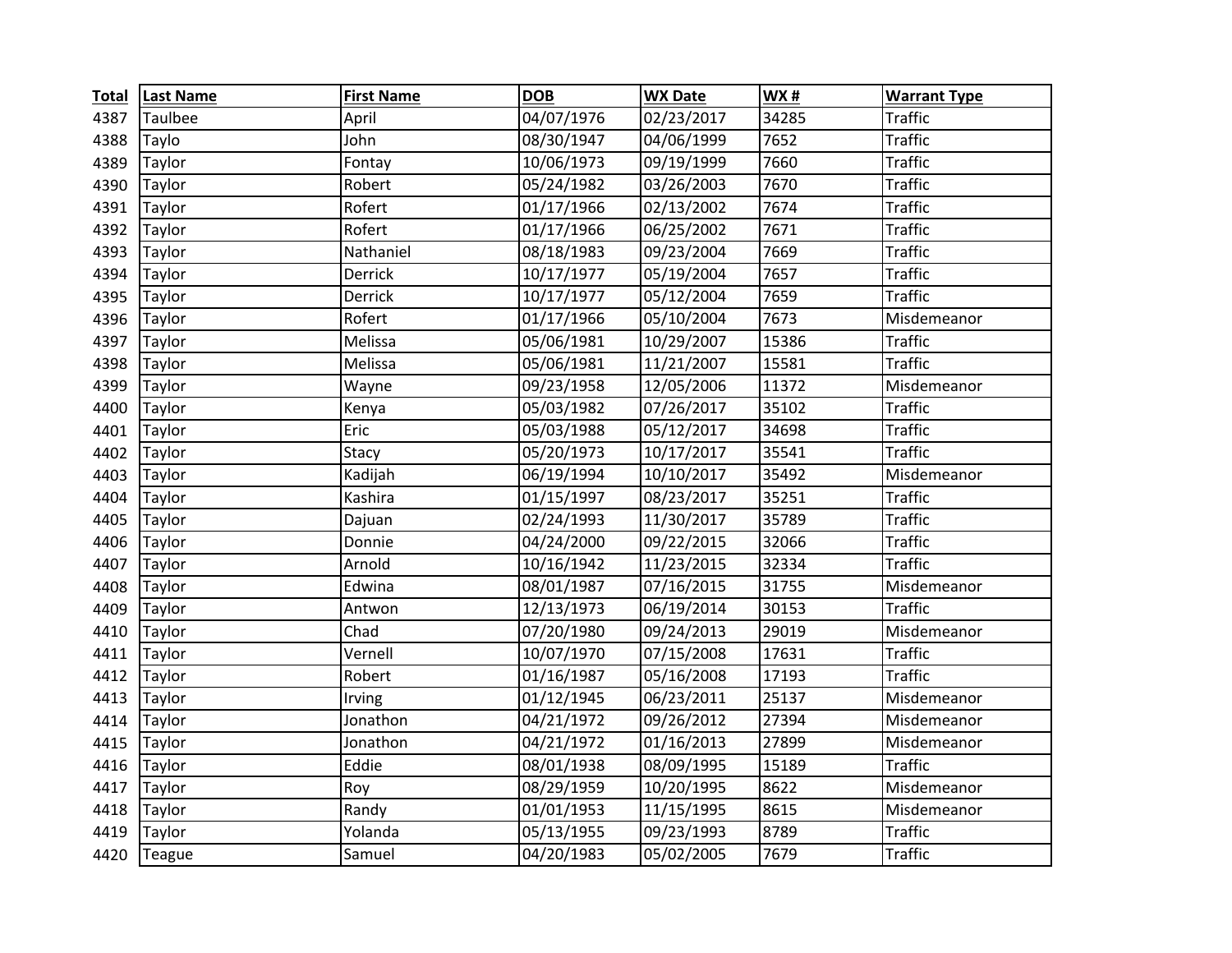| <b>Total</b> | <b>Last Name</b> | <b>First Name</b> | <b>DOB</b> | <b>WX Date</b> | <b>WX#</b> | <b>Warrant Type</b> |
|--------------|------------------|-------------------|------------|----------------|------------|---------------------|
| 4421         | <b>Tecalero</b>  | Armando           | 10/26/1978 | 09/20/2005     | 1564       | <b>Traffic</b>      |
| 4422         | Teemer           | Antoine           | 12/30/1972 | 10/18/2016     | 33707      | <b>Traffic</b>      |
| 4423         | Tehandon         | Pablo             | 08/27/1983 | 08/12/2004     | 7703       | <b>Traffic</b>      |
| 4424         | Tejeda           | Rafael            | 10/17/1960 | 02/06/1996     | 8625       | Misdemeanor         |
| 4425         | <b>Telles</b>    | Jacob             | 04/09/1996 | 04/13/2016     | 32847      | Misdemeanor         |
| 4426         | Tello            | Praxedis          | 07/21/1968 | 11/10/2005     | 3795       | <b>Traffic</b>      |
| 4427         | Tenczar          | Robert            | 09/22/1961 | 10/23/2008     | 18431      | <b>Traffic</b>      |
| 4428         | Tenorio          | Josephine         | 09/04/1982 | 09/22/2009     | 20988      | <b>Traffic</b>      |
| 4429         | Tenorio          | Agustin           | 04/24/1978 | 01/22/2007     | 11950      | <b>Traffic</b>      |
| 4430         | Tenorio-garcia   | Miguel            | 09/15/1980 | 01/10/2007     | 11741      | <b>Traffic</b>      |
| 4431         | Terrell          | Tywan             | 02/13/1981 | 11/29/2006     | 11279      | <b>Traffic</b>      |
| 4432         | Terrell          | Eleanor           | 05/08/1968 | 01/12/2011     | 24258      | <b>Traffic</b>      |
| 4433         | Terrell          | Lateef            | 01/28/1998 | 07/14/2017     | 35017      | Misdemeanor         |
| 4434         | Terrell          | Samuel            | 06/26/1947 | 11/16/2017     | 35702      | <b>Traffic</b>      |
| 4435         | Terry            | <b>Brittany</b>   | 08/21/1988 | 10/25/2016     | 33752      | <b>Traffic</b>      |
| 4436         | Terry            | Maurice           | 08/21/1979 | 02/18/2009     | 19233      | Misdemeanor         |
| 4437         | Terry            | <b>Brian</b>      | 04/11/1975 | 01/07/1997     | 7718       | <b>Traffic</b>      |
| 4438         | <b>Terry</b>     | Clifton           | 06/06/1955 | 01/12/1993     | 8790       | <b>Traffic</b>      |
| 4439         | Tetter           | Keyon             | 12/08/1995 | 09/27/2016     | 33622      | <b>Traffic</b>      |
| 4440         | Tharp-Thomas     | Darvin            | 01/14/1996 | 09/23/2014     | 30521      | Misdemeanor         |
| 4441         | Theilgaard       | Ted               | 07/25/1943 | 05/06/1994     | 8791       | <b>Traffic</b>      |
| 4442         | Theodore         | Michael           | 07/31/1977 | 01/07/2004     | 7711       | Misdemeanor         |
| 4443         | Theodore         | Tom               | 12/13/1979 | 01/07/2004     | 7717       | Misdemeanor         |
| 4444         | Thiel            | Jamie             | 01/20/1979 | 11/28/2007     | 15669      | <b>Traffic</b>      |
| 4445         | Thienpont        | Gregory           | 04/20/1961 | 10/15/2001     | 7720       | Misdemeanor         |
| 4446         | Thiesen          | Korinne           | 07/07/1987 | 10/17/2011     | 25726      | Misdemeanor         |
| 4447         | Thomas           | Leonard           | 04/10/1985 | 06/08/2011     | 25056      | Misdemeanor         |
| 4448         | Thomas           | Michael           | 05/31/1973 | 05/30/2013     | 28454      | <b>Traffic</b>      |
| 4449         | Thomas           | Nikia             | 07/15/1983 | 09/17/2013     | 28927      | <b>Traffic</b>      |
| 4450         | Thomas           | Lawrence          | 08/31/1984 | 07/26/2013     | 28723      | Misdemeanor         |
| 4451         | Thomas           | Minor             | 04/29/1981 | 11/05/2008     | 18516      | <b>Traffic</b>      |
| 4452         | Thomas           | <b>Bryant</b>     | 07/14/1978 | 08/19/2008     | 17880      | <b>Traffic</b>      |
| 4453         | Thomas           | Robert            | 10/27/1975 | 07/14/2009     | 20400      | Misdemeanor         |
| 4454         | Thomas           | Tanisha           | 03/28/1983 | 07/15/2009     | 20430      | <b>Traffic</b>      |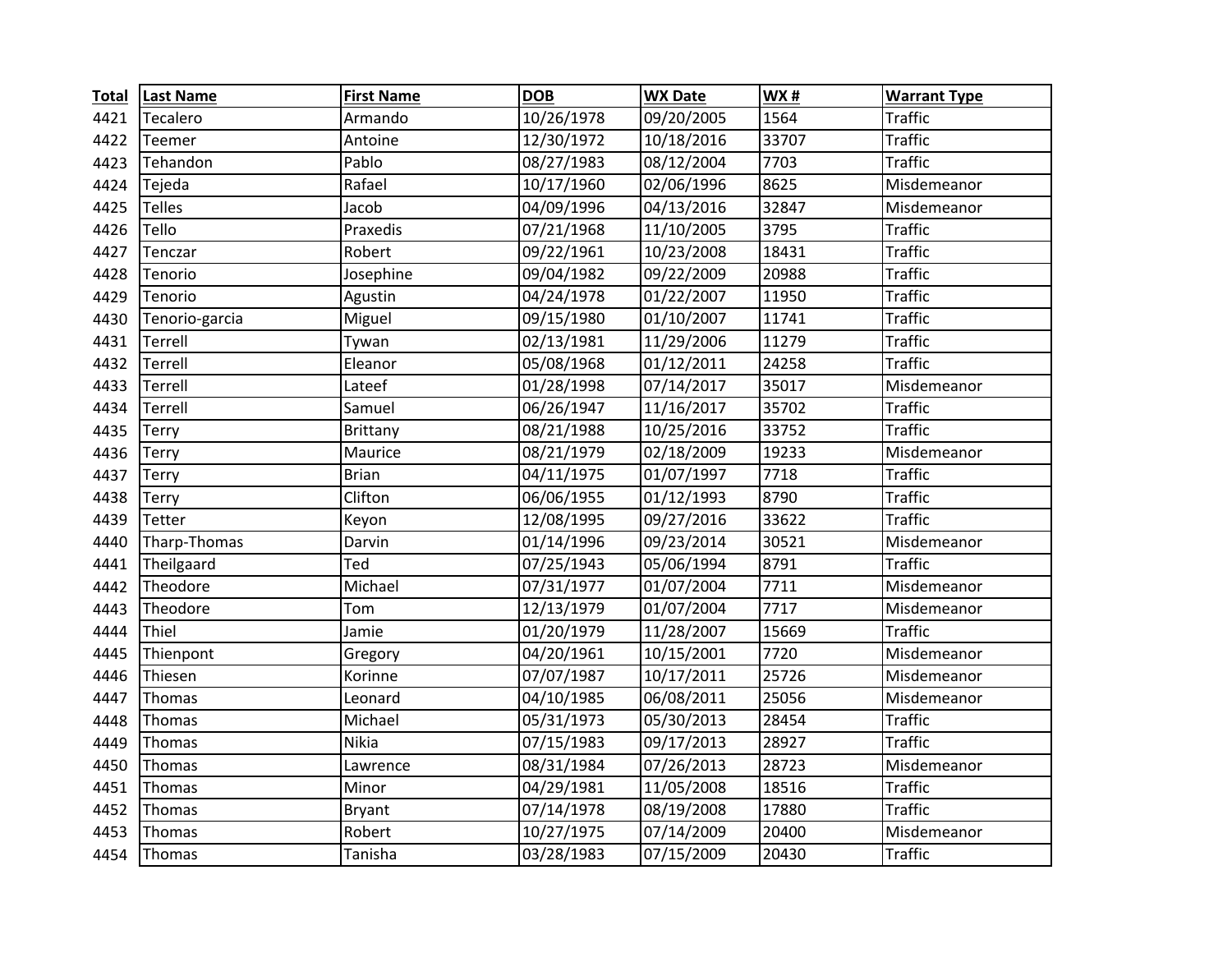| <b>Total</b> | <b>Last Name</b> | <b>First Name</b> | <b>DOB</b> | <b>WX Date</b> | WX#   | <b>Warrant Type</b> |
|--------------|------------------|-------------------|------------|----------------|-------|---------------------|
| 4455         | Thomas           | Luther            | 01/29/1957 | 09/28/2010     | 23639 | <b>Traffic</b>      |
| 4456         | Thomas           | Ramon             | 08/30/1980 | 07/31/2014     | 30312 | <b>Traffic</b>      |
| 4457         | Thomas           | Taniesha          | 01/30/1981 | 07/21/2014     | 30252 | <b>Traffic</b>      |
| 4458         | Thomas           | Erynn             | 12/10/1993 | 07/23/2014     | 30263 | Misdemeanor         |
| 4459         | Thomas           | Ervin             | 04/02/1990 | 11/20/2014     | 30809 | <b>Traffic</b>      |
| 4460         | Thomas           | Tearia            | 09/16/1990 | 12/02/2013     | 29264 | Misdemeanor         |
| 4461         | Thomas           | Misty             | 05/30/1939 | 06/03/2014     | 30053 | Misdemeanor         |
| 4462         | Thomas           | Jamal             | 05/16/1972 | 02/02/2016     | 32608 | <b>Traffic</b>      |
| 4463         | Thomas           | Trudel            | 01/08/1969 | 09/21/2001     | 8024  | Misdemeanor         |
| 4464         | Thomas           | Jimmie            | 02/16/1958 | 10/15/1998     | 7920  | Misdemeanor         |
| 4465         | Thomas           | Tommy             | 01/04/1972 | 04/06/2004     | 8018  | Misdemeanor         |
| 4466         | Thomas           | Eric              | 02/19/1979 | 07/28/2003     | 7781  | Misdemeanor         |
| 4467         | Thomas           | Honeef            | 02/23/1977 | 08/01/2003     | 7919  | Misdemeanor         |
| 4468         | Thomas           | Daniel            | 04/07/1968 | 05/29/2003     | 7778  | Misdemeanor         |
| 4469         | Thomas           | Lionel            | 02/19/1980 | 04/24/2002     | 7930  | Misdemeanor         |
| 4470         | Thomas           | Sherree           | 05/08/1967 | 11/08/2001     | 7951  | <b>Traffic</b>      |
| 4471         | Thomas           | <b>Brett</b>      | 07/28/1980 | 04/01/2003     | 7739  | Misdemeanor         |
| 4472         | Thomas           | Whitney           | 04/24/1986 | 11/19/2007     | 15564 | <b>Traffic</b>      |
| 4473         | Thomas           | William           | 08/08/1965 | 07/05/2007     | 13969 | <b>Traffic</b>      |
| 4474         | Thomas           | Alphonso          | 08/26/1978 | 01/19/2007     | 11915 | <b>Traffic</b>      |
| 4475         | Thomas           | Allen             | 11/03/1968 | 02/26/2007     | 12406 | <b>Traffic</b>      |
| 4476         | Thomas           | Marcardo          | 03/07/1984 | 04/25/2007     | 13000 | <b>Traffic</b>      |
| 4477         | Thomas           | Sherree           | 05/08/1967 | 06/14/2006     | 7941  | <b>Traffic</b>      |
| 4478         | Thomas           | <b>Brian</b>      | 12/31/1981 | 06/01/2005     | 7740  | Misdemeanor         |
| 4479         | Thomas           | Henry             | 02/11/1948 | 05/26/1995     | 8636  | Misdemeanor         |
| 4480         | Thomas           | Joshua            | 10/09/1973 | 09/06/1996     | 8640  | Misdemeanor         |
| 4481         | Thomas           | Deon              | 04/11/1969 | 06/24/1996     | 8634  | Misdemeanor         |
| 4482         | Thomas           | Annette           | 11/22/1958 | 04/25/1979     | 8982  | Misdemeanor         |
| 4483         | Thomas           | Donald            | 05/06/1957 | 04/02/1979     | 8792  | <b>Traffic</b>      |
| 4484         | Thomas           | Donald            | 05/06/1957 | 04/02/1979     | 8983  | Misdemeanor         |
| 4485         | Thompson         | Annette           | 11/10/1958 | 04/01/1993     | 8989  | Misdemeanor         |
| 4486         | Thompson         | Carl              | 04/29/1972 | 09/06/2006     | 10128 | Misdemeanor         |
| 4487         | Thompson         | Terrell           | 11/18/1985 | 12/04/2007     | 15760 | <b>Traffic</b>      |
| 4488         | Thompson         | Jerome            | 01/13/1976 | 03/03/2008     | 16612 | Misdemeanor         |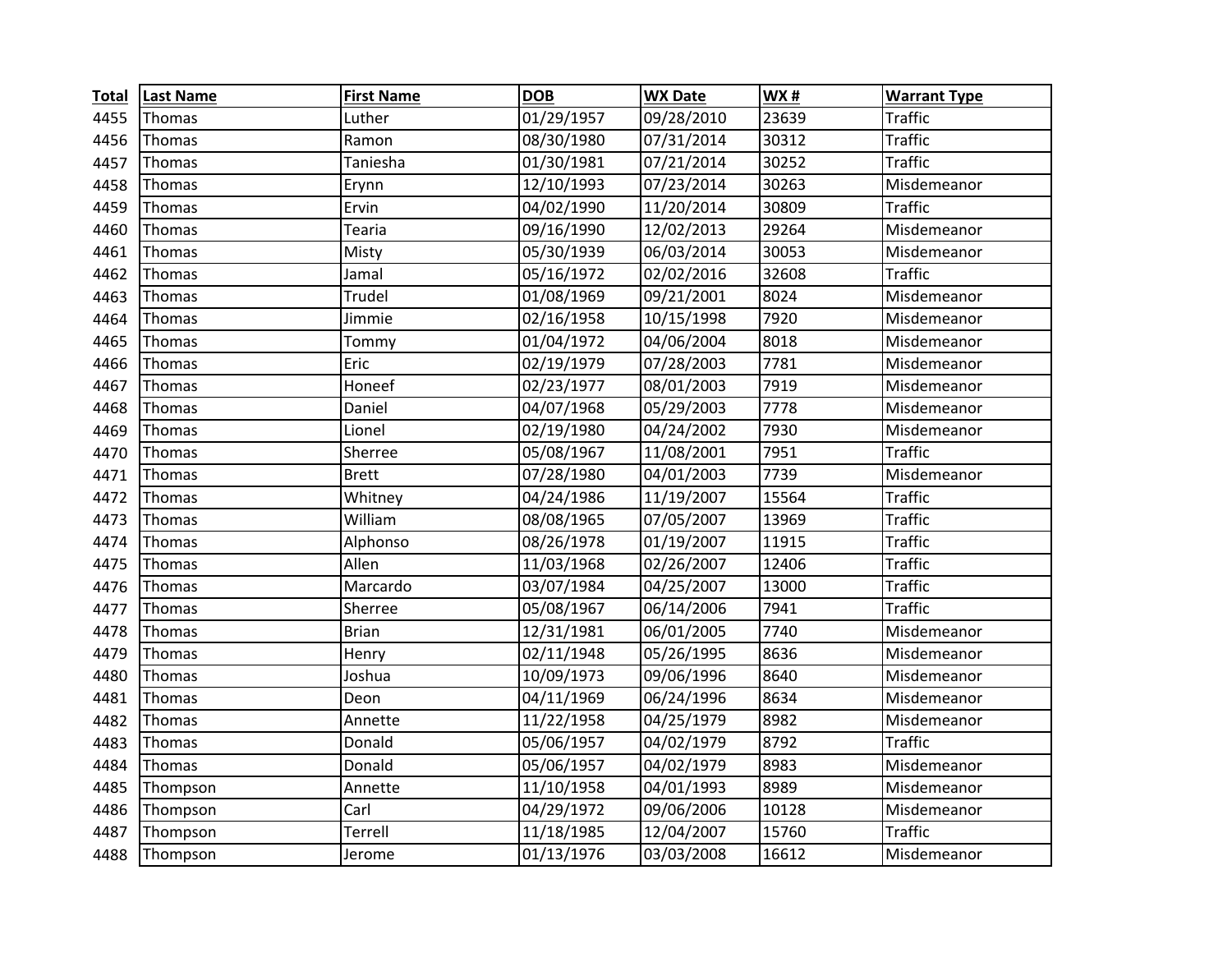| <b>Total</b> | <b>Last Name</b> | <b>First Name</b> | <b>DOB</b> | <b>WX Date</b> | WX#   | <b>Warrant Type</b> |
|--------------|------------------|-------------------|------------|----------------|-------|---------------------|
| 4489         | Thompson         | Derek             | 02/10/1973 | 02/29/2008     | 16592 | Traffic             |
| 4490         | Thompson         | Patrick           | 07/05/1975 | 04/30/2002     | 8065  | <b>Traffic</b>      |
| 4491         | Thompson         | Preston           | 07/13/1969 | 01/29/2016     | 32592 | <b>Traffic</b>      |
| 4492         | Thompson         | Sammaquis         | 09/11/1976 | 01/15/2016     | 32515 | <b>Traffic</b>      |
| 4493         | Thompson         | Tavoris           | 05/14/1980 | 09/24/2014     | 30563 | <b>Traffic</b>      |
| 4494         | Thompson         | Deon              | 04/23/1975 | 10/27/2010     | 23832 | <b>Traffic</b>      |
| 4495         | Thompson         | Jerome            | 01/13/1976 | 09/29/2008     | 18266 | Traffic             |
| 4496         | Thompson         | Tremaine          | 01/21/1977 | 04/17/2012     | 26663 | Misdemeanor         |
| 4497         | Thompson         | Tramaine          | 01/21/1977 | 04/10/2012     | 26659 | <b>Traffic</b>      |
| 4498         | Thornton         | Sean              | 12/29/1986 | 08/12/2014     | 30336 | Misdemeanor         |
| 4499         | Thornton         | Marcus            | 06/17/1976 | 03/28/2007     | 12676 | Misdemeanor         |
| 4500         | Thornton         | Everett           | 08/09/1968 | 03/01/1996     | 8646  | Misdemeanor         |
| 4501         | Thrower          | Darren            | 07/10/1970 | 08/08/2012     | 27193 | <b>Traffic</b>      |
| 4502         | Thurman          | Jacob             | 02/18/1991 | 10/06/2017     | 35509 | <b>Traffic</b>      |
| 4503         | Thurston         | Charles           | 01/14/1979 | 08/19/2015     | 31902 | <b>Traffic</b>      |
| 4504         | Thurton          | Wolrick           | 10/31/1952 | 01/07/2003     | 8073  | Misdemeanor         |
| 4505         | Tiatenchi        | Juan              | 09/05/1996 | 10/19/2017     | 35580 | Misdemeanor         |
| 4506         | Tidwell          | Vinetta           | 12/14/1949 | 10/17/1994     | 8794  | <b>Traffic</b>      |
| 4507         | <b>Tillis</b>    | William           | 09/16/1974 | 07/18/2007     | 14114 | <b>Traffic</b>      |
| 4508         | Tillman          | Lashonneja        | 01/06/1973 | 10/15/1998     | 8085  | Misdemeanor         |
| 4509         | Tillman          | Willie            | 01/17/1932 | 03/06/1996     | 8653  | Misdemeanor         |
| 4510         | Tillman          | Nino              | 08/08/1964 | 05/14/1993     | 8795  | <b>Traffic</b>      |
| 4511         | Tinajero         | Luis              | 06/17/1954 | 09/02/2005     | 1111  | <b>Traffic</b>      |
| 4512         | <b>Tobias</b>    | Fernando          | 12/06/1961 | 05/25/1999     | 7723  | <b>Traffic</b>      |
| 4513         | <b>Tocas</b>     | Jhonan            | 12/26/1988 | 09/03/2013     | 28928 | <b>Traffic</b>      |
| 4514         | Tolbert          | Carmita           | 01/24/1987 | 02/15/2013     | 28043 | <b>Traffic</b>      |
| 4515         | Tolbert          | Andrew            | 12/18/1986 | 05/13/2016     | 32962 | <b>Traffic</b>      |
| 4516         | Toledo           | Carlos            | 06/17/1969 | 05/27/2008     | 17268 | <b>Traffic</b>      |
| 4517         | Tomas-Garcia     | Ismar             | 11/21/1999 | 02/14/2017     | 34251 | <b>Traffic</b>      |
| 4518         | Tomaszewski      | Theodore          | 03/30/1966 | 12/06/2012     | 27747 | Misdemeanor         |
| 4519         | Tomaszewski      | Theodore          | 03/30/1966 | 11/14/2012     | 27625 | Misdemeanor         |
| 4520         | Tomaszewski      | Cynthia           | 04/30/1962 | 02/15/2005     | 7729  | Misdemeanor         |
| 4521         | Tomaszewski      | Cynthia           | 04/30/1962 | 06/15/2004     | 7731  | <b>Traffic</b>      |
| 4522         | Tome-Lempiro     | David             | 02/08/1981 | 07/15/2009     | 20431 | <b>Traffic</b>      |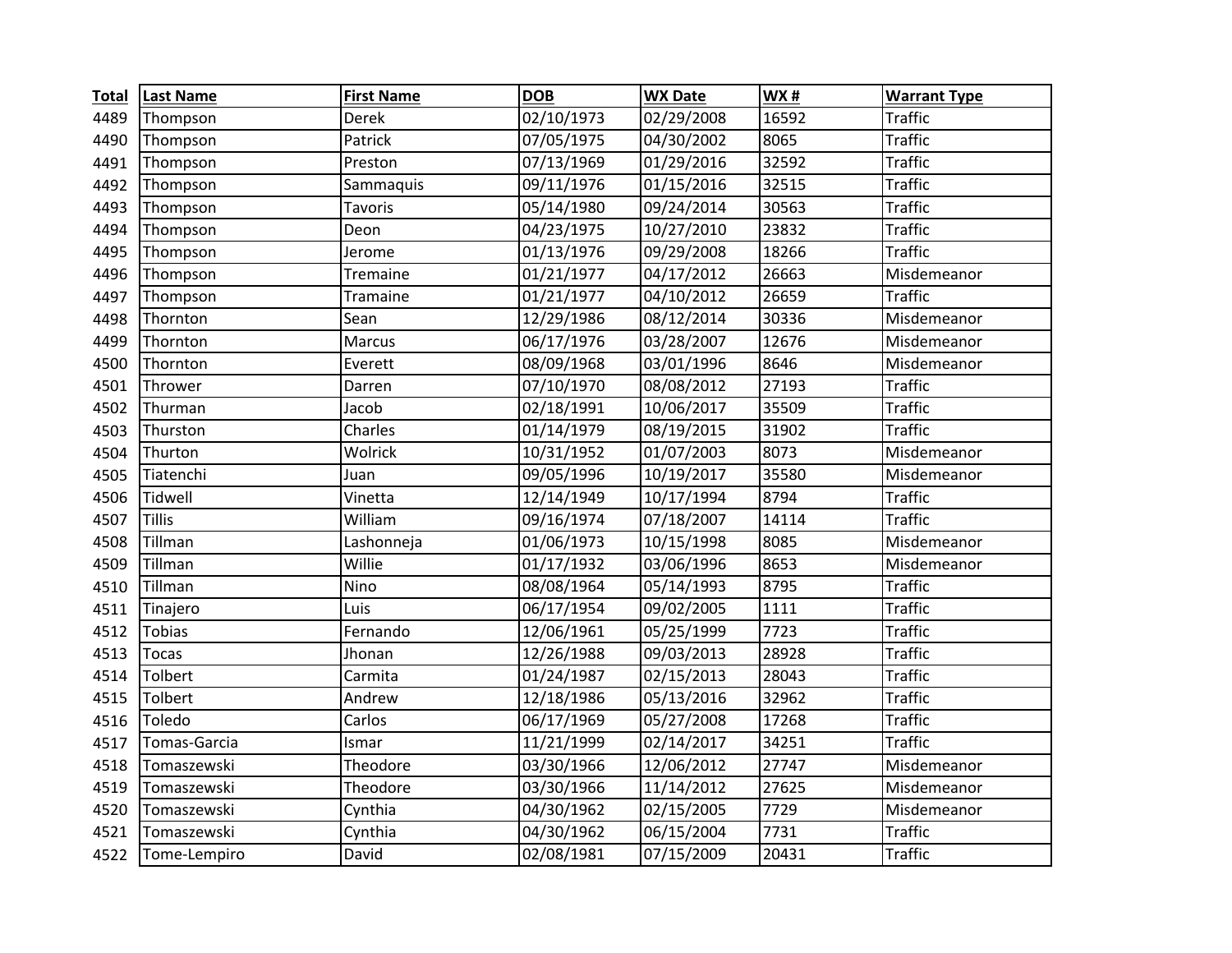| <b>Total</b> | <b>Last Name</b> | <b>First Name</b> | <b>DOB</b> | <b>WX Date</b> | WX#   | <b>Warrant Type</b> |
|--------------|------------------|-------------------|------------|----------------|-------|---------------------|
| 4523         | Tonaca           | Pablo             | 10/03/1986 | 07/18/2005     | 7735  | <b>Traffic</b>      |
| 4524         | Tonaca           | Pablo             | 10/03/1986 | 06/20/2005     | 7744  | <b>Traffic</b>      |
| 4525         | Tonacatl         | Juan              | 05/21/1970 | 06/24/1996     | 8658  | Misdemeanor         |
| 4526         | Toney            | Anthony           | 04/12/1977 | 08/27/2001     | 7746  | <b>Traffic</b>      |
| 4527         | Toralez          | Alberto           | 05/15/1986 | 03/21/2003     | 7747  | <b>Traffic</b>      |
| 4528         | Torres           | Rigoberto         | 08/13/1975 | 07/31/2003     | 7774  | <b>Traffic</b>      |
| 4529         | Torres           | David             | 07/07/1979 | 02/23/2004     | 7754  | <b>Traffic</b>      |
| 4530         | <b>Torres</b>    | Samuel            | 12/09/1971 | 12/12/2003     | 7775  | <b>Traffic</b>      |
| 4531         | <b>Torres</b>    | Angel             | 12/11/1971 | 01/05/2000     | 7752  | <b>Traffic</b>      |
| 4532         | Torres           | Febronio          | 01/01/1975 | 03/23/1999     | 7756  | <b>Traffic</b>      |
| 4533         | <b>Torres</b>    | Miguel            | 03/20/1984 | 03/16/2006     | 5935  | <b>Traffic</b>      |
| 4534         | <b>Torres</b>    | Pedro             | 03/24/1985 | 03/20/2008     | 16766 | <b>Traffic</b>      |
| 4535         | <b>Torres</b>    | Gonzalo           | 06/20/1968 | 03/25/2008     | 16812 | <b>Traffic</b>      |
| 4536         | <b>Torres</b>    | Jose              | 11/07/1985 | 12/11/2006     | 11491 | Misdemeanor         |
| 4537         | Torres           | Raul              | 05/20/1980 | 08/26/2010     | 23435 | <b>Traffic</b>      |
| 4538         | Torres           | Candelario        | 02/02/1969 | 10/24/2008     | 18433 | <b>Traffic</b>      |
| 4539         | <b>Torres</b>    | Felicia           | 11/01/1985 | 03/11/2009     | 19434 | <b>Traffic</b>      |
| 4540         | <b>Torres</b>    | <b>Moises</b>     | 07/13/1992 | 05/10/2012     | 26782 | <b>Traffic</b>      |
| 4541         | <b>Torres</b>    | Wilson            | 06/05/1987 | 10/16/2017     | 35533 | <b>Traffic</b>      |
| 4542         | Torres-aguilar   | Miguel            | 11/26/1968 | 01/27/1997     | 7771  | <b>Traffic</b>      |
| 4543         | Torres-Jose      | Luis              | 11/07/1985 | 09/13/2007     | 14872 | <b>Traffic</b>      |
| 4544         | Torrez           | Pedro             | 12/06/1982 | 10/24/2003     | 7777  | <b>Traffic</b>      |
| 4545         | Toto             | Abraham           | 11/17/1983 | 01/15/2004     | 7782  | <b>Traffic</b>      |
| 4546         | Townsend         | Jacque            | 03/19/1975 | 08/08/2006     | 9809  | <b>Traffic</b>      |
| 4547         | Trafton          | Sherod            | 10/05/1975 | 04/23/2003     | 7788  | <b>Traffic</b>      |
| 4548         | Treadwell        | A                 | 06/21/1952 | 10/27/2014     | 30690 | <b>Traffic</b>      |
| 4549         | Trejos           | Miguel            | 08/14/1978 | 05/08/2003     | 7791  | <b>Traffic</b>      |
| 4550         | Trevino          | Oscar             | 12/24/1977 | 12/30/2008     | 18858 | <b>Traffic</b>      |
| 4551         | Trinidad         | Lemus             | 06/28/1974 | 01/15/2004     | 7797  | <b>Traffic</b>      |
| 4552         | Trio             | Don Michael       | 10/29/1985 | 02/23/2006     | 5549  | <b>Traffic</b>      |
| 4553         | <b>Triplett</b>  | Leonard           | 01/12/1988 | 11/05/2009     | 21386 | <b>Traffic</b>      |
| 4554         | Tristani         | Carlos            | 11/18/1935 | 02/08/1996     | 8660  | Misdemeanor         |
| 4555         | Trowell          | Thomas            | 06/24/1993 | 06/27/2013     | 28575 | Misdemeanor         |
| 4556         | Trudeau          | Alexander         | 12/16/1993 | 01/17/2018     | 35982 | Misdemeanor         |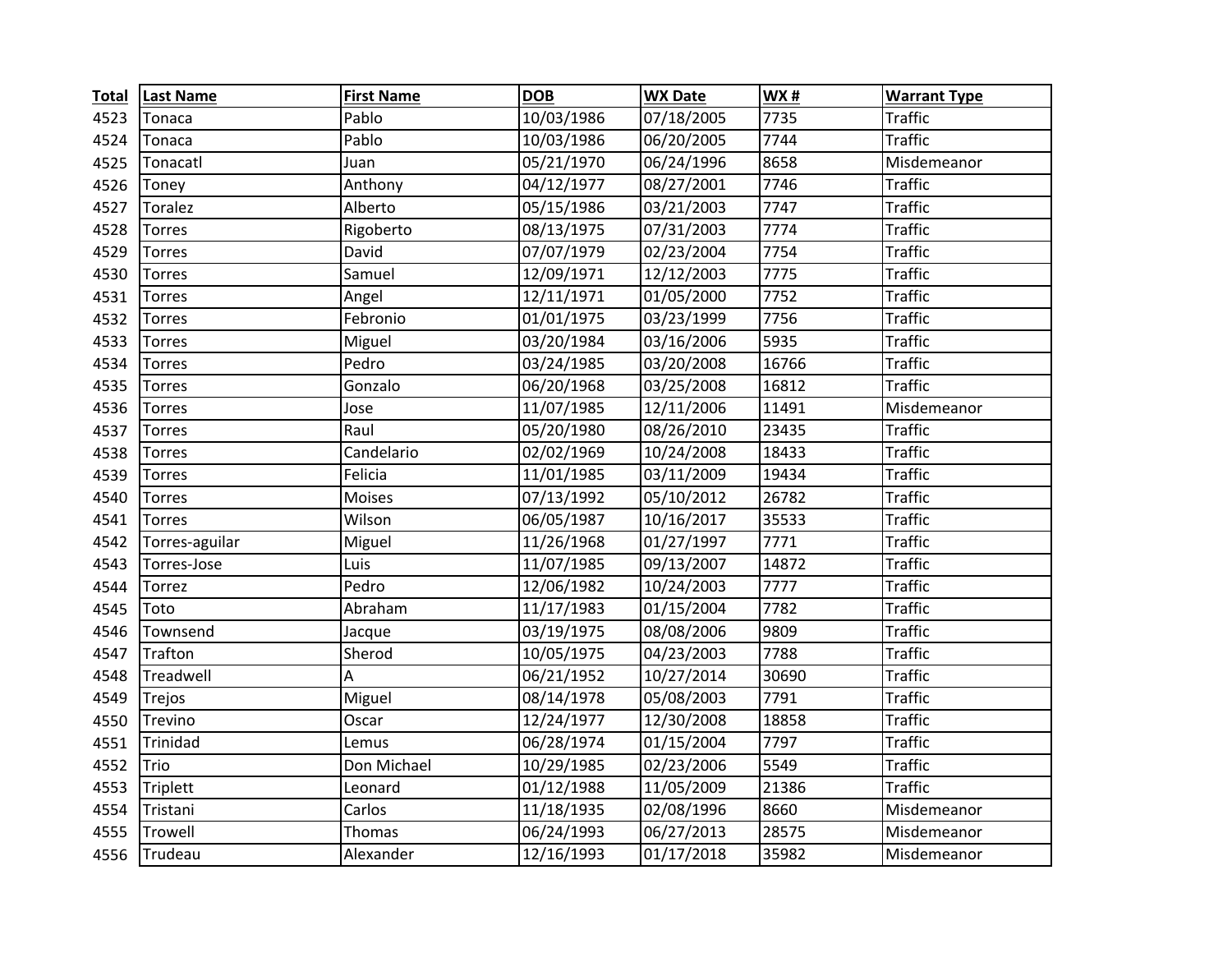| <b>Total</b> | <b>Last Name</b> | <b>First Name</b> | <b>DOB</b> | <b>WX Date</b> | WX#   | <b>Warrant Type</b> |
|--------------|------------------|-------------------|------------|----------------|-------|---------------------|
| 4557         | Trujullo         | Jose              | 08/19/1973 | 12/29/2006     | 11639 | <b>Traffic</b>      |
| 4558         | Truman           | Connie            | 07/09/1961 | 04/30/2015     | 31456 | <b>Traffic</b>      |
| 4559         | Trumann          | Todd              | 10/29/1967 | 04/06/1999     | 7798  | <b>Traffic</b>      |
| 4560         | <b>Trumpus</b>   | Andrew            | 05/16/1990 | 05/12/2015     | 31483 | <b>Traffic</b>      |
| 4561         | <b>Truss</b>     | Derrick           | 11/20/1981 | 12/08/2005     | 4692  | <b>Traffic</b>      |
| 4562         | Trusty           | Matthew           | 10/10/1987 | 07/01/2016     | 33209 | Misdemeanor         |
| 4563         | Tucker           | Rondal            | 10/17/1970 | 06/27/2012     | 26972 | <b>Traffic</b>      |
| 4564         | Tucker           | Rory              | 08/23/1985 | 09/26/2006     | 10377 | Misdemeanor         |
| 4565         | Tucker           | Rhonda            | 02/20/1969 | 03/05/1998     | 7801  | Misdemeanor         |
| 4566         | Tunstall         | Corry             | 09/27/1971 | 07/11/2000     | 7802  | <b>Traffic</b>      |
| 4567         | Turner           | Jason             | 12/13/1973 | 08/06/2007     | 14413 | <b>Traffic</b>      |
| 4568         | Turner           | Christopher       | 01/15/1991 | 02/02/2012     | 26292 | Misdemeanor         |
| 4569         | Turner           | Christopher       | 01/15/1991 | 02/09/2012     | 26331 | Misdemeanor         |
| 4570         | Turner           | Randy             | 02/21/1987 | 07/01/2016     | 33214 | <b>Traffic</b>      |
| 4571         | Turner           | Gregory           | 09/14/1946 | 11/19/1996     | 8663  | Misdemeanor         |
| 4572         | Turner           | Eddie             | 12/10/1939 | 07/15/1993     | 8796  | <b>Traffic</b>      |
| 4573         | Turner           | Sandra            | 10/17/1961 | 09/04/1992     | 8798  | Misdemeanor         |
| 4574         | Tuttle           | Jason             | 12/31/1974 | 05/31/2000     | 7809  | <b>Traffic</b>      |
| 4575         | Tuzinski         | Theodore          | 05/22/1981 | 07/06/2004     | 7810  | <b>Traffic</b>      |
| 4576         | Tyler            | John              | 02/07/1976 | 10/31/2000     | 7814  | <b>Traffic</b>      |
| 4577         | Tyler            | Jewel             | 01/18/1988 | 04/21/2004     | 7813  | <b>Traffic</b>      |
| 4578         | Tyler            | Dianna            | 04/02/1986 | 06/28/2017     | 34963 | <b>Traffic</b>      |
| 4579         | Tyson            | Morris            | 01/07/1988 | 01/16/2018     | 35962 | <b>Traffic</b>      |
| 4580         | Tyson            | Vellar            | 03/03/1971 | 04/15/2016     | 32884 | <b>Traffic</b>      |
| 4581         | Tyson            | Robert            | 09/12/1985 | 05/09/2007     | 13236 | <b>Traffic</b>      |
| 4582         | Ulbrich          | Dennis            | 06/24/1951 | 11/19/1996     | 8668  | Misdemeanor         |
| 4583         | Ulloa            | David             | 10/13/1958 | 03/28/2003     | 7818  | <b>Traffic</b>      |
| 4584         | Unseld           | Stanley           | 08/04/1969 | 01/24/2001     | 7821  | <b>Traffic</b>      |
| 4585         | Urbano           | Torany            | 05/01/1962 | 04/22/2005     | 7820  | <b>Traffic</b>      |
| 4586         | Urquizo          | Jose              | 08/24/1979 | 03/23/1999     | 7822  | <b>Traffic</b>      |
| 4587         | Ustinov          | Russello          | 12/30/1940 | 08/14/1995     | 8672  | Misdemeanor         |
| 4588         | Vaden            | Uriah             | 02/10/1981 | 01/22/2007     | 11952 | <b>Traffic</b>      |
| 4589         | Vail             | Richard           | 03/07/1968 | 03/23/2000     | 7823  | Misdemeanor         |
| 4590         | Valades          | Jose              | 04/09/1956 | 08/11/2011     | 25377 | <b>Traffic</b>      |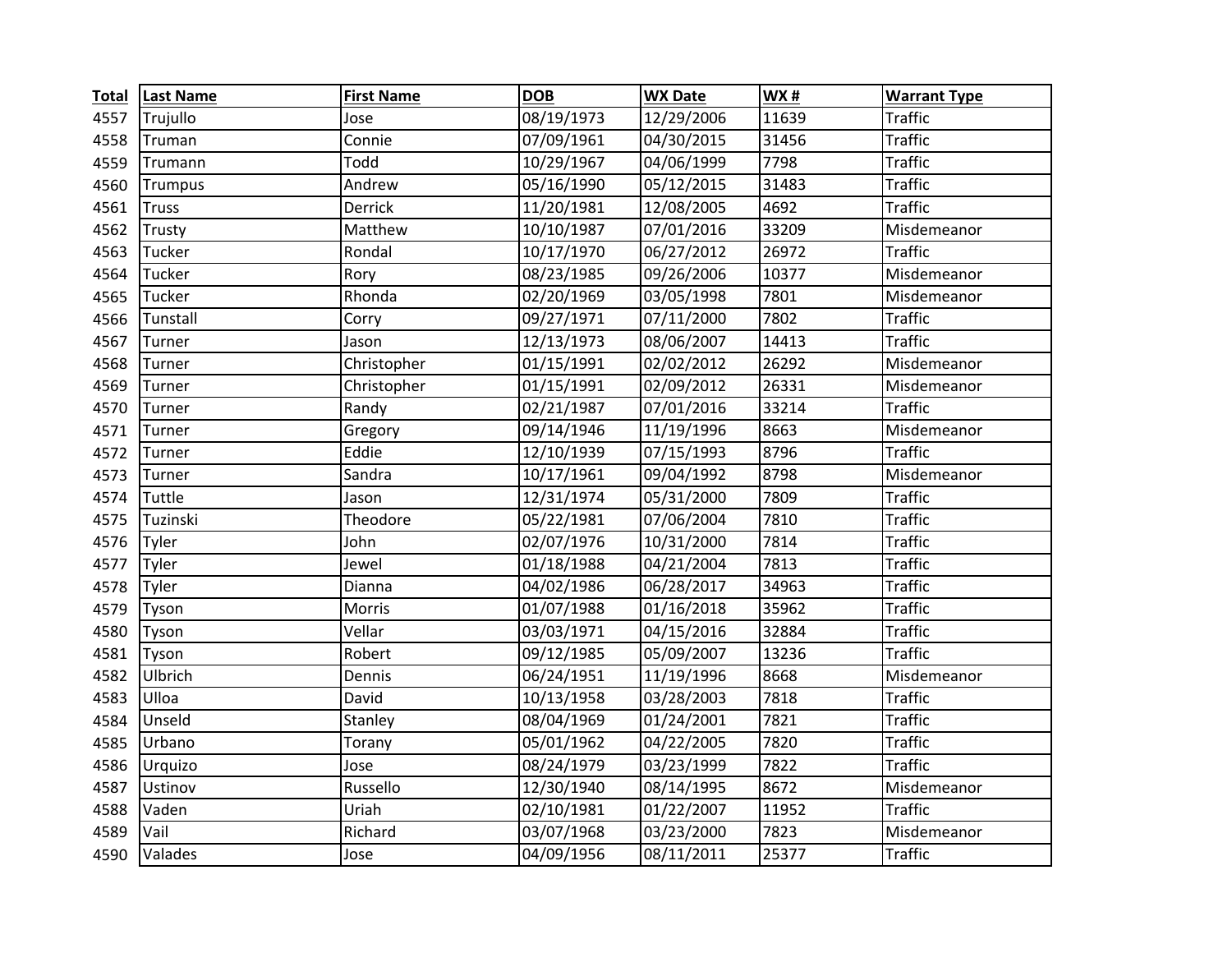| <b>Total</b> | <b>Last Name</b> | <b>First Name</b> | <b>DOB</b> | <b>WX Date</b> | <b>WX#</b> | <b>Warrant Type</b> |
|--------------|------------------|-------------------|------------|----------------|------------|---------------------|
| 4591         | Valasques        | Jesus             | 11/09/1982 | 07/05/2006     | 9230       | Misdemeanor         |
| 4592         | Valazquez        | Juan              | 03/27/1984 | 03/21/2008     | 16767      | <b>Traffic</b>      |
| 4593         | Valdez           | Ricardo           | 02/25/1950 | 12/05/2007     | 15761      | <b>Traffic</b>      |
| 4594         | Valencia         | Mario             | 01/19/1970 | 01/28/2003     | 7827       | <b>Traffic</b>      |
| 4595         | Valensuela       | Fernando          | 05/31/1982 | 03/07/2007     | 12489      | <b>Traffic</b>      |
| 4596         | Vallejo          | Jan               | 11/15/1968 | 11/16/1992     | 8800       | Misdemeanor         |
| 4597         | Vanboxel         | James             | 12/09/1958 | 11/02/1998     | 7828       | <b>Traffic</b>      |
| 4598         | Vandover         | Denver            | 04/14/1978 | 08/29/2012     | 27275      | Misdemeanor         |
| 4599         | Vandover         | Denver            | 04/14/1978 | 12/11/2012     | 27792      | <b>Traffic</b>      |
| 4600         | VanDusen         | Jennifer          | 07/09/1981 | 09/21/2017     | 35408      | <b>Traffic</b>      |
| 4601         | Vangiessen       | Daniel            | 08/24/1972 | 08/10/1993     | 8801       | <b>Traffic</b>      |
| 4602         | Vanmeter         | Christopher       | 04/02/1967 | 01/31/2017     | 34168      | <b>Traffic</b>      |
| 4603         | Vanpaseuth       | Kanlaya           | 09/21/1975 | 02/07/1997     | 7831       | <b>Traffic</b>      |
| 4604         | Vardiman         | Darrell           | 05/20/1976 | 01/23/2014     | 29513      | <b>Traffic</b>      |
| 4605         | Varela           | Jose              | 09/15/1999 | 11/01/2017     | 35662      | Misdemeanor         |
| 4606         | Varela           | Jasmin            | 10/23/1981 | 06/04/2008     | 17331      | <b>Traffic</b>      |
| 4607         | Varela           | Maximino          | 08/14/1979 | 03/10/2003     | 7837       | <b>Traffic</b>      |
| 4608         | Varela           | Roberto           | 07/25/1985 | 01/26/2007     | 11998      | <b>Traffic</b>      |
| 4609         | Varela           | Armando           | 04/17/1970 | 11/13/2006     | 11062      | Misdemeanor         |
| 4610         | Varela           | Ernesto           | 06/25/1978 | 08/11/2005     | 7836       | <b>Traffic</b>      |
| 4611         | Vargas           | Jorge             | 09/06/1962 | 01/19/2006     | 11953      | <b>Traffic</b>      |
| 4612         | Vargas           | Laura             | 09/12/1983 | 03/17/2005     | 7843       | <b>Traffic</b>      |
| 4613         | Vargas           | Ricardo           | 12/11/1979 | 05/13/2005     | 7844       | <b>Traffic</b>      |
| 4614         | Vargas           | Antonio           | 10/13/1982 | 02/19/2009     | 19304      | <b>Traffic</b>      |
| 4615         | Vargas           | Jose              | 11/26/1977 | 12/29/2009     | 21660      | <b>Traffic</b>      |
| 4616         | Vargas           | Lorenzo           | 08/10/1966 | 03/29/2010     | 22248      | <b>Traffic</b>      |
| 4617         | Vargas           | Jesus             | 06/09/1972 | 06/24/2015     | 31669      | Misdemeanor         |
| 4618         | Vargas-Hernandez | Guadalupe         | 10/29/1965 | 11/02/2009     | 21331      | <b>Traffic</b>      |
| 4619         | Vasques          | Fernando          | 08/05/1992 | 07/14/2008     | 17621      | <b>Traffic</b>      |
| 4620         | Vasques          | Jesus             | 12/03/1976 | 09/17/2002     | 7845       | <b>Traffic</b>      |
| 4621         | Vasquez          | Antonio           | 01/25/1985 | 03/05/2004     | 7847       | <b>Traffic</b>      |
| 4622         | Vasquez          | Erasmo            | 01/26/1987 | 07/17/2006     | 9418       | Misdemeanor         |
| 4623         | Vasquez          | Erasmo            | 01/26/1987 | 07/19/2006     | 9468       | Misdemeanor         |
| 4624         | Vasquez          | Jose              | 11/21/1975 | 12/20/2005     | 4848       | <b>Traffic</b>      |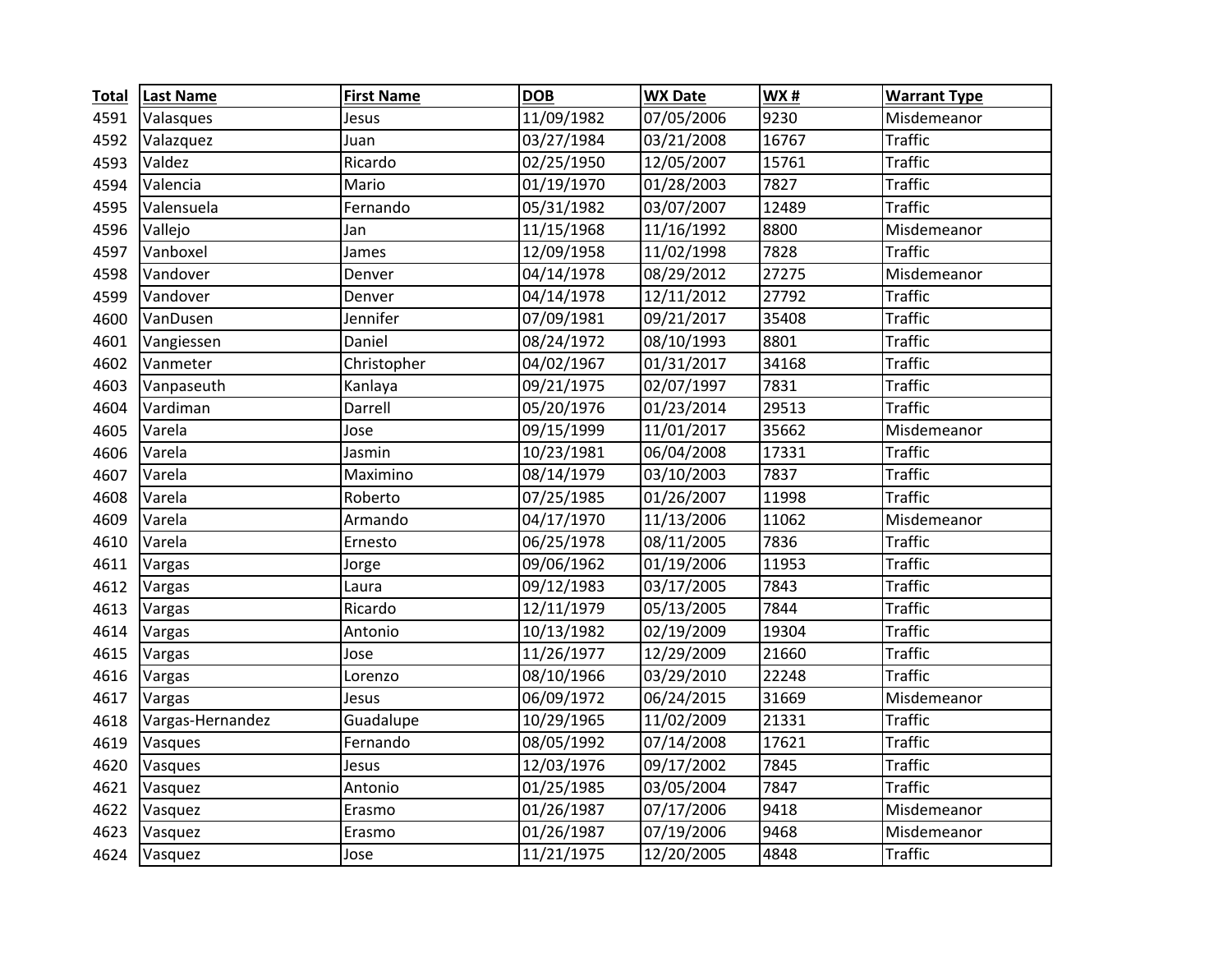| <b>Total</b> | <b>Last Name</b> | <b>First Name</b> | <b>DOB</b> | <b>WX Date</b> | <b>WX#</b> | <b>Warrant Type</b> |
|--------------|------------------|-------------------|------------|----------------|------------|---------------------|
| 4625         | Vasquez          | Juan              | 10/15/1990 | 07/03/2007     | 14345      | <b>Traffic</b>      |
| 4626         | Vasquez-Martinez | Jose              | 10/30/1988 | 03/18/2015     | 31253      | Misdemeanor         |
| 4627         | Vasquez-romero   | Roberto           | 01/11/1972 | 01/10/2005     | 7852       | <b>Traffic</b>      |
| 4628         | Vaughans         | Marissa           | 06/03/1978 | 06/02/2014     | 30072      | <b>Traffic</b>      |
| 4629         | Vaughn           | Jerry             | 09/06/1980 | 11/19/2014     | 30791      | Misdemeanor         |
| 4630         | Vaughn           | Henry             | 05/27/1974 | 05/06/2008     | 17099      | <b>Traffic</b>      |
| 4631         | Vazquez          | Jose              | 05/03/1982 | 09/06/2013     | 28929      | <b>Traffic</b>      |
| 4632         | Vazquez          | Orlando           | 12/24/1984 | 08/17/2005     | 7850       | <b>Traffic</b>      |
| 4633         | Vazquez          | Santos            | 11/01/1978 | 03/31/2006     | 6148       | <b>Traffic</b>      |
| 4634         | Vazquez          | Arturo            | 05/20/1953 | 01/28/2008     | 16316      | <b>Traffic</b>      |
| 4635         | Vazquez          | Jose              | 10/15/1991 | 08/16/2006     | 9912       | Misdemeanor         |
| 4636         | Vazquez          | Andres            | 10/15/1989 | 12/29/2006     | 11640      | <b>Traffic</b>      |
| 4637         | Vazquez          | Jesus             | 10/01/1957 | 03/13/2007     | 12617      | <b>Traffic</b>      |
| 4638         | Vazquez-Baez     | Angela            | 07/03/1976 | 08/24/2009     | 20715      | <b>Traffic</b>      |
| 4639         | Vazquez-munoz    | Mauro             | 11/08/1982 | 03/04/2004     | 7854       | <b>Traffic</b>      |
| 4640         | Veal             | Kenneth           | 06/24/1967 | 11/23/2005     | 4280       | <b>Traffic</b>      |
| 4641         | Veal             | Charles           | 06/15/1959 | 07/12/2012     | 27058      | <b>Traffic</b>      |
| 4642         | Vega             | Miguel            | 06/19/1974 | 11/26/2012     | 27684      | <b>Traffic</b>      |
| 4643         | Vega             | Paola             | 10/19/1980 | 06/24/2004     | 7858       | <b>Traffic</b>      |
| 4644         | Vega             | Angel             | 10/10/1975 | 05/16/2007     | 13291      | <b>Traffic</b>      |
| 4645         | Vega             | Jaime             | 12/12/1982 | 12/31/2007     | 16019      | <b>Traffic</b>      |
| 4646         | Vega             | Douglas           | 06/23/1959 | 08/23/2007     | 14598      | <b>Traffic</b>      |
| 4647         | Velasquez        | Luis              | 01/09/1985 | 08/02/2004     | 7863       | <b>Traffic</b>      |
| 4648         | Velasquez        | Yolanda           | 06/20/1944 | 03/11/2009     | 19469      | Misdemeanor         |
| 4649         | Velazquez        | Jain              | 11/09/1982 | 01/25/2005     | 7862       | <b>Traffic</b>      |
| 4650         | Velazquez        | Martin            | 05/12/1964 | 05/25/2005     | 7864       | <b>Traffic</b>      |
| 4651         | Velazquez        | Roger             | 06/25/1963 | 05/23/2002     | 7865       | <b>Traffic</b>      |
| 4652         | Velazquez        | Carlos            | 10/06/1977 | 08/27/1996     | 8677       | Misdemeanor         |
| 4653         | Velez            | Luis              | 03/19/1970 | 05/08/2003     | 7866       | <b>Traffic</b>      |
| 4654         | Velez            | Edgar             | 02/17/1965 | 05/10/2006     | 6691       | <b>Traffic</b>      |
| 4655         | Veloz            | Arthur            | 02/29/1992 | 12/20/2010     | 24180      | Misdemeanor         |
| 4656         | Vences           | Israel            | 09/27/1980 | 02/07/2007     | 12148      | <b>Traffic</b>      |
| 4657         | Venerable        | Melissa           | 01/26/1980 | 11/24/2004     | 7869       | <b>Traffic</b>      |
| 4658         | Verala           | Freddie           | 03/19/1982 | 08/12/2004     | 7870       | <b>Traffic</b>      |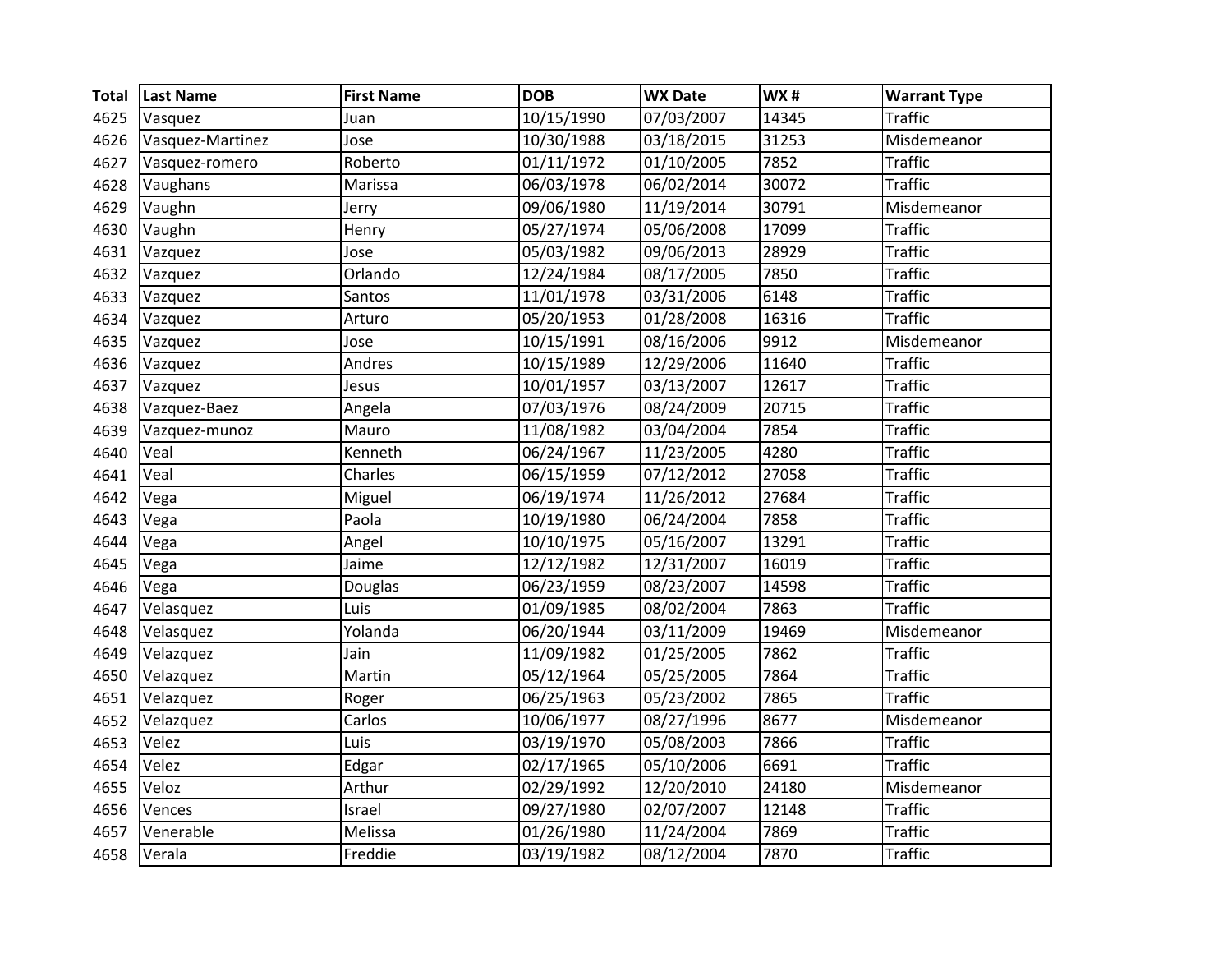| <b>Total</b> | <b>Last Name</b> | <b>First Name</b> | <b>DOB</b>              | <b>WX Date</b>          | <b>WX#</b>         | <b>Warrant Type</b> |
|--------------|------------------|-------------------|-------------------------|-------------------------|--------------------|---------------------|
| 4659         | Vergara          | <b>Tomas</b>      | 04/09/1971              | 01/07/2003              | 7871               | <b>Traffic</b>      |
| 4660         | Vert             | Cheryl            | 06/16/1970              | 04/17/2015              | 31392              | <b>Traffic</b>      |
| 4661         | Vertison         | Reginald          |                         | 01/13/1992              | 8803               | Misdemeanor         |
| 4662         | Viazzo           | Claudio           | 05/13/1968              | 10/27/2004              | 7872               | Misdemeanor         |
| 4663         | Vigacco          | Nicholas          | 01/25/1944              | 11/21/2008              | 18645              | <b>Traffic</b>      |
| 4664         | Vilagomez        | Julian            | 10/11/1974              | 04/25/2000              | 7881               | <b>Traffic</b>      |
| 4665         | Vilk             | Alex              | 05/22/1985              | 09/19/2012              | $\overline{27412}$ | <b>Traffic</b>      |
| 4666         | Villa            | Jose              | 03/19/1972              | 10/19/2011              | 25772              | <b>Traffic</b>      |
| 4667         | Villafuente      | Umbertino         | 10/09/1963              | 11/21/2006              | 11180              | <b>Traffic</b>      |
| 4668         | Villagomez       | Alejandro         | 03/20/1973              | 09/12/2000              | 7874               | <b>Traffic</b>      |
| 4669         | Villagomez       | Jesus             | 05/22/1971              | 11/10/1999              | 7876               | <b>Traffic</b>      |
| 4670         | Villagomez       | Jesus             | 05/22/1971              | 10/08/1999              | 7875               | <b>Traffic</b>      |
| 4671         | Villagomez       | Jesus             | 05/22/1971              | 10/19/1998              | 7877               | <b>Traffic</b>      |
| 4672         | Villagomez       | Pablo             | 07/03/1960              | 03/19/2003              | 7882               | <b>Traffic</b>      |
| 4673         | Villalobos       | Mario             | 04/18/1969              | 05/15/2003              | 7883               | <b>Traffic</b>      |
| 4674         | Villalobos       | Sandra            | $\overline{01}/06/1983$ | 07/01/2003              | 7886               | <b>Traffic</b>      |
| 4675         | Villalobos       | Sergio            | 06/29/1963              | 06/19/2007              | 13805              | <b>Traffic</b>      |
| 4676         | Villalobos       | Enrique           | 06/17/1951              | 01/26/2012              | 26262              | <b>Traffic</b>      |
| 4677         | Villalobos       | Enrique           | 06/17/1951              | 01/11/2012              | 26200              | <b>Traffic</b>      |
| 4678         | Villalobos       | Raul              | 11/16/1973              | 06/18/2008              | 17418              | <b>Traffic</b>      |
| 4679         | Villamil         | Gustavo           | 07/16/1968              | 03/16/2006              | 5996               | <b>Traffic</b>      |
| 4680         | Villanova        | Ramon             | 07/10/1981              | 11/09/2009              | 21397              | <b>Traffic</b>      |
| 4681         | Villanueva       | Eloy              | 06/21/1974              | 09/29/2009              | 21007              | <b>Traffic</b>      |
| 4682         | Villapando       | Oslel             | 04/28/1987              | 06/06/2012              | 26915              | <b>Traffic</b>      |
| 4683         | Villarreal       | Esequiel          | 05/25/1972              | 10/30/2003              | 7887               | <b>Traffic</b>      |
| 4684         | Villaseca        | Horacio           | 05/03/1976              | 03/30/2004              | 7889               | Misdemeanor         |
| 4685         | Villaseca        | Eugenio           | 11/15/1970              | 01/26/2005              | 7888               | Misdemeanor         |
| 4686         | Villasenor       | Edwin             | 04/28/1982              | 11/16/2010              | 23966              | <b>Traffic</b>      |
| 4687         | Villegas         | Victor            | 10/07/1989              | 05/09/2012              | 26776              | <b>Traffic</b>      |
| 4688         | Vinson           | Jamaile           | 01/06/1990              | 10/11/2016              | 33692              | <b>Traffic</b>      |
| 4689         | Virgen           | Julio             | 04/14/1968              | 07/24/2003              | 7892               | <b>Traffic</b>      |
| 4690         | Vish             | Amy               | 09/07/1972              | $\overline{07/17/2000}$ | 7893               | <b>Traffic</b>      |
| 4691         | Vish             | Amy               | 09/07/1972              | 04/25/2000              | 7894               | <b>Traffic</b>      |
| 4692         | Visuardis        | <b>Nick</b>       |                         | 01/07/1985              | 8804               | Misdemeanor         |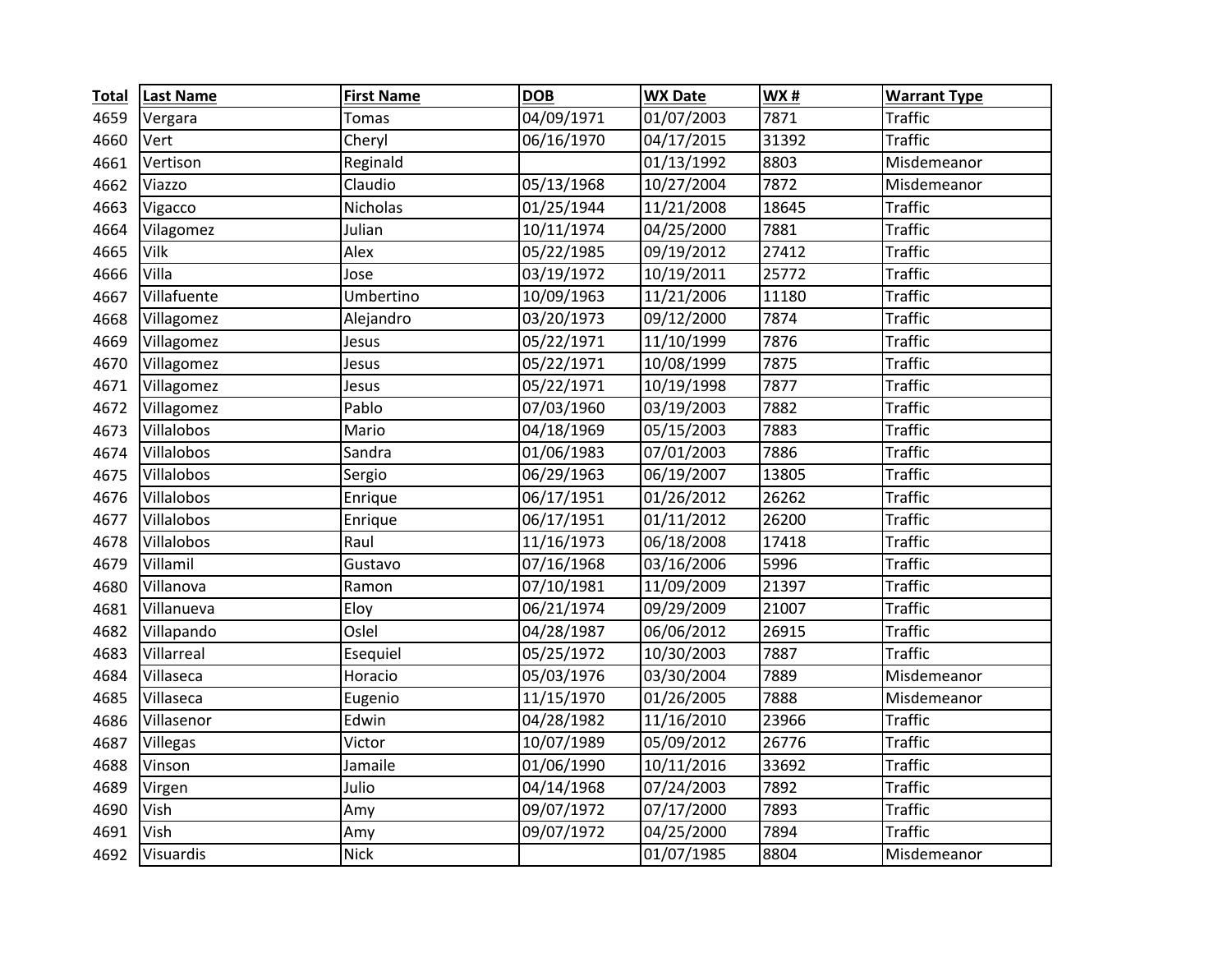| <b>Total</b> | <b>Last Name</b> | <b>First Name</b> | <b>DOB</b> | <b>WX Date</b> | WX#   | <b>Warrant Type</b> |
|--------------|------------------|-------------------|------------|----------------|-------|---------------------|
| 4693         | Vite             | Juan              | 05/19/1980 | 04/12/2006     | 6324  | <b>Traffic</b>      |
| 4694         | Vogel            | Amanda            | 05/23/1989 | 07/20/2017     | 35067 | <b>Traffic</b>      |
| 4695         | Vogrich          | Lisa              | 10/06/1963 | 01/31/1994     | 8807  | <b>Traffic</b>      |
| 4696         | Volibar          | Raul              | 06/03/1979 | 04/20/2006     | 6352  | <b>Traffic</b>      |
| 4697         | Vornkahl         | Kevin             | 10/24/1958 | 02/16/2017     | 34268 | <b>Traffic</b>      |
| 4698         | Voyda            | Mark              | 08/16/1964 | 12/14/2011     | 26097 | <b>Traffic</b>      |
| 4699         | Wachowski        | David             | 10/06/1978 | 09/13/2005     | 1447  | Misdemeanor         |
| 4700         | Wade             | Allen             | 06/28/1965 | 09/26/2007     | 15030 | <b>Traffic</b>      |
| 4701         | Wade             | Sadat             | 04/17/1976 | 04/25/2000     | 7897  | <b>Traffic</b>      |
| 4702         | Wade             | Jermaine          | 08/04/1971 | 03/18/2014     | 29756 | <b>Traffic</b>      |
| 4703         | Waggoner         | Joshua            | 02/13/1982 | 12/18/2013     | 29366 | <b>Traffic</b>      |
| 4704         | Wagner           | <b>Brian</b>      | 04/20/1974 | 12/17/1997     | 7899  | <b>Traffic</b>      |
| 4705         | Wagoner          | Thomas            | 07/19/1978 | 03/05/2014     | 29694 | <b>Traffic</b>      |
| 4706         | Walder           | Christian         | 10/02/1998 | 02/07/2017     | 34219 | Misdemeanor         |
| 4707         | Waldron          | James             | 08/31/1980 | 07/12/2016     | 33240 | Misdemeanor         |
| 4708         | Waldrop          | Ricky             | 05/31/1957 | 10/29/2002     | 7900  | <b>Traffic</b>      |
| 4709         | Walker           | Terrell           | 10/09/1972 | 01/28/1998     | 9008  | Misdemeanor         |
| 4710         | Walker           | Morris            | 10/20/1979 | 02/26/2008     | 16543 | <b>Traffic</b>      |
| 4711         | Walker           | Daniel            | 05/20/1980 | 11/28/2006     | 11201 | Misdemeanor         |
| 4712         | Walker           | Scott             | 04/15/1986 | 10/28/2013     | 29134 | Misdemeanor         |
| 4713         | Walker           | Emily             | 11/21/1991 | 04/20/2012     | 26682 | <b>Traffic</b>      |
| 4714         | Walker           | Jessica           | 10/21/1984 | 07/22/2010     | 23184 | Misdemeanor         |
| 4715         | Walker           | Delores           | 03/01/1953 | 02/16/1994     | 8809  | Misdemeanor         |
| 4716         | Walker           | Marvin            | 12/03/1955 | 07/22/1994     | 8823  | <b>Traffic</b>      |
| 4717         | Walker           | Terrell           | 10/09/1972 | 05/10/1993     | 8810  | <b>Traffic</b>      |
| 4718         | Wallace          | Shavon            | 07/15/1984 | 09/02/2016     | 33487 | Misdemeanor         |
| 4719         | Wallace          | Tonya             | 11/25/1987 | 05/26/2017     | 34759 | Misdemeanor         |
| 4720         | Wallace          | Wantafelicia      | 09/27/1971 | 01/22/2008     | 16262 | <b>Traffic</b>      |
| 4721         | Wallace          | James             | 01/21/1971 | 06/24/2004     | 7906  | <b>Traffic</b>      |
| 4722         | Wallace          | Vanessa           | 02/22/1985 | 02/17/2004     | 7911  | <b>Traffic</b>      |
| 4723         | Waller           | Terry             | 10/18/1970 | 12/04/2000     | 7912  | <b>Traffic</b>      |
| 4724         | Walls            | Berthola          | 11/05/1971 | 06/05/2007     | 13500 | Misdemeanor         |
| 4725         | Walls            | Frieda            | 01/13/1953 | 06/19/2017     | 34889 | <b>Traffic</b>      |
| 4726         | Wallsmith        | Jennifer          | 08/16/1985 | 01/30/2009     | 19126 | <b>Traffic</b>      |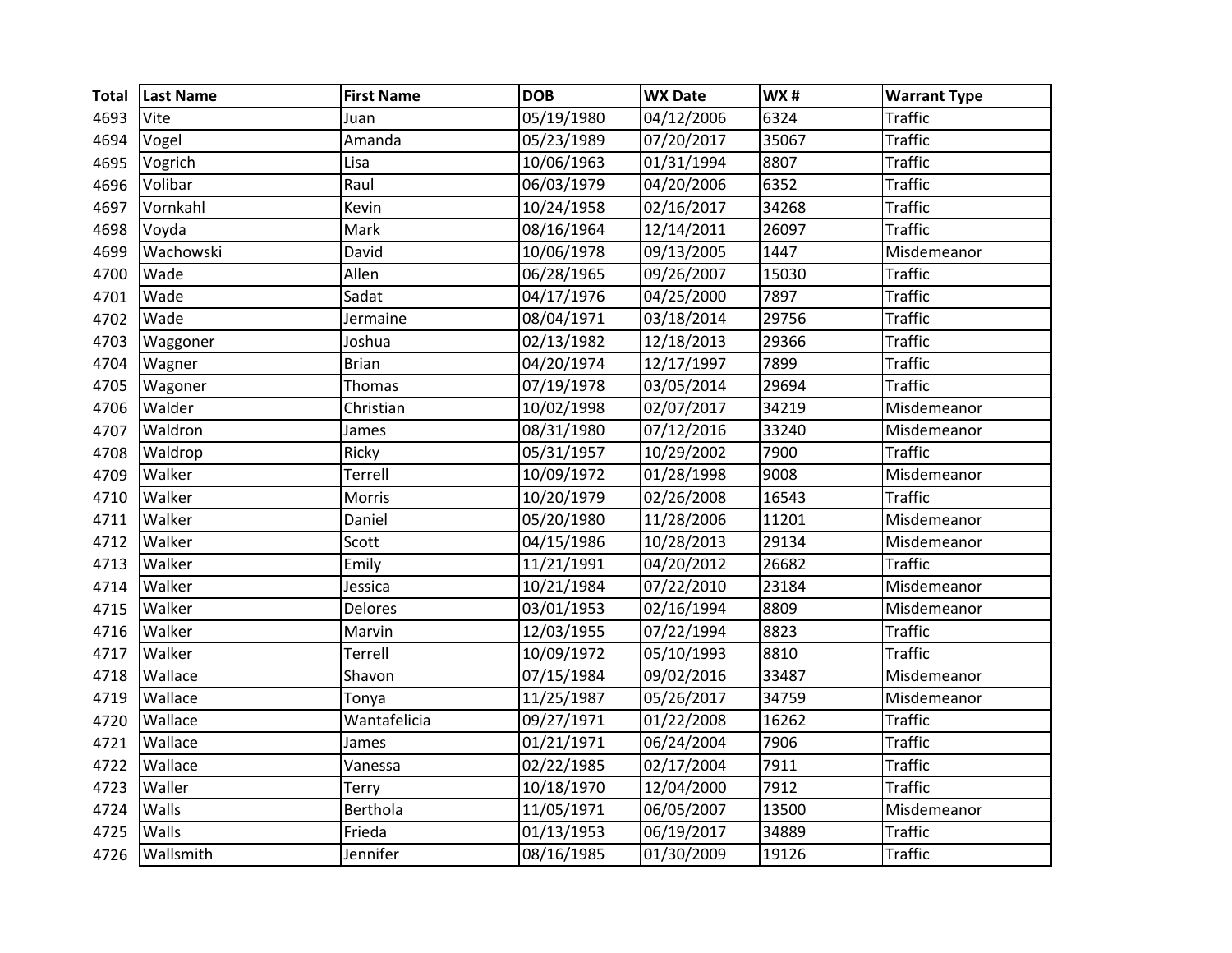| <b>Total</b> | <b>Last Name</b>    | <b>First Name</b> | <b>DOB</b> | <b>WX Date</b>          | WX#   | <b>Warrant Type</b> |
|--------------|---------------------|-------------------|------------|-------------------------|-------|---------------------|
| 4727         | Walsh               | Lisa              | 08/10/1969 | 06/13/2013              | 28510 | <b>Traffic</b>      |
| 4728         | Walsh               | Carol             | 12/09/1963 | 01/10/2012              | 26203 | <b>Traffic</b>      |
| 4729         | Walter              | Kristan           | 07/28/1988 | 05/13/2011              | 24916 | <b>Traffic</b>      |
| 4730         | Walters             | Douglas           | 02/20/1985 | 07/16/2010              | 23105 | <b>Traffic</b>      |
| 4731         | Walters             | Herbert           | 10/20/1953 | 01/16/2002              | 7917  | <b>Traffic</b>      |
| 4732         | Wankowski           | James             | 01/23/1961 | 06/18/1998              | 7931  | <b>Traffic</b>      |
| 4733         | Ward                | Derrick           | 02/15/1972 | 09/16/1999              | 7933  | <b>Traffic</b>      |
| 4734         | Ward                | Tanya             | 09/24/1971 | 12/12/2003              | 7938  | <b>Traffic</b>      |
| 4735         | Ward                | Harold            | 03/04/1925 | 10/03/2007              | 15145 | <b>Traffic</b>      |
| 4736         | Ward                | Eric              | 08/16/1981 | 02/07/2007              | 12149 | <b>Traffic</b>      |
| 4737         | Ward                | Britany           | 09/22/1979 | 05/18/2006              | 6717  | <b>Traffic</b>      |
| 4738         | Ward                | Golden            | 01/26/1977 | 09/25/2008              | 18297 | <b>Traffic</b>      |
| 4739         | Ward                | Dashawn           | 12/03/1987 | 10/03/2011              | 25669 | <b>Traffic</b>      |
| 4740         | Ward                | Amanda            | 01/24/1982 | 08/26/2016              | 33509 | <b>Traffic</b>      |
| 4741         | Ward                | Kaylie            | 05/15/1989 | 08/25/2017              | 35258 | <b>Traffic</b>      |
| 4742         | Ware                | Deillo            | 05/27/1992 | $\overline{12}/23/2013$ | 29381 | <b>Traffic</b>      |
| 4743         | Ware                | Michael           | 07/29/1986 | 08/09/2007              | 14426 | <b>Traffic</b>      |
| 4744         | Warr                | Michael           | 08/18/1970 | 10/03/2007              | 15162 | <b>Traffic</b>      |
| 4745         | Warren              | Robert            | 08/31/1948 | 06/19/2007              | 13746 | <b>Traffic</b>      |
| 4746         | Warren              | Robert            | 08/31/1948 | 03/01/2007              | 12379 | Misdemeanor         |
| 4747         | Warren              | Desie             | 06/17/1968 | 08/18/2016              | 33454 | <b>Traffic</b>      |
| 4748         | Washington          | Alexis            | 07/02/1996 | 01/10/2018              | 35930 | <b>Traffic</b>      |
| 4749         | Washington          | Wayne             | 01/23/1957 | 01/09/2018              | 35915 | Misdemeanor         |
| 4750         | Washington          | Michelle          | 11/11/1971 | 12/13/2013              | 29335 | Misdemeanor         |
| 4751         | Washington          | Robert            | 08/16/1952 | 04/07/2014              | 29810 | Misdemeanor         |
| 4752         | Washington          | Dartgamon         | 01/11/1991 | 04/11/2016              | 32859 | <b>Traffic</b>      |
| 4753         | Washington          | Octavia           | 08/20/1978 | 05/11/2012              | 26783 | <b>Traffic</b>      |
| 4754         | Washington          | Chyee             | 08/25/1985 | 10/11/2012              | 27480 | <b>Traffic</b>      |
| 4755         | Washington          | Amanda            | 05/10/1980 | 05/12/2010              | 22530 | <b>Traffic</b>      |
| 4756         | Washington          | Kenneth           | 01/23/1957 | 06/30/2005              | 7958  | <b>Traffic</b>      |
| 4757         | Washington          | Jimmie            | 03/31/1963 | 01/07/2005              | 7957  | <b>Traffic</b>      |
| 4758         | Washington          | Robert            | 07/31/1945 | 04/11/1995              | 8826  | <b>Traffic</b>      |
| 4759         | Washington-Flournoy | Wendell           | 11/19/1987 | 08/01/2017              | 35147 | <b>Traffic</b>      |
| 4760         | Washington-Flournoy | Wendell           | 11/19/1987 | 07/25/2017              | 35112 | <b>Traffic</b>      |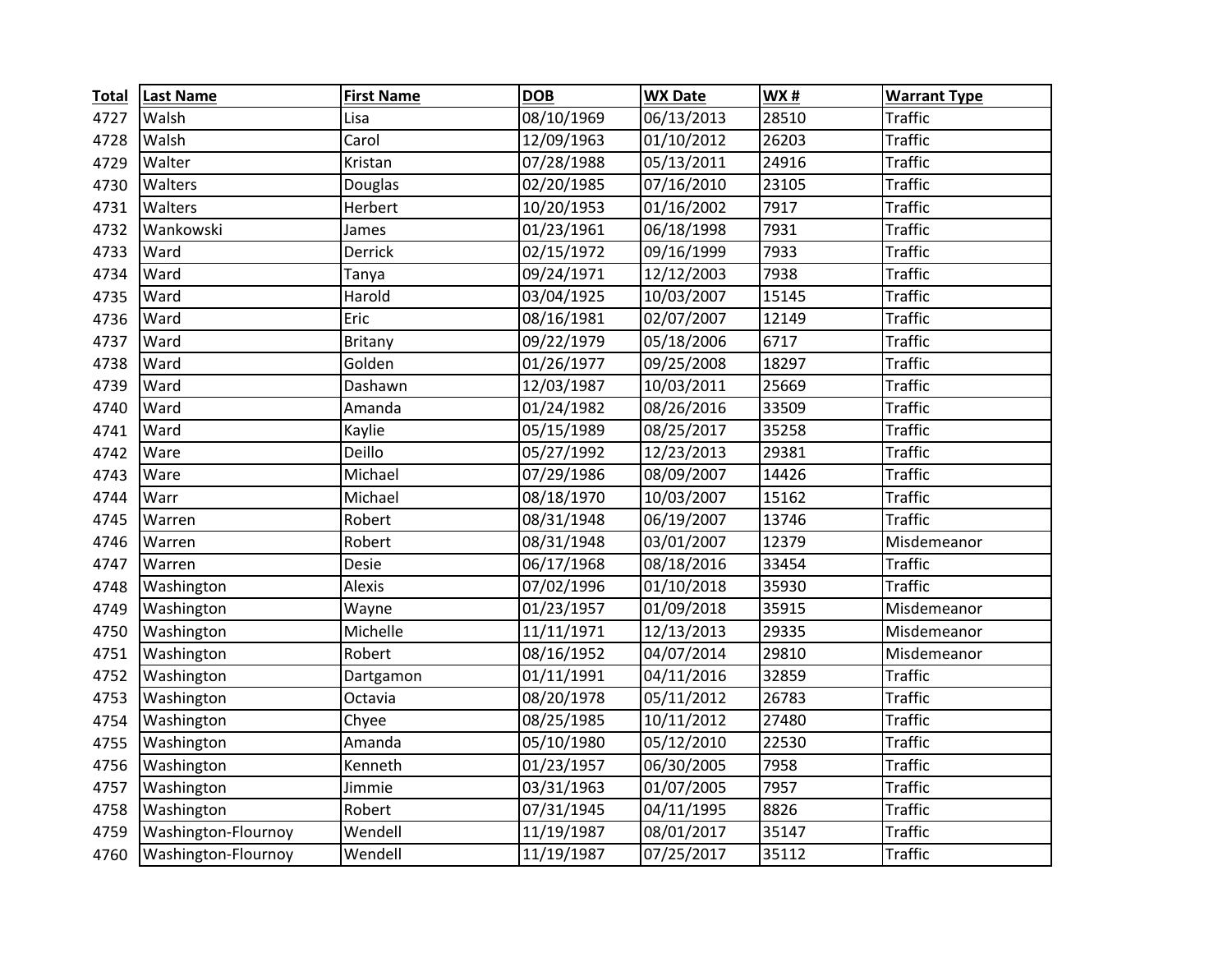| <b>Total</b> | <b>Last Name</b> | <b>First Name</b> | <b>DOB</b> | <b>WX Date</b> | <b>WX#</b> | <b>Warrant Type</b> |
|--------------|------------------|-------------------|------------|----------------|------------|---------------------|
| 4761         | Wasmund          | Joseph            | 08/10/1981 | 12/11/2001     | 7967       | Traffic             |
| 4762         | Wassinger        | James             | 07/26/1947 | 12/22/2003     | 7968       | <b>Traffic</b>      |
| 4763         | Waterstreet      | Ervin             | 02/01/1980 | 12/12/2013     | 29328      | Misdemeanor         |
| 4764         | Watkins          | Douglas           | 07/13/1985 | 08/17/2016     | 33477      | <b>Traffic</b>      |
| 4765         | Watkins          | Shaddare          | 09/13/1992 | 12/19/2017     | 35856      | <b>Traffic</b>      |
| 4766         | Watkins          | Add               | 08/25/1933 | 12/23/1997     | 7970       | <b>Traffic</b>      |
| 4767         | Watkins          | Edgar             | 07/25/1956 | 06/24/2004     | 7971       | Misdemeanor         |
| 4768         | Watkins          | Kenneth           | 11/25/1988 | 01/17/2008     | 16245      | Traffic             |
| 4769         | Watkins          | Bernard           | 04/23/1966 | 03/25/1996     | 8829       | <b>Traffic</b>      |
| 4770         | Watson           | Paul              | 06/04/1974 | 07/22/1996     | 8831       | Misdemeanor         |
| 4771         | Watson           | Patrick           | 05/16/1975 | 01/16/2008     | 16224      | Misdemeanor         |
| 4772         | Watson           | Patrick           | 05/16/1975 | 02/28/2008     | 16567      | <b>Traffic</b>      |
| 4773         | Watson           | Flent             | 08/02/1966 | 12/18/2000     | 7976       | <b>Traffic</b>      |
| 4774         | Watson           | Andrea            | 11/22/1975 | 12/13/2017     | 35827      | <b>Traffic</b>      |
| 4775         | Watson           | <b>Brady</b>      | 01/12/1987 | 10/03/2017     | 35456      | <b>Traffic</b>      |
| 4776         | Watts            | Lynell            | 05/09/1961 | 11/22/2013     | 29235      | Misdemeanor         |
| 4777         | Watts            | Kewan             | 04/24/1984 | 12/05/2006     | 11381      | Misdemeanor         |
| 4778         | Watts            | Annette           | 12/14/1963 | 02/02/1996     | 8834       | Misdemeanor         |
| 4779         | Watts            | Bartholomew       | 10/11/1956 | 02/27/1997     | 7978       | <b>Traffic</b>      |
| 4780         | Watynette        | Patterson         | 11/01/1982 | 06/29/2006     | 9190       | Misdemeanor         |
| 4781         | Waugh            | David             | 02/15/1988 | 01/22/2009     | 19058      | <b>Traffic</b>      |
| 4782         | Weathersby       | Jeffery           | 08/28/1986 | 12/07/2007     | 15793      | <b>Traffic</b>      |
| 4783         | Webb             | Cynthia           | 04/04/1967 | 12/21/2007     | 15954      | <b>Traffic</b>      |
| 4784         | Webb             | Daniel            | 06/18/1977 | 05/11/2007     | 13238      | Misdemeanor         |
| 4785         | Webb             | Teaira            | 08/02/1987 | 03/11/2005     | 7985       | <b>Traffic</b>      |
| 4786         | Webb             | Andre             | 02/03/1961 | 04/16/2002     | 7984       | <b>Traffic</b>      |
| 4787         | Webb             | Susan             | 08/29/1975 | 11/01/2013     | 29149      | Misdemeanor         |
| 4788         | Webster          | Marc              | 04/09/1964 | 04/02/1998     | 7986       | <b>Traffic</b>      |
| 4789         | Webster          | Osaria            | 09/23/1961 | 09/18/2007     | 14919      | <b>Traffic</b>      |
| 4790         | Webster          | Osaria            | 09/23/1961 | 08/21/2007     | 14522      | Misdemeanor         |
| 4791         | Weeks            | Robert            | 03/30/1953 | 09/04/2007     | 14729      | <b>Traffic</b>      |
| 4792         | Weigt-McGowan    | Hedi              | 06/22/1963 | 10/23/2014     | 30656      | Misdemeanor         |
| 4793         | Welch            | Martavia          | 08/07/1987 | 05/03/2017     | 34646      | Misdemeanor         |
| 4794         | Welch            | Lonnie            | 12/11/1981 | 07/15/2011     | 25222      | <b>Traffic</b>      |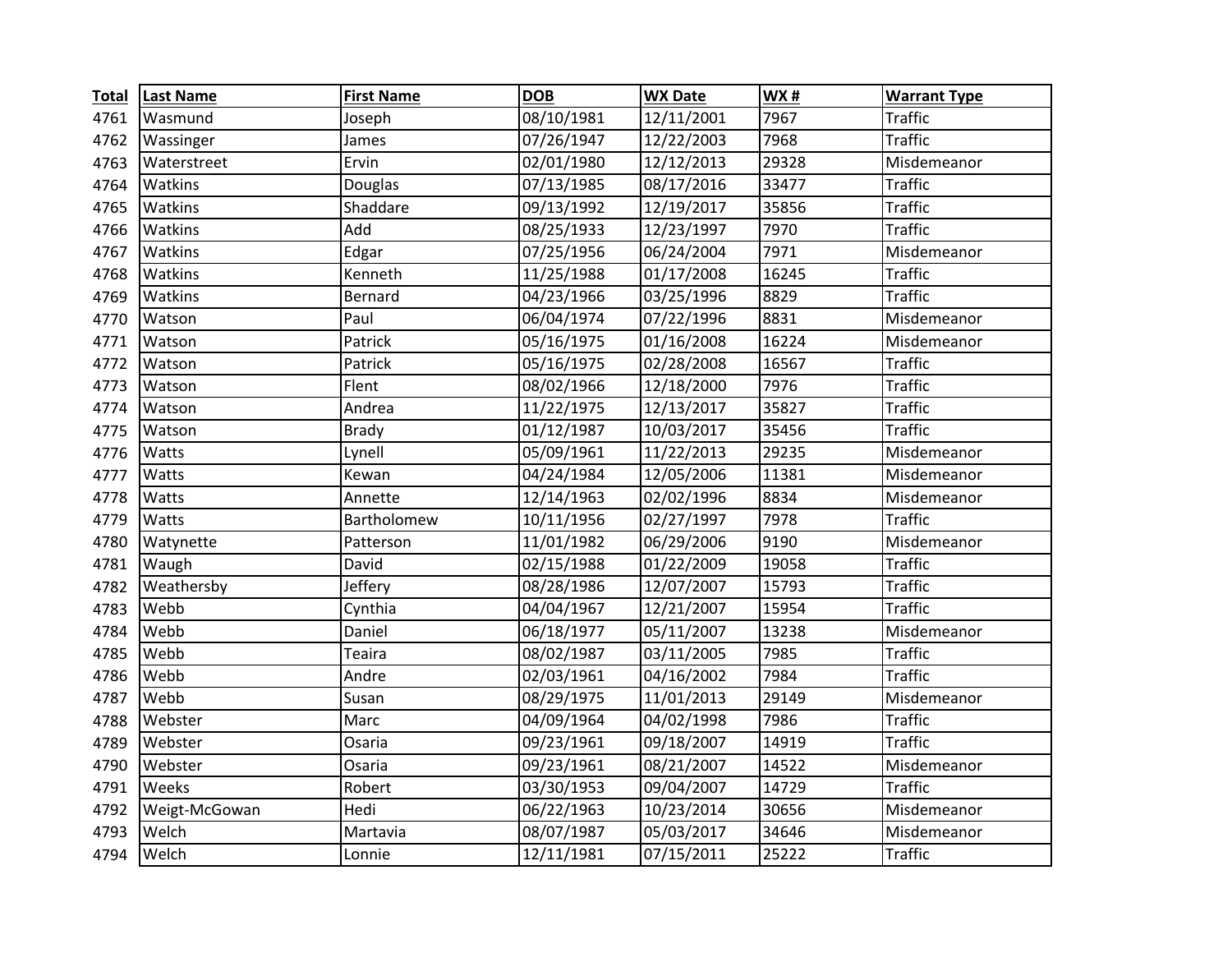| <b>Total</b> | <b>Last Name</b> | <b>First Name</b> | <b>DOB</b> | <b>WX Date</b> | <b>WX#</b> | <b>Warrant Type</b> |
|--------------|------------------|-------------------|------------|----------------|------------|---------------------|
| 4795         | Weldon           | <b>Bucko</b>      | 12/07/1948 | 05/07/2012     | 26753      | Traffic             |
| 4796         | Weldon           | Ryan              | 04/20/1980 | 07/21/2015     | 31770      | <b>Traffic</b>      |
| 4797         | Wells            | David             | 10/05/1965 | 10/24/2017     | 35581      | <b>Traffic</b>      |
| 4798         | Wells            | David             | 06/30/1974 | 06/27/2013     | 28618      | <b>Traffic</b>      |
| 4799         | Wells            | Terrance          | 04/10/1987 | 04/15/2010     | 22356      | <b>Traffic</b>      |
| 4800         | Wendes           | Catherine         | 12/20/1977 | 07/11/2012     | 27040      | <b>Traffic</b>      |
| 4801         | Wesley           | Credell           | 05/06/1966 | 12/18/2007     | 15889      | <b>Traffic</b>      |
| 4802         | West             | Robert            | 12/29/1954 | 11/21/2007     | 15583      | Traffic             |
| 4803         | Weston           | Archie            | 10/22/1983 | 02/19/2008     | 16473      | <b>Traffic</b>      |
| 4804         | Westphal         | Aaron             | 08/19/1985 | 06/28/2011     | 25150      | Misdemeanor         |
| 4805         | Wetherington     | Jovanna           | 07/26/1979 | 12/12/2014     | 30904      | Misdemeanor         |
| 4806         | Whalen           | William           | 06/28/1960 | 09/01/1999     | 7999       | <b>Traffic</b>      |
| 4807         | Whaley           | Shane             | 01/21/1972 | 08/01/2011     | 25331      | <b>Traffic</b>      |
| 4808         | Wheatley         | Season            | 11/09/1976 | 03/17/2011     | 24593      | <b>Traffic</b>      |
| 4809         | Wheeler          | Dakota            | 08/22/1991 | 03/29/2011     | 24645      | Misdemeanor         |
| 4810         | Wheeler          | Denver            | 10/23/1979 | 08/29/2007     | 14703      | <b>Traffic</b>      |
| 4811         | Wheelock         | <b>Nicholas</b>   | 03/26/1986 | 07/24/2012     | 27096      | Misdemeanor         |
| 4812         | Wherry           | Cheryl            | 06/15/1971 | 09/27/2017     | 35427      | Misdemeanor         |
| 4813         | White            | Rondell           | 01/10/1996 | 10/11/2017     | 35493      | Misdemeanor         |
| 4814         | White            | Thomas            | 09/01/1973 | 08/01/2017     | 35132      | Misdemeanor         |
| 4815         | White            | Shantrice         | 03/16/1984 | 04/14/2017     | 34549      | <b>Traffic</b>      |
| 4816         | White            | Kalvin            | 06/04/1975 | 10/22/2014     | 30651      | <b>Traffic</b>      |
| 4817         | White            | Andrew            | 06/21/1985 | 06/27/2012     | 26986      | Misdemeanor         |
| 4818         | White            | Gregory           | 04/04/1952 | 06/07/2011     | 25029      | Misdemeanor         |
| 4819         | White            | William           | 12/18/1968 | 07/13/2009     | 20394      | <b>Traffic</b>      |
| 4820         | White            | Mark              | 03/28/1987 | 06/30/2008     | 17517      | <b>Traffic</b>      |
| 4821         | White            | Aris              | 10/07/1959 | 01/16/2008     | 16225      | <b>Traffic</b>      |
| 4822         | White            | Vivyn             | 08/08/1960 | 02/14/2005     | 8032       | <b>Traffic</b>      |
| 4823         | White            | Jerome            | 01/13/1956 | 05/18/2006     | 6752       | <b>Traffic</b>      |
| 4824         | White            | Tisha             | 03/22/1974 | 04/26/2006     | 6444       | Misdemeanor         |
| 4825         | White            | Kirby             | 03/02/1960 | 01/17/2006     | 5103       | <b>Traffic</b>      |
| 4826         | White            | Avril             | 04/27/1963 | 02/04/1998     | 8006       | <b>Traffic</b>      |
| 4827         | White            | Marion            | 08/27/1954 | 10/23/2001     | 8020       | Misdemeanor         |
| 4828         | White            | Christopher       | 02/18/1977 | 02/01/2002     | 8010       | <b>Traffic</b>      |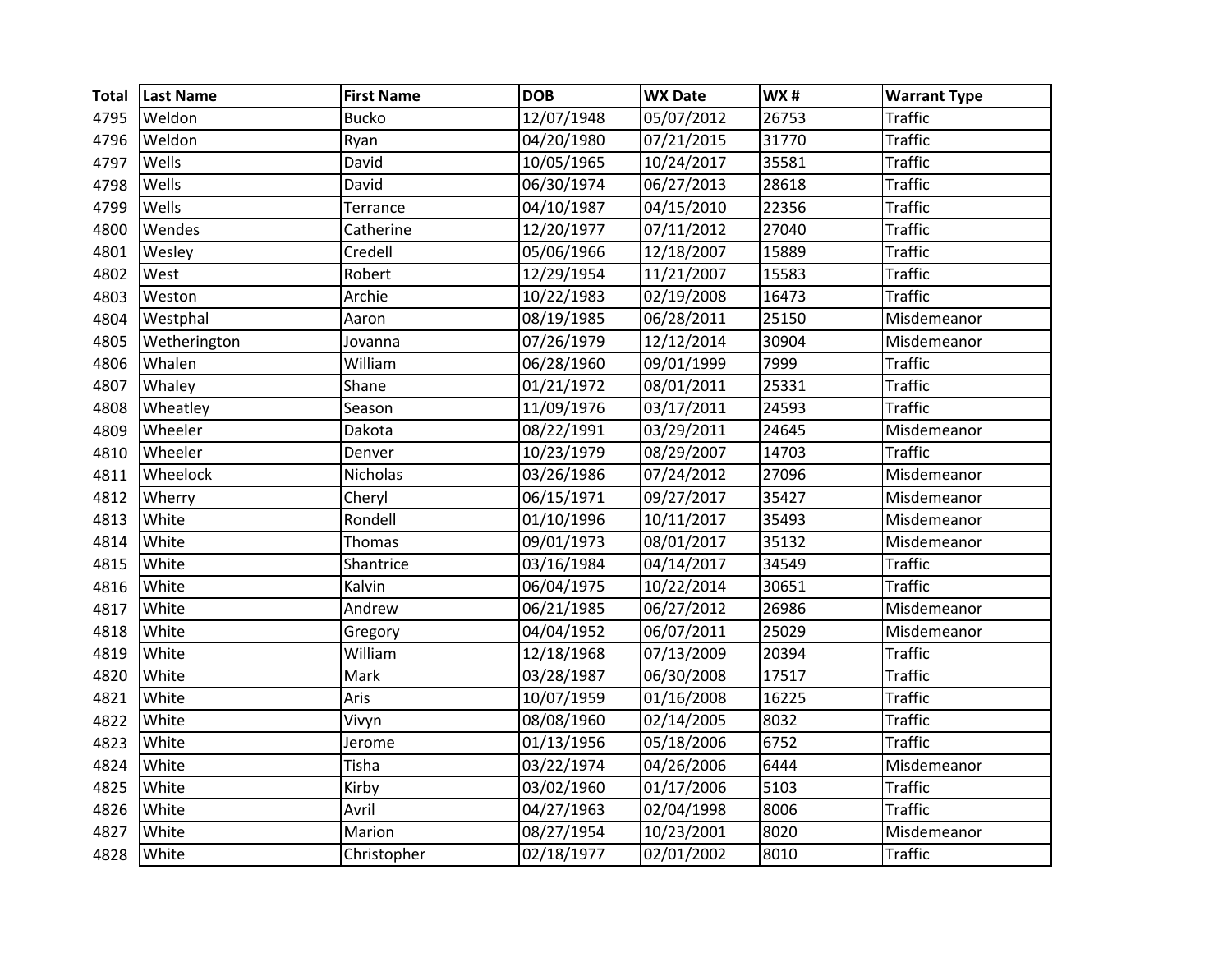| <b>Total</b> | <b>Last Name</b> | <b>First Name</b> | <b>DOB</b> | <b>WX Date</b> | <b>WX#</b> | <b>Warrant Type</b> |
|--------------|------------------|-------------------|------------|----------------|------------|---------------------|
| 4829         | White            | Cleveland         | 11/16/1949 | 08/14/1996     | 8840       | <b>Traffic</b>      |
| 4830         | White            | Lynette           | 07/08/1965 | 11/14/1995     | 8841       | Misdemeanor         |
| 4831         | Whiteside        | Neyomia           | 04/01/1986 | 12/19/2017     | 35888      | <b>Traffic</b>      |
| 4832         | Whitfield        | Kyle              | 02/14/1983 | 09/13/2017     | 35349      | <b>Traffic</b>      |
| 4833         | Whittaker        | Dave              | 03/19/1970 | 10/12/1993     | 9026       | Misdemeanor         |
| 4834         | Whitten          | James             | 05/26/1954 | 02/17/2016     | 32646      | <b>Traffic</b>      |
| 4835         | Wicker           | Jami              | 10/20/1982 | 04/23/2008     | 17020      | <b>Traffic</b>      |
| 4836         | Wicker           | Jerl              | 09/25/1962 | 03/28/2005     | 8040       | <b>Traffic</b>      |
| 4837         | Wickline         | Jonathan          | 11/05/1981 | 12/01/2000     | 8041       | <b>Traffic</b>      |
| 4838         | Wideman          | Sherry            | 07/08/1976 | 05/08/2007     | 13198      | <b>Traffic</b>      |
| 4839         | Wigfall          | Stanley           | 12/26/1952 | 11/19/1996     | 8842       | <b>Traffic</b>      |
| 4840         | Wiggins          | Corey             | 12/20/1972 | 04/16/2009     | 19741      | <b>Traffic</b>      |
| 4841         | Wiggins          | Robert            | 11/05/1995 | 05/07/2015     | 31485      | <b>Traffic</b>      |
| 4842         | Wilborn          | Edwin             | 02/04/1948 | 03/09/1999     | 8043       | <b>Traffic</b>      |
| 4843         | Wilhoyt          | <b>Brandi</b>     | 01/26/1991 | 06/10/2016     | 33116      | <b>Traffic</b>      |
| 4844         | Wilkerson        | Teri              | 04/24/1981 | 07/14/2011     | 25232      | <b>Traffic</b>      |
| 4845         | Wilkes           | John              | 10/20/1979 | 09/20/2007     | 14960      | <b>Traffic</b>      |
| 4846         | Wilkin           | Jonathan          | 06/21/1958 | 09/30/1999     | 8051       | <b>Traffic</b>      |
| 4847         | Wilks            | Carl              | 12/08/1959 | 06/24/2003     | 8052       | <b>Traffic</b>      |
| 4848         | William          | Marilyn           | 07/03/1966 | 01/29/2014     | 29505      | Misdemeanor         |
| 4849         | Williams         | Denzel            | 08/16/1992 | 11/13/2013     | 29206      | Misdemeanor         |
| 4850         | Williams         | Joseph            | 02/04/1984 | 06/24/2014     | 30158      | <b>Traffic</b>      |
| 4851         | Williams         | Jasmine           | 07/14/1995 | 12/16/2014     | 30924      | <b>Traffic</b>      |
| 4852         | Williams         | Reginald          | 10/24/1960 | 05/24/2016     | 33026      | <b>Traffic</b>      |
| 4853         | Williams         | Tony              | 08/03/1992 | 07/13/2016     | 33247      | Misdemeanor         |
| 4854         | Williams         | Jaevontae         | 01/18/1994 | 08/03/2016     | 33376      | <b>Traffic</b>      |
| 4855         | Williams         | Vincent           | 09/22/1972 | 08/13/2015     | 31878      | <b>Traffic</b>      |
| 4856         | Williams         | Justin            | 01/28/1996 | 01/07/2016     | 32476      | <b>Traffic</b>      |
| 4857         | Williams         | Justin            | 01/28/1996 | 12/09/2015     | 32406      | <b>Traffic</b>      |
| 4858         | Williams         | Randy             | 03/09/1989 | 09/19/2017     | 35411      | <b>Traffic</b>      |
| 4859         | Williams         | Kenyetta          | 01/12/1984 | 01/10/2018     | 35964      | <b>Traffic</b>      |
| 4860         | Williams         | Tenika            | 07/10/1982 | 01/08/2018     | 35932      | <b>Traffic</b>      |
| 4861         | Williams         | Akeda             | 06/24/1997 | 11/09/2017     | 35676      | <b>Traffic</b>      |
| 4862         | Williams         | Teresa            | 12/30/1985 | 04/05/2017     | 34507      | <b>Traffic</b>      |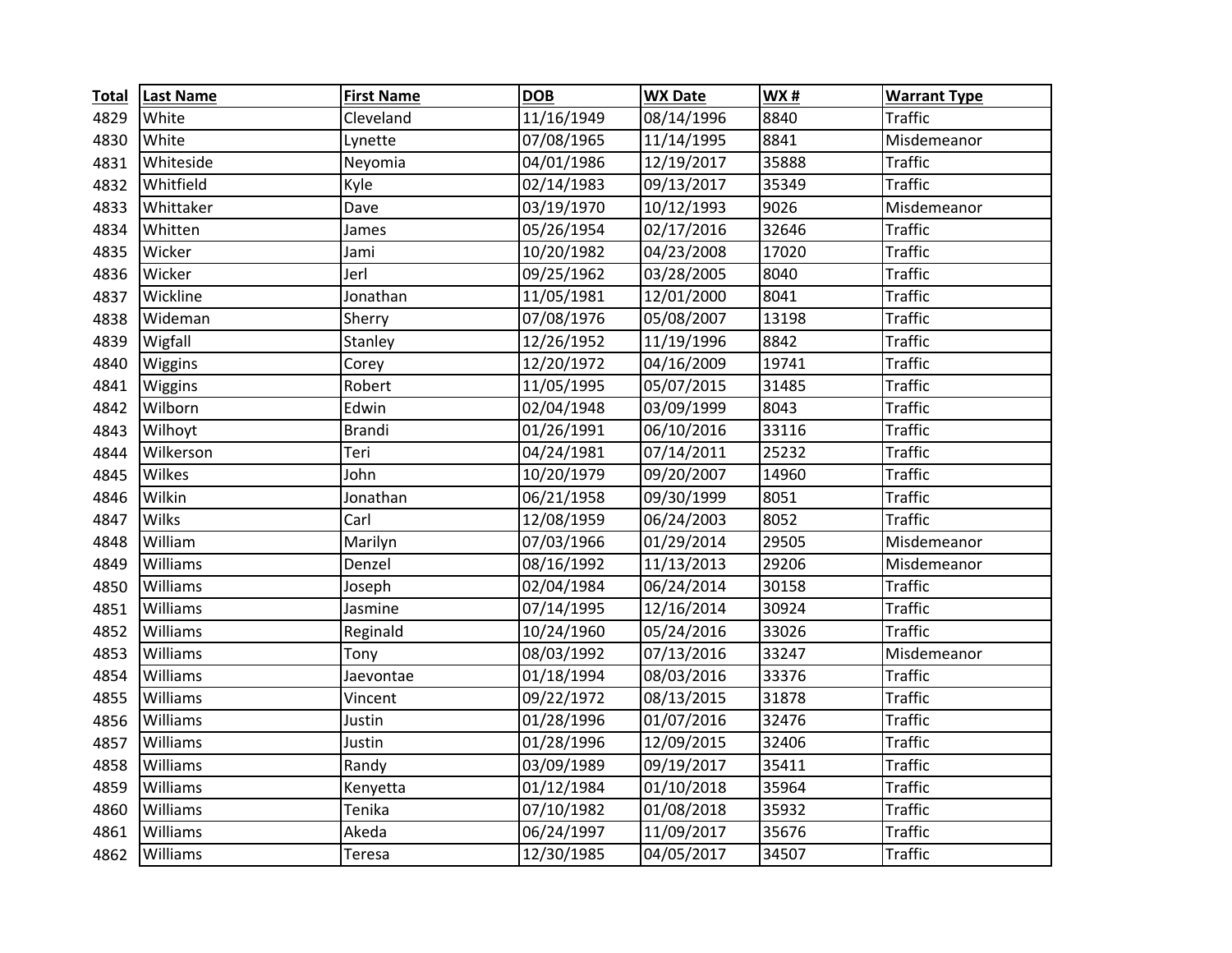| <b>Total</b> | <b>Last Name</b> | <b>First Name</b> | <b>DOB</b> | <b>WX Date</b> | <b>WX#</b> | <b>Warrant Type</b> |
|--------------|------------------|-------------------|------------|----------------|------------|---------------------|
| 4863         | Williams         | Tommie            | 01/12/1979 | 05/23/2017     | 34739      | <b>Traffic</b>      |
| 4864         | Williams         | Alvin             | 11/13/1969 | 06/06/2011     | 25015      | <b>Traffic</b>      |
| 4865         | Williams         | Brandon           | 11/28/1984 | 04/12/2011     | 24738      | Misdemeanor         |
| 4866         | Williams         | Jeremy            | 11/24/1984 | 03/09/2011     | 24544      | Misdemeanor         |
| 4867         | Williams         | Crystal           | 01/04/1963 | 02/09/2011     | 24398      | <b>Traffic</b>      |
| 4868         | Williams         | Avia              | 10/06/1990 | 02/01/2011     | 24383      | Misdemeanor         |
| 4869         | Williams         | Johnny            | 09/17/1953 | 11/10/2010     | 23938      | <b>Traffic</b>      |
| 4870         | Williams         | Elijah            | 02/05/1986 | 11/17/2010     | 23929      | Misdemeanor         |
| 4871         | Williams         | Dwan              | 07/16/1980 | 09/26/2011     | 25658      | <b>Traffic</b>      |
| 4872         | Williams         | <b>Brandon</b>    | 11/28/1984 | 01/04/2012     | 26156      | <b>Traffic</b>      |
| 4873         | Williams         | Tyjay             | 07/10/1989 | 09/24/2012     | 27366      | <b>Traffic</b>      |
| 4874         | Williams         | Robert            | 08/14/1985 | 01/14/2013     | 27874      | Misdemeanor         |
| 4875         | Williams         | Angela            | 05/10/1984 | 04/05/2013     | 28208      | <b>Traffic</b>      |
| 4876         | Williams         | Tache             | 07/17/1987 | 06/12/2008     | 17374      | <b>Traffic</b>      |
| 4877         | Williams         | Kiwanna           | 12/09/1979 | 09/29/2009     | 21029      | <b>Traffic</b>      |
| 4878         | Williams         | Yolonda           | 01/29/1986 | 12/10/2009     | 21577      | <b>Traffic</b>      |
| 4879         | Williams         | Kendal            | 01/23/1983 | 08/11/2010     | 23294      | Misdemeanor         |
| 4880         | Williams         | Terrence          | 12/09/1993 | 10/08/2010     | 23718      | <b>Traffic</b>      |
| 4881         | Williams         | Eddie             | 02/15/1958 | 07/21/2003     | 8080       | <b>Traffic</b>      |
| 4882         | Williams         | Stanley           | 12/12/1976 | 05/05/2003     | 8115       | Misdemeanor         |
| 4883         | Williams         | Charles           | 06/14/1957 | 08/29/2003     | 8068       | <b>Traffic</b>      |
| 4884         | Williams         | Charles           | 06/13/1952 | 08/14/2003     | 8069       | <b>Traffic</b>      |
| 4885         | Williams         | Spencer           | 05/07/1971 | 12/24/2003     | 8114       | <b>Traffic</b>      |
| 4886         | Williams         | Tony              | 04/26/1971 | 01/17/2004     | 8118       | <b>Traffic</b>      |
| 4887         | Williams         | Pythias           | 02/11/1962 | 01/08/2004     | 8101       | <b>Traffic</b>      |
| 4888         | Williams         | Ralph             | 08/12/1971 | 01/30/2002     | 8102       | <b>Traffic</b>      |
| 4889         | Williams         | Kendrick          | 11/05/1971 | 01/31/2002     | 8086       | <b>Traffic</b>      |
| 4890         | Williams         | Kendrick          | 11/05/1971 | 09/17/2002     | 8087       | <b>Traffic</b>      |
| 4891         | Williams         | Roosevelt         | 06/25/1945 | 05/17/2000     | 8109       | <b>Traffic</b>      |
| 4892         | Williams         | Choya             | 03/06/1979 | 05/19/2000     | 8074       | Misdemeanor         |
| 4893         | Williams         | Ronald            | 05/03/1958 | 09/06/2001     | 8107       | <b>Traffic</b>      |
| 4894         | Williams         | Richard           | 05/29/1956 | 07/21/1998     | 8104       | <b>Traffic</b>      |
| 4895         | Williams         | Laura             | 08/22/1967 | 08/01/1997     | 8089       | <b>Traffic</b>      |
| 4896         | Williams         | Franklin          | 04/23/1985 | 10/24/2007     | 15335      | <b>Traffic</b>      |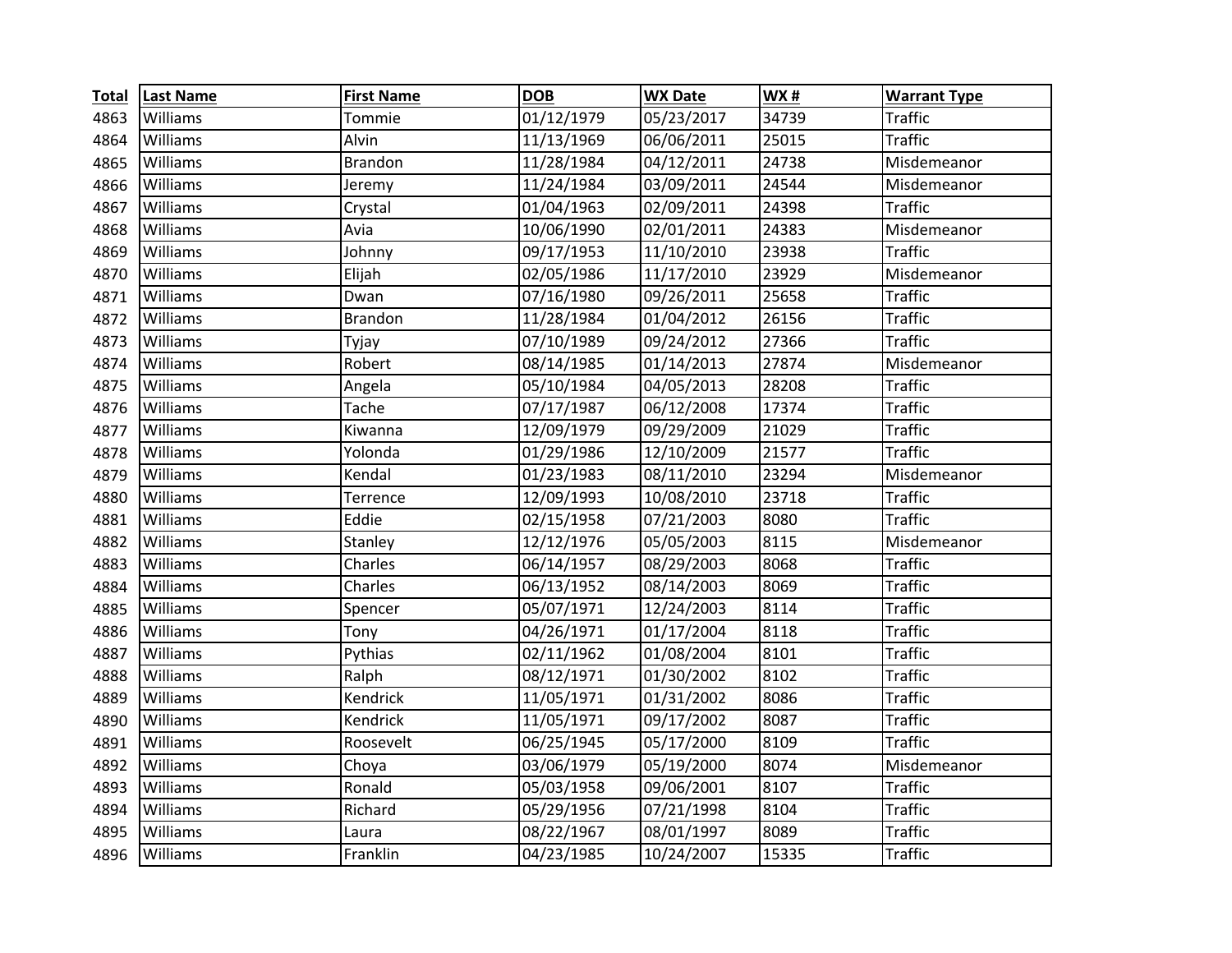| <b>Total</b> | <b>Last Name</b> | <b>First Name</b> | <b>DOB</b> | <b>WX Date</b> | <b>WX#</b> | <b>Warrant Type</b> |
|--------------|------------------|-------------------|------------|----------------|------------|---------------------|
| 4897         | Williams         | Peggy             | 11/12/1968 | 07/23/2007     | 14128      | Misdemeanor         |
| 4898         | Williams         | Peggy             | 11/12/1968 | 07/13/2007     | 14129      | Misdemeanor         |
| 4899         | Williams         | Toni              | 01/10/1977 | 07/11/2007     | 14281      | <b>Traffic</b>      |
| 4900         | Williams         | Roxanne           | 03/26/1988 | 01/08/2008     | 16101      | Misdemeanor         |
| 4901         | Williams         | Glynn             | 07/03/1962 | 11/07/2007     | 15489      | <b>Traffic</b>      |
| 4902         | Williams         | Shereka           | 11/27/1983 | 03/28/2008     | 16815      | Misdemeanor         |
| 4903         | Williams         | William           | 07/13/1948 | 02/15/2007     | 12228      | Misdemeanor         |
| 4904         | Williams         | Prentis           | 05/17/1967 | 01/23/2007     | 11918      | <b>Traffic</b>      |
| 4905         | Williams         | Donnell           | 06/11/1979 | 02/05/2007     | 12120      | <b>Traffic</b>      |
| 4906         | Williams         | <b>Brian</b>      | 04/21/1977 | 10/06/2006     | 10589      | Misdemeanor         |
| 4907         | Williams         | <b>Tracy</b>      | 04/26/1975 | 02/14/2005     | 8121       | <b>Traffic</b>      |
| 4908         | Williams         | Tristan           | 04/30/1982 | 11/29/2004     | 8123       | <b>Traffic</b>      |
| 4909         | Williams         | Dell              | 08/10/1962 | 08/11/2005     | 8077       | <b>Traffic</b>      |
| 4910         | Williams         | Sean              | 10/12/1969 | 01/12/1996     | 8844       | <b>Traffic</b>      |
| 4911         | Williams         | Keith             | 12/23/1969 | 07/12/1994     | 8816       | <b>Traffic</b>      |
| 4912         | Williams         | Elton             | 01/29/1971 | 11/02/1993     | 8814       | <b>Traffic</b>      |
| 4913         | Williams         | Perry             |            | 10/25/1976     | 9031       | Misdemeanor         |
| 4914         | Williams         | Stange            | 11/09/1929 | 09/18/1979     | 9034       | Misdemeanor         |
| 4915         | Williams         | Thomas            | 11/27/1956 | 08/04/1992     | 9036       | Misdemeanor         |
| 4916         | Williamson       | Joseph            | 10/31/1965 | 10/24/2008     | 18435      | <b>Traffic</b>      |
| 4917         | Willis           | Carl              | 01/05/1985 | 12/02/2009     | 21512      | Misdemeanor         |
| 4918         | Willis           | Adrian            | 06/14/1990 | 08/15/2017     | 35213      | <b>Traffic</b>      |
| 4919         | Willis           | Terrell           | 09/19/1992 | 10/20/2017     | 35582      | <b>Traffic</b>      |
| 4920         | Willis           | Dacaundra         | 07/24/1985 | 03/28/2014     | 29785      | Misdemeanor         |
| 4921         | Willis           | Melvin            | 06/08/1958 | 01/18/2007     | 11801      | Misdemeanor         |
| 4922         | Wills            | Chyrondolyn       | 01/18/1970 | 06/30/2005     | 8106       | Misdemeanor         |
| 4923         | Wilson           | Vanessa           | 06/30/1970 | 11/06/2006     | 10966      | Misdemeanor         |
| 4924         | Wilson           | Pete              | 04/08/1972 | 07/23/2007     | 14282      | <b>Traffic</b>      |
| 4925         | Wilson           | Pete              | 04/08/1972 | 06/19/2007     | 13748      | <b>Traffic</b>      |
| 4926         | Wilson           | Robert            | 05/01/1950 | 03/23/1999     | 8149       | Misdemeanor         |
| 4927         | Wilson           | Michael           | 11/20/1979 | 10/25/2001     | 8132       | Misdemeanor         |
| 4928         | Wilson           | Larry             | 01/21/1972 | 09/23/2003     | 8130       | Misdemeanor         |
| 4929         | Wilson           | William           | 06/05/1976 | 05/30/2003     | 8155       | Misdemeanor         |
| 4930         | Wilson           | Jessica           | 07/31/1973 | 07/01/2003     | 8122       | <b>Traffic</b>      |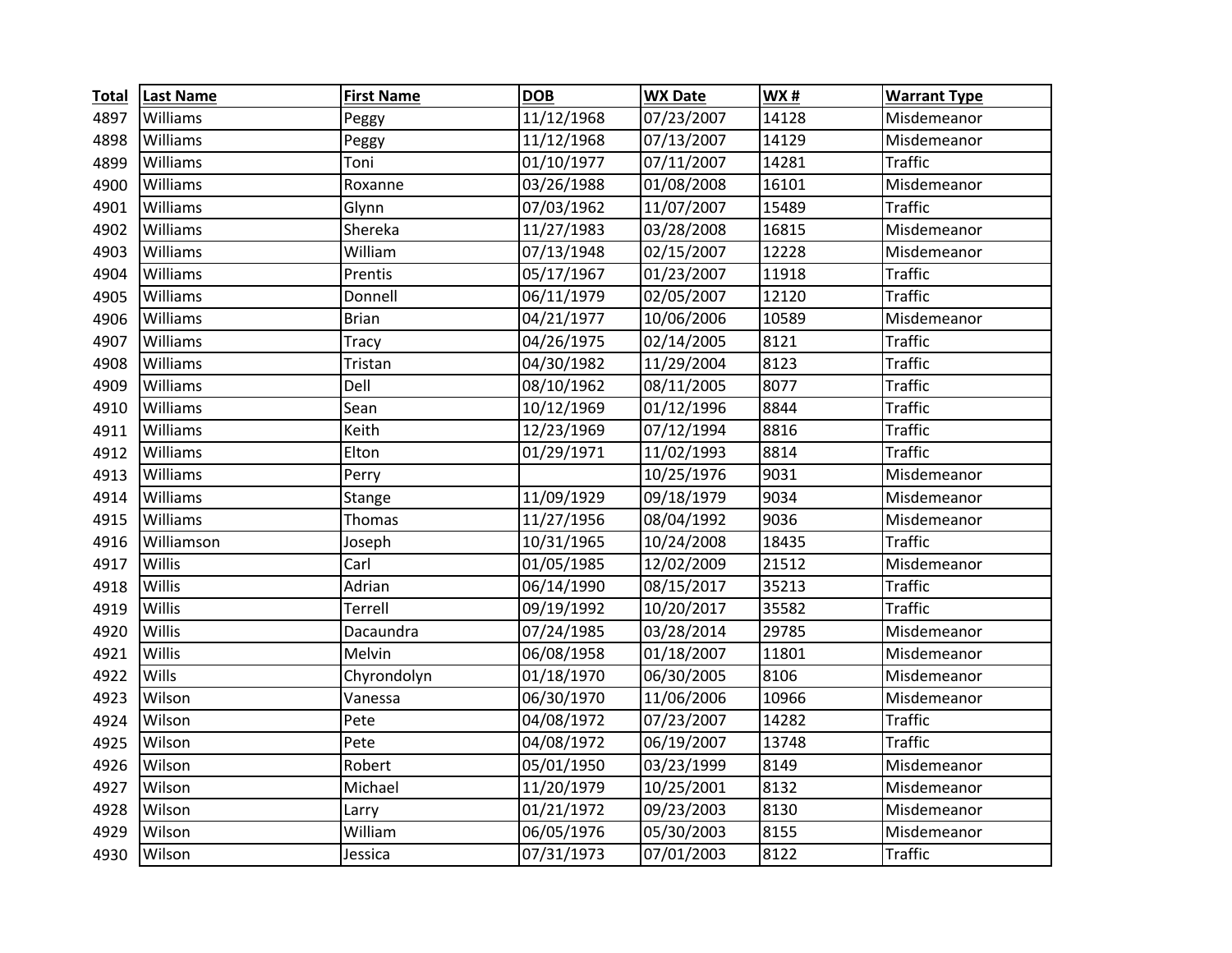| <b>Total</b> | <b>Last Name</b> | <b>First Name</b> | <b>DOB</b> | <b>WX Date</b> | <b>WX#</b> | <b>Warrant Type</b> |
|--------------|------------------|-------------------|------------|----------------|------------|---------------------|
| 4931         | Wilson           | Amber             | 02/06/1992 | 01/22/2014     | 29471      | <b>Traffic</b>      |
| 4932         | Wilson           | Karrie            | 08/28/1989 | 06/16/2015     | 31644      | <b>Traffic</b>      |
| 4933         | Wilson           | <b>Brandi</b>     | 01/28/1990 | 01/18/2018     | 35983      | <b>Traffic</b>      |
| 4934         | Wilson           | Denise            | 07/18/2000 | 07/12/2017     | 35181      | <b>Traffic</b>      |
| 4935         | Wilson           | Gino              | 09/06/1979 | 08/06/2010     | 23320      | <b>Traffic</b>      |
| 4936         | Wilson           | Cornell           | 10/04/1985 | 07/08/2008     | 17601      | <b>Traffic</b>      |
| 4937         | Wilson           | Marcus            | 01/13/1976 | 11/26/2012     | 27652      | Misdemeanor         |
| 4938         | Wilson           | Angela            | 09/09/1963 | 10/14/2011     | 25773      | <b>Traffic</b>      |
| 4939         | Wilson           | Otis              | 06/16/1958 | 07/11/1985     | 9066       | Misdemeanor         |
| 4940         | Wilson           | Midas             | 11/24/1952 | 06/11/1993     | 8819       | <b>Traffic</b>      |
| 4941         | Windmon          | Auandray          | 10/11/1972 | 01/04/2006     | 4902       | <b>Traffic</b>      |
| 4942         | Windmon          | Auandray          | 10/11/1972 | 01/26/2006     | 5226       | Misdemeanor         |
| 4943         | Winfield         | Ivan              | 05/14/1985 | 02/19/2009     | 19305      | <b>Traffic</b>      |
| 4944         | Winfield         | Paige             | 09/02/1993 | 06/27/2017     | 34964      | <b>Traffic</b>      |
| 4945         | Winkle           | Cheri             | 08/26/1971 | 12/06/2004     | 8164       | Misdemeanor         |
| 4946         | Winston          | Willie            | 05/30/1941 | 11/20/2002     | 8166       | Misdemeanor         |
| 4947         | Winston          | Jonquae           | 03/30/1989 | 07/29/2011     | 25297      | Misdemeanor         |
| 4948         | Woheel           | Taft              | 09/16/1988 | 04/05/2017     | 34508      | <b>Traffic</b>      |
| 4949         | Wolf             | Windy             | 04/26/1978 | 05/06/2008     | 17103      | <b>Traffic</b>      |
| 4950         | Wolff            | Christina         | 11/22/1982 | 11/04/2004     | 8176       | Misdemeanor         |
| 4951         | Wood             | Timothy           | 08/21/1956 | 09/25/2001     | 8179       | <b>Traffic</b>      |
| 4952         | Wood             | Russell           | 11/22/1969 | 09/04/2009     | 20862      | Misdemeanor         |
| 4953         | Wood             | Joseph            | 07/19/1979 | 03/21/2017     | 34430      | <b>Traffic</b>      |
| 4954         | Wood             | Thomas            | 08/22/1991 | 01/11/2018     | 35965      | <b>Traffic</b>      |
| 4955         | Wood             | Ashley            | 02/23/1995 | 09/18/2017     | 35368      | Misdemeanor         |
| 4956         | Wood             | Ashley            | 02/23/1995 | 09/18/2017     | 35358      | Misdemeanor         |
| 4957         | Woodall          | Marjorie          | 06/26/1963 | 07/11/2001     | 8186       | Misdemeanor         |
| 4958         | Woodard          | Damien            | 12/21/1981 | 03/22/2006     | 6092       | <b>Traffic</b>      |
| 4959         | Woodcox          | Walt              | 08/24/1959 | 08/02/2004     | 8193       | <b>Traffic</b>      |
| 4960         | Woodle           | Robert            | 05/10/1979 | 04/17/2003     | 8196       | Misdemeanor         |
| 4961         | Woodruff-Smith   | Dawn              | 10/05/1965 | 12/16/2009     | 21620      | <b>Traffic</b>      |
| 4962         | Woods            | Joshua            | 11/29/1978 | 08/10/2011     | 25406      | <b>Traffic</b>      |
| 4963         | Woods            | Mason             | 10/16/1949 | 07/19/2017     | 35042      | <b>Traffic</b>      |
| 4964         | Woods            | Maria             | 12/31/1972 | 08/31/1993     | 9051       | Misdemeanor         |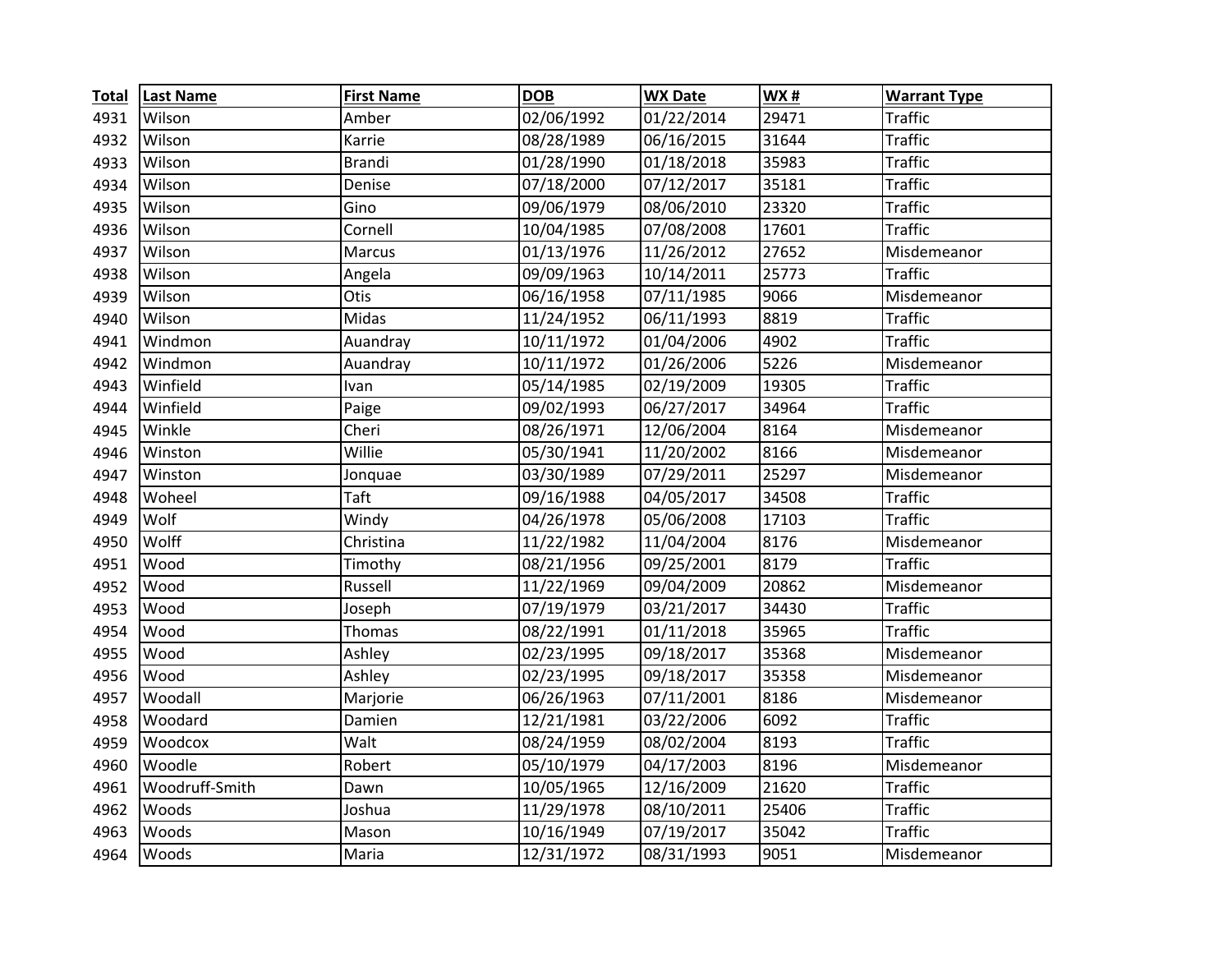| <b>Total</b> | <b>Last Name</b> | <b>First Name</b> | <b>DOB</b> | <b>WX Date</b> | <b>WX#</b> | <b>Warrant Type</b> |
|--------------|------------------|-------------------|------------|----------------|------------|---------------------|
| 4965         | Woolard          | William           | 11/30/1957 | 07/08/2013     | 28639      | <b>Traffic</b>      |
| 4966         | Worley           | Trammel           | 05/06/1997 | 11/01/2017     | 35623      | Misdemeanor         |
| 4967         | Worley           | Trammel           | 05/06/1997 | 11/01/2017     | 35631      | <b>Traffic</b>      |
| 4968         | Worthy           | Victor            | 04/07/1981 | 08/06/2014     | 30327      | <b>Traffic</b>      |
| 4969         | Wren             | Gregory           | 05/05/1978 | 08/13/2001     | 8207       | Misdemeanor         |
| 4970         | Wren             | Gregory           | 05/05/1978 | 08/03/2001     | 8209       | Misdemeanor         |
| 4971         | Wright           | Franklin          | 03/02/1952 | 12/09/1999     | 8214       | <b>Traffic</b>      |
| 4972         | Wright           | Phillip           | 10/01/1971 | 11/02/1998     | 8213       | <b>Traffic</b>      |
| 4973         | Wright           | David             | 06/09/1960 | 04/21/1998     | 8211       | Misdemeanor         |
| 4974         | Wright           | Michael           | 03/03/1956 | 08/12/2002     | 8210       | Misdemeanor         |
| 4975         | Wright           | Terrance          | 05/26/1978 | 11/02/2004     | 8192       | <b>Traffic</b>      |
| 4976         | Wright           | Eugene            | 06/01/1973 | 11/13/2006     | 11069      | <b>Traffic</b>      |
| 4977         | Wright           | Darin             | 02/13/1972 | 09/23/2014     | 30522      | Misdemeanor         |
| 4978         | Wright           | Demiah            | 07/13/1983 | 08/05/2016     | 33377      | <b>Traffic</b>      |
| 4979         | Wright           | Calvin            | 08/02/1986 | 01/16/2018     | 35966      | <b>Traffic</b>      |
| 4980         | Wright           | Robert            | 12/03/1960 | 01/17/2018     | 35984      | Misdemeanor         |
| 4981         | Wright           | Kishia            | 12/23/1977 | 12/19/2017     | 35899      | <b>Traffic</b>      |
| 4982         | Wright           | Kevin             | 08/02/1986 | 11/14/2012     | 27627      | Misdemeanor         |
| 4983         | Wright           | Charles           | 06/19/1971 | 04/29/1993     | 9054       | Misdemeanor         |
| 4984         | Wright           | Calvin            | 05/11/1966 | 08/10/1995     | 8850       | Misdemeanor         |
| 4985         | Wroblewski       | Anthony           | 07/14/1954 | 11/19/2014     | 30799      | <b>Traffic</b>      |
| 4986         | Wyatt            | Ebony             | 06/13/1988 | 01/11/2018     | 35967      | <b>Traffic</b>      |
| 4987         | Xiong            | Pao               | 11/12/1979 | 02/05/2008     | 16377      | <b>Traffic</b>      |
| 4988         | Xu               | Sunan             | 07/08/1993 | 01/07/2015     | 30969      | <b>Traffic</b>      |
| 4989         | Yacovella        | Vincent           | 07/24/1963 | 01/07/2013     | 27853      | <b>Traffic</b>      |
| 4990         | Yager            | Savanah           | 08/28/2000 | 01/23/2018     | 36000      | Misdemeanor         |
| 4991         | Yancey           | Keith             | 04/29/1981 | 02/11/2004     | 8133       | <b>Traffic</b>      |
| 4992         | Yanketis         | Richard           | 02/15/1964 | 03/23/2010     | 22216      | <b>Traffic</b>      |
| 4993         | Yarbor           | Eric              | 05/18/1987 | 12/23/2008     | 18852      | Misdemeanor         |
| 4994         | Yarborough       | Robert            | 11/07/1960 | 02/11/2004     | 8138       | <b>Traffic</b>      |
| 4995         | Yarbrough        | Joseph            | 04/05/1975 | 06/17/2010     | 22859      | <b>Traffic</b>      |
| 4996         | Young            | <b>Tobias</b>     | 12/02/1970 | 04/30/2008     | 17072      | <b>Traffic</b>      |
| 4997         | Young            | Cleven            | 05/31/1989 | 02/28/2017     | 34321      | <b>Traffic</b>      |
| 4998         | Young            | Oshana            | 06/02/1957 | 02/24/2014     | 29656      | <b>Traffic</b>      |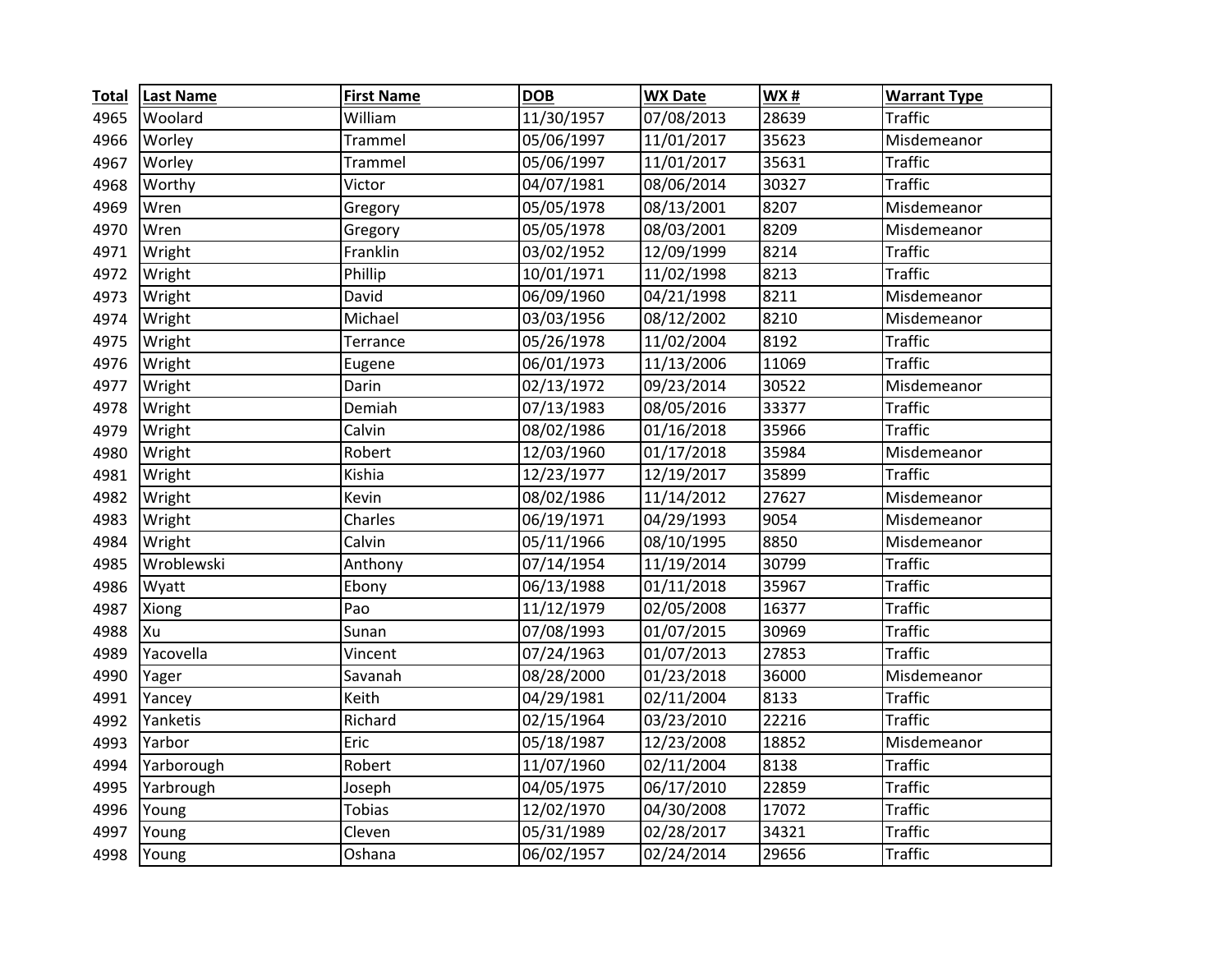| <b>Total</b> | <b>Last Name</b> | <b>First Name</b> | <b>DOB</b> | <b>WX Date</b> | WX#   | <b>Warrant Type</b> |
|--------------|------------------|-------------------|------------|----------------|-------|---------------------|
| 4999         | Young            | Niviere           | 08/24/1983 | 06/13/2016     | 33117 | Traffic             |
| 5000         | Young            | Ronald            | 05/23/1981 | 10/16/2015     | 32197 | <b>Traffic</b>      |
| 5001         | Young            | Sheila            | 05/22/1972 | 08/22/2002     | 8145  | <b>Traffic</b>      |
| 5002         | Young            | Lonnie            | 09/12/1975 | 08/27/1998     | 8144  | <b>Traffic</b>      |
| 5003         | Young            | Jerry             | 06/30/1979 | 08/06/2001     | 8143  | <b>Traffic</b>      |
| 5004         | Young            | Keenan            | 07/01/1980 | 11/20/2006     | 11181 | <b>Traffic</b>      |
| 5005         | Young            | Thelma            | 01/02/1960 | 01/10/2007     | 11711 | Misdemeanor         |
| 5006         | Young            | Kwanie            | 01/09/1981 | 05/14/2007     | 13249 | Misdemeanor         |
| 5007         | Youngblood       | Demeta            | 11/07/1971 | 06/01/2017     | 34807 | <b>Traffic</b>      |
| 5008         | Youngsma         | Kevin             | 01/07/1982 | 05/27/2016     | 33040 | <b>Traffic</b>      |
| 5009         | Yousef           | Yousef            | 04/14/1954 | 02/23/2006     | 5593  | Misdemeanor         |
| 5010         | Yusko            | David             | 09/30/1951 | 05/20/2002     | 8146  | <b>Traffic</b>      |
| 5011         | Zabala           | Raul              | 07/26/1980 | 10/07/2003     | 8151  | <b>Traffic</b>      |
| 5012         | Zabala           | Fernando          | 06/15/1984 | 05/24/2004     | 8150  | <b>Traffic</b>      |
| 5013         | Zabala           | Andrisa           | 04/20/1973 | 01/25/2005     | 8148  | <b>Traffic</b>      |
| 5014         | Zafra            | James             | 06/17/1967 | 10/20/1999     | 8153  | <b>Traffic</b>      |
| 5015         | Zalazar          | Manuel            | 03/20/1987 | 04/15/2005     | 8154  | <b>Traffic</b>      |
| 5016         | Zalazar          | Manuel            | 03/24/1986 | 07/02/2008     | 17665 | <b>Traffic</b>      |
| 5017         | Zamano-Santoyo   | Hilario           | 10/27/1972 | 10/21/2011     | 25804 | <b>Traffic</b>      |
| 5018         | Zamora           | Jose              | 06/24/1975 | 07/18/2001     | 8157  | <b>Traffic</b>      |
| 5019         | Zanches          | Angel             | 08/15/1968 | 03/23/2005     | 8159  | <b>Traffic</b>      |
| 5020         | Zapata           | Antonio           | 10/07/1976 | 03/21/2003     | 8161  | <b>Traffic</b>      |
| 5021         | Zapata           | Leonardo          | 03/17/1967 | 05/19/2011     | 24936 | <b>Traffic</b>      |
| 5022         | Zapata-govea     | Jesus             | 11/16/1961 | 01/31/2006     | 5246  | <b>Traffic</b>      |
| 5023         | Zapf             | Robert            | 03/24/1994 | 10/23/2013     | 29105 | <b>Traffic</b>      |
| 5024         | Zaragosa         | Stephanie         | 04/21/1980 | 08/31/2017     | 35280 | Misdemeanor         |
| 5025         | Zaragosa         | Carlos            | 12/29/1985 | 09/09/2005     | 1448  | <b>Traffic</b>      |
| 5026         | Zaragoza         | Alberto           | 01/01/1977 | 07/12/2005     | 8162  | Misdemeanor         |
| 5027         | Zaragoza         | Robert            | 03/20/1980 | 09/26/2014     | 30554 | <b>Traffic</b>      |
| 5028         | Zaragoza         | Filiberto         | 02/06/1945 | 03/23/2010     | 22217 | <b>Traffic</b>      |
| 5029         | Zarate           | Enedin            | 05/14/1982 | 11/03/2008     | 18477 | Misdemeanor         |
| 5030         | Zarate           | David             | 08/07/1988 | 11/16/2017     | 35703 | Misdemeanor         |
| 5031         | Zarate           | David             | 08/07/1988 | 11/28/2017     | 35733 | <b>Traffic</b>      |
| 5032         | Zarate-Barradas  | Jorge             | 08/16/1980 | 08/30/2013     | 28881 | <b>Traffic</b>      |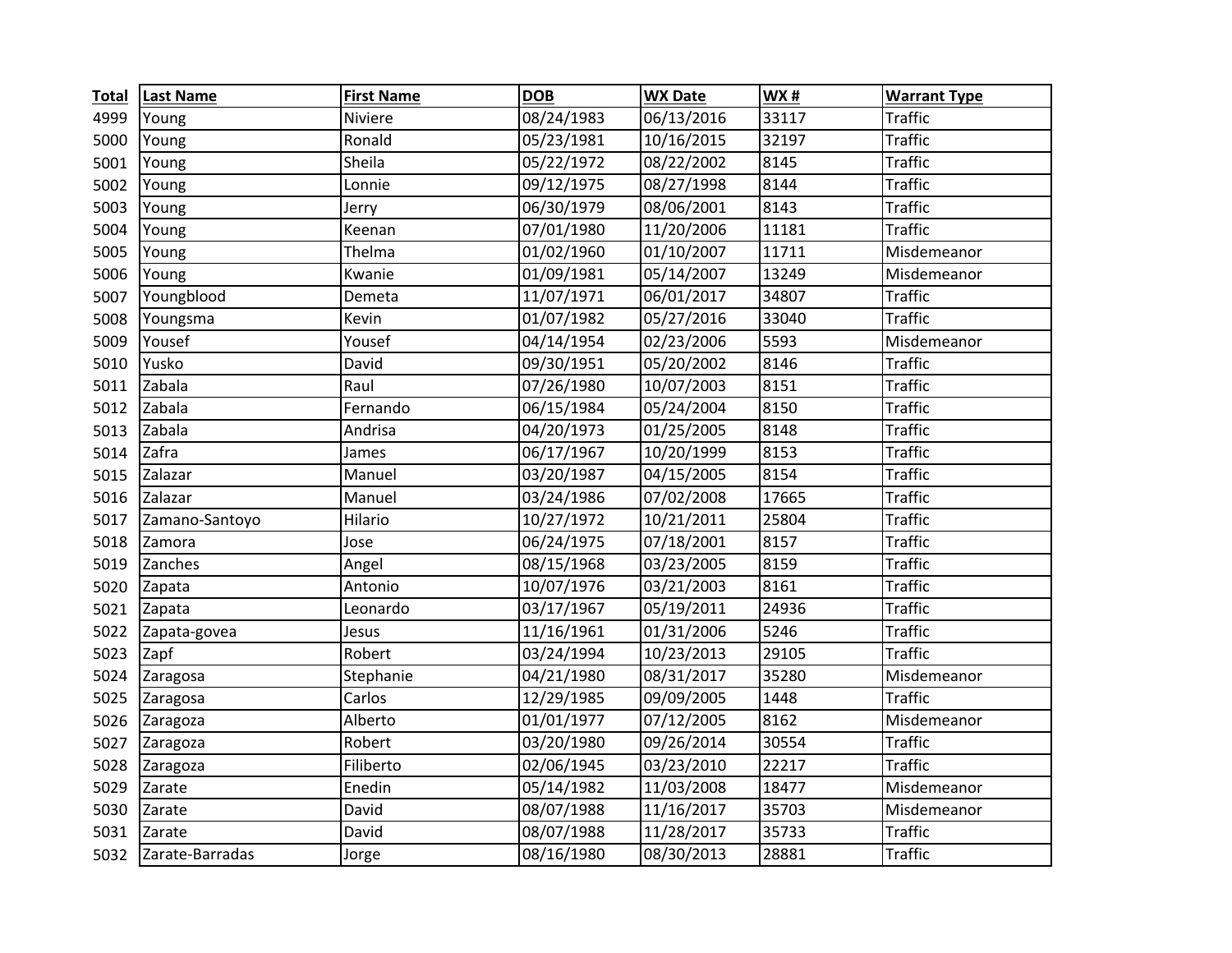| <b>Total</b> | <b>Last Name</b> | <b>First Name</b> | <b>DOB</b> | <b>WX Date</b> | <b>WX#</b> | <b>Warrant Type</b> |
|--------------|------------------|-------------------|------------|----------------|------------|---------------------|
| 5033         | Zausedo          | Ricardo           | 08/29/1986 | 07/28/2003     | 8163       | Traffic             |
| 5034         | Zavala           | Margarita         | 10/23/1981 | 03/16/2004     | 8178       | <b>Traffic</b>      |
| 5035         | Zavala           | Ruben             | 08/22/1965 | 10/03/2001     | 8184       | <b>Traffic</b>      |
| 5036         | Zavala           | Artemio           | 03/11/1975 | 08/03/2005     | 8165       | <b>Traffic</b>      |
| 5037         | Zavala           | Cruz              | 08/25/1985 | 03/09/2006     | 5813       | <b>Traffic</b>      |
| 5038         | Zavala           | Ezequiel          | 05/05/1966 | 11/04/2004     | 8167       | <b>Traffic</b>      |
| 5039         | Zavala           | Francisco         | 05/25/1973 | 09/20/2004     | 8168       | <b>Traffic</b>      |
| 5040         | Zavala           | Emilio            | 04/04/1980 | 04/11/2007     | 12869      | <b>Traffic</b>      |
| 5041         | Zavala           | Jose              | 12/18/1972 | 01/16/2007     | 11880      | <b>Traffic</b>      |
| 5042         | Zavala           | Jesus             | 01/15/1982 | 02/20/2007     | 12269      | <b>Traffic</b>      |
| 5043         | Zavala           | Emilio            | 04/04/1980 | 02/13/2008     | 16430      | Misdemeanor         |
| 5044         | Zavala           | Martin            | 03/13/1962 | 07/29/2011     | 25335      | <b>Traffic</b>      |
| 5045         | Zavala           | Javier            | 07/17/1977 | 04/27/2009     | 19813      | <b>Traffic</b>      |
| 5046         | Zavala           | Javier            | 07/17/1977 | 05/11/2009     | 19849      | Misdemeanor         |
| 5047         | Zavala           | Cesar             | 10/10/1988 | 06/19/2008     | 17441      | <b>Traffic</b>      |
| 5048         | Zavala           | Maria             | 06/18/1975 | 09/18/2008     | 18157      | <b>Traffic</b>      |
| 5049         | Zavala-campos    | Edi               | 11/15/1962 | 02/09/1996     | 8854       | <b>Traffic</b>      |
| 5050         | Zavala-campos    | Edi               | 11/15/1962 | 05/13/1996     | 8855       | <b>Traffic</b>      |
| 5051         | Zavala-medrano   | Jose              | 03/18/1968 | 12/31/1996     | 8856       | <b>Traffic</b>      |
| 5052         | Zavala-medrano   | Jose              | 03/18/1968 | 02/25/1997     | 8173       | <b>Traffic</b>      |
| 5053         | Zavala-Romero    | Miguel            | 03/21/1985 | 11/18/2013     | 29228      | <b>Traffic</b>      |
| 5054         | Zavcedo          | Carlos            | 08/29/1987 | 01/06/2004     | 8185       | <b>Traffic</b>      |
| 5055         | Zbella           | Joseph            | 11/10/1975 | 09/03/2009     | 20775      | <b>Traffic</b>      |
| 5056         | Zeiglar          | Howard            | 02/02/1981 | 07/22/2009     | 20490      | <b>Traffic</b>      |
| 5057         | Zeise            | William           | 12/30/1948 | 08/09/2007     | 14427      | <b>Traffic</b>      |
| 5058         | Zeleznak         | Adrienne          | 10/27/1987 | 11/16/2017     | 35704      | <b>Traffic</b>      |
| 5059         | Zepedo           | <b>Noe</b>        | 11/10/1974 | 08/29/2003     | 8187       | <b>Traffic</b>      |
| 5060         | Zheng            | Xiaoming          | 05/01/1962 | 03/10/2003     | 8188       | <b>Traffic</b>      |
| 5061         | Zielinski        | Alexander         | 05/09/1990 | 08/31/2017     | 35285      | <b>Traffic</b>      |
| 5062         | Zoch             | Eric              | 12/08/1970 | 02/11/2013     | 27996      | <b>Traffic</b>      |
| 5063         | Zoumah           | Jairrick          | 09/22/1978 | 04/26/2006     | 6448       | <b>Traffic</b>      |
| 5064         | Zuniga           | Cesar             | 11/05/1990 | 07/13/2017     | 35008      | <b>Traffic</b>      |
| 5065         | Zuniga           | Samuel            | 07/29/1971 | 07/28/2014     | 30295      | <b>Traffic</b>      |
| 5066         | Zuniga           | Raul              | 12/10/1996 | 04/19/2016     | 32878      | <b>Traffic</b>      |